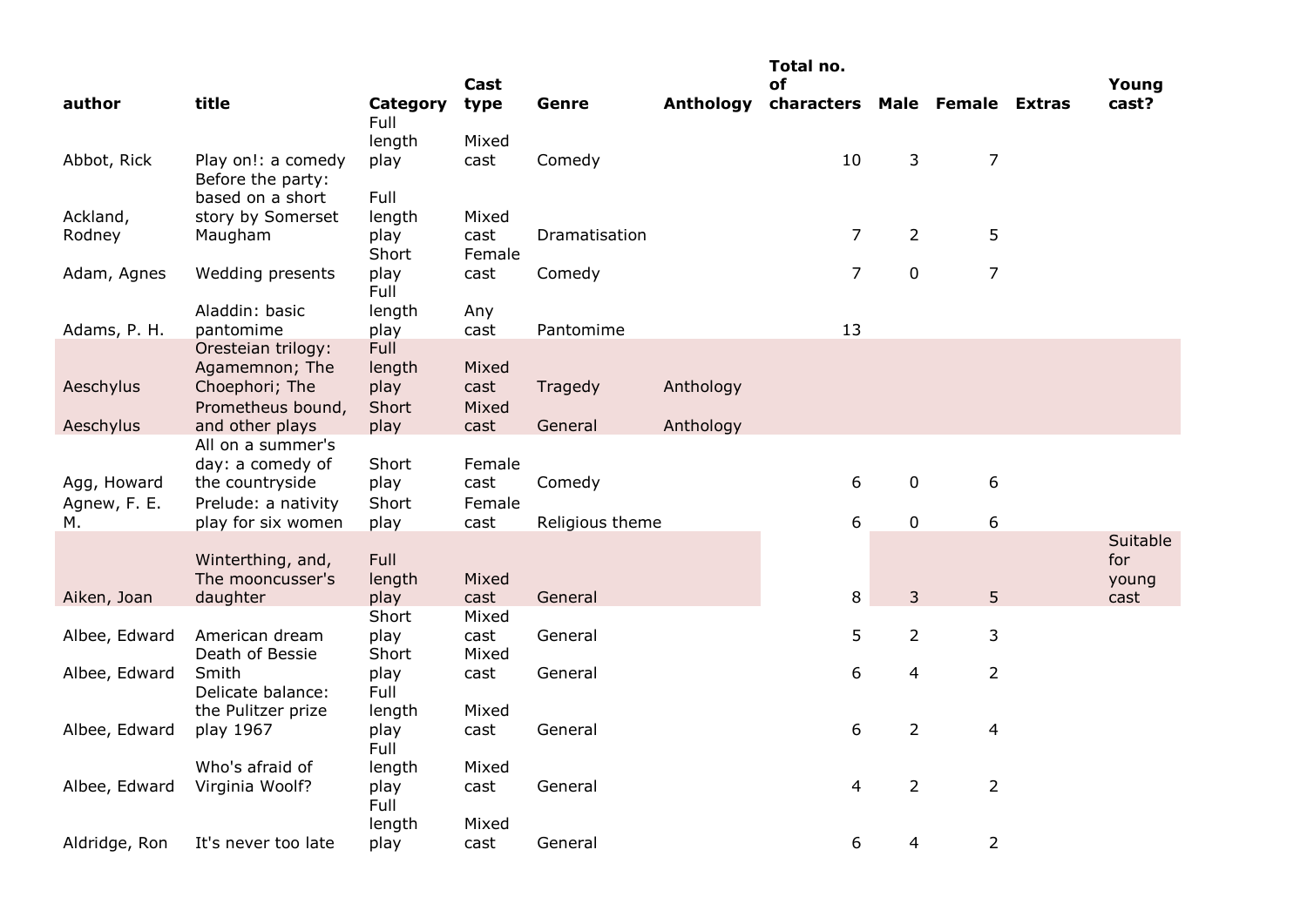|                         | You're only young                                                                                                                                                         | Full<br>length                | Mixed         |               |           |       |                          |                |                          |  |
|-------------------------|---------------------------------------------------------------------------------------------------------------------------------------------------------------------------|-------------------------------|---------------|---------------|-----------|-------|--------------------------|----------------|--------------------------|--|
| Aldridge, Ron           | twice<br>Prime of Miss Jean                                                                                                                                               | play                          | cast          | Comedy        |           |       | $\overline{7}$           | 3              | $\overline{4}$           |  |
| Allen, Jay<br>Presson   | Brodie: adapted<br>from the novel by<br><b>Muriel Spark</b>                                                                                                               | Full<br>length<br>play        | Mixed<br>cast | Dramatisation |           |       | 11                       | $\overline{4}$ | $\overline{7}$           |  |
| Allen, John<br>(editor) | <b>Four Continental</b><br>plays; Broken jug,<br>by heinrich von<br>Kleist; Jar, by Luigi<br>Pirandello; The<br>wedding, by Anton<br>Chekhov; Poet, by<br>Dario Niccodemo | <b>Full</b><br>length<br>play | Mixed<br>cast | General       | Anthology |       |                          |                |                          |  |
|                         | Brassed off,                                                                                                                                                              |                               |               |               |           |       |                          |                |                          |  |
|                         | adapted from the<br>screenplay by Mark                                                                                                                                    | Full<br>length                | Mixed         |               |           |       |                          |                |                          |  |
| Allen, Paul             | Herman                                                                                                                                                                    | play<br><b>Full</b>           | cast          | General       |           |       | 10                       | $\overline{7}$ | 3                        |  |
|                         | Play it again, Sam:                                                                                                                                                       | length                        | Mixed         |               |           |       |                          |                |                          |  |
| Allen, Woody            | a romantic comedy                                                                                                                                                         | play                          | cast          | Comedy        |           |       | 12                       | 3              | 9                        |  |
|                         | Not in the guide                                                                                                                                                          | Short                         | Female        |               |           |       |                          |                |                          |  |
| Anderson, Joy           | book: a comedy                                                                                                                                                            | play<br>Full                  | cast          | Comedy        |           |       | $\overline{\mathcal{L}}$ | $\pmb{0}$      | $\overline{\mathcal{A}}$ |  |
|                         |                                                                                                                                                                           | length                        | Mixed         |               |           |       |                          |                |                          |  |
| Anouilh, Jean           | Antigone                                                                                                                                                                  | play<br>Full                  | cast          | Tragedy       |           |       | 12                       | $\,8\,$        | $\overline{4}$           |  |
|                         | Antigone: French                                                                                                                                                          | length                        | Mixed         |               |           |       |                          |                |                          |  |
| Anouilh, Jean           | text                                                                                                                                                                      | play<br>Full                  | cast          | Tragedy       |           |       | 9                        | 5              | $\overline{4}$           |  |
|                         | Becket: or, the                                                                                                                                                           | length                        | Mixed         |               |           |       |                          |                |                          |  |
| Anouilh, Jean           | honour of God                                                                                                                                                             | play<br>Full                  | cast          | Historical    |           | $20+$ |                          |                |                          |  |
|                         | Dear Antoine: or                                                                                                                                                          | length                        | Mixed         |               |           |       |                          |                |                          |  |
| Anouilh, Jean           | The love that failed                                                                                                                                                      | play<br>Full                  | cast          | General       |           |       | 15                       | 8              | $\overline{7}$           |  |
|                         | Director of the                                                                                                                                                           | length                        | Mixed         |               |           |       |                          |                |                          |  |
| Anouilh, Jean           | opera                                                                                                                                                                     | play<br>Full                  | cast          | General       |           |       | 18                       | 11             | $\overline{7}$           |  |
|                         | It's later than you                                                                                                                                                       | length                        | Mixed         |               |           |       |                          |                |                          |  |
| Anouilh, Jean           | think                                                                                                                                                                     | play                          | cast          | General       |           |       | 12                       | $\overline{7}$ | 5                        |  |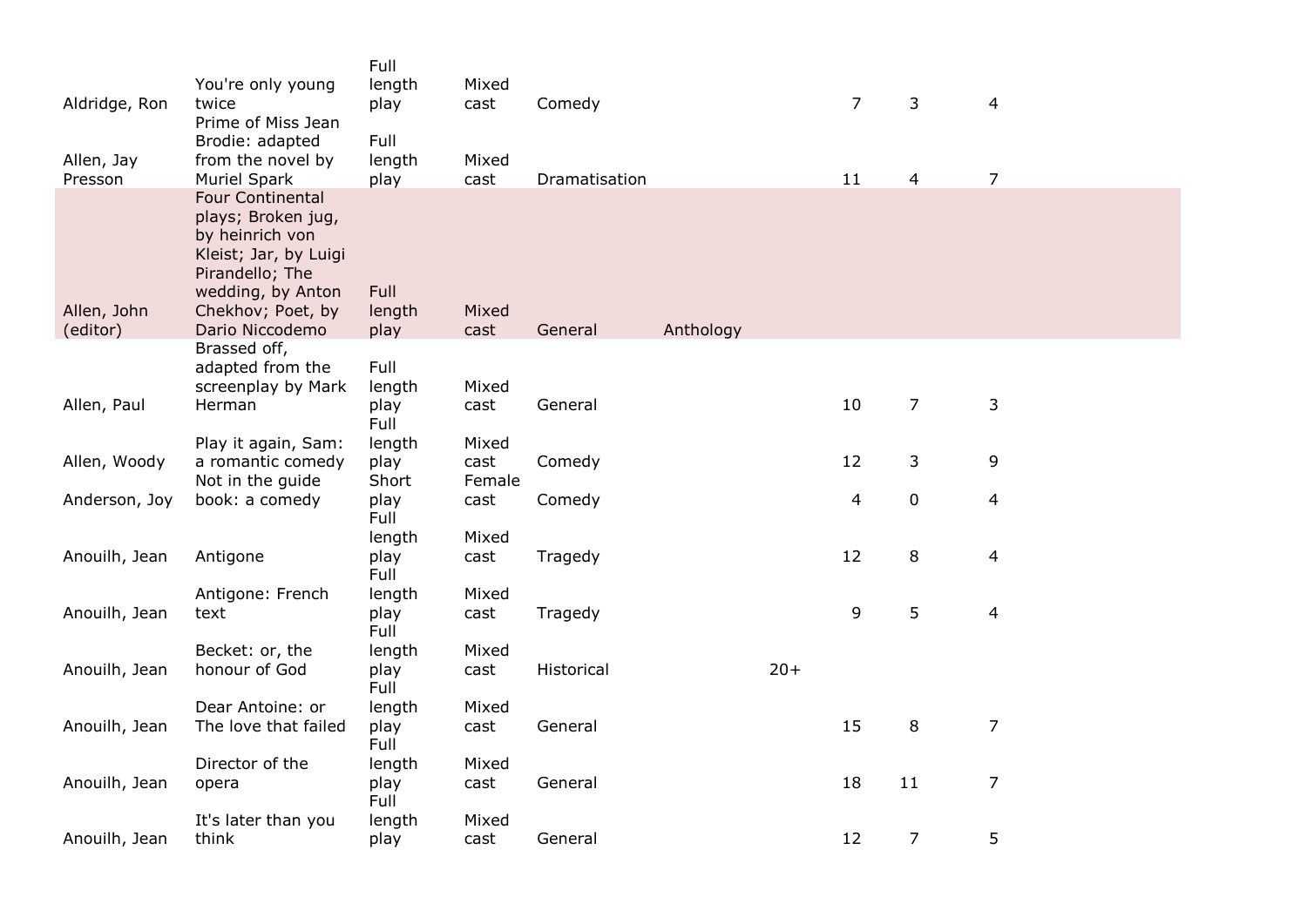|                 |                      | Full         |       |               |       |                |                |                |
|-----------------|----------------------|--------------|-------|---------------|-------|----------------|----------------|----------------|
|                 | Lark, translated by  | length       | Mixed |               |       |                |                |                |
| Anouilh, Jean   | Christopher Fry      | play         | cast  | General       |       | 21             | 16             | 5              |
|                 |                      | Full         |       |               |       |                |                |                |
|                 | Lark, translated by  | length       | Mixed |               |       |                |                |                |
| Anouilh, Jean   | Christopher Fry      | play<br>Full | cast  | General       | $20+$ |                |                |                |
|                 | Le bal des voleurs   | length       | Mixed |               |       |                |                |                |
| Anouilh, Jean   | (text in French)     | play         | cast  | French text   |       | 14             | 9              | 5              |
|                 |                      | Short        | Mixed |               |       |                |                |                |
| Anouilh, Jean   | Madame de            | play         | cast  | General       |       | 8              | 6              | $\overline{2}$ |
|                 |                      | Short        | Mixed |               |       |                |                |                |
| Anouilh, Jean   | Orchestra            | play<br>Full | cast  | General       |       | 8              | $\overline{2}$ | 6              |
|                 |                      | length       | Mixed |               |       |                |                |                |
| Anouilh, Jean   | Rehearsal            | play         | cast  | General       |       | 8              | 5              | 3              |
|                 | Ring round the       | Full         |       |               |       |                |                |                |
|                 | moon: a charade      | length       | Mixed |               |       |                |                |                |
| Anouilh, Jean   | with music           | play         | cast  | General       |       | 13             | 8              | 5              |
|                 |                      | Full         |       |               |       |                |                |                |
|                 | Traveller without    | length       | Mixed |               |       |                |                |                |
| Anouilh, Jean   | luggage              | play         | cast  | General       |       | 13             | 8              | 5              |
|                 | Waltz of the         | <b>Full</b>  |       |               |       |                |                |                |
|                 | Toreadors, adapted   | length       | Mixed |               |       |                |                |                |
| Anouilh, Jean   | by Lucienne Hill     | play         | cast  | General       |       | 11             | $\overline{4}$ | $\overline{7}$ |
|                 |                      | Full         |       |               |       |                |                |                |
| Arbuzov,        | Old-world: a play in | length       | Mixed |               |       |                |                |                |
| Aleksei         | two parts            | play         | cast  | General       |       | $\overline{2}$ | $\mathbf{1}$   | $\mathbf{1}$   |
|                 |                      | Full         |       |               |       |                |                |                |
| Arbuzov,        |                      | length       | Mixed |               |       |                |                |                |
| Aleksei         | The promise          | play         | cast  | General       |       | 3              | $\overline{2}$ | $\mathbf{1}$   |
|                 |                      | Full         |       |               |       |                |                |                |
|                 | Beyond reasonable    | length       | Mixed |               |       |                |                |                |
| Archer, Jeffrey | doubt                | play         | cast  | General       |       | 14             | 11             | 3              |
|                 | Innocents: based     |              |       |               |       |                |                |                |
|                 | on The turn of the   | Full         |       |               |       |                |                |                |
| Archibald,      | screw, by Henry      | length       | Mixed |               |       |                |                |                |
| William         | James                | play         | cast  | Dramatisation |       | 6              | $\overline{2}$ | 4              |
|                 |                      | Full         |       |               |       |                |                |                |
|                 | Party: a play in two | length       | Mixed |               |       |                |                |                |
| Arden, Jane     | acts                 | play         | cast  | General       |       | 6              | 3              | 3              |
|                 | Island of the        | Full         | Mixed |               |       |                |                |                |
| Arden, John     | mighty               | length       | cast  | General       | $20+$ |                |                |                |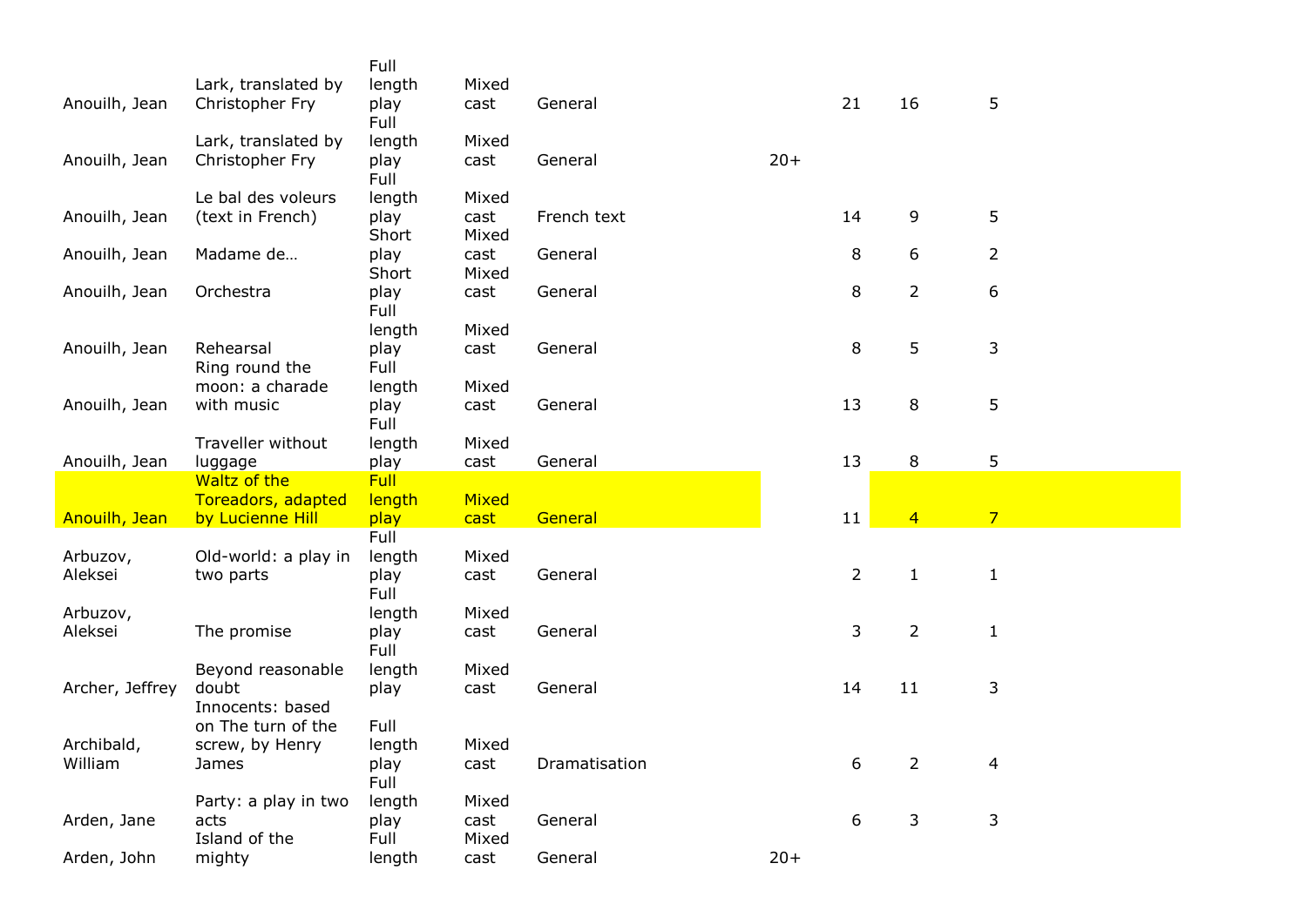| Arden, John                 | Left-handed liberty:<br>a play about Magna<br>Carta<br>Royal pardon: or,<br>the soldier who                                                     | play<br>Full<br>length<br>play<br>Full          | Mixed<br>cast          | General       |           | $20+$ |    |                |                         |
|-----------------------------|-------------------------------------------------------------------------------------------------------------------------------------------------|-------------------------------------------------|------------------------|---------------|-----------|-------|----|----------------|-------------------------|
| Arden, John                 | became an actor                                                                                                                                 | length<br>play                                  | Mixed<br>cast          | General       |           |       | 18 | 13             | 5                       |
| Arden, John                 | Soldier, soldier:<br>and other plays<br>Three plays: The<br>waters of Babylon;<br>Live like pigs; The                                           | Short<br>play<br><b>Full</b><br>length          | Mixed<br>cast<br>Mixed | General       | Anthology |       |    |                |                         |
| Arden, John                 | happy haven                                                                                                                                     | play                                            | cast                   | General       | Anthology |       |    |                |                         |
| Arden, John                 | Workhouse donkey:<br>a vulgar melo-<br>drama with music<br>Frogs: translated<br>into English<br>rhyming verse by                                | Full<br>length<br>play<br>Full<br>length        | Mixed<br>cast<br>Mixed | General       |           | $20+$ |    |                |                         |
| Aristophanes                | <b>Gilbert Murray</b>                                                                                                                           | play<br>Full<br>length                          | cast<br>Mixed          | Comedy        |           |       | 11 | 8              | 3                       |
| Aristophanes                | Lysistrata                                                                                                                                      | play                                            | cast                   | Comedy        |           |       | 10 | 6              | $\overline{\mathbf{4}}$ |
| Aristophanes                | Plays 1:<br>Acharnians;<br>Knights; Clouds;<br>Wasps; Peace<br>Plays 2: Birds;<br>Lysistrata;<br>Thesmophoriazusai;<br>Frogs;<br>Ecclesiazusai; | <b>Full</b><br>length<br>play<br>Full<br>length | Mixed<br>cast<br>Mixed | Comedy        | Anthology |       |    |                |                         |
| Aristophanes                | Ploutos                                                                                                                                         | play                                            | cast                   | General       | Anthology |       |    |                |                         |
| Aron,<br>Geraldine<br>Aron, | Donahue sisters                                                                                                                                 | Short<br>play<br>Short                          | Mixed<br>cast<br>Mixed | General       |           |       | 3  | $\mathbf 0$    | 3                       |
| Geraldine                   | Joggers<br>Anne of Green<br>Gables: adapted                                                                                                     | play<br>Full                                    | cast                   | General       |           |       | 4  | $\overline{2}$ | $\overline{2}$          |
| Ashby, Sylvia               | from the novel by<br>L.M. Montgomery                                                                                                            | length<br>play                                  | Mixed<br>cast          | Dramatisation |           |       | 16 | $\overline{7}$ | 9                       |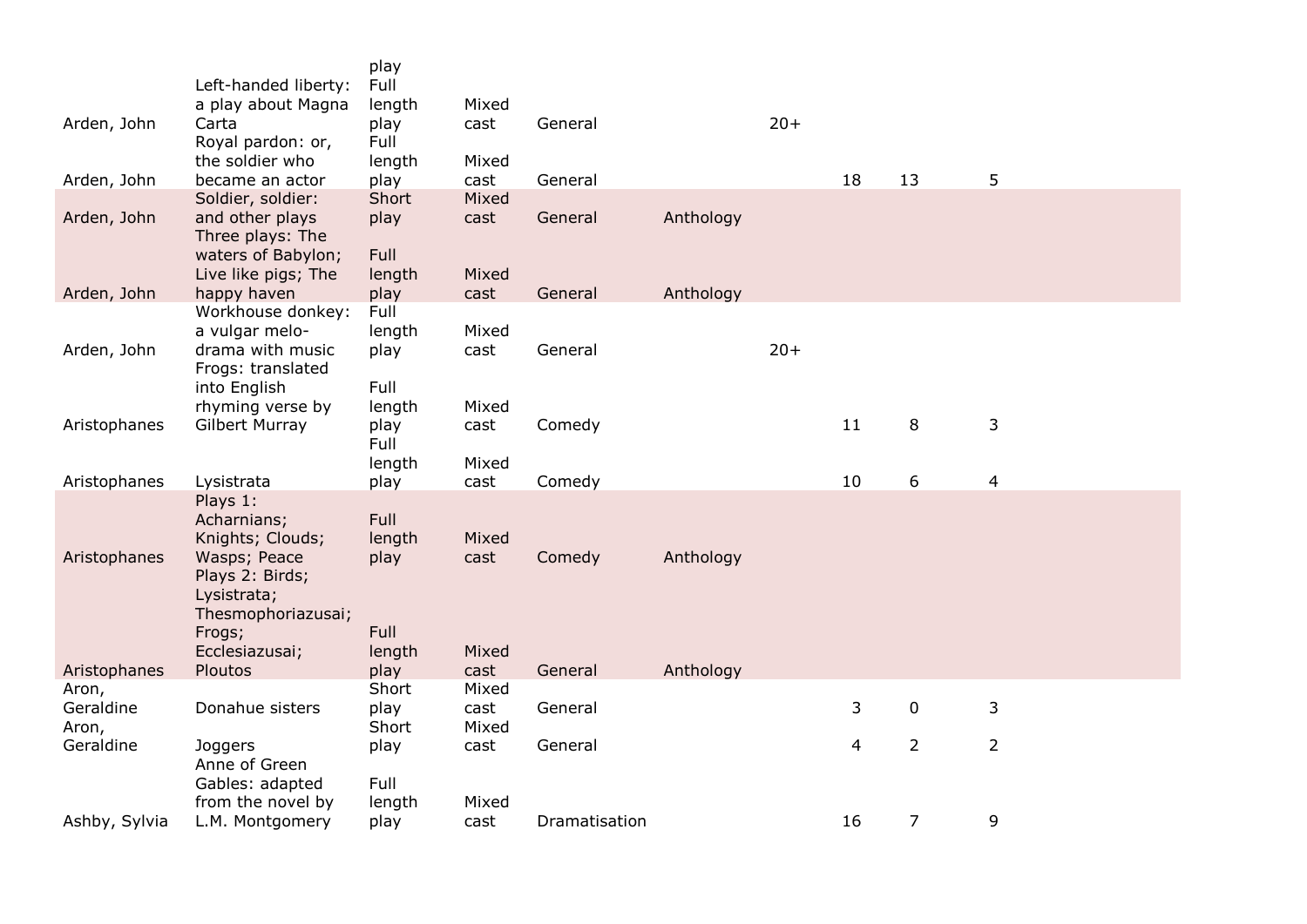| horrors: based on<br>Full<br>the film by Roger<br>length<br>Mixed<br>8<br>cast<br>General<br>4<br>4<br>Corman<br>play<br>Short<br>Female<br>Assinder,<br>$\mathbf 0$<br>$\overline{7}$<br>Peter<br>All concerned<br>7<br>play<br>cast<br>General<br>Full<br>Aladdin: a<br>length<br>Any<br>12<br>pantomime<br>play<br>cast<br>Pantomime<br>Full<br>Cinderella: a<br>length<br>Any<br>18<br>Astell, Betty<br>pantomime<br>Pantomime<br>play<br>cast<br>Full<br>Dick Whittington: a<br>length<br>Any<br>15<br>Astell, Betty<br>pantomime<br>play<br>cast<br>Pantomime<br>Full<br>Queen of hearts: a<br>length<br>Any<br>12<br>Astell, Betty<br>pantomime<br>play<br>Pantomime<br>cast<br>Full<br>Sleeping beauty: a<br>length<br>Any<br>15<br>play<br>Astell, Betty<br>pantomime<br>cast<br>Pantomime<br>Female<br>Atkinson, M.<br>Day's good cause:<br><b>Short</b><br>$\overline{0}$<br>$\overline{7}$<br>$\overline{7}$<br>a farce<br>play<br>Comedy<br>cast<br>$e_{1}$<br>Full<br>length<br>Mixed<br>Ascent of F6, and,<br>On the frontier<br>play<br>Anthology<br>Auden, W. H.<br>cast<br>Tragedy<br>Short<br>Mixed<br>14<br>9<br>5<br>Absolute discretion<br>Comedy<br>Auty, Stewart<br>play<br>cast<br>Short<br>Here endeth the<br>Mixed<br>8<br>4<br>4<br>Auty, Stewart<br>lesson: a satire<br>Comedy<br>play<br>cast<br>Short<br>Mixed<br>8<br>General<br>4<br>4<br>Auty, Stewart<br>Unassuming man<br>play<br>cast<br>Full<br>Ayckbourn,<br>Mixed<br>length<br>6<br>3<br>3<br>Absent friends<br>Alan<br>cast<br>General<br>play<br>Full<br>Ayckbourn,<br>Absurd person<br>length<br>Mixed<br>3<br>3<br>6<br>cast<br>General<br>Alan<br>singular<br>play<br>Full<br>Ayckbourn,<br>Bedroom farce: a<br>Mixed<br>length<br>Comedy<br>8<br>comedy<br>play<br>cast<br>4<br>4<br>Full<br>Mixed<br>3<br>$\overline{2}$<br>Callisto 5<br>$\mathbf{1}$<br>General<br>length<br>cast |               | Little shop of |  |  |  |  |  |
|------------------------------------------------------------------------------------------------------------------------------------------------------------------------------------------------------------------------------------------------------------------------------------------------------------------------------------------------------------------------------------------------------------------------------------------------------------------------------------------------------------------------------------------------------------------------------------------------------------------------------------------------------------------------------------------------------------------------------------------------------------------------------------------------------------------------------------------------------------------------------------------------------------------------------------------------------------------------------------------------------------------------------------------------------------------------------------------------------------------------------------------------------------------------------------------------------------------------------------------------------------------------------------------------------------------------------------------------------------------------------------------------------------------------------------------------------------------------------------------------------------------------------------------------------------------------------------------------------------------------------------------------------------------------------------------------------------------------------------------------------------------------------------------------------------------------------------------------------------------------------------|---------------|----------------|--|--|--|--|--|
|                                                                                                                                                                                                                                                                                                                                                                                                                                                                                                                                                                                                                                                                                                                                                                                                                                                                                                                                                                                                                                                                                                                                                                                                                                                                                                                                                                                                                                                                                                                                                                                                                                                                                                                                                                                                                                                                                    |               |                |  |  |  |  |  |
|                                                                                                                                                                                                                                                                                                                                                                                                                                                                                                                                                                                                                                                                                                                                                                                                                                                                                                                                                                                                                                                                                                                                                                                                                                                                                                                                                                                                                                                                                                                                                                                                                                                                                                                                                                                                                                                                                    | Ashman,       |                |  |  |  |  |  |
|                                                                                                                                                                                                                                                                                                                                                                                                                                                                                                                                                                                                                                                                                                                                                                                                                                                                                                                                                                                                                                                                                                                                                                                                                                                                                                                                                                                                                                                                                                                                                                                                                                                                                                                                                                                                                                                                                    | Howard        |                |  |  |  |  |  |
|                                                                                                                                                                                                                                                                                                                                                                                                                                                                                                                                                                                                                                                                                                                                                                                                                                                                                                                                                                                                                                                                                                                                                                                                                                                                                                                                                                                                                                                                                                                                                                                                                                                                                                                                                                                                                                                                                    |               |                |  |  |  |  |  |
|                                                                                                                                                                                                                                                                                                                                                                                                                                                                                                                                                                                                                                                                                                                                                                                                                                                                                                                                                                                                                                                                                                                                                                                                                                                                                                                                                                                                                                                                                                                                                                                                                                                                                                                                                                                                                                                                                    |               |                |  |  |  |  |  |
|                                                                                                                                                                                                                                                                                                                                                                                                                                                                                                                                                                                                                                                                                                                                                                                                                                                                                                                                                                                                                                                                                                                                                                                                                                                                                                                                                                                                                                                                                                                                                                                                                                                                                                                                                                                                                                                                                    |               |                |  |  |  |  |  |
|                                                                                                                                                                                                                                                                                                                                                                                                                                                                                                                                                                                                                                                                                                                                                                                                                                                                                                                                                                                                                                                                                                                                                                                                                                                                                                                                                                                                                                                                                                                                                                                                                                                                                                                                                                                                                                                                                    |               |                |  |  |  |  |  |
|                                                                                                                                                                                                                                                                                                                                                                                                                                                                                                                                                                                                                                                                                                                                                                                                                                                                                                                                                                                                                                                                                                                                                                                                                                                                                                                                                                                                                                                                                                                                                                                                                                                                                                                                                                                                                                                                                    | Astell, Betty |                |  |  |  |  |  |
|                                                                                                                                                                                                                                                                                                                                                                                                                                                                                                                                                                                                                                                                                                                                                                                                                                                                                                                                                                                                                                                                                                                                                                                                                                                                                                                                                                                                                                                                                                                                                                                                                                                                                                                                                                                                                                                                                    |               |                |  |  |  |  |  |
|                                                                                                                                                                                                                                                                                                                                                                                                                                                                                                                                                                                                                                                                                                                                                                                                                                                                                                                                                                                                                                                                                                                                                                                                                                                                                                                                                                                                                                                                                                                                                                                                                                                                                                                                                                                                                                                                                    |               |                |  |  |  |  |  |
|                                                                                                                                                                                                                                                                                                                                                                                                                                                                                                                                                                                                                                                                                                                                                                                                                                                                                                                                                                                                                                                                                                                                                                                                                                                                                                                                                                                                                                                                                                                                                                                                                                                                                                                                                                                                                                                                                    |               |                |  |  |  |  |  |
|                                                                                                                                                                                                                                                                                                                                                                                                                                                                                                                                                                                                                                                                                                                                                                                                                                                                                                                                                                                                                                                                                                                                                                                                                                                                                                                                                                                                                                                                                                                                                                                                                                                                                                                                                                                                                                                                                    |               |                |  |  |  |  |  |
|                                                                                                                                                                                                                                                                                                                                                                                                                                                                                                                                                                                                                                                                                                                                                                                                                                                                                                                                                                                                                                                                                                                                                                                                                                                                                                                                                                                                                                                                                                                                                                                                                                                                                                                                                                                                                                                                                    |               |                |  |  |  |  |  |
|                                                                                                                                                                                                                                                                                                                                                                                                                                                                                                                                                                                                                                                                                                                                                                                                                                                                                                                                                                                                                                                                                                                                                                                                                                                                                                                                                                                                                                                                                                                                                                                                                                                                                                                                                                                                                                                                                    |               |                |  |  |  |  |  |
|                                                                                                                                                                                                                                                                                                                                                                                                                                                                                                                                                                                                                                                                                                                                                                                                                                                                                                                                                                                                                                                                                                                                                                                                                                                                                                                                                                                                                                                                                                                                                                                                                                                                                                                                                                                                                                                                                    |               |                |  |  |  |  |  |
|                                                                                                                                                                                                                                                                                                                                                                                                                                                                                                                                                                                                                                                                                                                                                                                                                                                                                                                                                                                                                                                                                                                                                                                                                                                                                                                                                                                                                                                                                                                                                                                                                                                                                                                                                                                                                                                                                    |               |                |  |  |  |  |  |
|                                                                                                                                                                                                                                                                                                                                                                                                                                                                                                                                                                                                                                                                                                                                                                                                                                                                                                                                                                                                                                                                                                                                                                                                                                                                                                                                                                                                                                                                                                                                                                                                                                                                                                                                                                                                                                                                                    |               |                |  |  |  |  |  |
|                                                                                                                                                                                                                                                                                                                                                                                                                                                                                                                                                                                                                                                                                                                                                                                                                                                                                                                                                                                                                                                                                                                                                                                                                                                                                                                                                                                                                                                                                                                                                                                                                                                                                                                                                                                                                                                                                    |               |                |  |  |  |  |  |
|                                                                                                                                                                                                                                                                                                                                                                                                                                                                                                                                                                                                                                                                                                                                                                                                                                                                                                                                                                                                                                                                                                                                                                                                                                                                                                                                                                                                                                                                                                                                                                                                                                                                                                                                                                                                                                                                                    |               |                |  |  |  |  |  |
|                                                                                                                                                                                                                                                                                                                                                                                                                                                                                                                                                                                                                                                                                                                                                                                                                                                                                                                                                                                                                                                                                                                                                                                                                                                                                                                                                                                                                                                                                                                                                                                                                                                                                                                                                                                                                                                                                    |               |                |  |  |  |  |  |
|                                                                                                                                                                                                                                                                                                                                                                                                                                                                                                                                                                                                                                                                                                                                                                                                                                                                                                                                                                                                                                                                                                                                                                                                                                                                                                                                                                                                                                                                                                                                                                                                                                                                                                                                                                                                                                                                                    |               |                |  |  |  |  |  |
|                                                                                                                                                                                                                                                                                                                                                                                                                                                                                                                                                                                                                                                                                                                                                                                                                                                                                                                                                                                                                                                                                                                                                                                                                                                                                                                                                                                                                                                                                                                                                                                                                                                                                                                                                                                                                                                                                    |               |                |  |  |  |  |  |
|                                                                                                                                                                                                                                                                                                                                                                                                                                                                                                                                                                                                                                                                                                                                                                                                                                                                                                                                                                                                                                                                                                                                                                                                                                                                                                                                                                                                                                                                                                                                                                                                                                                                                                                                                                                                                                                                                    |               |                |  |  |  |  |  |
|                                                                                                                                                                                                                                                                                                                                                                                                                                                                                                                                                                                                                                                                                                                                                                                                                                                                                                                                                                                                                                                                                                                                                                                                                                                                                                                                                                                                                                                                                                                                                                                                                                                                                                                                                                                                                                                                                    |               |                |  |  |  |  |  |
|                                                                                                                                                                                                                                                                                                                                                                                                                                                                                                                                                                                                                                                                                                                                                                                                                                                                                                                                                                                                                                                                                                                                                                                                                                                                                                                                                                                                                                                                                                                                                                                                                                                                                                                                                                                                                                                                                    |               |                |  |  |  |  |  |
|                                                                                                                                                                                                                                                                                                                                                                                                                                                                                                                                                                                                                                                                                                                                                                                                                                                                                                                                                                                                                                                                                                                                                                                                                                                                                                                                                                                                                                                                                                                                                                                                                                                                                                                                                                                                                                                                                    |               |                |  |  |  |  |  |
|                                                                                                                                                                                                                                                                                                                                                                                                                                                                                                                                                                                                                                                                                                                                                                                                                                                                                                                                                                                                                                                                                                                                                                                                                                                                                                                                                                                                                                                                                                                                                                                                                                                                                                                                                                                                                                                                                    |               |                |  |  |  |  |  |
|                                                                                                                                                                                                                                                                                                                                                                                                                                                                                                                                                                                                                                                                                                                                                                                                                                                                                                                                                                                                                                                                                                                                                                                                                                                                                                                                                                                                                                                                                                                                                                                                                                                                                                                                                                                                                                                                                    |               |                |  |  |  |  |  |
|                                                                                                                                                                                                                                                                                                                                                                                                                                                                                                                                                                                                                                                                                                                                                                                                                                                                                                                                                                                                                                                                                                                                                                                                                                                                                                                                                                                                                                                                                                                                                                                                                                                                                                                                                                                                                                                                                    |               |                |  |  |  |  |  |
|                                                                                                                                                                                                                                                                                                                                                                                                                                                                                                                                                                                                                                                                                                                                                                                                                                                                                                                                                                                                                                                                                                                                                                                                                                                                                                                                                                                                                                                                                                                                                                                                                                                                                                                                                                                                                                                                                    |               |                |  |  |  |  |  |
|                                                                                                                                                                                                                                                                                                                                                                                                                                                                                                                                                                                                                                                                                                                                                                                                                                                                                                                                                                                                                                                                                                                                                                                                                                                                                                                                                                                                                                                                                                                                                                                                                                                                                                                                                                                                                                                                                    |               |                |  |  |  |  |  |
|                                                                                                                                                                                                                                                                                                                                                                                                                                                                                                                                                                                                                                                                                                                                                                                                                                                                                                                                                                                                                                                                                                                                                                                                                                                                                                                                                                                                                                                                                                                                                                                                                                                                                                                                                                                                                                                                                    |               |                |  |  |  |  |  |
|                                                                                                                                                                                                                                                                                                                                                                                                                                                                                                                                                                                                                                                                                                                                                                                                                                                                                                                                                                                                                                                                                                                                                                                                                                                                                                                                                                                                                                                                                                                                                                                                                                                                                                                                                                                                                                                                                    |               |                |  |  |  |  |  |
|                                                                                                                                                                                                                                                                                                                                                                                                                                                                                                                                                                                                                                                                                                                                                                                                                                                                                                                                                                                                                                                                                                                                                                                                                                                                                                                                                                                                                                                                                                                                                                                                                                                                                                                                                                                                                                                                                    |               |                |  |  |  |  |  |
|                                                                                                                                                                                                                                                                                                                                                                                                                                                                                                                                                                                                                                                                                                                                                                                                                                                                                                                                                                                                                                                                                                                                                                                                                                                                                                                                                                                                                                                                                                                                                                                                                                                                                                                                                                                                                                                                                    |               |                |  |  |  |  |  |
|                                                                                                                                                                                                                                                                                                                                                                                                                                                                                                                                                                                                                                                                                                                                                                                                                                                                                                                                                                                                                                                                                                                                                                                                                                                                                                                                                                                                                                                                                                                                                                                                                                                                                                                                                                                                                                                                                    |               |                |  |  |  |  |  |
|                                                                                                                                                                                                                                                                                                                                                                                                                                                                                                                                                                                                                                                                                                                                                                                                                                                                                                                                                                                                                                                                                                                                                                                                                                                                                                                                                                                                                                                                                                                                                                                                                                                                                                                                                                                                                                                                                    |               |                |  |  |  |  |  |
|                                                                                                                                                                                                                                                                                                                                                                                                                                                                                                                                                                                                                                                                                                                                                                                                                                                                                                                                                                                                                                                                                                                                                                                                                                                                                                                                                                                                                                                                                                                                                                                                                                                                                                                                                                                                                                                                                    |               |                |  |  |  |  |  |
|                                                                                                                                                                                                                                                                                                                                                                                                                                                                                                                                                                                                                                                                                                                                                                                                                                                                                                                                                                                                                                                                                                                                                                                                                                                                                                                                                                                                                                                                                                                                                                                                                                                                                                                                                                                                                                                                                    | Alan          |                |  |  |  |  |  |
|                                                                                                                                                                                                                                                                                                                                                                                                                                                                                                                                                                                                                                                                                                                                                                                                                                                                                                                                                                                                                                                                                                                                                                                                                                                                                                                                                                                                                                                                                                                                                                                                                                                                                                                                                                                                                                                                                    | Ayckbourn,    |                |  |  |  |  |  |
|                                                                                                                                                                                                                                                                                                                                                                                                                                                                                                                                                                                                                                                                                                                                                                                                                                                                                                                                                                                                                                                                                                                                                                                                                                                                                                                                                                                                                                                                                                                                                                                                                                                                                                                                                                                                                                                                                    | Alan          |                |  |  |  |  |  |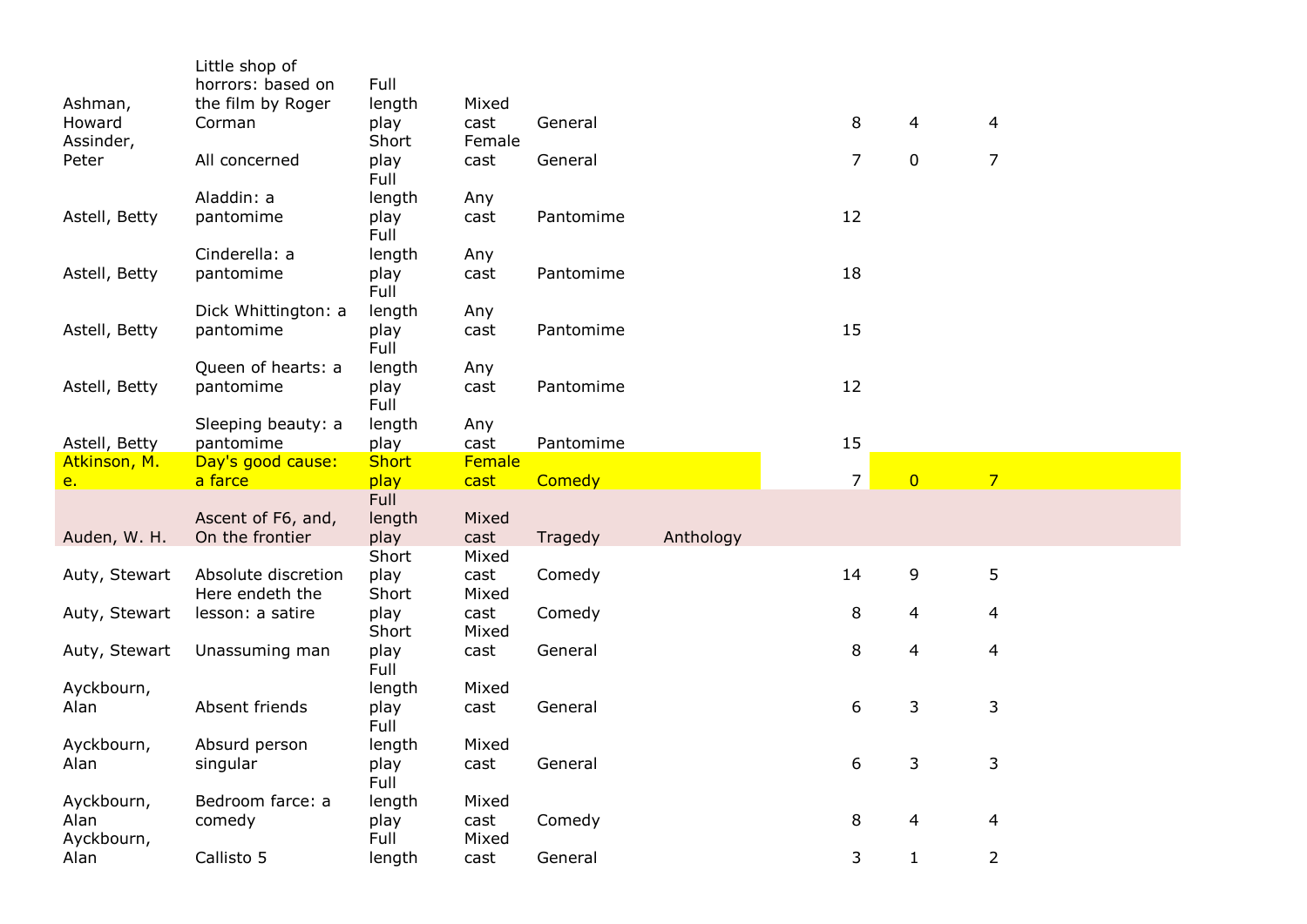| Ayckbourn,<br>Alan               | Chorus of<br>disapproval: a<br>comedy       | play<br>Full<br>length<br>play<br>Full | Mixed<br>cast          | Comedy   |       | 13             | $\overline{7}$ | 6                        |                      |
|----------------------------------|---------------------------------------------|----------------------------------------|------------------------|----------|-------|----------------|----------------|--------------------------|----------------------|
| Ayckbourn,<br>Alan               | Comic potential                             | length<br>play<br>Full                 | Mixed<br>cast          | Comedy   |       | 10             | 5              | 5                        |                      |
| Ayckbourn,<br>Alan               | Comic potential                             | length<br>play                         | Mixed<br>cast          | Comedy   | $20+$ |                |                |                          |                      |
| Ayckbourn,                       | Confusions: five<br>interlinked one-act     | Short                                  | Mixed                  |          |       |                |                |                          |                      |
| Alan<br>Ayckbourn,               | plays                                       | play<br>Short                          | cast<br>Mixed          | Comedy   |       | 5              | 3              | $\overline{2}$           |                      |
| Alan                             | Cut in the rates                            | play                                   | cast                   | General  |       | 3              | $\mathbf{1}$   | $\overline{2}$           | Suitable             |
| Ayckbourn,<br>Alan               | Ernie's incredible<br>illucinations: a play | Short<br>play<br>Full                  | Mixed<br>cast          | General  | $20+$ |                |                |                          | for<br>young<br>cast |
| Ayckbourn,<br>Alan               | Family circles: a<br>play                   | length<br>play<br>Full                 | Mixed<br>cast          | Comedy   |       | 8              | 4              | $\overline{\mathbf{4}}$  |                      |
| Ayckbourn,<br>Alan               | Henceforward: a<br>play                     | length<br>play<br>Full                 | Mixed<br>cast          | Comedy   |       | $\overline{7}$ | 3              | $\overline{\mathbf{4}}$  |                      |
| Ayckbourn,<br>Alan               | House & Garden:<br>two linked plays         | length<br>play<br>Full                 | Mixed<br>cast          | General  |       | 14             | 6              | 8                        |                      |
| Ayckbourn,<br>Alan               | How the other half<br>loves: a comedy       | length<br>play<br>Full                 | Mixed<br>cast          | Comedy   |       | 6              | 3              | 3                        |                      |
| Ayckbourn,<br>Alan               | Improbable fiction:<br>a comedy             | length<br>play                         | Mixed<br>cast          | Comedy   |       | $\overline{7}$ | 3              | $\overline{\mathcal{L}}$ | Suitable             |
| Ayckbourn,<br>Alan               | Invisible friends                           | Full<br>length<br>play<br>Full         | Mixed<br>cast          | General  |       | $\overline{7}$ | 4              | $\mathsf 3$              | for<br>young<br>cast |
| Ayckbourn,<br>Alan<br>Ayckbourn, | It could be any one<br>of us                | length<br>play<br>Full                 | Mixed<br>cast<br>Mixed | Thriller |       | 6              | 3              | 3                        |                      |
| Alan                             | Joking apart                                | length                                 | cast                   | General  |       | 11             | 4              | $\overline{7}$           |                      |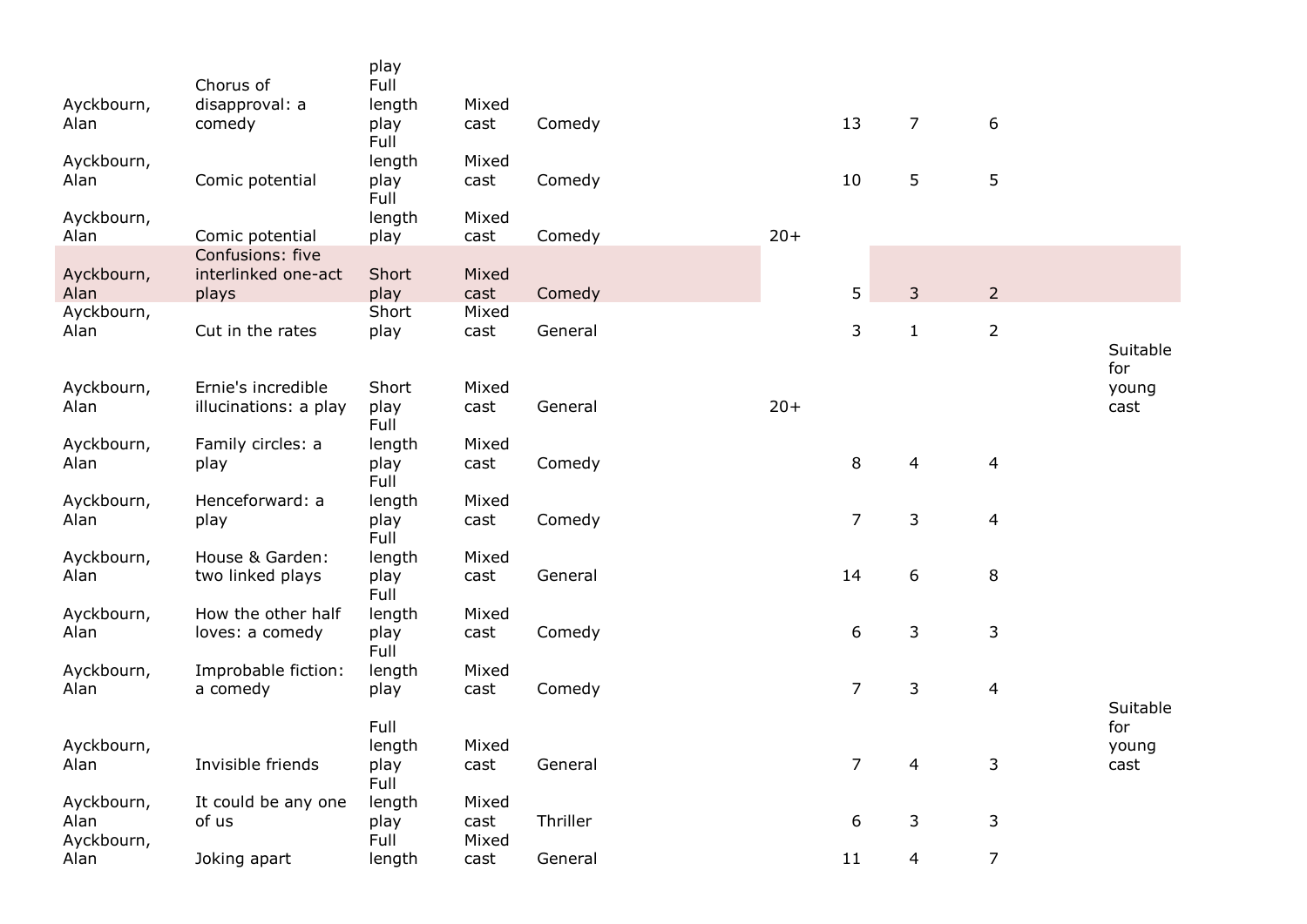|                    |                                  | play<br>Full   |               |           |    |                |                |          |
|--------------------|----------------------------------|----------------|---------------|-----------|----|----------------|----------------|----------|
| Ayckbourn,         | Just between                     | length         | Mixed         |           |    |                |                |          |
| Alan               | ourselves                        | play<br>Full   | cast          | General   | 5  | $\overline{2}$ | 3              |          |
| Ayckbourn,         |                                  | length         | Mixed         |           |    |                |                |          |
| Alan               | Life and Beth                    | play           | cast          | General   | 6  | 3              | 3              |          |
|                    | Living together:                 | Full           |               |           |    |                |                |          |
| Ayckbourn,         | from the trilogy                 | length         | Mixed         |           |    |                |                |          |
| Alan               | Norman conquests                 | play<br>Full   | cast          | General   | 6  | 3              | 3              |          |
| Ayckbourn,         |                                  | length         | Mixed         |           |    |                |                |          |
| Alan               | Man of the moment                | play           | cast          | General   | 10 | 5              | 5              | Suitable |
|                    |                                  | Full           |               |           |    |                |                | for      |
| Ayckbourn,         | Mr. A's amazing                  | length         | Mixed         |           |    |                |                | young    |
| Alan               | maze plays                       | play           | cast          | Comedy    | 8  | 6              | $\overline{2}$ | cast     |
|                    |                                  | Full           |               |           |    |                |                |          |
| Ayckbourn,         | Mr. Whatnot: a                   | length         | Mixed         |           |    |                |                |          |
| Alan               | comedy                           | play<br>Full   | cast          | Comedy    | 10 | 6              | $\overline{4}$ |          |
| Ayckbourn,         | Norman conquests:                | length         | Mixed         |           |    |                |                |          |
| Alan               | a trilogy of plays               | play           | cast          | General   | 6  | 3              | 3              |          |
|                    |                                  | <b>Full</b>    |               |           |    |                |                |          |
| Ayckbourn,<br>Alan | Norman conquests:                | length<br>play | Mixed<br>cast | Comedy    | 6  | 3              | 3              |          |
|                    | a trilogy of plays<br>Relatively | Full           |               |           |    |                |                |          |
| Ayckbourn,         | speaking: a                      | length         | Mixed         |           |    |                |                |          |
| Alan               | comedy                           | play           | cast          | Comedy    | 4  | $\overline{2}$ | $\overline{2}$ |          |
|                    | Round and round                  |                |               |           |    |                |                |          |
|                    | the garden: from                 | Full           |               |           |    |                |                |          |
| Ayckbourn,         | the trilogy Norman               | length         | Mixed         |           |    |                |                |          |
| Alan               | conquests                        | play<br>Full   | cast          | General   | 6  | 3              | 3              |          |
| Ayckbourn,         |                                  | length         | Mixed         |           |    |                |                |          |
| Alan               | Season's greetings               | play           | cast          | Christmas | 9  | 5              | 4              |          |
|                    |                                  | Full           |               |           |    |                |                |          |
| Ayckbourn,         | Sisterly feelings: a             | length         | Mixed         |           |    |                |                |          |
| Alan               | related comedy                   | play<br>Full   | cast          | Comedy    | 12 | 8              | $\overline{4}$ |          |
| Ayckbourn,         | Small family                     | length         | Mixed         |           |    |                |                |          |
| Alan               | business                         | play           | cast          | General   | 13 | $\overline{7}$ | 6              |          |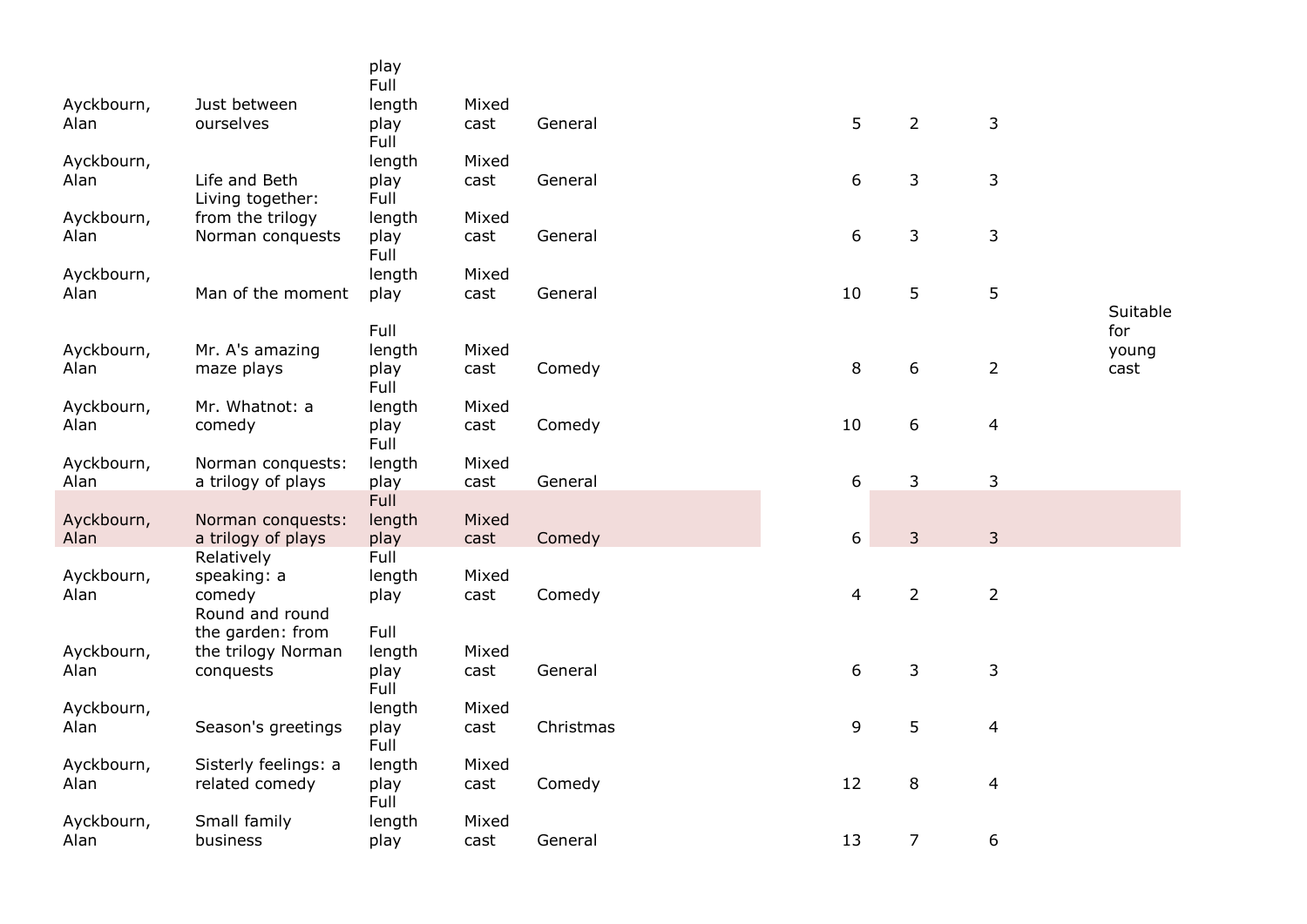|               | Table manners:                 | Full         |       |         |           |                |                |                         |  |
|---------------|--------------------------------|--------------|-------|---------|-----------|----------------|----------------|-------------------------|--|
| Ayckbourn,    | from the trilogy               | length       | Mixed |         |           |                |                |                         |  |
| Alan          | Norman conquests               | play<br>Full | cast  | General |           | 6              | 3              | 3                       |  |
| Ayckbourn,    | Taking steps: a                | length       | Mixed |         |           |                |                |                         |  |
| Alan          | farce                          | play         | cast  | Comedy  |           | 6              | 4              | $\overline{2}$          |  |
|               |                                | Full         |       |         |           |                |                |                         |  |
| Ayckbourn,    |                                | length       | Mixed |         |           |                |                |                         |  |
| Alan          | Ten times table                | play         | cast  | General |           | 10             | 6              | 4                       |  |
|               |                                | Full         |       |         |           |                |                |                         |  |
| Ayckbourn,    | Things we do for               | length       | Mixed |         |           |                |                |                         |  |
| Alan          | love                           | play         | cast  | Comedy  |           | $\overline{4}$ | $\overline{2}$ | $\overline{2}$          |  |
|               | Three plays: Absent            |              |       |         |           |                |                |                         |  |
|               | friends, Absurd                | Full         |       |         |           |                |                |                         |  |
| Ayckbourn,    | person singular;               | length       | Mixed |         |           |                |                |                         |  |
| Alan          | Bedroom farce                  | play         | cast  | Comedy  |           | 8              | $\overline{4}$ | $\overline{4}$          |  |
|               | Three plays:<br>Bedroom farce; |              |       |         |           |                |                |                         |  |
|               | Absurd person                  | Full         |       |         |           |                |                |                         |  |
| Ayckbourn,    | singular; Absent               | length       | Mixed |         |           |                |                |                         |  |
| Alan          | friends                        | play         | cast  | Comedy  |           | 6              | 3              | 3                       |  |
|               |                                | Full         |       |         |           |                |                |                         |  |
| Ayckbourn,    | Time and time                  | length       | Mixed |         |           |                |                |                         |  |
| Alan          | again: a comedy                | play         | cast  | Comedy  |           | 5              | 3              | $\overline{2}$          |  |
|               |                                | Full         |       |         |           |                |                |                         |  |
| Ayckbourn,    |                                | length       | Mixed |         |           |                |                |                         |  |
| Alan          | Time of my life                | play         | cast  | General |           | $\overline{7}$ | 4              | 3                       |  |
|               |                                | Full         |       |         |           |                |                |                         |  |
| Ayckbourn,    |                                | length       | Mixed |         |           |                |                |                         |  |
| Alan          | Way upstream                   | play         | cast  | General |           | $\overline{7}$ | 3              | $\overline{\mathbf{4}}$ |  |
|               |                                | Full         |       |         |           |                |                |                         |  |
| Ayckbourn,    |                                | length       | Mixed |         |           |                |                |                         |  |
| Alan          | Wildest dreams                 | play<br>Full | cast  | General |           | 8              | 4              | 4                       |  |
|               | Chalk garden: a                | length       | Mixed |         |           |                |                |                         |  |
| Bagnold, Enid | play in three acts             | play         | cast  | General |           | 9              | $\overline{2}$ | $\overline{7}$          |  |
|               |                                | Full         |       |         |           |                |                |                         |  |
|               | Chinese prime                  | length       | Mixed |         |           |                |                |                         |  |
| Bagnold, Enid | minister                       | play         | cast  | Comedy  |           | 8              | 5              | 3                       |  |
|               |                                | Full         |       |         |           |                |                |                         |  |
| Balderston,   |                                | length       | Mixed |         |           |                |                |                         |  |
| John I.       | Berkeley square                | play         | cast  | General |           | 17             | $\overline{7}$ | 10                      |  |
| Barker,       | New short plays: 3             | Short        | Mixed | General | Anthology |                |                |                         |  |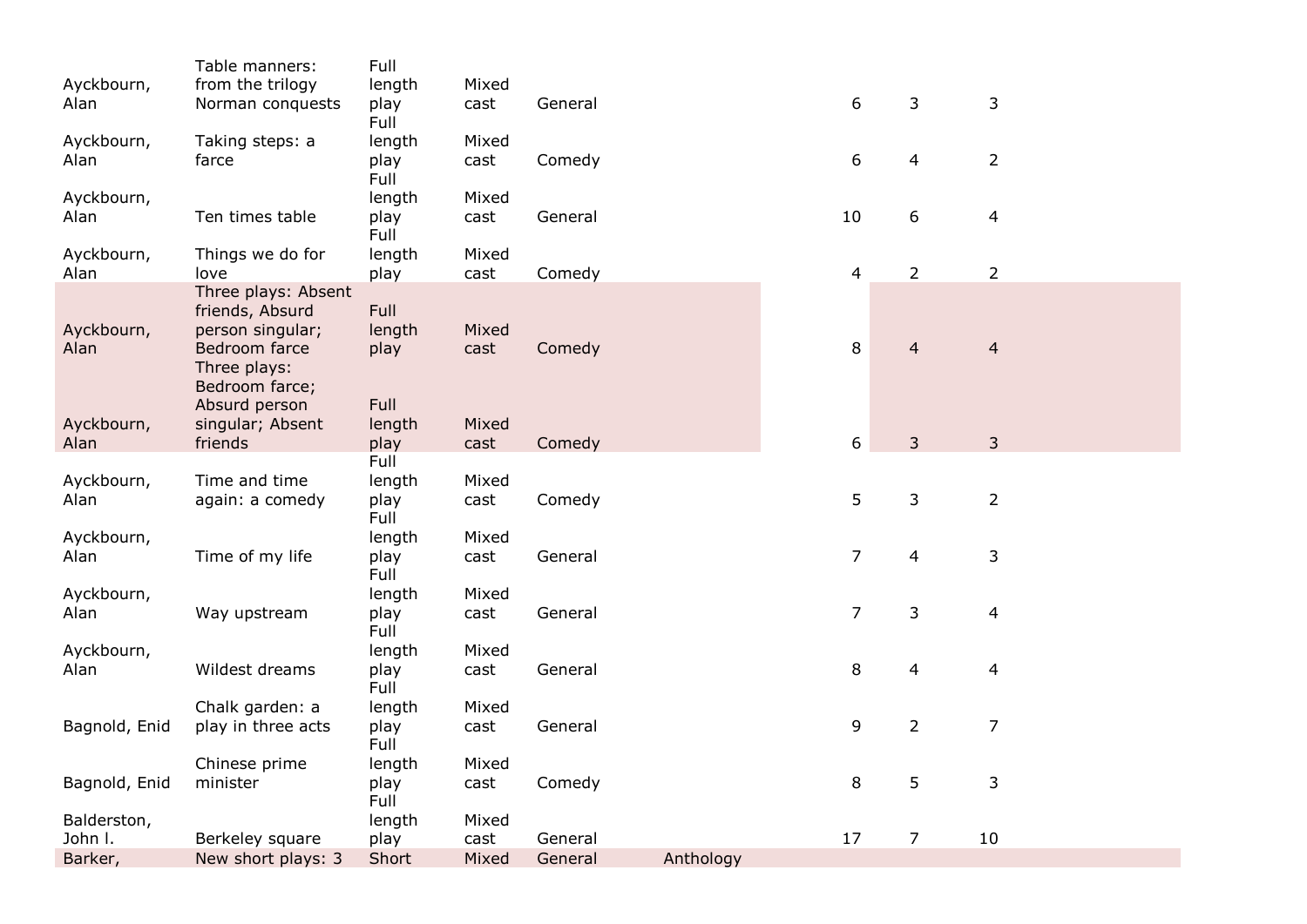| Howard         |                                    | play                | cast          |                      |       |                  |                |                |          |
|----------------|------------------------------------|---------------------|---------------|----------------------|-------|------------------|----------------|----------------|----------|
| Barker,        | Birds stopped                      | Short               | Mixed         |                      |       |                  |                |                |          |
| Lawrence       | singing                            | play<br>Full        | cast          | General              |       | 6                | 3              | 3              |          |
|                |                                    | length              | Mixed         |                      |       |                  |                |                |          |
| Barnes, Peter  | Laughter!                          | play<br>Full        | cast          | General              |       | 19               | 16             | 3              |          |
|                |                                    | length              | Mixed         |                      |       |                  |                |                |          |
| Barnes, Peter  | Ruling class<br>Cock-a-doodle-doo: | play<br>Full        | cast          | General              | $20+$ |                  |                |                |          |
| Barnes,        | a comedy in three                  | length              | Mixed         |                      |       |                  |                |                |          |
| Wilson         | acts                               | play<br>Short       | cast<br>Mixed | Comedy               |       | 9                | 4              | 5              |          |
| Baron, Alec    | Big cats                           | play                | cast          | General              |       | 3                | $\mathbf{1}$   | 2              |          |
|                |                                    | Short               | Mixed         |                      |       |                  |                |                |          |
| Baron, Alec    | Dress rehearsal                    | play<br>Full        | cast          | General              |       | 9                | $\overline{2}$ | 7              |          |
|                |                                    | length              | Mixed         |                      |       |                  |                |                |          |
| Barrie, J. M.  | Alice sit-by-the-fire              | play<br>Full        | cast          | General              |       | 8                | 3              | 5              |          |
|                |                                    | length              | Mixed         |                      |       |                  |                |                |          |
| Barrie, J. M.  | Dear Brutus                        | play<br>Full        | cast          | General              |       | 11               | 5              | 6              |          |
|                | Kiss for Cinderella:               | length              | Mixed         |                      |       |                  |                |                |          |
| Barrie, J. M.  | a comedy                           | play                | cast          | Comedy               | $20+$ |                  |                |                |          |
|                |                                    |                     |               |                      |       |                  |                |                | Suitable |
|                |                                    | Full                |               |                      |       |                  |                |                | for      |
|                | Peter Pan: a                       | length              | Mixed         |                      |       |                  |                |                | young    |
| Barrie, J. M.  | fantasy in five acts               | play                | cast          | General              |       | $\boldsymbol{0}$ |                |                | cast     |
|                | Shall we join the                  | Short               | Mixed         |                      |       |                  |                |                |          |
| Barrie, J. M.  | ladies?                            | play                | cast          | General              |       | 16               | 8              | 8              |          |
|                |                                    | Full                | Mixed         |                      |       |                  |                |                |          |
|                | What every woman                   | length              |               |                      |       | 9                | 5              |                |          |
| Barrie, J. m.  | knows                              | play<br><b>Full</b> | cast          | Comedy               |       |                  |                | $\overline{4}$ |          |
|                | Ask me tomorrow:                   | length              | Mixed         |                      |       |                  |                |                |          |
| Barstow, Stan  | based on the novel                 | play                | cast          | <b>Dramatisation</b> |       | 7                | 4              | 3              |          |
|                |                                    | Full                |               |                      |       |                  |                |                |          |
|                |                                    | length              | Mixed         |                      |       |                  |                |                |          |
| Barstow, Stan  | Stringer's last stand              | play<br>Full        | cast          | General              |       | 8                | 3              | 5              |          |
|                |                                    | length              | Mixed         |                      |       |                  |                |                |          |
| Bartlett, Mike | 13                                 | play                | cast          | General              | $20+$ |                  |                |                |          |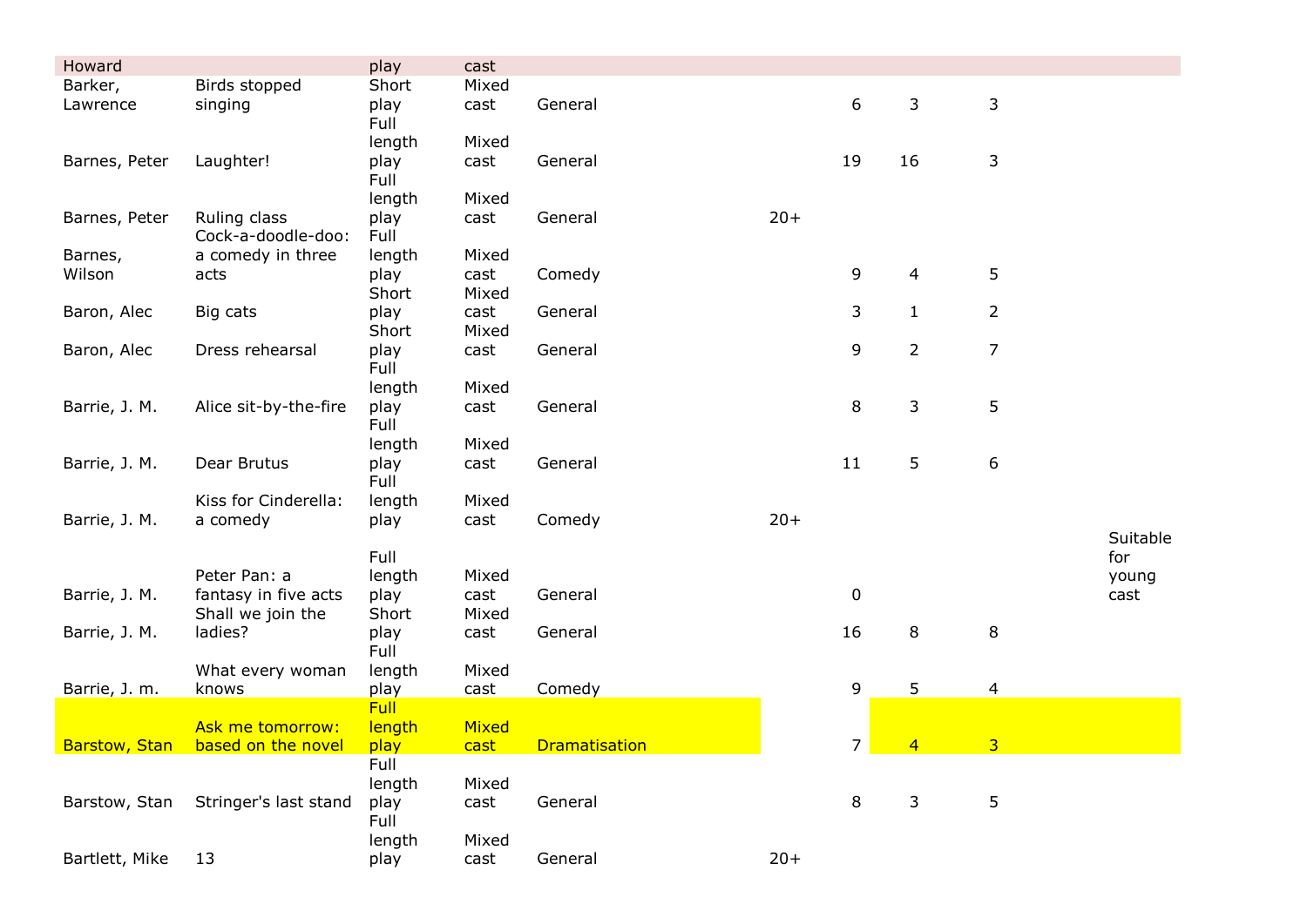|               | Hollow crown:an<br>entertainment by    |               |                |                 |       |                |                |                |
|---------------|----------------------------------------|---------------|----------------|-----------------|-------|----------------|----------------|----------------|
|               | and about the kings                    | Full          |                |                 |       |                |                |                |
| Barton, John, | and queens of                          | length        | Mixed          |                 |       |                |                |                |
| compiler      | England<br>Christmas cheer:            | play          | cast           | Historical      |       | 4              | 3              | $\mathbf{1}$   |
|               | comedy for six                         | Short         | Female         |                 |       |                |                |                |
| Bate, Sam     | women<br>Christmas crackers:           | play<br>Short | cast<br>Female | Christmas       |       | 6              | 0              | 6              |
| Bate, Sam     | a comedy<br>Christmas spirit: a        | play<br>Short | cast<br>Female | Christmas       |       | 6              | 0              | 6              |
| Bate, Sam     | festive comedy                         | play<br>Short | cast<br>Female | Christmas       |       | $\overline{7}$ | 0              | $\overline{7}$ |
| Bate, Sam     | Head of the house<br>Her husband's     | play<br>Short | cast<br>Female | General         |       | $\overline{7}$ | 0              | $\overline{7}$ |
| Bate, Sam     | harem: a comedy<br>Hit or a miss: a    | play<br>Short | cast<br>Female | Comedy          |       | 6              | 0              | 6              |
| Bate, Sam     | comedy<br>Honeymoon for                | play<br>Short | cast<br>Female | Comedy          |       | 5              | 0              | 5              |
| Bate, Sam     | one: a comedy                          | play<br>Short | cast           | Comedy          |       | 5              | 0              | 5              |
| Bate, Sam     | Legacy of ladies: a<br>comedy          | play<br>Full  | Female<br>cast | Comedy          |       | $\overline{7}$ | 0              | $\overline{7}$ |
|               | Motive for murder:                     | length        | Female         |                 |       |                |                |                |
| Bate, Sam     | a murder mystery<br>Murder at eight: a | play<br>Short | cast<br>Female | Thriller        |       | 8              | 0              | 8              |
| Bate, Sam     | thriller                               | play<br>Short | cast<br>Female | Thriller        |       | 6              | 0              | 6              |
| Bate, Sam     | Playback<br>Royal carpet: a            | play<br>Short | cast<br>Female | General         |       | 5              | 0              | 5              |
| Bate, Sam     | comedy                                 | play<br>Full  | cast           | Comedy          |       | 6              | 0              | 6              |
|               |                                        | length        | Mixed          |                 |       |                |                |                |
| Bates, H. E.  | Darling buds of May                    | play<br>Full  | cast           | Comedy          |       | 16             | 6              | 10             |
| Batson,       | House on the cliff:                    | length        | Mixed          |                 |       |                |                |                |
| George        | a mystery                              | play<br>Full  | cast           | Comedy Thriller |       | 6              | $\overline{2}$ | $\overline{4}$ |
| Batson,       | Two faces of                           | length        | Mixed          |                 |       |                |                |                |
| George        | murder                                 | play<br>Full  | cast           | General         |       | $\overline{7}$ | 3              | 4              |
| Beaufoy,      |                                        | length        | Mixed          |                 |       |                |                |                |
| Simon         | <b>Full Monty</b>                      | play          | cast           | General         | $20+$ |                |                |                |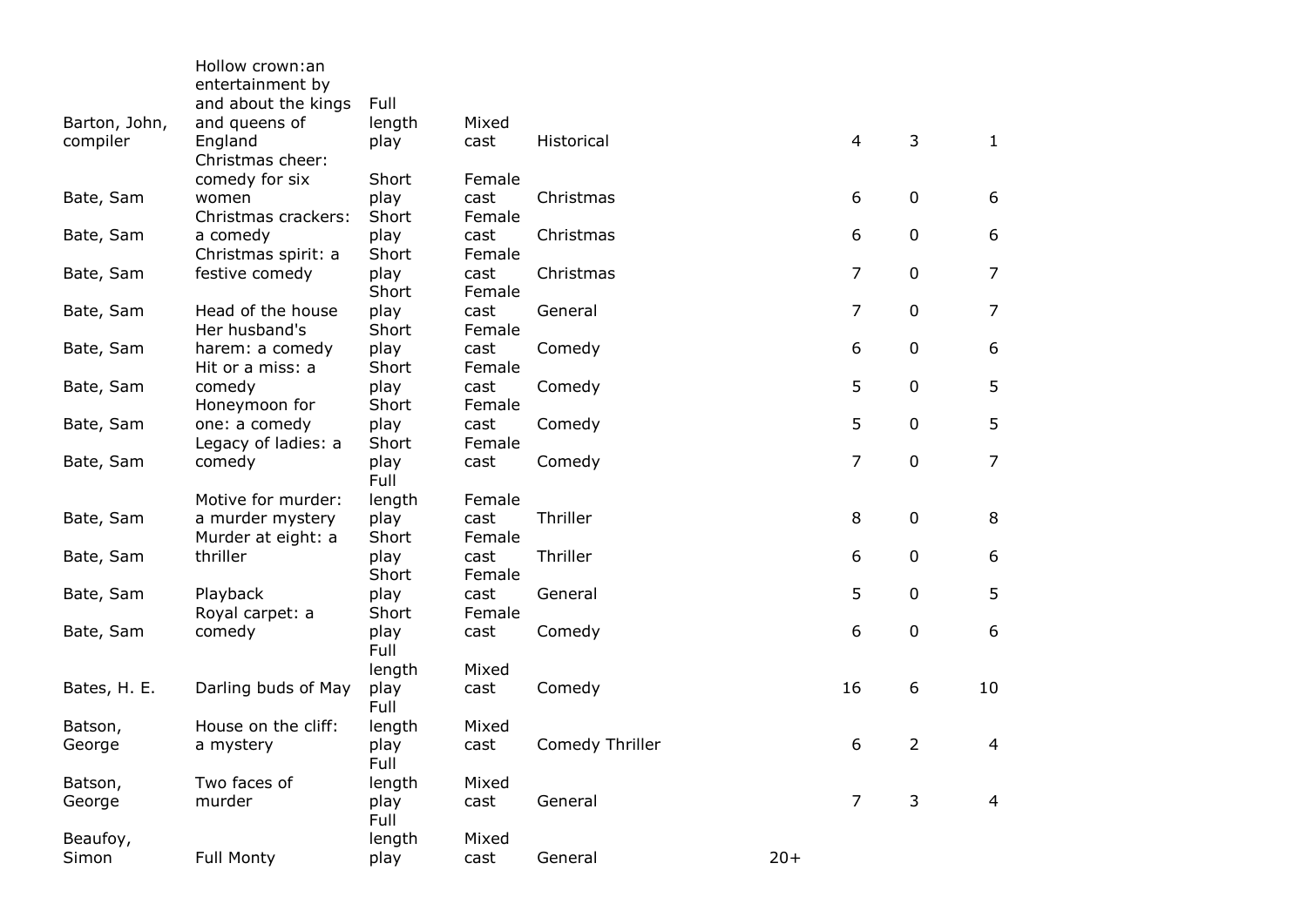| Beaumarchais,  | Barber of Seville;                            | Full         |       |                 |           |       |                |                |                |  |
|----------------|-----------------------------------------------|--------------|-------|-----------------|-----------|-------|----------------|----------------|----------------|--|
| Pierre         | The marriage of                               | length       | Mixed |                 |           |       |                | $\overline{7}$ |                |  |
| Augustin Ca    | Figaro                                        | play<br>Full | cast  | Comedy          |           |       | 8              |                | $\mathbf{1}$   |  |
| Beaumont,      |                                               | length       | Mixed |                 |           |       |                |                |                |  |
| Francis        | Philaster                                     | play         | cast  | General         |           |       | 15             | 10             | 5              |  |
| Beckett,       | All that fall: a play                         | Short        | Mixed |                 |           |       |                |                |                |  |
| Samuel         | for radio<br>En attendant                     | play<br>Full | cast  | Radio play      |           |       | 10             | $\overline{7}$ | 3              |  |
| Beckett,       | Godot: piece en                               | length       | Male  |                 |           |       |                |                |                |  |
| Samuel         | deux actes                                    | play         | cast  | French text     |           |       | 5              | 5              | 0              |  |
| Beckett,       |                                               | Short        | Mixed |                 |           |       |                |                |                |  |
| Samuel         | Endgame                                       | play<br>Full | cast  | General         |           |       | $\overline{4}$ | $\overline{2}$ | $\overline{2}$ |  |
| Beckett,       | Happy days: a play                            | length       | Mixed |                 |           |       |                |                |                |  |
| Samuel         | in two acts                                   | play         | cast  | General         |           |       | $\overline{2}$ | $\mathbf{1}$   | $\mathbf{1}$   |  |
| Beckett,       | Play: and two short                           | Short        | Mixed |                 |           |       |                |                |                |  |
| Samuel         | pieces for radio<br><b>Waiting for Godot:</b> | play<br>Full | cast  | Radio play      | Anthology |       |                |                |                |  |
| Beckett,       | a tragicomedy in                              | length       | Male  |                 |           |       |                |                |                |  |
| Samuel         | two acts                                      | play         | cast  | Tragedy         |           |       | 5              | 5              | $\pmb{0}$      |  |
|                | A Christmas carol:                            | Full         |       |                 |           |       |                |                |                |  |
| Bedloe,        | from the story by                             | length       | Mixed |                 |           |       |                |                |                |  |
| Christopher    | <b>Charles Dickens</b>                        | play         | cast  | Christmas       |           | $20+$ |                |                |                |  |
|                | A Christmas carol:                            | Full         |       |                 |           |       |                |                |                |  |
| Bedloe,        | from the story by                             | length       | Mixed |                 |           |       |                |                |                |  |
| Christopher    | Charles Dickens<br>Adam Bede:                 | play         | cast  | Dramatisation   |           | $20+$ |                |                |                |  |
|                | adapted from the                              | Full         |       |                 |           |       |                |                |                |  |
| Beevers,       | novel by George                               | length       | Mixed |                 |           |       |                |                |                |  |
| Geoffrey       | Eliot                                         | play<br>Full | cast  | Dramatisation   |           |       | 6              | 3              | 3              |  |
| Behan,         |                                               | length       | Mixed |                 |           |       |                |                |                |  |
| <b>Brendan</b> | Hostage                                       | play<br>Full | cast  | General         |           |       | 15             | 9              | 6              |  |
| Behan,         | Quare fellow: a                               | length       | Male  |                 |           |       |                |                |                |  |
| Brendan        | comedy-drama                                  | play<br>Full | cast  | Comedy Thriller |           |       | 22             | 22             | $\pmb{0}$      |  |
| Bell, Mary     | Duet for two hands:                           | length       | Mixed |                 |           |       |                |                |                |  |
| Hayley         | a play in two acts                            | play         | cast  | General         |           |       | 5              | $\overline{2}$ | 3              |  |
| Benfield,      | Anyone for                                    | Full         | Mixed |                 |           |       |                |                |                |  |
| Derek          | breakfast: a play                             | length       | cast  | Comedy          |           |       | 6              | 3              | 3              |  |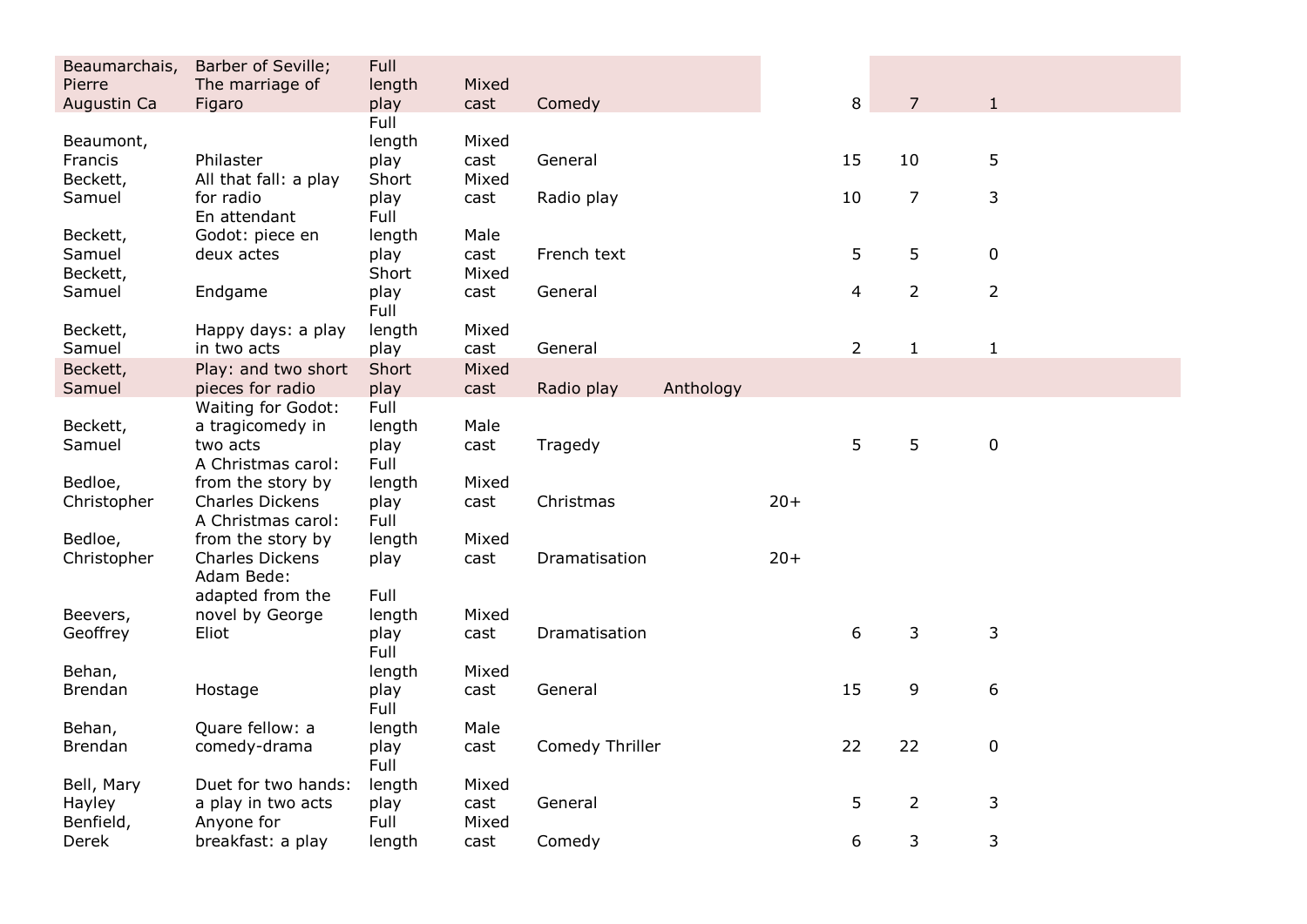|                    |                                           | play<br>Full  |               |          |    |                |                |
|--------------------|-------------------------------------------|---------------|---------------|----------|----|----------------|----------------|
| Benfield,          |                                           | length        | Mixed         |          |    |                |                |
| Derek              | Beyond a joke                             | play<br>Full  | cast          | Comedy   | 8  | $\overline{4}$ | $\overline{4}$ |
| Benfield,          |                                           | length        | Mixed         |          |    |                |                |
| Derek              | Bird in the hand                          | play<br>Full  | cast          | Comedy   | 10 | $\overline{4}$ | 6              |
| Benfield,          |                                           | length        | Mixed         |          |    |                |                |
| Derek              | Caught on the hop<br>Fish out of water: a | play<br>Full  | cast          | Comedy   | 8  | $\overline{4}$ | $\overline{4}$ |
| Benfield,          | comedy, new                               | length        | Mixed         |          |    |                |                |
| Derek              | version                                   | play<br>Full  | cast          | Comedy   | 6  | 3              | 3              |
| Benfield,          |                                           | length        | Mixed         |          |    |                |                |
| Derek              | Fly in the ointment                       | play<br>Full  | cast          | Comedy   | 6  | 3              | 3              |
| Benfield,          | Flying feathers: a                        | length        | Mixed         |          |    |                |                |
| Derek              | farce                                     | play<br>Full  | cast          | Comedy   | 10 | $\overline{4}$ | 6              |
| Benfield,          | Funny business: a                         | length        | Mixed         |          |    |                |                |
| Derek              | comedy                                    | play<br>Full  | cast          | Comedy   | 6  | 3              | 3              |
| Benfield,          | In at the deep end:                       | length        | Mixed         |          |    |                |                |
| Derek              | a comedy                                  | play<br>Full  | cast          | Comedy   | 6  | $\mathsf{3}$   | 3              |
| Benfield,          | In for the kill: a                        | length        | Mixed         |          |    |                |                |
| Derek              | thriller                                  | play<br>Full  | cast          | Thriller | 5  | 3              | $2^{\circ}$    |
| Benfield,          | Look who's                                | length        | Mixed         |          |    |                |                |
| Derek              | talking!: a comedy                        | play<br>Full  | cast          | Comedy   | 5  | $\overline{2}$ | 3              |
| Benfield,          | Off the hook!: a                          | length        | Mixed         |          |    |                |                |
| Derek              | farce                                     | play<br>Full  | cast          | Comedy   | 10 | 5              | 5              |
| Benfield,          | Over my dead                              | length        | Mixed         |          |    |                |                |
| Derek              | body: a comedy                            | play<br>Full  | cast          | Comedy   | 6  | $\overline{2}$ | $\overline{4}$ |
| Benfield,          | Panic stations: a                         | length        | Mixed         |          |    |                |                |
| Derek<br>Benfield, | farce                                     | play<br>Short | cast<br>Mixed | Comedy   | 9  | $\overline{4}$ | 5              |
| Derek              | Party                                     | play          | cast          | General  | 4  | $\overline{2}$ | $\overline{2}$ |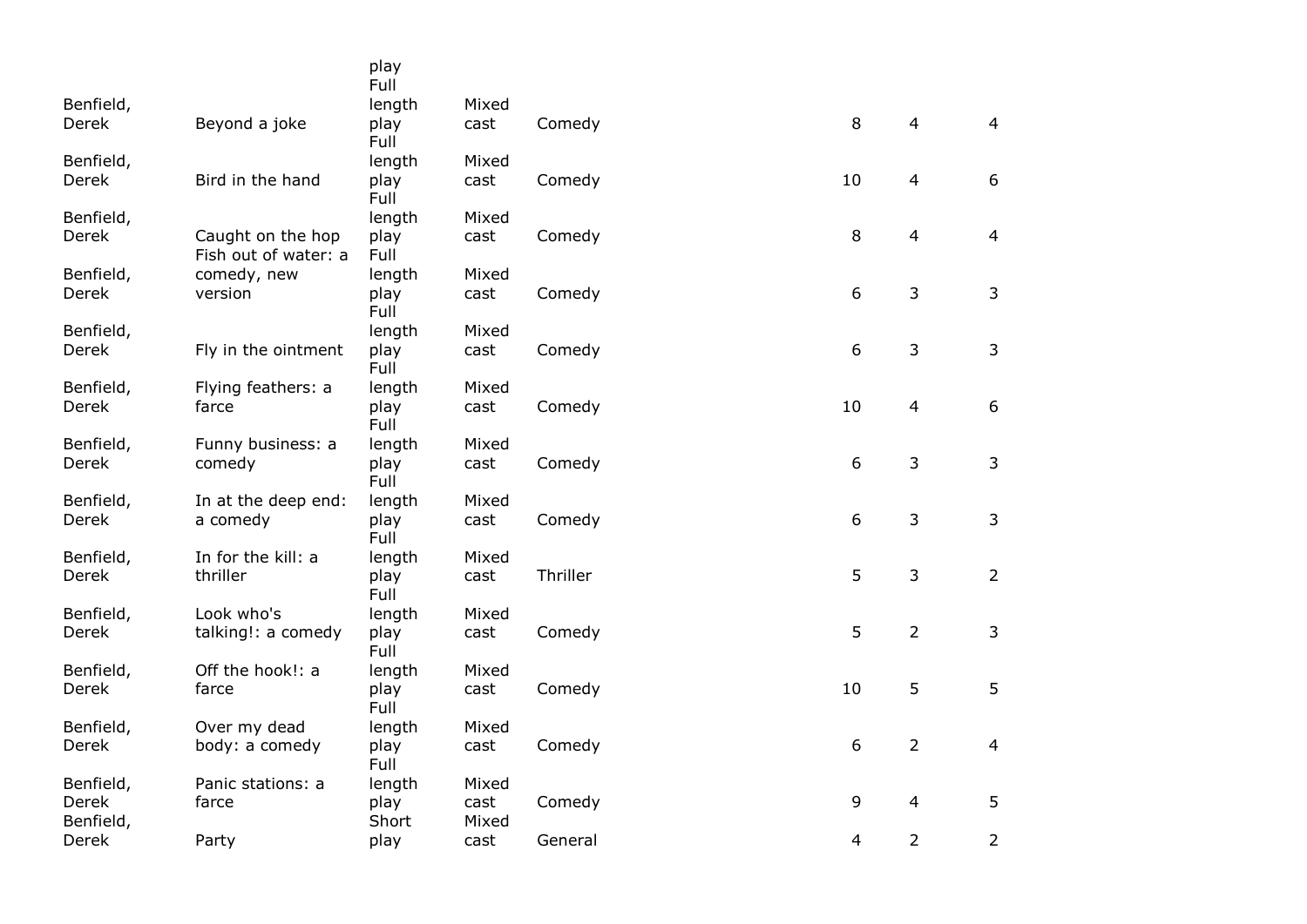|               |                      | Full         |       |               |           |                |                |                |
|---------------|----------------------|--------------|-------|---------------|-----------|----------------|----------------|----------------|
| Benfield,     | Post horn gallop: a  | length       | Mixed |               |           |                |                |                |
| Derek         | farce                | play         | cast  | Comedy        |           | 11             | 6              | 5              |
|               | Running riot: a      | Full         |       |               |           |                |                |                |
| Benfield,     | farcical comedy in 3 | length       | Mixed |               |           |                |                |                |
| Derek         | acts                 | play         | cast  | Comedy        |           | 9              | 5              | $\overline{4}$ |
|               |                      | Full         |       |               |           |                |                |                |
| Benfield,     | Second time          | length       | Mixed |               |           |                |                |                |
| Derek         | around: a comedy     | play         | cast  | Comedy        |           | 5              | $\overline{2}$ | 3              |
|               |                      | Full         |       |               |           |                |                |                |
| Benfield,     |                      | length       | Mixed |               |           |                |                |                |
| Derek         | Toe in the water     | play         | cast  | Comedy        |           | 6              | 3              | 3              |
|               |                      | Full         |       |               |           |                |                |                |
| Benfield,     |                      | length       | Mixed |               |           |                |                |                |
| Derek         | Touch and go         | play         | cast  | Comedy        |           | 5              | $\overline{2}$ | 3              |
|               |                      | Full         |       |               |           |                |                |                |
| Benfield,     |                      | length       | Mixed |               |           |                |                |                |
| Derek         | Wild goose chase     | play         | cast  | Comedy        |           | 10             | 5              | 5              |
|               |                      | Full         |       |               |           |                |                |                |
|               |                      | length       | Mixed |               |           |                |                |                |
| Bennett, Alan | Enjoy                | play         | cast  | General       |           | 13             | 10             | 3              |
|               |                      | Full         |       |               |           |                |                |                |
|               |                      | length       | Mixed |               |           |                |                |                |
| Bennett, Alan | Getting on           | play         | cast  | General       |           | $\overline{7}$ | $\overline{4}$ | 3              |
|               |                      | Full         |       |               |           |                |                |                |
|               | Habeas corpus: a     | length       | Mixed |               |           | 11             | 6              | 5              |
| Bennett, Alan | play                 | play<br>Full | cast  | Comedy        |           |                |                |                |
|               |                      | length       | Mixed |               |           |                |                |                |
| Bennett, Alan | Habit of art         | play         | cast  | General       |           | 13             | 11             | $\overline{2}$ |
|               |                      | Full         |       |               |           |                |                |                |
|               |                      | length       | Mixed |               |           |                |                |                |
| Bennett, Alan | History boys         | play         | cast  | General       |           | 12             | 11             | $\mathbf{1}$   |
|               | Lady in the van:     |              |       |               |           |                |                |                |
|               | adapted from the     | Full         |       |               |           |                |                |                |
|               | autobiographical     | length       | Mixed |               |           |                |                |                |
| Bennett, Alan | memoir               | play         | cast  | Dramatisation |           | 12             | $\overline{7}$ | 5              |
|               | Office suite: two    |              |       |               |           |                |                |                |
|               | one-act plays.       |              |       |               |           |                |                |                |
|               | Green forms; A       |              |       |               |           |                |                |                |
|               | visit from Miss      | Short        | Mixed |               |           |                |                |                |
| Bennett, Alan | Prothero             | play         | cast  | General       | Anthology |                |                |                |
| Bennett, Alan | Old country          | Full         | Mixed | General       |           | 6              | 3              | 3              |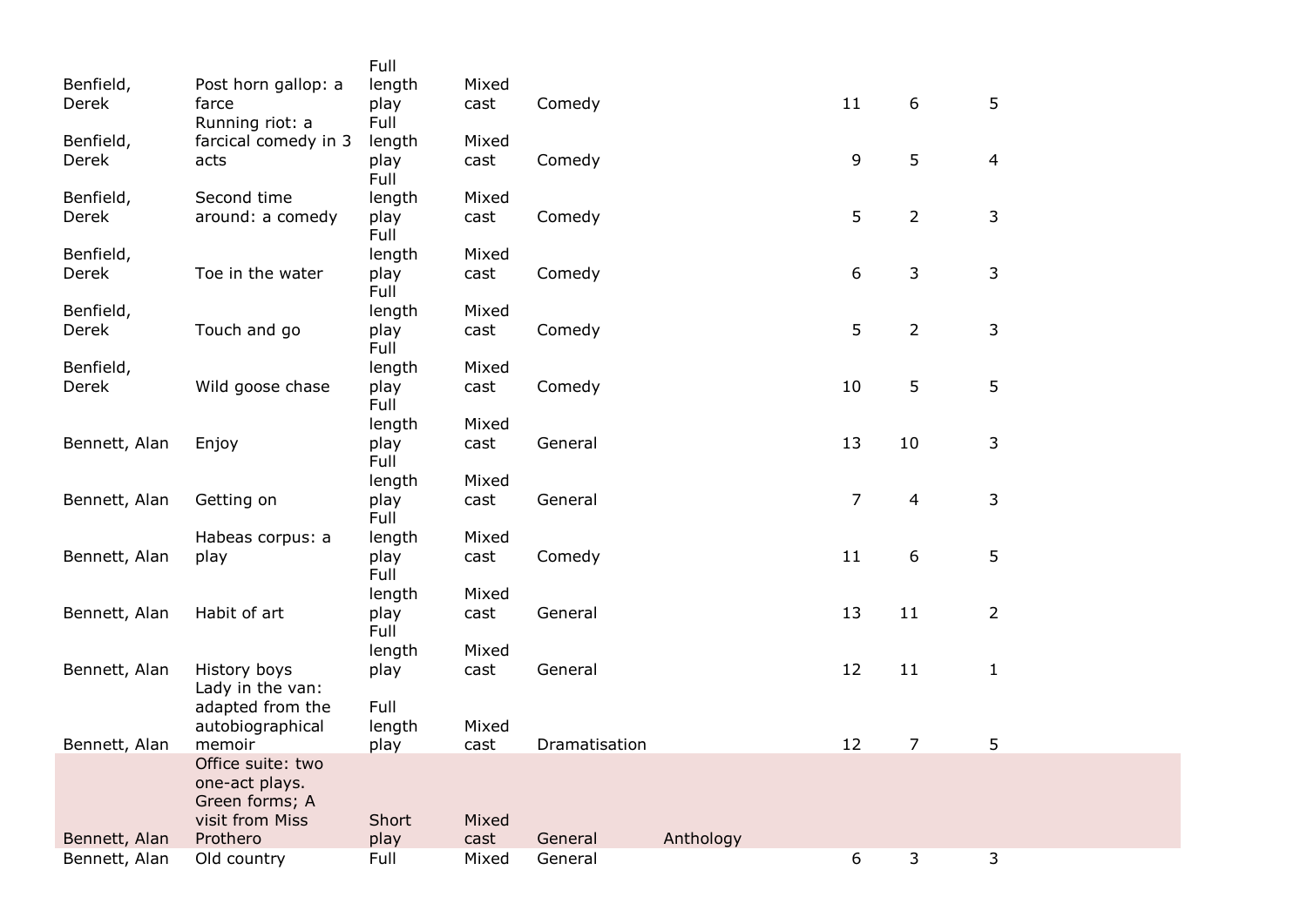| play<br>Full<br>Plays one: Forty<br>years on, Getting<br>length<br>Mixed<br>$\overline{7}$<br>$\overline{4}$<br>3<br>Bennett, Alan<br>on, Habeas corpus<br>play<br>General<br>cast<br>Full<br>Plays one: Forty<br>years on, Getting<br>length<br>Mixed<br>$\mathsf 3$<br>13<br>10<br>Bennett, Alan<br>on, Habeas corpus<br>play<br>General<br>cast<br>Full<br>Plays one: Forty<br>years on, Getting<br>Mixed<br>length<br>$\overline{2}$<br>25<br>on, Habeas corpus<br>27<br>Bennett, Alan<br>play<br>General<br>cast<br>Plays one: Forty<br>Full<br>years on, Getting<br>length<br>Mixed<br>5<br>on, Habeas corpus<br>11<br>6<br>Bennett, Alan<br>play<br>cast<br>Comedy<br>Short<br>Mixed<br>Say something<br>3<br>$\overline{2}$<br>play<br>$\mathbf{1}$<br>happened<br>General<br>Bennett, Alan<br>cast<br>Single spies: a<br>Short<br>Mixed<br>double bill<br>Anthology<br>Bennett, Alan<br>play<br>General<br>cast<br><b>Full</b><br>Two Kafka plays:<br>Kafka's dick; The<br>length<br><b>Mixed</b><br>$\overline{7}$<br>5 <sup>5</sup><br>$\overline{2}$<br>Bennett, Alan<br>insurance man<br>play<br>General<br>cast<br>Two Kafka plays:<br>Kafka's dick; The<br>Short<br>Mixed<br>$20+$<br>play<br>General<br>Bennett, Alan<br>insurance man<br>cast<br>Pilgrim's progress:<br>a complete<br>Full<br>dramatisation of<br>Male<br>Bennett,<br>the book by John<br>length<br>6<br>6<br>$\pmb{0}$<br>Dramatisation<br>Rodney<br>Bunyan<br>play<br>cast<br>Pilgrim's progress:<br>from the book by<br>John Bunyan (6 |
|----------------------------------------------------------------------------------------------------------------------------------------------------------------------------------------------------------------------------------------------------------------------------------------------------------------------------------------------------------------------------------------------------------------------------------------------------------------------------------------------------------------------------------------------------------------------------------------------------------------------------------------------------------------------------------------------------------------------------------------------------------------------------------------------------------------------------------------------------------------------------------------------------------------------------------------------------------------------------------------------------------------------------------------------------------------------------------------------------------------------------------------------------------------------------------------------------------------------------------------------------------------------------------------------------------------------------------------------------------------------------------------------------------------------------------------------------------------------------------------------------------------------------|
|                                                                                                                                                                                                                                                                                                                                                                                                                                                                                                                                                                                                                                                                                                                                                                                                                                                                                                                                                                                                                                                                                                                                                                                                                                                                                                                                                                                                                                                                                                                            |
|                                                                                                                                                                                                                                                                                                                                                                                                                                                                                                                                                                                                                                                                                                                                                                                                                                                                                                                                                                                                                                                                                                                                                                                                                                                                                                                                                                                                                                                                                                                            |
|                                                                                                                                                                                                                                                                                                                                                                                                                                                                                                                                                                                                                                                                                                                                                                                                                                                                                                                                                                                                                                                                                                                                                                                                                                                                                                                                                                                                                                                                                                                            |
|                                                                                                                                                                                                                                                                                                                                                                                                                                                                                                                                                                                                                                                                                                                                                                                                                                                                                                                                                                                                                                                                                                                                                                                                                                                                                                                                                                                                                                                                                                                            |
|                                                                                                                                                                                                                                                                                                                                                                                                                                                                                                                                                                                                                                                                                                                                                                                                                                                                                                                                                                                                                                                                                                                                                                                                                                                                                                                                                                                                                                                                                                                            |
|                                                                                                                                                                                                                                                                                                                                                                                                                                                                                                                                                                                                                                                                                                                                                                                                                                                                                                                                                                                                                                                                                                                                                                                                                                                                                                                                                                                                                                                                                                                            |
|                                                                                                                                                                                                                                                                                                                                                                                                                                                                                                                                                                                                                                                                                                                                                                                                                                                                                                                                                                                                                                                                                                                                                                                                                                                                                                                                                                                                                                                                                                                            |
|                                                                                                                                                                                                                                                                                                                                                                                                                                                                                                                                                                                                                                                                                                                                                                                                                                                                                                                                                                                                                                                                                                                                                                                                                                                                                                                                                                                                                                                                                                                            |
|                                                                                                                                                                                                                                                                                                                                                                                                                                                                                                                                                                                                                                                                                                                                                                                                                                                                                                                                                                                                                                                                                                                                                                                                                                                                                                                                                                                                                                                                                                                            |
|                                                                                                                                                                                                                                                                                                                                                                                                                                                                                                                                                                                                                                                                                                                                                                                                                                                                                                                                                                                                                                                                                                                                                                                                                                                                                                                                                                                                                                                                                                                            |
|                                                                                                                                                                                                                                                                                                                                                                                                                                                                                                                                                                                                                                                                                                                                                                                                                                                                                                                                                                                                                                                                                                                                                                                                                                                                                                                                                                                                                                                                                                                            |
|                                                                                                                                                                                                                                                                                                                                                                                                                                                                                                                                                                                                                                                                                                                                                                                                                                                                                                                                                                                                                                                                                                                                                                                                                                                                                                                                                                                                                                                                                                                            |
|                                                                                                                                                                                                                                                                                                                                                                                                                                                                                                                                                                                                                                                                                                                                                                                                                                                                                                                                                                                                                                                                                                                                                                                                                                                                                                                                                                                                                                                                                                                            |
|                                                                                                                                                                                                                                                                                                                                                                                                                                                                                                                                                                                                                                                                                                                                                                                                                                                                                                                                                                                                                                                                                                                                                                                                                                                                                                                                                                                                                                                                                                                            |
|                                                                                                                                                                                                                                                                                                                                                                                                                                                                                                                                                                                                                                                                                                                                                                                                                                                                                                                                                                                                                                                                                                                                                                                                                                                                                                                                                                                                                                                                                                                            |
|                                                                                                                                                                                                                                                                                                                                                                                                                                                                                                                                                                                                                                                                                                                                                                                                                                                                                                                                                                                                                                                                                                                                                                                                                                                                                                                                                                                                                                                                                                                            |
|                                                                                                                                                                                                                                                                                                                                                                                                                                                                                                                                                                                                                                                                                                                                                                                                                                                                                                                                                                                                                                                                                                                                                                                                                                                                                                                                                                                                                                                                                                                            |
|                                                                                                                                                                                                                                                                                                                                                                                                                                                                                                                                                                                                                                                                                                                                                                                                                                                                                                                                                                                                                                                                                                                                                                                                                                                                                                                                                                                                                                                                                                                            |
|                                                                                                                                                                                                                                                                                                                                                                                                                                                                                                                                                                                                                                                                                                                                                                                                                                                                                                                                                                                                                                                                                                                                                                                                                                                                                                                                                                                                                                                                                                                            |
|                                                                                                                                                                                                                                                                                                                                                                                                                                                                                                                                                                                                                                                                                                                                                                                                                                                                                                                                                                                                                                                                                                                                                                                                                                                                                                                                                                                                                                                                                                                            |
|                                                                                                                                                                                                                                                                                                                                                                                                                                                                                                                                                                                                                                                                                                                                                                                                                                                                                                                                                                                                                                                                                                                                                                                                                                                                                                                                                                                                                                                                                                                            |
|                                                                                                                                                                                                                                                                                                                                                                                                                                                                                                                                                                                                                                                                                                                                                                                                                                                                                                                                                                                                                                                                                                                                                                                                                                                                                                                                                                                                                                                                                                                            |
|                                                                                                                                                                                                                                                                                                                                                                                                                                                                                                                                                                                                                                                                                                                                                                                                                                                                                                                                                                                                                                                                                                                                                                                                                                                                                                                                                                                                                                                                                                                            |
|                                                                                                                                                                                                                                                                                                                                                                                                                                                                                                                                                                                                                                                                                                                                                                                                                                                                                                                                                                                                                                                                                                                                                                                                                                                                                                                                                                                                                                                                                                                            |
|                                                                                                                                                                                                                                                                                                                                                                                                                                                                                                                                                                                                                                                                                                                                                                                                                                                                                                                                                                                                                                                                                                                                                                                                                                                                                                                                                                                                                                                                                                                            |
|                                                                                                                                                                                                                                                                                                                                                                                                                                                                                                                                                                                                                                                                                                                                                                                                                                                                                                                                                                                                                                                                                                                                                                                                                                                                                                                                                                                                                                                                                                                            |
| main male                                                                                                                                                                                                                                                                                                                                                                                                                                                                                                                                                                                                                                                                                                                                                                                                                                                                                                                                                                                                                                                                                                                                                                                                                                                                                                                                                                                                                                                                                                                  |
| Full<br>characters, many                                                                                                                                                                                                                                                                                                                                                                                                                                                                                                                                                                                                                                                                                                                                                                                                                                                                                                                                                                                                                                                                                                                                                                                                                                                                                                                                                                                                                                                                                                   |
| Bennett,<br>other short<br>length<br>Mixed                                                                                                                                                                                                                                                                                                                                                                                                                                                                                                                                                                                                                                                                                                                                                                                                                                                                                                                                                                                                                                                                                                                                                                                                                                                                                                                                                                                                                                                                                 |
| $20+$<br>speaking parts)<br>play<br>Dramatisation<br>Rodney<br>cast                                                                                                                                                                                                                                                                                                                                                                                                                                                                                                                                                                                                                                                                                                                                                                                                                                                                                                                                                                                                                                                                                                                                                                                                                                                                                                                                                                                                                                                        |
| Full                                                                                                                                                                                                                                                                                                                                                                                                                                                                                                                                                                                                                                                                                                                                                                                                                                                                                                                                                                                                                                                                                                                                                                                                                                                                                                                                                                                                                                                                                                                       |
| Bennitt,<br>length<br>Any                                                                                                                                                                                                                                                                                                                                                                                                                                                                                                                                                                                                                                                                                                                                                                                                                                                                                                                                                                                                                                                                                                                                                                                                                                                                                                                                                                                                                                                                                                  |
| 18<br>Caroline<br>All-star pantomime<br>play<br>Pantomime<br>cast<br>Ten of the best:<br>Short<br>Mixed                                                                                                                                                                                                                                                                                                                                                                                                                                                                                                                                                                                                                                                                                                                                                                                                                                                                                                                                                                                                                                                                                                                                                                                                                                                                                                                                                                                                                    |
| Anthology<br>British short plays<br>General<br>Berman, Ed<br>play<br>cast                                                                                                                                                                                                                                                                                                                                                                                                                                                                                                                                                                                                                                                                                                                                                                                                                                                                                                                                                                                                                                                                                                                                                                                                                                                                                                                                                                                                                                                  |
| $\pmb{0}$<br>4<br>No quarter, and,<br>Full<br>Male<br>General<br>4<br>Bermange,                                                                                                                                                                                                                                                                                                                                                                                                                                                                                                                                                                                                                                                                                                                                                                                                                                                                                                                                                                                                                                                                                                                                                                                                                                                                                                                                                                                                                                            |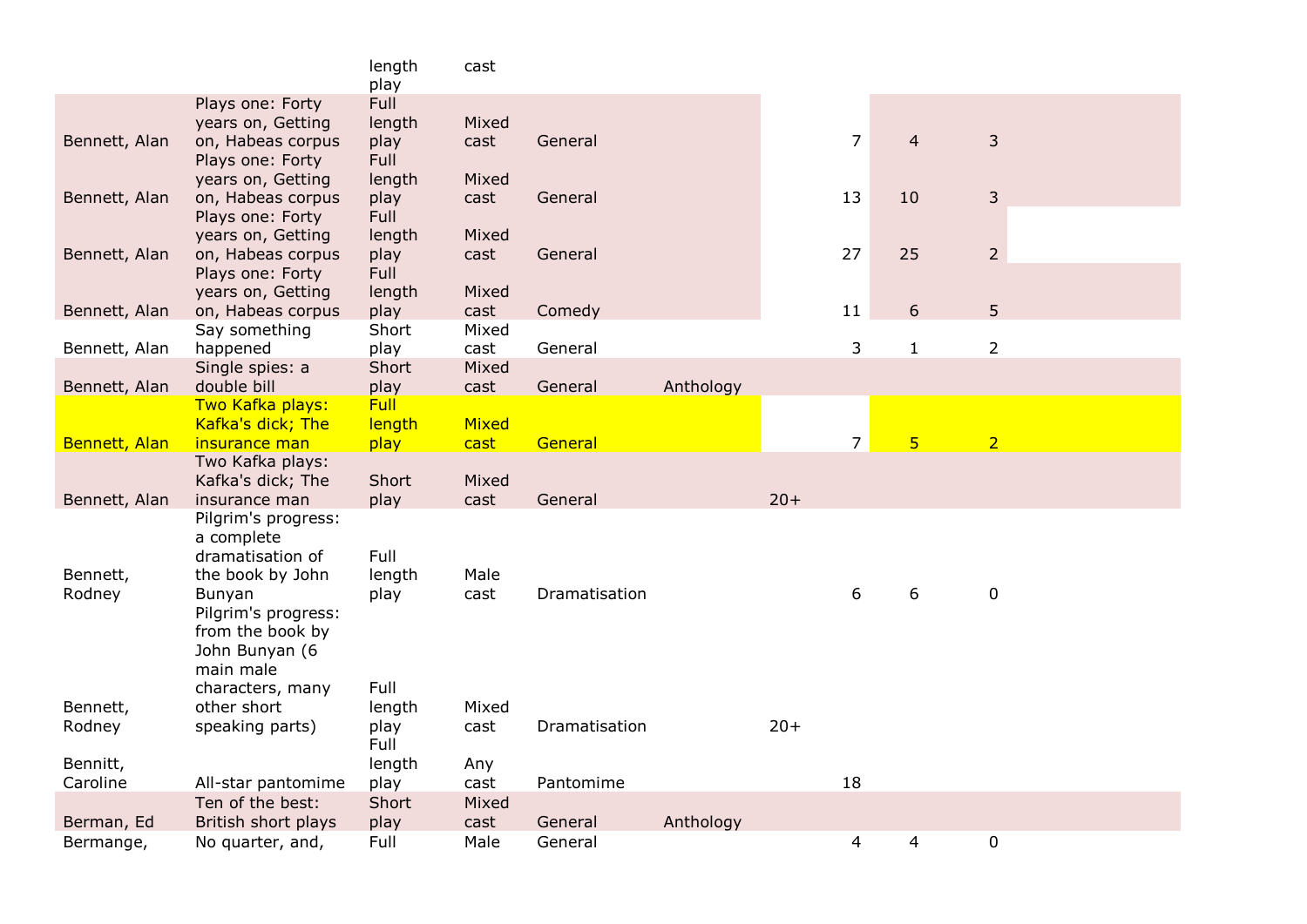| Barry                | The interview                                                                                                                                                                                                                                                      | length<br>play         | cast           |          |           |    |                |                |  |
|----------------------|--------------------------------------------------------------------------------------------------------------------------------------------------------------------------------------------------------------------------------------------------------------------|------------------------|----------------|----------|-----------|----|----------------|----------------|--|
| Bermange,            | No quarter, and,                                                                                                                                                                                                                                                   | Short                  | Mixed          |          |           |    |                |                |  |
| Barry                | The interview                                                                                                                                                                                                                                                      | play                   | cast           | General  |           | 9  | 8              | $\mathbf 1$    |  |
|                      | Famous plays of<br>1931: Barretts of<br>Wimpole St, by<br>Rudolf Besier;<br>Improper Duchess,<br>by James Fagan;<br>To see ourselves,<br>by E.M. Delafield;<br>After all, by John<br>van Druten; London<br>Wall, by John van<br>Druten; Autumn<br>crocus, by Dodie | Full<br>length         | Mixed          |          |           |    |                |                |  |
| Besier, Rudolf       | Smith                                                                                                                                                                                                                                                              | play                   | cast           | General  | Anthology |    |                |                |  |
| Betti, Ugo           | Crime on Goat<br>island                                                                                                                                                                                                                                            | Full<br>length<br>play | Mixed<br>cast  | Thriller |           | 5  | $\overline{2}$ | 3              |  |
|                      | Queen and the<br>rebels (La regina e                                                                                                                                                                                                                               | Full<br>length         | Mixed          |          |           |    |                |                |  |
| Betti, Ugo           | gli insorti)                                                                                                                                                                                                                                                       | play<br>Full           | cast           | General  |           | 11 | 8              | 3              |  |
| Bill, Stephen        | Curtains<br>Even less legal!: a                                                                                                                                                                                                                                    | length<br>play         | Mixed<br>cast  | General  |           | 8  | 3              | 5              |  |
| Black, Ian<br>Stuart | sequel to Nothing<br>legal                                                                                                                                                                                                                                         | Short<br>play          | Female<br>cast | Comedy   |           | 8  | $\mathbf 0$    | 8              |  |
| Black, Ian<br>Stuart | Nothing legal                                                                                                                                                                                                                                                      | Short<br>play<br>Full  | Female<br>cast | General  |           | 8  | $\mathbf 0$    | 8              |  |
| Black, Ian           |                                                                                                                                                                                                                                                                    | length                 | Mixed          |          |           |    |                |                |  |
| stuart               | We must kill Toni<br>Crisis and                                                                                                                                                                                                                                    | play<br>Short          | cast<br>Female | Comedy   |           | 5  | 3              | $\overline{2}$ |  |
| Black, Muriel        | confidence<br>Mad about men: a                                                                                                                                                                                                                                     | play<br>Full           | cast           | General  |           | 10 | $\mathbf 0$    | 10             |  |
| Blackmore,           | new comedy about                                                                                                                                                                                                                                                   | length                 | Mixed          |          |           |    |                |                |  |
| Peter                | Miranda                                                                                                                                                                                                                                                            | play<br>Full           | cast           | Comedy   |           | 10 | 5              | 5              |  |
| Blackmore,<br>Peter  | Miranda                                                                                                                                                                                                                                                            | length<br>play         | Mixed<br>cast  | Comedy   |           | 8  | 3              | 5              |  |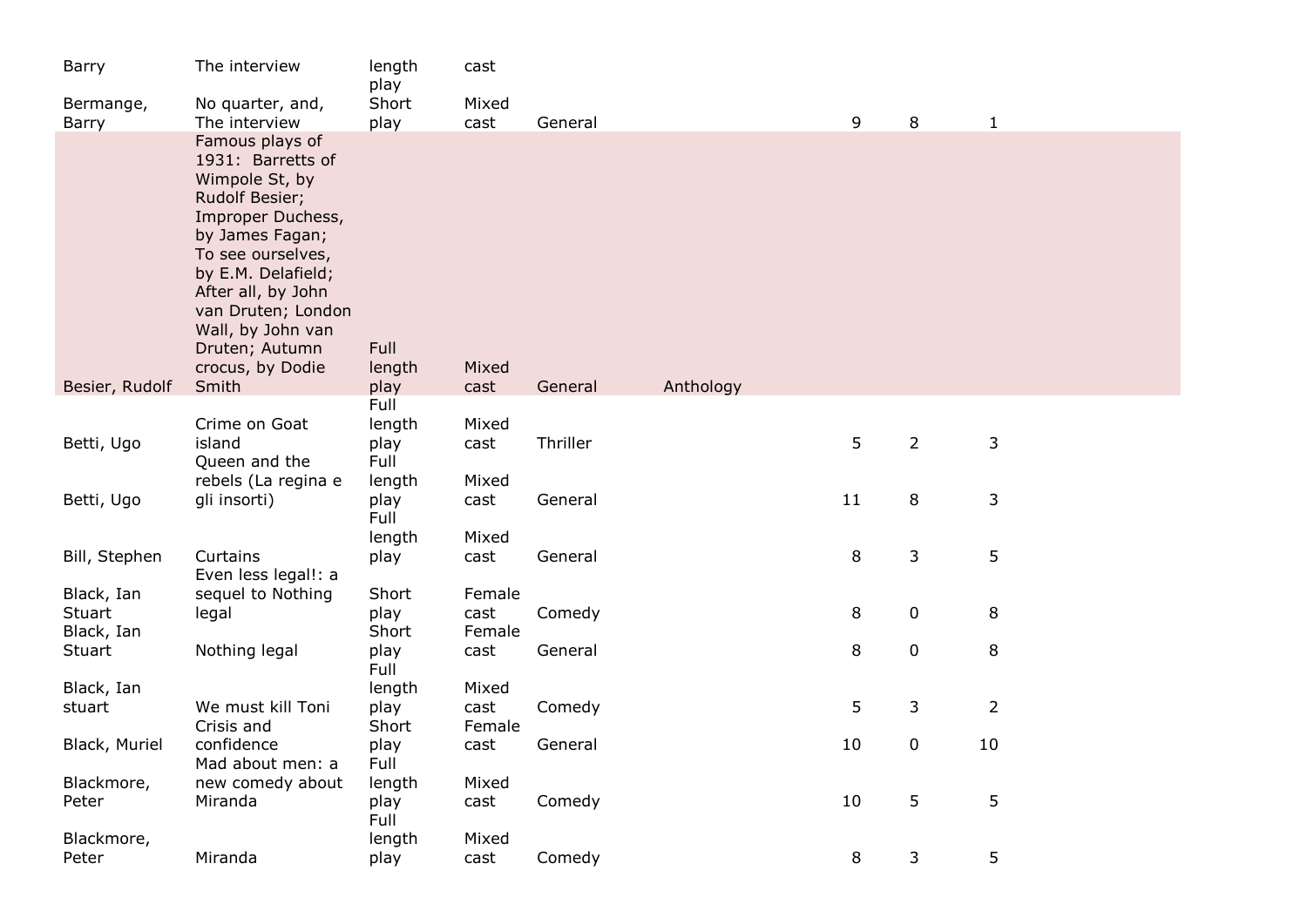|                |                      | Full         |       |            |       |                |                  |                |
|----------------|----------------------|--------------|-------|------------|-------|----------------|------------------|----------------|
|                |                      | length       | Mixed |            |       |                |                  |                |
| Blamire, Larry | Robin Hood           | play<br>Full | cast  | Comedy     |       | 21             | 14               | $\overline{7}$ |
|                |                      | length       | Mixed |            |       |                |                  |                |
| Blamire, Larry | Robin Hood           | play<br>Full | cast  | Comedy     | $20+$ |                |                  |                |
| Bleasdale,     | Are you lonesome     | length       | Mixed |            |       |                |                  |                |
| Alan           | tonight?             | play         | cast  | General    |       | 14             | 10               | 4              |
|                | No more sitting on   | Full         |       |            |       |                |                  |                |
| Bleasdale,     | the old school       | length       | Mixed |            |       |                |                  |                |
| Alan           | bench                | play<br>Full | cast  | General    |       | 9              | $\boldsymbol{6}$ | 3              |
| Boland,        | Return: a play in    | length       | Mixed |            |       |                |                  |                |
| <b>Bridget</b> | three acts           | play<br>Full | cast  | General    |       | 6              | 3                | 3              |
|                |                      | length       | Mixed |            |       |                |                  |                |
| Bolt, Robert   | Flowering cherry     | play         | cast  | General    |       | $\overline{7}$ | $\overline{4}$   | 3              |
|                |                      | Full         |       |            |       |                |                  |                |
|                | Gentle Jack: a play  | length       | Mixed |            |       |                |                  |                |
| Bolt, Robert   | in two acts          | play         | cast  | General    |       | 18             | 13               | 5              |
|                | Man for all seasons: | Full         |       |            |       |                |                  |                |
|                | a play of Sir        | length       | Mixed |            |       |                |                  |                |
| Bolt, Robert   | <b>Thomas More</b>   | play<br>Full | cast  | Historical |       | 13             | 10               | 3              |
|                |                      | length       | Mixed |            |       |                |                  |                |
| Bolt, Robert   | Tiger and the horse  | play         | cast  | General    |       | 6              | 3                | 3              |
|                |                      | Full         |       |            |       |                |                  |                |
|                |                      | length       | Mixed |            |       |                |                  |                |
| Bolt, Robert   | Vivat! Vivat Regina! | play         | cast  | Historical | $20+$ |                |                  |                |
| Bond,          | Sweeney Todd, the    | Full         |       |            |       |                |                  |                |
| Christopher    | demon barber of      | length       | Mixed |            |       |                |                  |                |
| Godfrey        | <b>Fleet Street</b>  | play<br>Full | cast  | Melodrama  |       | 11             | $\,8\,$          | 3              |
|                | Bingo: scenes of     | length       | Mixed |            |       |                |                  |                |
| Bond, Edward   | money and death      | play         | cast  | Historical |       | 12             | $\overline{7}$   | 5              |
|                |                      | Full         |       |            |       |                |                  |                |
|                |                      | length       | Mixed |            |       |                |                  |                |
| Bond, Edward   | <b>Bundle</b>        | play<br>Full | cast  | General    | $20+$ |                |                  |                |
|                |                      | length       | Mixed |            |       |                |                  |                |
| Bond, Edward   | Early morning        | play         | cast  | General    |       | 15             | 12               | 3              |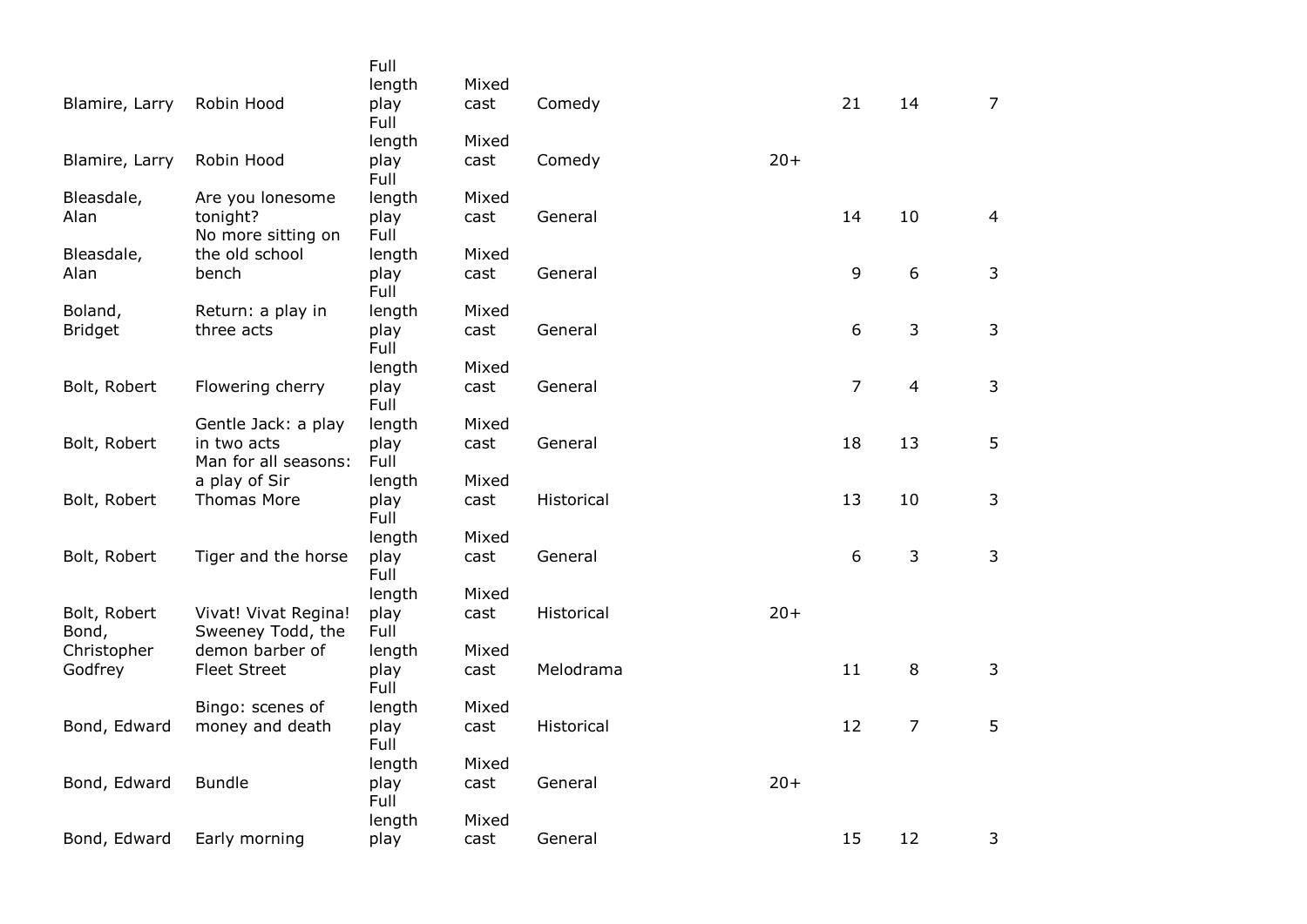|                   | Fool, and, We come                       | Full           |                |                   |       |        |                                    |                     |  |
|-------------------|------------------------------------------|----------------|----------------|-------------------|-------|--------|------------------------------------|---------------------|--|
| Bond, Edward      | to the river: two<br>plays               | length<br>play | Mixed<br>cast  | General           | $20+$ |        |                                    |                     |  |
|                   |                                          | Full           |                |                   |       |        |                                    |                     |  |
|                   |                                          | length         | Mixed          |                   |       |        |                                    |                     |  |
| Bond, Edward      | Lear                                     | play           | cast           | General           | $20+$ |        |                                    |                     |  |
|                   | Narrow road to the                       | Full<br>length | Mixed          |                   |       |        |                                    |                     |  |
| Bond, Edward      | deep north                               | play           | cast           | General           |       | 10     | 9                                  | $\mathbf{1}$        |  |
|                   |                                          | Full           |                |                   |       |        |                                    |                     |  |
|                   |                                          | length         | Mixed          |                   |       |        |                                    |                     |  |
| Bond, Edward      | Pope's wedding                           | play<br>Full   | cast           | General           |       | 12     | 10                                 | $\overline{2}$      |  |
|                   | Restoration, and,                        | length         | Mixed          |                   |       |        |                                    |                     |  |
| Bond, Edward      | The cat: two plays                       | play           | cast           | General           |       | 13     | 8                                  | 5                   |  |
|                   |                                          | Full           |                |                   |       |        |                                    |                     |  |
| Bond, Edward      | Saved                                    | length<br>play | Mixed<br>cast  | General           |       | 10     | 7                                  | 3                   |  |
|                   |                                          | Full           |                |                   |       |        |                                    |                     |  |
|                   |                                          | length         | Mixed          |                   |       |        |                                    |                     |  |
| Bond, Edward      | Sea: a comedy                            | play           | cast           | Comedy            |       | 14     | 7                                  | $\overline{7}$      |  |
|                   |                                          | Full<br>length | Mixed          |                   |       |        |                                    |                     |  |
| Bond, Edward      | Summer                                   | play           | cast           | General           |       | 5      | $\overline{2}$                     | 3                   |  |
|                   |                                          | Full           |                |                   |       |        |                                    |                     |  |
|                   | Woman: scenes of                         | length         | Mixed          |                   |       |        |                                    |                     |  |
| Bond, Edward      | war and freedom                          | play<br>Full   | cast           | Tragedy           | $20+$ |        |                                    |                     |  |
|                   | Worlds: with The                         | length         | Mixed          |                   |       |        |                                    |                     |  |
| Bond, Edward      | Activists papers                         | play           | cast           | General           |       | 17     | 10                                 | $\overline{7}$      |  |
|                   | Animal farm: a                           |                |                |                   |       |        |                                    |                     |  |
|                   | fable adapted from<br>the book by George | Full<br>length | Any            |                   |       |        |                                    |                     |  |
| Bond, Nelson      | Orwell                                   | play           | cast           | Dramatisation     |       | 15     |                                    |                     |  |
| Booth,            | Costa del packet!:                       | Short          | Female         |                   |       |        |                                    |                     |  |
| Anthony           | a farce                                  | play           | cast           | Comedy            |       | 5      | 0                                  | 5                   |  |
| Booth,<br>Anthony | Ladies, this is war!                     | Short<br>play  | Female<br>cast | Comedy            |       | 6      | 0                                  | 6                   |  |
| Booth,            |                                          | Short          | Female         |                   |       |        |                                    |                     |  |
| Anthony           | Ninth day                                | play           | cast           | General           |       | 6      | 3                                  | 3                   |  |
| Booth,            | None the wiser: a                        | Short          | Female         |                   |       |        |                                    |                     |  |
| Anthony<br>Booth, | comedy<br>Rip-off                        | play<br>Short  | cast<br>Mixed  | Comedy<br>General |       | 7<br>4 | $\boldsymbol{0}$<br>$\overline{2}$ | 7<br>$\overline{2}$ |  |
|                   |                                          |                |                |                   |       |        |                                    |                     |  |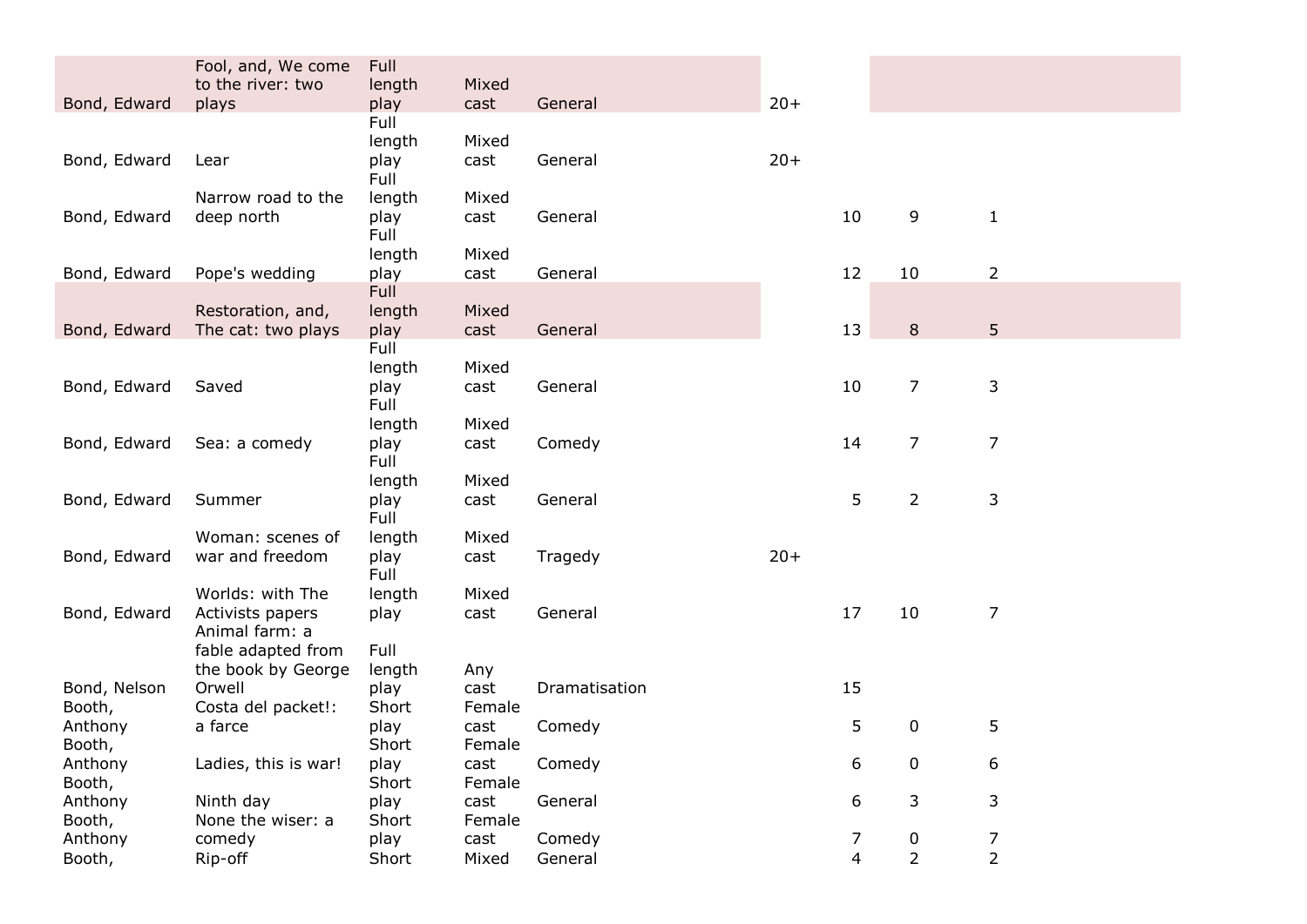| Anthony            |                                                               | play         | cast        |                 |           |       |                |                |                |                   |               |
|--------------------|---------------------------------------------------------------|--------------|-------------|-----------------|-----------|-------|----------------|----------------|----------------|-------------------|---------------|
| Booth,             | This desirable                                                | Short        | Mixed       |                 |           |       |                |                |                |                   |               |
| Anthony            | cottage                                                       | play         | cast        | Comedy          |           |       | $\overline{7}$ | 4              | 3              |                   |               |
| Booth,             |                                                               | Short        | Mixed       |                 |           |       |                |                |                |                   |               |
| Anthony            | Yesterday the world<br>London assurance:                      | play         | cast        | General         |           |       | 5              | 3              | $\overline{2}$ |                   |               |
|                    | full original text                                            | Full         |             |                 |           |       |                |                |                |                   |               |
| Boucicault,        | edited by Ronald                                              | length       | Mixed       |                 |           |       |                |                |                |                   |               |
| Dion               | Eyre                                                          | play<br>Full | cast        | General         |           |       | 14             | 11             | 3              |                   |               |
|                    |                                                               | length       | Mixed       |                 |           |       |                |                |                |                   |               |
| Bowen, John        | Disorderly women<br>Fall and redemption<br>of man: selections | play         | cast        | General         |           |       | 13             | 6              | 7              |                   |               |
|                    | in modern English                                             | Full         |             |                 |           |       |                |                |                |                   |               |
|                    | from the mystery                                              | length       | Mixed       |                 |           |       |                |                |                |                   |               |
| Bowen, John        | plays<br>Fall and redemption<br>of man: selections            | play         | cast        | Religious theme |           |       | 12             | 8              | 4              |                   |               |
|                    | in modern English                                             | Full         |             |                 |           |       |                |                |                |                   |               |
|                    | from the mystery                                              | length       | Mixed       |                 |           |       |                |                |                |                   |               |
| Bowen, John        | plays                                                         | play<br>Full | cast        | Religious theme |           | $20+$ |                |                |                |                   |               |
|                    | Florence                                                      | length       | Mixed       |                 |           |       |                |                |                |                   |               |
| Bowen, John        | Nightingale                                                   | play         | cast        | Historical      |           |       | 13             | $\overline{7}$ | 6              |                   |               |
|                    | Little boxes: two                                             | Short        | Mixed       |                 |           |       |                |                |                |                   |               |
| Bowen, John        | plays                                                         | play         | cast        | General         | Anthology |       |                |                |                |                   |               |
| Bower,             |                                                               | Short        | Female      |                 |           |       |                |                |                |                   |               |
| Margaret           | Running past                                                  | play         | cast        | General         |           |       | 4              | 0              | 4              |                   |               |
| Bower,             |                                                               | Short        | Female      |                 |           |       |                |                |                |                   |               |
| Margaret           | Tea dance                                                     | play         | cast        | General         |           |       | 7              | $\mathbf 0$    | 7              |                   |               |
| Bower,             | Whose wedding is it                                           | Short        | Female      |                 |           |       |                |                |                |                   |               |
| Margaret           | anyway?                                                       | play         | cast        | Comedy          |           |       | 5              | $\mathbf 0$    | 5              |                   |               |
|                    |                                                               | Short        | Female      |                 |           |       |                |                |                |                   |               |
| Box, Muriel        | Anti-clockwise                                                | play         | cast        | General         |           |       | 4              | 0              | 4              |                   |               |
| Bradley,           | Out of the air: five                                          | Short        | Mixed       |                 |           |       |                |                |                |                   |               |
| Alfred             | plays for radio                                               | play         | cast        | Radio play      | Anthology |       |                |                |                |                   |               |
|                    |                                                               |              |             |                 |           |       |                |                |                | Extras            | Suitable      |
|                    |                                                               | Full         |             |                 |           |       |                |                |                | (usually          | for           |
| Bradley,<br>Alfred | Wizard of Oz                                                  | length       | Any<br>cast | Dramatisation   |           |       | 9              |                |                | non-<br>speaking) | young<br>cast |
| Bradley-dyne,      | Right honourable                                              | play<br>Full | Mixed       |                 |           |       |                |                |                |                   |               |
| Michael            | gentleman                                                     | length       | cast        | General         |           |       | 15             | 8              | $\overline{7}$ |                   |               |
|                    |                                                               |              |             |                 |           |       |                |                |                |                   |               |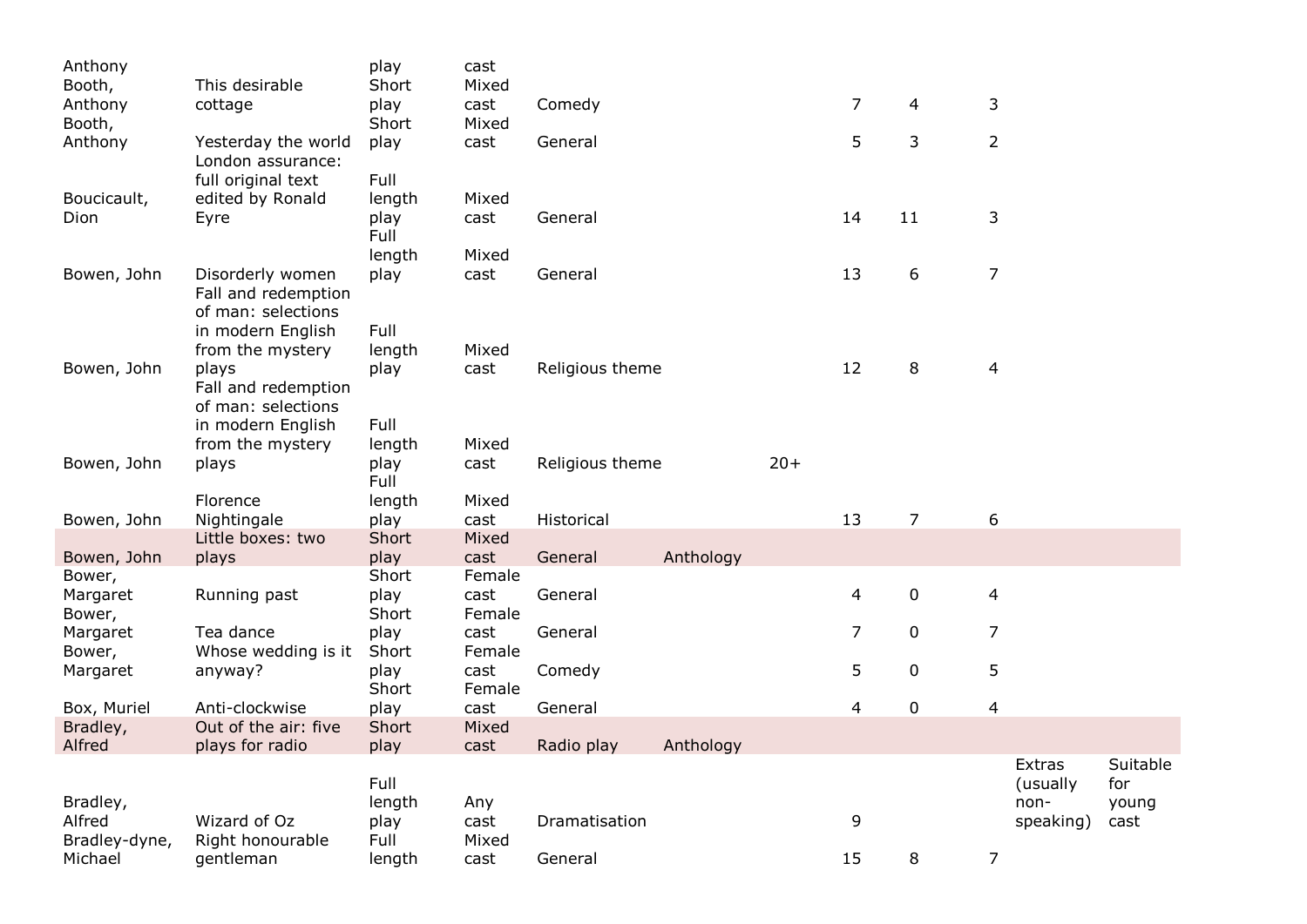|                      |                                                                                                                                                                                                                                                                                                                                                                                                               | play<br>Full                             |                        |         |           |       |   |   |   |  |
|----------------------|---------------------------------------------------------------------------------------------------------------------------------------------------------------------------------------------------------------------------------------------------------------------------------------------------------------------------------------------------------------------------------------------------------------|------------------------------------------|------------------------|---------|-----------|-------|---|---|---|--|
| Brampton,            | Chance - and Mrs.                                                                                                                                                                                                                                                                                                                                                                                             | length                                   | Mixed                  |         |           |       |   |   |   |  |
| Joan<br>Brandon,     | Buffington                                                                                                                                                                                                                                                                                                                                                                                                    | play<br>Short                            | cast<br>Female         | Comedy  |           |       | 9 | 3 | 6 |  |
| Eileen<br>Brandon,   | Bricks and clay                                                                                                                                                                                                                                                                                                                                                                                               | play<br>Short                            | cast<br>Female         | General |           |       | 9 | 0 | 9 |  |
| Eileen               | Party time                                                                                                                                                                                                                                                                                                                                                                                                    | play<br>Full                             | cast                   | Comedy  |           |       | 6 | 0 | 6 |  |
|                      |                                                                                                                                                                                                                                                                                                                                                                                                               | length                                   | Mixed                  |         |           |       |   |   |   |  |
| Brecht, Bertolt Baal |                                                                                                                                                                                                                                                                                                                                                                                                               | play<br>Full                             | cast                   | General |           | $20+$ |   |   |   |  |
| Brecht, Bertolt      | Caucasian chalk<br>circle                                                                                                                                                                                                                                                                                                                                                                                     | length<br>play                           | Mixed<br>cast          | General |           | $20+$ |   |   |   |  |
| Brecht, Bertolt      | Collected plays,<br>vol.1: Baal; Drums<br>in the night; In the<br>jungle of cities; The<br>life of Edward II<br>King of England; A<br>respectable<br>wedding; The<br>beggar or the dead<br>dog; Driving out a<br>devil; Lux in<br>tenebris; The catch<br>Collected plays,<br>vol.7: The visions<br>of Simone<br>Machard; Schweyk<br>in the Second<br>World War; The<br>Caucasian chalk<br>circle, The Duchess | Full<br>length<br>play<br>Full<br>length | Mixed<br>cast<br>Mixed | General | Anthology |       |   |   |   |  |
| Brecht, Bertolt      | of Malfi.                                                                                                                                                                                                                                                                                                                                                                                                     | play                                     | cast                   | General | Anthology |       |   |   |   |  |
| Brecht, Bertolt      | Days of the<br>Commune,<br>translated by Clive<br>Barker and Arno<br>Reinfrank                                                                                                                                                                                                                                                                                                                                | Full<br>length<br>play                   | Mixed<br>cast          | General |           | $20+$ |   |   |   |  |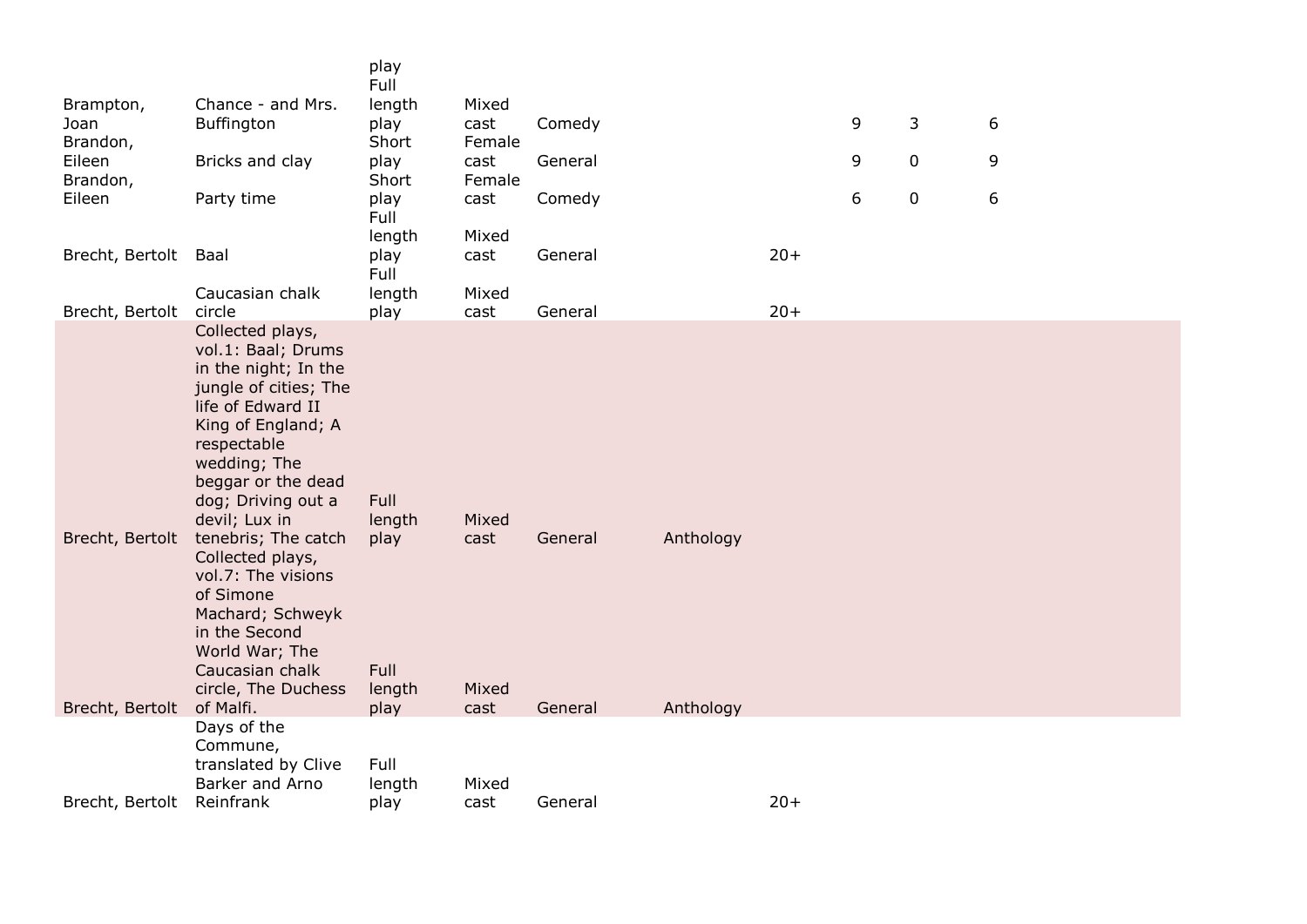|                           | Fear and misery of<br>the Third Reich and<br>Senora Carrar's<br>rifles translated by<br>John Willett and |                        |               |            |       |                |                |                |
|---------------------------|----------------------------------------------------------------------------------------------------------|------------------------|---------------|------------|-------|----------------|----------------|----------------|
| Brecht, Bertolt           | Wolfgang<br>Sauerlander                                                                                  | Short<br>play          | Mixed<br>cast | General    |       | $\overline{7}$ | $\overline{4}$ | 3              |
|                           | Fear and misery of<br>the Third Reich:<br>and Senora Carrar's<br>rifles (based on<br>Riders to the Sea,  | Full<br>length         | Mixed         |            |       |                |                |                |
| Brecht, Bertolt           | by J.M. Synge)                                                                                           | play<br>Full           | cast          | General    | $20+$ |                |                |                |
|                           | Good person of                                                                                           | length                 | Mixed         |            |       |                |                |                |
| Brecht, Bertolt           | Szechwan<br>Happy end,                                                                                   | play<br>Full           | cast          | General    |       | 16             | 10             | 6              |
|                           | translated by                                                                                            | length                 | Mixed         |            |       |                |                |                |
|                           | Brecht, Bertolt Michael Feingold                                                                         | play<br>Full           | cast          | General    |       | 13             | 9              | $\overline{4}$ |
|                           |                                                                                                          | length                 | Mixed         |            |       |                |                |                |
| Brecht, Bertolt           | Life of Galileo<br>Man equals man,<br>and, Elephant calf,<br>translated by                               | play<br>Full<br>length | cast<br>Mixed | Historical | $20+$ |                |                |                |
|                           | Brecht, Bertolt Gerhard Nellhaus                                                                         | play                   | cast          | General    |       | 10             | 8              | $\overline{2}$ |
|                           | Mother Courage                                                                                           | Full<br>length         | Mixed         |            |       |                |                |                |
| Brecht, Bertolt           | and her children                                                                                         | play<br>Full           | cast          | General    | $20+$ |                |                |                |
|                           | Mother Courage                                                                                           | length                 | Mixed         |            |       |                |                |                |
| Brecht, Bertolt           | and her children                                                                                         | play<br>Full           | cast          | General    | $20+$ |                |                |                |
|                           | Mother, translated                                                                                       | length                 | Mixed         |            |       |                |                |                |
| Brecht, Bertolt           | by Steve Gooch                                                                                           | play<br>Full           | cast          | General    |       | 18             | 15             | 3              |
|                           | Mr. Puntila and his                                                                                      | length                 | Mixed         |            |       |                |                |                |
| Brecht, Bertolt           | man Matti                                                                                                | play<br>Full           | cast          | General    | $20+$ |                |                |                |
|                           | Resistible rise of                                                                                       | length                 | Mixed         |            |       |                |                |                |
| Brecht, Bertolt Arturo Ui |                                                                                                          | play                   | cast          | General    | $20+$ |                |                |                |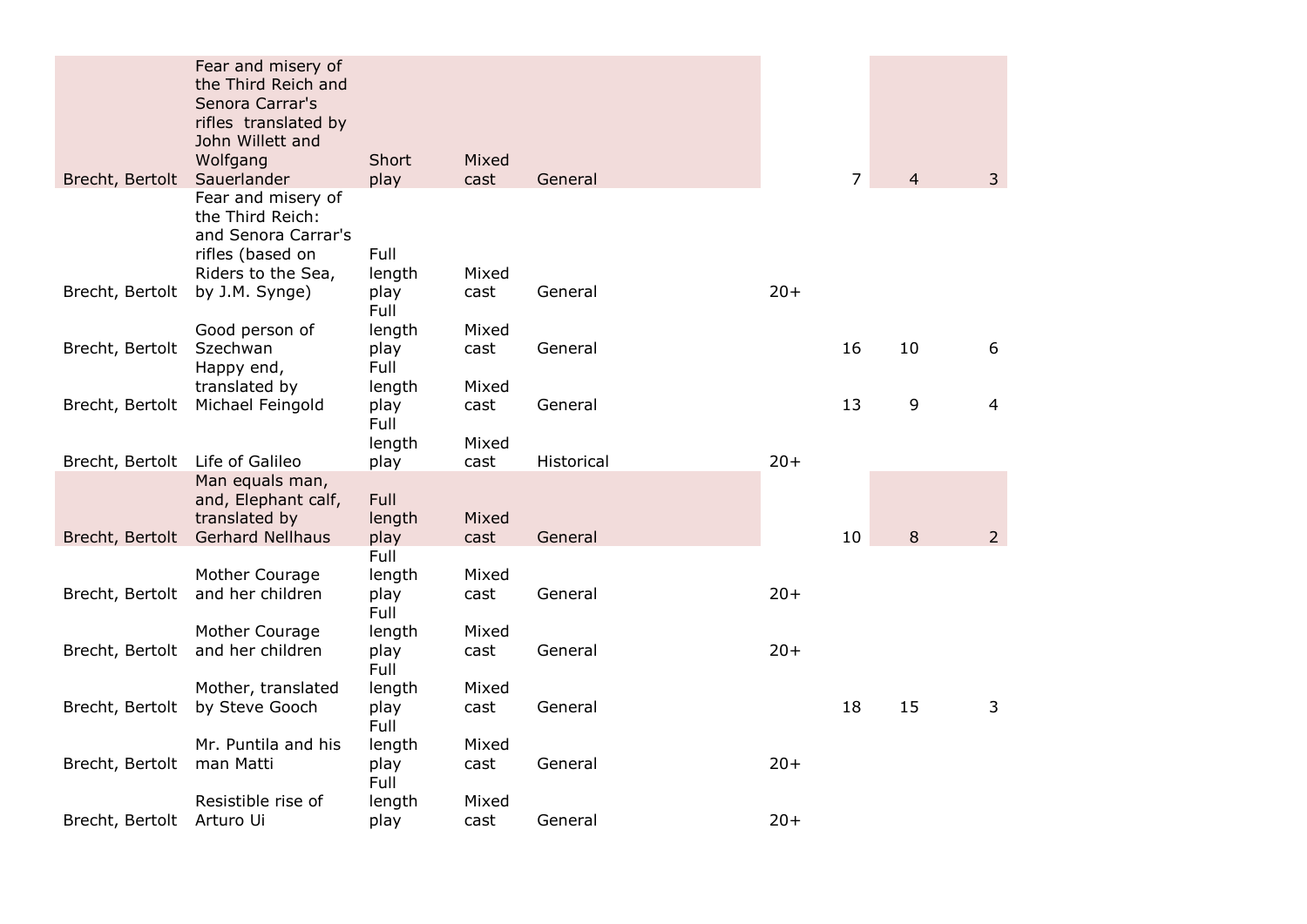|                    | Rise and fall of the<br>city of Mahagonny:<br>with The seven<br>deadly sins of the | Full<br>length                               | Mixed         |                      |       |    |                  |                |
|--------------------|------------------------------------------------------------------------------------|----------------------------------------------|---------------|----------------------|-------|----|------------------|----------------|
| Brecht, Bertolt    | petty bourgeoisie                                                                  | play                                         | cast          | General<br>Anthology |       |    |                  |                |
| Brecht, Bertolt    | Threepenny opera,<br>translated by Ralph<br>Mannheim & John<br>Willett             | Full<br>length<br>play<br>Full               | Mixed<br>cast | General              |       | 11 | $\overline{7}$   | $\overline{4}$ |
| Brenton,           | Epsom Downs: a                                                                     | length                                       | Mixed         |                      |       |    |                  |                |
| Howard             | play                                                                               | play                                         | cast          | General              | $20+$ |    |                  |                |
| Brenton,<br>Howard | Thirteenth night:<br>and A short sharp<br>shock!<br>Thirteenth night:              | <b>Full</b><br>length<br>play<br><b>Full</b> | Mixed<br>cast | General              |       | 9  | $\boldsymbol{6}$ | $\mathsf 3$    |
| Brenton,           | and A short sharp                                                                  | length                                       | Any           |                      |       |    |                  |                |
| Howard             | shock!                                                                             | play                                         | cast          | General              |       | 16 |                  |                |
| Brenton,<br>Howard | Weapons of<br>happiness                                                            | Full<br>length<br>play<br>Full               | Mixed<br>cast | General              | $20+$ |    |                  |                |
| Brett, Michael     | Long shot                                                                          | length<br>play<br>Full                       | Mixed<br>cast | Thriller             |       | 8  | 6                | $\overline{2}$ |
| Brett, Simon       | Murder in play                                                                     | length<br>play<br>Full                       | Mixed<br>cast | Comedy Thriller      |       | 8  | 3                | 5              |
| Brett, Simon       | Silhouette                                                                         | length<br>play<br>Full                       | Mixed<br>cast | Thriller             |       | 8  | 5                | 3              |
| Brett, Simon       | Sleeping Beauty: a<br>pantomime                                                    | length<br>play<br>Full                       | Mixed<br>cast | Pantomime            |       | 8  | 4                | $\overline{4}$ |
| Brewer, Elly       | Pocket dream: play                                                                 | length<br>play<br>Full                       | Mixed<br>cast | Comedy               |       | 6  | 4                | $\overline{2}$ |
| Bridie, James      | Anatomist                                                                          | length<br>play<br>Full                       | Mixed<br>cast | Historical           |       | 12 | $\overline{7}$   | 5              |
| Bridie, James      | Dr. Angelus: a play<br>in three acts                                               | length<br>play                               | Mixed<br>cast | General              |       | 8  | 5                | 3              |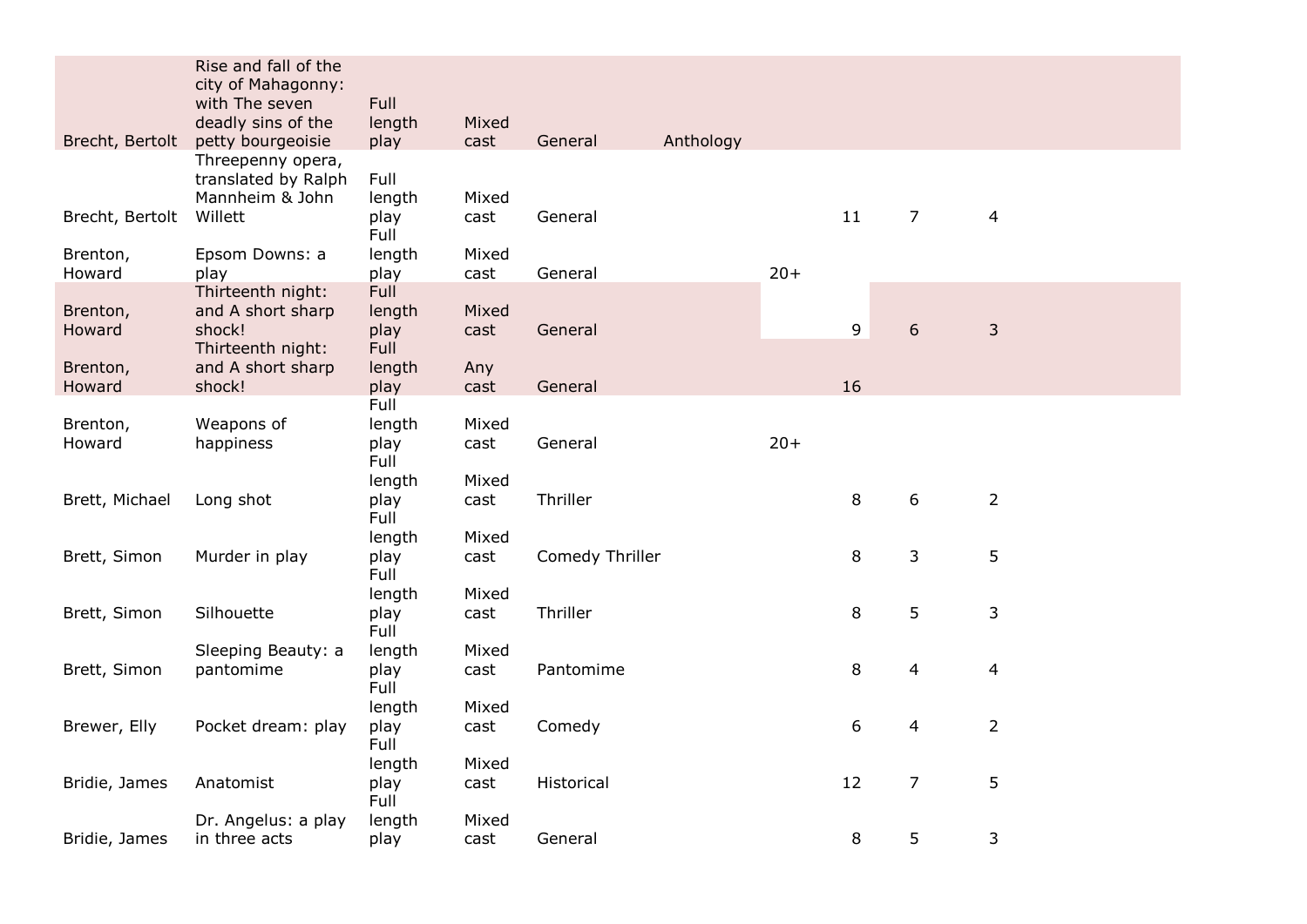| Bridie, James<br>Bridie, James | Plays for plain<br>people: Lancelot;<br>Holy Isle; Mr.<br>Bolfry; Jonah 3;<br>Sign of the prophet<br>Jonah; Dragon and<br>the dove<br>Plays for plain<br>people: Lancelot;<br>Holy Isle; Mr.<br>Bolfry; Jonah 3;<br>Sign of the prophet<br>Jonah; Dragon and<br>the dove | Short<br>play<br>Full<br>length<br>play | Mixed<br>cast<br>Mixed<br>cast | General<br>General | Anthology<br>Anthology |       |                |                |                     |  |
|--------------------------------|--------------------------------------------------------------------------------------------------------------------------------------------------------------------------------------------------------------------------------------------------------------------------|-----------------------------------------|--------------------------------|--------------------|------------------------|-------|----------------|----------------|---------------------|--|
|                                |                                                                                                                                                                                                                                                                          | Full                                    |                                |                    |                        |       |                |                |                     |  |
| Bridie, James                  | Tobias and the<br>angel                                                                                                                                                                                                                                                  | length<br>play<br>Full                  | Mixed<br>cast                  | Religious theme    |                        |       | 10             | 5              | 5                   |  |
| Briggs,<br>Raymond             | When the wind<br>blows                                                                                                                                                                                                                                                   | length<br>play<br>Full                  | Mixed<br>cast                  | Dramatisation      |                        |       | 4              | 3              | $\mathbf{1}$        |  |
| Briggs,<br>Stephen             | Terry Pratchett's<br>Wyrd sisters                                                                                                                                                                                                                                        | length<br>play<br>Full                  | Mixed<br>cast                  | Dramatisation      |                        |       | 13             | 8              | 5                   |  |
| Briggs,<br>Stephen             | Terry Prattchett's<br>Maskerade                                                                                                                                                                                                                                          | length<br>play<br>Full                  | Mixed<br>cast                  | Dramatisation      |                        | $20+$ |                |                |                     |  |
| Brighouse,<br>Harold           | Hobson's choice: a<br>Lancashire comedy<br>Hobson's Choice:                                                                                                                                                                                                              | length<br>play<br>Full                  | Mixed<br>cast                  | Comedy             |                        |       | 12             | $\overline{7}$ | 5                   |  |
| Brighouse,<br>Harold           | notes and questions<br>by Tim Bezant.                                                                                                                                                                                                                                    | length<br>play<br>Full                  | Mixed<br>cast                  | Comedy             |                        |       | 12             | $\overline{7}$ | 5                   |  |
| Brittney, Lynn                 | Bunkered: a<br>comedy in two acts                                                                                                                                                                                                                                        | length<br>play<br>Full                  | Mixed<br>cast                  | Comedy             |                        |       | 8              | 4              | $\overline{4}$      |  |
| Brittney, Lynn<br>Brockhill,   | Lathered up: a<br>comedy<br>Nudes in waning                                                                                                                                                                                                                              | length<br>play<br>Short                 | Mixed<br>cast<br>Mixed         | Comedy             |                        |       | 14             | 4              | 10                  |  |
| George<br>Brockhill,           | light: a comedy                                                                                                                                                                                                                                                          | play<br>Short                           | cast<br>Mixed                  | Comedy             |                        |       | $\overline{7}$ | $\overline{2}$ | 5                   |  |
| George<br>Brooke,              | School ties<br>All for Mary: a farce                                                                                                                                                                                                                                     | play<br>Full                            | cast<br>Mixed                  | Comedy<br>Comedy   |                        |       | 6<br>6         | 3<br>4         | 3<br>$\overline{2}$ |  |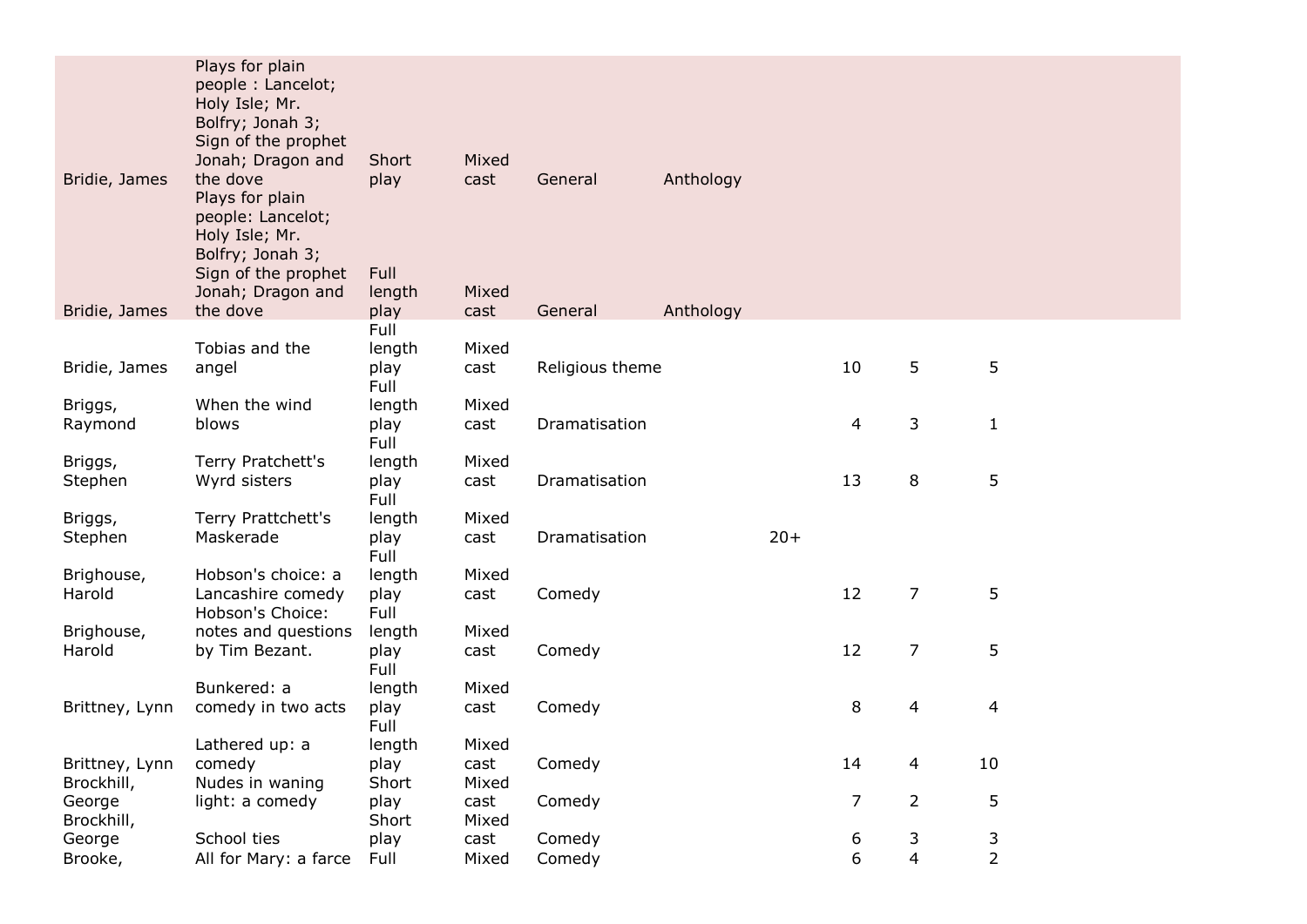| Harold                    | in three acts                                                                                  | length<br>play<br>Full | cast          |                 |       |                |                |                |
|---------------------------|------------------------------------------------------------------------------------------------|------------------------|---------------|-----------------|-------|----------------|----------------|----------------|
| Brooke,                   | Earl and the                                                                                   | length                 | Mixed         |                 |       |                |                |                |
| Harold                    | pussycat                                                                                       | play<br>Full           | cast          | Comedy          |       | $\overline{7}$ | 5              | $\overline{2}$ |
| Brooke,                   | Let sleeping wives                                                                             | length                 | Mixed         |                 |       |                |                |                |
| Harold                    | lie                                                                                            | play<br>Full           | cast          | Comedy          |       | 10             | $\overline{7}$ | 3              |
| Brooke,                   | She was only an                                                                                | length                 | Mixed         |                 |       |                |                |                |
| Harold                    | admiral's daughter<br>Child's Christmas in                                                     | play<br>Full           | cast          | Comedy          |       | 6              | 4              | $\overline{2}$ |
| Brooks,                   | Wales: a Christmas                                                                             | length                 | Mixed         |                 |       |                |                |                |
| Jeremy                    | musical<br>Child's Christmas in<br>Wales: a Christmas<br>musical based on                      | play<br>Full           | cast          | Christmas       |       | 21             | 14             | $\overline{7}$ |
| Brooks,                   | the story by Dylan                                                                             | length                 | Mixed         |                 |       |                |                |                |
| Jeremy                    | Thomas                                                                                         | play                   | cast          | Christmas       | $20+$ |                |                |                |
|                           | Babes in the wood:<br>a Victorian<br>pantomime based<br>on the original<br>version by F. Locke |                        |               |                 |       |                |                |                |
|                           | and Osburn                                                                                     | Full                   |               |                 |       |                |                |                |
|                           | Blackboem                                                                                      | length                 | Any           |                 |       |                |                |                |
| Brown, Alan               | M'Gromagill                                                                                    | play<br>Full           | cast          | Pantomime       |       | 19             |                |                |
|                           | Beauty of<br>Buttermere: or A                                                                  |                        | Mixed         |                 |       |                |                |                |
| Brown,<br>Alasdair        | maid betrayed<br>Mysteries: made                                                               | length<br>play         | cast          | Melodrama       |       | $\mathbf 0$    |                |                |
|                           | from the Lincoln                                                                               | Full                   |               |                 |       |                |                |                |
| Browne, Elliott<br>Martin | cycle of mystery<br>plays                                                                      | length<br>play<br>Full | Mixed<br>cast | Religious theme | $20+$ |                |                |                |
| Browne,                   |                                                                                                | length                 | Mixed         |                 |       |                |                |                |
| Felicity                  | Family dance                                                                                   | play<br>Full           | cast          | General         |       | $\overline{7}$ | 4              | 3              |
| Browne,                   |                                                                                                | length                 | Mixed         |                 |       |                |                |                |
| Wynyard                   | Holly and the ivy                                                                              | play<br>Full           | cast          | Christmas       |       | 8              | 4              | $\overline{4}$ |
| Browne,                   | Question of fact: a                                                                            | length                 | Mixed         |                 |       |                |                |                |
| Wynyard                   | play in three acts                                                                             | play                   | cast          | General         |       | 7              | 3              | 4              |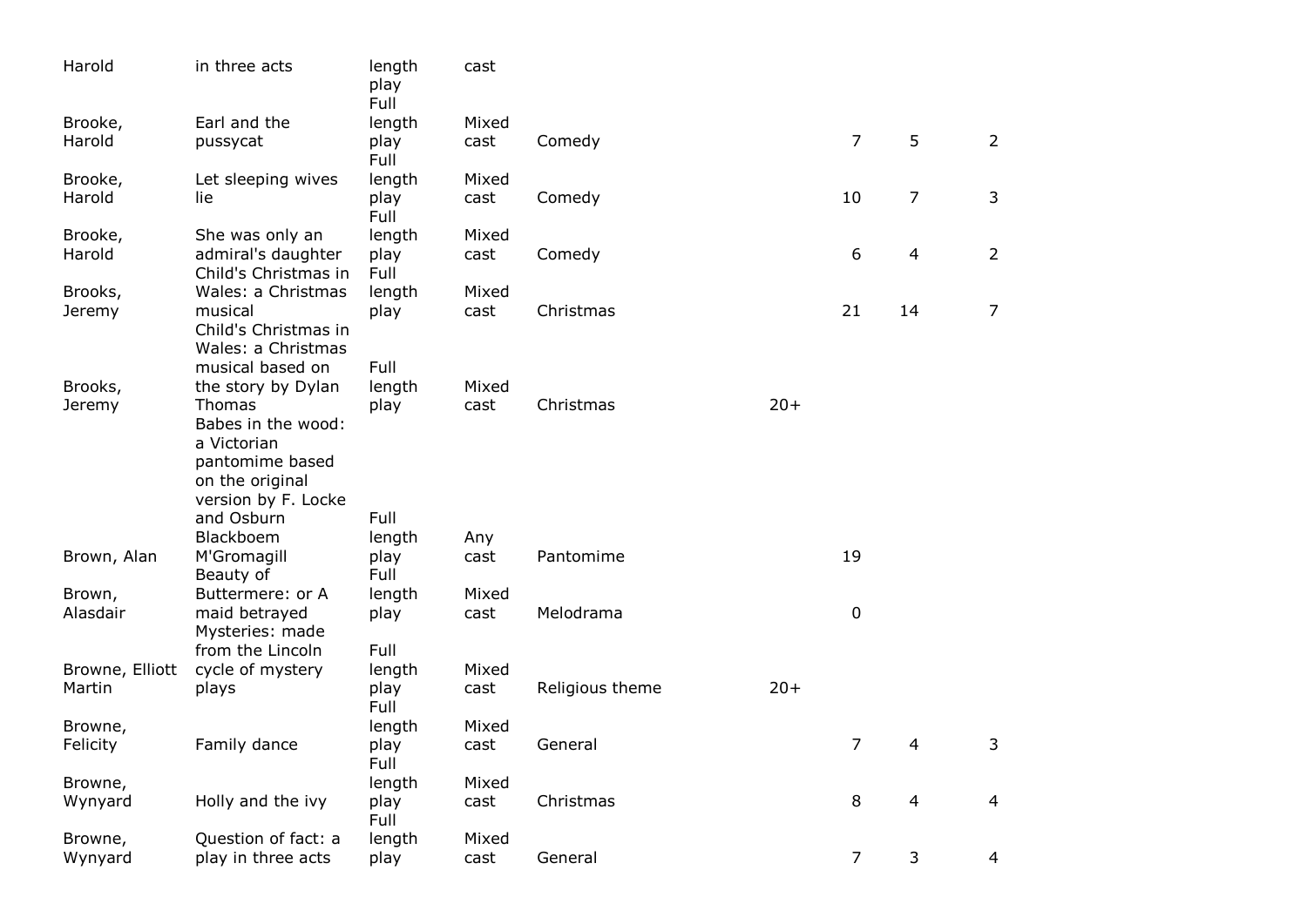| Bryan, Mary          | You gotta be<br>dynamic!                                                                                                                                        | Short<br>play<br>Full  | Female<br>cast<br>Mixed | Comedy        |           | 6              | 0              | 6              |
|----------------------|-----------------------------------------------------------------------------------------------------------------------------------------------------------------|------------------------|-------------------------|---------------|-----------|----------------|----------------|----------------|
| Bryden, Bill         | Old movies                                                                                                                                                      | length<br>play         | cast                    | General       |           | $\overline{7}$ | 5              | $\overline{2}$ |
| Bryden,<br>Ronald    | New English<br>dramatists 10:<br>Their very own and<br>golden city, by<br>Arnold Wesker;<br>Dickon, by David<br>Pinner, Bread and<br>butter, by Cecil<br>Taylor | Full<br>length<br>play | Mixed<br>cast           | General       | Anthology |                |                |                |
|                      | White guard (The                                                                                                                                                |                        |                         |               |           |                |                |                |
|                      | days of the                                                                                                                                                     | Full                   |                         |               |           |                |                |                |
| Bulgakov,<br>Mikhail | Turbins), translated<br>by Michael Glenny                                                                                                                       | length<br>play<br>Full | Mixed<br>cast           | Dramatisation |           | 26             | 25             | $\mathbf{1}$   |
| Burke,               |                                                                                                                                                                 | length                 | Mixed                   |               |           |                |                |                |
| Stewart              | Key to murder                                                                                                                                                   | play<br>Short          | cast<br>Female          | Thriller      |           | $\overline{7}$ | $\overline{4}$ | 3              |
| Burton, Brian        | Visiting time                                                                                                                                                   | play<br>Full           | cast                    | Comedy        |           | 9              | $\mathbf 0$    | 9              |
| Burton, Brian<br>j.  | Being of sound<br>mind                                                                                                                                          | length<br>play         | Mixed<br>cast           | Thriller      |           | 5              | $\overline{2}$ | 3              |
| Burton, Brian        |                                                                                                                                                                 | Short                  | Mixed                   |               |           |                |                |                |
| J.                   | Death masque<br>East Lynne or Lady<br>Isabel's shame,<br>$(1965)$ based on                                                                                      | play<br>Full           | cast                    | General       |           | 5              | $\overline{2}$ | 3              |
| Burton, Brian        | the novel by Mrs                                                                                                                                                | length                 | Mixed                   |               |           |                |                |                |
| J.                   | Henry Wood<br>East Lynne, or,<br>never called me                                                                                                                | play                   | cast                    | Melodrama     |           | 9              | $\overline{4}$ | 5              |
|                      | Mother: (1984)                                                                                                                                                  | Full                   |                         |               |           |                |                |                |
| Burton, Brian        | based on the novel                                                                                                                                              | length                 | Mixed                   |               |           |                |                |                |
| J.<br>Burton, Brian  | by Mrs Henry Wood                                                                                                                                               | play<br>Short          | cast<br>Female          | Melodrama     |           | 9              | $\overline{4}$ | 5              |
| j.                   | Face the queen<br>Night before                                                                                                                                  | play                   | cast                    | General       |           | $\overline{7}$ | $\mathbf 0$    | $\overline{7}$ |
| Burton, Brian        | Christmas, or,                                                                                                                                                  | Short                  | Mixed                   |               |           |                |                |                |
| J.                   | Saved from the                                                                                                                                                  | play                   | cast                    | Melodrama     |           | 5              | $\overline{2}$ | 3              |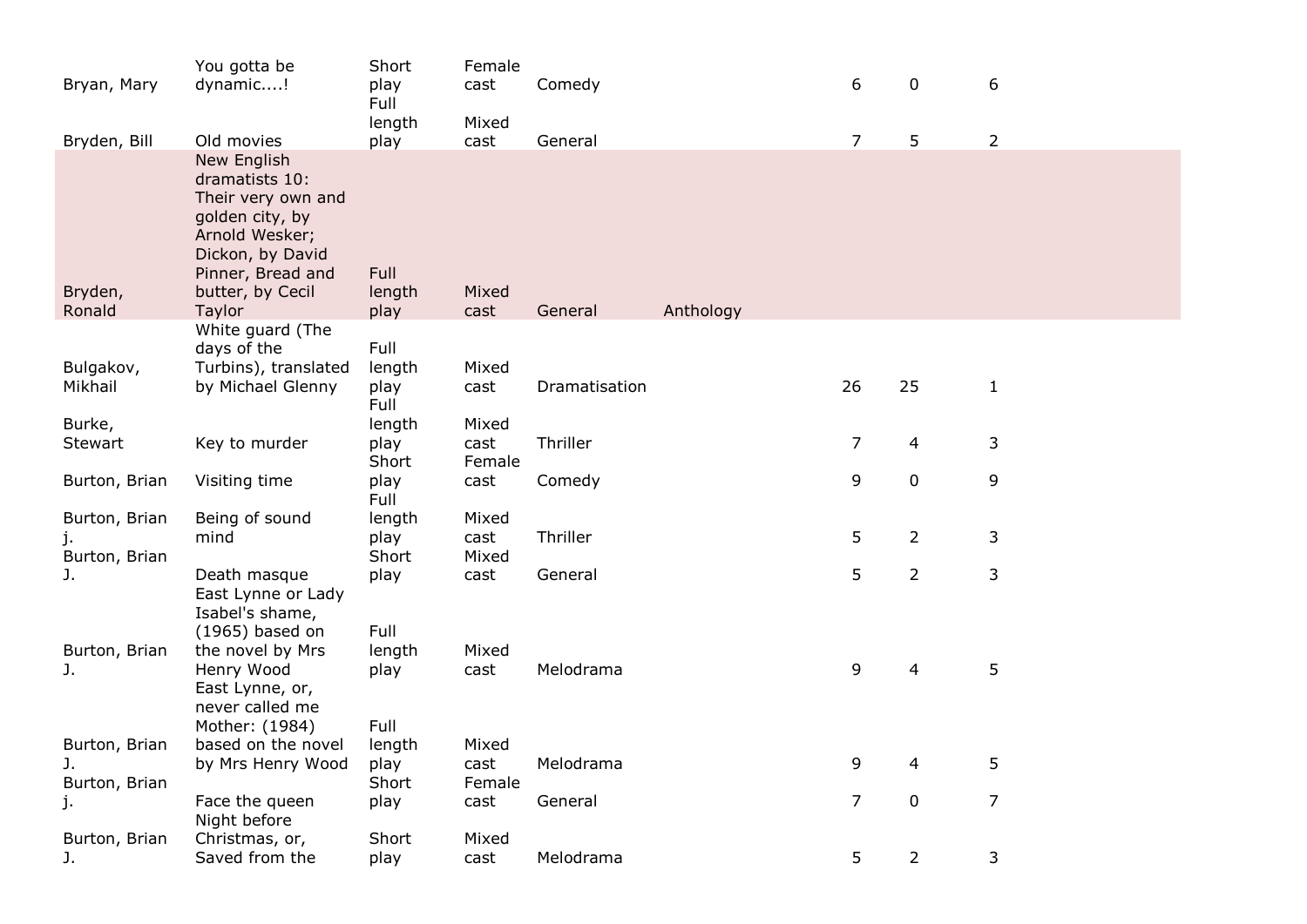cold,cold snow

| Burton, Brian         |                                                     | Short         | Female        |               |           |                |                |                |
|-----------------------|-----------------------------------------------------|---------------|---------------|---------------|-----------|----------------|----------------|----------------|
| J.                    | Question of profit<br>Sweeney Todd the<br>barber: a | play          | cast          | General       |           | 6              | 0              | 6              |
|                       | melodrama in four                                   | Full          |               |               |           |                |                |                |
| Burton, Brian         | acts adapted from                                   | length        | Mixed         |               |           |                |                |                |
| J.                    | George Dibdin Pitt                                  | play          | cast          | Melodrama     |           | 16             | 10             | 6              |
| Burton, Brian         |                                                     | Short         | Mixed         |               |           |                |                |                |
| J.hn                  | Murder play                                         | play<br>Full  | cast          | Thriller      |           | 4              | $\overline{2}$ | $\overline{2}$ |
| Burton, Brian         | Drunkard, or Down                                   | length        | Mixed         |               |           |                |                |                |
| john                  | with demon drink!                                   | play          | cast          | Melodrama     |           | 15             | $\overline{7}$ | 8              |
|                       | Lady Audley's                                       | Full          |               |               |           |                |                |                |
| Burton, Brian         | secret, or, Death in                                | length        | Mixed         |               |           |                |                |                |
| john                  | lime tree walk<br>Murder of Maria                   | play          | cast          | Melodrama     |           | 8              | $\overline{4}$ | $\overline{4}$ |
|                       | Marten, or The red                                  | Full          |               |               |           |                |                |                |
| Burton, Brian         | barn: a melodrama                                   | length        | Mixed         |               |           |                |                |                |
| John                  | in three acts                                       | play<br>Short | cast          | Melodrama     |           | 13             | 5              | 8              |
| Burton, Brian<br>john | Three hisses for<br>villainy!!!                     | play          | Mixed<br>cast | Melodrama     | Anthology |                |                |                |
|                       | Person unknown,                                     |               |               |               |           |                |                |                |
|                       | adapted by David                                    |               |               |               |           |                |                |                |
|                       | Butler from an                                      |               |               |               |           |                |                |                |
|                       | original play by                                    | Full          |               |               |           |                |                |                |
|                       | Olive Chase and                                     | length        | Mixed         |               |           |                |                |                |
| Butler, David         | <b>Stanley Clayton</b>                              | play          | cast          | Thriller      |           | 10             | 6              | $\overline{4}$ |
|                       |                                                     | Short         | Mixed         |               |           |                |                |                |
| Butters, Will         | Dad's last family do                                | play          | cast          | General       |           | $\overline{7}$ | $\overline{2}$ | 5              |
|                       | Stroke of luck: a                                   | Short         | Mixed         |               |           |                |                |                |
| Butters, Will         | black comedy<br>Jekyll and Hyde:                    | play          | cast          | Comedy        |           | 8              | $\overline{4}$ | 4              |
|                       | from the novel by                                   | Full          |               |               |           |                |                |                |
| Caddy,                | Robert Louis                                        | length        | Mixed         |               |           |                |                |                |
| Leonard H.            | Stevenson                                           | play          | cast          | Dramatisation |           | 8              | $\overline{4}$ | $\overline{4}$ |
| Cammiade,             |                                                     | Short         | Female        |               |           |                |                |                |
| Audrey                | Ok, Aunt Em!                                        | play<br>Full  | cast          | Comedy        |           | 5              | $\mathbf 0$    | 5              |
| Camoletti,            | Boeing-boeing: a                                    | length        | Mixed         |               |           |                |                |                |
| Marc                  | comedy in two acts                                  | play          | cast          | Comedy        |           | 6              | $\overline{2}$ | 4              |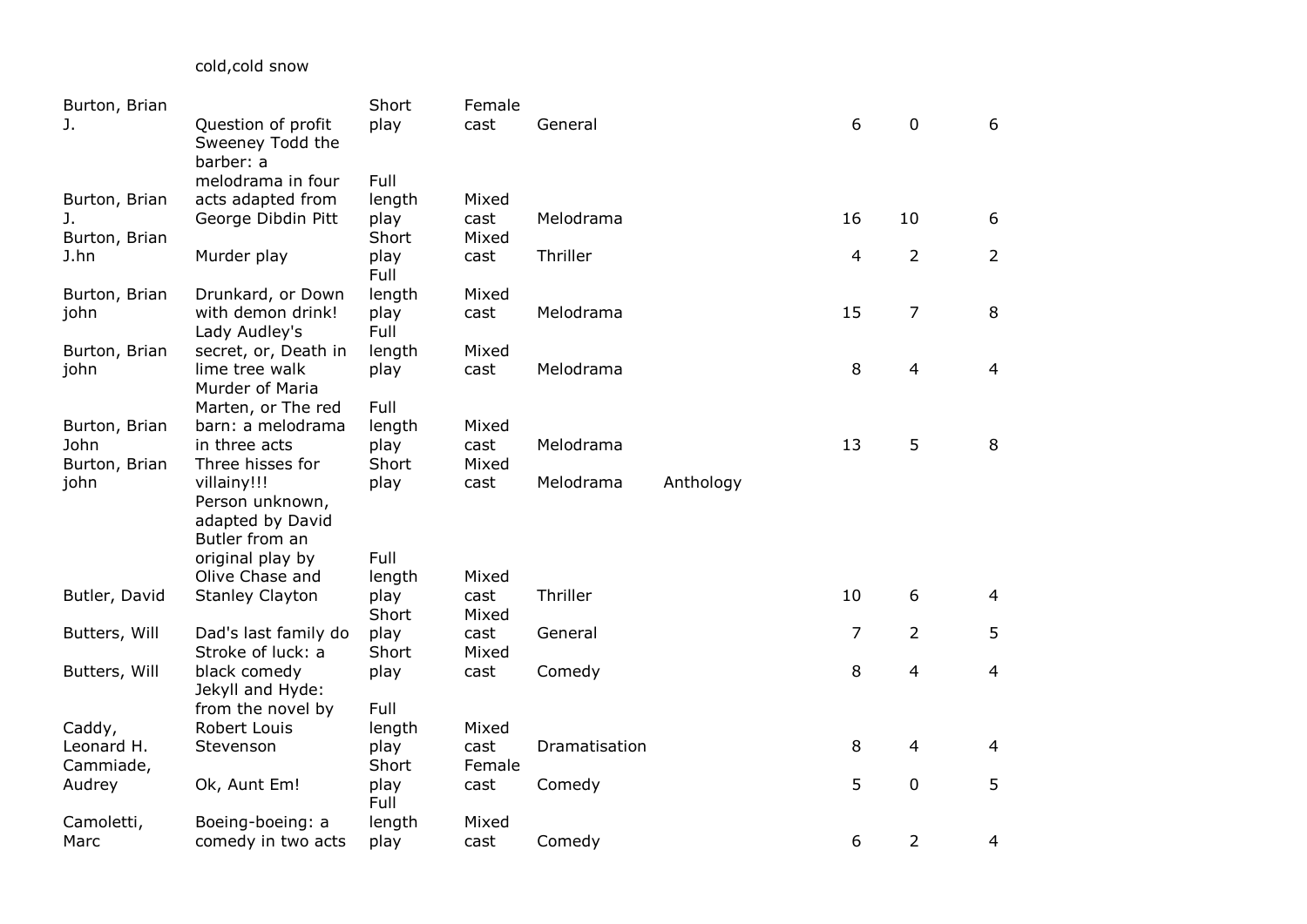| Camoletti,<br>Marc | Happy birthday,<br>adapted &<br>translated by<br><b>Beverley Cross</b> | Full<br>length<br>play | Mixed<br>cast  | Comedy  | 5              | $\overline{2}$ | 3                       |                 |
|--------------------|------------------------------------------------------------------------|------------------------|----------------|---------|----------------|----------------|-------------------------|-----------------|
|                    |                                                                        | Full                   |                |         |                |                |                         |                 |
| Campbell,          |                                                                        | length                 | Mixed          |         |                |                |                         |                 |
| Alexi Kaye         | Apologia                                                               | play                   | cast           | General | 6              | 3              | 3                       |                 |
| Campton,<br>David  | After midnight -<br>before dawn                                        | Short<br>play          | Mixed<br>cast  | General | 6              | $\overline{2}$ | 4                       |                 |
| Campton,           | After midnight -                                                       | Short                  | Female         |         |                |                |                         |                 |
| David              | before dawn                                                            | play                   | cast           | General | 6              | $\mathbf 0$    | 6                       |                 |
| Campton,           |                                                                        | Short                  | Female         |         |                |                |                         |                 |
| David              | Cagebirds                                                              | play                   | cast           | General | 8              | $\mathbf 0$    | 8                       |                 |
| Campton,<br>David  | Can you hear the<br>music?                                             | Short<br>play          | Any<br>cast    | General | 6              |                |                         |                 |
| Campton,           | Cards, cup and                                                         | Short                  | Female         |         |                |                |                         |                 |
| David              | crystal ball                                                           | play                   | cast           | General | 5              | $\pmb{0}$      | 5                       |                 |
|                    |                                                                        | Full                   |                |         |                |                |                         |                 |
| Campton,           |                                                                        | length                 | Mixed          |         |                |                |                         |                 |
| David              | Dark wings                                                             | play                   | cast           | General | $\overline{7}$ | 3              | $\overline{\mathbf{4}}$ |                 |
|                    |                                                                        |                        |                |         |                |                |                         | Suitable<br>for |
| Campton,           | Do-it-yourself                                                         | Short                  | Any            |         |                |                |                         | young           |
| David              | Frankenstein outfit                                                    | play                   | cast           | General | 5              |                |                         | cast            |
| Campton,           |                                                                        | Short                  | Female         |         |                |                |                         |                 |
| David              | Everybody's friend                                                     | play<br>Full           | cast           | General | 4              | $\mathbf 0$    | 4                       |                 |
| Campton,           | Life and death of                                                      | length                 | Mixed          |         |                |                |                         |                 |
| David              | almost everybody                                                       | play                   | cast           | General | 17             | 12             | 5                       |                 |
| Campton,           |                                                                        | Short                  | Female         |         |                |                |                         |                 |
| David              | Now and then                                                           | play                   | cast           | General | 6              | $\pmb{0}$      | 6                       |                 |
| Campton,           |                                                                        | Short                  | Female         |         |                |                |                         |                 |
| David              | One possessed                                                          | play                   | cast           | General | 6              | 0              | 6                       |                 |
| Campton,<br>David  | Our branch in<br><b>Brussels</b>                                       | Short<br>play          | Female<br>cast | General | 6              | 0              | 6                       |                 |
| Campton,           |                                                                        | Short                  | Mixed          |         |                |                |                         |                 |
| David              | Parcel                                                                 | play                   | cast           | General | 8              | 5              | 3                       |                 |
| Campton,           | Relics: a play for                                                     | Short                  | Female         |         |                |                |                         |                 |
| David              | four women                                                             | play                   | cast           | General | 4              | $\mathbf 0$    | 4                       |                 |
| Campton,           | Singing in the                                                         | Short                  | Any            |         |                |                |                         |                 |
| David              | wilderness                                                             | play                   | cast           | General | 6              |                |                         |                 |
| Campton,<br>David  | Smile                                                                  | Short<br>play          | Female<br>cast | General | 5              | $\mathbf 0$    | 5                       |                 |
|                    |                                                                        |                        |                |         |                |                |                         |                 |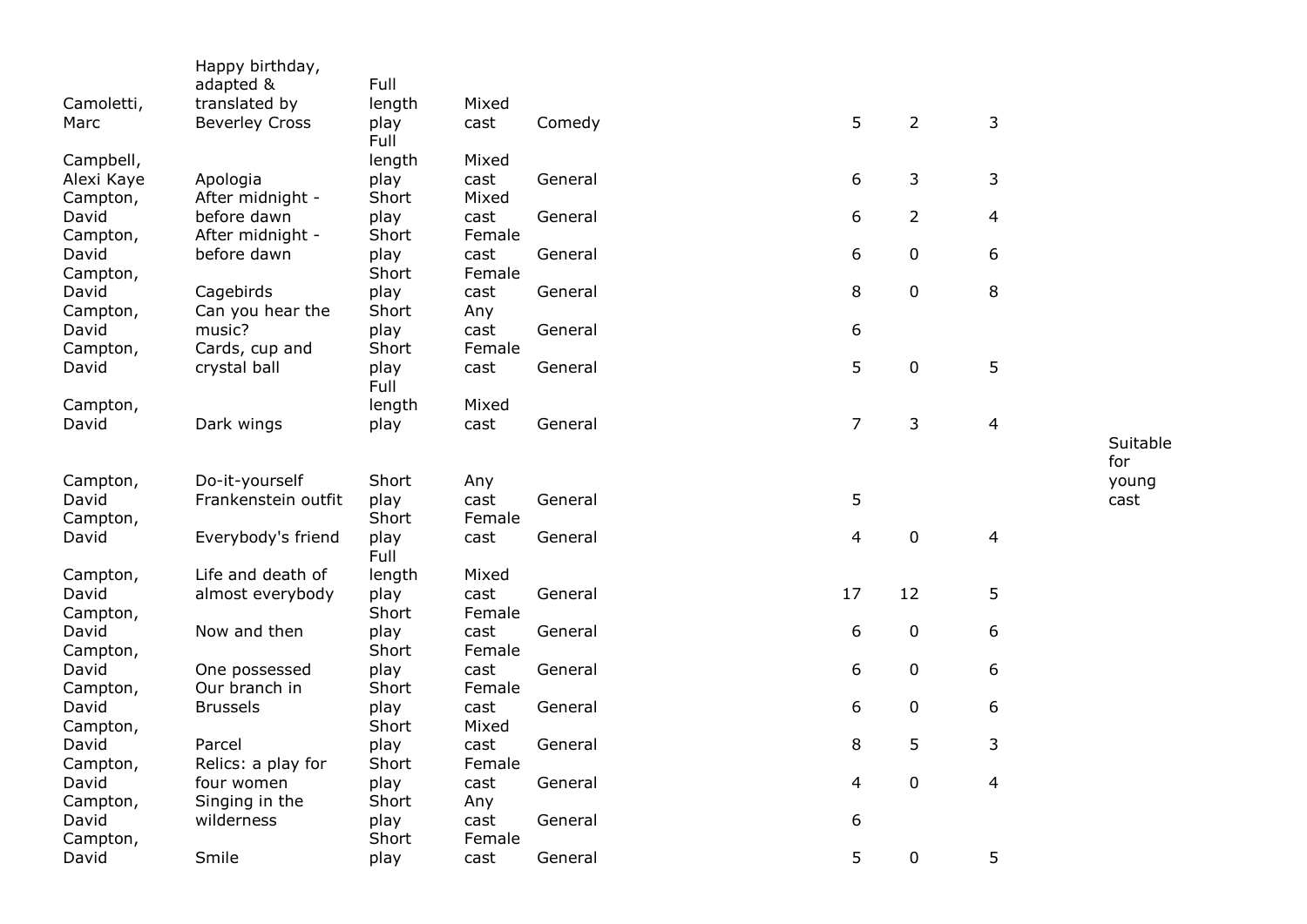| Campton,            |                                   | Short          | Mixed  |                 |           |       |                |                |                     |                  |              |
|---------------------|-----------------------------------|----------------|--------|-----------------|-----------|-------|----------------|----------------|---------------------|------------------|--------------|
| David               | Us and them                       | play           | cast   | General         |           | $20+$ |                |                |                     |                  |              |
|                     |                                   |                |        |                 |           |       |                |                |                     | Extras           | Suitable     |
| Campton,            | What are you doing                | Short          | Mixed  |                 |           |       |                |                |                     | (usually<br>non- | for<br>young |
| David               | here?                             | play           | cast   | General         |           |       | 12             | 4              | 8                   | speaking)        | cast         |
| Campton,            |                                   | Short          | Female |                 |           |       |                |                |                     |                  |              |
| David               | Who calls?                        | play           | cast   | General         |           |       | 6              | 0              | 6                   |                  |              |
|                     | Zodiac: a play with               | Full           |        |                 |           |       |                |                |                     |                  |              |
| Campton,            | music by John                     | length         | Mixed  |                 |           |       |                |                |                     |                  |              |
| David               | Whitworth                         | play<br>Full   | cast   | General         |           | $20+$ |                |                |                     |                  |              |
|                     | Les justes (text in               | length         | Mixed  |                 |           |       |                |                |                     |                  |              |
| Camus, Albert       | French)                           | play           | cast   | French text     |           |       | 9              | $\overline{7}$ | $\overline{2}$      |                  |              |
|                     |                                   | Full           |        |                 |           |       |                |                |                     |                  |              |
|                     |                                   | length         | Mixed  |                 |           |       |                |                |                     |                  |              |
| Cannan, Denis       | Dear Daddy                        | play           | cast   | General         |           |       | 8              | 4              | $\overline{4}$      |                  |              |
|                     |                                   | <b>Full</b>    |        |                 |           |       |                |                |                     |                  |              |
|                     | R.U.R.: and The                   | length         | Mixed  |                 |           |       |                |                |                     |                  |              |
| Capek, Josef        | insect play                       | play           | cast   | General         | Anthology |       |                |                |                     |                  |              |
|                     | Out of sight  out<br>of murder: a | Full<br>length | Mixed  |                 |           |       |                |                |                     |                  |              |
| Carmichael,<br>Fred | mystery comedy                    | play           | cast   | Comedy Thriller |           |       | 9              | 5              | $\overline{4}$      |                  |              |
|                     |                                   | Short          | Female |                 |           |       |                |                |                     |                  |              |
| Carter, Beatrix     | To see ourselves                  | play           | cast   | General         |           |       | 5              | $\mathbf 0$    | 5                   |                  |              |
|                     | Puss in boots: a                  | Full           |        |                 |           |       |                |                |                     |                  |              |
| Carter,             | basic panto in three              | length         | Mixed  |                 |           |       |                |                |                     |                  |              |
| Conrad              | acts                              | play           | cast   | Pantomime       |           |       | 15             | 12             | 3                   |                  |              |
| Carter,             |                                   | Short          | Mixed  |                 |           |       |                |                |                     |                  |              |
| Josephine           | Shadows                           | play           | cast   | General         |           |       | $\overline{7}$ | 3              | $\overline{4}$      |                  |              |
|                     | Goldilocks and the                | Full           |        |                 |           |       |                |                |                     |                  |              |
| Carter,             | three bears:                      | length         | Mixed  |                 |           | $20+$ |                |                |                     |                  |              |
| Margaret            | pantomime<br>Jack and the         | play<br>Full   | cast   | Pantomime       |           |       |                |                |                     |                  |              |
| Carter,             | beanstalk: a                      | length         | Any    |                 |           |       |                |                |                     |                  |              |
| Margaret            | pantomime                         | play           | cast   | Pantomime       |           |       | 18             |                |                     |                  |              |
|                     | Plays 1: Road, Bed,               | <b>Full</b>    |        |                 |           |       |                |                |                     |                  |              |
| Cartwright,         | Two, The rise and                 | length         | Mixed  |                 |           |       |                |                |                     |                  |              |
| Jim.                | fall of Li                        | play           | cast   | General         | Anthology |       |                |                |                     |                  |              |
|                     |                                   | Full           |        |                 |           |       |                |                |                     |                  |              |
| Cary, Falkland      | Candied peel: a                   | length         | Mixed  |                 |           |       |                |                |                     |                  |              |
|                     | comedy drama                      | play           | cast   | Comedy          |           |       | 12             | 5<br>3         | 7<br>$\overline{3}$ |                  |              |
| Cary, Falkland      | Crystal clear                     | Full           | Mixed  | Comedy          |           |       | 6              |                |                     |                  |              |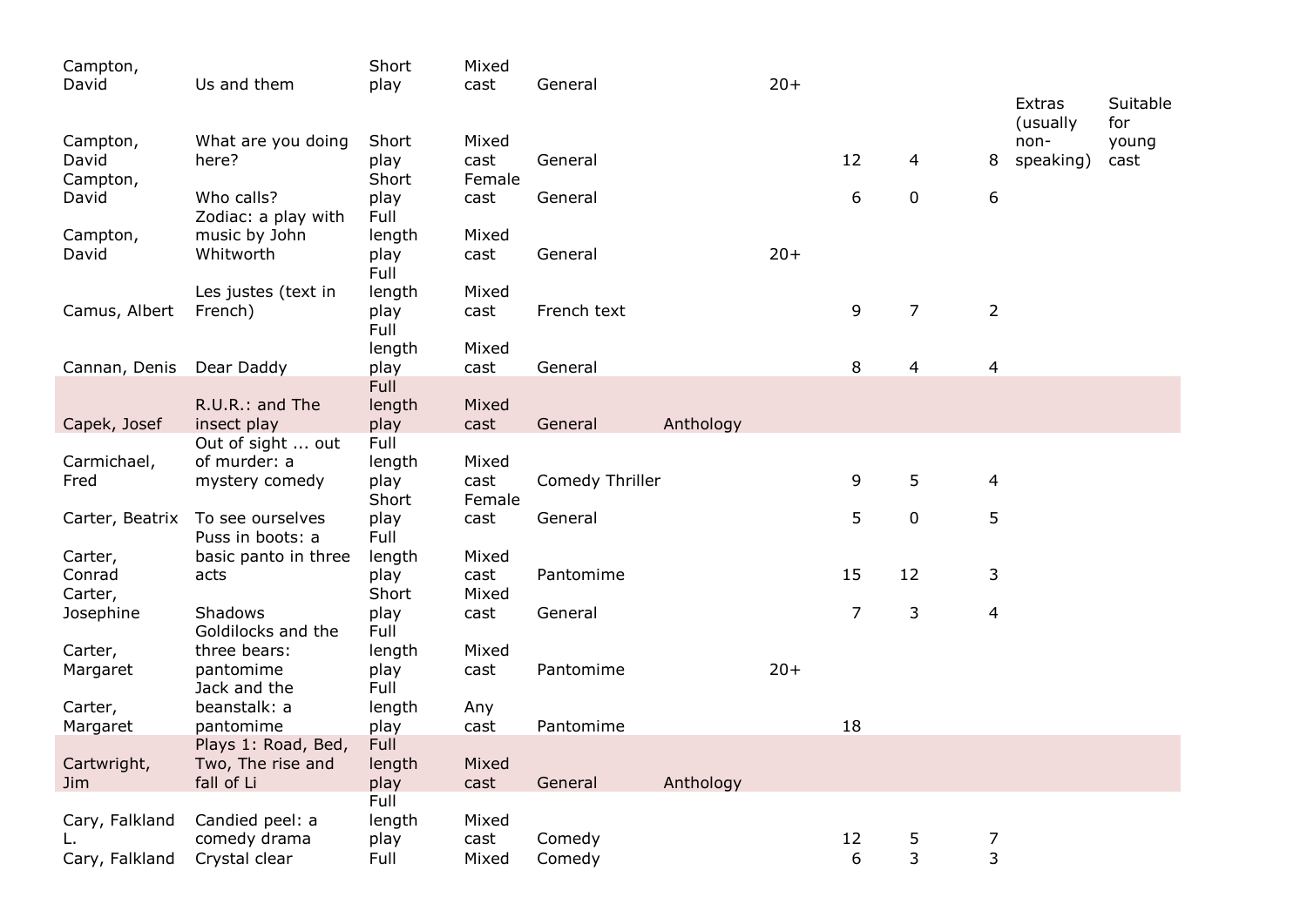| Τ.             |                              | length<br>play | cast  |               |           |                |                |                          |
|----------------|------------------------------|----------------|-------|---------------|-----------|----------------|----------------|--------------------------|
| Cary, Falkland |                              | Short          | Mixed |               |           |                |                |                          |
| I.             | Holiday home                 | play           | cast  | Comedy        |           | 5              | $\overline{2}$ | 3                        |
| Cary, Falkland | Husbands                     | Short          | Mixed |               |           |                |                |                          |
| ı.             | supplied: a farce            | play<br>Full   | cast  | Comedy        |           | 8              | $\mathbf{1}$   | $\overline{7}$           |
| Cary, Falkland | Open verdict: a              | length         | Mixed |               |           |                |                |                          |
| L.             | mystery play                 | play           | cast  | Thriller      |           | 10             | 5              | 5                        |
|                |                              | Full           |       |               |           |                |                |                          |
| Cary, Falkland |                              | length         | Mixed |               |           |                |                |                          |
|                | Proof of the poison          | play           | cast  | Thriller      |           | 9              | 4              | 5                        |
| Cary, Falkland | Wife required: a             | Short          | Mixed |               |           |                |                |                          |
| ı.             | farce                        | play           | cast  | Comedy        |           | 6              | 3              | 3                        |
|                | Everyman and                 |                |       |               |           |                |                |                          |
| Cawley, A. C.  | medieval miracle             | Short          | Mixed | Religious     |           |                |                |                          |
| (editor)       | plays<br>Great expectations: | play<br>Full   | cast  | theme         | Anthology |                |                |                          |
| Chadwicke,     | based on the novel           | length         | Mixed |               |           |                |                |                          |
| Alice          | by Charles Dickens           | play           | cast  | Dramatisation |           | 15             | $\overline{7}$ | 8                        |
|                | Brides of March: a           | Full           |       |               |           |                |                |                          |
| Chapman,       | farcical comedy in           | length         | Mixed |               |           |                |                |                          |
| John           | three acts                   | play           | cast  | Comedy        |           | 15             | 7              | 8                        |
|                |                              | Full           |       |               |           |                |                |                          |
| Chapman,       |                              | length         | Mixed |               |           |                |                |                          |
| John           | Dry rot                      | play           | cast  | Comedy        |           | 10             | 6              | 4                        |
|                |                              | Full           |       |               |           |                |                |                          |
| Chapman,       |                              | length         | Mixed |               |           |                |                |                          |
| John           | Key for two                  | play           | cast  | Comedy        |           | $\overline{7}$ | 3              | $\overline{\mathcal{A}}$ |
|                |                              | Full           |       |               |           |                |                |                          |
| Chapman,       | Kindly leave the             | length         | Mixed |               |           |                |                |                          |
| John           | stage                        | play           | cast  | Comedy        |           | 8              | 3              | 5                        |
|                |                              | Full           |       |               |           |                |                |                          |
| Chapman,       |                              | length         | Mixed |               |           |                |                |                          |
| John           | Look, no Hans!               | play<br>Full   | cast  | Comedy        |           | 8              | 4              | $\overline{\mathcal{A}}$ |
| Chapman,       | Shut your eyes and           | length         | Mixed |               |           |                |                |                          |
| John           | think of England             | play           | cast  | Comedy        |           | 9              | 6              | 3                        |
|                |                              | Full           |       |               |           |                |                |                          |
| Chapman,       |                              | length         | Mixed |               |           |                |                |                          |
| Robin          | One of us                    | play           | cast  | General       |           | 4              | 3              | $\mathbf{1}$             |
|                |                              | Full           | Mixed |               |           |                |                |                          |
| Chappell, Eric | Father's day                 | length         | cast  | Comedy        |           | 4              | $\overline{2}$ | $\overline{2}$           |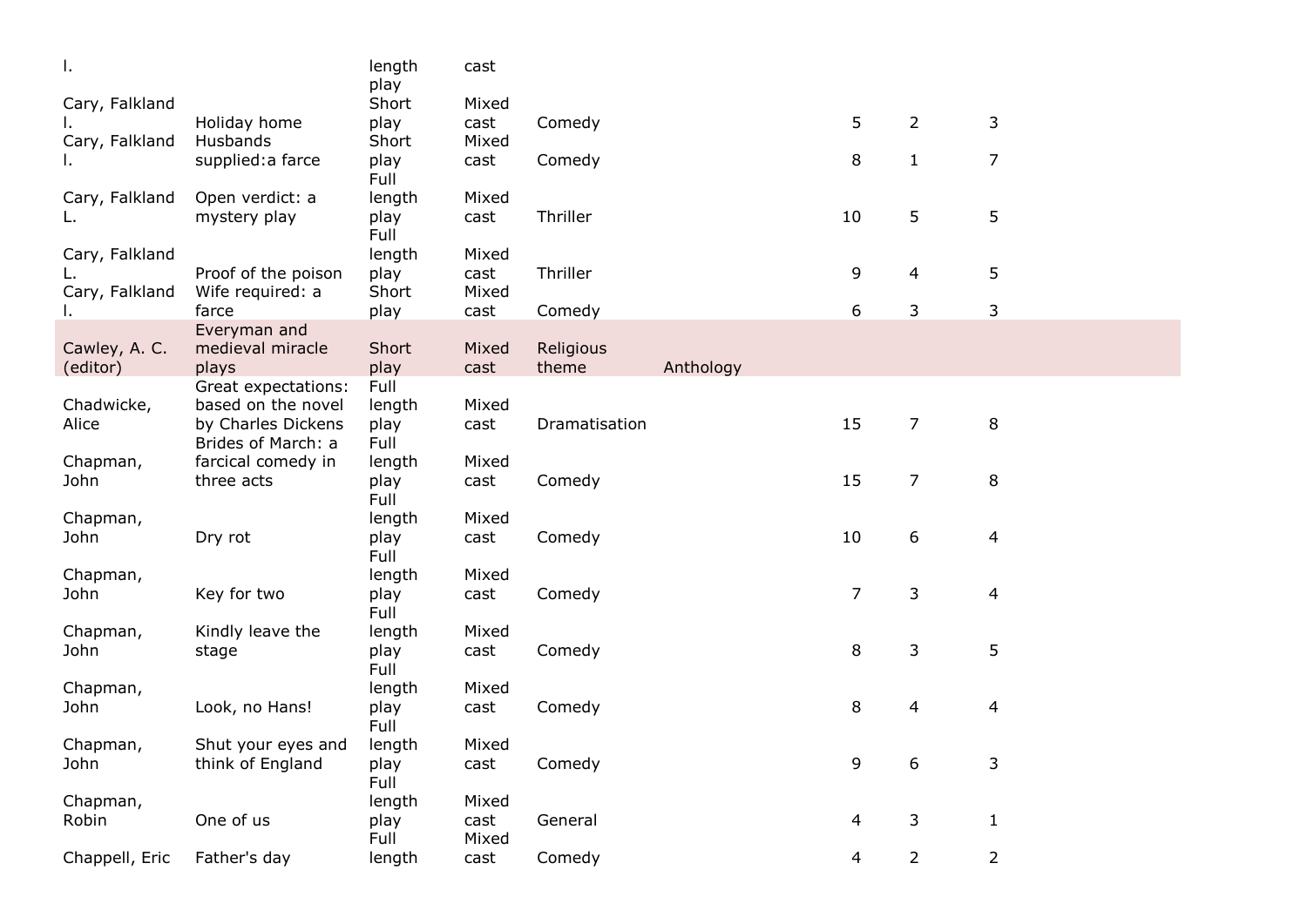|                   |                                                                                                                           | play<br>Full           |               |               |           |    |                          |                |
|-------------------|---------------------------------------------------------------------------------------------------------------------------|------------------------|---------------|---------------|-----------|----|--------------------------|----------------|
|                   |                                                                                                                           | length                 | Mixed         |               |           |    |                          |                |
| Chappell, Eric    | Haywire: a comedy                                                                                                         | play<br>Full           | cast          | Comedy        |           | 6  | $\overline{2}$           | $\overline{4}$ |
|                   |                                                                                                                           | length                 | Mixed         |               |           |    |                          |                |
| Chappell, Eric    | Summer end<br>Murder at the                                                                                               | play                   | cast          | General       |           | 5  | $\mathbf{1}$             | 4              |
|                   | vicarage: from the                                                                                                        | Full                   |               |               |           |    |                          |                |
|                   | novel by Agatha                                                                                                           | length                 | Mixed         |               |           |    |                          |                |
| Charles, Moie     | Christie                                                                                                                  | play<br>Full           | cast          | Dramatisation |           | 12 | 6                        | 6              |
|                   | Harvey: a comedy                                                                                                          | length                 | Mixed         |               |           |    |                          |                |
| Chase, Mary       | in 3 acts                                                                                                                 | play<br>Full           | cast          | Comedy        |           | 12 | 6                        | 6              |
|                   | Driven to murder: a                                                                                                       | length                 | Mixed         |               |           |    |                          |                |
| Chase, Olive      | play                                                                                                                      | play                   | cast          | Thriller      |           | 10 | 4                        | 6              |
|                   |                                                                                                                           | Full                   | Mixed         |               |           |    |                          |                |
| Chase, Olive      | Party to murder                                                                                                           | length<br>play         | cast          | Thriller      |           | 8  | $\overline{\mathcal{A}}$ | $\overline{4}$ |
|                   | Cherry orchard,                                                                                                           | Full                   |               |               |           |    |                          |                |
| Chekhov,          | transalted by                                                                                                             | length                 | Mixed         |               |           |    |                          |                |
| Anton             | Michael Frayn                                                                                                             | play                   | cast          | General       |           | 14 | 9                        | 5              |
| Chekhov,<br>Anton | Five plays: Ivanov;<br>The Seagull; Uncle<br>Vanya; Three<br>Sisters; Cherry<br>Orchard, translated<br>by Ronald Hingley. | Full<br>length<br>play | Mixed<br>cast | General       | Anthology |    |                          |                |
|                   | Plays: Ivanov; The<br>seagull; Uncle<br>Vania; Three<br>sisters; The cherry<br>orchard; The bear;                         | Full                   |               |               |           |    |                          |                |
| Chekhov,          | The proposal; A                                                                                                           | length                 | Mixed         |               |           |    |                          |                |
| Anton             | jubilee.                                                                                                                  | play                   | cast          | General       | Anthology |    |                          |                |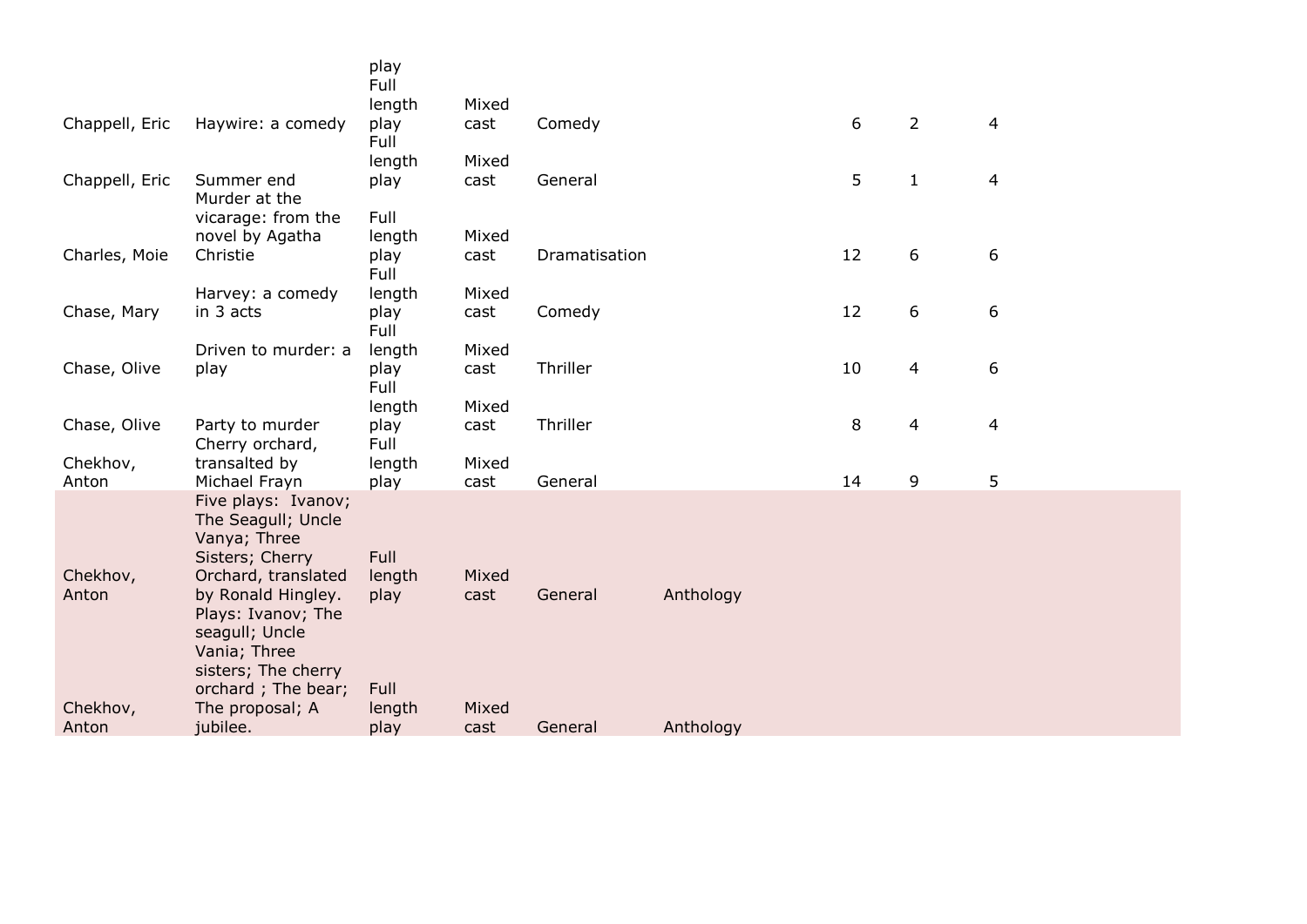| Chekhov,<br>Anton             | Plays: The evils of<br>tobacco; Swan<br>song; The bear;<br>The proposal; The<br>seagull; Uncle<br>Vanya; Three<br>sisters; The cherry<br>orchard; Swan<br>song; The bear;<br>The cherry orchard;<br>The evils of<br>tobacco; The<br>proposal; The<br>seagull; Three<br>sisters; Uncle<br>Vanya | Full<br>length<br>play         | Mixed<br>cast          | General | Anthology |    |                |                |
|-------------------------------|------------------------------------------------------------------------------------------------------------------------------------------------------------------------------------------------------------------------------------------------------------------------------------------------|--------------------------------|------------------------|---------|-----------|----|----------------|----------------|
|                               |                                                                                                                                                                                                                                                                                                | Full                           |                        |         |           |    |                |                |
| Chekhov,<br>Anton             | Seagull: a comedy<br>in four acts                                                                                                                                                                                                                                                              | length<br>play<br>Full         | Mixed<br>cast          | Comedy  |           | 11 | $\overline{7}$ | 4              |
| Chekhov,<br>Anton             | Three sisters                                                                                                                                                                                                                                                                                  | length<br>play                 | Mixed<br>cast          | General |           | 14 | 9              | 5              |
| Chekhov,<br>Anton             | Twelve plays                                                                                                                                                                                                                                                                                   | Full<br>length<br>play<br>Full | Mixed<br>cast          | General |           | 13 | 9              | $\overline{4}$ |
| Chekhov,<br>Anton<br>Chekhov, | Twelve plays                                                                                                                                                                                                                                                                                   | length<br>play<br>Short        | Mixed<br>cast<br>Mixed | General |           | 20 | 15             | 5              |
| Anton                         | Twelve plays                                                                                                                                                                                                                                                                                   | play                           | cast                   | General | Anthology |    |                |                |
| Chekhov,<br>Anton             | Wild honey                                                                                                                                                                                                                                                                                     | Full<br>length<br>play         | Mixed<br>cast          | General |           | 14 | 10             | 4              |
| Cherrell,<br>Gwen             | Madam                                                                                                                                                                                                                                                                                          | Short<br>play<br>Full          | Mixed<br>cast          | General |           | 6  | $\mathbf{1}$   | 5              |
| Cherrett, Don                 | Disappearance of<br>Katie: a comedy                                                                                                                                                                                                                                                            | length<br>play<br>Full         | Mixed<br>cast          | Comedy  |           | 12 | $\overline{7}$ | 5              |
| Chinn, Jimmie                 | After September                                                                                                                                                                                                                                                                                | length<br>play<br>Short        | Mixed<br>cast<br>Mixed | General |           | 11 | $\mathbf{1}$   | 10             |
| Chinn, Jimmie                 | But yesterday                                                                                                                                                                                                                                                                                  | play                           | cast                   | General |           | 5  | $\overline{2}$ | 3              |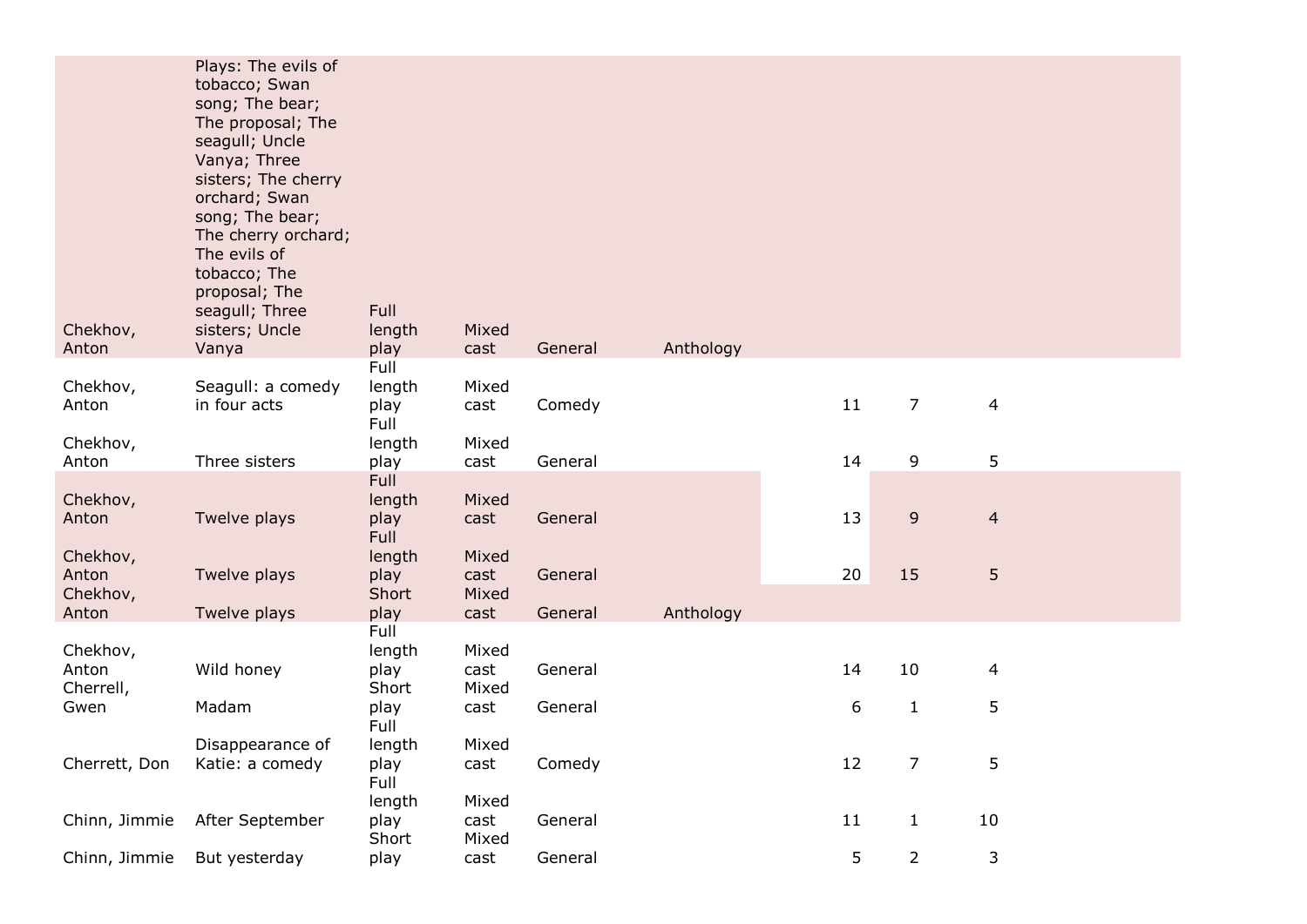|               | From here to the                  | Short         | Mixed         |         |       |   |   |   |
|---------------|-----------------------------------|---------------|---------------|---------|-------|---|---|---|
| Chinn, Jimmie | library                           | play<br>Full  | cast          | General |       | 3 | 2 | 1 |
|               |                                   | length        | Mixed         |         |       |   |   |   |
| Chinn, Jimmie | Garden party<br>Home before dark, | play<br>Full  | cast          | General |       | 9 | 6 | 3 |
|               | or The saga of Miss               | length        | Mixed         |         |       |   |   |   |
| Chinn, Jimmie | Edie Hill                         | play<br>Short | cast<br>Mixed | General | $20+$ |   |   |   |
| Chinn, Jimmie | In by the half                    | play<br>Short | cast<br>Mixed | General |       | 5 | 0 | 5 |
| Chinn, Jimmie | In by the half                    | play<br>Short | cast<br>Mixed | General |       | 5 | 1 | 4 |
| Chinn, Jimmie | Interior designs                  | play<br>Short | cast<br>Mixed | General |       | 4 | 1 | 3 |
| Chinn, Jimmie | Pity about Kitty                  | play<br>Short | cast<br>Mixed | General |       | 4 | 1 | 3 |
| Chinn, Jimmie | Respectable funeral               | play          | cast          | General |       | 4 |   | 3 |

|               |                                   | Full<br>length | Mixed |          |  |   |                |
|---------------|-----------------------------------|----------------|-------|----------|--|---|----------------|
| Chinn, Jimmie | Sylvia's wedding<br>Take away the | play<br>Full   | cast  | General  |  | 3 | $\overline{4}$ |
|               | lady: a play of                   | length         | Mixed |          |  |   |                |
| Chinn, Jimmie | suspense                          | play           | cast  | Thriller |  | 3 | $\overline{4}$ |
|               |                                   |                |       |          |  |   |                |
|               |                                   |                |       |          |  |   |                |
|               |                                   |                |       |          |  |   |                |

|               | Too long an      | Short | Mixed |          |  |                |
|---------------|------------------|-------|-------|----------|--|----------------|
| Chinn, Jimmie | autumn           | plav  | cast  | General  |  | $\overline{a}$ |
| Chown,        |                  | Short | Mixed |          |  |                |
| Patricia      | Long noon        | plav  | cast  | General  |  |                |
| Christie,     | Afternoon at the | Short | Mixed |          |  |                |
| Agatha        | seaside          | plav  | cast  | Thriller |  |                |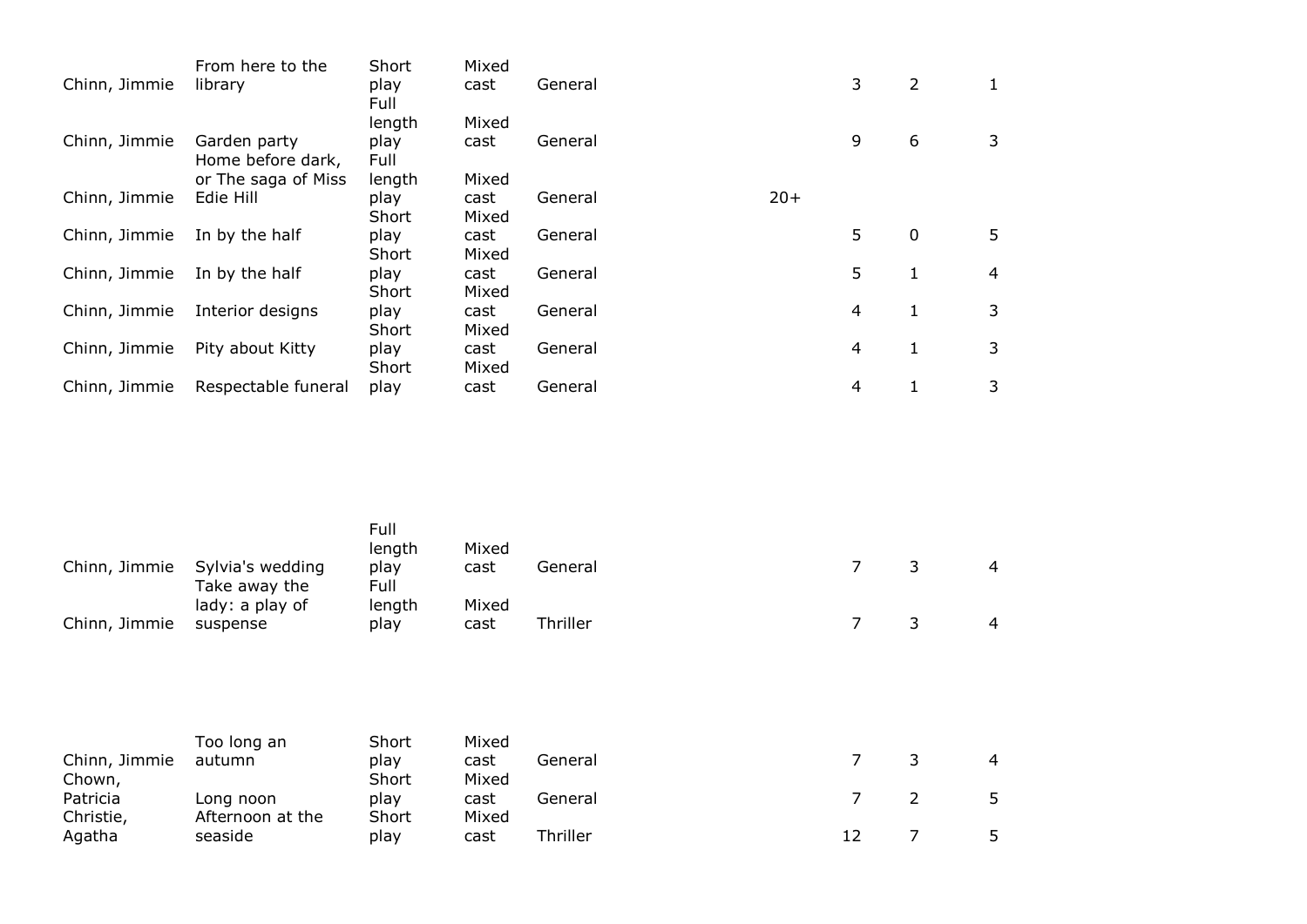|                       | And then there                   | Full           |               |          |           |                |                |                |
|-----------------------|----------------------------------|----------------|---------------|----------|-----------|----------------|----------------|----------------|
| Christie,             | were none: a play                | length         | Mixed         |          |           |                |                |                |
| Agatha                | in three acts                    | play<br>Full   | cast          | Thriller |           | 11             | 8              | 3              |
| Christie,             |                                  | length         | Mixed         |          |           |                |                |                |
| Agatha                | Black coffee: a play             | play<br>Full   | cast          | Thriller |           | 13             | 10             | 3              |
| Christie,             | Hollow: a play in                | length         | Mixed         |          |           |                |                |                |
| Agatha                | three acts                       | play<br>Full   | cast          | Thriller |           | 12             | 6              | 6              |
| Christie,             | Mousetrap: a play                | length         | Mixed         |          |           |                |                |                |
| Agatha                | in two acts                      | play<br>Full   | cast          | Thriller |           | 8              | 5              | 3              |
| Christie,             | Murder on the Nile:              | length         | Mixed         |          |           |                |                |                |
| Agatha<br>Christie,   | a play                           | play<br>Short  | cast<br>Mixed | Thriller |           | 13             | 6              | 7              |
| Agatha                | Patient                          | play           | cast          | Thriller |           | 9              | 5              | 4              |
| Christie,             |                                  | Short          | Mixed         |          |           |                |                |                |
| Agatha                | Rats                             | play<br>Full   | cast          | General  |           | 4              | $\overline{2}$ | $\overline{2}$ |
| Christie,             |                                  | length         | Mixed         |          |           |                |                |                |
| Agatha                | Spider's web                     | play<br>Full   | cast          | Thriller |           | 11             | 8              | 3              |
| Christie,             |                                  | length         | Mixed         |          |           |                |                |                |
| Agatha                | Towards zero                     | play<br>Full   | cast          | Thriller |           | 11             | $\overline{7}$ | 4              |
| Christie,             | Unexpected guest:                | length         | Mixed         |          |           |                |                |                |
| Agatha                | a play in two acts               | play<br>Full   | cast          | Thriller |           | 10             | 7              | 3              |
| Christie,             | Verdict: a play in               | length         | Mixed         |          |           |                |                |                |
| Agatha                | two acts                         | play<br>Full   | cast          | Thriller |           | 10             | 6              | 4              |
| Christie,             |                                  | length         | Mixed         |          |           |                |                |                |
| Dorothy<br>Churchill, | Touch of fear                    | play<br>Short  | cast<br>Mixed | Thriller |           | 9              | 5              | 4              |
| Caryl<br>Churchill,   | Far away                         | play<br>Short  | cast<br>Mixed | General  |           | 3              | $\mathbf{1}$   | $\overline{2}$ |
| Caryl                 | Far away                         | play           | cast          | General  |           | 4              | $\mathbf{1}$   | 3              |
|                       |                                  | Full           |               |          |           |                |                |                |
| Churchill,<br>Caryl   | Softcops, and, Fen:<br>two plays | length<br>play | Mixed<br>cast | General  | Anthology |                |                |                |
| Churchill,            |                                  | Full           | Female        |          |           |                |                |                |
| Caryl                 | Top girls                        | length         | cast          | General  |           | $\overline{7}$ | 0              | $\overline{7}$ |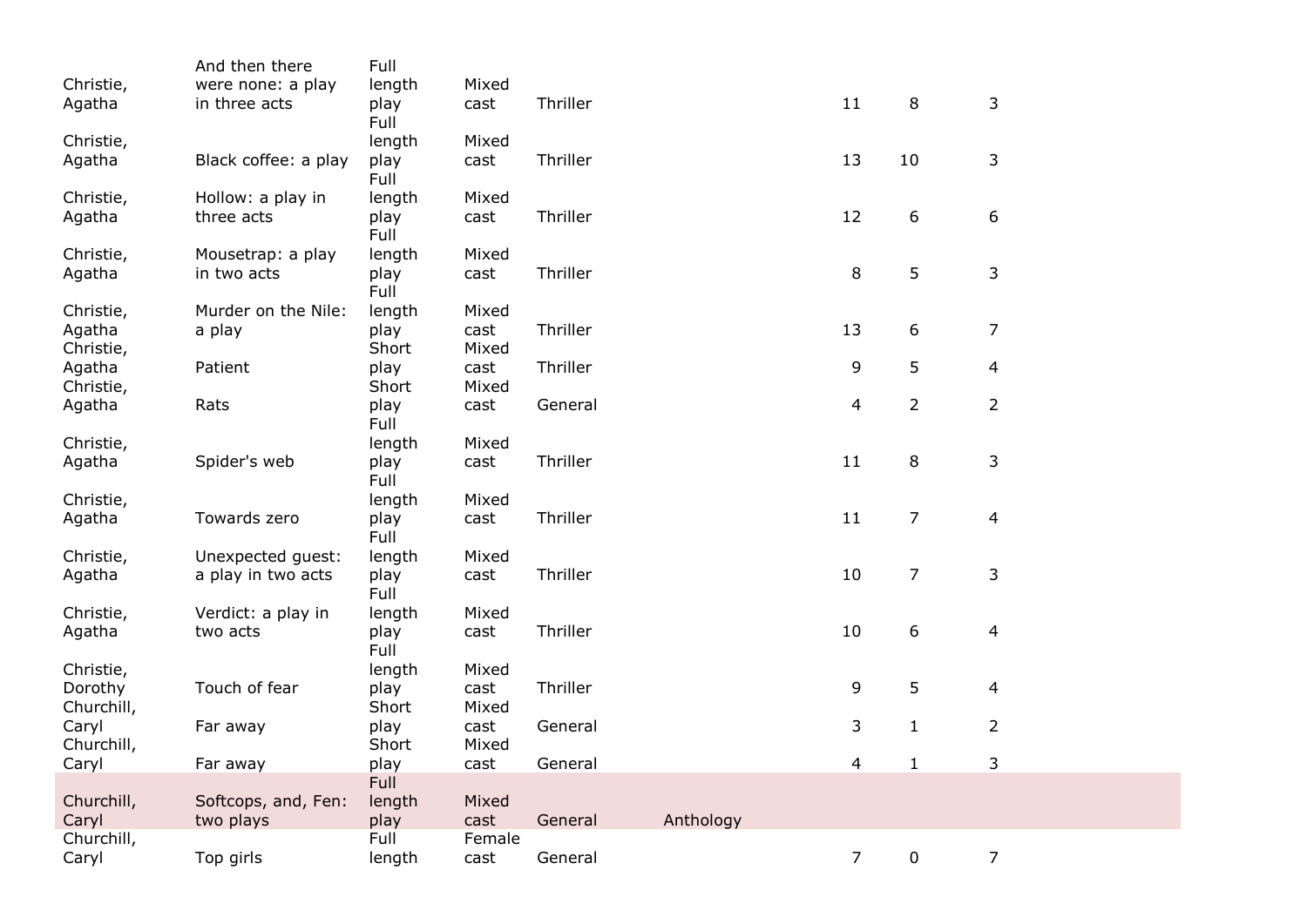|               |                                         | play<br>Full   |               |                 |           |                |                |                |
|---------------|-----------------------------------------|----------------|---------------|-----------------|-----------|----------------|----------------|----------------|
| Churchill,    |                                         | length         | Mixed         |                 |           |                |                |                |
| Donald        | Mixed feelings                          | play<br>Full   | cast          | Comedy          |           | 6              | 4              | $\overline{2}$ |
| Churchill,    | My friend Miss                          | length         | Mixed         |                 |           |                |                |                |
| Donald        | Flint: a comedy                         | play<br>Full   | cast          | Comedy          |           | 6              | 3              | 3              |
|               | Can you hear me at                      | length         | Mixed         |                 |           |                |                |                |
| Clark, Brian  | the back?                               | play<br>Full   | cast          | General         |           | 5              | 3              | $\overline{2}$ |
|               | Whose life is it                        | length         | Mixed         |                 |           |                |                |                |
| Clark, Brian  | anyway?<br>Anyone for tennis?:          | play<br>Short  | cast<br>Mixed | General         |           | 13             | 9              | 4              |
| Clark, Gwyn   | a farce                                 | play<br>Full   | cast          | Comedy          |           | 4              | $\overline{2}$ | $\overline{2}$ |
|               |                                         | length         | Mixed         |                 |           |                |                |                |
| Clayton, Tony | Murder assured                          | play<br>Full   | cast          | Thriller        |           | 6              | 4              | $\overline{2}$ |
| Clemens,      | Anybody for                             | length         | Mixed         |                 |           |                |                |                |
| <b>Brian</b>  | murder: a play                          | play<br>Full   | cast          | Comedy Thriller |           | 6              | 3              | 3              |
| Clemens,      | Devil at midnight: a                    | length         | Mixed         |                 |           |                |                |                |
| <b>Brian</b>  | thriller                                | play<br>Full   | cast          | Thriller        |           | $\overline{4}$ | $\overline{2}$ | $\overline{2}$ |
| Clemens,      | Edge of darkness: a                     | length         | Mixed         |                 |           |                |                |                |
| <b>Brian</b>  | play in 3 acts                          | play<br>Full   | cast          | General         |           | 6              | 3              | 3              |
| Clemens,      | Shock!: a thriller in                   | length         | Mixed         |                 |           |                |                |                |
| <b>Brian</b>  | three acts                              | play<br>Full   | cast          | Thriller        |           | 8              | 4              | 4              |
| Clemens,      |                                         | length         | Mixed         |                 |           |                |                |                |
| <b>Brian</b>  | Sting in the tale                       | play<br>Full   | cast          | General         |           | 5              | 3              | $\overline{2}$ |
| Clemens,      | Strictly murder: a                      | length         | Mixed         |                 |           |                |                |                |
| <b>Brian</b>  | thriller                                | play           | cast          | Thriller        |           | 5              | 3              | $\overline{2}$ |
|               | Orpheus, Oedipus<br>rex, & The infernal | Full<br>length | Mixed         |                 |           |                |                |                |
| Cocteau, Jean | machine                                 | play           | cast          | General         | Anthology |                |                |                |
|               |                                         | Full<br>length | Mixed         |                 |           |                |                |                |
| Cocteau, Jean | Typewriter                              | play           | cast          | General         |           | $\overline{7}$ | 5              | $\overline{2}$ |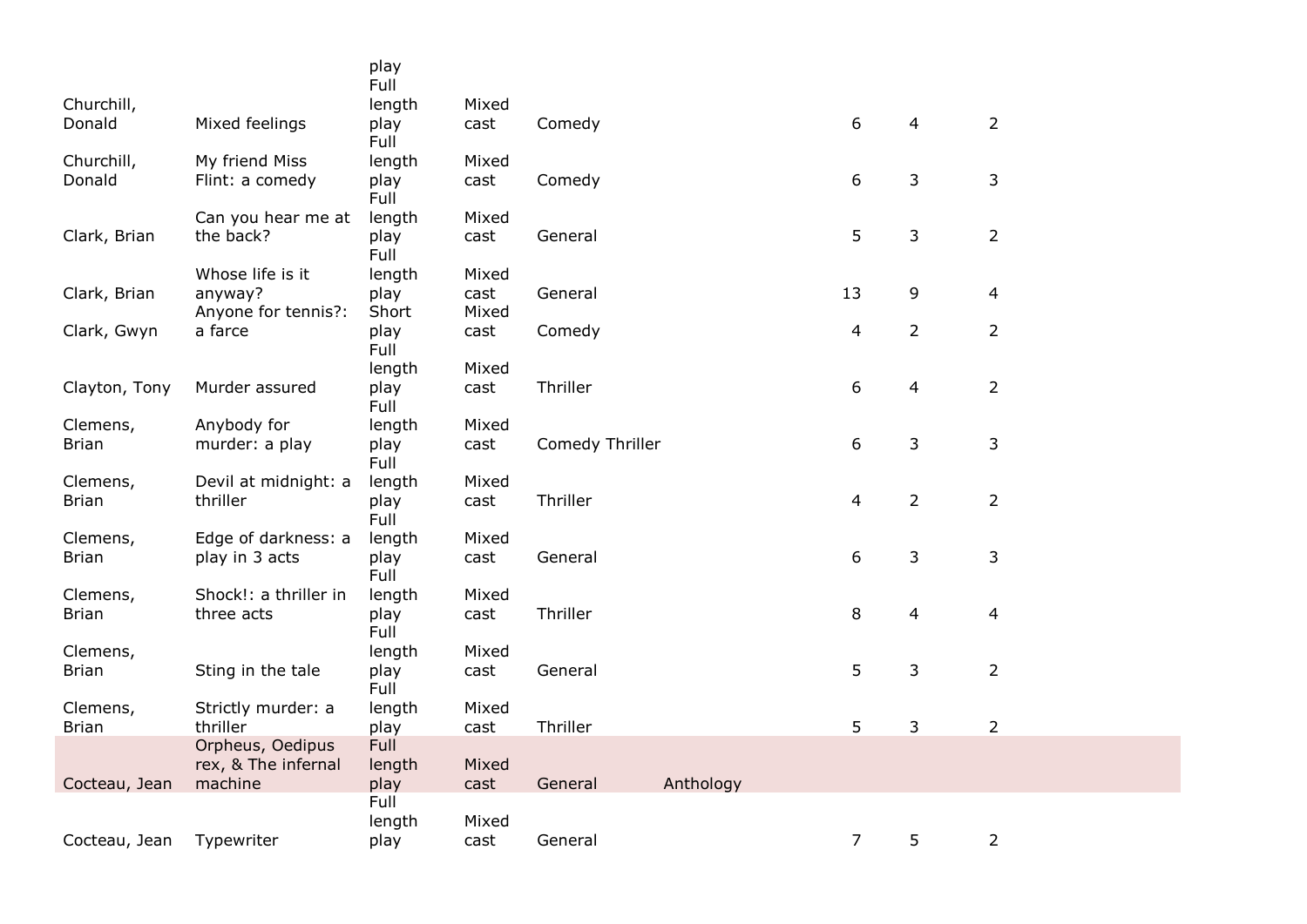|               |                       | Full          |                |               |                |                |                         |  |
|---------------|-----------------------|---------------|----------------|---------------|----------------|----------------|-------------------------|--|
|               | Autumn                | length        | Mixed          |               |                |                |                         |  |
| Coke, Peter   | manoeuvres            | play          | cast           | Comedy        | 10             | $\overline{2}$ | 8                       |  |
|               |                       | Full          |                |               |                |                |                         |  |
|               | Breath of spring: a   | length        | Mixed          |               |                |                |                         |  |
| Coke, Peter   | comedy in 3 acts      | play          | cast           | Comedy        | 8              | 3              | 5                       |  |
|               | Fool's paradise: a    | Full          |                |               |                |                |                         |  |
|               | comedy in three       | length        | Mixed          |               |                |                |                         |  |
| Coke, Peter   | acts                  | play          | cast           | Comedy        | 8              | $\overline{2}$ | 6                       |  |
|               |                       | Full          |                |               |                |                |                         |  |
|               | Midsummer mink: a     | length        | Mixed          |               |                |                |                         |  |
| Coke, Peter   | comedy                | play          | cast           | Comedy        | 11             | 5              | 6                       |  |
|               |                       | Full          |                |               |                |                |                         |  |
|               |                       | length        | Mixed          |               |                |                |                         |  |
| Coke, Peter   | Tax payers waltz      | play          | cast           | Comedy        | 12             | 6              | 6                       |  |
|               |                       | Full          |                |               |                |                |                         |  |
|               | What are little girls | length        | Mixed          |               |                |                |                         |  |
| Coke, Peter   | made of?              | play          | cast           | Comedy        | 10             | 4              | 6                       |  |
|               |                       | Full          |                |               |                |                |                         |  |
|               |                       | length        | Mixed          |               |                |                |                         |  |
| Coke, Peter   | Winter glory          | play          | cast           | Comedy        | 10             | 3              | $\overline{7}$          |  |
|               |                       | Short         | Female         |               | 5              |                |                         |  |
| Coles, Enid   | Little Benjamin       | play<br>Short | cast<br>Female | General       |                | 0              | 5                       |  |
| Coles, Enid   | Once and for all      | play          | cast           | General       | 5              | 0              | 5                       |  |
|               | September             | Short         | Female         |               |                |                |                         |  |
| Coles, Enid   | revisited             | play          | cast           | General       | 4              | $\pmb{0}$      | $\overline{\mathbf{4}}$ |  |
|               |                       | <b>Full</b>   |                |               |                |                |                         |  |
|               | Gigi: a comedy in     | length        | Mixed          |               |                |                |                         |  |
| Colette       | two acts              | play          | cast           | Comedy        | $\overline{7}$ | $\overline{2}$ | $\overline{5}$          |  |
|               |                       | Full          |                |               |                |                |                         |  |
|               | I'll be back before   | length        | Mixed          |               |                |                |                         |  |
| Colley, Peter | midnight: a thriller  | play          | cast           | Thriller      | $\overline{4}$ | $\overline{2}$ | $\overline{2}$          |  |
|               | Rain: founded on      |               |                |               |                |                |                         |  |
|               | Miss Thompson, by     | Full          |                |               |                |                |                         |  |
|               | W. Somerset           | length        | Mixed          |               |                |                |                         |  |
| Colton, John  | Maugham               | play          | cast           | Dramatisation | 11             | 7              | 4                       |  |
| Constanduros, | Breaking point: a     | Short         | Female         |               |                |                |                         |  |
| Mabel         | drama                 | play          | cast           | General       | 6              | $\pmb{0}$      | 6                       |  |
| Constanduros, | Cuckoo time: a        | Short         | Female         |               |                |                |                         |  |
| Mabel         | country comedy        | play          | cast           | Comedy        | $\overline{7}$ | 0              | $\overline{7}$          |  |
| Constanduros, | Goose chase: a        | Short         | Female         |               |                |                |                         |  |
| Mabel         | rustic comedy         | play          | cast           | Comedy        | 6              | 0              | 6                       |  |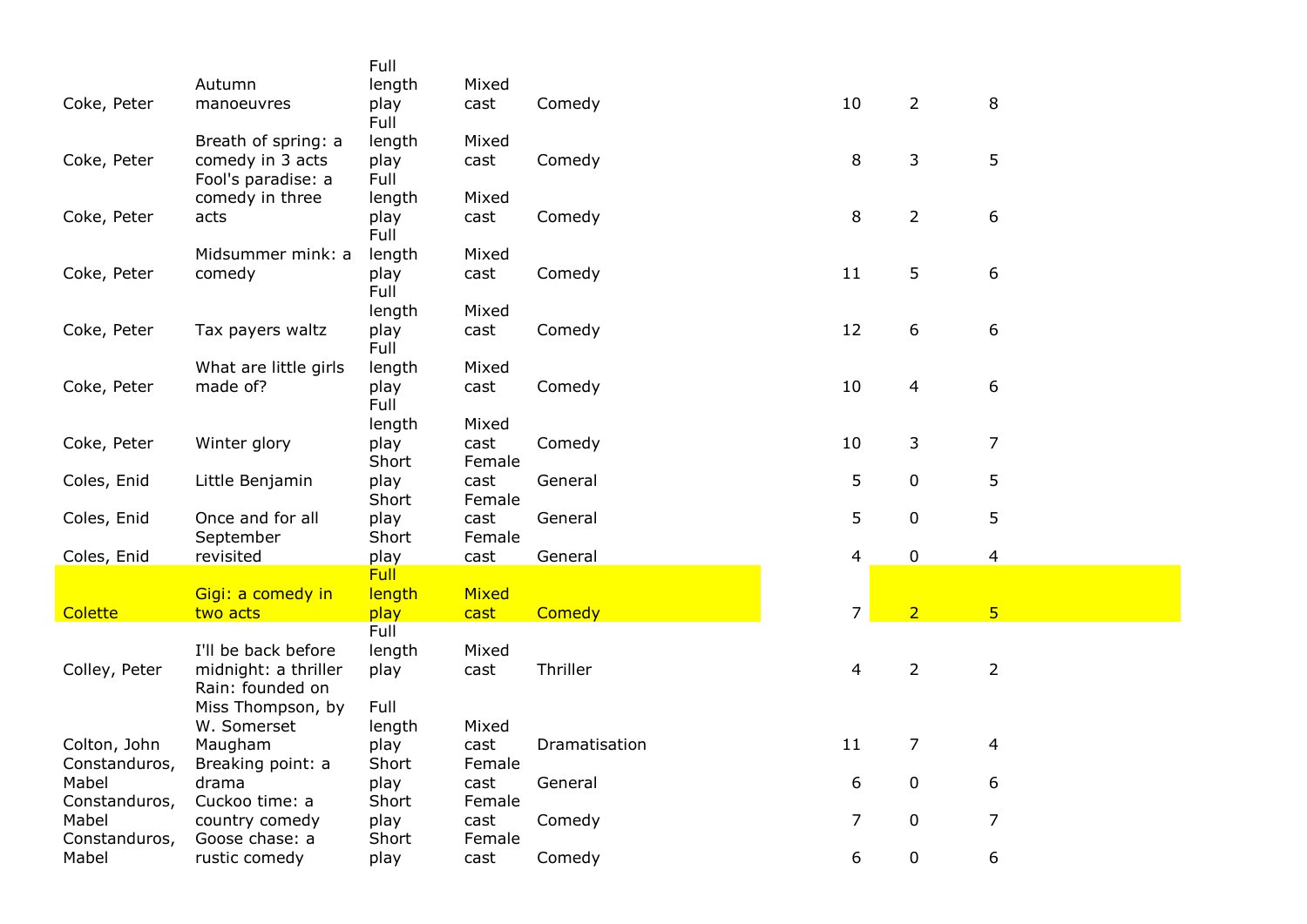|                        | Nest of saucepans,<br>and, Taking the   | Short          | Female         |               |           |                |                |                |  |
|------------------------|-----------------------------------------|----------------|----------------|---------------|-----------|----------------|----------------|----------------|--|
| Constanduros,<br>Mabel | chair: two on                           | play           | cast           | Comedy        | Anthology |                |                |                |  |
| Constanduros,          | Sentimental ladies:                     | Short          | Female         |               |           |                |                |                |  |
| Mabel<br>Constanduros, | a village comedy<br>Tragedy in Upper    | play<br>Short  | cast<br>Female | Comedy        |           | 5              | $\mathbf 0$    | 5              |  |
| Mabel                  | Wallop                                  | play           | cast           | General       |           | 9              | $\mathbf 0$    | 9              |  |
|                        | Ali the barber: a                       |                |                |               |           |                |                |                |  |
|                        | potted panto-                           | Short          | Any            |               |           |                |                |                |  |
| Cook, C. R.            | parody                                  | play<br>Full   | cast           | Pantomime     |           | 9              |                |                |  |
| Cooke,                 |                                         | length         | Mixed          |               |           |                |                |                |  |
| Dominic                | Arabian nights                          | play           | cast           | Dramatisation |           | 9              | 5              | $\overline{4}$ |  |
|                        | Caught in the net:<br>the sequel to Run | Full           | Mixed          |               |           |                |                |                |  |
| Cooney, Ray            | for Your Wife                           | length<br>play | cast           | Comedy        |           | $\overline{7}$ | 4              | 3              |  |
|                        | Chase me,                               | Full           |                |               |           |                |                |                |  |
|                        | comrade!: a farce                       | length         | Mixed          |               |           |                |                |                |  |
| Cooney, Ray            | in three acts                           | play<br>Full   | cast           | Comedy        |           | 10             | $\overline{7}$ | 3              |  |
|                        | It runs in the                          | length         | Mixed          |               |           |                |                |                |  |
| Cooney, Ray            | family: a comedy                        | play           | cast           | Comedy        |           | 12             | $\overline{7}$ | 5              |  |
|                        |                                         | Full           |                |               |           |                |                |                |  |
| Cooney, Ray            | Move over Mrs.<br>Markham               | length<br>play | Mixed<br>cast  | Comedy        |           | 9              | $\overline{4}$ | 5              |  |
|                        |                                         | Full           |                |               |           |                |                |                |  |
|                        |                                         | length         | Mixed          |               |           |                |                |                |  |
| Cooney, Ray            | My giddy aunt                           | play           | cast           | Comedy        |           | 8              | 5              | 3              |  |
|                        |                                         | Full<br>length | Mixed          |               |           |                |                |                |  |
| Cooney, Ray            | Not now, darling                        | play           | cast           | Comedy        |           | 11             | 5              | 6              |  |
|                        |                                         | Full           |                |               |           |                |                |                |  |
|                        |                                         | length         | Mixed          |               |           |                |                |                |  |
| Cooney, Ray            | Out of order                            | play<br>Full   | cast           | Comedy        |           | 10             | 6              | $\overline{4}$ |  |
|                        | There goes the                          | length         | Mixed          |               |           |                |                |                |  |
| Cooney, Ray            | bride                                   | play           | cast           | Comedy        |           | 8              | 4              | 4              |  |
|                        |                                         | Full           |                |               |           |                |                |                |  |
| Cooney, Ray            | Two into one: a<br>comedy               | length<br>play | Mixed<br>cast  | Comedy        |           | 10             | 5              | 5              |  |
|                        | Everything in the                       | Full           | Mixed          |               |           |                |                |                |  |
| Cooper, Giles          | garden: a play in                       | length         | cast           | General       |           | 11             | 6              | 5              |  |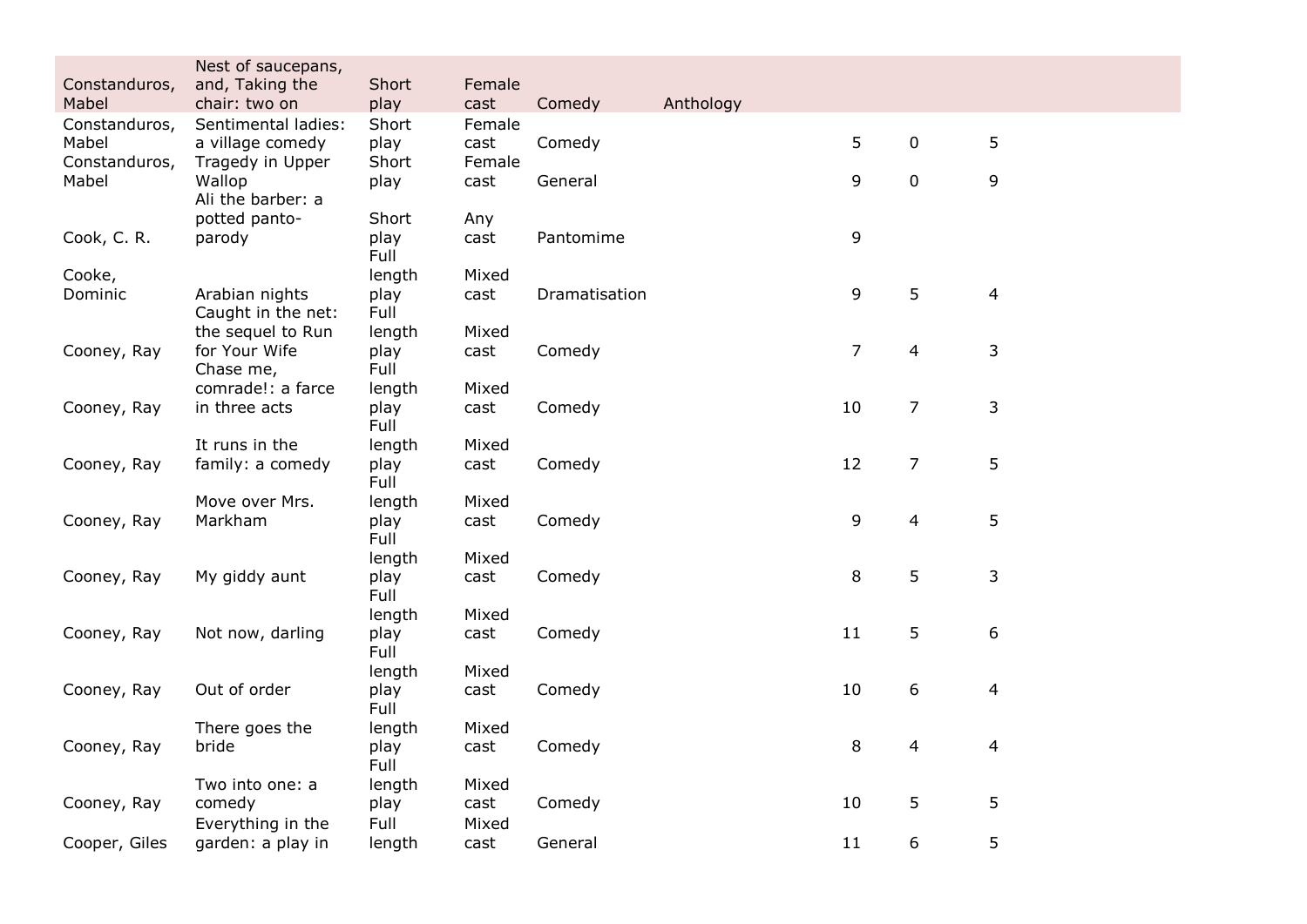|               |                                    | Full<br>length | Mixed |               |           |                |                |                  |
|---------------|------------------------------------|----------------|-------|---------------|-----------|----------------|----------------|------------------|
| Cooper, Giles | Out of the crocodile               | play           | cast  | General       |           | 5              | $\overline{2}$ | 3                |
|               |                                    | Short          | Mixed |               |           |                |                |                  |
| Cooper, Giles | Six plays for radio                | play           | cast  | Radio play    | Anthology |                |                |                  |
|               | Little women, from                 | Full           |       |               |           |                |                |                  |
| Corbett,      | the book by Louisa                 | length         | Mixed |               |           |                |                |                  |
| Sheila        | M. Alcott                          | play           | cast  | Dramatisation |           | 10             | 4              | 6                |
|               | Blithe spirit: an                  | Full           |       |               |           |                |                |                  |
|               | improbable farce in                | length         | Mixed |               |           |                |                |                  |
| Coward, Noel  | three acts                         | play           | cast  | Comedy        |           | $\overline{7}$ | $\overline{2}$ | 5                |
|               | Come into the                      | Short          | Mixed |               |           |                |                |                  |
| Coward, Noel  | garden, Maud                       | play<br>Full   | cast  | Comedy        |           | 4              | $\overline{2}$ | $\overline{2}$   |
|               |                                    | length         | Mixed |               |           |                |                |                  |
| Coward, Noel  | Design for living                  | play           | cast  | General       |           | 10             | 6              | 4                |
|               | Family album: a                    |                |       |               |           |                |                |                  |
|               | Victorian comedy                   |                |       |               |           |                |                |                  |
|               | with music, played                 |                |       |               |           |                |                |                  |
|               | in "Tonight at                     | Short          | Mixed |               |           |                |                |                  |
| Coward, Noel  | 8.30".                             | play           | cast  | Comedy        |           | 9              | 5              | 4                |
|               | Fumed oak: an                      |                |       |               |           |                |                |                  |
|               | unpleasant comedy                  | Short          | Mixed |               |           |                |                |                  |
| Coward, Noel  | in two scenes                      | play           | cast  | Comedy        |           | $\overline{4}$ | $\mathbf{1}$   | 3                |
|               |                                    | Full           |       |               |           |                |                |                  |
|               |                                    | length         | Mixed |               |           | 9              |                |                  |
| Coward, Noel  | Hay fever<br>I'll leave it to you: | play<br>Full   | cast  | Comedy        |           |                | 4              | 5                |
|               | a light comedy in                  | length         | Mixed |               |           |                |                |                  |
| Coward, Noel  | three acts                         | play           | cast  | Comedy        |           | 10             | 4              | $\boldsymbol{6}$ |
|               |                                    | Full           |       |               |           |                |                |                  |
|               | Nude with violin: a                | length         | Mixed |               |           |                |                |                  |
| Coward, Noel  | comedy                             | play           | cast  | Comedy        |           | 14             | 8              | 6                |
|               | Present laughter: a                | Full           |       |               |           |                |                |                  |
|               | light comedy in                    | length         | Mixed |               |           |                |                |                  |
| Coward, Noel  | three acts                         | play           | cast  | Comedy        |           | 11             | 5              | 6                |
|               |                                    | Full           |       |               |           |                |                |                  |
|               | Private lives: an                  | length         | Mixed |               |           |                |                |                  |
| Coward, Noel  | intimate comedy                    | play           | cast  | Comedy        |           | 5              | $\overline{2}$ | 3                |

three acts blay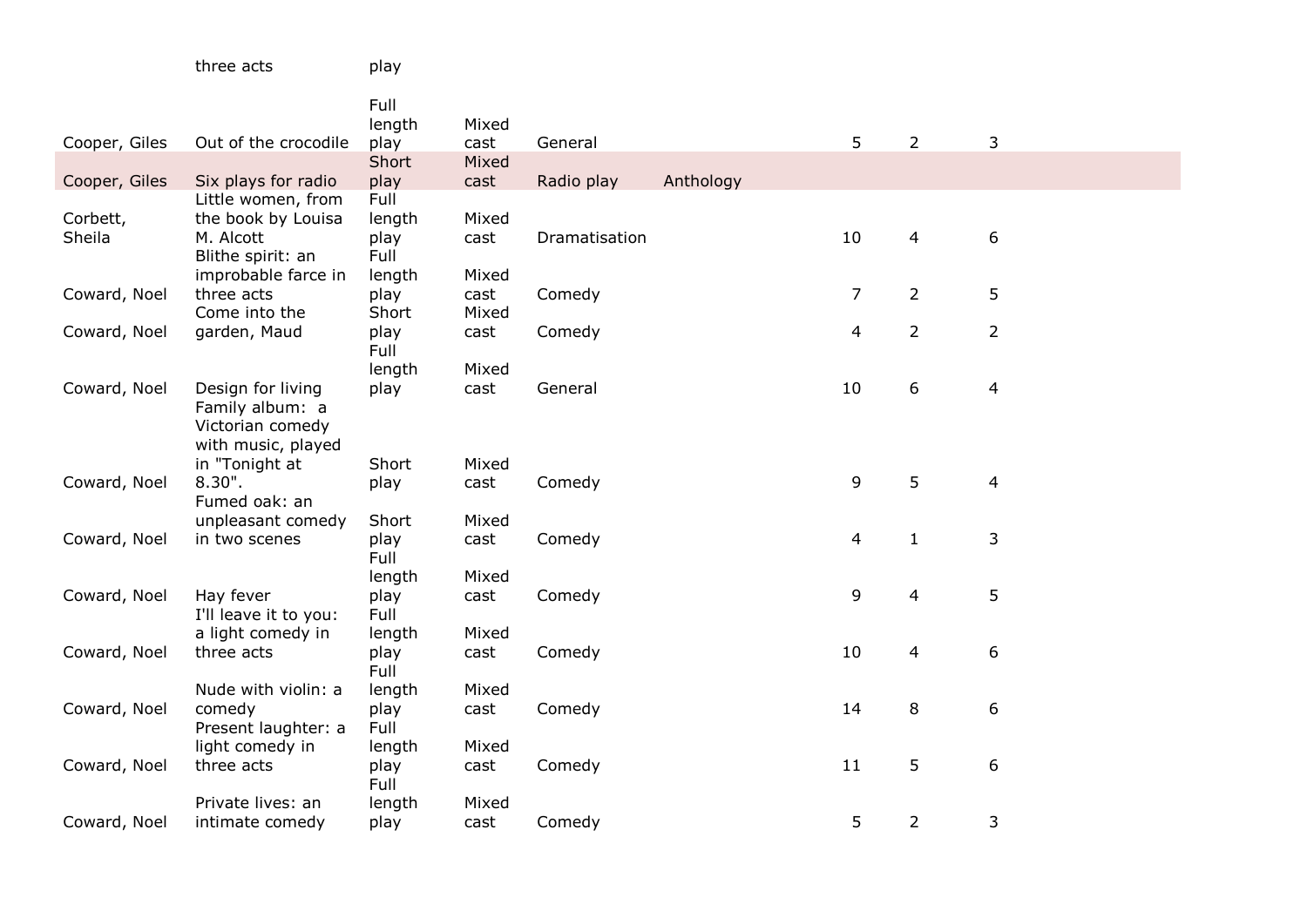|                     | Red peppers: an                            |                |               |               |    |                |                |  |
|---------------------|--------------------------------------------|----------------|---------------|---------------|----|----------------|----------------|--|
|                     | interlude with                             | <b>Short</b>   | Mixed         |               |    |                |                |  |
| <b>Coward, Noel</b> | music                                      | play           | cast          | General       | 6  | $\overline{4}$ | $\overline{2}$ |  |
|                     |                                            | Full           |               |               |    |                |                |  |
|                     | Relative values: a                         | length         | Mixed         |               |    |                |                |  |
| Coward, Noel        | light comedy                               | play           | cast          | Comedy        | 10 | 5              | 5              |  |
|                     | Shadows of the                             |                |               |               |    |                |                |  |
|                     | evening from Suite                         | Short          | Mixed         |               |    |                |                |  |
| Coward, Noel        | in three keys                              | play           | cast          | General       | 4  | $\overline{2}$ | $\overline{2}$ |  |
|                     | Song at twilight: a<br>comedy in two acts, | Full           |               |               |    |                |                |  |
|                     | from Suite in three                        | length         | Mixed         |               |    |                |                |  |
| Coward, Noel        | keys                                       | play           | cast          | Comedy        | 4  | $\overline{2}$ | $\overline{2}$ |  |
|                     |                                            | Short          | Mixed         |               |    |                |                |  |
| Coward, Noel        | Still life                                 | play           | cast          | General       | 11 | 6              | 5              |  |
|                     |                                            | Full           |               |               |    |                |                |  |
|                     | This happy breed: a                        | length         | Mixed         |               |    |                |                |  |
| Coward, Noel        | play in three acts                         | play           | cast          | General       | 12 | 5              | 7              |  |
|                     | Waiting in the                             | Full           |               |               |    |                |                |  |
|                     | wings: a play in                           | length         | Mixed         |               |    |                |                |  |
| Coward, Noel        | three acts                                 | play           | cast          | General       | 18 | 4              | 14             |  |
|                     | Ways and means: a                          |                |               |               |    |                |                |  |
|                     | light comedy in                            | Short          | Mixed         |               |    |                |                |  |
| Coward, Noel        | three scenes                               | play           | cast          | Comedy        | 9  | 5              | $\overline{4}$ |  |
|                     |                                            | Full           |               |               |    |                |                |  |
| Coward, Noël        | Star quality                               | length<br>play | Mixed<br>cast | Comedy        | 8  | 5              | 3              |  |
|                     |                                            | Full           |               |               |    |                |                |  |
|                     |                                            | length         | Mixed         |               |    |                |                |  |
| Coward, Noël        | Star quality                               | play           | cast          | Comedy        | 12 | $\overline{7}$ | 5              |  |
|                     | Because of the                             |                |               |               |    |                |                |  |
|                     | Lockwoods: based                           | Full           |               |               |    |                |                |  |
| Cox,                | on the novel by                            | length         | Mixed         |               |    |                |                |  |
| Constance           | Constance Cox                              | play           | cast          | Dramatisation | 8  | 3              | 5              |  |
|                     | Jane Eyre: from the                        | Full           |               |               |    |                |                |  |
| Cox,                | novel by Charlotte                         | length         | Mixed         |               |    |                |                |  |
| Constance           | Brontë                                     | play           | cast          | Dramatisation | 11 | 7              | 4              |  |
|                     | Lady Audley's                              |                |               |               |    |                |                |  |
| Cox,                | secret: a<br>melodrama                     | Short          | Mixed         |               | 12 |                |                |  |
| Constance           | Lord Arthur Savile's                       | play<br>Full   | cast          | Melodrama     |    | 4              | 8              |  |
| Cox,                | crime: based on                            | length         | Mixed         |               |    |                |                |  |
| Constance           | the short story by                         | play           | cast          | Dramatisation | 10 | 5              | 5              |  |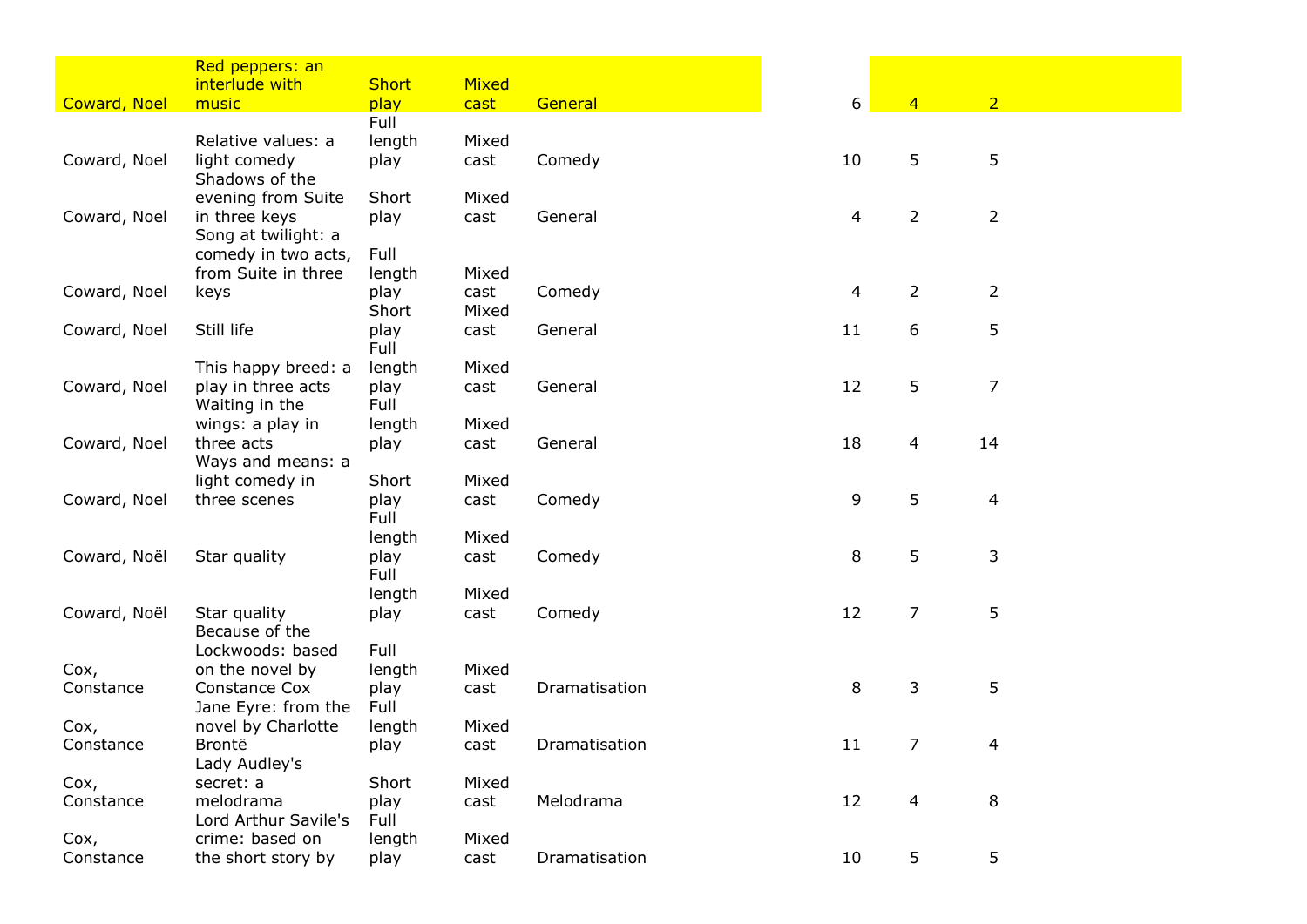## Oscar Wilde

|                   | Mansfield park,<br>adapted from the          | Full                  | Mixed         |               |    |                  |                |
|-------------------|----------------------------------------------|-----------------------|---------------|---------------|----|------------------|----------------|
| Cox,<br>Constance | novel by Jane<br>Austen<br>Maria Marten, or, | length<br>play        | cast          | Dramatisation | 11 | 5                | 6              |
| Cox,<br>Constance | Murder in the red<br>barn: a melodrama       | Short<br>play<br>Full | Mixed<br>cast | Melodrama     | 14 | 4                | 10             |
| Cox,              |                                              | length                | Mixed         |               |    |                  |                |
| Constance         | Murder game<br>Pride and                     | play                  | cast          | Thriller      | 4  | $\overline{2}$   | $\overline{2}$ |
|                   | prejudice: adapted                           | Full                  |               |               |    |                  |                |
| Cox,              | from the novel by                            | length                | Mixed         |               |    |                  |                |
| Constance         | Jane Austen                                  | play                  | cast          | Dramatisation | 13 | 5                | 8              |
|                   | Vampire, or, The                             |                       |               |               |    |                  |                |
| Cox,              | bride of death: a                            | Short                 | Mixed         |               |    |                  |                |
| Constance         | melodrama                                    | play                  | cast          | Melodrama     | 9  | 3                | 6              |
|                   | Vanity fair: from                            | Full                  |               |               |    |                  |                |
|                   | the novel by                                 |                       | Mixed         |               |    |                  |                |
| Cox,<br>Constance | William Makepeace<br>Thackeray               | length<br>play        | cast          | Dramatisation | 13 | 9                | $\overline{4}$ |
| Cox,              | What brutes men                              | Short                 | Female        |               |    |                  |                |
| Constance         | are: a comedy                                | play                  | cast          | Comedy        | 4  | $\boldsymbol{0}$ | $\overline{4}$ |
|                   | Beauty and the                               | Full                  |               |               |    |                  |                |
|                   | beast: a                                     | length                | Mixed         |               |    |                  |                |
| Cregan, David     | pantomime                                    | play<br>Full          | cast          | Pantomime     | 12 | 6                | 6              |
|                   | Red Ridinghood: a                            | length                | Mixed         |               |    |                  |                |
| Cregan, David     | pantomime                                    | play<br>Full          | cast          | Pantomime     | 12 | 7                | 5              |
|                   | Dangerous                                    | length                | Mixed         |               |    |                  |                |
| Crisp, N. J.      | obsession                                    | play<br>Full          | cast          | General       | 3  | $\overline{2}$   | $\mathbf{1}$   |
|                   | Aladdin: a                                   | length                | Any           |               |    |                  |                |
| Crocker, John     | pantomime                                    | play<br>Full          | cast          | Pantomime     | 13 |                  |                |
|                   | Babes in the wood:                           | length                | Any           |               |    |                  |                |
| Crocker, John     | pantomime                                    | play                  | cast          | Pantomime     | 13 |                  |                |
|                   | Cinderella: a                                | Full                  | Any           |               |    |                  |                |
| Crocker, John     | pantomime                                    | length                | cast          | Pantomime     | 15 |                  |                |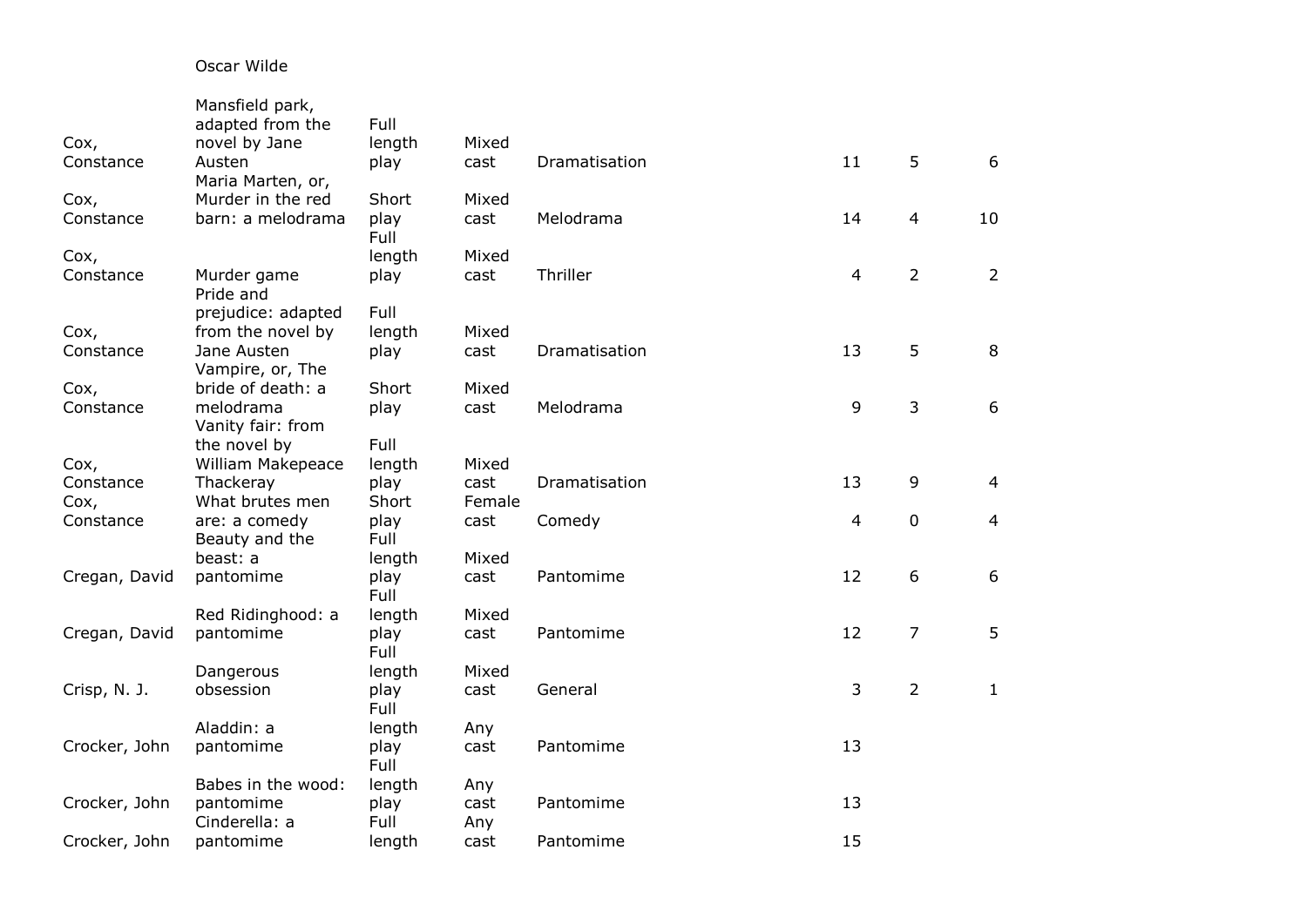|                    |                                  | play                   |                |                 |     |                |                |  |
|--------------------|----------------------------------|------------------------|----------------|-----------------|-----|----------------|----------------|--|
|                    |                                  | Full                   |                |                 |     |                |                |  |
| Crocker, John      | Dick Whittington: a<br>pantomime | length<br>play<br>Full | Any<br>cast    | Pantomime       | 12  |                |                |  |
|                    | Humpty Dumpty: a                 | length                 | Any            |                 |     |                |                |  |
| Crocker, John      | pantomime                        | play                   | cast           | Pantomime       | 13  |                |                |  |
|                    | Jack and the                     | Full                   |                |                 |     |                |                |  |
|                    | beanstalk: a                     | length                 | Any            |                 |     |                |                |  |
| Crocker, John      | pantomime                        | play<br>Full           | cast           | Pantomime       | 13  |                |                |  |
|                    | Mother Goose: a                  | length                 | Any            |                 |     |                |                |  |
| Crocker, John      | pantomime                        | play                   | cast           | Pantomime       | 16  |                |                |  |
|                    |                                  | Short                  | Any            |                 |     |                |                |  |
| Crocker, John      | Potty pantomime                  | play<br>Full           | cast           | Pantomime       | 8   |                |                |  |
|                    | Puss in boots: a                 | length                 | Any            |                 |     |                |                |  |
| Crocker, John      | pantomime                        | play<br>Full           | cast           | Pantomime       | 16  |                |                |  |
|                    | Queen of hearts: a               | length                 | Any            |                 |     |                |                |  |
| Crocker, John      | pantomime                        | play<br>Full           | cast           | Pantomime       | 14  |                |                |  |
|                    | Red Riding Hood: a               | length                 | Any            |                 |     |                |                |  |
| Crocker, John      | pantomime                        | play<br>Full           | cast           | Pantomime       | 13  |                |                |  |
|                    | Sinbad the sailor: a             | length                 | Mixed          |                 |     |                |                |  |
| Crocker, John      | pantomime                        | play<br>Full           | cast           | Pantomime       | 115 | 12             | 3              |  |
|                    | Sleeping beauty: a               | length                 | Any            |                 |     |                |                |  |
| Crocker, John      | pantomime                        | play                   | cast           | Pantomime       | 12  |                |                |  |
| Crowther,          |                                  | Short                  | Female         |                 |     |                |                |  |
| Colin<br>Crowther, | Calling: a comedy                | play<br>Short          | cast<br>Female | Comedy          | 6   | $\mathbf 0$    | 6              |  |
| Colin              | Calling: a comedy                | play                   | cast           | Comedy          | 6   | $\pmb{0}$      | 6              |  |
|                    | Murder behind the                |                        |                |                 |     |                |                |  |
|                    | mask: a comedy-                  | Short                  | Female         |                 |     |                |                |  |
| Dale, Adrian       | thriller                         | play                   | cast           | Comedy Thriller | 8   | $\mathbf 0$    | 8              |  |
|                    | Slight                           | Short                  | Female         |                 |     | $\mathbf 0$    | 6              |  |
| Dale, Adrian       | misunderstanding                 | play<br><b>Full</b>    | cast           | Comedy          | 6   |                |                |  |
| Dane,              | Granite: a tragedy               | length                 | Mixed          |                 |     |                |                |  |
| Clemence           | in four acts                     | play                   | cast           | General         | 6   | $\overline{4}$ | $\overline{2}$ |  |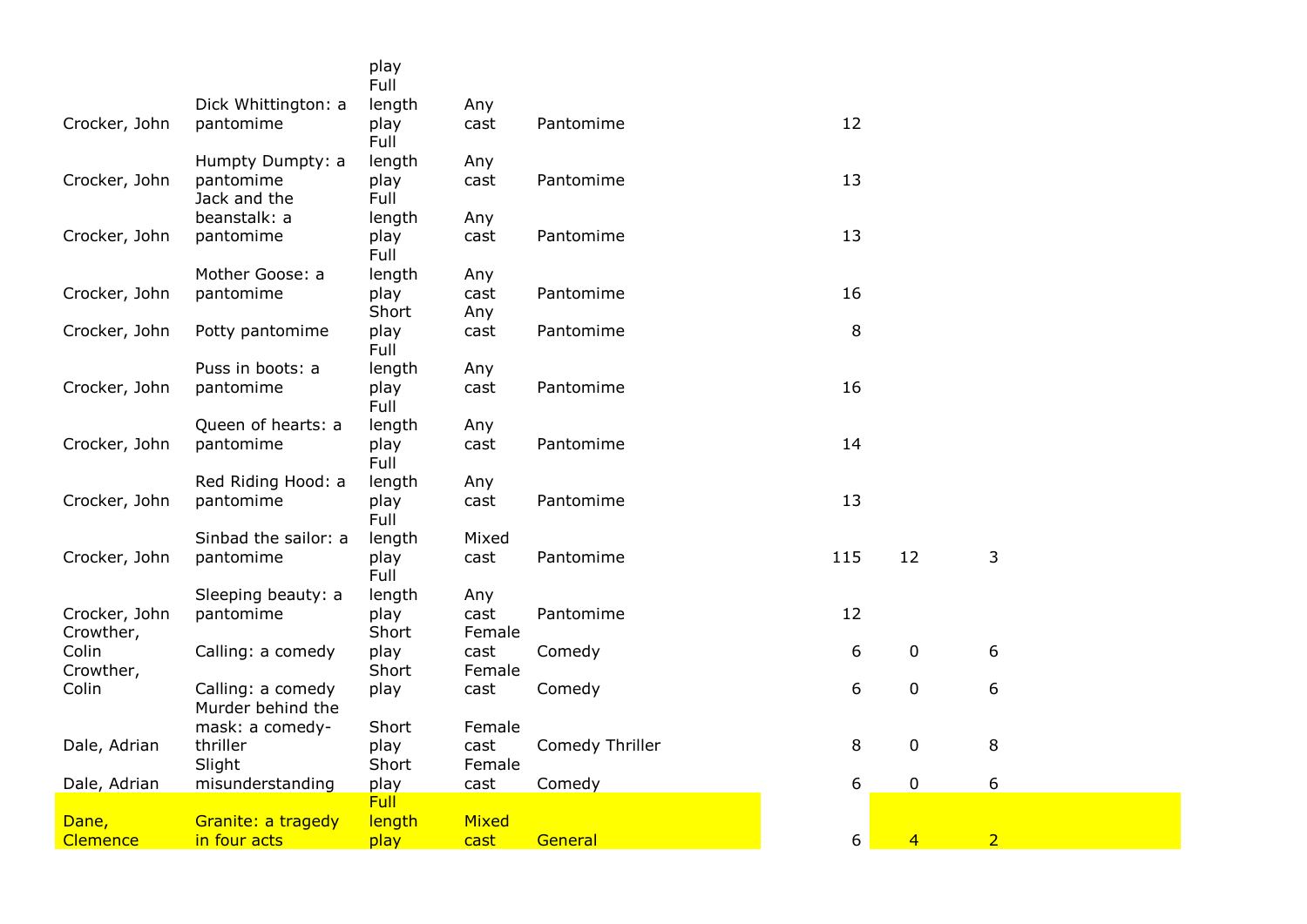|                |                                         | Full           |        |                      |           |       |                |                |                |
|----------------|-----------------------------------------|----------------|--------|----------------------|-----------|-------|----------------|----------------|----------------|
| Dane,          |                                         | length         | Mixed  |                      |           |       |                |                |                |
| Clemence       | <b>Wild Decembers</b>                   | play<br>Full   | cast   | Historical           |           | $20+$ |                |                |                |
| Dane,          |                                         | length         | Mixed  |                      |           |       |                |                |                |
| Clemence       | Will Shakespeare                        | play           | cast   | Historical           |           |       | 13             | 8              | 5              |
|                |                                         | Full           |        |                      |           |       |                |                |                |
|                | A murder is                             | length         | Mixed  |                      |           |       |                |                |                |
| Darbon, Leslie | announced                               | play<br>Full   | cast   | Thriller             |           |       | 12             | 5              | $\overline{7}$ |
|                | Cards on the table:                     | length         | Mixed  |                      |           |       |                |                |                |
| Darbon, Leslie | a play                                  | play           | cast   | Thriller             |           |       | 14             | $\overline{7}$ | $\overline{7}$ |
|                |                                         | Full           |        |                      |           |       |                |                |                |
|                |                                         | length         | Mixed  |                      |           |       |                |                |                |
| Darbon, Leslie | Time to kill<br>Plays 1: The dead       | play           | cast   | Thriller             |           |       | 6              | $\overline{2}$ | 4              |
|                | monkey; The king                        |                |        |                      |           |       |                |                |                |
|                | of Prussia; The                         | Full           |        |                      |           |       |                |                |                |
|                | body; Ting tang                         | length         | Mixed  |                      |           |       |                |                |                |
| Darke, Nick    | mine                                    | play           | cast   | General              | Anthology |       |                |                |                |
| Davies,        |                                         | Full<br>length | Mixed  |                      |           |       |                |                |                |
| Andrew         | Going bust                              | play           | cast   | General              |           |       | $\overline{7}$ | 5              | $\overline{2}$ |
|                |                                         | Full           |        |                      |           |       |                |                |                |
| Davies,        |                                         | length         | Mixed  |                      |           |       |                |                |                |
| Andrew         | Prin                                    | play           | cast   | General              |           |       | 6              | 3              | 3              |
| Davies,        |                                         | Full<br>length | Mixed  |                      |           |       |                |                |                |
| Andrew         | Rose                                    | play           | cast   | General              |           |       | 9              | 4              | 5              |
|                | Thermal                                 |                |        |                      |           |       |                |                |                |
| Davies,        | underwear: a                            | Short          | Mixed  |                      |           |       |                |                |                |
| Andrew         | comedy                                  | play           | cast   | Comedy               |           |       | 6              | 3              | 3              |
|                | No escape: a play<br>in 3 acts from his | <b>Full</b>    |        |                      |           |       |                |                |                |
|                | novel Under the                         | length         | Mixed  |                      |           |       |                |                |                |
| Davies, Rhys   | rose                                    | play           | cast   | General              |           |       | $\overline{7}$ | $\overline{3}$ | $\overline{4}$ |
|                |                                         | Full           |        |                      |           |       |                |                |                |
| Daviot,        | Richard of                              | length         | Mixed  |                      |           |       |                |                |                |
| Gordon         | <b>Bordeaux</b><br>Wuthering heights,   | play<br>Full   | cast   | Historical           |           | $20+$ |                |                |                |
|                | from the novel by                       | length         | Mixed  |                      |           |       |                |                |                |
| Davison, John  | <b>Emily Brontë</b>                     | play           | cast   | <b>Dramatisation</b> |           |       | 9              | 5              | $\overline{4}$ |
| Day, Doris M.  | Ever been had?: a                       | Short          | Female | Comedy               |           |       | 5              | $\mathbf 0$    | 5              |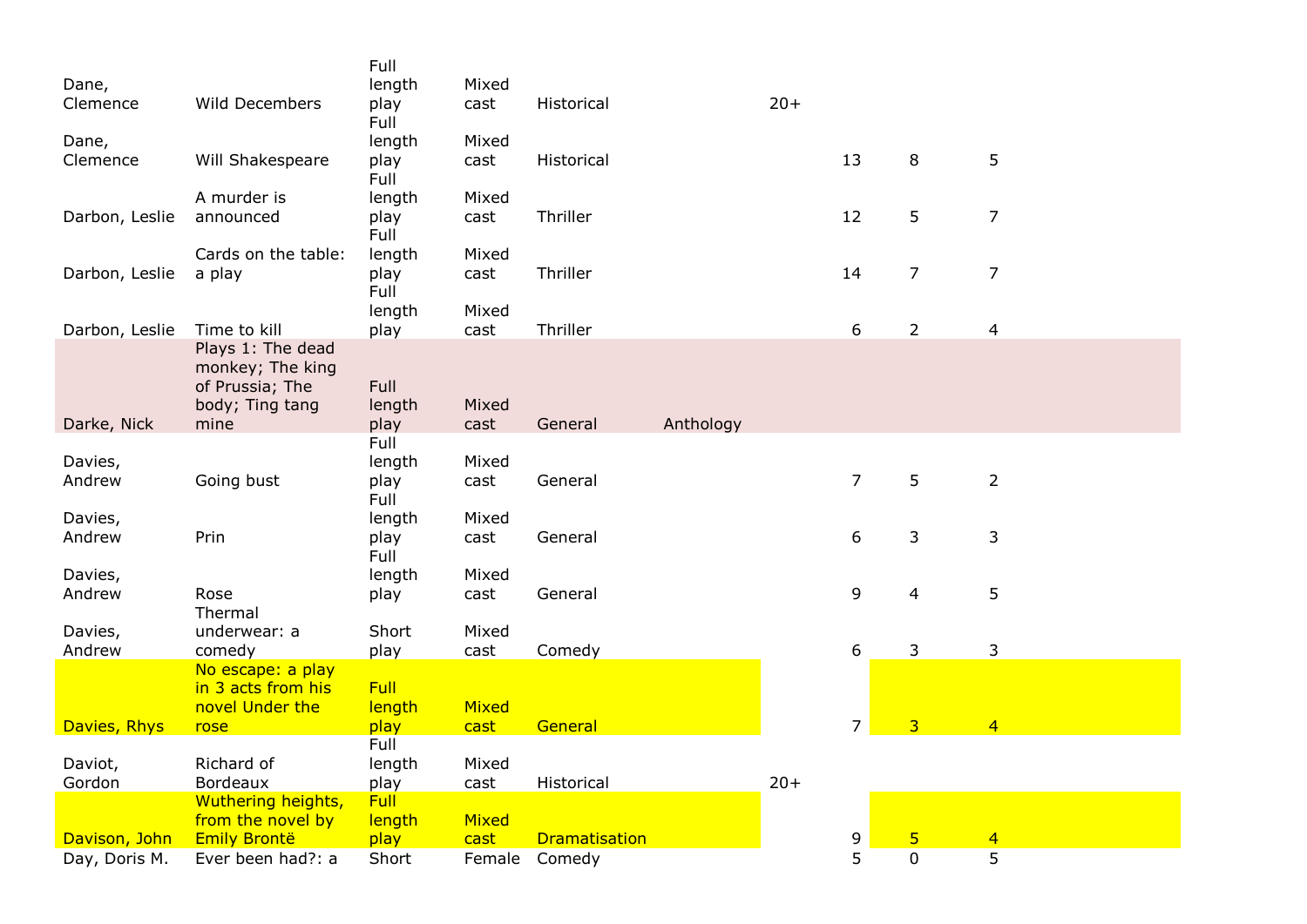|                     | comedy                             | play          | cast           |                 |       |                |                |                |
|---------------------|------------------------------------|---------------|----------------|-----------------|-------|----------------|----------------|----------------|
|                     | Oysters on a                       | Short         | Female         |                 |       |                |                |                |
| Day, Doris M.       | cardboard plate                    | play          | cast           | General         |       | $\overline{7}$ | $\mathbf 0$    | $\overline{7}$ |
|                     | Will of her own: a                 | Short         | Female         |                 |       |                |                |                |
| Day, Doris M.       | thriller                           | play          | cast           | Thriller        |       | 4              | $\pmb{0}$      | $\overline{4}$ |
| Day, Doris<br>Maria | Crowing hen: a                     | Short         | Female<br>cast |                 |       | 5              | $\mathbf 0$    | 5              |
| Day, Doris          | comedy                             | play<br>Short | Female         | Comedy          |       |                |                |                |
| maria               | Gathering of doves                 | play          | cast           | General         |       | $\overline{7}$ | $\mathbf 0$    | $\overline{7}$ |
|                     |                                    | Full          |                |                 |       |                |                |                |
| De Angelis,         | Playhouse                          | length        | Female         |                 |       |                |                |                |
| April               | creatures: a play<br>Little women: | play          | cast           | General         |       | 5              | $\mathbf 0$    | 5              |
|                     | adapted from the                   | Full          |                |                 |       |                |                |                |
| De Forest,          | story by Louisa M.                 | length        | Mixed          |                 |       |                |                |                |
| Marian              | Alcott                             | play<br>Full  | cast           | Dramatisation   |       | 12             | 5              | 7              |
| Deegan,             |                                    | length        | Mixed          |                 |       |                |                |                |
| Denise              | Daisy pulls it off                 | play<br>Full  | cast           | Comedy          |       | 20             | 3              | 17             |
| Dekker,             | Shoemakers'                        | length        | Mixed          |                 |       |                |                |                |
| Thomas              | holiday                            | play          | cast           | General         | $20+$ |                |                |                |
|                     |                                    | Full          |                |                 |       |                |                |                |
| Delaney,            |                                    | length        | Mixed          |                 |       |                |                |                |
| Shelagh             | Lion in love                       | play<br>Full  | cast           | General         |       | 11             | 5              | 6              |
| Delaney,            |                                    | length        | Mixed          |                 |       |                |                |                |
| Shelagh             | Taste of honey                     | play<br>Full  | cast           | General         |       | 5              | 3              | $\overline{2}$ |
| Delderfield, R.     |                                    | length        | Mixed          |                 |       |                |                |                |
| F.                  | Flashpoint                         | play          | cast           | General         |       | 9              | $\overline{4}$ | 5              |
| Delderfield, R.     |                                    | Short         | Female         |                 |       |                |                |                |
| F.                  | Guinea-pigs                        | play          | cast           | Comedy          |       | $\overline{7}$ | $\mathbf 0$    | $\overline{7}$ |
| Delderfield, R.     | Miaow! miaow!: a                   | Short         | Female         |                 |       |                |                |                |
| F.                  | comedy                             | play<br>Full  | cast           | Comedy          |       | $\overline{7}$ | $\mathbf 0$    | $\overline{7}$ |
| Delderfield, R.     | Queen came by: a                   | length        | Mixed          |                 |       |                |                |                |
| F.                  | play in three acts                 | play          | cast           | General         |       | 11             | 6              | 5              |
| Delderfield, R.     |                                    | Short         | Female         |                 |       |                |                |                |
| F.                  | Sailors beware                     | play<br>Full  | cast           | Historical      |       | 6              | $\mathbf 0$    | 6              |
| Delderfield, R.     |                                    | length        | Mixed          |                 |       |                |                |                |
| F.                  | Spark in Judea                     | play          | cast           | Religious theme |       | 12             | $\,8\,$        | 4              |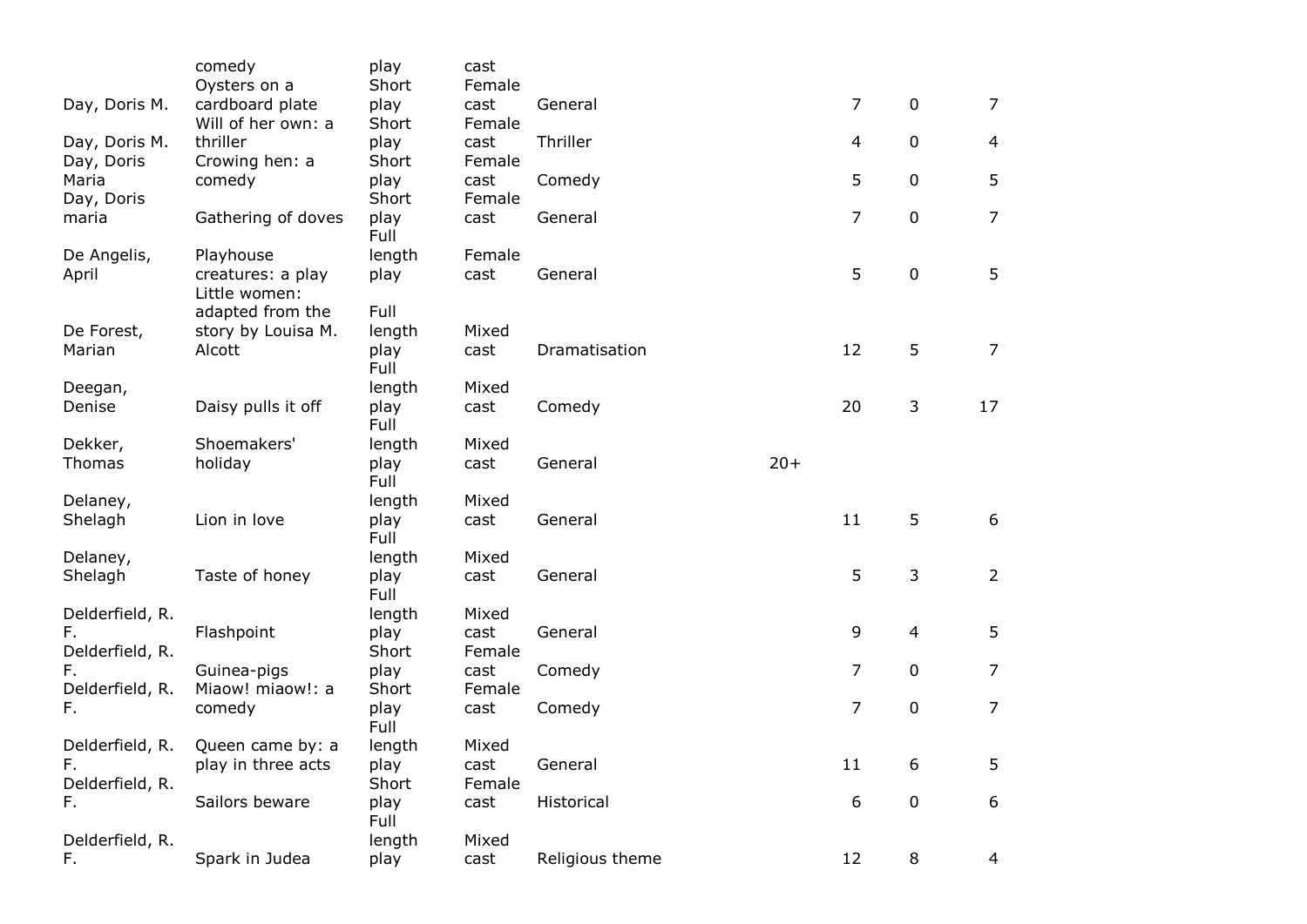|                 |                                       | Full         |        |               |       |    |                |                |
|-----------------|---------------------------------------|--------------|--------|---------------|-------|----|----------------|----------------|
| Delderfield, R. | Uncle's little lapse:                 | length       | Mixed  |               |       |    |                |                |
| F.              | a comedy in 3 acts                    | play         | cast   | Comedy        |       | 11 | 5              | 6              |
|                 |                                       | Full         |        |               |       |    |                |                |
| Delderfield, R. | Where there's a                       | length       | Mixed  |               |       |    |                |                |
| F.              | will: a comedy                        | play         | cast   | Comedy        |       | 11 | 6              | 5              |
|                 |                                       | Full         |        |               |       |    |                |                |
| Delderfield, R. |                                       | length       | Mixed  |               |       |    |                |                |
| F.              | Worm's eye view                       | play         | cast   | Comedy        |       | 9  | 6              | 3              |
|                 |                                       | Full         |        |               |       |    |                |                |
|                 |                                       | length       | Mixed  |               |       |    |                |                |
| Delmar, Anton   | Don't utter a note!                   | play         | cast   | Comedy        |       | 8  | 5              | 3              |
|                 |                                       | Short        | Female |               |       |    |                |                |
| Dennys, Joyce   | Fall out                              | play         | cast   | General       |       | 5  | $\mathbf 0$    | 5              |
|                 |                                       | Short        | Female |               |       | 9  | $\mathbf 0$    |                |
| Dennys, Joyce   | Isolation at Eyam                     | play<br>Full | cast   | Historical    |       |    |                | 9              |
|                 | Worlds apart: a<br>play in three acts | length       | Female |               |       |    |                |                |
| Dennys, Joyce   | for women                             | play         | cast   | General       |       | 15 | 0              | 15             |
| Derrett,        |                                       | Short        | Mixed  |               |       |    |                |                |
| <b>Bridget</b>  | Light lunch                           | play         | cast   | General       |       | 4  | 3              | $\mathbf{1}$   |
|                 | Lark Rise to                          |              |        |               |       |    |                |                |
|                 | Candleford: two                       | Full         |        |               |       |    |                |                |
| Dewhurst,       | plays from Flora                      | length       | Mixed  |               |       |    |                |                |
| Keith           | Thompson's trilogy                    | play         | cast   | Dramatisation |       | 19 | 12             | $\overline{7}$ |
|                 | Lark Rise to                          |              |        |               |       |    |                |                |
|                 | Candleford: two                       | Full         |        |               |       |    |                |                |
| Dewhurst,       | plays from Flora                      | length       | Mixed  |               |       |    |                |                |
| Keith           | Thompson's trilogy                    | play         | cast   | Dramatisation | $20+$ |    |                |                |
|                 |                                       | Full         |        |               |       |    |                |                |
|                 | Happiest days of                      | length       | Mixed  |               |       |    |                |                |
| Dighton, John   | your life: a farce                    | play         | cast   | Comedy        |       | 13 | $\overline{7}$ | 6              |
|                 | Busy-body: a                          | Short        | Mixed  |               |       |    |                |                |
| Dines, Michael  | comedy                                | play         | cast   | Comedy        |       | 4  | 3              | $\mathbf{1}$   |
|                 |                                       | Full         |        |               |       |    |                |                |
| Dinner,         |                                       | length       | Mixed  |               |       |    |                |                |
| William         | Front page girl                       | play<br>Full | cast   | General       |       | 10 | 4              | 6              |
| Dinner,         |                                       | length       | Mixed  |               |       |    |                |                |
| William         | Late Edwina Black                     | play         | cast   | Thriller      |       | 4  | $\overline{2}$ | $\overline{2}$ |
| Dinner,         | Wedding breakfast:                    | Short        | Mixed  |               |       |    |                |                |
| William         | a farcical comedy                     | play         | cast   | Comedy        |       | 10 | $\mathbf{1}$   | 9              |
|                 |                                       |              |        |               |       |    |                |                |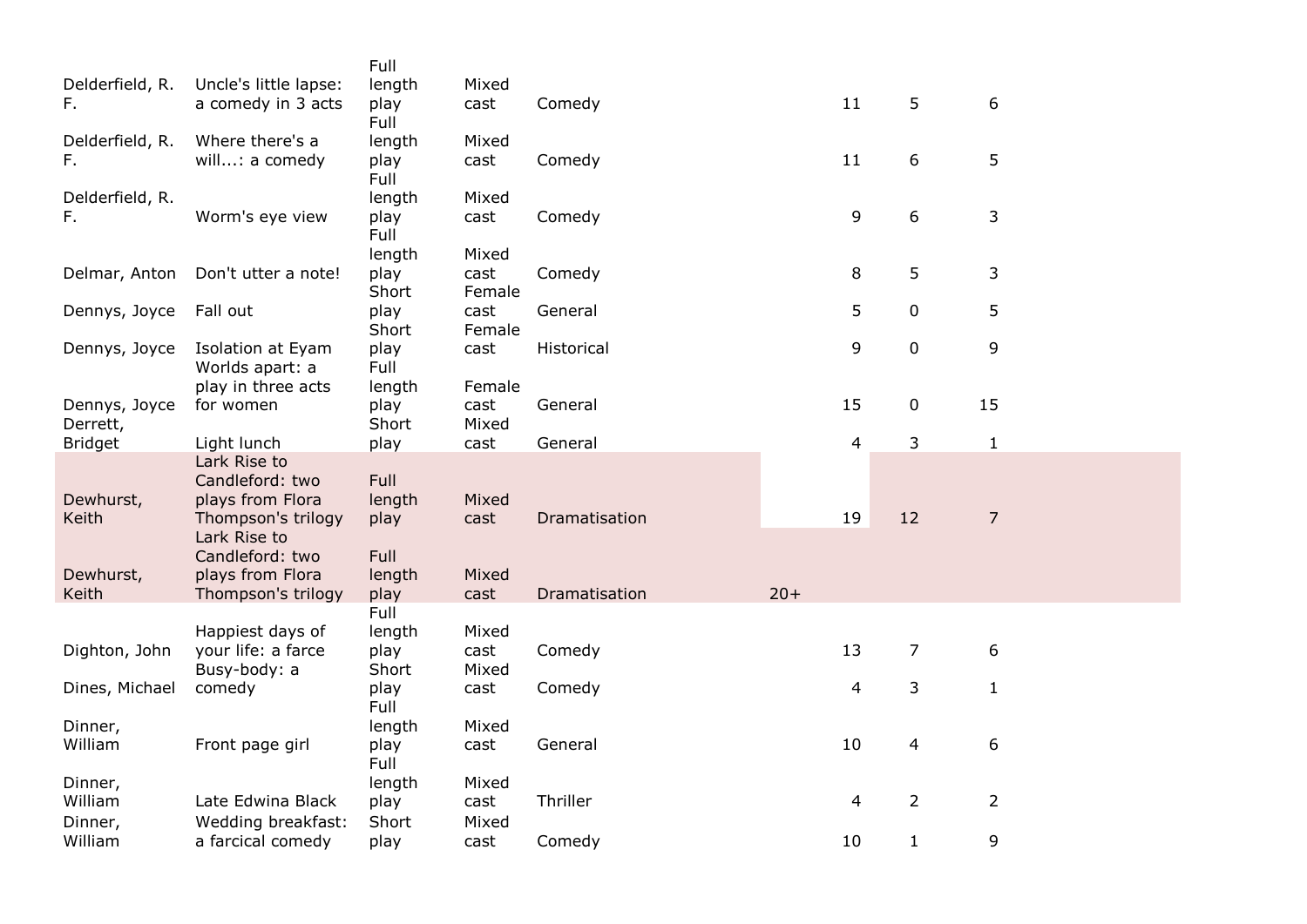|               |                                   | Full         |        |                 |       |    |                |                |
|---------------|-----------------------------------|--------------|--------|-----------------|-------|----|----------------|----------------|
|               |                                   | length       | Mixed  |                 |       |    |                |                |
| Dole, John    | Cat on the fiddle                 | play<br>Full | cast   | Comedy          |       | 11 | 6              | 5              |
|               | Lucky for some: a                 | length       | Mixed  |                 |       |    |                |                |
| Dole, John    | farce                             | play<br>Full | cast   | Comedy          |       | 9  | $\overline{4}$ | 5              |
|               | Once in a blue                    | length       | Mixed  |                 |       |    |                |                |
| Dole, John    | moon: a comedy                    | play<br>Full | cast   | Comedy          |       | 10 | $\overline{4}$ | 6              |
|               | Shock tactics: a                  | length       | Mixed  |                 |       |    |                |                |
| Dole, John    | farce                             | play<br>Full | cast   | Comedy          |       | 11 | 6              | 5              |
|               |                                   | length       | Mixed  |                 |       |    |                |                |
| Dole, John    | Top gear                          | play<br>Full | cast   | Comedy          |       | 8  | 3              | 5              |
| Donald,       | Tag match: a                      | length       | Mixed  |                 |       |    |                |                |
| Douglas       | comedy                            | play         | cast   | Comedy          |       | 7  | $\overline{2}$ | 5              |
|               | In sickness and in                | Short        | Female |                 |       |    |                |                |
| Douglas, Eric | health                            | play         | cast   | General         |       | 5  | $\pmb{0}$      | 5              |
|               | According to the                  |              |        |                 |       |    |                |                |
|               | evidence: adapted                 | Full         |        |                 |       |    |                |                |
| Douglas,      | from the book by                  | length       | Mixed  |                 |       |    |                |                |
| Felicity      | Henry Cecil<br>Cold Comfort Farm: | play         | cast   | Dramatisation   |       | 9  | $\overline{7}$ | $\overline{2}$ |
|               | adapted from the                  | Full         |        |                 |       |    |                |                |
|               | novel by Stella                   | length       | Mixed  |                 |       |    |                |                |
| Doust, Paul   | Gibbons                           | play         | cast   | Dramatisation   |       | 15 | 9              | 6              |
|               | Young Elizabeth:                  | Full         |        |                 |       |    |                |                |
| Dowling,      | the early life of                 | length       | Mixed  |                 |       |    |                |                |
| Jennette      | Elizabeth I                       | play         | cast   | Historical      | $20+$ |    |                |                |
| Downing,      |                                   | Short        | Mixed  |                 |       |    |                |                |
| Martin        | Demon: a thriller                 | play         | cast   | Thriller        |       | 7  | 3              | $\overline{4}$ |
|               | Out for the count,                |              |        |                 |       |    |                |                |
| Downing,      | or, How would you                 | Short        | Mixed  |                 |       |    |                |                |
| Martin        | like your stake?                  | play<br>Full | cast   | Comedy Thriller |       | 9  | 5              | 4              |
|               | Barchester Towers,                | length       | Mixed  |                 |       |    |                |                |
| Draper, John  | by Anthony Trollope               | play<br>Full | cast   | Dramatisation   |       | 12 | 8              | $\overline{4}$ |
| Drinkwater,   | Bird in hand: a play              | length       | Mixed  |                 |       |    |                |                |
| John          | in three acts                     | play         | cast   | General         |       | 8  | 6              | $\overline{2}$ |
| Drinkwater,   | Man's house: a play               | Full         | Mixed  | Religious theme |       | 11 | 9              | $\overline{2}$ |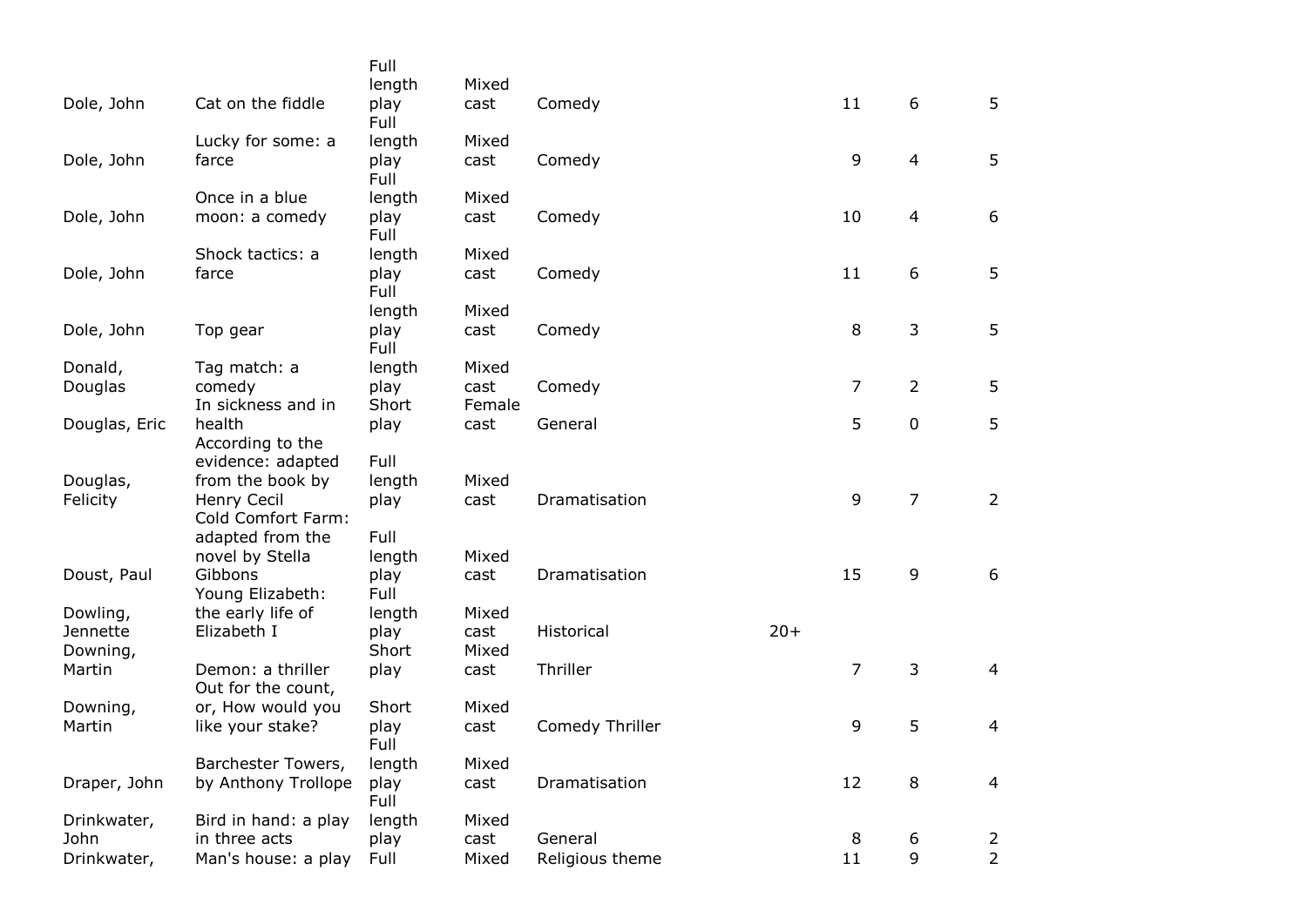| John                      | in three acts                         | length<br>play<br>Full | cast           |               |       |                |                         |                |          |
|---------------------------|---------------------------------------|------------------------|----------------|---------------|-------|----------------|-------------------------|----------------|----------|
| Drinkwater,               |                                       | length                 | Mixed          |               |       |                |                         |                |          |
| John<br>Driscoll,         | <b>Oliver Cromwell</b>                | play<br>Short          | cast<br>Female | Historical    | $20+$ |                |                         |                |          |
| Dennis                    | Hair do                               | play<br>Full           | cast           | Comedy        |       | $\overline{7}$ | $\mathbf 0$             | $\overline{7}$ |          |
| Driscoll,                 |                                       | length                 | Mixed          |               |       |                |                         |                |          |
| Dennis                    | Job for the boy                       | play<br>Full           | cast           | Comedy        |       | $\overline{7}$ | $\overline{\mathbf{4}}$ | 3              |          |
| Driscoll,                 |                                       | length                 | Mixed          |               |       |                |                         |                |          |
| Dennis                    | Off the deep end<br>Commercial break: | play<br>Short          | cast<br>Mixed  | Comedy        |       | 8              | 4                       | 4              |          |
| Drury, Carolyn            | a comedy                              | play<br>Full           | cast           | Comedy        |       | 10             | 4                       | 6              |          |
|                           |                                       | length                 | Mixed          |               |       |                |                         |                |          |
| Dryden, Ellen             | Anna's room                           | play<br>Full           | cast           | General       |       | 6              | 3                       | 3              |          |
|                           |                                       | length                 | Mixed          |               |       |                |                         |                |          |
| Dryden, Ellen             | Harvest                               | play<br>Full           | cast           | General       |       | $\overline{7}$ | $\overline{2}$          | 5              |          |
| Du Maurier,               | Rebecca: a play in                    | length                 | Mixed          |               |       |                |                         |                |          |
| Daphne                    | three acts                            | play<br>Full           | cast           | General       |       | 16             | 9                       | $\overline{7}$ |          |
| Du Maurier,               | September tide: a                     | length                 | Mixed          |               |       |                |                         |                |          |
| Daphne                    | play in three acts                    | play                   | cast           | General       |       | 6              | 3                       | 3              | Suitable |
|                           |                                       | Full                   |                |               |       |                |                         |                | for      |
|                           |                                       | length                 | Mixed          |               |       |                |                         |                | young    |
| Duffield, Neil<br>Duncan, | Secret garden                         | play<br>Short          | cast<br>Male   | Dramatisation |       | 7              | 4                       | 3              | cast     |
| Ronald                    | Our lady's tumbler                    | play<br>Full           | cast           | General       |       | 5              | 5                       | 0              |          |
|                           |                                       | length                 | Mixed          |               |       |                |                         |                |          |
| Dunn, Nell                | Steaming                              | play<br>Full           | cast           | General       |       | $\overline{7}$ | $\mathbf{1}$            | 6              |          |
| Durang,                   | Baby with the                         | length                 | Mixed          |               |       |                |                         |                |          |
| Christopher               | bathwater                             | play<br>Full           | cast           | Comedy        |       | 5              | $\overline{2}$          | 3              |          |
| Durang,                   | Baby with the                         | length                 | Mixed          |               |       |                |                         |                |          |
| Christopher               | bathwater                             | play                   | cast           | Comedy        |       | 10             | $\overline{2}$          | 8              |          |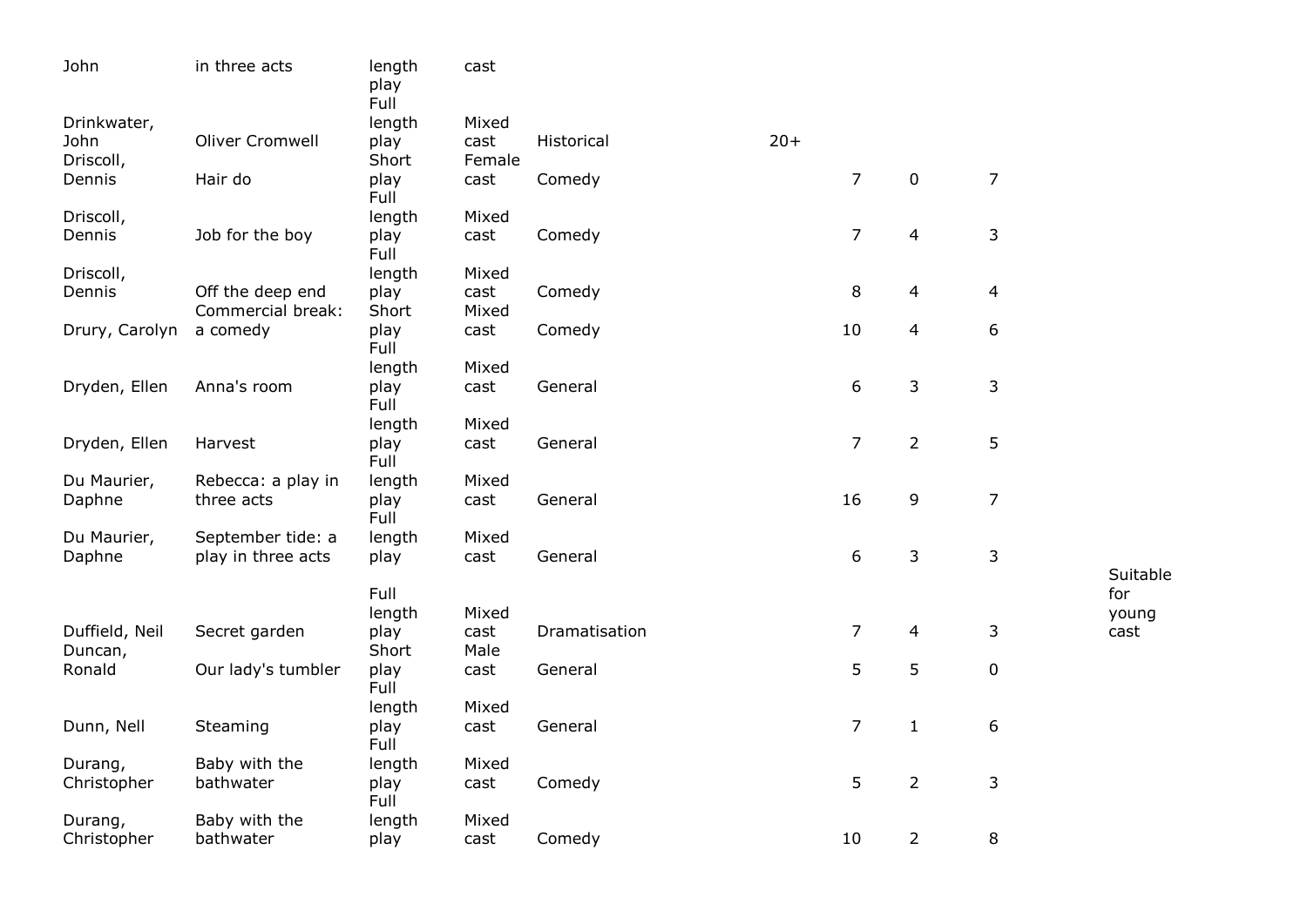| Duras,                | Three plays: The<br>square; Days in the<br>trees; The viaduct<br>of Seine-et-Oise,<br>translated by<br>Barbara Bray and | Full<br>length | Mixed         |          |           |       |    |                  |                |                 |
|-----------------------|-------------------------------------------------------------------------------------------------------------------------|----------------|---------------|----------|-----------|-------|----|------------------|----------------|-----------------|
| Marguerite            | Sonia Orwell                                                                                                            | play           | cast          | General  | Anthology |       |    |                  |                | Suitable<br>for |
|                       |                                                                                                                         | Short          | Mixed         |          |           |       |    |                  |                | young           |
| Durband, Alan         | Playbill one                                                                                                            | play<br>Full   | cast          | General  | Anthology |       |    |                  |                | cast            |
| Durbridge,<br>Francis | Deadly nightcap                                                                                                         | length<br>play | Mixed<br>cast | Thriller |           |       | 10 | 6                | 4              |                 |
|                       |                                                                                                                         | Full           |               |          |           |       |    |                  |                |                 |
| Durbridge,            |                                                                                                                         | length         | Mixed         |          |           |       |    |                  |                |                 |
| Francis               | Gentle hook                                                                                                             | play<br>Full   | cast          | Thriller |           |       | 8  | 6                | $\overline{2}$ |                 |
| Durbridge,            | House guest: a                                                                                                          | length         | Mixed         |          |           |       |    |                  |                |                 |
| Francis               | thriller                                                                                                                | play<br>Full   | cast          | Thriller |           |       | 9  | 5                | 4              |                 |
| Durbridge,            | Murder with love: a                                                                                                     | length         | Mixed         |          |           |       |    |                  |                |                 |
| Francis               | thriller                                                                                                                | play<br>Full   | cast          | Thriller |           |       | 9  | 6                | 3              |                 |
| Durbridge,            |                                                                                                                         | length         | Mixed         |          |           |       |    |                  |                |                 |
| Francis               | Small hours                                                                                                             | play<br>Full   | cast          | Thriller |           |       | 8  | 5                | 3              |                 |
| Durbridge,            | Suddenly at home:                                                                                                       | length         | Mixed         |          |           |       |    |                  |                |                 |
| Francis               | a play                                                                                                                  | play<br>Full   | cast          | Thriller |           |       | 8  | $\overline{4}$   | $\overline{4}$ |                 |
| Durbridge,            | Sweet revenge: a                                                                                                        | length         | Mixed         |          |           |       |    |                  |                |                 |
| Francis               | play                                                                                                                    | play<br>Full   | cast          | Thriller |           |       | 10 | $\boldsymbol{6}$ | 4              |                 |
| Durbridge,            |                                                                                                                         | length         | Mixed         |          |           |       |    |                  |                |                 |
| Francis               | Touch of danger<br>Physicists: a play in                                                                                | play<br>Full   | cast          | Thriller |           |       | 9  | 5                | 4              |                 |
| Durrenmatt,           | 2 acts translated by                                                                                                    | length         | Mixed         |          |           |       |    |                  |                |                 |
| Friedrich             | James Kirkup                                                                                                            | play<br>Full   | cast          | General  |           |       | 20 | 16               | 4              |                 |
| Durrenmatt,           |                                                                                                                         | length         | Mixed         |          |           |       |    |                  |                |                 |
| Friedrich             | Visit                                                                                                                   | play           | cast          | General  |           | $20+$ |    |                  |                |                 |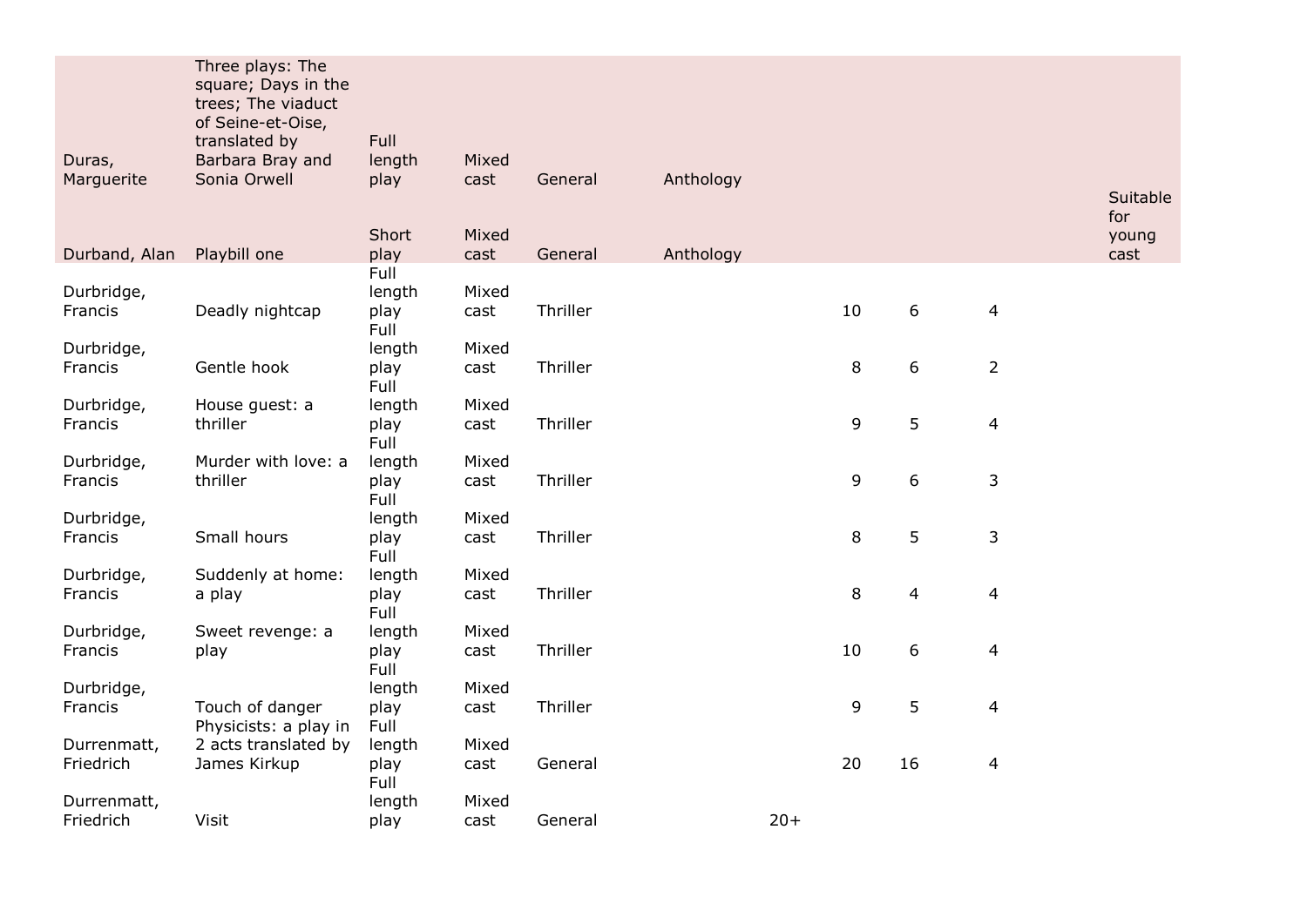|                |                           | Full                |        |                 |       |                |                |                |
|----------------|---------------------------|---------------------|--------|-----------------|-------|----------------|----------------|----------------|
| Dyer,          | Wanted - one body:        | length              | Mixed  |                 |       |                |                |                |
| Raymond        | a farcical chiller        | play                | cast   | Comedy Thriller |       | 9              | 5              | $\overline{4}$ |
|                |                           | Short               | Female |                 |       |                |                |                |
| East, Donald   | Lucky one<br>Entertaining | play                | cast   | General         |       | $\overline{7}$ | $\mathbf 0$    | $\overline{7}$ |
|                | strangers, a play         | Full                |        |                 |       |                |                |                |
|                | for Dorchester: a         | length              | Mixed  |                 |       |                |                |                |
| Edgar, David   | new version               | play<br>Full        | cast   | General         | $20+$ |                |                |                |
|                |                           | length              | Mixed  |                 |       |                |                |                |
| Edgar, David   | Maydays                   | play                | cast   | General         | $20+$ |                |                |                |
| Edwards,       | Charity begins at         | Short               | Female |                 |       |                |                |                |
| Florence       | Christmas                 | play<br>Full        | cast   | Christmas       |       | $\overline{7}$ | $\pmb{0}$      | $\overline{7}$ |
|                |                           | length              | Mixed  |                 |       |                |                |                |
| Elice, Eric    | Double, double            | play<br>Full        | cast   | General         |       | $\overline{2}$ | $\mathbf{1}$   | $\mathbf{1}$   |
|                |                           | length              | Mixed  |                 |       |                |                |                |
| Eliot, T. S.   | Cocktail party            | play<br>Full        | cast   | General         |       | 8              | $\overline{4}$ | $\overline{4}$ |
|                |                           | length              | Mixed  |                 |       |                |                |                |
| Eliot, T. S.   | Confidential clerk        | play<br>Full        | cast   | General         |       | $\overline{7}$ | $\overline{4}$ | 3              |
|                |                           | length              | Mixed  |                 |       |                |                |                |
| Eliot, T. S.   | Elder statesman           | play<br>Full        | cast   | General         |       | 8              | 5              | 3              |
|                |                           | length              | Mixed  |                 |       |                |                |                |
| Eliot, T. S.   | Family reunion            | play<br>Full        | cast   | General         |       | 12             | 6              | 6              |
|                | Murder in the             | length              | Mixed  |                 |       |                |                |                |
| Eliot, T. S.   | cathedral                 | play<br>Full        | cast   | Historical      |       | 9              | $\mathsf 9$    | $\mathbf 0$    |
|                | Murder in the             | length              | Mixed  |                 |       |                |                |                |
| Eliot, T. S.   | cathedral                 | play<br><b>Full</b> | cast   | Historical      | $20+$ |                |                |                |
|                |                           | length              | Mixed  |                 |       |                |                |                |
| Elton, Ben     | Popcorn                   | play                | cast   | Comedy Thriller |       | 9              | $\overline{4}$ | 5              |
|                | <b>Three German</b>       |                     |        |                 |       |                |                |                |
|                | plays: Woyzeck;           | Full                |        |                 |       |                |                |                |
| Esslin, Martin | Before dawn;              | length              | Mixed  |                 |       |                |                |                |
| (editor)       | Threep                    | play                | cast   | General         |       | 10             | 6              | $\overline{4}$ |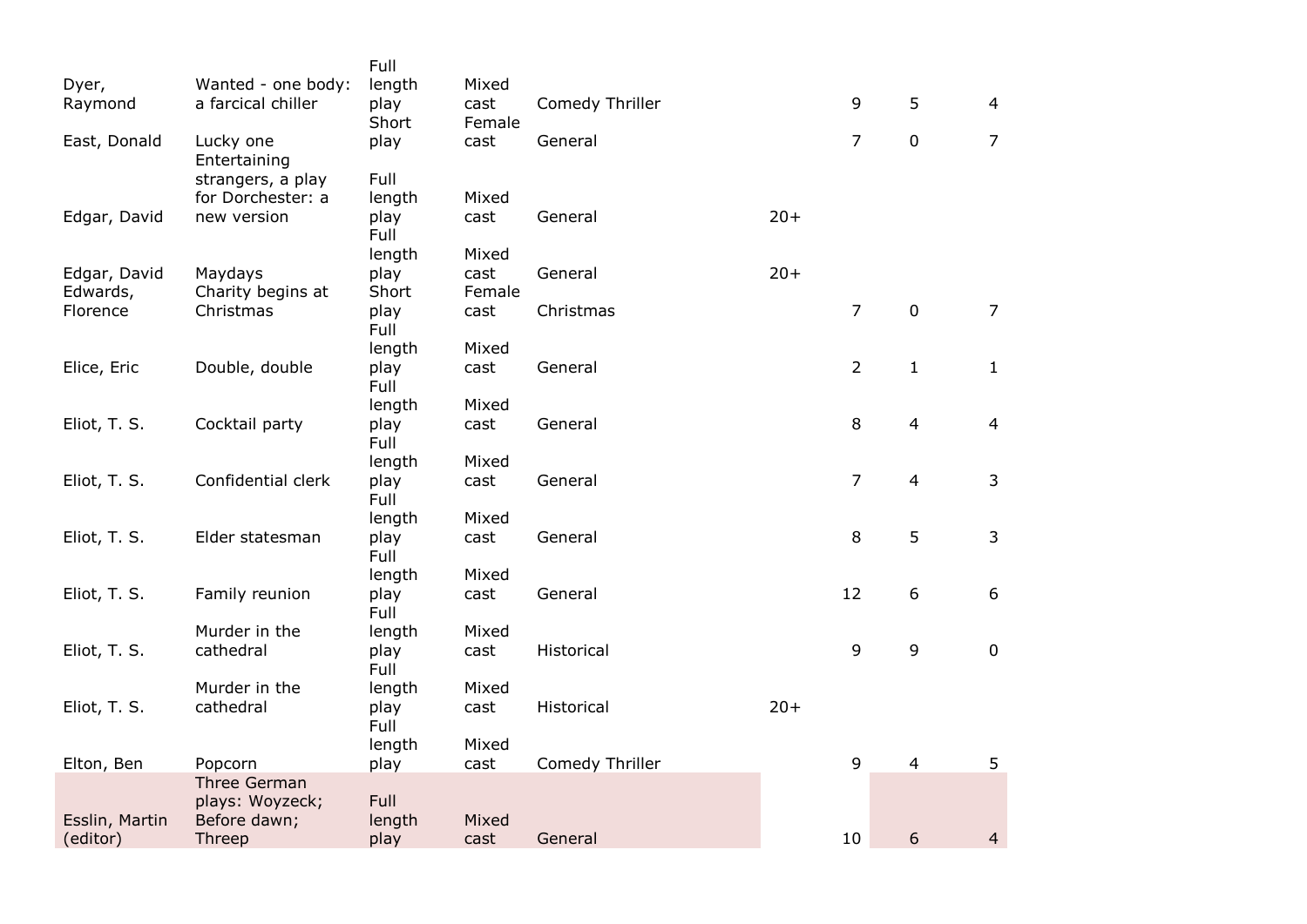|                      | <b>Three German</b>                      |               |               |            |           |    |                |                         |
|----------------------|------------------------------------------|---------------|---------------|------------|-----------|----|----------------|-------------------------|
|                      | plays: Woyzeck;                          | Full          |               |            |           |    |                |                         |
| Esslin, Martin       | Before dawn;                             | length        | Mixed         |            |           |    |                |                         |
| (editor)             | Threep                                   | play          | cast          | General    |           | 19 | 10             | 9                       |
|                      | <b>Three German</b>                      |               |               |            |           |    |                |                         |
|                      | plays: Woyzeck;                          | Full          |               |            |           |    |                |                         |
| Esslin, Martin       | Before dawn;                             | length        | Mixed         |            |           |    |                |                         |
| (editor)             | Threep                                   | play          | cast          | General    |           | 15 | 11             | $\overline{4}$          |
|                      | Three German                             |               |               |            |           |    |                |                         |
|                      | plays: Woyzeck;                          | Full          |               |            |           |    |                |                         |
| Esslin, Martin       | Before dawn;                             | length        | Mixed         |            |           |    |                |                         |
| (editor)             | Threep                                   | play          | cast          | General    | Anthology |    |                |                         |
|                      | Bacchae and other                        |               |               |            |           |    |                |                         |
|                      | plays: Ion; The                          | Full          |               |            |           |    |                |                         |
|                      | women of Troy;                           | length        | Mixed         |            |           |    |                |                         |
| Euripides            | Helen                                    | play          | cast          | General    | Anthology |    |                |                         |
|                      | Medea and other                          | <b>Full</b>   |               |            |           |    |                |                         |
|                      | plays: Hecabe;                           | length        | Mixed         |            |           |    |                |                         |
| Euripides            | Electra; Heracles                        | play<br>Short | cast<br>Mixed | Tragedy    | Anthology |    |                |                         |
| Evans, Evan<br>Eynon | New leaf                                 | play          |               | Comedy     |           | 8  | 4              | $\overline{\mathbf{4}}$ |
|                      |                                          | Full          | cast          |            |           |    |                |                         |
|                      | Tons of money: a                         | length        | Mixed         |            |           |    |                |                         |
| Evans, Will          | farce                                    | play          | cast          | Comedy     |           | 10 | 6              | $\overline{4}$          |
|                      | And so to bed: an                        | Full          |               |            |           |    |                |                         |
| Fagan, James         | adventure with                           | length        | Mixed         |            |           |    |                |                         |
| Bernard              | Pepys                                    | play          | cast          | Historical |           | 16 | $\,8\,$        | 8                       |
|                      |                                          | Full          |               |            |           |    |                |                         |
| Fagan,               | Hard shoulder: a                         | length        | Mixed         |            |           |    |                |                         |
| Stephen              | comedy                                   | play          | cast          | Comedy     |           | 6  | 4              | $\overline{2}$          |
|                      |                                          | Full          |               |            |           |    |                |                         |
| Fairchild,           |                                          | length        | Mixed         |            |           |    |                |                         |
| William              | Pay-off                                  | play          | cast          | Thriller   |           | 10 | $\overline{7}$ | 3                       |
|                      |                                          | Full          |               |            |           |    |                |                         |
| Fairchild,           | Sound of murder: a                       | length        | Mixed         |            |           |    |                |                         |
| William              | play in three acts                       | play          | cast          | Thriller   |           | 6  | $\overline{4}$ | $\overline{2}$          |
|                      | Four plays:                              |               |               |            |           |    |                |                         |
|                      | Recruiting officer;                      |               |               |            |           |    |                |                         |
|                      | Beaux' stratagem;                        | Full          |               |            |           |    |                |                         |
| Farquhar,            | <b>Constant Couple;</b><br><b>Rivals</b> | length        | Mixed         | Comedy     |           | 16 | 12             |                         |
| George               |                                          | play          | cast          |            |           |    |                | 4                       |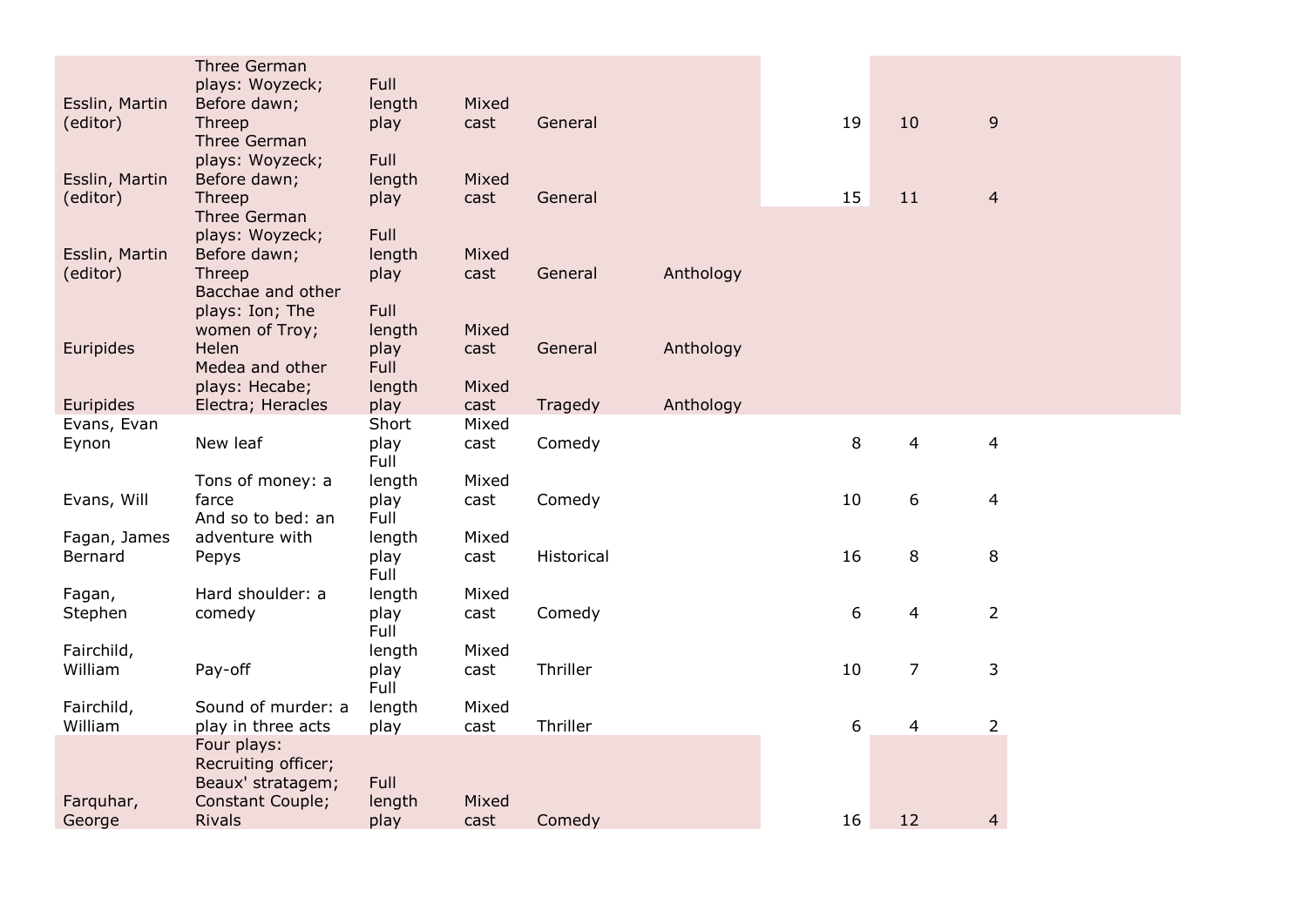|                | Four plays:                              |                |       |                 |           |    |                |                |
|----------------|------------------------------------------|----------------|-------|-----------------|-----------|----|----------------|----------------|
|                | Recruiting officer;<br>Beaux' stratagem; | Full           |       |                 |           |    |                |                |
| Farquhar,      | Constant Couple;                         | length         | Mixed |                 |           |    |                |                |
| George         | <b>Rivals</b>                            | play           | cast  | Comedy          |           | 14 | 10             | $\overline{4}$ |
|                | Four plays:                              |                |       |                 |           |    |                |                |
|                | Recruiting officer;                      |                |       |                 |           |    |                |                |
|                | Beaux' stratagem;                        | Full           |       |                 |           |    |                |                |
| Farquhar,      | Constant Couple;                         | length         | Mixed |                 |           |    |                |                |
| George         | <b>Rivals</b><br>Four plays:             | play           | cast  | Comedy          |           | 16 | 11             | 5 <sup>5</sup> |
|                | Recruiting officer;                      |                |       |                 |           |    |                |                |
|                | Beaux' stratagem;                        | Full           |       |                 |           |    |                |                |
| Farquhar,      | Constant Couple;                         | length         | Mixed |                 |           |    |                |                |
| George         | <b>Rivals</b>                            | play           | cast  | Comedy          | Anthology |    |                |                |
|                | Four plays:                              |                |       |                 |           |    |                |                |
|                | Recruiting officer;                      |                |       |                 |           |    |                |                |
| Farquhar,      | Beaux' stratagem;<br>Constant Couple;    | Full           | Mixed |                 |           |    |                |                |
| George         | <b>Rivals</b>                            | length<br>play | cast  | Comedy          |           | 12 | 8              | $\overline{4}$ |
|                |                                          | Full           |       |                 |           |    |                |                |
|                |                                          | length         | Mixed |                 |           |    |                |                |
| Feely, Terence | Murder in mind                           | play           | cast  | Thriller        |           | 8  | 6              | $\overline{2}$ |
|                |                                          | Full           |       |                 |           |    |                |                |
|                | Who killed Santa                         | length         | Mixed |                 |           |    |                |                |
| Feely, Terence | Claus?                                   | play<br>Full   | cast  | Christmas       |           | 8  | 6              | $\overline{2}$ |
|                |                                          | length         | Mixed |                 |           |    |                |                |
| Feiffer, Jules | Little murders                           | play           | cast  | Thriller        |           | 8  | 5              | 3              |
|                | Bone-chiller: a                          | Full           |       |                 |           |    |                |                |
|                | comedic mystery-                         | length         | Mixed |                 |           |    |                |                |
| Ferris, Monk   | thriller                                 | play           | cast  | Comedy Thriller |           | 13 | 5              | 8              |
|                |                                          | Full           |       |                 |           |    |                |                |
| Feydeau,       | Flea in her ear: a                       | length         | Mixed | Comedy          |           | 15 | 10             | 5              |
| Georges        | farce                                    | play<br>Full   | cast  |                 |           |    |                |                |
| Feydeau,       | Gown for his                             | length         | Mixed |                 |           |    |                |                |
| Georges        | mistress: a farce                        | play           | cast  | Comedy          |           | 10 | 4              | 6              |
|                | Happy hunter,                            | Full           |       |                 |           |    |                |                |
| Feydeau,       | adapted by Barnett                       | length         | Mixed |                 |           |    |                |                |
| Georges        | Shaw                                     | play           | cast  | Comedy          |           | 10 | $\overline{7}$ | 3              |
| Feydeau,       |                                          | Full           | Mixed |                 |           |    |                |                |
| Georges        | Hotel Paradiso                           | length         | cast  | Comedy          |           | 21 | 13             | 8              |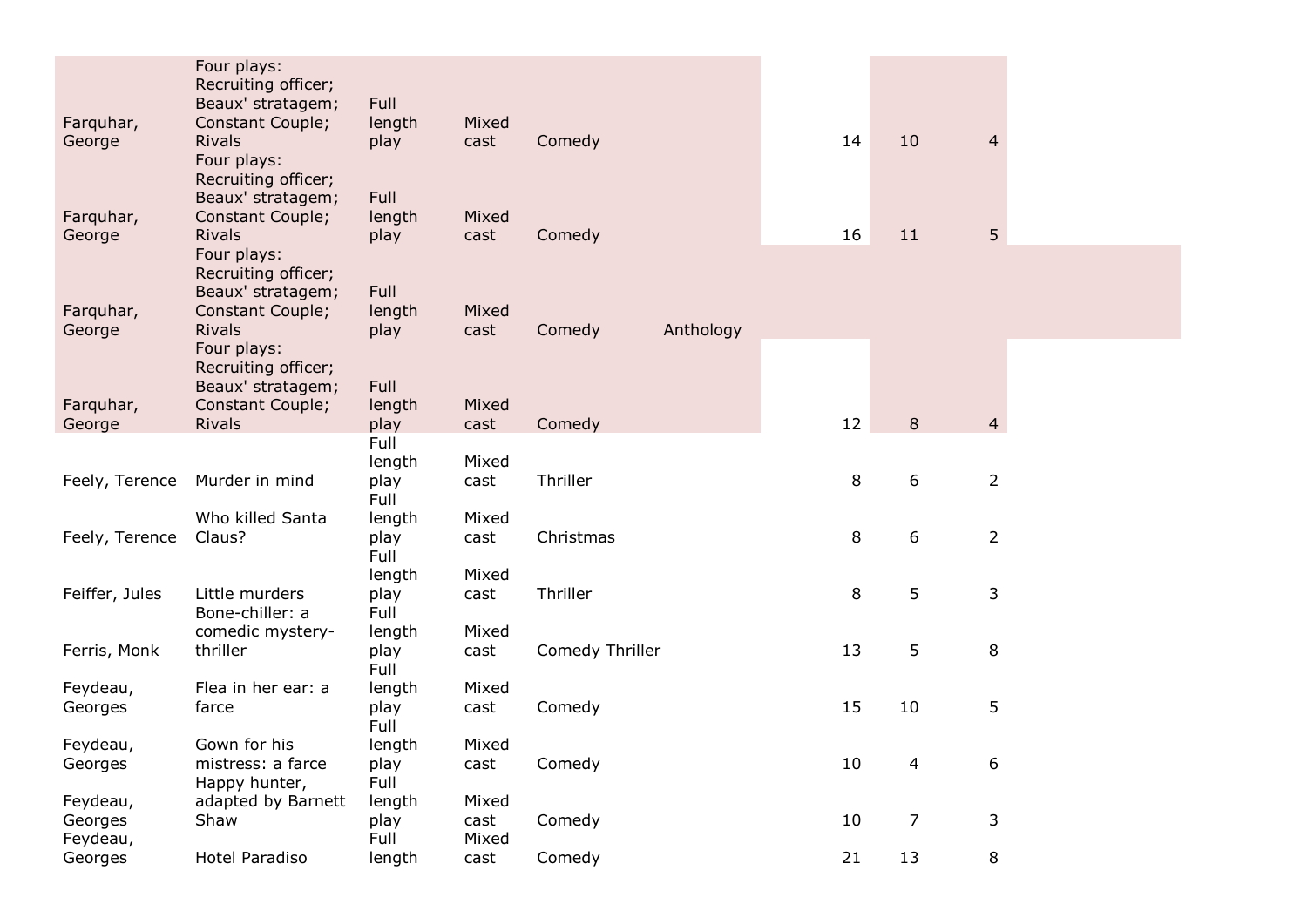|                             |                                                             | play<br>Full   |               |                      |           |       |                |                |                          |
|-----------------------------|-------------------------------------------------------------|----------------|---------------|----------------------|-----------|-------|----------------|----------------|--------------------------|
| Feydeau,                    |                                                             | length         | Mixed         |                      |           |       |                |                |                          |
| Georges                     | Hotel Paradiso<br>Little hotel on the<br>side: from L'hotel | play           | cast          | Comedy               |           | $20+$ |                |                |                          |
|                             | du libre echange,                                           | Full           |               |                      |           |       |                |                |                          |
| Feydeau,                    | translated by John                                          | length         | Mixed         |                      |           |       |                |                |                          |
| Georges                     | Mortimer                                                    | play           | cast          | Comedy               |           |       | 24             | 16             | 8                        |
| Feydeau,                    |                                                             | Short          | Mixed         |                      |           |       | 5              |                |                          |
| Georges                     | The music lovers                                            | play<br>Full   | cast          | Comedy               |           |       |                | $\mathbf{1}$   | $\overline{\mathcal{L}}$ |
|                             | Safari party: a                                             | length         | Mixed         |                      |           |       |                |                |                          |
| Firth, Tim                  | comedy                                                      | play           | cast          | Comedy               |           |       | 6              | 3              | 3                        |
|                             | Tale of two cities:                                         | Full           |               |                      |           |       |                |                |                          |
| Fitzgibbons,<br><b>Mark</b> | from the novel by<br><b>Charles Dickens</b>                 | length<br>play | Mixed<br>cast | <b>Dramatisation</b> |           |       | 18             | 14             | $\overline{4}$           |
| Fitzjohn,                   | English one-act                                             | Short          | Mixed         |                      |           |       |                |                |                          |
| Donald                      | plays of today                                              | play           | cast          | General              | Anthology |       |                |                |                          |
|                             |                                                             | Full           |               |                      |           |       |                |                |                          |
| Fletcher,                   | Night watch: a play                                         | length         | Mixed         |                      |           |       |                |                |                          |
| Lucille                     | of suspense                                                 | play           | cast          | Thriller             |           |       | 9              | 5              | $\overline{a}$           |
|                             | Sorry, wrong                                                |                |               |                      |           |       |                |                |                          |
| Fletcher,                   | number, and, The                                            | Short          | Mixed         |                      |           |       |                |                |                          |
| Lucille                     | hitch-hiker                                                 | play           | cast          | Radio play           | Anthology |       |                |                |                          |
|                             | Is there anybody                                            | Short          | Mixed         |                      |           |       |                |                |                          |
| Flewitt, Lee                | there?                                                      | play           | cast          | Thriller             |           |       | 8              | 4              | $\overline{\mathbf{4}}$  |
|                             | Accidental death of                                         |                |               |                      |           |       |                |                |                          |
|                             | an anarchist,                                               | Full           |               |                      |           |       |                |                |                          |
|                             | adapted by Gavin<br>Richards                                | length         | Mixed         | General              |           |       | 6              | 5              | $\mathbf{1}$             |
| Fo, Dario                   | Plays, two: Can't                                           | play<br>Full   | cast          |                      |           |       |                |                |                          |
|                             | pay? Won't pay!;                                            | length         | Mixed         |                      |           |       |                |                |                          |
| Fo, Dario                   | Elizabeth; Th                                               | play           | cast          | Comedy               |           |       | 8              | 6              | $\overline{2}$           |
|                             | Plays, two: Can't                                           |                |               |                      |           |       |                |                |                          |
|                             | pay? Won't pay!;                                            | Full           |               |                      |           |       |                |                |                          |
|                             | Elizabeth; The open                                         | length         | Mixed         |                      |           |       |                |                |                          |
| Fo, Dario                   | couple                                                      | play           | cast          | Comedy               |           |       | 6              | $\overline{4}$ | $\overline{2}$           |
|                             | Plays, two: Can't                                           |                |               |                      |           |       |                |                |                          |
|                             | pay? Won't pay!;                                            |                |               |                      |           |       |                |                |                          |
|                             | Elizabeth; The open                                         | Short          | Mixed         |                      |           |       |                |                |                          |
| Fo, Dario                   | couple                                                      | play           | cast          | General              |           |       | $\overline{2}$ | $\mathbf{1}$   | $\mathbf{1}$             |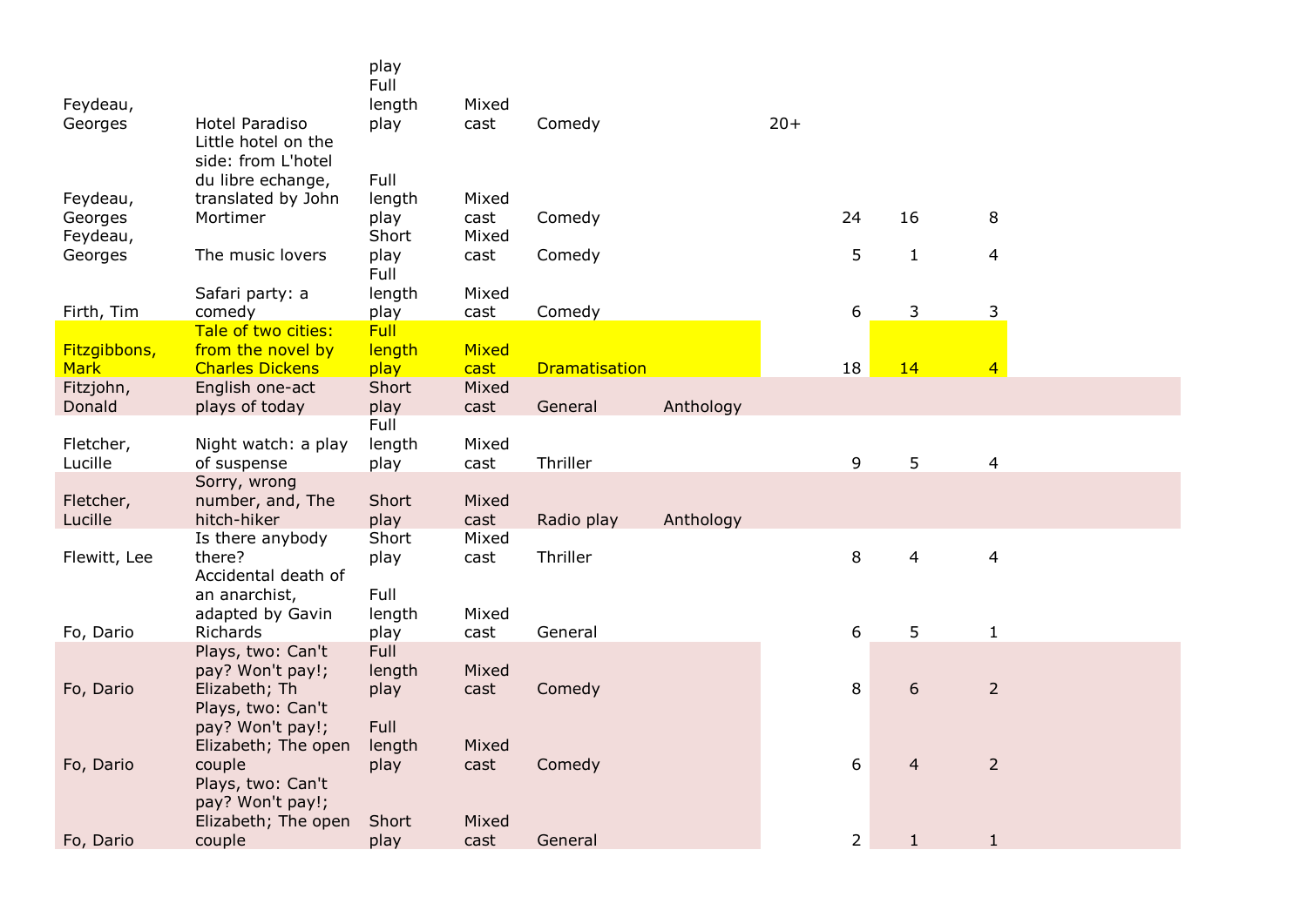|                                       | Plays, two: Can't<br>pay? Won't pay!;<br>Elizabeth; The open<br>couple; An ordinary                                                                                                                                                                                              | Full<br>length                   | Mixed                  |                   |           |       |                |              |                |                                  |
|---------------------------------------|----------------------------------------------------------------------------------------------------------------------------------------------------------------------------------------------------------------------------------------------------------------------------------|----------------------------------|------------------------|-------------------|-----------|-------|----------------|--------------|----------------|----------------------------------|
| Fo, Dario                             | day.                                                                                                                                                                                                                                                                             | play<br>Full                     | cast                   | General           | Anthology |       |                |              |                |                                  |
| Fodor,<br>Ladislas                    | Vigil: a play                                                                                                                                                                                                                                                                    | length<br>play                   | Mixed<br>cast          | Religious theme   |           | $20+$ |                |              |                |                                  |
| Foote, Horton<br>Fosbrook,<br>Michael | International<br>connections: new<br>plays for young p<br>Remembering<br>things: a comedy                                                                                                                                                                                        | Short<br>play<br>Short           | Mixed<br>cast<br>Mixed | General           | Anthology |       | $\mathbf{3}$   | $\mathbf{1}$ | $\overline{2}$ | Suitable<br>for<br>young<br>cast |
| Fowlie,<br>Wallace,<br>translator     | <b>Classical French</b><br>drama: le Cid, by<br>Pierre Cporneille;<br>Phaedra, by Jean<br>Racine; Intellectual<br>Ladies (Les femmes<br>savantes), by<br>Moliere; Game of<br>love and chance, by<br>Pierre Marivaux;<br>Barber of Seville,<br>by Pierre-Augustin<br>Beaumarchais | play<br>Full<br>length<br>play   | cast<br>Mixed<br>cast  | Comedy<br>General | Anthology |       |                |              |                |                                  |
| Foxton, David                         | Breakfast for one: a<br>comedy                                                                                                                                                                                                                                                   | Short<br>play<br>Full            | Mixed<br>cast          | Comedy            |           |       | 5              | 3            | $\overline{2}$ |                                  |
| Foxton, David                         | Real story of Puss<br>in boots                                                                                                                                                                                                                                                   | length<br>play<br>Full<br>length | Mixed<br>cast<br>Mixed | Pantomime         |           |       | 10             | 4            | 6              |                                  |
| Franks, Alan                          | Mother tongue                                                                                                                                                                                                                                                                    | play<br>Full                     | cast                   | General           |           |       | $\overline{7}$ | 3            | 4              |                                  |
| Frankson,                             |                                                                                                                                                                                                                                                                                  | length                           | Mixed                  |                   |           |       |                |              |                |                                  |
| David                                 | Got to get away                                                                                                                                                                                                                                                                  | play                             | cast                   | Comedy            |           |       | 11             | 6            | 5              |                                  |
| Frayn, Michael                        | Alarms and<br>excursions: more<br>plays than one                                                                                                                                                                                                                                 | Short<br>play                    | Mixed<br>cast          | Comedy            | Anthology |       |                |              |                |                                  |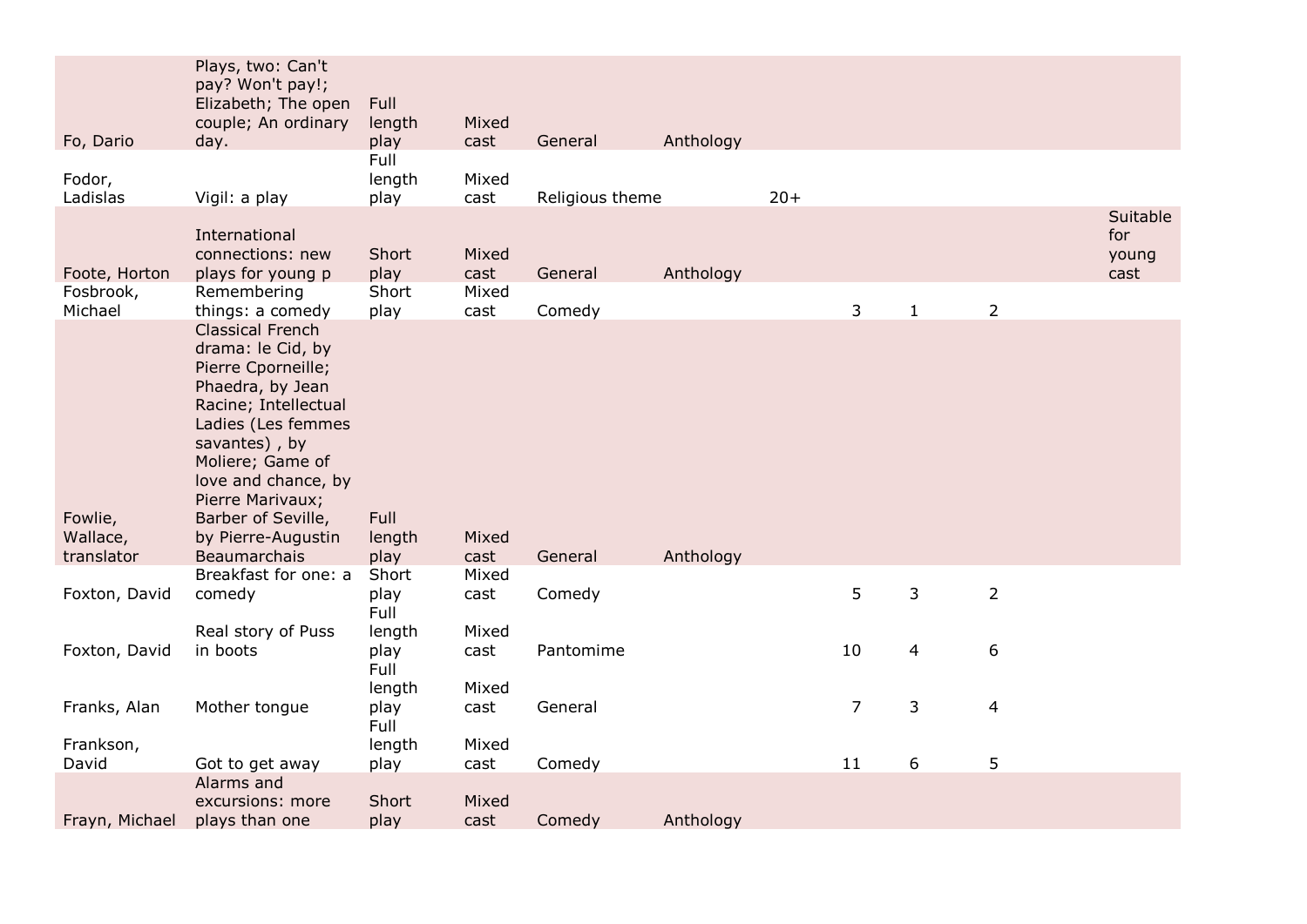|                | Alarms and<br>excursions: more |               |               |               |           |                |                |                |
|----------------|--------------------------------|---------------|---------------|---------------|-----------|----------------|----------------|----------------|
|                | plays than one (for            | Full          |               |               |           |                |                |                |
|                | the same four                  | length        | Mixed         |               |           |                |                |                |
| Frayn, Michael | actors)                        | play<br>Full  | cast          | Comedy        |           | $\overline{4}$ | $\overline{2}$ | $\overline{2}$ |
|                |                                | length        | Mixed         |               |           |                |                |                |
| Frayn, Michael | Alphabetical order             | play<br>Short | cast<br>Mixed | General       |           | 7              | 4              | 3              |
| Frayn, Michael | Audience                       | play<br>Full  | cast          | General       |           | 13             | 6              | $\overline{7}$ |
|                | Benefactors: a play            | length        | Mixed         |               |           |                |                |                |
| Frayn, Michael | in two acts                    | play<br>Full  | cast          | General       |           | 4              | $\overline{2}$ | $\overline{2}$ |
|                |                                | length        | Mixed         |               |           |                |                |                |
| Frayn, Michael | Clouds                         | play<br>Full  | cast          | General       |           | 5              | 4              | $\mathbf{1}$   |
|                |                                | length        | Mixed         |               |           |                |                |                |
| Frayn, Michael | Copenhagen                     | play<br>Full  | cast          | General       |           | 3              | $\overline{2}$ | $\mathbf{1}$   |
|                |                                | length        | Mixed         |               |           |                |                |                |
| Frayn, Michael | Donkeys' years                 | play          | cast          | Comedy        |           | 9              | 8              | $\mathbf{1}$   |
|                | Listen to this: 21             |               |               |               |           |                |                |                |
| Frayn, Michael | short plays and<br>sketches    | Short<br>play | Mixed<br>cast | General       | Anthology |                |                |                |
|                |                                | Full          |               |               |           |                |                |                |
|                |                                | length        | Mixed         |               |           |                |                |                |
| Frayn, Michael | Make and break                 | play<br>Full  | cast          | General       |           | 13             | 11             | $\overline{2}$ |
|                |                                | length        | Mixed         |               |           |                |                |                |
| Frayn, Michael | Noises off: a play             | play<br>Full  | cast          | Comedy        |           | 9              | 5              | $\overline{4}$ |
| Freeman,       | Bedfull of                     | length        | Mixed         |               |           |                |                |                |
| Dave           | foreigners                     | play<br>Full  | cast          | Comedy        |           | $\overline{7}$ | 4              | 3              |
|                | Communication                  | length        | Mixed         |               |           |                |                |                |
| Friel, Brian   | cord                           | play<br>Full  | cast          | Comedy        |           | 8              | 4              | 4              |
|                | Dancing at                     | length        | Mixed         |               |           |                |                |                |
| Friel, Brian   | Lughnasa<br>Fathers and sons   | play<br>Full  | cast          | General       |           | 8              | 5              | 3              |
|                | (from Turgenev) in             | length        | Mixed         |               |           |                |                |                |
| Friel, Brian   | Plays 2                        | play          | cast          | Dramatisation |           | 16             | 10             | 6              |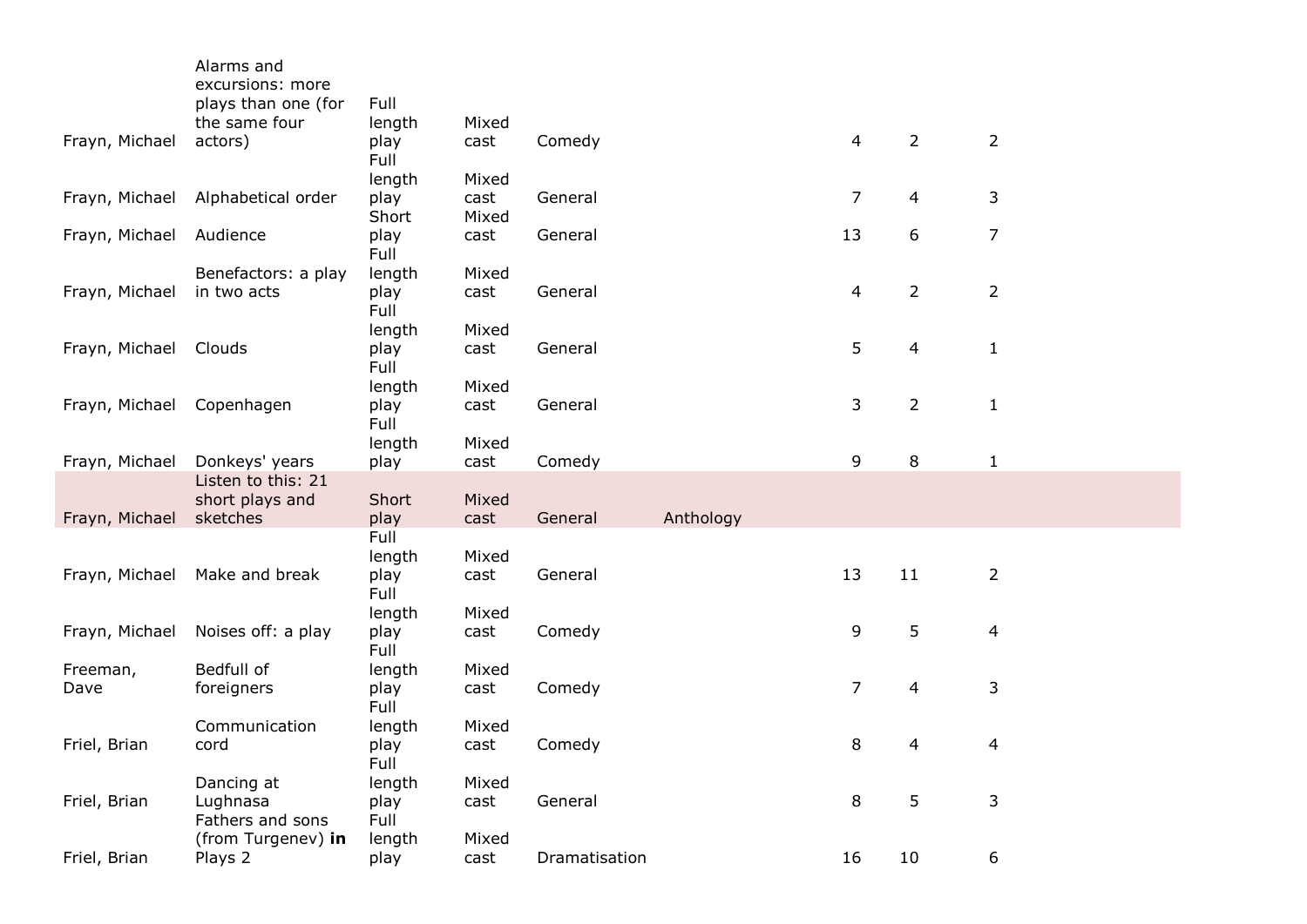| Friel, Brian            | Lovers: part 1,<br>Winners; part 2,<br>Losers                                                                                        | Full<br>length<br>play<br>Full | Mixed<br>cast | General         | 6              | $\overline{2}$ | $\overline{4}$   |  |
|-------------------------|--------------------------------------------------------------------------------------------------------------------------------------|--------------------------------|---------------|-----------------|----------------|----------------|------------------|--|
| Friel, Brian            | Lovers: part 1,<br>Winners; part 2,<br>Losers                                                                                        | length<br>play                 | Mixed<br>cast | General         | 8              | 3              | 5                |  |
| Friel, Brian            | Plays 2: Dancing at<br>Lughnasa; Fathers<br>and sons (from<br>Turgenev); Making<br>history; Wonderful<br>Tennessee; Molly<br>Sweeney | <b>Full</b><br>length<br>play  | Mixed<br>cast | General         | 8              | 3              | 5                |  |
|                         |                                                                                                                                      | Full                           |               |                 |                |                |                  |  |
|                         |                                                                                                                                      | length                         | Mixed         |                 |                |                |                  |  |
| Friel, Brian<br>Frisby, | Translations<br>Seaside postcard: a                                                                                                  | play<br>Short                  | cast<br>Mixed | Historical      | 10             | $\overline{7}$ | 3                |  |
| Terence                 | comedy                                                                                                                               | play<br>Full                   | cast          | Comedy          | 8              | 4              | $\overline{4}$   |  |
| Frisby,                 | There's a girl in my                                                                                                                 | length                         | Mixed         |                 |                |                |                  |  |
| Terence                 | soup: a comedy                                                                                                                       | play<br>Full                   | cast          | Comedy          | $\overline{7}$ | 4              | 3                |  |
|                         |                                                                                                                                      | length                         | Mixed         |                 |                |                |                  |  |
| Frisch, Max             | Andorra<br>Fire raisers: a                                                                                                           | play                           | cast          | General         | 11             | 9              | $\overline{2}$   |  |
|                         | morality without a                                                                                                                   | Full                           | Mixed         |                 |                |                |                  |  |
| Frisch, Max             | moral, translated<br>by Michael Bullock                                                                                              | length<br>play<br>Full         | cast          | General         | 16             | 13             | 3                |  |
|                         | Small hotel: a play                                                                                                                  | length                         | Mixed         |                 |                |                |                  |  |
| Frost, Rex              | in three acts                                                                                                                        | play<br>Full                   | cast          | Comedy          | 11             | 5              | 6                |  |
| Fry,                    | Dark is light                                                                                                                        | length                         | Mixed         |                 |                |                |                  |  |
| Christopher             | enough                                                                                                                               | play<br>Full                   | cast          | General         | 16             | 13             | 3                |  |
| Fry,                    | Lady's not for                                                                                                                       | length                         | Mixed         |                 |                |                |                  |  |
| Christopher             | burning                                                                                                                              | play                           | cast          | Comedy          | 11             | 8              | 3                |  |
| Fry,                    | Phoenix too                                                                                                                          | Short                          | Mixed         |                 |                |                |                  |  |
| Christopher             | frequent                                                                                                                             | play<br>Full                   | cast          | Comedy          | 3              | $\mathbf{1}$   | $\overline{2}$   |  |
| Fry,                    |                                                                                                                                      | length                         | Male          |                 |                |                |                  |  |
| Christopher             | Sleep of prisoners                                                                                                                   | play                           | cast          | Religious theme | 4              | 4              | $\boldsymbol{0}$ |  |
| Fry,                    | Venus observed: a                                                                                                                    | Full                           | Mixed         | Comedy          | 10             | 6              | $\overline{4}$   |  |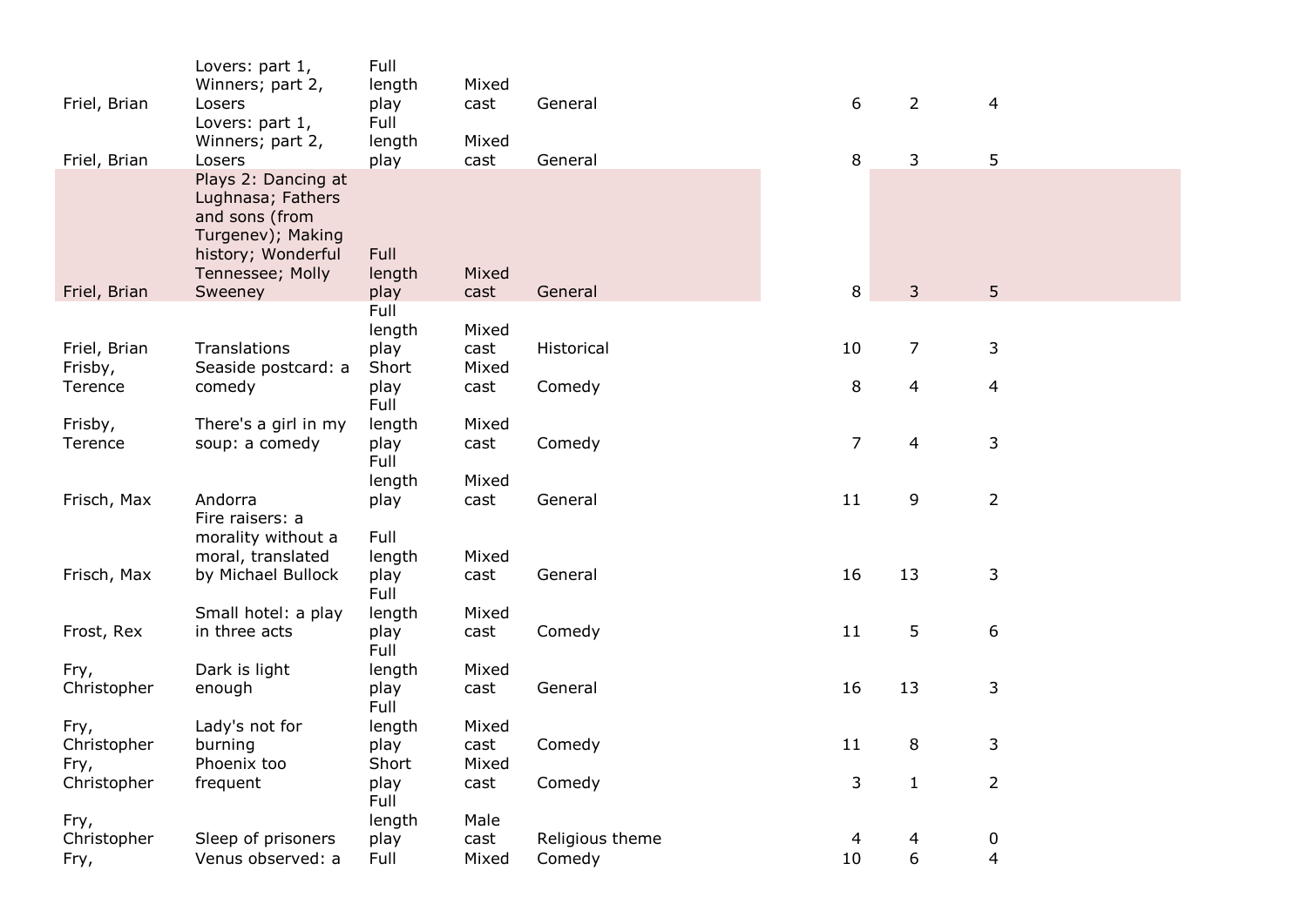| Christopher   | comedy                                    | length<br>play<br>Full | cast   |               |           |       |                |                  |                |  |
|---------------|-------------------------------------------|------------------------|--------|---------------|-----------|-------|----------------|------------------|----------------|--|
| Fry,          |                                           | length                 | Mixed  |               |           |       |                |                  |                |  |
| Christopher   | Yard of sun                               | play<br>Full           | cast   | General       |           |       | 17             | 12               | 5              |  |
|               | Hello and goodbye:                        | length                 | Mixed  |               |           |       |                |                  |                |  |
| Fugard, Athol | a play in two acts<br>Grapes of wrath:    | play<br>Full           | cast   | General       |           |       | $\overline{2}$ | $\mathbf{1}$     | $\mathbf{1}$   |  |
|               | from the novel by                         | length                 | Mixed  |               |           |       |                |                  |                |  |
| Galati, Frank | John Steinbeck                            | play<br>Full           | cast   | Dramatisation |           | $20+$ |                |                  |                |  |
| Galsworthy,   | Escape: an episodic                       | length                 | Mixed  |               |           |       |                |                  |                |  |
| John          | play                                      | play<br>Full           | cast   | General       |           | $20+$ |                |                  |                |  |
| Galsworthy,   |                                           | length                 | Mixed  |               |           |       |                |                  |                |  |
| John          | Justice: a tragedy                        | play<br>Full           | cast   | Tragedy       |           |       | 15             | 14               | $\mathbf{1}$   |  |
| Galsworthy,   | Loyalties: a drama                        | length                 | Mixed  |               |           |       |                |                  |                |  |
| John          | in three acts                             | play<br>Full           | cast   | General       |           |       | 20             | 17               | 3              |  |
| Galsworthy,   | Silver box: a                             | length                 | Mixed  |               |           |       |                |                  |                |  |
| John          | comedy                                    | play<br>Full           | cast   | Comedy        |           |       | 17             | 10               | $\overline{7}$ |  |
| Galsworthy,   | Strife: a drama in                        | length                 | Mixed  |               |           |       |                |                  |                |  |
| John          | three acts                                | play<br>Full           | cast   | General       |           | $20+$ |                |                  |                |  |
|               | When did you last                         | length                 | Mixed  |               |           |       |                |                  |                |  |
| Galton, Ray   | see your trousers?<br>Blood wedding: in a | play<br>Full           | cast   | Comedy        |           |       | 11             | 9                | $\overline{2}$ |  |
| García Lorca, | new version by Ted                        | length                 | Mixed  |               |           |       |                |                  |                |  |
| Federico      | Hughes                                    | play                   | cast   | Tragedy       |           |       | 11             | 3                | 8              |  |
|               | Five plays:                               |                        |        |               |           |       |                |                  |                |  |
| García Lorca, | comedies and tragi-                       | Short                  | Mixed  |               |           |       |                |                  |                |  |
| Federico      | comedies                                  | play                   | cast   | Comedy        | Anthology |       |                |                  |                |  |
|               | House of Bernarda                         | Full                   |        |               |           |       |                |                  |                |  |
| García Lorca, | Alba and other                            | length                 | Mixed  |               |           |       |                |                  |                |  |
| Federico      | plays                                     | play                   | cast   | Tragedy       | Anthology |       |                |                  |                |  |
|               | House of Bernarda                         | Full                   |        |               |           |       |                |                  |                |  |
| García Lorca, | Alba and other                            | length                 | Female |               |           |       |                |                  |                |  |
| Federico      | plays                                     | play                   | cast   | Tragedy       |           |       | 17             | $\boldsymbol{0}$ | 17             |  |
| Gates, Tudor  | Ladies who lunch: a<br>comedy             | Full                   | Mixed  |               |           |       | 10             |                  | $\overline{7}$ |  |
|               |                                           | length                 | cast   | Comedy        |           |       |                | 3                |                |  |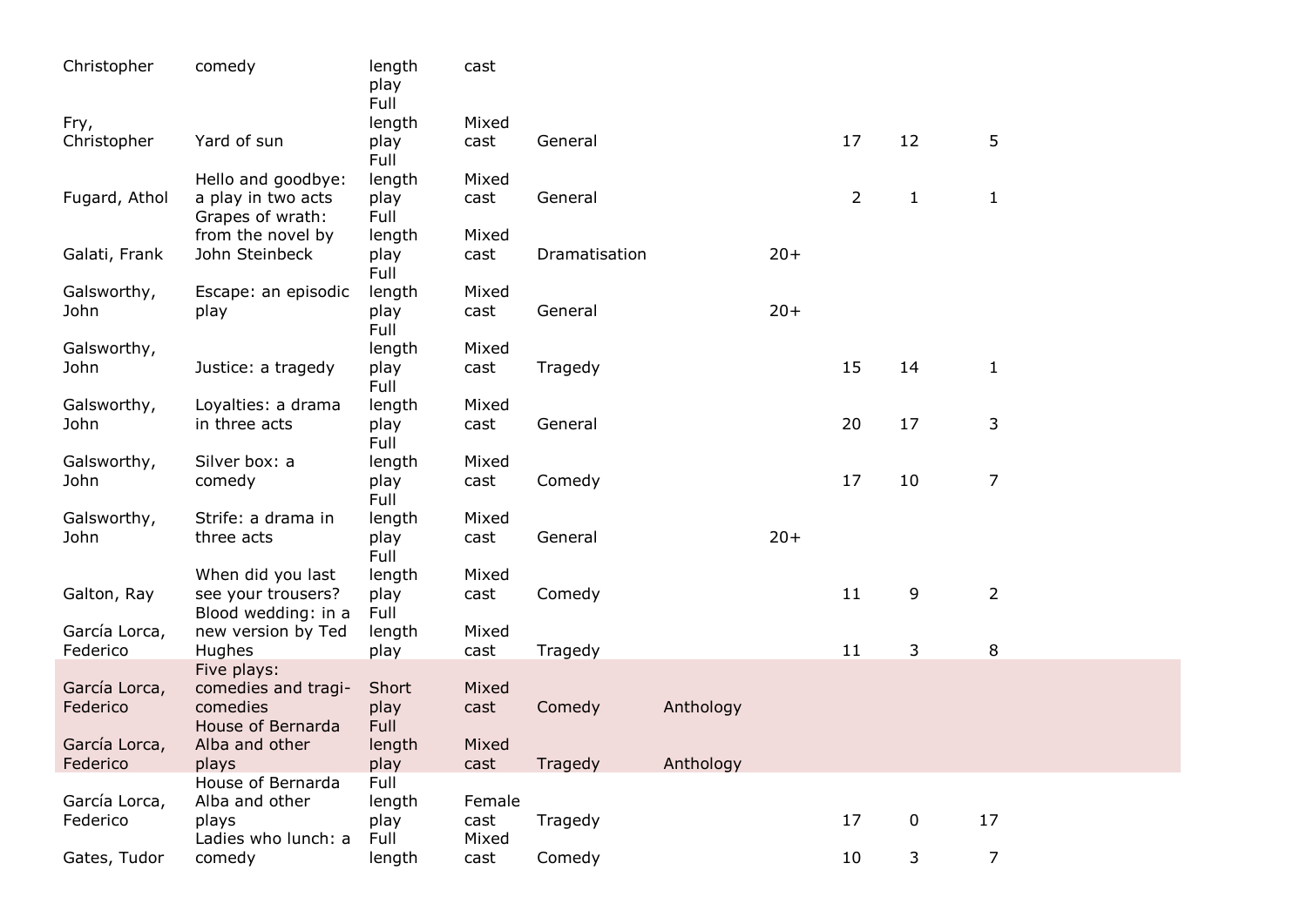|              |                                                                                                                                      | play<br>Full           |               |               |       |                |                |                |                           |                 |
|--------------|--------------------------------------------------------------------------------------------------------------------------------------|------------------------|---------------|---------------|-------|----------------|----------------|----------------|---------------------------|-----------------|
| Gay, John,   |                                                                                                                                      | length                 | Mixed         |               |       |                |                |                |                           |                 |
| 1685-1732    | Beggar's opera                                                                                                                       | play<br>Full           | cast          | General       | $20+$ |                |                |                |                           |                 |
|              | Dusa, Fish, Stas                                                                                                                     | length                 | Female        |               |       |                |                |                |                           |                 |
| Gems, Pam    | and Vi: a play                                                                                                                       | play<br>Full<br>length | cast<br>Mixed | General       |       | 4              | $\mathbf 0$    | 4              |                           |                 |
| Genet, Jean  | Balcony                                                                                                                              | play                   | cast          | General       | $20+$ |                |                |                |                           |                 |
|              | Maids, and,                                                                                                                          | Short                  | Male          |               |       |                |                |                |                           |                 |
| Genet, Jean  | Deathwatch                                                                                                                           | play                   | cast          | General       |       | 4              | 4              | $\mathbf 0$    |                           |                 |
|              | Maids, and,<br>Deathwatch:two<br>plays, with an<br>introduction by<br>Jean-Paul Sartre /<br>translated from the<br>French by Bernard | Full<br>length         | Female        |               |       |                |                |                |                           |                 |
| Genet, Jean  | Frechtman                                                                                                                            | play                   | cast          | General       |       | 3              | $\mathbf 0$    | 3              |                           |                 |
|              | Charlie and the                                                                                                                      |                        |               |               |       |                |                |                | <b>Extras</b><br>(usually | Suitable<br>for |
| George,      | chocolate factory: a                                                                                                                 | Short                  | Mixed         |               |       |                |                |                | non-                      | young           |
| Richard      | play                                                                                                                                 | play<br>Full           | cast          | Dramatisation |       | 18             | 11             | 9              | speaking)                 | cast            |
| Gershe,      | Butterflies are free:                                                                                                                | length                 | Mixed         |               |       |                |                |                |                           |                 |
| Leonard      | a comedy<br>Two for the                                                                                                              | play<br>Full           | cast          | Comedy        |       | 4              | $\overline{2}$ | $\overline{2}$ |                           |                 |
| Gibson,      | seesaw: a comedy-                                                                                                                    | length                 | Mixed         |               |       |                |                |                |                           |                 |
| William      | drama                                                                                                                                | play<br>Full           | cast          | Comedy        |       | $\overline{2}$ | $\mathbf{1}$   | $\mathbf{1}$   |                           |                 |
| Gielgud, Val | Party manners: a<br>comedy                                                                                                           | length<br>play<br>Full | Mixed<br>cast | Comedy        |       | $\overline{7}$ | 5              | $\overline{2}$ |                           |                 |
| Giraudoux,   |                                                                                                                                      | length                 | Mixed         |               |       |                |                |                |                           |                 |
| Jean         | Duel of angels                                                                                                                       | play<br>Short          | cast<br>Mixed | General       |       | 12             | 8              | 4              |                           |                 |
| Glew, Jill   | Family occasion                                                                                                                      | play<br>Full           | cast          | General       |       | 9              | 5              | $\overline{4}$ |                           |                 |
|              | Bouncers, and,                                                                                                                       | length                 | Female        |               |       |                |                |                |                           |                 |
| Godber, John | <b>Shakers</b><br>Bouncers, and,                                                                                                     | play<br>Full           | cast<br>Male  | Comedy        |       | 4              | $\mathbf 0$    | 4              |                           |                 |
| Godber, John | Shakers: plays                                                                                                                       | length                 | cast          | Comedy        |       | 4              | 4              | 0              |                           |                 |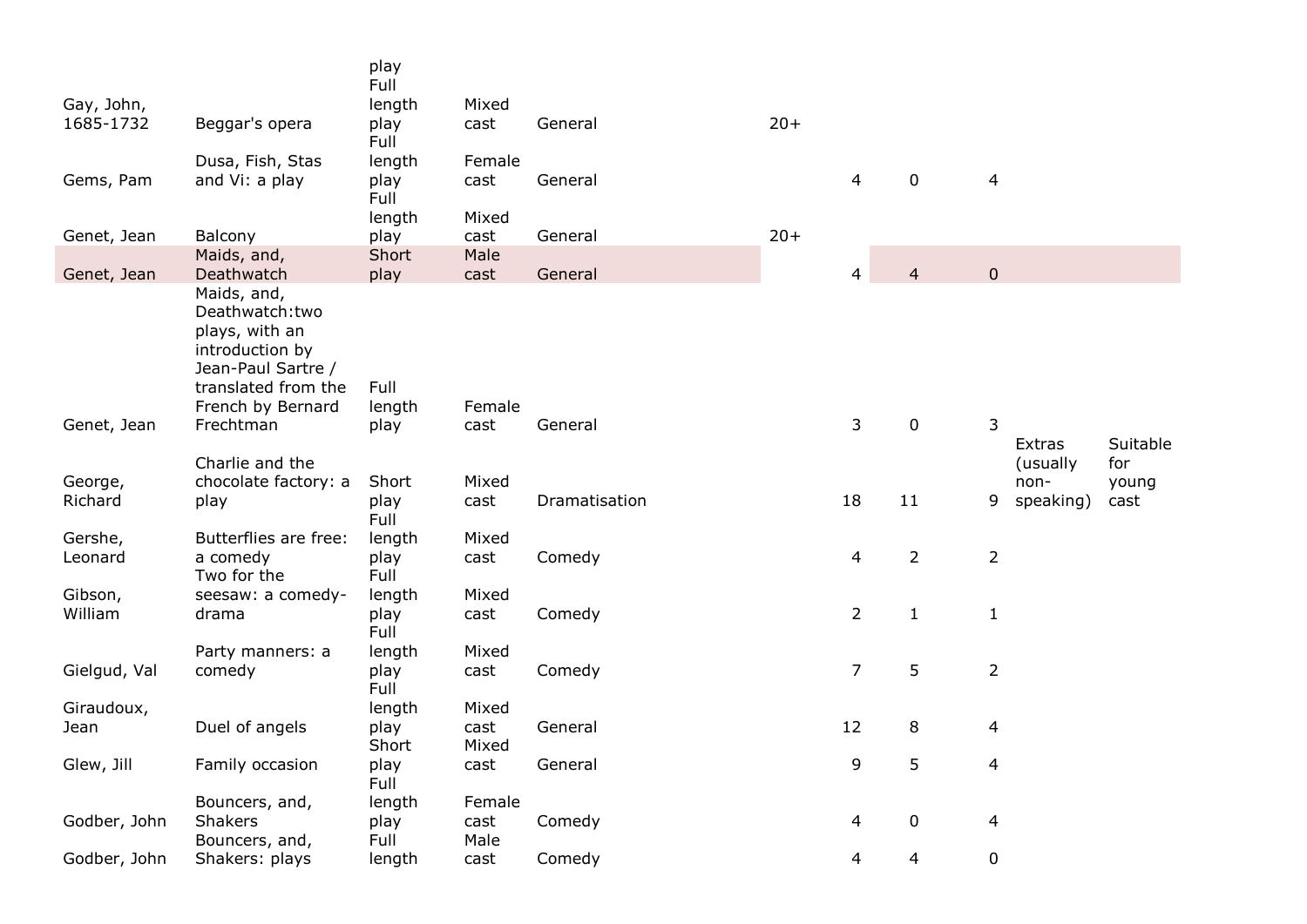|                |                                                 | play<br>Full   |        |               |           |       |                |              |                |                          |
|----------------|-------------------------------------------------|----------------|--------|---------------|-----------|-------|----------------|--------------|----------------|--------------------------|
|                |                                                 | length         | Mixed  |               |           |       |                |              |                |                          |
| Godber, John   | Happy families                                  | play<br>Full   | cast   | General       |           |       | 9              | 3            | 6              |                          |
|                |                                                 | length         | Female |               |           |       |                |              |                |                          |
| Godber, John   | Shakers re-stirred                              | play<br>Full   | cast   | Comedy        |           |       | 4              | $\mathbf 0$  | $\overline{4}$ |                          |
|                | Teechers: a                                     | length         | Mixed  |               |           |       |                |              |                |                          |
| Godber, John   | classroom comedy<br>Heiress: a play<br>based on | play           | cast   | Comedy        |           | $20+$ |                |              |                |                          |
|                | Washington                                      | Full           |        |               |           |       |                |              |                |                          |
|                | Square, by Henry                                | length         | Mixed  |               |           |       |                |              |                |                          |
| Goetz, Ruth    | James                                           | play<br>Full   | cast   | Dramatisation |           |       | 9              | 3            | 6              |                          |
|                | Government                                      | length         | Mixed  |               |           |       |                |              |                |                          |
| Gogol, Nikolai | inspector                                       | play<br>Full   | cast   | General       |           | $20+$ |                |              |                |                          |
| Goldman,       |                                                 | length         | Mixed  |               |           |       |                |              |                |                          |
| James          | Lion in winter                                  | play<br>Full   | cast   | Historical    |           |       | $\overline{7}$ | 5            | $\overline{2}$ |                          |
|                | Servant of two                                  | length         | Mixed  |               |           |       |                |              |                |                          |
| Goldoni, Carlo | masters                                         | play<br>Full   | cast   | Comedy        |           |       | 13             | 10           | 3              |                          |
| Goldsmith,     | She stoops to                                   | length         | Mixed  |               |           |       |                |              |                |                          |
| Oliver         | conquer                                         | play           | cast   | Comedy        |           |       | 10             | 6            | $\overline{4}$ |                          |
| Goldsworthy,   | Young blood: five<br>plays for young            | Full<br>length | Mixed  |               |           |       |                |              |                | Suitable<br>for<br>young |
| Sally          | performers                                      | play           | cast   | General       | Anthology |       | 0              |              |                | cast                     |
|                | Young blood: five                               |                |        |               |           |       |                |              |                | Suitable<br>for          |
| Goldsworthy,   | plays for young                                 | Short          | Mixed  |               |           |       |                |              |                | young                    |
| Sally          | performers                                      | play<br>Full   | cast   | General       | Anthology |       |                |              |                | cast                     |
|                |                                                 | length         | Mixed  |               |           |       |                |              |                |                          |
| Gooch, Steve   | Female transport                                | play           | cast   | General       |           |       | 10             | 4            | 6              |                          |
|                |                                                 | Full           |        |               |           |       |                |              |                |                          |
| Goodrich,      |                                                 | length         | Mixed  |               |           |       |                |              |                |                          |
| Frances        | Diary of Anne Frank                             | play           | cast   | Dramatisation |           |       | 10             | 5            | 5              |                          |
| Goodrum,       |                                                 | Full           | Mixed  |               |           |       |                |              |                |                          |
| John           | Comedy of terrors                               | length         | cast   | Comedy        |           |       | $\overline{2}$ | $\mathbf{1}$ | $\mathbf{1}$   |                          |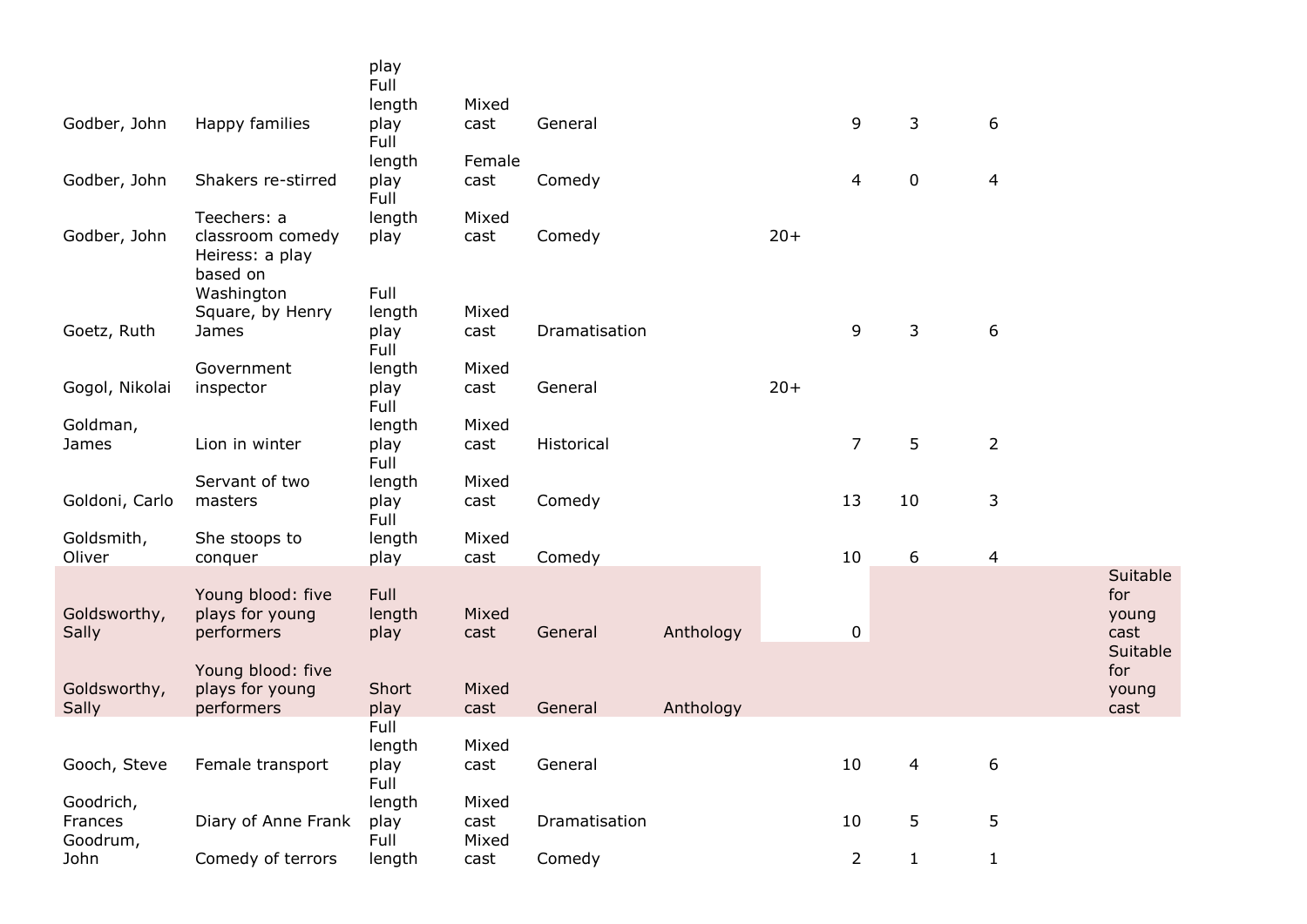|               |                          | play<br>Full        |        |                 |                  |                |                |
|---------------|--------------------------|---------------------|--------|-----------------|------------------|----------------|----------------|
|               | Death by fatal           | length              | Mixed  |                 |                  |                |                |
| Gordon, Peter | murder                   | play<br>Full        | cast   | Comedy Thriller | 8                | $\overline{4}$ | $\overline{4}$ |
|               |                          | length              | Mixed  |                 |                  |                |                |
| Gordon, Peter | Murdered to death        | play<br>Full        | cast   | Comedy Thriller | 10               | 5              | 5              |
|               |                          | length              | Mixed  |                 |                  |                |                |
| Gordon, Peter | Out of focus             | play                | cast   | General         | 9                | $\overline{4}$ | 5              |
|               |                          | Short               | Female |                 |                  |                |                |
| Gordon, Peter | Slim chance              | play<br>Full        | cast   | General         | 8                | $\pmb{0}$      | 8              |
|               | Third week in            | length              | Mixed  |                 |                  |                |                |
| Gordon, Peter | August                   | play<br>Full        | cast   | Comedy          | $\boldsymbol{6}$ | $\overline{2}$ | $\overline{4}$ |
| Gordon,       | Doctor in love: a        | length              | Mixed  |                 |                  |                |                |
| Richard       | comedy                   | play                | cast   | Comedy          | 10               | 6              | $\overline{4}$ |
|               |                          | Full                |        |                 |                  |                |                |
| Gosse,        |                          | length              | Mixed  |                 |                  |                |                |
| Edmund        | <b>Restoration plays</b> | play<br>Full        | cast   | General         | 11               | 6              | 5              |
| Gosse,        |                          | length              | Mixed  |                 |                  |                |                |
| Edmund        | Restoration plays        | play<br><b>Full</b> | cast   | General         | 12               | 6              | 6              |
| Gosse,        |                          | length              | Mixed  |                 |                  |                |                |
| Edmund        | Restoration plays        | play<br>Full        | cast   | General         | 15               | 8              | $\overline{7}$ |
| Gosse,        |                          | length              | Mixed  |                 |                  |                |                |
| Edmund        | Restoration plays        | play<br>Full        | cast   | General         | 14               | 9              | 5              |
| Gosse,        |                          | length              | Mixed  |                 |                  |                |                |
| Edmund        | Restoration plays        | play<br><b>Full</b> | cast   | General         | 19               | 17             | $\overline{2}$ |
| Gosse,        |                          | length              | Mixed  |                 |                  |                |                |
| Edmund        | Restoration plays        | play                | cast   | Comedy          | 11               | 5              | 6              |
|               |                          | Full                |        |                 |                  |                |                |
| Gosse,        |                          | length              | Mixed  |                 |                  |                |                |
| Edmund        | Restoration plays        | play                | cast   | Tragedy         | 10               | 6              | $\overline{4}$ |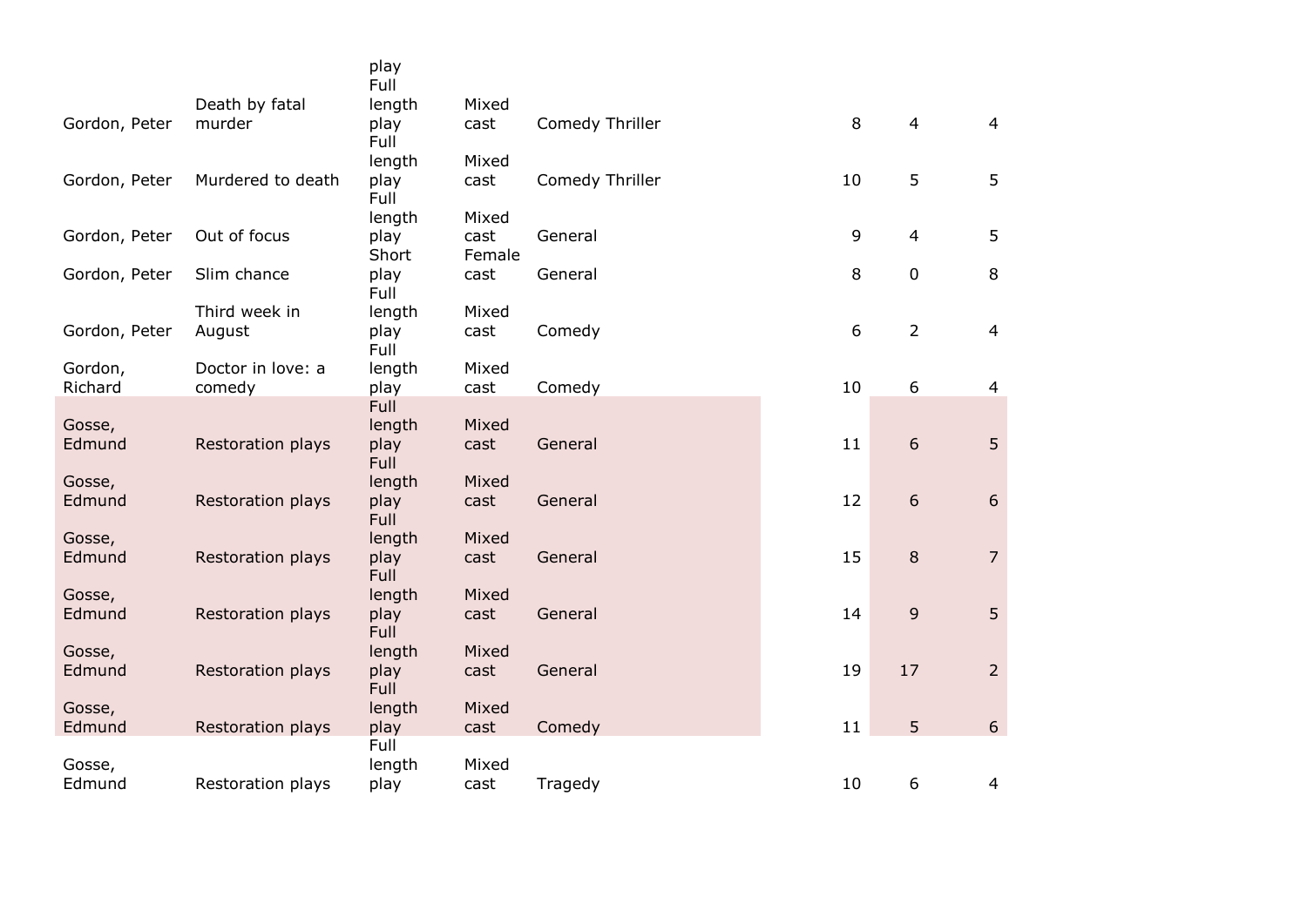| Gosse,                       | <b>Restoration plays:</b><br>All for love, by John<br>Dryden; The country<br>wife, by William<br>Wycherley; The<br>way of the world,<br>by William<br>Congreve; Venice<br>preserv'd, by<br>Thomas Otway;<br>The beaux<br>stratagem, by<br>George Farquhar;<br>The provok'd wife,<br>by Sir John<br>Vanbrugh; The man<br>of mode, by Sir | Full<br>length                  | Mixed                  |                      |           |        |    |                |                |
|------------------------------|-----------------------------------------------------------------------------------------------------------------------------------------------------------------------------------------------------------------------------------------------------------------------------------------------------------------------------------------|---------------------------------|------------------------|----------------------|-----------|--------|----|----------------|----------------|
| Edmund (??)                  | George Etherege.                                                                                                                                                                                                                                                                                                                        | play                            | cast                   | General              | Anthology |        |    |                |                |
| Graczyk, Ed                  | Come back to the 5<br>and Dime, Jimmy<br>Dean, Jimmy Dean                                                                                                                                                                                                                                                                               | Full<br>length<br>play<br>Short | Mixed<br>cast<br>Mixed | Dramatisation        |           |        | 9  | $\mathbf{1}$   | 8              |
| Grange, John                 | Ghost night                                                                                                                                                                                                                                                                                                                             | play<br>Full                    | cast                   | General              |           |        | 8  | $\mathbf{1}$   | $\overline{7}$ |
| Granville-                   | Madras house: a                                                                                                                                                                                                                                                                                                                         | length                          | Mixed                  |                      |           |        |    |                |                |
| Barker, Harley               | comedy in four acts                                                                                                                                                                                                                                                                                                                     | play<br>Full                    | cast                   | General              |           | $20+$  |    |                |                |
| Granville-<br>Barker, Harley | Voysey inheritance                                                                                                                                                                                                                                                                                                                      | length<br>play                  | Mixed<br>cast          | General              |           |        | 14 | 9              | 5              |
|                              |                                                                                                                                                                                                                                                                                                                                         | Full<br>length                  | Mixed                  |                      |           |        |    |                |                |
| Gray, Simon                  | Dog days                                                                                                                                                                                                                                                                                                                                | play<br>Full                    | cast                   | Comedy               |           |        | 4  | $\overline{2}$ | $\overline{2}$ |
|                              |                                                                                                                                                                                                                                                                                                                                         | length                          | Mixed                  |                      |           |        |    |                |                |
| Gray, Simon                  | Hidden laughter<br>Idiot: from the                                                                                                                                                                                                                                                                                                      | play<br><b>Full</b>             | cast                   | General              |           |        | 8  | 5              | 3              |
|                              | novel by                                                                                                                                                                                                                                                                                                                                | length                          | Mixed                  |                      |           |        |    |                |                |
| <b>Gray, Simon</b>           | Dostoevskii                                                                                                                                                                                                                                                                                                                             | play                            | cast                   | <b>Dramatisation</b> |           | $20 +$ |    |                |                |
|                              |                                                                                                                                                                                                                                                                                                                                         | Full                            |                        |                      |           |        |    |                |                |
| Gray, Simon                  | Late middle classes                                                                                                                                                                                                                                                                                                                     | length<br>play                  | Mixed<br>cast          | General              |           |        | 6  | 4              | $\overline{2}$ |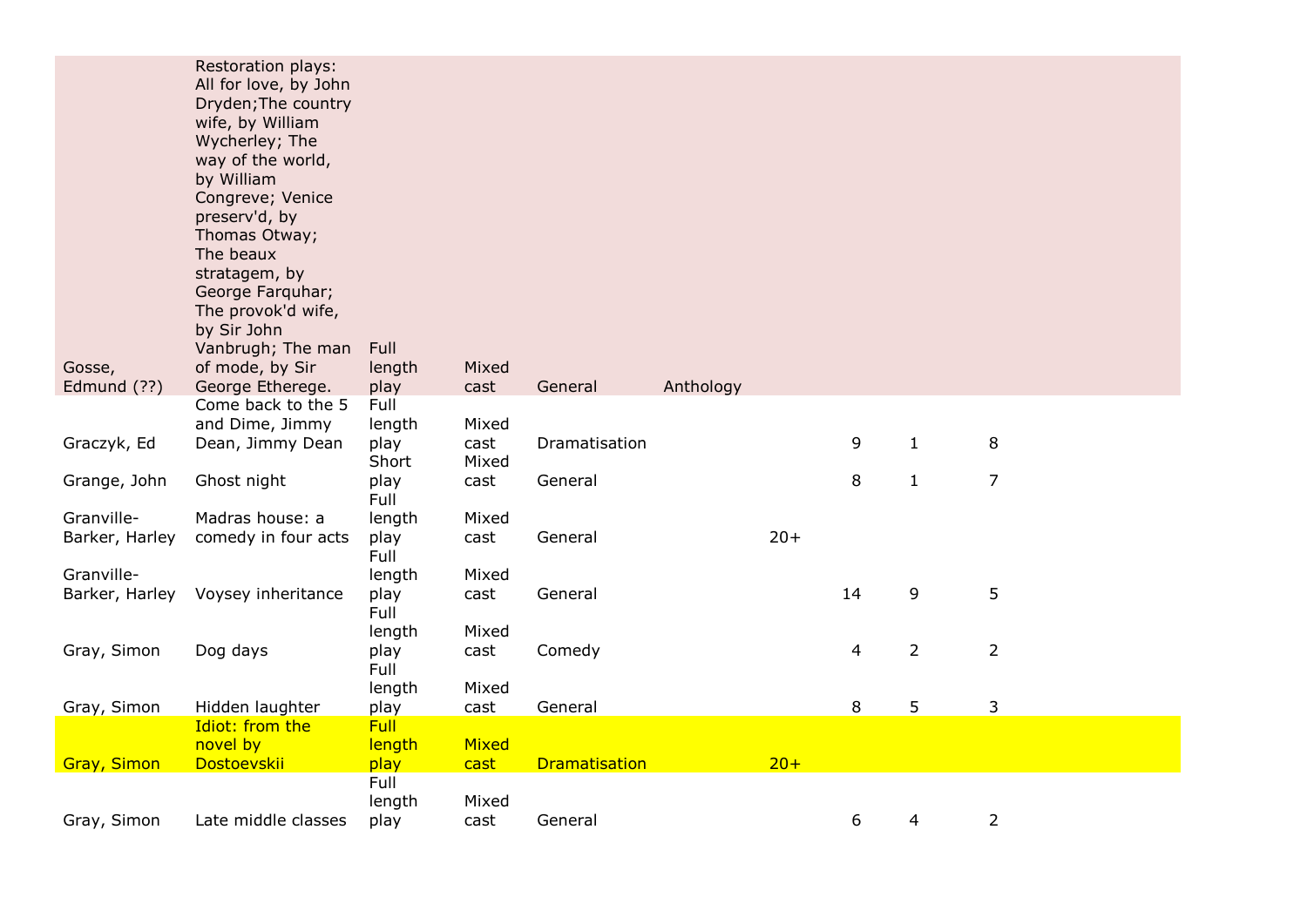| Gray, Simon<br>defendants<br>play<br>cast<br>General<br>Anthology<br>Plays one:<br>Contents: Butley<br>0403; Otherwise<br>engaged 0502; The<br>rear column 0701;<br>Quartermaine's<br>terms COM:0701;<br>Full<br>The common<br>Mixed<br>length<br>Gray, Simon<br>pursuit 0501<br>play<br>General<br>Anthology<br>cast<br>Full<br>Rear column and<br>other plays: Molly;<br>length<br>Mixed<br>Man in a side-car<br>Anthology<br>Gray, Simon<br>play<br>cast<br>General<br>Full<br>length<br>Mixed<br>$\overline{2}$<br>$\overline{2}$<br>$\overline{4}$<br>Wise child<br>General<br>Gray, Simon<br>play<br>cast<br>Green, George<br>Short<br>Mixed<br>$\overline{4}$<br>3<br>$\mathbf{1}$<br>MacEwan<br>play<br>One season's king<br>cast<br>General<br>Green, George<br>Short<br>Mixed<br>3<br>Ritual for dolls<br>4<br>$\mathbf{1}$<br>MacEwan<br>play<br>cast<br>General<br>Short<br>Green, George<br>Female<br>6<br>$\mathbf 0$<br>6<br>Terrace talk<br>play<br>cast<br>General<br>macewan<br>Short<br>Heads you win: a<br>Female<br>Green,<br>8<br>0<br>8<br>play<br>Comedy<br>Marjorie<br>one act comedy<br>cast<br>Peaceful days: a<br>Short<br>Female<br>Green,<br>$\overline{7}$<br>7<br>$\mathbf 0$<br>one act comedy<br>Comedy<br>Marjorie<br>play<br>cast<br>Coarse acting show<br>Short<br>Mixed<br>Green,<br>2: further plays for<br>Michael<br>Anthology<br>coarse actors<br>play<br>cast<br>General<br>Coarse acting<br>strikes back:<br>further plays for<br>Short<br>Mixed<br>Green,<br>Michael<br>play<br>Anthology<br>coarse actors<br>cast<br>Comedy<br>Short<br>Mixed<br>Green,<br>Third great coarse<br>Michael<br>acting show<br>Comedy<br>Anthology<br>play<br>cast | Otherwise engaged,<br>and other plays;<br>Two Sundays;<br>Plaintiffs and | Full<br>length | Mixed |  |  |  |
|----------------------------------------------------------------------------------------------------------------------------------------------------------------------------------------------------------------------------------------------------------------------------------------------------------------------------------------------------------------------------------------------------------------------------------------------------------------------------------------------------------------------------------------------------------------------------------------------------------------------------------------------------------------------------------------------------------------------------------------------------------------------------------------------------------------------------------------------------------------------------------------------------------------------------------------------------------------------------------------------------------------------------------------------------------------------------------------------------------------------------------------------------------------------------------------------------------------------------------------------------------------------------------------------------------------------------------------------------------------------------------------------------------------------------------------------------------------------------------------------------------------------------------------------------------------------------------------------------------------------------------------------------------------------------------------------|--------------------------------------------------------------------------|----------------|-------|--|--|--|
|                                                                                                                                                                                                                                                                                                                                                                                                                                                                                                                                                                                                                                                                                                                                                                                                                                                                                                                                                                                                                                                                                                                                                                                                                                                                                                                                                                                                                                                                                                                                                                                                                                                                                              |                                                                          |                |       |  |  |  |
|                                                                                                                                                                                                                                                                                                                                                                                                                                                                                                                                                                                                                                                                                                                                                                                                                                                                                                                                                                                                                                                                                                                                                                                                                                                                                                                                                                                                                                                                                                                                                                                                                                                                                              |                                                                          |                |       |  |  |  |
|                                                                                                                                                                                                                                                                                                                                                                                                                                                                                                                                                                                                                                                                                                                                                                                                                                                                                                                                                                                                                                                                                                                                                                                                                                                                                                                                                                                                                                                                                                                                                                                                                                                                                              |                                                                          |                |       |  |  |  |
|                                                                                                                                                                                                                                                                                                                                                                                                                                                                                                                                                                                                                                                                                                                                                                                                                                                                                                                                                                                                                                                                                                                                                                                                                                                                                                                                                                                                                                                                                                                                                                                                                                                                                              |                                                                          |                |       |  |  |  |
|                                                                                                                                                                                                                                                                                                                                                                                                                                                                                                                                                                                                                                                                                                                                                                                                                                                                                                                                                                                                                                                                                                                                                                                                                                                                                                                                                                                                                                                                                                                                                                                                                                                                                              |                                                                          |                |       |  |  |  |
|                                                                                                                                                                                                                                                                                                                                                                                                                                                                                                                                                                                                                                                                                                                                                                                                                                                                                                                                                                                                                                                                                                                                                                                                                                                                                                                                                                                                                                                                                                                                                                                                                                                                                              |                                                                          |                |       |  |  |  |
|                                                                                                                                                                                                                                                                                                                                                                                                                                                                                                                                                                                                                                                                                                                                                                                                                                                                                                                                                                                                                                                                                                                                                                                                                                                                                                                                                                                                                                                                                                                                                                                                                                                                                              |                                                                          |                |       |  |  |  |
|                                                                                                                                                                                                                                                                                                                                                                                                                                                                                                                                                                                                                                                                                                                                                                                                                                                                                                                                                                                                                                                                                                                                                                                                                                                                                                                                                                                                                                                                                                                                                                                                                                                                                              |                                                                          |                |       |  |  |  |
|                                                                                                                                                                                                                                                                                                                                                                                                                                                                                                                                                                                                                                                                                                                                                                                                                                                                                                                                                                                                                                                                                                                                                                                                                                                                                                                                                                                                                                                                                                                                                                                                                                                                                              |                                                                          |                |       |  |  |  |
|                                                                                                                                                                                                                                                                                                                                                                                                                                                                                                                                                                                                                                                                                                                                                                                                                                                                                                                                                                                                                                                                                                                                                                                                                                                                                                                                                                                                                                                                                                                                                                                                                                                                                              |                                                                          |                |       |  |  |  |
|                                                                                                                                                                                                                                                                                                                                                                                                                                                                                                                                                                                                                                                                                                                                                                                                                                                                                                                                                                                                                                                                                                                                                                                                                                                                                                                                                                                                                                                                                                                                                                                                                                                                                              |                                                                          |                |       |  |  |  |
|                                                                                                                                                                                                                                                                                                                                                                                                                                                                                                                                                                                                                                                                                                                                                                                                                                                                                                                                                                                                                                                                                                                                                                                                                                                                                                                                                                                                                                                                                                                                                                                                                                                                                              |                                                                          |                |       |  |  |  |
|                                                                                                                                                                                                                                                                                                                                                                                                                                                                                                                                                                                                                                                                                                                                                                                                                                                                                                                                                                                                                                                                                                                                                                                                                                                                                                                                                                                                                                                                                                                                                                                                                                                                                              |                                                                          |                |       |  |  |  |
|                                                                                                                                                                                                                                                                                                                                                                                                                                                                                                                                                                                                                                                                                                                                                                                                                                                                                                                                                                                                                                                                                                                                                                                                                                                                                                                                                                                                                                                                                                                                                                                                                                                                                              |                                                                          |                |       |  |  |  |
|                                                                                                                                                                                                                                                                                                                                                                                                                                                                                                                                                                                                                                                                                                                                                                                                                                                                                                                                                                                                                                                                                                                                                                                                                                                                                                                                                                                                                                                                                                                                                                                                                                                                                              |                                                                          |                |       |  |  |  |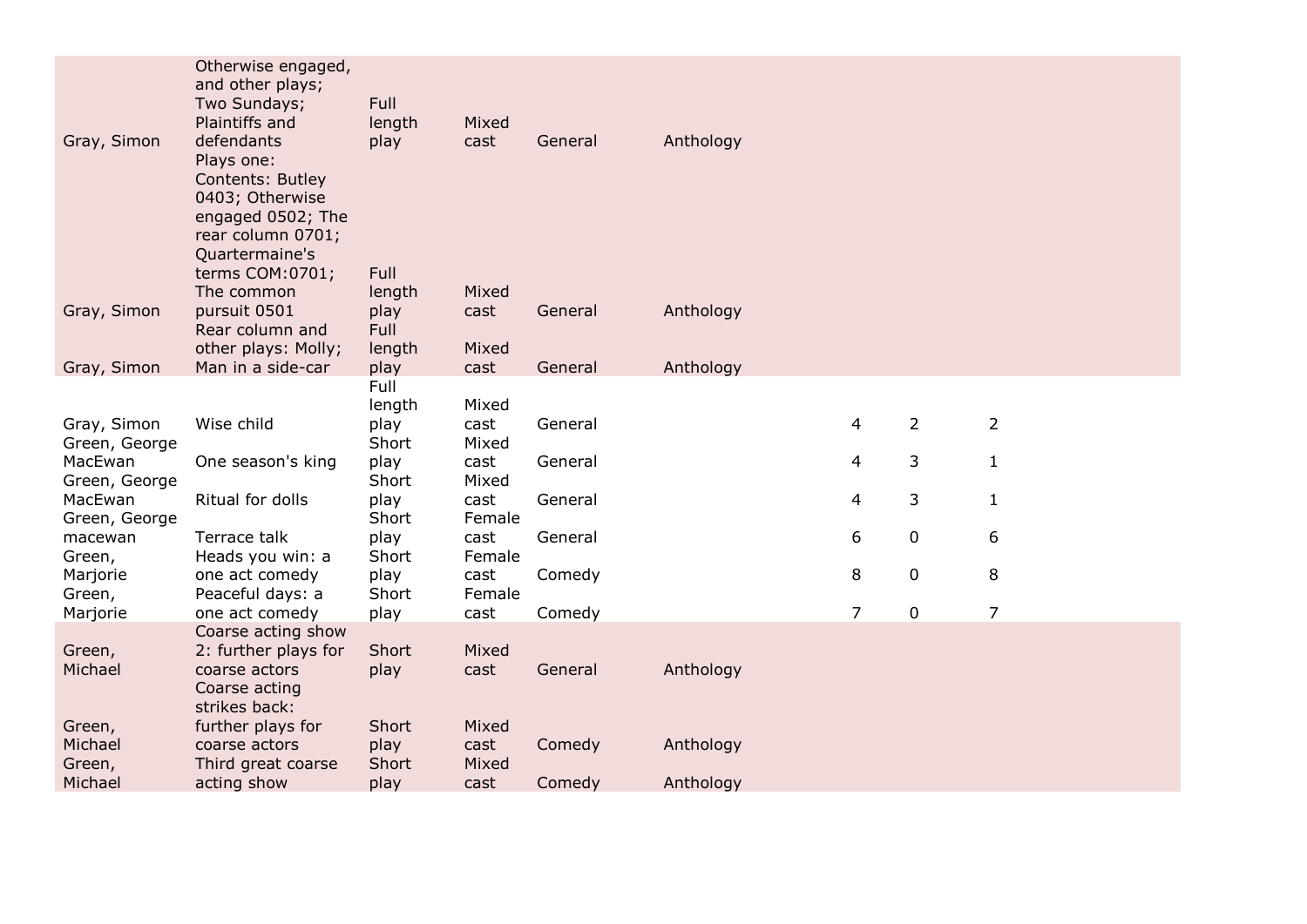|                      | Collected plays<br>Living room;<br>Potting shed;<br>Complaisant lover;<br>Carving a statue;<br>Return of A.J.<br>Raffles; Great<br>Jowett; Yes and no; | Full                           |                |          |           |                |                |                |
|----------------------|--------------------------------------------------------------------------------------------------------------------------------------------------------|--------------------------------|----------------|----------|-----------|----------------|----------------|----------------|
| Greene,<br>Graham    | For whom the bell<br>chimes                                                                                                                            | length<br>play                 | Mixed<br>cast  | General  | Anthology |                |                |                |
| Greene,<br>Graham    | Living room<br>Cat among the                                                                                                                           | Full<br>length<br>play<br>Full | Mixed<br>cast  | General  |           | $\overline{7}$ | $\overline{2}$ | 5              |
| Greenwood,<br>Duncan | pigeons: a comedy<br>in three acts                                                                                                                     | length<br>play<br>Full         | Mixed<br>cast  | Comedy   |           | 9              | 4              | 5              |
| Greenwood,<br>Duncan | Murder by the<br>book: a thriller                                                                                                                      | length<br>play<br>Full         | Mixed<br>cast  | Thriller |           | 5              | 3              | $\overline{2}$ |
| Greenwood,<br>Duncan | No time for fig-<br>leaves: a comedy                                                                                                                   | length<br>play<br>Full         | Mixed<br>cast  | Comedy   |           | 9              | $\overline{2}$ | $\overline{7}$ |
| Greenwood,<br>Duncan | Strike happy: a<br>farcical comedy                                                                                                                     | length<br>play<br>Full         | Mixed<br>cast  | Comedy   |           | 8              | 3              | 5              |
| Greenwood,<br>Duncan | Waiting for<br>yesterday                                                                                                                               | length<br>play<br>Full         | Mixed<br>cast  | General  |           | 8              | $\overline{2}$ | 6              |
| Greenwood,<br>Walter | Cure for love;<br>comedy                                                                                                                               | length<br>play<br>Full         | Mixed<br>cast  | Comedy   |           | 10             | 5              | 5              |
| Griffin, Susan       | Voices: a play for<br>women                                                                                                                            | length<br>play                 | Female<br>cast | General  |           | 5              | 0              | 5              |
| Guare, John          | Plays, vol.1: The<br>house of blue<br>leaves; Bosoms and<br>neglect; Landscape<br>of the body; Six<br>degrees of<br>separation                         | Full<br>length<br>play         | Mixed<br>cast  | General  | Anthology |                |                |                |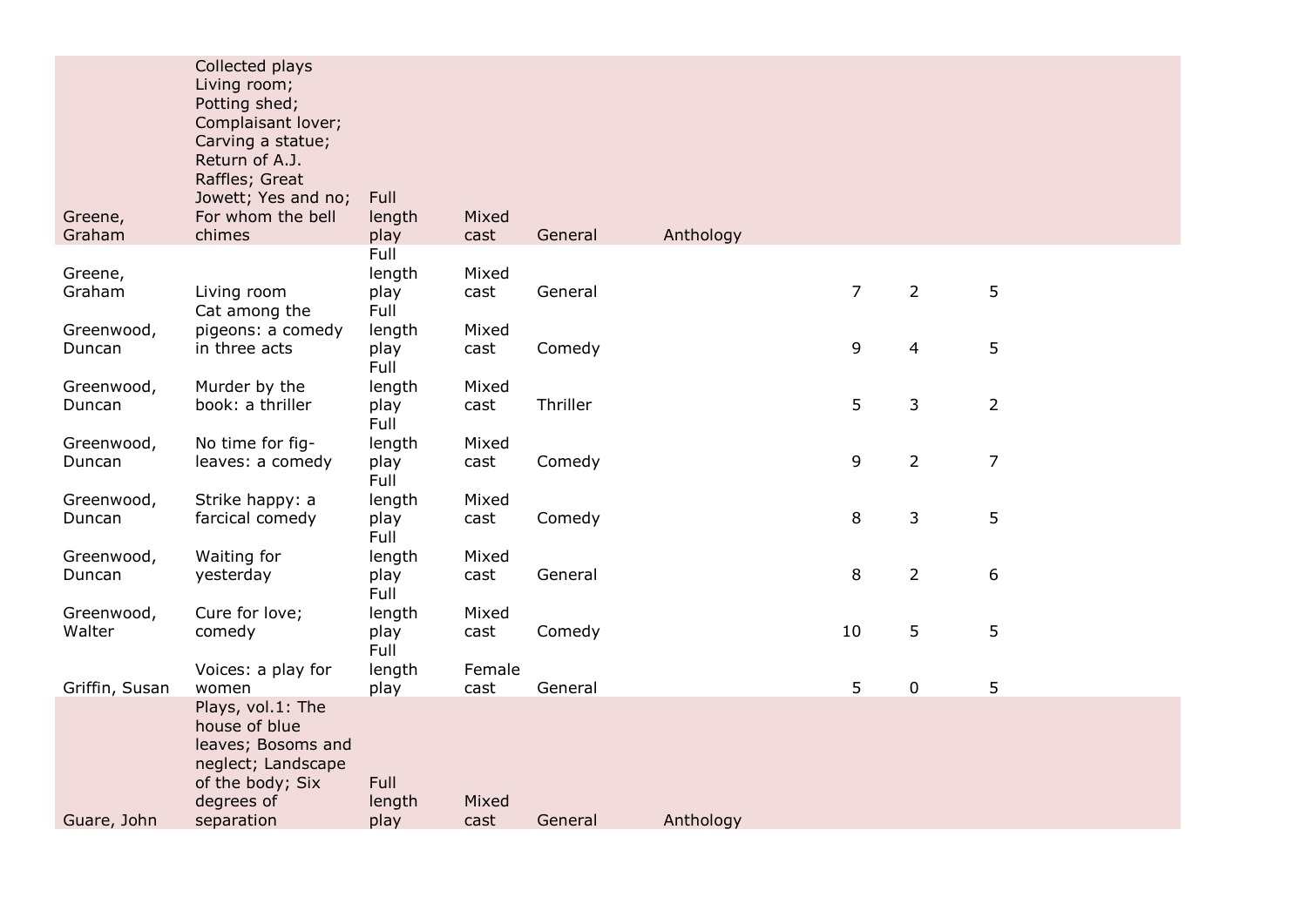| Guinness,<br>Owen | Mayor of<br>Casterbridge:<br>adapted from<br>Thomas Hardy                                                                                                                                                           | Full<br>length<br>play | Mixed<br>cast | Dramatisation |           | $20+$          |                |                | Suitable<br>for<br>young<br>cast |
|-------------------|---------------------------------------------------------------------------------------------------------------------------------------------------------------------------------------------------------------------|------------------------|---------------|---------------|-----------|----------------|----------------|----------------|----------------------------------|
| Hadas, Moses,     | Greek drama:<br>Aeschylus.<br>Agamemnon;<br>Eumenides -<br>Sophocles.<br>Antigone; Oedipus<br>the king (Oedipus<br>Rex); Philoctetes -<br>Euripides. Medea;<br>Hippolytus; Trojan<br>women -<br>Aristophanes. Frogs | <b>Full</b><br>length  | Mixed         |               |           |                |                |                |                                  |
| editor            |                                                                                                                                                                                                                     | play                   | cast          | General       | Anthology |                |                |                |                                  |
| Hadlington,       | Abu Hassan pays<br>his debts: a farce<br>from 'The Arabian<br>Nights'                                                                                                                                               | Short                  | Mixed         |               |           |                |                |                |                                  |
| Ronald            | Entertainment.<br>Pitmen painters:<br>inspired by the                                                                                                                                                               | play<br>Full           | cast          | Comedy        |           | 9              | 6              | $\mathsf{3}$   |                                  |
|                   | book by William                                                                                                                                                                                                     | length                 | Mixed         |               |           |                |                |                |                                  |
| Hall, Lee         | Feaver<br>Pastiche: a                                                                                                                                                                                               | play<br>Short          | cast<br>Mixed | General       |           | 8              | 6              | $\overline{2}$ |                                  |
| Hall, Nick        | romantic farce                                                                                                                                                                                                      | play                   | cast          | Comedy        |           | 4              | $\overline{2}$ | $\overline{2}$ |                                  |
|                   | Play of George<br>Orwell's Animal                                                                                                                                                                                   | Full<br>length         | Any           |               |           |                |                |                | Suitable<br>for<br>young         |
| Hall, Peter       | Farm                                                                                                                                                                                                                | play<br>Full           | cast          | Dramatisation |           | 18             |                |                | cast                             |
|                   |                                                                                                                                                                                                                     | length                 | Mixed         |               |           |                |                |                |                                  |
| Hall, Roger       | Middle-age spread                                                                                                                                                                                                   | play                   | cast          | General       |           | 6              | 3              | $\mathsf{3}$   |                                  |
|                   | Each his own<br>wilderness: in                                                                                                                                                                                      | <b>Full</b><br>length  | Mixed         |               |           |                |                |                |                                  |
| Hall, Willis      | Three plays                                                                                                                                                                                                         | play                   | cast          | General       |           | $\overline{7}$ | $\overline{4}$ | $\overline{3}$ |                                  |
|                   | Jane Eyre: adapted                                                                                                                                                                                                  | Full                   |               |               |           |                |                |                |                                  |
| Hall, Willis      | from the novel by<br>Charlotte Brontë                                                                                                                                                                               | length<br>play         | Mixed<br>cast | Dramatisation |           | $20+$          |                |                |                                  |
|                   |                                                                                                                                                                                                                     |                        |               |               |           |                |                |                |                                  |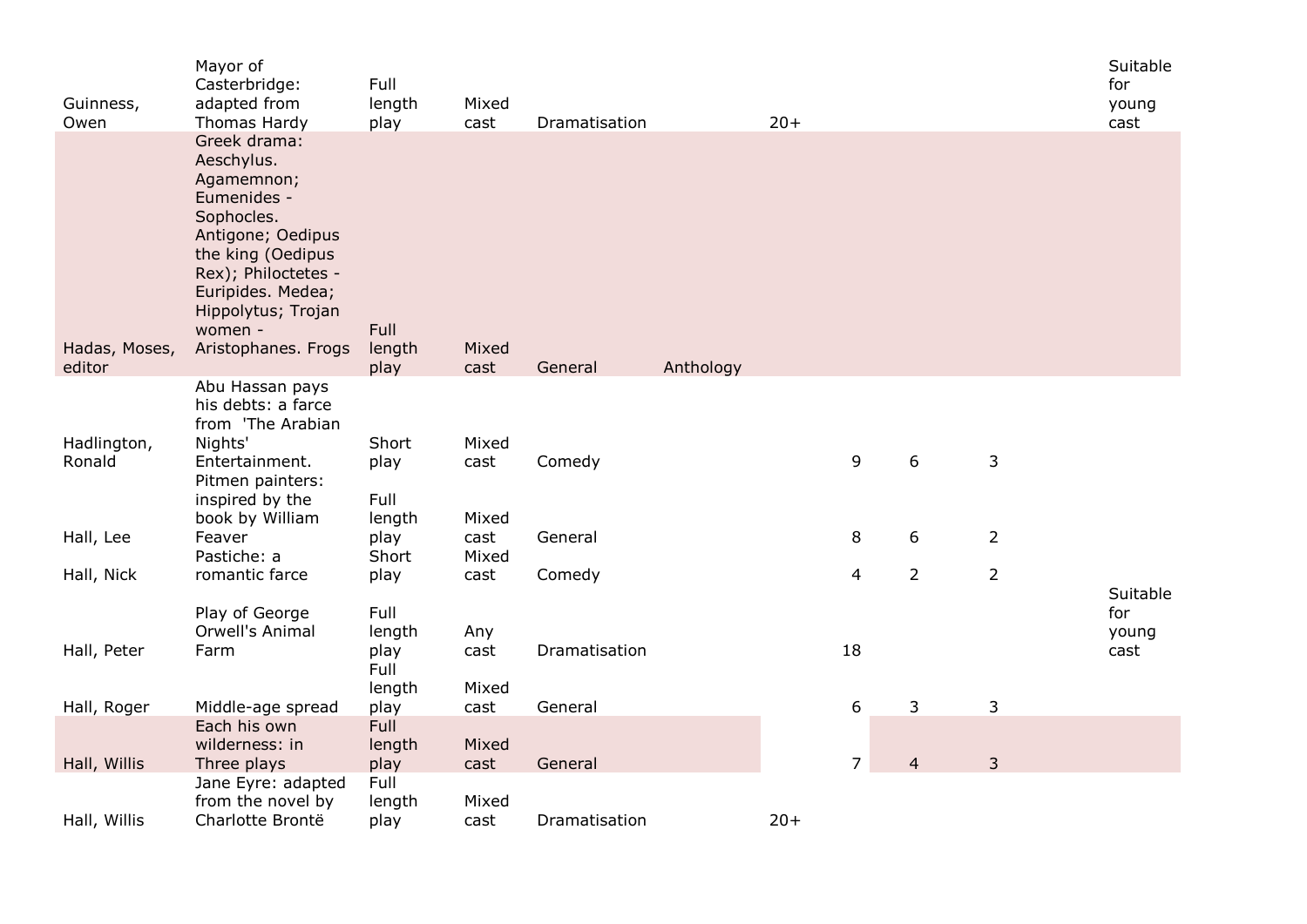| Hall, Willis                              | Long and the short<br>and the tall, by<br>willis hall:                                                 | Full<br>length<br>play         | Male<br>cast            | General          |           | 8                   | 8                | $\mathbf 0$         | Suitable             |
|-------------------------------------------|--------------------------------------------------------------------------------------------------------|--------------------------------|-------------------------|------------------|-----------|---------------------|------------------|---------------------|----------------------|
| Hall, Willis                              | <b>Right Christmas</b><br>caper: a play for<br>children                                                | Full<br>length<br>play         | Mixed<br>cast           | Comedy           |           | 9                   | $\overline{7}$   | $\overline{2}$      | for<br>young<br>cast |
| Hall, Willis                              | Three plays: The<br>long and the short<br>and the tall                                                 | <b>Full</b><br>length<br>play  | Mixed<br>cast           | General          |           | 9                   | 6                | 3                   |                      |
| Hall, Willis                              | Three plays: The<br>long and the short<br>and the tall; Each<br>his own wilderness;<br>Yes, and after  | Full<br>length<br>play         | Male<br>cast            | General          |           | 8                   | 8                | $\boldsymbol{0}$    |                      |
| Hall, Willis                              | Three plays: The<br>long and the short<br>and the tall; Each<br>his own wilderness;<br>Yes, and after. | <b>Full</b><br>length<br>play  | Mixed<br>cast           | General          | Anthology |                     |                  |                     |                      |
|                                           | Ma's bar: a thriller                                                                                   |                                |                         |                  |           |                     |                  |                     |                      |
| Hallifax,<br>Peggy                        | in one act for<br>women<br>Little Malcolm and                                                          | Short<br>play<br>Full          | Female<br>cast          | Thriller         |           | $\overline{7}$      | $\mathbf 0$      | $\overline{7}$      |                      |
| Halliwell,<br>David                       | his struggle against<br>the eunuchs<br>Gaslight: a                                                     | length<br>play<br>Full         | Mixed<br>cast           | Comedy           |           | 5                   | 4                | $\mathbf{1}$        |                      |
| Hamilton,<br>Patrick                      | Victorian thriller in<br>three acts                                                                    | length<br>play<br>Full         | Mixed<br>cast           | Thriller         |           | 5                   | $\overline{2}$   | 3                   |                      |
| Hamilton,<br>Patrick                      | Rope                                                                                                   | length<br>play                 | Mixed<br>cast           | Thriller         |           | 8                   | 6                | $\overline{2}$      |                      |
| Hampden,<br>John                          | Twenty-four one-<br>act plays, edited by<br>John Hampde<br>Les liaisons                                | Short<br>play                  | Mixed<br>cast           | General          | Anthology |                     |                  |                     |                      |
| Hampton,<br>Christopher                   | dangereuses: play<br>from the novel by<br>Choderlos de Laclos                                          | Full<br>length<br>play<br>Full | Mixed<br>cast           | Dramatisation    |           | 9                   | 3                | 6                   |                      |
| Hampton,<br>Christopher<br>Hardie, Cassie | Philanthropist: a<br>bourgeous comedy<br>Manhattan gran                                                | length<br>play<br>Short        | Mixed<br>cast<br>Female | Comedy<br>Comedy |           | 7<br>$\overline{7}$ | 4<br>$\mathbf 0$ | 3<br>$\overline{7}$ |                      |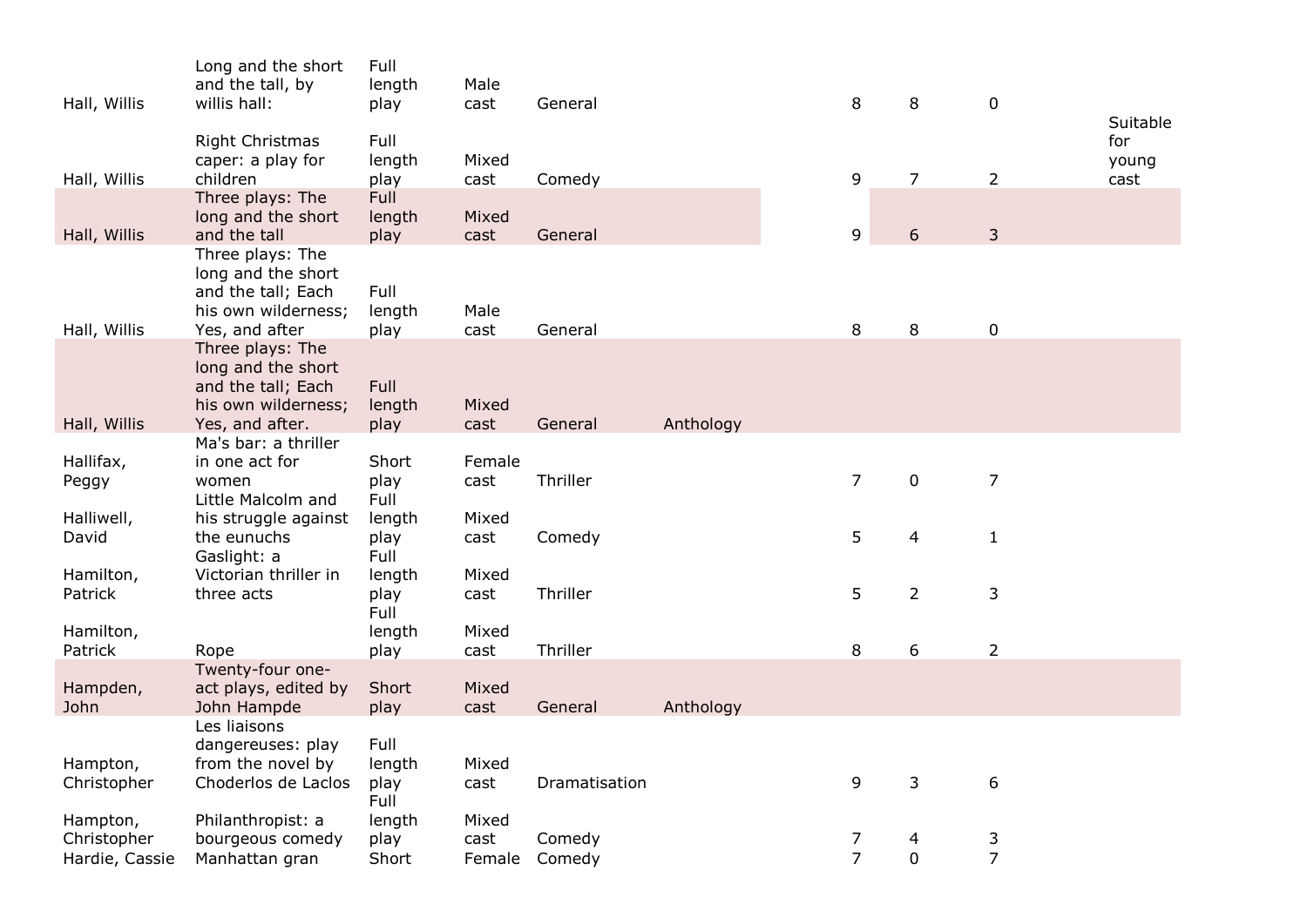|                                   |                                                                                                                                                            | play<br>Full           | cast                   |                         |       |    |    |                |                                                              |
|-----------------------------------|------------------------------------------------------------------------------------------------------------------------------------------------------------|------------------------|------------------------|-------------------------|-------|----|----|----------------|--------------------------------------------------------------|
| Harding, John                     | Golden Pathway<br>Annual                                                                                                                                   | length<br>play<br>Full | Mixed<br>cast          | General                 |       | 4  | 3  | $\mathbf{1}$   |                                                              |
| Harding, Mike                     | Last tango in<br>Whitby                                                                                                                                    | length<br>play         | Mixed<br>cast          | Comedy                  |       | 12 | 4  | 8              |                                                              |
| Hardwick,<br>Michael<br>Hardwick, | <b>Four Sherlock</b><br>Holmes plays: one-<br>act plays by Mic<br>Game's afoot:<br><b>Sherlock Holmes</b>                                                  | Short<br>play<br>Short | Mixed<br>cast<br>Mixed | Dramatisation Anthology |       |    |    |                | Suitable<br>for<br>young<br>cast<br>Suitable<br>for<br>young |
| Michael                           | plays by Michael a                                                                                                                                         | play                   | cast                   | Dramatisation Anthology |       |    |    |                | cast                                                         |
| Hardwick,<br>Mollie               | Alice in wonderland<br>Three wayfarers:<br>from Hardy's play<br>based on his own<br>story 'The three<br>strangers' in<br>'Wessex tales';<br>adapted by Guy | Full<br>length<br>play | Any<br>cast            | Dramatisation           |       | 23 |    |                | Suitable<br>for<br>young<br>cast                             |
| Hardy,<br>Thomas                  | Williams.                                                                                                                                                  | Short<br>play<br>Full  | Mixed<br>cast          | Dramatisation           |       | 11 | 9  | $\overline{2}$ |                                                              |
| Hare, David                       | Amy's view                                                                                                                                                 | length<br>play<br>Full | Mixed<br>cast          | General                 |       | 6  | 3  | 3              |                                                              |
| Hare, David                       | Knuckle                                                                                                                                                    | length<br>play<br>Full | Mixed<br>cast          | General                 |       | 8  | 6  | $\overline{2}$ |                                                              |
| Hare, David                       | Murmuring judges                                                                                                                                           | length<br>play<br>Full | Mixed<br>cast          | General                 | $20+$ |    |    |                |                                                              |
| Hare, David                       | Plenty                                                                                                                                                     | length<br>play<br>Full | Mixed<br>cast          | General                 |       | 15 | 10 | 5              |                                                              |
| Hare, David                       | Racing demon                                                                                                                                               | length<br>play         | Mixed<br>cast          | General                 |       | 11 | 8  | 3              |                                                              |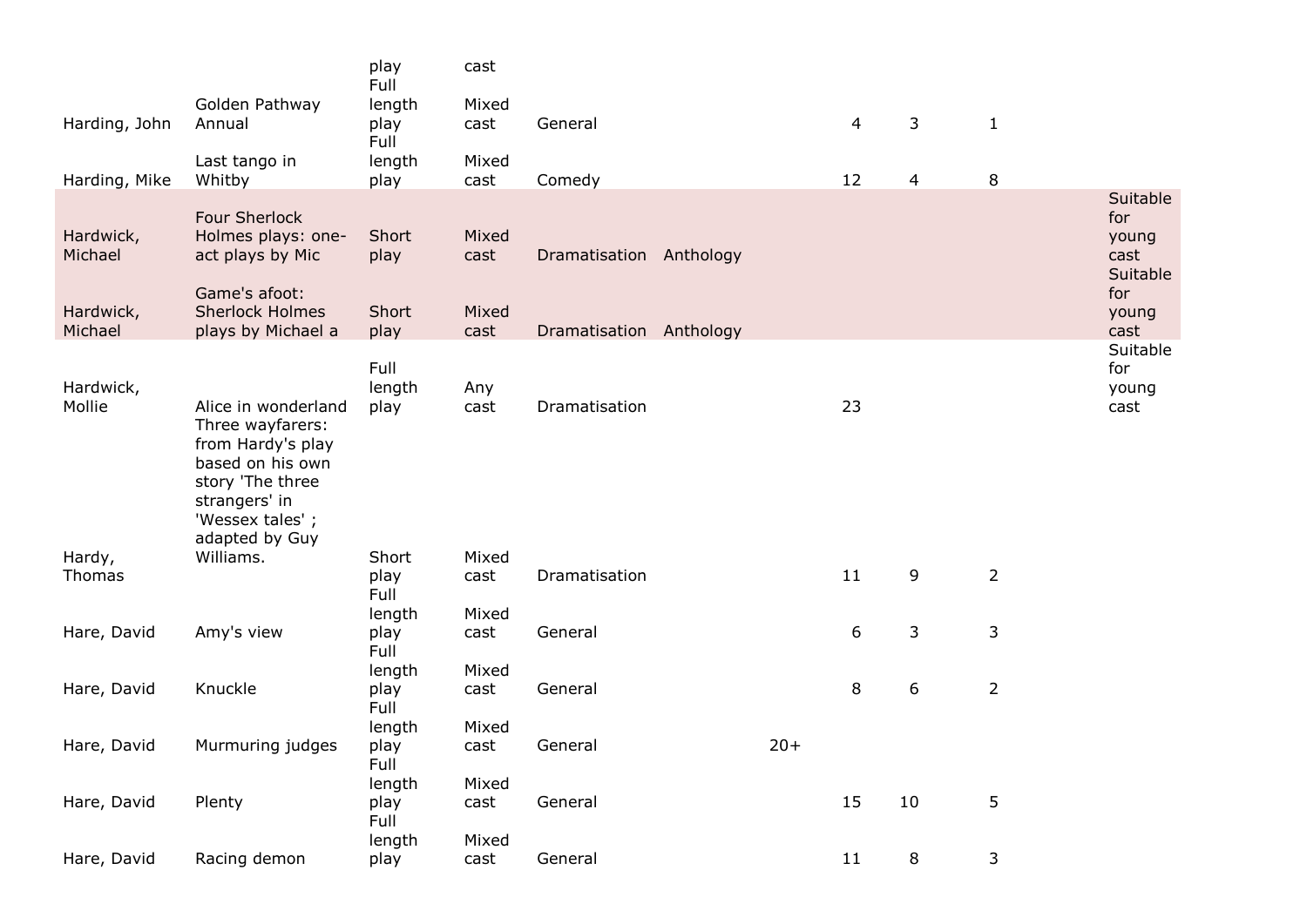|             |                     | Full         |        |          |                |                |                |
|-------------|---------------------|--------------|--------|----------|----------------|----------------|----------------|
|             |                     | length       | Mixed  |          |                |                |                |
| Hare, David | Secret rapture      | play<br>Full | cast   | General  | 6              | $\overline{2}$ | $\overline{4}$ |
|             |                     | length       | Mixed  |          |                |                |                |
| Hare, David | Vertical hour       | play<br>Full | cast   | General  | 5              | $\mathsf{3}$   | $\overline{2}$ |
| Harling,    | Steel magnolias: a  | length       | Female |          |                |                |                |
| Robert      | play                | play<br>Full | cast   | General  | 6              | $\pmb{0}$      | 6              |
| Harris,     |                     | length       | Mixed  |          |                |                |                |
| Richard     | Business of murder  | play<br>Full | cast   | Thriller | 3              | $\overline{2}$ | $\mathbf{1}$   |
| Harris,     |                     | length       | Mixed  |          |                |                |                |
| Richard     | Dead guilty         | play<br>Full | cast   | General  | 4              | $\overline{2}$ | $\overline{2}$ |
| Harris,     | Foot in the door: a | length       | Mixed  |          |                |                |                |
| Richard     | comedy              | play<br>Full | cast   | Comedy   | 6              | 3              | 3              |
| Harris,     |                     | length       | Mixed  |          |                |                |                |
| Richard     | Going straight      | play<br>Full | cast   | General  | 5              | $\overline{2}$ | $\mathsf{3}$   |
| Harris,     | In two minds: a     | length       | Mixed  |          |                |                |                |
| Richard     | thriller            | play<br>Full | cast   | Thriller | 4              | $\overline{2}$ | $\overline{2}$ |
| Harris,     |                     | length       | Mixed  |          |                |                |                |
| Richard     | Local affairs       | play<br>Full | cast   | General  | 9              | $\overline{4}$ | 5              |
| Harris,     |                     | length       | Mixed  |          |                |                |                |
| Richard     | Maintenance man     | play<br>Full | cast   | General  | 3              | $\mathbf 1$    | $\overline{2}$ |
| Harris,     |                     | length       | Mixed  |          |                |                |                |
| Richard     | Party piece         | play<br>Full | cast   | Comedy   | $\overline{7}$ | $\overline{4}$ | 3              |
| Harris,     | Stepping out: a     | length       | Mixed  |          |                |                |                |
| Richard     | comedy              | play<br>Full | cast   | Comedy   | 10             | $\mathbf{1}$   | 9              |
| Harris,     | Two and two make    | length       | Mixed  |          |                |                |                |
| Richard     | sex: a comedy       | play<br>Full | cast   | Comedy   | 6              | $\mathsf{3}$   | 3              |
| Harris,     |                     | length       | Mixed  |          |                |                |                |
| Richard     | Visiting hour       | play         | cast   | General  | 6              | 3              | 3              |
| Harris,     | Who goes bare?: a   | Full         | Mixed  | Comedy   | 10             | 5              | 5              |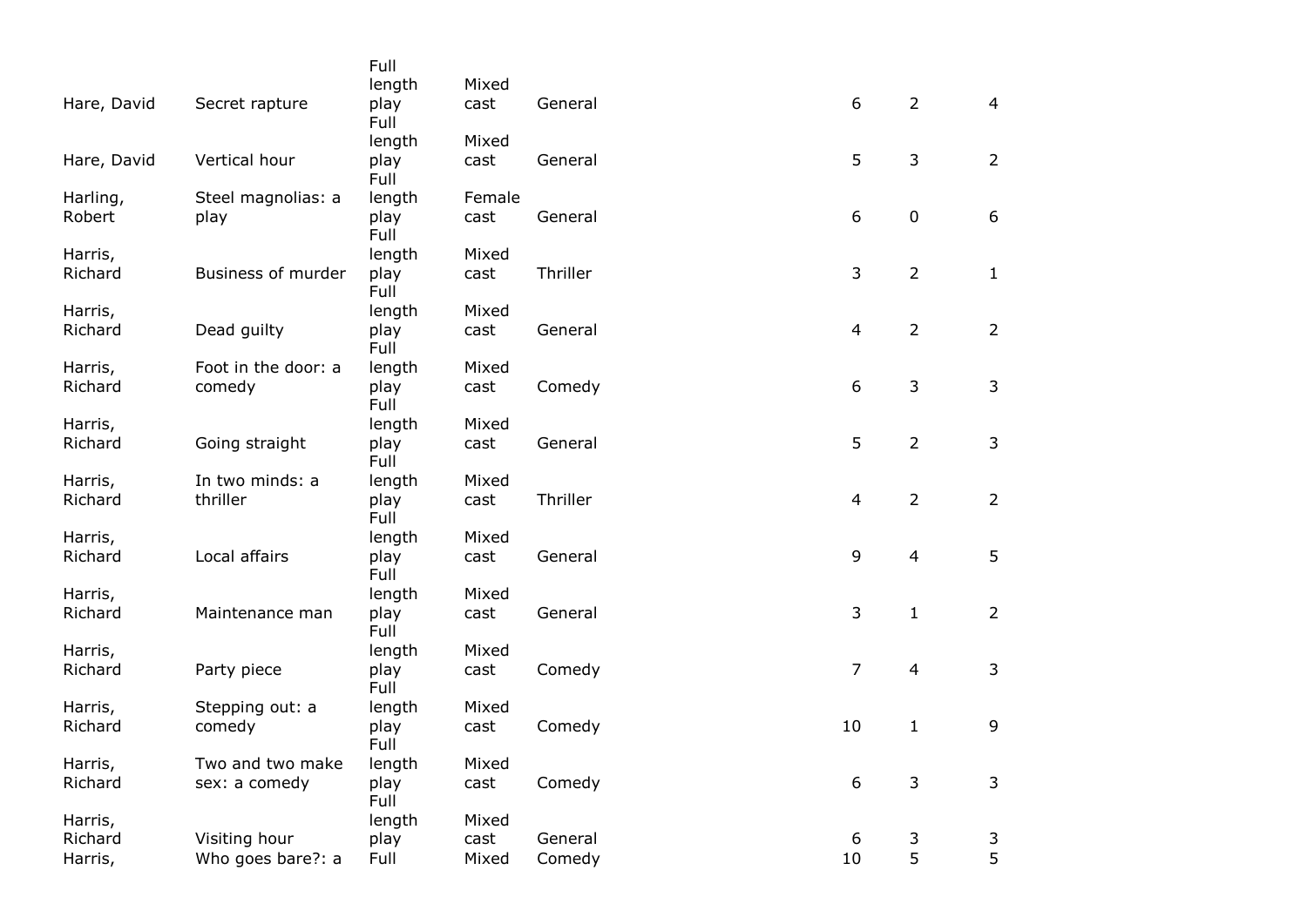| Richard        | farce                          | length<br>play | cast          |                 |       |    |                |                |
|----------------|--------------------------------|----------------|---------------|-----------------|-------|----|----------------|----------------|
| Harris,        |                                | Full           |               |                 |       |    |                |                |
| Richard,       |                                | length         | Mixed         |                 |       |    | 5              |                |
| 1934-          | Outside edge<br>Whodidit?: a   | play<br>Short  | cast<br>Mixed | Comedy          |       | 9  |                | 4              |
| Harrison, Neil | comedy<br>Whodidit?: a         | play<br>Short  | cast<br>Any   | Comedy          |       | 5  | $\mathfrak{Z}$ | $\overline{2}$ |
| Harrison, Neil | comedy                         | play<br>Full   | cast          | Comedy          |       | 17 |                |                |
|                |                                | length         | Mixed         |                 |       |    |                |                |
| Harrison, Tony | Mysteries<br>Where angels fear | play           | cast          | Religious theme | $20+$ |    |                |                |
|                | to tread: based on             | Full           |               |                 |       |    |                |                |
| Hart,          | the novel by E.M.              | length         | Mixed         |                 |       |    |                |                |
| Elizabeth      | Forster                        | play           | cast          | Dramatisation   |       | 9  | 3              | 6              |
|                | Day after the fair:            |                |               |                 |       |    |                |                |
|                | based on On the                | Full           |               |                 |       |    |                |                |
|                | western circuit, by            | length         | Mixed         |                 |       |    |                |                |
| Harvey, Frank  | Thomas Hardy                   | play<br>Full   | cast          | Dramatisation   |       | 6  | $\overline{2}$ | 4              |
| Harwood,       |                                | length         | Mixed         |                 |       |    |                |                |
| Ronald         | Another time                   | play<br>Full   | cast          | General         |       | 5  | 3              | $\overline{2}$ |
| Harwood,       |                                | length         | Mixed         |                 |       |    |                |                |
| Ronald         | Family                         | play<br>Full   | cast          | General         |       | 8  | 4              | $\overline{a}$ |
| Hastings,      |                                | length         | Mixed         |                 |       |    |                |                |
| Charlotte      | Bonaventure                    | play<br>Full   | cast          | General         |       | 11 | $\mathsf 3$    | $\,8\,$        |
| Hastings,      |                                | length         | Mixed         |                 |       |    |                |                |
| Charlotte      | Enquiry                        | play<br>Full   | cast          | General         |       | 12 | 4              | $\,8\,$        |
| Hastings,      |                                | length         | Mixed         |                 |       |    |                |                |
| Charlotte      | Restless evil                  | play<br>Full   | cast          | General         |       | 10 | 5              | 5              |
| Hastings,      |                                | length         | Mixed         |                 |       |    |                |                |
| Charlotte      | Soft September air             | play<br>Full   | cast          | General         |       | 12 | 5              | $\overline{7}$ |
| Hastings,      | Seagulls over                  | length         | Male          |                 |       |    |                |                |
| Hugh           | Sorrento                       | play           | cast          | General         |       | 9  | 9              | $\mathbf 0$    |
| Hawdon,        |                                | Full           | Mixed         |                 |       |    |                |                |
| Robin          | Mating game                    | length         | cast          | Comedy          |       | 5  | $\overline{2}$ | 3              |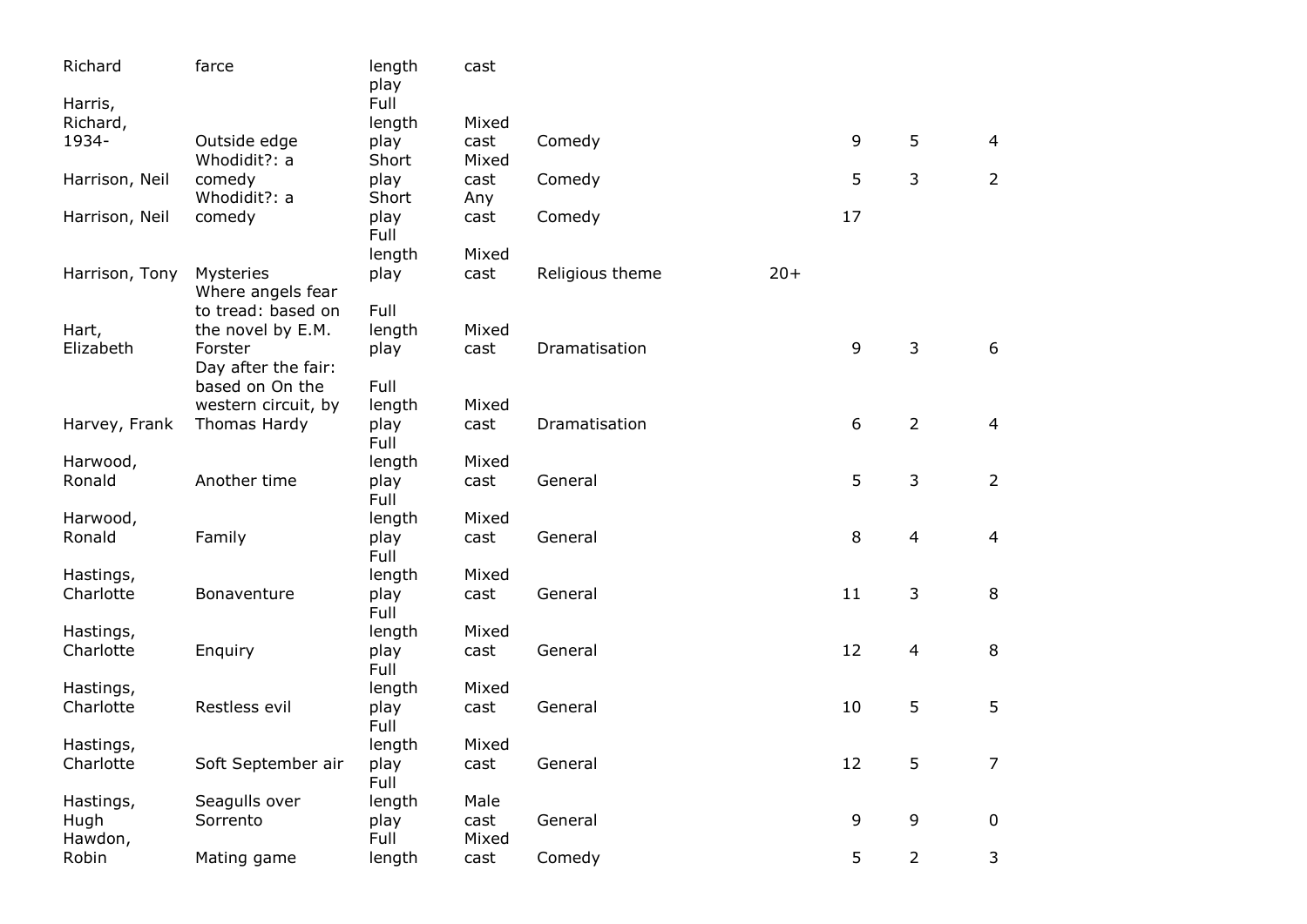|                |                        | play          |                |                      |       |                |                |                 |
|----------------|------------------------|---------------|----------------|----------------------|-------|----------------|----------------|-----------------|
|                | Crimson cocoanut:      | Short         | Mixed          |                      |       |                |                |                 |
| Hay, Ian       | an absurdity           | play          | cast           | Comedy               |       | 6              | $\overline{4}$ | $\overline{2}$  |
|                | Collector: a play      |               |                |                      |       |                |                |                 |
|                | adapted from the       | Full          |                |                      |       |                |                |                 |
|                | novel by John          | length        | Mixed          |                      |       |                |                |                 |
| Healy, Mark    | Fowles                 | play          | cast           | Thriller             |       | $\overline{2}$ | $\mathbf{1}$   | $\mathbf{1}$    |
|                |                        | Full          |                |                      |       |                |                |                 |
| Hellman,       | Little foxes: a play   | length        | Mixed          |                      |       |                |                |                 |
| Lillian        | in three acts          | play          | cast           | General              |       | 10             | 6              | 4               |
|                | Camel's back: a        | Full          |                |                      |       |                |                |                 |
|                | comedy in three        | length        | Mixed          |                      |       |                |                |                 |
| Helsby, Arnold | acts                   | play          | cast           | Comedy               |       | 9              | 3              | 6               |
| Hickman,       |                        | Short         | Mixed          |                      |       |                |                |                 |
| Derek          | George: a comedy       | play          | cast           | Comedy               |       | 9              | 5              | 4               |
|                | Curse of the           | Full          |                |                      |       |                |                |                 |
|                | werewolf: a play       | length        | Mixed          |                      | $20+$ |                |                |                 |
| Hill, Ken      | with songs             | play<br>Short | cast<br>Female | General              |       |                |                |                 |
| Hillman, Barry | Face the music         |               | cast           |                      |       | 6              | $\mathbf 0$    | 6               |
| Hillman, Barry |                        | play<br>Short | Female         | Comedy               |       |                |                |                 |
|                | Iron magnolias         | play          | cast           | Comedy               |       | $\overline{7}$ | $\mathbf 0$    | $\overline{7}$  |
|                | Roly-poly: based       |               |                |                      |       |                |                |                 |
|                | on the story Boule     |               |                |                      |       |                |                |                 |
| Hillman, Barry | de suif, by Guy de     | <b>Short</b>  | Female         |                      |       |                |                |                 |
| L.             | Maupassant             | play          | cast           | <b>Dramatisation</b> |       | 8              | $\overline{0}$ | 8               |
|                | Price of coal: two     |               |                |                      |       |                |                |                 |
|                | television plays       |               |                |                      |       |                |                |                 |
|                | Meet the people        |               |                |                      |       |                |                |                 |
|                | and Back to reality,   | Full          |                |                      |       |                |                |                 |
|                | edited by Allan        | length        | Mixed          |                      |       |                |                |                 |
| Hines, Barry   | Stronach               | play          | cast           | General              | $20+$ |                |                |                 |
|                |                        | Full          |                |                      |       |                |                |                 |
| Hoddinott,     |                        | length        | Mixed          |                      |       |                |                |                 |
| Derek          | Din dins               | play          | cast           | Comedy               |       | 8              | 5              | 3               |
|                | Little photographer,   |               |                |                      |       |                |                |                 |
|                | based on a short       | Full          |                |                      |       |                |                |                 |
| Hoddinott,     | story by Daphne du     | length        | Mixed          |                      |       |                |                |                 |
| Derek          | Maurier                | play          | cast           | Dramatisation        |       | 9              | 3              | 6               |
| Hoffman,       |                        | Short         | Female         |                      |       |                |                |                 |
| Frances        | Alarm clock            | play          | cast           | General              |       | 4              | $\pmb{0}$      | 4               |
| Holland,       |                        | <b>Short</b>  | Female         |                      |       |                |                |                 |
| <b>Norman</b>  | <b>Clouded crystal</b> | play          | cast           | General              |       | 6              | $\overline{0}$ | $6\overline{6}$ |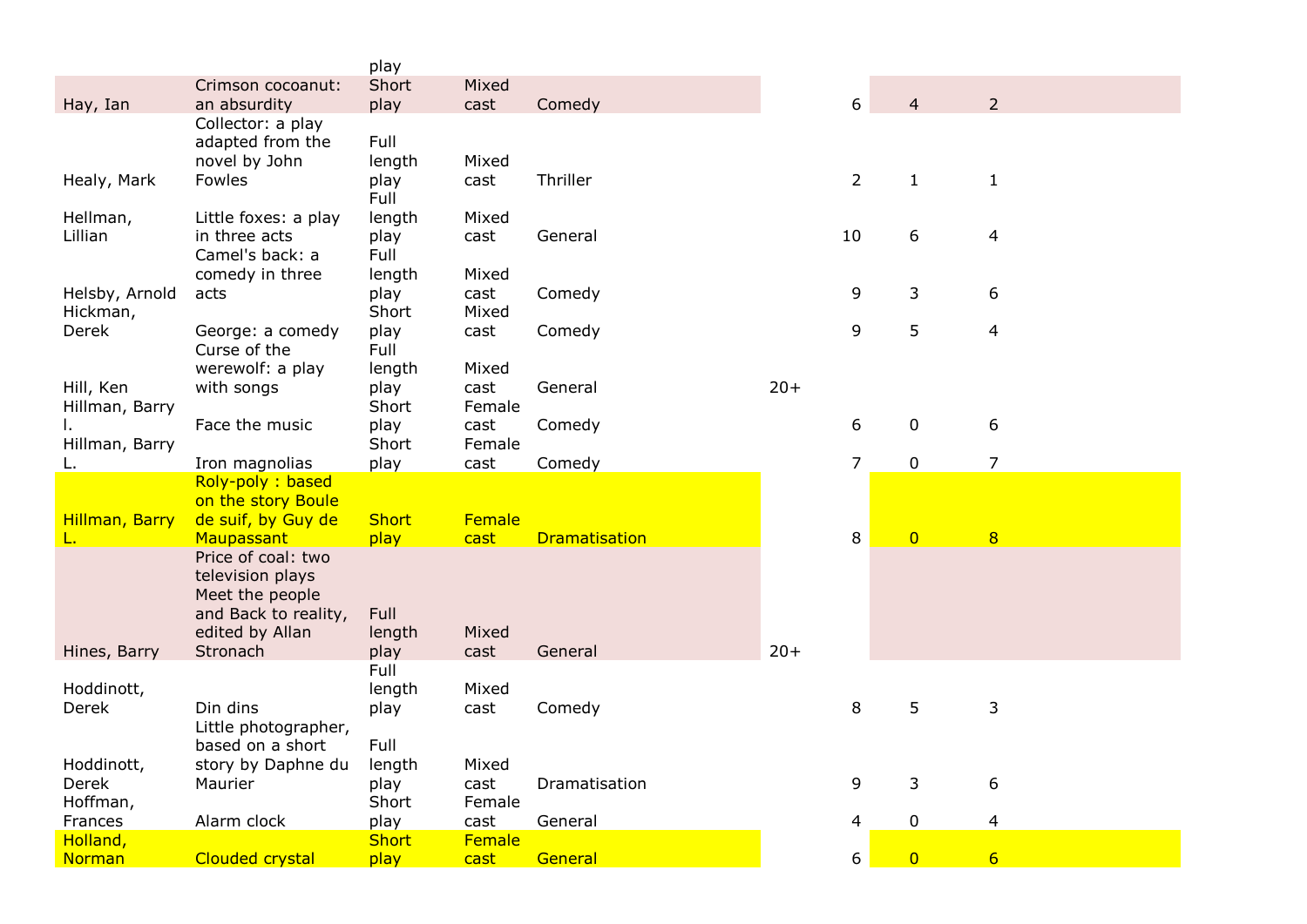|                          |                      | Full           |       |            |                |                |                |
|--------------------------|----------------------|----------------|-------|------------|----------------|----------------|----------------|
| Holland,                 | Daughter of the left | length         | Mixed |            |                |                |                |
| Norman                   | hand                 | play           | cast  | General    | 10             | $\overline{2}$ | 8              |
|                          |                      | Full           |       |            |                |                |                |
| Holland,                 |                      | length         | Mixed |            |                |                |                |
| Norman                   | Militants            | play           | cast  | Historical | 14             | 6              | 8              |
|                          |                      | Full<br>length | Mixed |            |                |                |                |
| Holliday,<br>Graham      | Scottish play        | play           | cast  | Comedy     | 13             | 6              | $\overline{7}$ |
| Holloway,                | Dark, included in    | Short          | Mixed |            |                |                |                |
| Jonathan                 | 'Darkness falls'     | play           | cast  | Thriller   | 4              | 3              | $\mathbf{1}$   |
|                          |                      | Full           |       |            |                |                |                |
| Holloway,                | Darkness falls: a    | length         | Mixed |            |                |                |                |
| Jonathan                 | double bill          | play           | cast  | Thriller   | 4              | 3              | $\mathbf{1}$   |
| Holloway,                | Darkness falls: a    | Short          | Mixed |            |                |                |                |
| Jonathan                 | double bill          | play           | cast  | Thriller   | 4              | 3              | $\mathbf{1}$   |
|                          | Monkey's paw:        |                |       |            |                |                |                |
|                          | adapted from the     |                |       |            |                |                |                |
|                          | short story by W.    |                |       |            |                |                |                |
| Holloway,                | W. Jacobs, included  | Short          | Mixed |            |                |                |                |
| Jonathan                 | in 'Darkness falls'  | play<br>Full   | cast  | Thriller   | 4              | 3              | $\mathbf{1}$   |
| Home, William            |                      | length         | Mixed |            |                |                |                |
| Douglas                  | Betzi                | play           | cast  | Historical | 16             | 11             | 5              |
|                          | Chiltern Hundreds:   | Full           |       |            |                |                |                |
| Home, William            | a comedy in three    | length         | Mixed |            |                |                |                |
| Douglas                  | acts                 | play           | cast  | Comedy     | 8              | $\overline{4}$ | $\overline{4}$ |
|                          |                      | Full           |       |            |                |                |                |
| Home, William            |                      | length         | Mixed |            |                |                |                |
| Douglas                  | Dame of Sark         | play           | cast  | Historical | 12             | 9              | $\mathsf{3}$   |
|                          |                      | Full           |       |            |                |                |                |
| Home, William            | Editor regrets: a    | length         | Mixed |            |                |                |                |
| Douglas                  | comedy               | play           | cast  | Comedy     | 8              | 6              | $\overline{2}$ |
|                          |                      | Full<br>length | Mixed |            |                |                |                |
| Home, William<br>Douglas | In the red           | play           | cast  | General    | $\overline{7}$ | $\overline{4}$ | 3              |
|                          |                      | Full           |       |            |                |                |                |
| Home, William            | Kingfisher: a        | length         | Mixed |            |                |                |                |
| Douglas                  | comedy in two acts   | play           | cast  | Comedy     | 3              | $\overline{2}$ | $\mathbf 1$    |
|                          |                      | Full           |       |            |                |                |                |
| Home, William            | Lloyd George knew    | length         | Mixed |            |                |                |                |
| Douglas                  | my father            | play           | cast  | Comedy     | 8              | 5              | 3              |
| Home, William            | Reluctant            | Full           | Mixed | General    | 8              | 3              | 5              |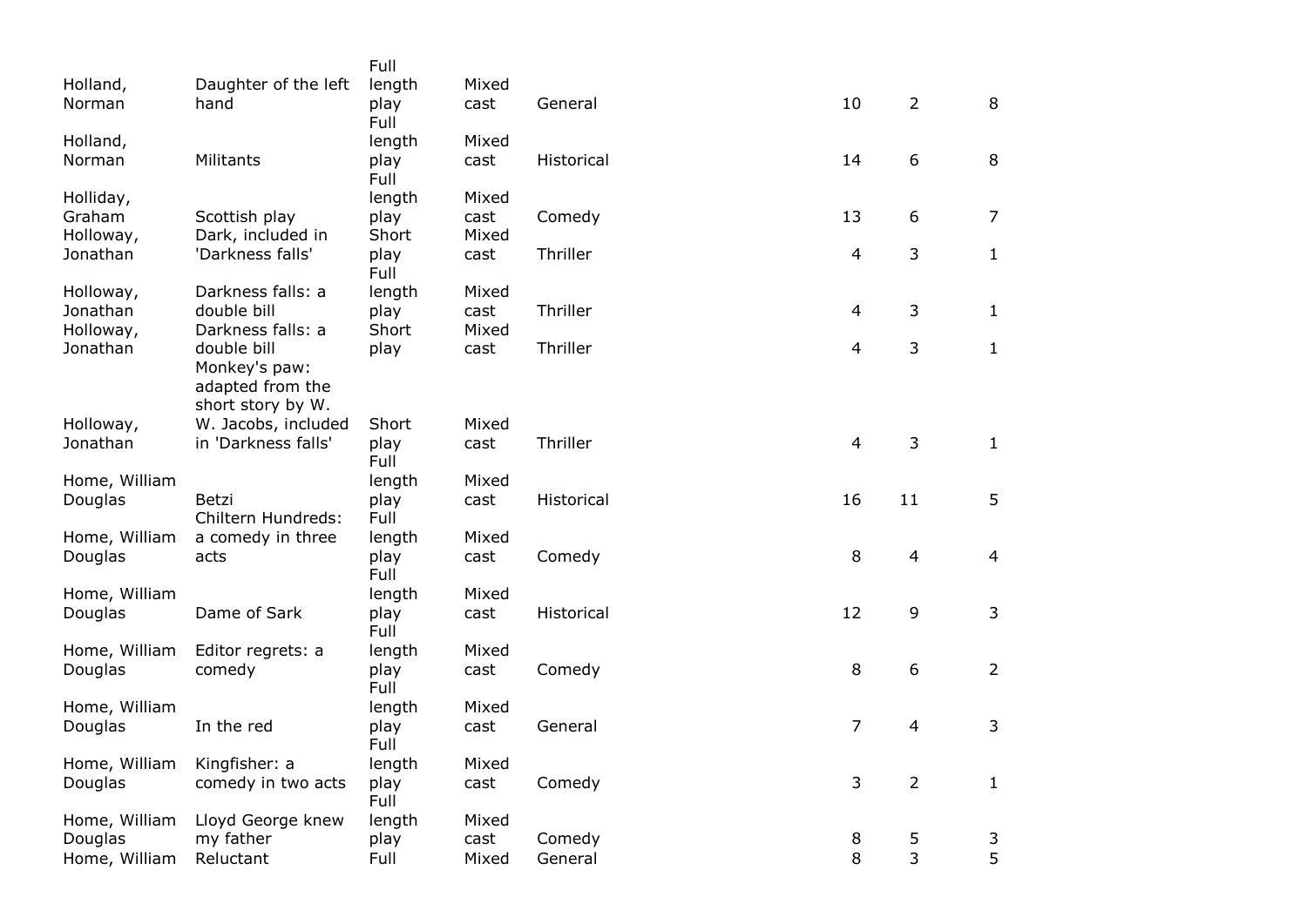| Douglas                      | debutante                                | length<br>play<br>Full | cast           |          |                  |                |                |
|------------------------------|------------------------------------------|------------------------|----------------|----------|------------------|----------------|----------------|
| Home, William                | Reluctant peer: a                        | length                 | Mixed          |          |                  |                |                |
| douglas                      | comedy                                   | play<br>Short          | cast<br>Female | Comedy   | 8                | $\overline{4}$ | $\overline{4}$ |
| Honey, Joan                  | Play-reading<br>Curses, foiled           | play<br>Short          | cast<br>Mixed  | Comedy   | 6                | $\mathbf 0$    | 6              |
| Hood, Evelyn                 | again!                                   | play<br>Short          | cast<br>Mixed  | General  | 6                | $\overline{2}$ | $\overline{4}$ |
| Hood, Evelyn                 | Genteel<br>I never thought it            | play<br>Short          | cast<br>Mixed  | Comedy   | 3                | $\mathbf{1}$   | 2              |
| Hood, Evelyn<br>Hood, Evelyn | would be like this<br>Epitaph for a hard | play<br>Short          | cast<br>Mixed  | General  | $\overline{4}$   | $\overline{2}$ | $\overline{2}$ |
| м.                           | man<br>Deadly record: a                  | play<br>Full           | cast           | General  | 3                | $\mathbf{1}$   | $\overline{2}$ |
| Hooke, Nina                  | suspense play in 3                       | length                 | Mixed          |          |                  |                |                |
| warner                       | acts                                     | play<br>Full           | cast           | Thriller | 8                | $\overline{4}$ | $\overline{4}$ |
| Hopkins,                     | Love begins at fifty:                    | length                 | Mixed          |          |                  |                |                |
| Raymond                      | a farce in two acts                      | play                   | cast           | Comedy   | 9                | 3              | 6              |
|                              | And this was odd                         | Full                   |                |          |                  |                |                |
| Horne,                       | (formerly entitled                       | length                 | Mixed          |          |                  |                |                |
| Kenneth                      | "Wasn't it odd")<br>Fools rush in: a     | play<br>Full           | cast           | Comedy   | 9                | 3              | 6              |
| Horne,                       | comedy in three                          | length                 | Mixed          |          |                  |                |                |
| Kenneth                      | acts<br>Jane steps out: a                | play<br>Full           | cast           | Comedy   | 8                | 3              | 5              |
| Horne,                       | comedy in three                          | length                 | Mixed          |          |                  |                |                |
| Kenneth                      | acts<br>Love in a mist: a                | play<br>Full           | cast           | Comedy   | 8                | 3              | 5              |
| Horne,                       | comedy in three                          | length                 | Mixed          |          |                  |                |                |
| Kenneth                      | acts                                     | play<br>Full           | cast           | Comedy   | $\boldsymbol{6}$ | 3              | 3              |
| Horne,                       | Public mischief: a                       | length                 | Mixed          |          |                  |                |                |
| Kenneth                      | comedy in two acts                       | play<br>Full           | cast           | Comedy   | 8                | 3              | 5              |
| Horne,                       |                                          | length                 | Mixed          |          |                  |                |                |
| Kenneth                      | Trial and error<br>Two dozen red         | play<br>Full           | cast           | Comedy   | $\overline{7}$   | 3              | $\overline{4}$ |
| Horne,                       | roses: a play                            | length                 | Mixed          |          |                  |                |                |
| Kenneth                      | adapted from the                         | play                   | cast           | Comedy   | 5                | 3              | $\overline{2}$ |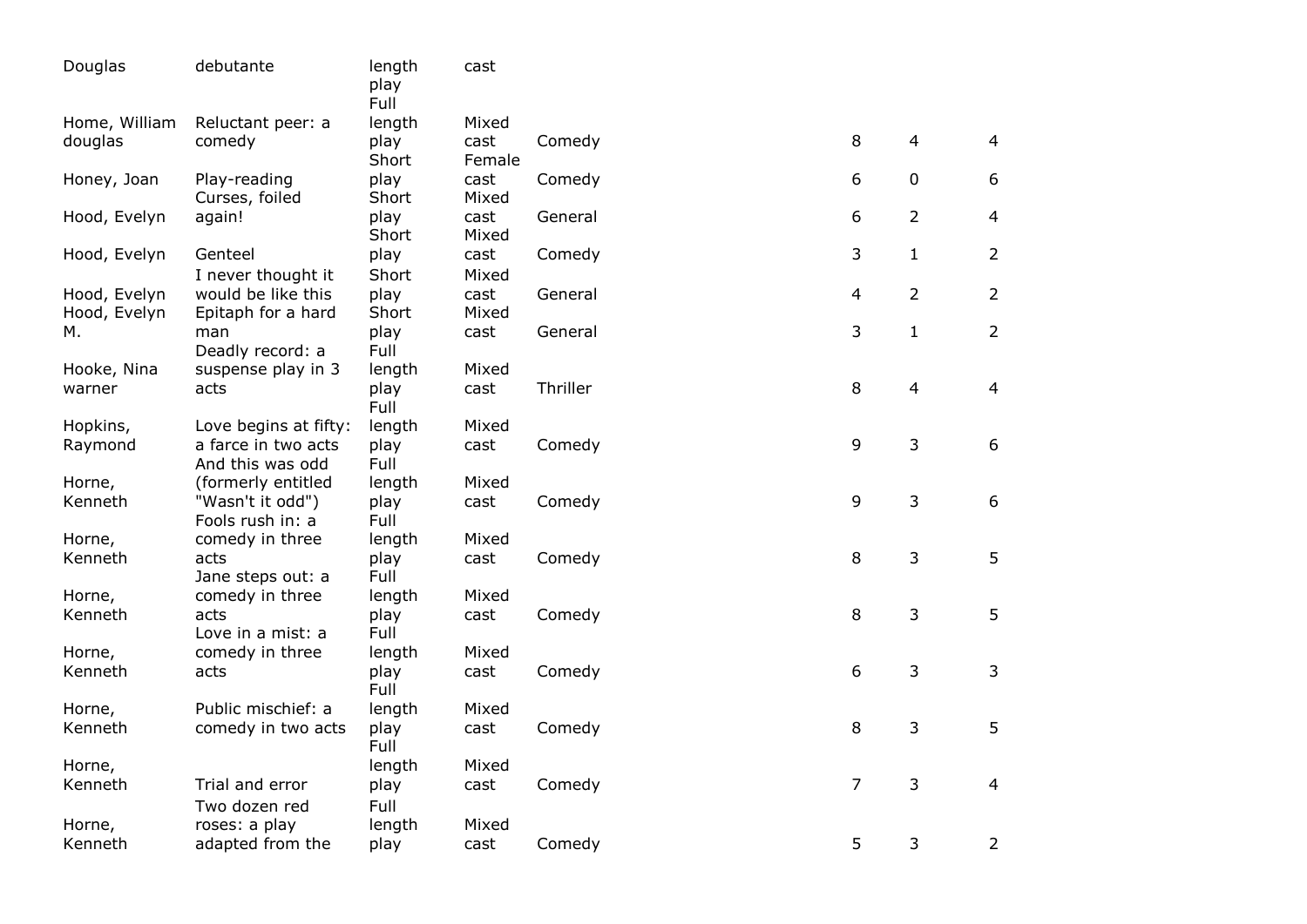## Italian of Aldo de Benedetti.

|                |                                        | Full          |               |            |       |                |                |                |
|----------------|----------------------------------------|---------------|---------------|------------|-------|----------------|----------------|----------------|
| Horne,         |                                        | length        | Mixed         |            |       |                |                |                |
| Kenneth        | Wolf's clothing<br>Christmas           | play          | cast          | Comedy     |       | $\overline{7}$ | 3              | $\overline{4}$ |
|                | incorporated: a                        | Short         | Any           |            |       |                |                |                |
| Horsler, Peter | satirical comedy<br>Christmas          | play          | cast          | Christmas  |       | 9              |                |                |
|                | incorporated: a                        | Short         | Female        |            |       |                |                |                |
| Horsler, Peter | satirical comedy<br>Intruders: a       | play<br>Short | cast<br>Mixed | Christmas  |       | 9              | $\mathbf 0$    | 9              |
| Horsler, Peter | comedy                                 | play<br>Full  | cast          | Comedy     |       | $\overline{4}$ | $\overline{2}$ | $\overline{2}$ |
|                | On the verge: a                        | length        | Mixed         |            |       |                |                |                |
| Horsler, Peter | farcical comedy                        | play          | cast          | Comedy     |       | 10             | $\overline{4}$ | 6              |
|                | Say it with                            | Short         | Female        |            |       |                |                |                |
| Horsler, Peter | chocolates                             | play          | cast          | Comedy     |       | 4              | $\mathbf 0$    | $\overline{4}$ |
|                |                                        | Short         | Mixed         |            |       |                |                |                |
| Horsler, Peter | Upstairs cuckoo<br>Faith, hope, and    | play          | cast          | Comedy     |       | 4              | $\overline{2}$ | $\overline{2}$ |
|                | charity: a little<br>dance of death in |               |               |            |       |                |                |                |
|                | five acts, translated                  | Full          |               |            |       |                |                |                |
| Horvath, Odon  | by Odon von                            | length        | Mixed         |            |       |                |                |                |
| von            | Horvath                                | play<br>Full  | cast          | General    |       | 18             | 13             | 5              |
| Horvath, Odon  | Tales from the                         | length        | Mixed         |            |       |                |                |                |
| von            | Vienna Woods                           | play          | cast          | General    |       | 20             | 10             | 10             |
| Houghton,      | Dear departed: a                       | Short         | Mixed         |            |       |                |                |                |
| Stanley        | comedy                                 | play<br>Full  | cast          | Comedy     |       | 6              | 3              | 3              |
| Houghton,      |                                        | length        | Mixed         |            |       |                |                |                |
| Stanley        | Hindle wakes<br>Happy and              | play          | cast          | General    |       | 9              | $\overline{4}$ | 5              |
|                | glorious; Victoria                     | Full          |               |            |       |                |                |                |
| Housman,       | Regina: a dramatic                     | length        | Mixed         |            |       |                |                |                |
| Laurence       | biography<br>Lady Precious             | play<br>Full  | cast          | Historical | $20+$ |                |                |                |
|                | stream: a play in                      | length        | Mixed         |            |       |                |                |                |
| Hsiung, S. I.  | four acts                              | play          | cast          | General    | $20+$ |                |                |                |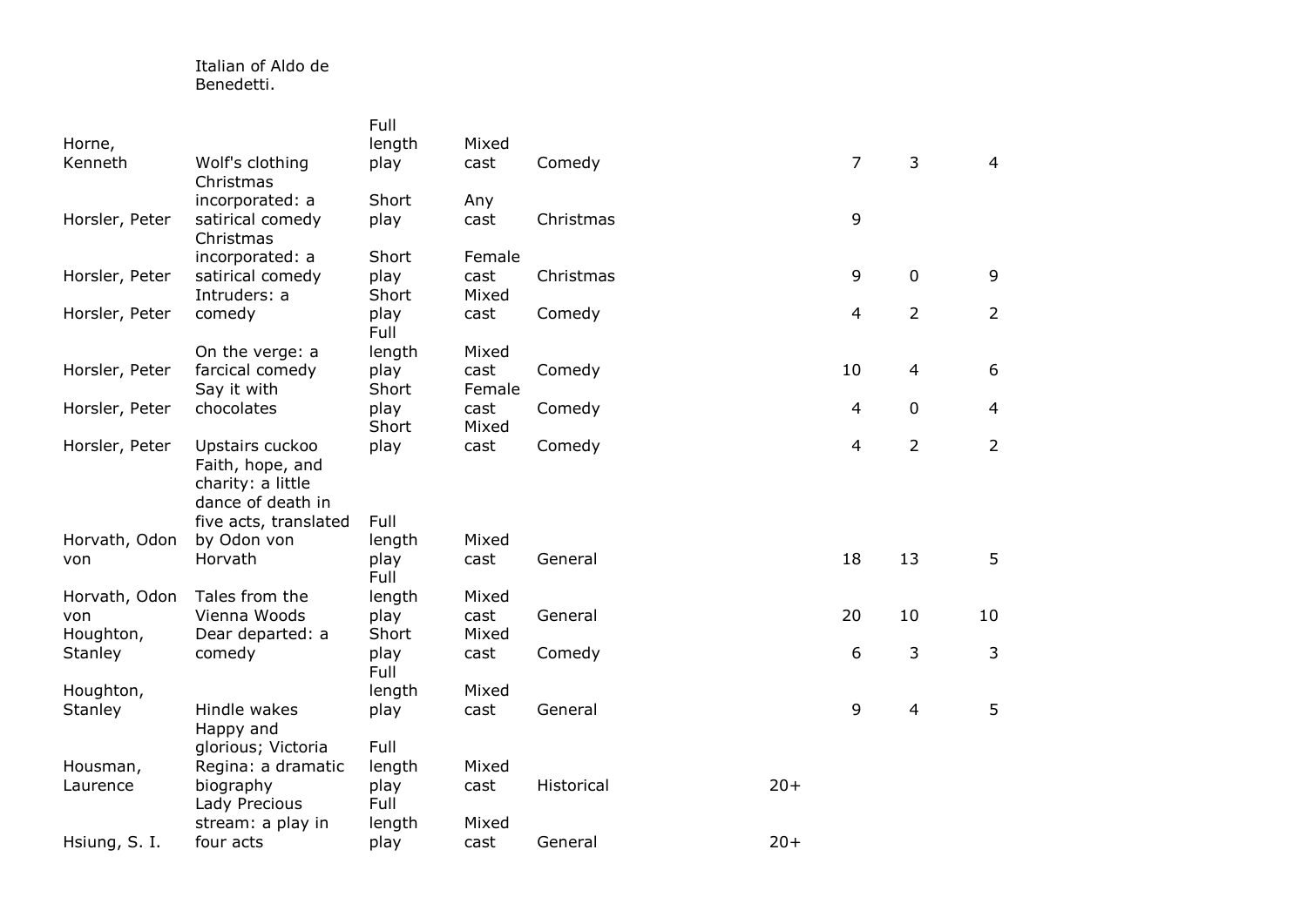|               | Coming of the                 |               |                |           |           |                |    |                |  |
|---------------|-------------------------------|---------------|----------------|-----------|-----------|----------------|----|----------------|--|
|               | Kings: and other              | Short         | Mixed          |           |           |                |    |                |  |
| Hughes, Ted   | plays                         | play          | cast           | Christmas | Anthology |                |    |                |  |
|               | Seneca's Oedipus,             | Full          |                |           |           |                |    |                |  |
| Hughes, Ted   | adapted by Ted                | length        | Mixed          |           |           | $\overline{7}$ | 5  |                |  |
|               | Hughes                        | play<br>Short | cast<br>Female | Tragedy   |           |                |    | $\overline{2}$ |  |
| Hynam, John   | Dear Rudy                     | play          | cast           | General   |           | 6              | 0  | 6              |  |
|               | Trap: a play for              | Short         | Female         |           |           |                |    |                |  |
| Hynam, John   | nine women                    | play          | cast           | Thriller  |           | 9              | 0  | 9              |  |
|               |                               | Full          |                |           |           |                |    |                |  |
|               | Brand: translated             | length        | Mixed          |           |           |                |    |                |  |
| Ibsen, Henrik | by Michael Meyer              | play          | cast           | General   |           | 16             | 11 | 5              |  |
|               |                               | Full          |                |           |           |                |    |                |  |
|               |                               | length        | Mixed          |           |           |                |    |                |  |
| Ibsen, Henrik | Doll's house                  | play<br>Full  | cast           | General   |           | 9              | 5  | $\overline{4}$ |  |
|               | Enemy of the                  | length        | Mixed          |           |           |                |    |                |  |
| Ibsen, Henrik | people                        | play          | cast           | General   |           | 11             | 9  | $\overline{2}$ |  |
|               |                               | Full          |                |           |           |                |    |                |  |
|               | Ghosts: a play in             | length        | Mixed          |           |           |                |    |                |  |
| Ibsen, Henrik | three acts                    | play          | cast           | General   |           | 6              | 3  | 3              |  |
|               |                               | Full          |                |           |           |                |    |                |  |
|               |                               | length        | Mixed          |           |           |                |    |                |  |
| Ibsen, Henrik | Hedda Gabler                  | play          | cast           | Tragedy   |           | $\overline{7}$ | 3  | $\overline{4}$ |  |
|               | Hedda Gabler: a               |               |                |           |           |                |    |                |  |
|               | version by                    | Full          |                |           |           |                |    |                |  |
|               | Christopher                   | length        | Mixed          |           |           |                |    |                |  |
| Ibsen, Henrik | Hampton<br>House of Rosmer: a | play          | cast           | Tragedy   |           | $\overline{7}$ | 3  | $\overline{4}$ |  |
|               | new English version           |               |                |           |           |                |    |                |  |
|               | of Rosmersholm                | Full          |                |           |           |                |    |                |  |
|               | adatpted by Brian             | length        | Mixed          |           |           |                |    |                |  |
| Ibsen, Henrik | <b>Burton</b>                 | play          | cast           | General   |           | 6              | 4  | $\overline{2}$ |  |
|               | John Gabriel                  | Full          |                |           |           |                |    |                |  |
|               | Borkman: a play in            | length        | Mixed          |           |           |                |    |                |  |
| Ibsen, Henrik | four acts                     | play          | cast           | General   |           | 8              | 3  | 5              |  |
|               |                               | Full          |                |           |           |                |    |                |  |
|               | Lady from the sea:            | length        | Mixed          |           |           |                |    |                |  |
| Ibsen, Henrik | a play in five acts           | play          | cast           | General   |           | 8              | 5  | 3              |  |
|               |                               | Full          |                |           |           |                |    |                |  |
|               |                               | length        | Mixed          |           |           |                |    |                |  |
| Ibsen, Henrik | Little Eyolf                  | play          | cast           | General   |           | 6              | 3  | 3              |  |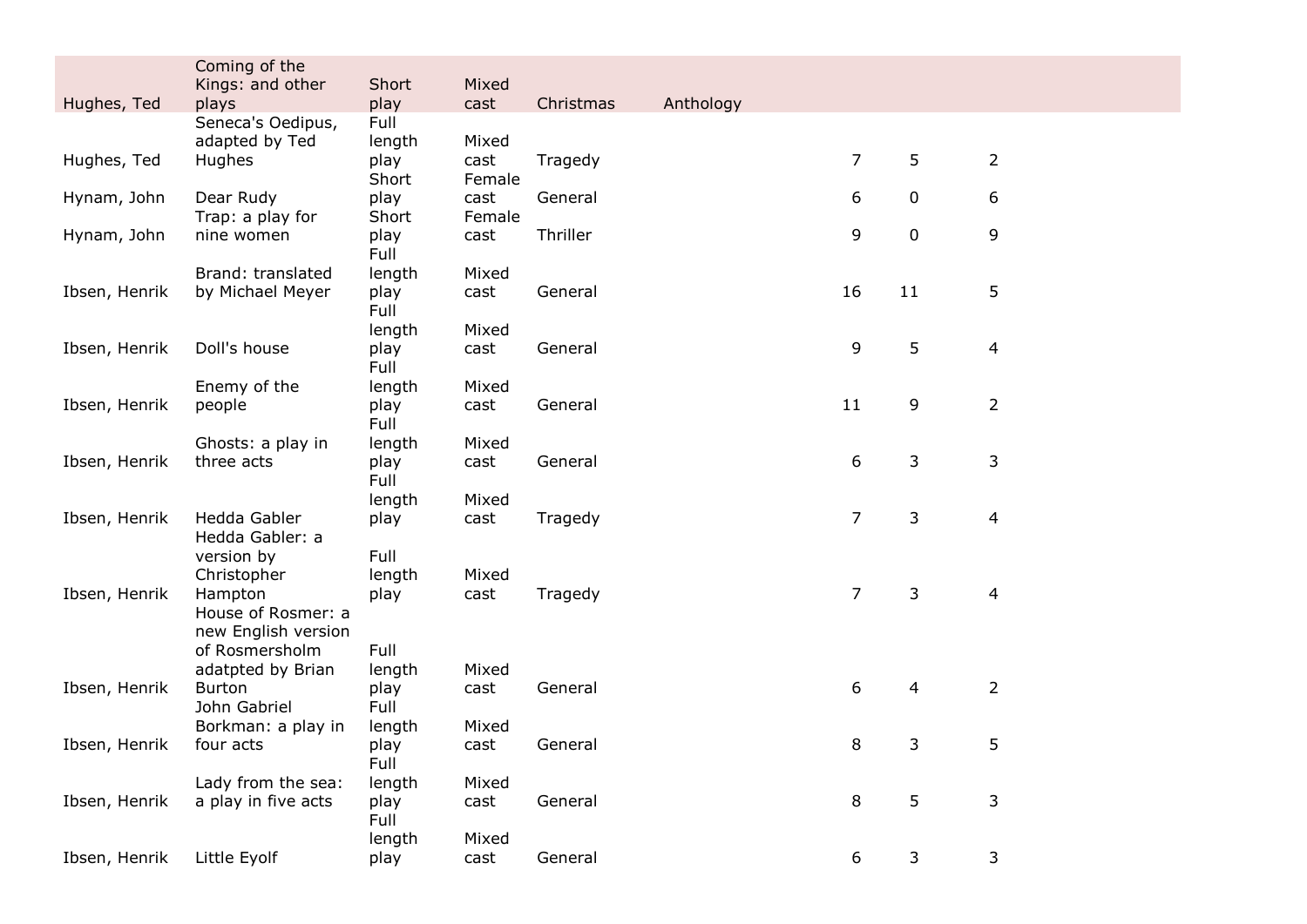|                           | Master builder,                         | Full           |                |         |           |       |                  |                |                  |  |
|---------------------------|-----------------------------------------|----------------|----------------|---------|-----------|-------|------------------|----------------|------------------|--|
| Ibsen, Henrik             | translated by<br>Michael Meyer          | length<br>play | Mixed<br>cast  | General |           |       | $\overline{7}$   | 4              | 3                |  |
|                           |                                         | Full           |                |         |           |       |                  |                |                  |  |
|                           | Peer Gynt: a                            | length         | Mixed          |         |           |       |                  |                |                  |  |
| Ibsen, Henrik             | dramatic poem                           | play<br>Full   | cast           | General |           | $20+$ |                  |                |                  |  |
|                           |                                         | length         | Mixed          |         |           |       |                  |                |                  |  |
| Ibsen, Henrik             | Pillars of society                      | play           | cast           | General |           |       | 19               | 10             | 9                |  |
|                           | When we dead                            | Full           | Mixed          |         |           |       |                  |                |                  |  |
| Ibsen, Henrik             | awaken                                  | length<br>play | cast           | General |           |       | 6                | 3              | $\mathsf 3$      |  |
|                           |                                         | Full           |                |         |           |       |                  |                |                  |  |
|                           |                                         | length         | Mixed          |         |           |       |                  |                |                  |  |
| Ibsen, Henrik<br>Ionesco, | Wild duck                               | play<br>Short  | cast<br>Mixed  | Tragedy |           | $20+$ |                  |                |                  |  |
| Eugene                    | Bald prima donna                        | play           | cast           | General |           |       | $\boldsymbol{6}$ | 3              | $\mathsf 3$      |  |
|                           |                                         | Full           |                |         |           |       |                  |                |                  |  |
| Ionesco,                  |                                         | length         | Mixed          |         |           |       |                  |                |                  |  |
| Eugene                    | Exit the king<br>Rhinoceros, The        | play           | cast           | General |           |       | $\boldsymbol{6}$ | 3              | 3                |  |
| Ionesco,                  | chairs, and, The                        | Short          | Mixed          |         |           |       |                  |                |                  |  |
| Eugène                    | lesson                                  | play           | cast           | General |           |       | $\overline{2}$   | $\mathbf 1$    | $\mathbf{1}$     |  |
|                           | Rhinoceros, The                         | Full           | Mixed          |         |           |       |                  |                |                  |  |
| Ionesco,<br>Eugène        | chairs, and, The<br>lesson: three plays | length<br>play | cast           | General |           |       | 15               | 10             | 5                |  |
| Jackson,                  | Anyone for drama?:                      | Short          | Female         |         |           |       |                  |                |                  |  |
| Douglas                   | a play                                  | play           | cast           | Comedy  |           |       | 8                | 0              | 8                |  |
| James, Stella<br>Wyn      | All right on the<br>night!              | Short<br>play  | Female<br>cast | Comedy  |           |       | 6                | 0              | 6                |  |
| James, Stella             |                                         | Short          | Female         |         |           |       |                  |                |                  |  |
| Wyn                       | Right spirit!                           | play           | cast           | Comedy  |           |       | 6                | 0              | $\boldsymbol{6}$ |  |
| James, Stella             | Show must go on!:                       | <b>Short</b>   | Female         |         |           |       |                  |                |                  |  |
| Wyn                       | a comedy<br>Ubu plays: Ubu              | play           | cast           | Comedy  |           |       | 6                | $\overline{0}$ | $6 \overline{}$  |  |
|                           | cocu/cuckolded;                         |                |                |         |           |       |                  |                |                  |  |
|                           | Ubu rex, Ubu                            |                |                |         |           |       |                  |                |                  |  |
|                           | roi/enchained,<br>translated by Cyril   | Full           |                |         |           |       |                  |                |                  |  |
|                           | <b>Connolly and Simon</b>               | length         | Mixed          |         |           |       |                  |                |                  |  |
| Jarry, Alfred             | <b>Watson Taylor</b>                    | play           | cast           | General | Anthology |       |                  |                |                  |  |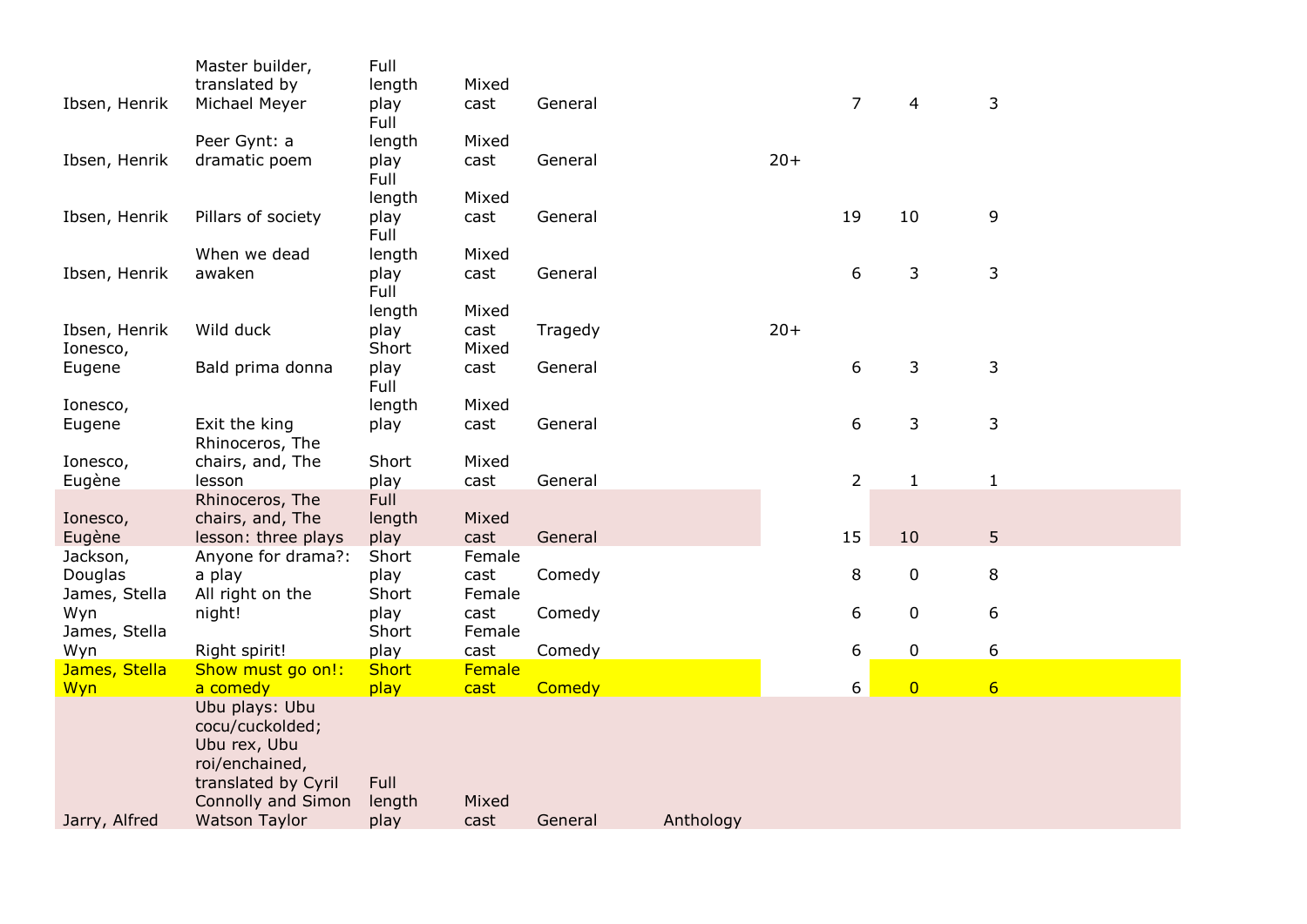|               | Count your                                |                |        |               |       |                          |                  |                |
|---------------|-------------------------------------------|----------------|--------|---------------|-------|--------------------------|------------------|----------------|
|               | blessings: a                              | Full           |        |               |       |                          |                  |                |
|               | comedy of the ill-                        | length         | Mixed  |               |       |                          |                  |                |
| Jeans, Ronald | to-do                                     | play<br>Full   | cast   | Comedy        |       | 9                        | 3                | 6              |
| Jeffreys,     | Charles Dickens'                          | length         | Mixed  |               |       |                          |                  |                |
| Stephen       | <b>Hard Times</b><br>Hard times: Charles  | play<br>Full   | cast   | Dramatisation | $20+$ |                          |                  |                |
| Jeffreys,     | Dickens' Hard                             | length         | Mixed  |               |       |                          |                  |                |
| Stephen       | <b>Times</b>                              | play<br>Full   | cast   | Dramatisation |       | $\overline{4}$           | $\overline{2}$   | $\overline{2}$ |
|               |                                           | length         | Mixed  |               |       |                          |                  |                |
| Jellicoe, Ann | Knack: a comedy                           | play           | cast   | Comedy        |       | $\overline{\mathcal{L}}$ | 3                | $\mathbf{1}$   |
| Jennings,     | Have you anything                         | Short          | Mixed  |               |       |                          |                  |                |
| Gertrude      | to declare?                               | play           | cast   | Comedy        |       | 10                       | $\overline{4}$   | 6              |
| Jennings,     | Bathroom door: a                          | <b>Short</b>   | Mixed  |               |       |                          |                  |                |
| Gertrude E.   | farce                                     | play           | cast   | Comedy        |       | 6                        | $\overline{3}$   | $\overline{3}$ |
|               | Jane Eyre, from the<br>novel by Charlotte | Full<br>length | Mixed  |               |       |                          |                  |                |
|               | Brontë                                    |                |        | Dramatisation |       | 17                       |                  | 10             |
| Jerome, Helen | Pride and                                 | play           | cast   |               |       |                          | 7                |                |
|               | prejudice: a                              | Full           |        |               |       |                          |                  |                |
|               | sentimental                               | length         | Mixed  |               |       |                          |                  |                |
| Jerome, Helen | comedy<br>Pride and                       | play           | cast   | Dramatisation | $20+$ |                          |                  |                |
|               | prejudice: a                              |                |        |               |       |                          |                  |                |
|               | sentimental                               |                |        |               |       |                          |                  |                |
|               | comedy, from the                          | Full           |        |               |       |                          |                  |                |
|               | novel by Jane                             | length         | Mixed  |               |       |                          |                  |                |
| Jerome, Helen | Austen                                    | play<br>Full   | cast   | Dramatisation |       | 26                       | 10               | 16             |
| Jerome,       | Passing of the third                      | length         | Mixed  |               |       |                          |                  |                |
| Jerome K.     | floor back                                | play           | cast   | General       | $20+$ |                          |                  |                |
| Johnson,      | From five to five-                        | Short          | Female |               |       |                          |                  |                |
| Philip        | thirty: a comedy                          | play           | cast   | Comedy        |       | 5                        | $\mathbf 0$      | 5              |
| Johnson,      | Gerry the gent: a                         | Short          | Female |               |       |                          |                  |                |
| Philip        | comedy                                    | play           | cast   | Comedy        |       | 5                        | $\mathbf 0$      | 5              |
| Johnson,      | Green grow the                            | Short          | Female |               |       |                          |                  |                |
| Philip        | cabbages                                  | play           | cast   | Comedy        |       | 5                        | $\mathbf 0$      | 5              |
| Johnson,      | In waltz time: a                          | Short          | Female |               |       |                          |                  |                |
| Philip        | comedy in one act                         | play           | cast   | Comedy        |       | 8                        | $\boldsymbol{0}$ | 8              |
| Johnson,      | Late Miss Cordell                         | Short          | Mixed  | Tragedy       |       | 6                        | $\mathbf{1}$     | 5              |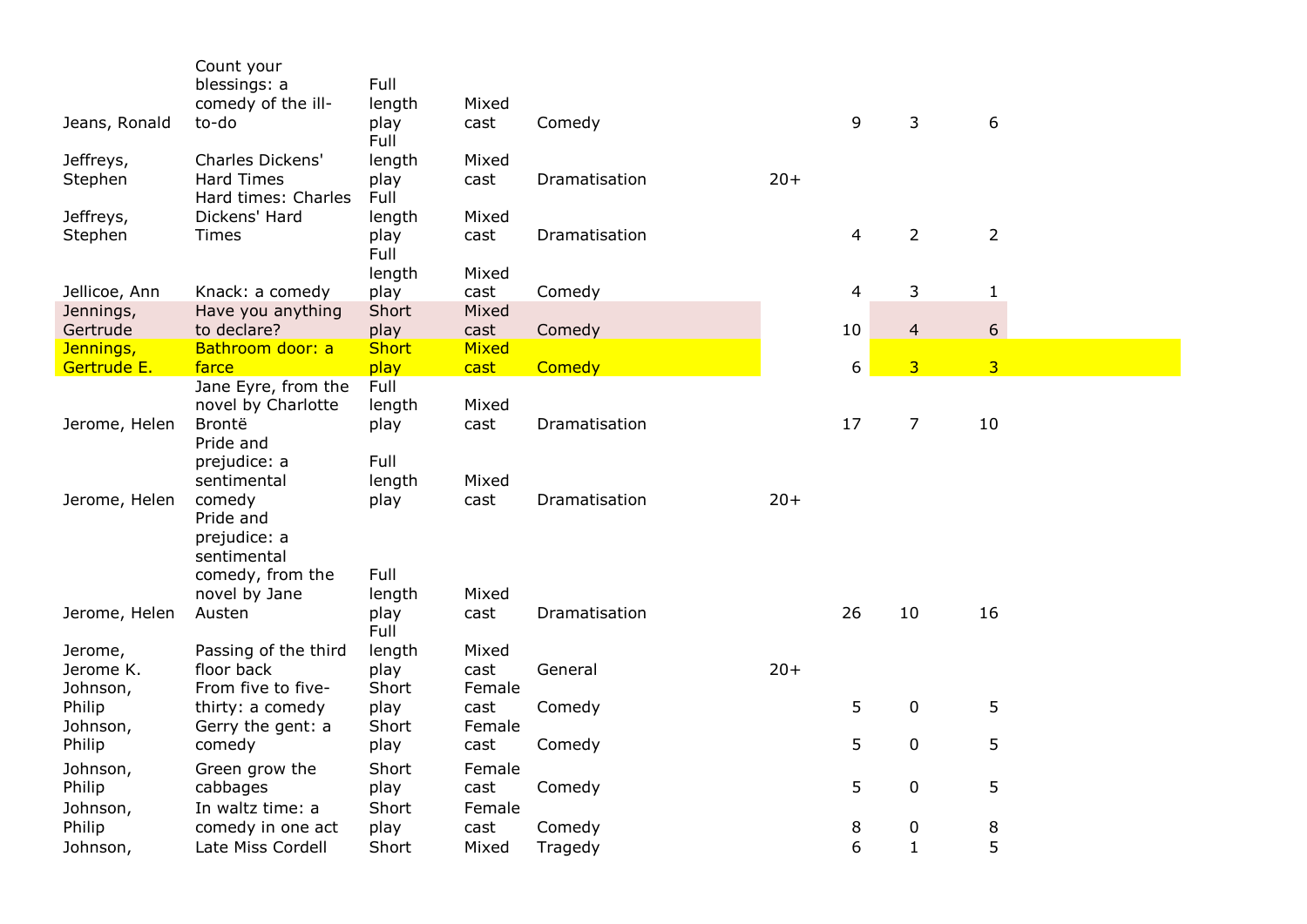| Philip       |                                       | play         | cast   |               |           |                |                |                |
|--------------|---------------------------------------|--------------|--------|---------------|-----------|----------------|----------------|----------------|
| Johnson,     |                                       | Short        | Female |               |           |                |                |                |
| Philip       | Little glass houses                   | play         | cast   | General       |           | 5              | 0              | 5              |
| Johnson,     |                                       | Short        | Female |               |           |                |                |                |
| Philip       | Misses Halkett                        | play         | cast   | General       |           | 5              | $\mathbf 0$    | 5              |
| Johnson,     | Mrs Methuselah: a                     | Short        | Female |               |           |                |                |                |
| Philip       | comedy                                | play         | cast   | Comedy        |           | $\overline{7}$ | $\pmb{0}$      | $\overline{7}$ |
| Johnson,     | Present for a lady:                   | Short        | Female |               |           |                |                |                |
| Philip       | a comedy                              | play         | cast   | Comedy        |           | 5              | $\pmb{0}$      | 5              |
| Johnson,     | Success story: a                      | Short        | Female |               |           |                |                |                |
| Philip       | comedy                                | play         | cast   | Comedy        |           | 6              | $\mathbf 0$    | 6              |
| Johnson,     | Witching hour: a                      | Short        | Female |               |           |                |                |                |
| Philip       | comedy                                | play         | cast   | Comedy        |           | 6              | $\pmb{0}$      | 6              |
| Johnson,     |                                       | <b>Short</b> | Female |               |           |                |                |                |
| Philip       | World without men                     | play         | cast   | Comedy        |           | $\overline{7}$ | $\overline{0}$ | $\overline{7}$ |
|              |                                       | Full         |        |               |           |                |                |                |
|              |                                       | length       | Mixed  |               |           |                |                |                |
| Jones, Glyn  | Thriller of the year                  | play         | cast   | Thriller      |           | 8              | 2              | 6              |
| Jones,       |                                       | Short        | Mixed  |               |           |                |                |                |
| Graham       | Do-gooders                            | play         | cast   | General       |           | 6              | 4              | $\overline{2}$ |
| Jones,       |                                       | Short        | Female |               |           |                |                |                |
| Graham       | Dreamjobs                             | play         | cast   | General       |           | 5              | $\mathbf 0$    | 5              |
|              | Stones in his                         | Full         |        |               |           |                |                |                |
|              | pockets, and, A                       | length       | Male   |               |           |                |                |                |
| Jones, Marie | night in November                     | play         | cast   | General       |           | $\mathbf{1}$   | $\mathbf{1}$   | 0              |
|              | Stones in his                         | Full         |        |               |           |                |                |                |
|              | pockets, and, A                       | length       | Male   |               |           |                |                |                |
| Jones, Marie | night in November                     | play         | cast   | General       |           | $\overline{2}$ | $\overline{2}$ | $\mathbf 0$    |
|              |                                       | Full         |        |               |           |                |                |                |
|              | Birthday honours: a                   | length       | Mixed  |               |           |                |                |                |
| Jones, Paul  | light comedy                          | play         | cast   | Comedy        |           | 6              | $\overline{2}$ | 4              |
| Jones-Evans, | Death on the line: a                  | Short        | Male   |               |           | 5              | 5              |                |
| Eric         | ghost story                           | play         | cast   | Dramatisation |           |                |                | 0              |
|              | Three comedies:                       | Full         |        |               |           |                |                |                |
|              | Volpone; The                          |              |        |               |           |                |                |                |
|              | Alchemist;<br><b>Bartholomew Fair</b> | length       | Mixed  |               |           | 12             | 10             | $\overline{2}$ |
| Jonson, Ben  | Three comedies:                       | play         | cast   | Comedy        |           |                |                |                |
|              | Volpone; The                          | Full         |        |               |           |                |                |                |
|              | Alchemist;                            | length       | Mixed  |               |           |                |                |                |
| Jonson, Ben  | <b>Bartholomew Fair</b>               | play         | cast   | Comedy        | Anthology |                |                |                |
|              |                                       |              |        |               |           |                |                |                |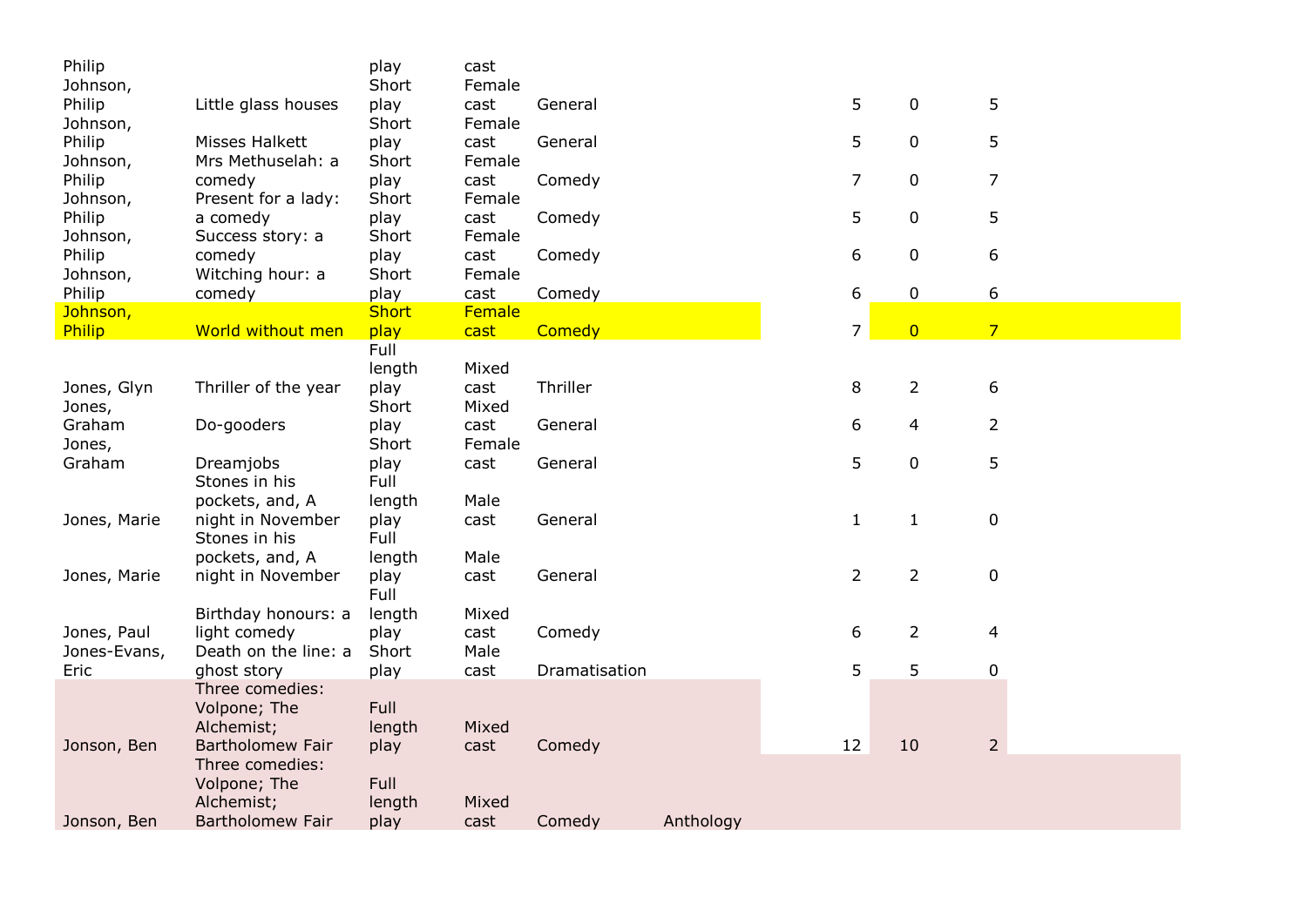|              | Three comedies:<br>Volpone; The            | Full         |               |                 |       |                |                |                |
|--------------|--------------------------------------------|--------------|---------------|-----------------|-------|----------------|----------------|----------------|
|              | Alchemist;                                 | length       | Mixed         |                 |       |                |                |                |
| Jonson, Ben  | <b>Bartholomew Fair</b>                    | play<br>Full | cast          | Comedy          | $20+$ |                |                |                |
|              | Exiles: a play in                          | length       | Mixed         |                 |       |                |                |                |
| Joyce, James | three acts                                 | play<br>Full | cast          | General         |       | $\overline{7}$ | 3              | $\overline{4}$ |
|              |                                            | length       | Mixed         |                 |       |                |                |                |
| Kash, Marcia | Party to murder                            | play<br>Full | cast          | Thriller        |       | 6              | 3              | 3              |
| Keatley,     | My mother said I                           | length       | Female        |                 |       |                |                |                |
| Charlotte    | never should<br>Frankenstein: a            | play         | cast          | General         |       | 4              | $\pmb{0}$      | $\overline{4}$ |
|              | play in two acts,                          | Full         |               |                 |       |                |                |                |
|              | from the classic by                        | length       | Mixed         |                 |       | 8              | 4              | 4              |
| Kelly, Tim   | Mary Shelley<br>Frankenstein: from         | play<br>Full | cast          | Thriller        |       |                |                |                |
|              | the story by Mary                          | length       | Mixed         |                 |       |                |                |                |
| Kelly, Tim   | Shelley                                    | play         | cast          | Dramatisation   |       | 8              | 4              | $\overline{4}$ |
|              | Hound of the                               |              |               |                 |       |                |                |                |
|              | Baskervilles: from<br>the classic thriller | Full         |               |                 |       |                |                |                |
|              | of Arthur Conan                            |              | Mixed         |                 |       |                |                |                |
| Kelly, Tim   | Doyle                                      | length       | cast          | Dramatisation   |       | 10             | 5              | 5              |
|              | Arsenic and old                            | play<br>Full |               |                 |       |                |                |                |
| Kesselring,  | lace: a play in three                      | length       | Mixed         |                 |       |                |                |                |
| Joseph       | acts                                       | play         | cast          | Comedy Thriller |       | 14             | 11             | 3              |
|              |                                            | Full         |               |                 |       |                |                |                |
|              | Big  bad                                   | length       | Mixed         |                 |       |                |                |                |
| King, Philip | mouse!                                     | play         | cast          | Comedy          |       | 7              | 3              | $\overline{4}$ |
|              |                                            | Full         |               |                 |       |                |                |                |
|              | Dark Lucy (King                            | length       | Mixed         |                 |       |                |                |                |
| King, Philip | and Bradbury)                              | play<br>Full | cast          | General         |       | 7              | 3              | $\overline{a}$ |
|              | Elementary, my                             | length       | Mixed         |                 |       |                |                |                |
| King, Philip | dear                                       | play         | cast          | Comedy          |       | 6              | $\overline{2}$ | 4              |
|              |                                            | Short        | Mixed         |                 |       |                |                |                |
| King, Philip | Holiday eve                                | play         | cast          | Comedy          |       | 5              | $\overline{2}$ | 3              |
|              | Housekeeper                                | Short        | Mixed         |                 |       |                |                |                |
| King, Philip | wanted<br>I'll get my man: a               | play<br>Full | cast<br>Mixed | Comedy          |       | 5              | $\mathbf{1}$   | 4              |
| King, Philip | farce                                      | length       | cast          | Comedy          |       | 9              | $\overline{4}$ | 5              |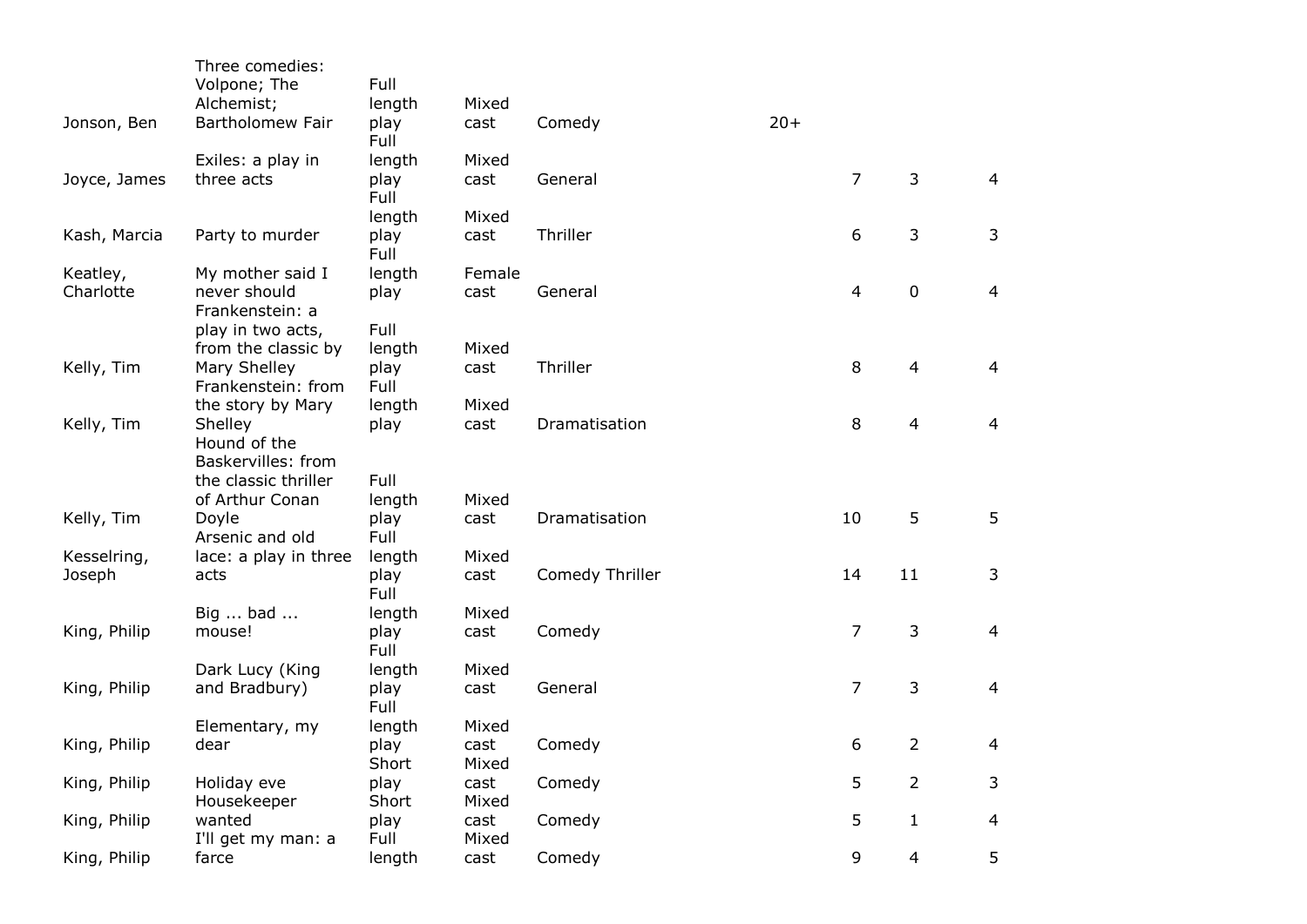|               |                                           | play<br>Full |       |          |           |    |              |                |
|---------------|-------------------------------------------|--------------|-------|----------|-----------|----|--------------|----------------|
|               | Milk and honey: a                         | length       | Mixed |          |           |    |              |                |
| King, Philip  | light comedy                              | play<br>Full | cast  | Comedy   |           | 6  | $\mathbf{3}$ | 3              |
|               |                                           | length       | Mixed |          |           |    |              |                |
| King, Philip  | Murder in company<br>On Monday next: a    | play<br>Full | cast  | Thriller |           | 8  | 4            | 4              |
|               | comedy in three                           | length       | Mixed |          |           |    |              |                |
| King, Philip  | acts                                      | play<br>Full | cast  | Comedy   |           | 14 | 9            | 5              |
|               | Pool's paradise: a                        | length       | Mixed |          |           |    |              |                |
| King, Philip  | farce in three acts                       | play<br>Full | cast  | Comedy   |           | 7  | 4            | 3              |
|               |                                           | length       | Mixed |          |           |    |              |                |
| King, Philip  | Rock-a-bye, sailor!<br>Sailor, beware!: a | play<br>Full | cast  | Comedy   |           | 9  | 4            | 5              |
|               | comedy in three                           | length       | Mixed |          |           |    |              |                |
| King, Philip  | acts                                      | play<br>Full | cast  | Comedy   |           | 9  | 5            | $\overline{4}$ |
|               | See how they run!:                        | length       | Mixed |          |           |    |              |                |
| King, Philip  | a farce in three acts                     | play<br>Full | cast  | Comedy   |           | 9  | 6            | 3              |
|               |                                           | length       | Mixed |          |           |    |              |                |
| King, Philip  | Watch it, sailor!                         | play<br>Full | cast  | Comedy   |           | 9  | 4            | 5              |
|               |                                           | length       | Mixed |          |           |    |              |                |
| King, Philip  | Who says murder?                          | play<br>Full | cast  | Thriller |           | 6  | 3            | 3              |
|               |                                           | length       | Mixed |          |           |    |              |                |
| Kinnear, Rory | Herd                                      | play<br>Full | cast  | General  |           | 6  | 3            | 3              |
| Knott,        | Dial M for murder:                        | length       | Mixed |          |           |    |              |                |
| Frederick     | a play in three acts                      | play<br>Full | cast  | Thriller |           | 5  | 4            | $\mathbf{1}$   |
| Knott,        | Wait until dark: a                        | length       | Mixed |          |           |    |              |                |
| Frederick     | play                                      | play         | cast  | Thriller |           | 8  | 6            | 2              |
|               | Chamber music,<br>and other plays.        |              |       |          |           |    |              |                |
|               | Open windows; The<br>hero; The conquest   |              |       |          |           |    |              |                |
|               | of everest; The day                       | Short        | Mixed |          |           |    |              |                |
| Kopit, Arthur | the whores come                           | play         | cast  | General  | Anthology |    |              |                |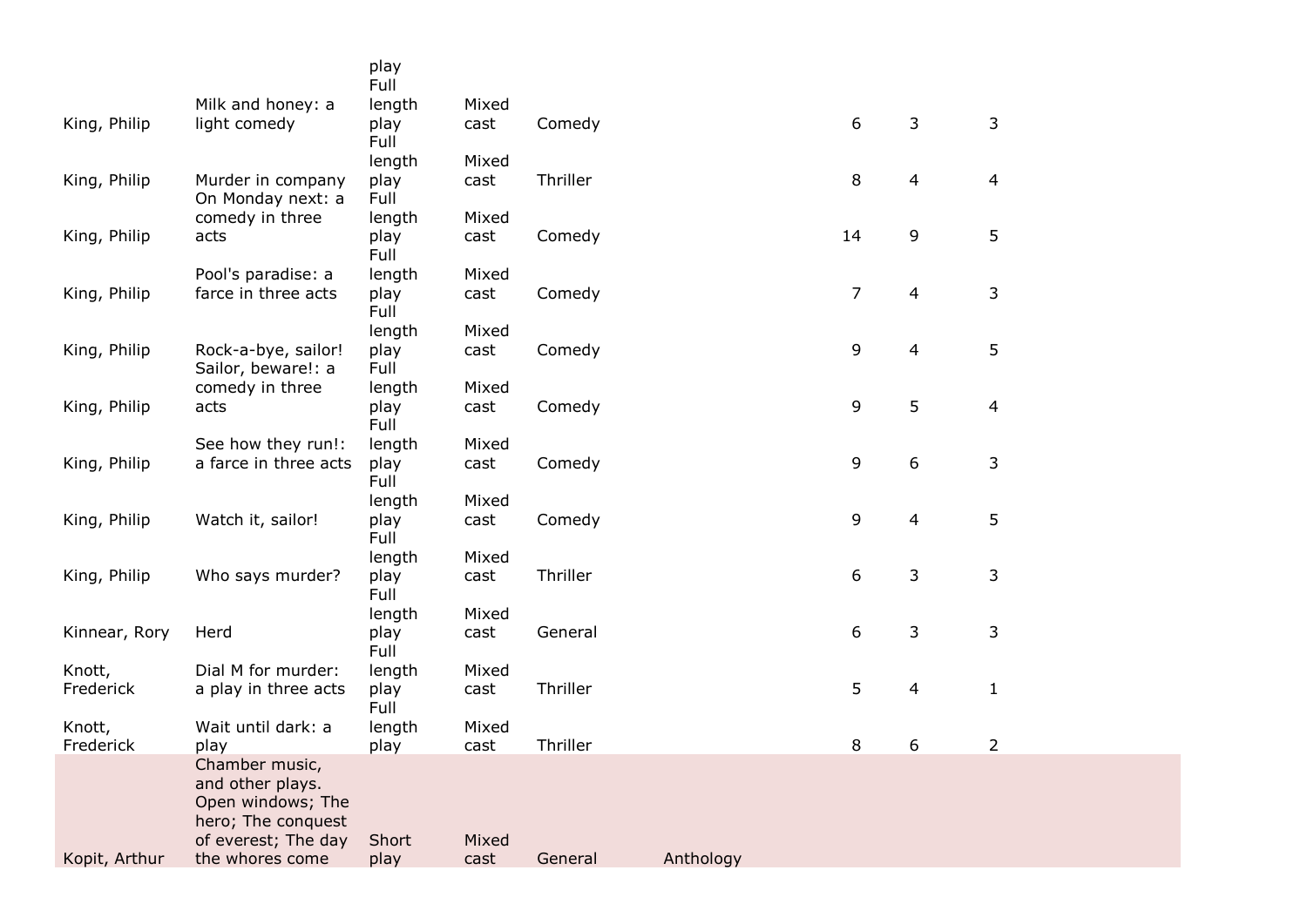| out to play tennis |  |  |  |  |  |
|--------------------|--|--|--|--|--|
|                    |  |  |  |  |  |

|                        | Dreams of Anne<br>Frank: a play for                                                                                                                           | Full<br>length         | Mixed          |               |           |       |                |                |                | Suitable<br>for<br>young |
|------------------------|---------------------------------------------------------------------------------------------------------------------------------------------------------------|------------------------|----------------|---------------|-----------|-------|----------------|----------------|----------------|--------------------------|
| Kops, Bernard          | young people                                                                                                                                                  | play<br>Short          | cast<br>Female | Dramatisation |           |       | 8              | $\overline{4}$ | $\overline{4}$ | cast                     |
| Lamb, Evelyn<br>Lambe, | Approaching storm                                                                                                                                             | play<br>Short          | cast<br>Mixed  | General       |           |       | $\overline{7}$ | $\pmb{0}$      | $\overline{7}$ |                          |
| Michael                | Walking dead!                                                                                                                                                 | play                   | cast           | Thriller      |           |       | 5              | $\overline{2}$ | $\mathsf{3}$   |                          |
|                        | New English<br>dramatists 7: Chips<br>with everything, by<br>Arnold Wesker;<br>Afore night came,<br>by David Rudkin;<br>Everything in the<br>garden, by Giles | Full<br>length         | Mixed          |               |           |       |                |                |                |                          |
| Lambert, J. W.         | Cooper                                                                                                                                                        | play                   | cast           | General       | Anthology |       |                |                |                |                          |
|                        | Little lambs eat ivy:                                                                                                                                         | Full<br>length         | Mixed          |               |           |       |                |                |                |                          |
| Langley, Noel          | a comedy                                                                                                                                                      | play<br>Full           | cast           | Comedy        |           |       | 12             | $\overline{7}$ | 5              |                          |
| Larbey, Bob            | Month of Sundays                                                                                                                                              | length<br>play<br>Full | Mixed<br>cast  | General       |           |       | 6              | 3              | $\mathsf{3}$   |                          |
|                        |                                                                                                                                                               | length                 | Mixed          |               |           |       |                |                |                |                          |
| Larbey, Bob            | Sand castles                                                                                                                                                  | play<br>Full           | cast           | Comedy        |           |       | 14             | 4              | 10             |                          |
| Lawrence,              |                                                                                                                                                               | length                 | Mixed          |               |           |       |                |                |                |                          |
| Jerome                 | Inherit the wind                                                                                                                                              | play<br>Full           | cast           | Historical    |           | $20+$ |                |                |                |                          |
|                        | Audience with                                                                                                                                                 | length                 | Mixed          |               |           |       |                |                |                |                          |
| Leach, Roger           | murder: a thriller                                                                                                                                            | play<br>Short          | cast<br>Female | Thriller      |           |       | $\overline{4}$ | $\overline{2}$ | $\overline{2}$ |                          |
| Lee, Maureen           | Visitore: a thriller                                                                                                                                          | play<br>Full           | cast           | Thriller      |           |       | $\overline{4}$ | $\pmb{0}$      | $\overline{4}$ |                          |
|                        | Abigail's party: a                                                                                                                                            | length                 | Mixed          |               |           |       |                |                |                |                          |
| Leigh, Mike            | play in two acts                                                                                                                                              | play                   | cast           | General       |           |       | 5              | 2              | 3              |                          |
| Lesser,                | Love by                                                                                                                                                       | Full                   | Mixed          | Comedy        |           |       | 9              | $\overline{4}$ | 5              |                          |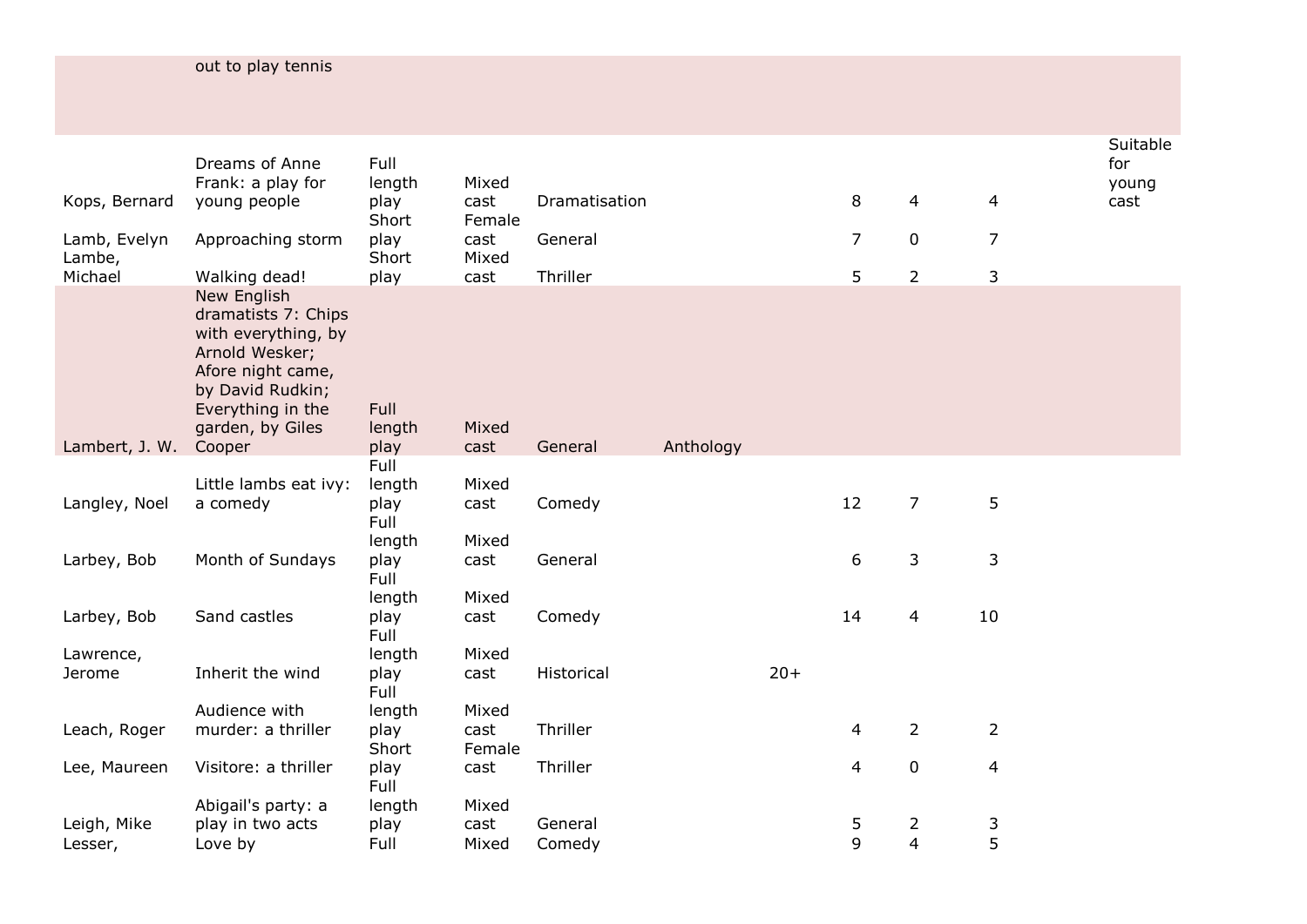| Anthony              | appointment                                                                                                                               | length<br>play<br>Full | cast           |           |           |    |                |                |
|----------------------|-------------------------------------------------------------------------------------------------------------------------------------------|------------------------|----------------|-----------|-----------|----|----------------|----------------|
|                      | Play with a tiger: a                                                                                                                      | length                 | Mixed          |           |           |    |                |                |
| Lessing, Doris       | play in three acts                                                                                                                        | play<br>Full           | cast           | General   |           | 6  | 3              | 3              |
|                      |                                                                                                                                           | length                 | Mixed          |           |           |    |                |                |
| Levin, Ira           | Deathtrap: a thriller                                                                                                                     | play<br>Full           | cast           | Thriller  |           | 5  | 3              | $\overline{2}$ |
|                      |                                                                                                                                           | length                 | Mixed          |           |           |    |                |                |
| Livings, Henry       | Eh?                                                                                                                                       | play                   | cast           | Comedy    |           | 6  | 4              | $\overline{2}$ |
| Livings, Henry       | Good grief!: plays<br>Kelly's eye: and<br>other plays - Big<br>soft Nellie: There's                                                       | Short<br>play<br>Full  | Mixed<br>cast  | General   | Anthology |    |                |                |
|                      | no room for you                                                                                                                           | length                 | Mixed          |           |           |    |                |                |
| Livings, Henry       | here for a start                                                                                                                          | play                   | cast           | General   | Anthology |    |                |                |
|                      |                                                                                                                                           | Full                   |                |           |           |    |                |                |
|                      |                                                                                                                                           | length                 | Mixed          |           |           |    |                |                |
| Lloyd, Jeremy        | 'Allo 'allo: a play                                                                                                                       | play<br>Full           | cast           | Comedy    |           | 13 | 8              | 5              |
|                      | Arabian knights:                                                                                                                          | length                 | Any            |           |           |    |                |                |
| Lloyd, Richard       | the panto                                                                                                                                 | play                   | cast           | Pantomime |           | 14 |                |                |
|                      | Darlings, you were                                                                                                                        | Short                  | Female         |           |           |    |                |                |
| Lomas, Derek         | wonderful!<br>Clara's on the<br>curtains!: being a<br>further<br>misadventure of<br>the Wickley<br>Women's Guild as<br>first recounted in | play                   | cast           | Comedy    |           | 6  | $\mathbf 0$    | 6              |
| Lovegrove,<br>Arthur | "Her Grace will be<br>here"                                                                                                               | Short<br>play          | Female         |           |           | 10 | $\mathbf 0$    | 10             |
|                      |                                                                                                                                           | Full                   | cast           | Comedy    |           |    |                |                |
| Lovegrove,           | Good night Mrs                                                                                                                            | length                 | Mixed          |           |           |    |                |                |
| Arthur<br>Lovegrove, | Puffin: a play<br>Her Grace will be                                                                                                       | play<br>Short          | cast<br>Female | Comedy    |           | 10 | 5              | 5              |
| Arthur               | here: a comedy                                                                                                                            | play                   | cast           | Comedy    |           | 9  | 0              | 9              |
| Lovegrove,           | Just another day: a                                                                                                                       | Short                  | Mixed          |           |           |    |                |                |
| Arthur               | comedy                                                                                                                                    | play                   | cast           | Comedy    |           | 5  | $\mathbf{1}$   | 4              |
| Lovegrove,           | Miss Adams will be                                                                                                                        | Full                   | Mixed          | General   |           | 5  | $\overline{3}$ | $\overline{2}$ |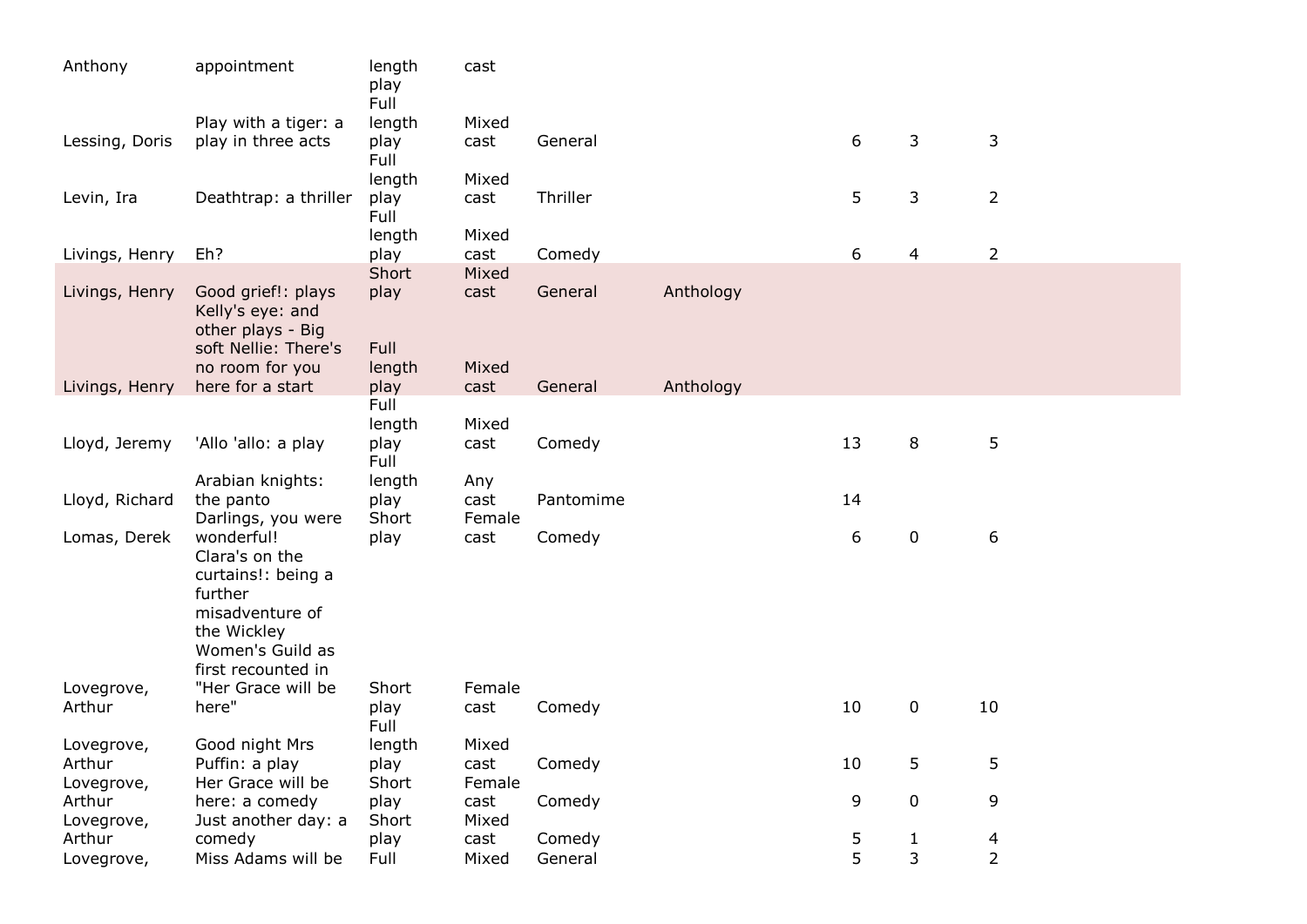| Nasty things,<br>Female<br>murders: a play for<br>Short<br>Lovegrove,<br>5<br>5<br>Thriller<br>$\mathbf 0$<br>play<br>cast<br>Arthur<br>women<br>Full<br>length<br>Mixed<br>Lowe,<br>3<br>7<br>10<br>Touched<br>General<br>Stephen<br>play<br>cast<br>Full<br>length<br>Mixed<br>Laughter in the<br>5<br>11<br>6<br>Lucas, Victor<br>dark: a comedy<br>Christmas<br>play<br>cast<br>Full<br>Laughter in the<br>length<br>Mixed<br>5<br>Comedy Thriller<br>11<br>6<br>Lucas, Victor<br>dark: a comedy | Arthur | waiting | length<br>play | cast |  |  |  |
|------------------------------------------------------------------------------------------------------------------------------------------------------------------------------------------------------------------------------------------------------------------------------------------------------------------------------------------------------------------------------------------------------------------------------------------------------------------------------------------------------|--------|---------|----------------|------|--|--|--|
|                                                                                                                                                                                                                                                                                                                                                                                                                                                                                                      |        |         |                |      |  |  |  |
|                                                                                                                                                                                                                                                                                                                                                                                                                                                                                                      |        |         |                |      |  |  |  |
|                                                                                                                                                                                                                                                                                                                                                                                                                                                                                                      |        |         |                |      |  |  |  |
|                                                                                                                                                                                                                                                                                                                                                                                                                                                                                                      |        |         |                |      |  |  |  |
|                                                                                                                                                                                                                                                                                                                                                                                                                                                                                                      |        |         |                |      |  |  |  |
|                                                                                                                                                                                                                                                                                                                                                                                                                                                                                                      |        |         |                |      |  |  |  |
|                                                                                                                                                                                                                                                                                                                                                                                                                                                                                                      |        |         |                |      |  |  |  |
|                                                                                                                                                                                                                                                                                                                                                                                                                                                                                                      |        |         |                |      |  |  |  |
|                                                                                                                                                                                                                                                                                                                                                                                                                                                                                                      |        |         |                |      |  |  |  |
|                                                                                                                                                                                                                                                                                                                                                                                                                                                                                                      |        |         |                |      |  |  |  |
|                                                                                                                                                                                                                                                                                                                                                                                                                                                                                                      |        |         |                |      |  |  |  |
| Full                                                                                                                                                                                                                                                                                                                                                                                                                                                                                                 |        |         | play           | cast |  |  |  |
| Strangers in the<br>length<br>Mixed                                                                                                                                                                                                                                                                                                                                                                                                                                                                  |        |         |                |      |  |  |  |
| 3<br>Comedy Thriller<br>9<br>6<br>Lucas, Victor<br>play<br>house<br>cast                                                                                                                                                                                                                                                                                                                                                                                                                             |        |         |                |      |  |  |  |
| Full                                                                                                                                                                                                                                                                                                                                                                                                                                                                                                 |        |         |                |      |  |  |  |
| length<br>Mixed                                                                                                                                                                                                                                                                                                                                                                                                                                                                                      |        |         |                |      |  |  |  |
| 8<br>4<br>Lend me a tenor<br>play<br>Comedy<br>4<br>Ludwig, Ken<br>cast                                                                                                                                                                                                                                                                                                                                                                                                                              |        |         |                |      |  |  |  |
| Short<br>Female                                                                                                                                                                                                                                                                                                                                                                                                                                                                                      |        |         |                |      |  |  |  |
| 6<br>6<br>play<br>General<br>$\boldsymbol{0}$<br>Macaulife, Kay<br>Be my guest<br>cast                                                                                                                                                                                                                                                                                                                                                                                                               |        |         |                |      |  |  |  |
| Short<br>Female                                                                                                                                                                                                                                                                                                                                                                                                                                                                                      |        |         |                |      |  |  |  |
| 5<br>5<br>$\mathbf 0$<br>Macaulife, Kay<br>Bowled over<br>play<br>cast<br>Comedy                                                                                                                                                                                                                                                                                                                                                                                                                     |        |         |                |      |  |  |  |
| Short<br>Female                                                                                                                                                                                                                                                                                                                                                                                                                                                                                      |        |         |                |      |  |  |  |
| $\overline{7}$<br>7<br>$\mathbf 0$<br>Macaulife, Kay<br>Family reunion<br>play<br>cast<br>General                                                                                                                                                                                                                                                                                                                                                                                                    |        |         |                |      |  |  |  |
| Full steam ahead: a<br>Short<br>Female<br>7<br>7<br>$\mathbf 0$<br>Comedy<br>Macaulife, Kay<br>comedy<br>cast                                                                                                                                                                                                                                                                                                                                                                                        |        |         |                |      |  |  |  |
| play<br>Little foundling: a                                                                                                                                                                                                                                                                                                                                                                                                                                                                          |        |         |                |      |  |  |  |
| Short<br>Mixed<br>script-held play for                                                                                                                                                                                                                                                                                                                                                                                                                                                               |        |         |                |      |  |  |  |
| 6<br>3<br>3<br>cast<br>Comedy<br>Macaulife, Kay<br>six people<br>play                                                                                                                                                                                                                                                                                                                                                                                                                                |        |         |                |      |  |  |  |
| Little heir: a<br>Short<br>Female                                                                                                                                                                                                                                                                                                                                                                                                                                                                    |        |         |                |      |  |  |  |
| 6<br>6<br>$\mathbf 0$<br>play<br>cast<br>Macaulife, Kay<br>comedy<br>Comedy                                                                                                                                                                                                                                                                                                                                                                                                                          |        |         |                |      |  |  |  |
| <b>Short</b><br>Female                                                                                                                                                                                                                                                                                                                                                                                                                                                                               |        |         |                |      |  |  |  |
| 5 <sup>5</sup><br>5<br>$\overline{0}$<br>Macaulife, Kay<br>Red letter day<br>play<br>cast<br>Comedy                                                                                                                                                                                                                                                                                                                                                                                                  |        |         |                |      |  |  |  |
| Something to                                                                                                                                                                                                                                                                                                                                                                                                                                                                                         |        |         |                |      |  |  |  |
| Full<br>celebrate: a play in                                                                                                                                                                                                                                                                                                                                                                                                                                                                         |        |         |                |      |  |  |  |
| three acts for ten<br>length<br>Female                                                                                                                                                                                                                                                                                                                                                                                                                                                               |        |         |                |      |  |  |  |
| 10<br>Macaulife, Kay<br>10<br>play<br>cast<br>General<br>$\mathbf 0$<br>women<br>Full                                                                                                                                                                                                                                                                                                                                                                                                                |        |         |                |      |  |  |  |
| Macilwraith,<br>length<br>Mixed<br>Anniversary: a play                                                                                                                                                                                                                                                                                                                                                                                                                                               |        |         |                |      |  |  |  |
| 3<br>Bill<br>in three acts<br>General<br>6<br>3<br>play<br>cast                                                                                                                                                                                                                                                                                                                                                                                                                                      |        |         |                |      |  |  |  |
| 5<br>5<br>$\mathbf 0$<br>Six one-act<br>Comedy<br>Mackenzie,<br>Short<br>Female                                                                                                                                                                                                                                                                                                                                                                                                                      |        |         |                |      |  |  |  |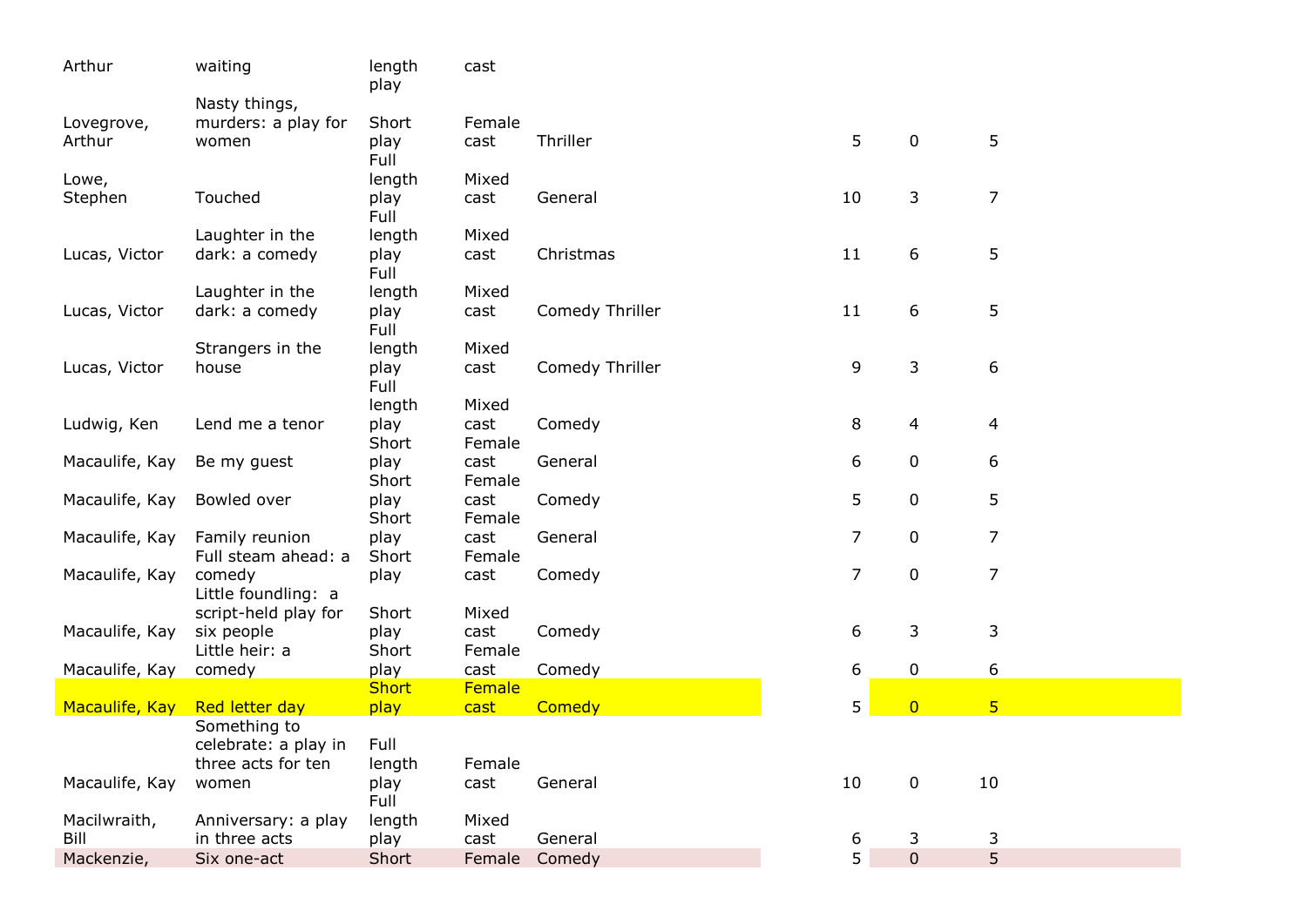| Frances                             | comedies for<br>women                                                                                                                                                                                                                     | play                           | cast           |          |           |                |             |                |  |
|-------------------------------------|-------------------------------------------------------------------------------------------------------------------------------------------------------------------------------------------------------------------------------------------|--------------------------------|----------------|----------|-----------|----------------|-------------|----------------|--|
| Mackenzie,<br>Frances               | Six one-act<br>comedies for<br>women<br>Six one-act                                                                                                                                                                                       | Short<br>play                  | Female<br>cast | Comedy   |           | $\overline{7}$ | $\mathbf 0$ | $\overline{7}$ |  |
| Mackenzie,<br>Frances               | comedies for<br>women<br>Six one-act                                                                                                                                                                                                      | Short<br>play                  | Female<br>cast | Comedy   |           | 8              | $\pmb{0}$   | 8              |  |
| Mackenzie,<br>Frances               | comedies for<br>women                                                                                                                                                                                                                     | Short<br>play                  | Female<br>cast | Comedy   |           | 9              | $\mathbf 0$ | 9              |  |
| Mackenzie,<br>Frances               | Six one-act<br>comedies for<br>women                                                                                                                                                                                                      | Short<br>play                  | Female<br>cast | Comedy   | Anthology |                |             |                |  |
| Mackie, Philip                      | Big killing                                                                                                                                                                                                                               | Full<br>length<br>play<br>Full | Mixed<br>cast  | Thriller |           | 8              | 5           | $\mathsf{3}$   |  |
| Mackie, Philip                      | Chairman                                                                                                                                                                                                                                  | length<br>play<br>Full         | Mixed<br>cast  | General  |           | 8              | 6           | $\overline{2}$ |  |
| Mackie, Philip                      | Whole truth: a play<br>in three acts<br>Five Russian plays,                                                                                                                                                                               | length<br>play<br>Full         | Mixed<br>cast  | Thriller |           | 8              | 5           | 3              |  |
| Magarshack,<br>David                | translated by David<br>Magarshack<br>Five Russian plays,                                                                                                                                                                                  | length<br>play<br>Full         | Mixed<br>cast  | Tragedy  |           | 12             | 6           | 6              |  |
| Magarshack,<br>David                | translated by David<br>Magarshack                                                                                                                                                                                                         | length<br>play                 | Mixed<br>cast  | Tragedy  |           | 15             | $\,8\,$     | $\overline{7}$ |  |
| Magarshack,<br>David,<br>translator | Five Russian plays:<br>Government<br>Inspector, by<br>Nicolai Gogol; The<br>storm, by<br>Alexander<br>Ostrovsky; The<br>power of darkness,<br>by Leo Tolstoy;<br>Uncle Vanya, by<br>Anton Chekhov;<br>The lower depths,<br>by Maxim Gorky | Full<br>length<br>play         | Mixed<br>cast  | General  |           | 17             | 13          | $\overline{4}$ |  |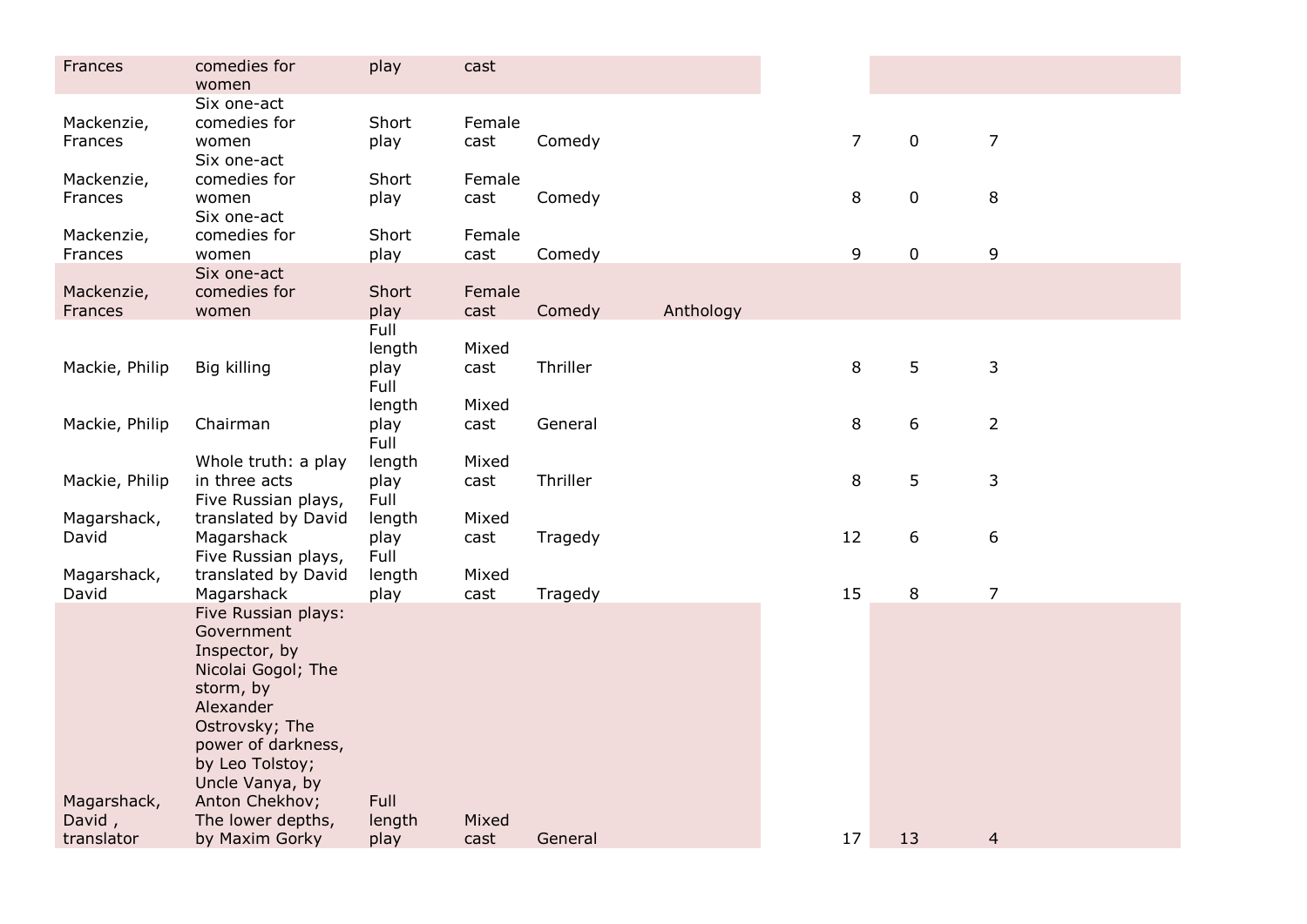| Five Russian plays:<br>Government<br>Inspector, by<br>Nicolai Gogol; The<br>storm, by<br>Alexander<br>Ostrovsky; The<br>power of darkness,<br>by Leo Tolstoy;<br>Uncle Vanya, by<br>Anton Chekhov;<br>Full<br>Magarshack,<br>The lower depths,<br>Mixed<br>length<br>5<br>9<br>David, editor<br>by Maxim Gorky<br>play<br>4<br>cast<br>General<br>Full<br>Englishman's home<br>Mallatratt,<br>length<br>Mixed<br>6<br>3<br>3<br>play<br>General<br>Stephen<br>cast<br>Woman in black:<br>Full<br>adapted from<br>Mallatratt,<br>length<br>Male<br>Thriller<br>$\overline{2}$<br>$\overline{2}$<br>$\pmb{0}$<br>Stephen<br>Susan Hill's story<br>play<br>cast<br>Prodigious snob: Le<br>bourgeois<br>Full<br>gentilhomme,<br>Malleson,<br>adapted from<br>Mixed<br>length<br>22<br>17<br>5<br>Miles<br>Molière<br>Comedy<br>play<br>cast<br>Full<br>Mixed<br>length<br>$\overline{2}$<br>$\mathbf{1}$<br>General<br>$\mathbf{1}$<br>Mamet, David<br>Oleanna<br>play<br>cast<br>Full<br>length<br>Mixed | Magarshack,<br>David, editor | Five Russian plays:<br>Government<br>Inspector, by<br>Nicolai Gogol; The<br>storm, by<br>Alexander<br>Ostrovsky; The<br>power of darkness,<br>by Leo Tolstoy;<br>Uncle Vanya, by<br>Anton Chekhov;<br>The lower depths,<br>by Maxim Gorky | Full<br>length<br>play | Mixed<br>cast | General | $20+$ |  |  |
|-------------------------------------------------------------------------------------------------------------------------------------------------------------------------------------------------------------------------------------------------------------------------------------------------------------------------------------------------------------------------------------------------------------------------------------------------------------------------------------------------------------------------------------------------------------------------------------------------------------------------------------------------------------------------------------------------------------------------------------------------------------------------------------------------------------------------------------------------------------------------------------------------------------------------------------------------------------------------------------------------------|------------------------------|-------------------------------------------------------------------------------------------------------------------------------------------------------------------------------------------------------------------------------------------|------------------------|---------------|---------|-------|--|--|
|                                                                                                                                                                                                                                                                                                                                                                                                                                                                                                                                                                                                                                                                                                                                                                                                                                                                                                                                                                                                       |                              |                                                                                                                                                                                                                                           |                        |               |         |       |  |  |
|                                                                                                                                                                                                                                                                                                                                                                                                                                                                                                                                                                                                                                                                                                                                                                                                                                                                                                                                                                                                       |                              |                                                                                                                                                                                                                                           |                        |               |         |       |  |  |
|                                                                                                                                                                                                                                                                                                                                                                                                                                                                                                                                                                                                                                                                                                                                                                                                                                                                                                                                                                                                       |                              |                                                                                                                                                                                                                                           |                        |               |         |       |  |  |
|                                                                                                                                                                                                                                                                                                                                                                                                                                                                                                                                                                                                                                                                                                                                                                                                                                                                                                                                                                                                       |                              |                                                                                                                                                                                                                                           |                        |               |         |       |  |  |
|                                                                                                                                                                                                                                                                                                                                                                                                                                                                                                                                                                                                                                                                                                                                                                                                                                                                                                                                                                                                       |                              |                                                                                                                                                                                                                                           |                        |               |         |       |  |  |
|                                                                                                                                                                                                                                                                                                                                                                                                                                                                                                                                                                                                                                                                                                                                                                                                                                                                                                                                                                                                       |                              |                                                                                                                                                                                                                                           |                        |               |         |       |  |  |
|                                                                                                                                                                                                                                                                                                                                                                                                                                                                                                                                                                                                                                                                                                                                                                                                                                                                                                                                                                                                       |                              |                                                                                                                                                                                                                                           |                        |               |         |       |  |  |
|                                                                                                                                                                                                                                                                                                                                                                                                                                                                                                                                                                                                                                                                                                                                                                                                                                                                                                                                                                                                       |                              |                                                                                                                                                                                                                                           |                        |               |         |       |  |  |
|                                                                                                                                                                                                                                                                                                                                                                                                                                                                                                                                                                                                                                                                                                                                                                                                                                                                                                                                                                                                       |                              |                                                                                                                                                                                                                                           |                        |               |         |       |  |  |
|                                                                                                                                                                                                                                                                                                                                                                                                                                                                                                                                                                                                                                                                                                                                                                                                                                                                                                                                                                                                       |                              |                                                                                                                                                                                                                                           |                        |               |         |       |  |  |
| 3<br>$\overline{2}$<br>$\mathbf{1}$<br>Mamet, David<br>Speed-the-plow<br>General<br>play<br>cast                                                                                                                                                                                                                                                                                                                                                                                                                                                                                                                                                                                                                                                                                                                                                                                                                                                                                                      |                              |                                                                                                                                                                                                                                           |                        |               |         |       |  |  |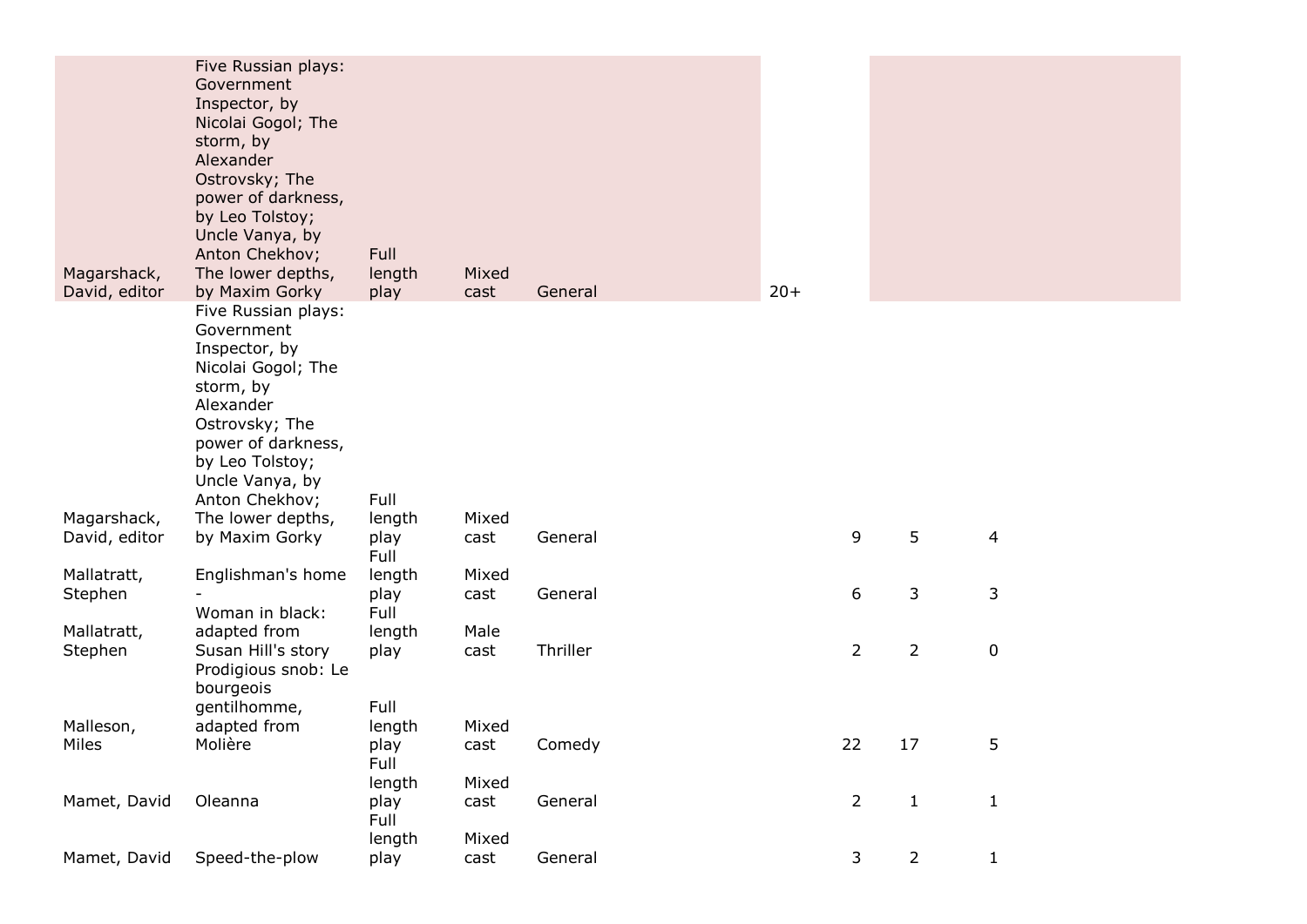| Mander,                      | Monmouth: a         | Short          | Mixed        |                   |    |                |                |
|------------------------------|---------------------|----------------|--------------|-------------------|----|----------------|----------------|
| Charles                      | comedy              | play           | cast         | Comedy            | 5  | 3              | $\overline{2}$ |
| Mander,                      |                     | Short          | Mixed        |                   |    |                |                |
| Charles                      | River               | play           | cast         | General           | 3  | $\overline{2}$ | $\mathbf{1}$   |
| Mander,                      | Shop for charity: a | Short          | Mixed        |                   |    |                |                |
| Charles                      | comedy              | play           | cast         | Comedy            | 5  | $\mathbf{1}$   | 4              |
| Mander,                      | Sparrows: a         | Short          | Mixed        |                   |    |                |                |
| Charles                      | comedy              | play           | cast         | Comedy            | 4  | $\overline{2}$ | $\overline{2}$ |
| Mander,                      | World première: a   | Short          | Mixed        |                   |    |                |                |
| Charles                      | comedy              | play           | cast         | Comedy            | 7  | 3              | $\overline{4}$ |
| Manktelow,                   |                     | <b>Short</b>   | <b>Mixed</b> |                   |    |                |                |
| <b>Bettine</b>               | <b>Branwell</b>     | play           | cast         | <b>Historical</b> | 4  | $\mathbf{1}$   | 3 <sup>1</sup> |
| Manktelow,                   |                     | Short          | Female       |                   |    |                |                |
| <b>Bettine</b>               | Charity begins:     | play<br>Full   | cast         | General           | 4  | $\pmb{0}$      | $\overline{4}$ |
| Manktelow,                   |                     | length         | Mixed        |                   |    |                |                |
| <b>Bettine</b>               | Couples             | play<br>Full   | cast         | General           | 13 | 7              | 6              |
|                              | Curtain call: a     |                | Mixed        |                   |    |                |                |
| Manktelow,<br><b>Bettine</b> | comedy              | length<br>play | cast         | Comedy            | 8  | 3              | 5              |
|                              |                     | Full           |              |                   |    |                |                |
| Manktelow,                   | Curtain up on       | length         | Mixed        |                   |    |                |                |
| <b>Bettine</b>               | murder: a thriller  | play           | cast         | Thriller          | 8  | 3              | 5              |
|                              |                     | Full           |              |                   |    |                |                |
| Manktelow,                   | Death walked in: a  | length         | Mixed        |                   |    |                |                |
| <b>Bettine</b>               | play in two acts    | play           | cast         | Thriller          | 7  | 3              | 4              |
|                              |                     | Full           |              |                   |    |                |                |
| Manktelow,                   |                     | length         | Mixed        |                   |    |                |                |
| <b>Bettine</b>               | Murder weekend      | play           | cast         | Comedy Thriller   | 9  | 3              | 6              |
|                              | Proscenophobia      | Full           |              |                   |    |                |                |
| Manktelow,                   | (Stage fright): a   | length         | Mixed        |                   |    |                |                |
| <b>Bettine</b>               | thriller            | play           | cast         | Thriller          | 6  | $\overline{2}$ | 4              |
|                              |                     | Full           |              |                   |    |                |                |
| Manktelow,                   | Spygame: a          | length         | Mixed        |                   |    |                |                |
| <b>Bettine</b>               | comedy-thriller     | play<br>Full   | cast         | Comedy Thriller   | 7  | 3              | 4              |
|                              |                     |                |              |                   |    |                |                |
| Manktelow,                   | They call it murder | length         | Mixed        | Thriller          | 7  | 3              | 4              |
| <b>Bettine</b>               |                     | play<br>Full   | cast         |                   |    |                |                |
| Manktelow,                   |                     | length         | Mixed        |                   |    |                |                |
| <b>Bettine</b>               | White cliffs        | play           | cast         | General           | 7  | 2              | 5              |
| Marber,                      |                     |                |              |                   |    |                |                |
|                              |                     | Full           | Mixed        |                   |    |                |                |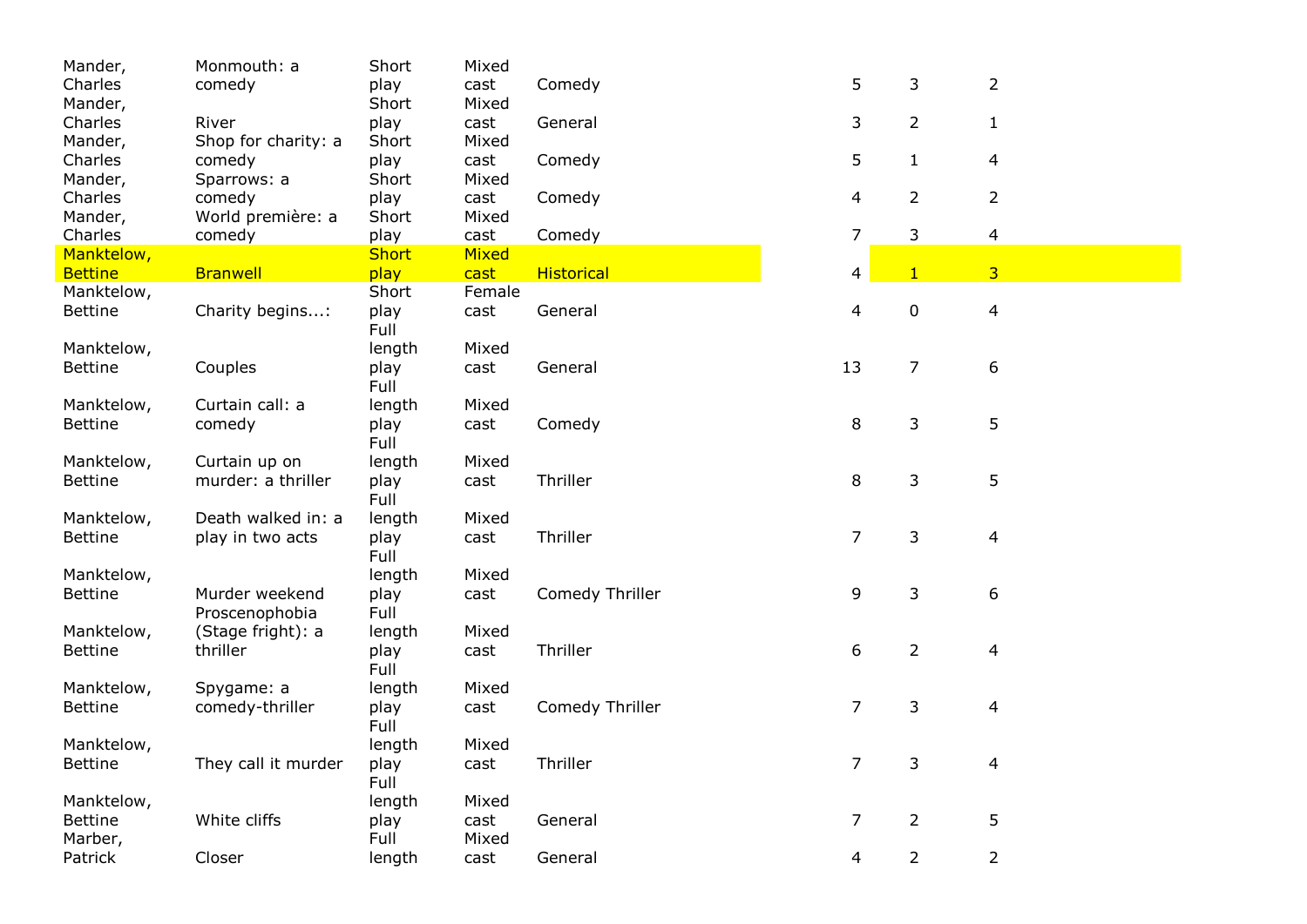|                                                  |                                                                                                                                                                                                                              | play<br>Short                           | Mixed                           |                     |           |                |                |                  |
|--------------------------------------------------|------------------------------------------------------------------------------------------------------------------------------------------------------------------------------------------------------------------------------|-----------------------------------------|---------------------------------|---------------------|-----------|----------------|----------------|------------------|
| Marcus, Frank                                    | Blind date                                                                                                                                                                                                                   | play<br>Short                           | cast<br>Male                    | General             |           | $\overline{2}$ | $\mathbf{1}$   | $\mathbf{1}$     |
| Marcus, Frank                                    | Window cleaner                                                                                                                                                                                                               | play                                    | cast                            | General             |           | 3              | 3              | 0                |
| Marland,<br>Michael<br>(editor)                  | Theatre choice: a<br>collection of<br>modern short plays<br>Complete plays:<br>Tamburlaine the<br>great, parts $1 & 2$ ;<br>Edward II; Dido,<br>queen of Carthage;<br>The massacre at<br>Paris; Doctor<br>Faustus (both 1604 | Short<br>play<br>Full                   | Mixed<br>cast                   | General             | Anthology |                |                |                  |
| Marlowe,<br>Christopher                          | and 1616 texts);<br>The Jew of Malta                                                                                                                                                                                         | length<br>play                          | Mixed<br>cast                   | General             | Anthology |                |                |                  |
|                                                  |                                                                                                                                                                                                                              | Full                                    |                                 |                     |           |                |                |                  |
| Marriott,                                        |                                                                                                                                                                                                                              | length                                  | Mixed                           |                     |           |                |                |                  |
| Anthony                                          | Darling Mr. London                                                                                                                                                                                                           | play<br>Full                            | cast                            | Comedy              |           | 9              | 3              | $\boldsymbol{6}$ |
|                                                  |                                                                                                                                                                                                                              |                                         |                                 |                     |           |                |                |                  |
| Marriott,                                        | Home is where your                                                                                                                                                                                                           | length                                  | Mixed                           |                     |           |                |                |                  |
| Anthony                                          | clothes are                                                                                                                                                                                                                  | play                                    | cast                            | General             |           | 8              | $\overline{4}$ | $\overline{4}$   |
| Marriott,<br>Anthony                             | No sex, please -<br>we're British: a<br>comedy                                                                                                                                                                               | Full<br>length<br>play                  | Mixed<br>cast                   | Comedy              |           | 10             | 6              | $\overline{4}$   |
| Marriott,<br>Anthony                             | Uproar in the house                                                                                                                                                                                                          | Full<br>length<br>play<br>Full          | Mixed<br>cast                   | Comedy              |           | 13             | $\overline{7}$ | $\boldsymbol{6}$ |
| Marsh,                                           |                                                                                                                                                                                                                              | length                                  | Mixed                           |                     |           |                |                |                  |
| Reginald<br>Maschler,<br>Tom, editor<br>Maskell, | Death is announced<br>New English<br>dramatists 4: yes<br>and after, by<br>Michael Hastings;<br>The happy haven,<br>by John Arden, Five<br>finger exercise, by<br>Peter Shaffer                                              | play<br>Full<br>length<br>play<br>Short | cast<br>Mixed<br>cast<br>Female | Thriller<br>General | Anthology | 10             | 8              | $\overline{2}$   |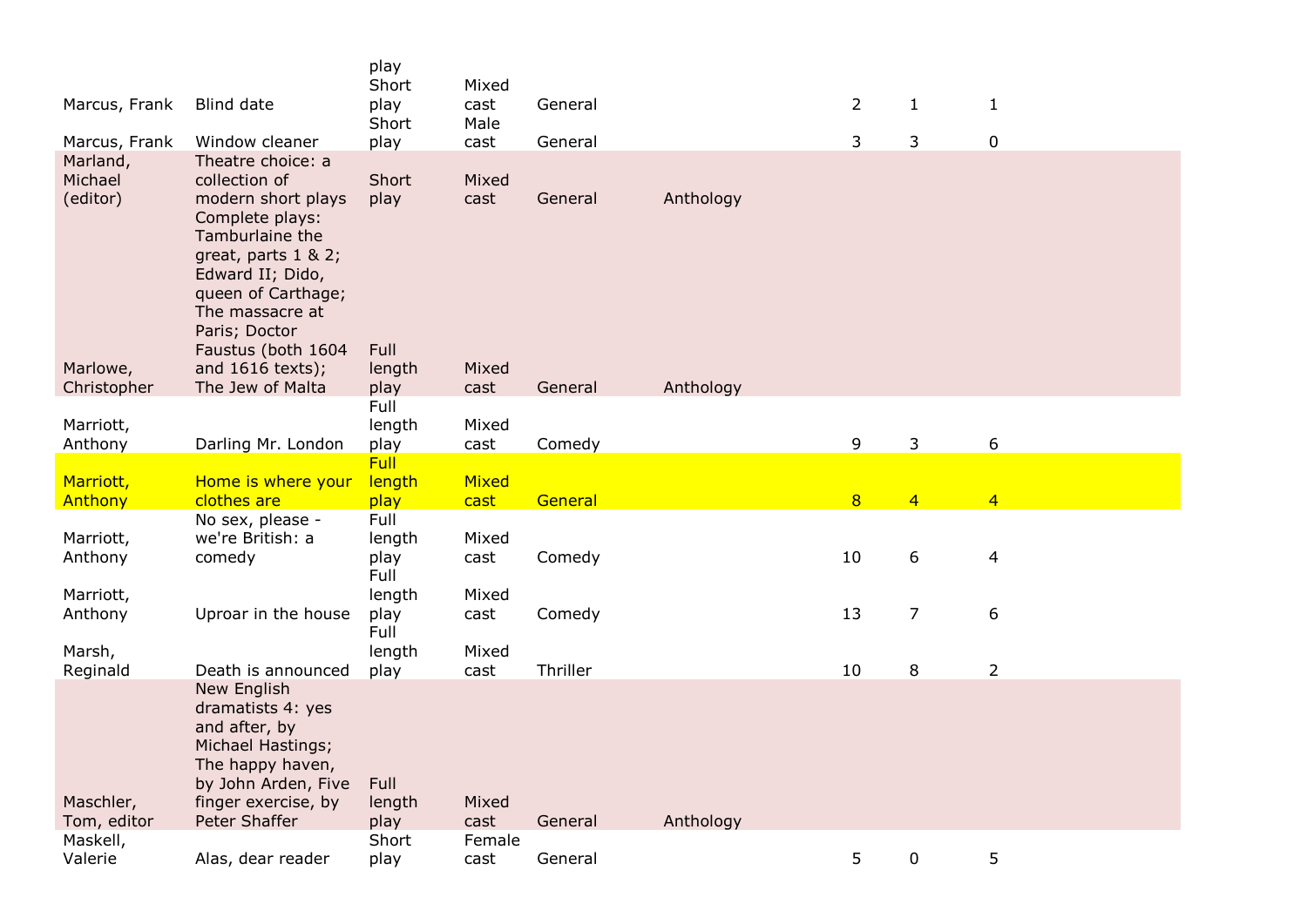|                          | With vacant<br>possession: a                     | Full          |                |                 |                |                |                |
|--------------------------|--------------------------------------------------|---------------|----------------|-----------------|----------------|----------------|----------------|
| Massey,                  | comedy in three                                  | length        | Mixed          |                 |                |                |                |
| Wilfred                  | acts                                             | play<br>Full  | cast           | Comedy          | 10             | 3              | $\overline{7}$ |
| Matthews,                | Anagram of                                       | length        | Mixed          |                 |                |                |                |
| Seymour                  | murder: a thriller                               | play<br>Full  | cast           | Thriller        | 6              | 3              | 3              |
| Matthews,                | Dead man's hand:                                 | length        | Mixed          |                 |                |                |                |
| Seymour                  | a thriller                                       | play<br>Full  | cast           | Thriller        | 6              | 3              | 3              |
| Matthews,                | Who dies wins: a                                 | length        | Mixed          |                 |                |                |                |
| Seymour                  | comedy thriller                                  | play<br>Full  | cast           | Comedy Thriller | $\mathsf 9$    | 6              | 3              |
| Maugham, W.              |                                                  | length        | Mixed          |                 |                |                |                |
| Somerset                 | Breadwinner                                      | play<br>Full  | cast           | Comedy          | 8              | 4              | $\overline{4}$ |
| Maugham, W.              | Circle: a comedy in                              | length        | Mixed          |                 |                |                |                |
| Somerset                 | three acts                                       | play<br>Full  | cast           | Comedy          | 9              | 6              | 3              |
| Maugham, W.              | Constant wife: a                                 | length        | Mixed          |                 |                |                |                |
| Somerset                 | play in three acts                               | play<br>Full  | cast           | General         | 9              | 4              | 5              |
| Maugham, W.              | For services                                     | length        | Mixed          |                 |                |                |                |
| Somerset                 | rendered<br>Noble Spaniard: a<br>comedy in three | play          | cast           | General         | 11             | 5              | 6              |
|                          | acts, adapted from                               | Full          |                |                 |                |                |                |
| Maugham, W.<br>Somerset  | the French of<br>Grenet-Dancourt.                | length        | Mixed          |                 | 9              | $\overline{4}$ | 5              |
|                          |                                                  | play<br>Full  | cast           | Comedy          |                |                |                |
| Maugham, W.              |                                                  | length        | Mixed          |                 |                |                |                |
| Somerset                 | Sacred flame                                     | play          | cast           | General         | 8              | $\overline{4}$ | 4              |
|                          |                                                  | Short         | Female         |                 |                |                |                |
| Maurice, Lucy            | Indian summer                                    | play<br>Full  | cast           | General         | $\overline{2}$ | 0              | $\overline{2}$ |
|                          |                                                  | length        | Mixed          |                 |                |                |                |
| Mavor, Ronald<br>McBain, | Private matter                                   | play<br>Short | cast<br>Female | General         | 4              | $\overline{2}$ | $\overline{2}$ |
| Audrey                   | Cast off five                                    | play          | cast           | General         | 5              | 0              | 5              |
| McConnell,               | Blush pink: a                                    | Short         | Female         |                 |                |                |                |
| Jean                     | comedy                                           | play          | cast           | Comedy          | 6              | 0              | 6              |
| McConnell,               | Café Brosse                                      | Full          | Mixed          | Comedy          | 8              | 3              | 5              |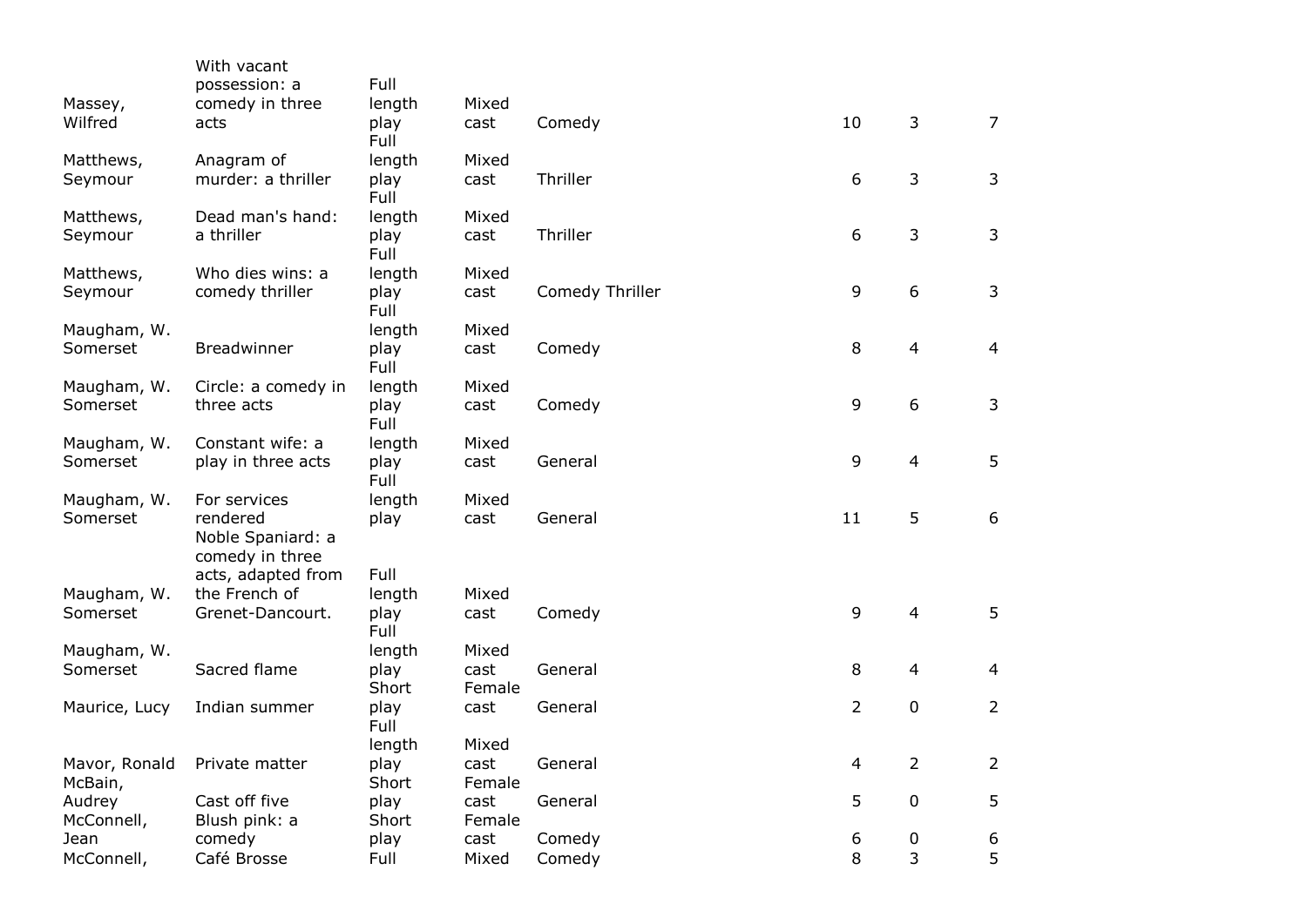| Jean         |                                                                                                                  | length<br>play<br>Full | cast   |                 |                |                |                |
|--------------|------------------------------------------------------------------------------------------------------------------|------------------------|--------|-----------------|----------------|----------------|----------------|
| McConnell,   |                                                                                                                  | length                 | Mixed  |                 |                |                |                |
| Jean         | Café Brosse                                                                                                      | play<br>Full           | cast   | Comedy          | 8              | $\overline{4}$ | $\overline{4}$ |
| McConnell,   |                                                                                                                  | length                 | Mixed  |                 |                |                |                |
| Jean         | Café Brosse                                                                                                      | play                   | cast   | Comedy          | 8              | 5              | 3              |
| McConnell,   | Deckchairs 1: five                                                                                               | Short                  | Female |                 |                |                |                |
| Jean         | short plays                                                                                                      | play                   | cast   | General         | $\overline{2}$ | $\mathbf 0$    | $\overline{2}$ |
| McConnell,   | Deckchairs 2: four                                                                                               | Short                  | Female |                 |                |                |                |
| Jean         | one act plays                                                                                                    | play                   | cast   | General         | $\overline{2}$ | $\mathbf 0$    | $\overline{2}$ |
| McConnell,   | Deckchairs 3: three                                                                                              | Short                  | Female |                 |                |                |                |
| Jean         | one act plays                                                                                                    | play                   | cast   | General         | $\overline{2}$ | $\mathbf 0$    | $\overline{2}$ |
| McConnell,   | Deckchairs 4: four                                                                                               | Short                  | Female |                 |                |                |                |
| Jean         | short plays                                                                                                      | play                   | cast   | General         | $\overline{2}$ | $\mathbf 0$    | $\overline{2}$ |
| McConnell,   |                                                                                                                  | Short                  | Female |                 |                |                |                |
| Jean         | Lovesome thing                                                                                                   | play                   | cast   | General         | 8              | 0              | 8              |
| McConnell,   |                                                                                                                  | Short                  | Mixed  |                 |                |                |                |
| Jean         | Millie's tale                                                                                                    | play<br>Full           | cast   | General         | 6              | 2              | $\overline{4}$ |
| Mccracken,   |                                                                                                                  | length                 | Mixed  |                 |                |                |                |
| Esther       | Quiet wedding                                                                                                    | play<br>Full           | cast   | Comedy          | 14             | $\overline{4}$ | 10             |
| Mccracken,   |                                                                                                                  | length                 | Mixed  |                 |                |                |                |
| Esther       | Quiet week-end<br>Farndale Avenue<br><b>Housing Estate</b><br>Townswomen's<br><b>Guild Dramatic</b><br>Society's | play                   | cast   | Comedy          | 13             | 5              | 8              |
|              | production of                                                                                                    | Full                   |        |                 |                |                |                |
| McGillivray, | Macbeth: a                                                                                                       | length                 | Mixed  |                 |                |                |                |
| David        | comedy                                                                                                           | play                   | cast   | Comedy          | 9              | 3              | 6              |
|              | Farndale Avenue                                                                                                  |                        |        |                 |                |                |                |
|              | <b>Housing Estate</b>                                                                                            |                        |        |                 |                |                |                |
|              | Townswomen's                                                                                                     |                        |        |                 |                |                |                |
|              | <b>Guild Dramatic</b>                                                                                            | Full                   |        |                 |                |                |                |
| McGillivray, | Society murder                                                                                                   | length                 | Mixed  |                 |                |                |                |
| David        | mystery                                                                                                          | play                   | cast   | Comedy Thriller | 5              | $\mathbf{1}$   | 4              |
|              | Farndale                                                                                                         | Full                   |        |                 |                |                |                |
| McGillivray, | AvenueA                                                                                                          | length                 | Mixed  |                 |                |                |                |
| David        | Christmas carol: a                                                                                               | play                   | cast   | Christmas       | 5              | $\mathbf{1}$   | $\overline{4}$ |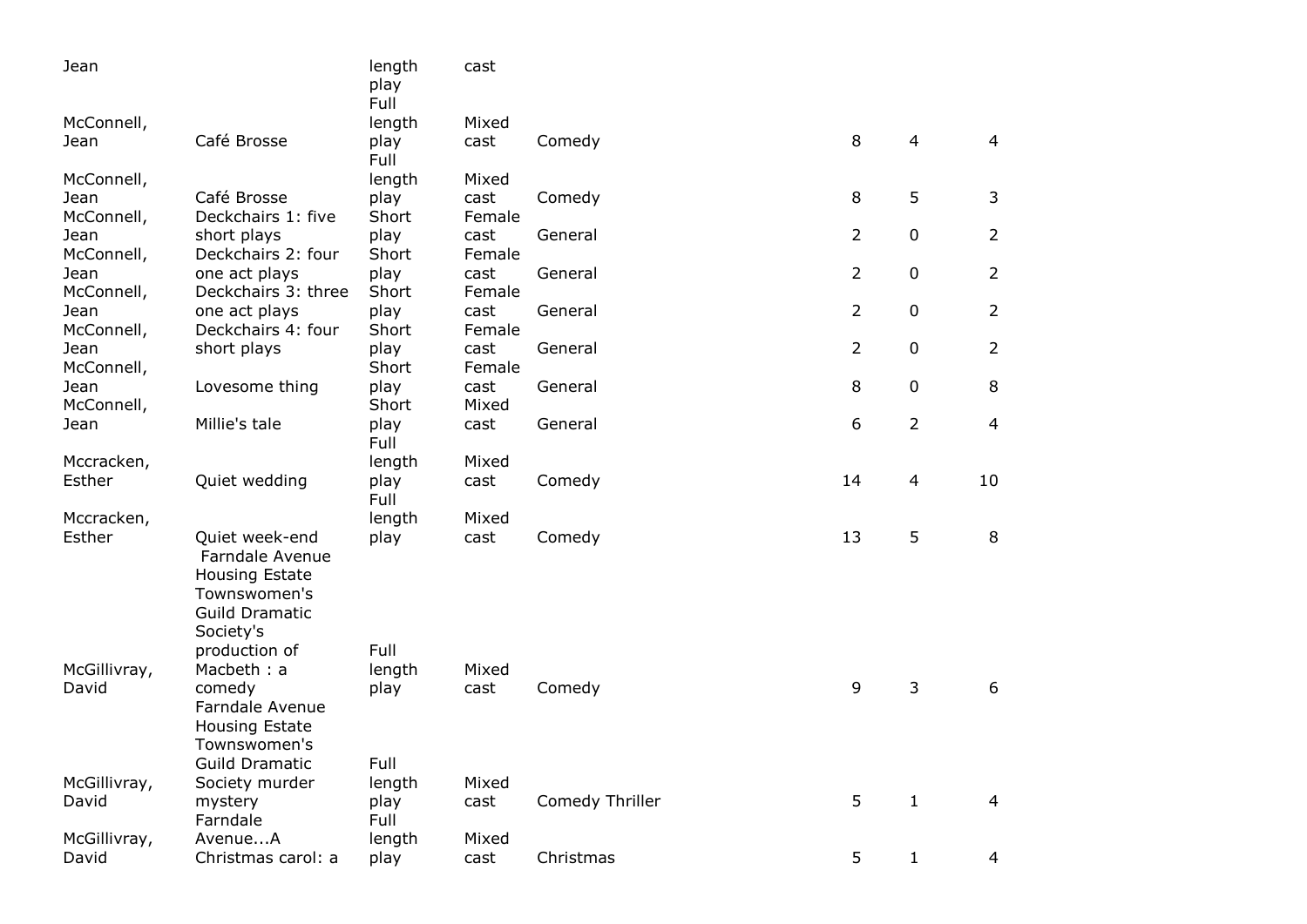## McGillivray, David The Farndale Avenue Housing Estate Townswomen's Guild Operatic Society's production of The Mikado : an<br>operetta, based on Gilbert & Sullivan ; music arranged by Sue Van Colle. Full length play Mixed cast Comedy 22 2 20 McGillivray, David We found love and an exquisite set of porcelain figurines aboard the SS Farndale Avenue Full length play Mixed cast Comedy 4 2 2 McIlwraith, Archibald Kennedy Five Elizabethan tragedies Full length play Mixed cast Tragedy Anthology Mcilwraith, Bill Last gamble Full length play Mixed cast Thriller 4 2 2 McLoughlin, Maurice Brush with a body: a play in three acts Full length play Mixed cast Thriller 11 5 6 McLoughlin, Maurice Letter from the General: a play in three acts Full length play Mixed cast General 9 3 6 Mcloughlin, Maurice Shadow in the sun **Full** length play Mixed cast General 13 3 10 Mcloughlin, Maurice **Tea and trickery Short** play **Mixed** cast General 5  $\overline{2}$ 3 Mcloughlin, Patrick Cinderladdin: a pantomime Full lenath play Any cast Pantomime 8 Meakin, Pete Tales of Hans Andersen: The little match girl; T Full length play Mixed cast Dramatisation 20+ Suitable for young

comedy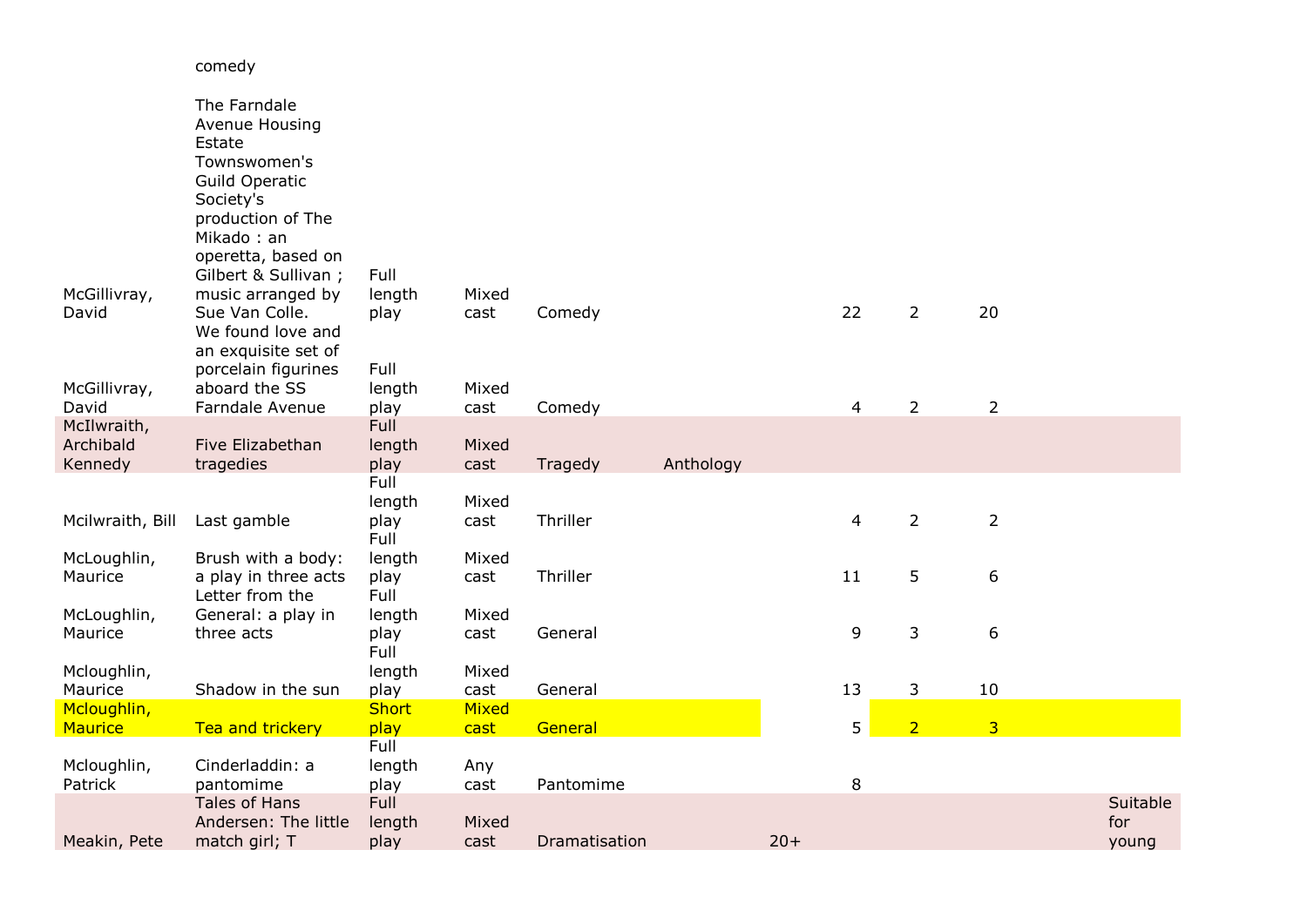|                                                                                                          |                                                                                                                                                                  |                                                                |                                               |                              |        |                |                               |                            | cast                                       |
|----------------------------------------------------------------------------------------------------------|------------------------------------------------------------------------------------------------------------------------------------------------------------------|----------------------------------------------------------------|-----------------------------------------------|------------------------------|--------|----------------|-------------------------------|----------------------------|--------------------------------------------|
| Devil may care                                                                                           | Full<br>length<br>play                                                                                                                                           | Mixed<br>cast                                                  | Comedy                                        |                              |        | 19             | 8                             | 11                         |                                            |
| Cemetery club                                                                                            | length<br>play<br>Full                                                                                                                                           | Mixed<br>cast                                                  | General                                       |                              |        | 5              | $\mathbf{1}$                  | $\overline{4}$             |                                            |
| Duck song                                                                                                | length<br>play<br>Short                                                                                                                                          | Mixed<br>cast<br>Mixed                                         | General                                       |                              |        | $\overline{7}$ | 5                             | $\overline{2}$             |                                            |
| Through the hour                                                                                         | Short                                                                                                                                                            | Female                                                         |                                               |                              |        |                |                               |                            |                                            |
|                                                                                                          |                                                                                                                                                                  |                                                                |                                               |                              |        |                |                               |                            |                                            |
| glass: four one act<br>plays                                                                             | Short<br>play                                                                                                                                                    | Female<br>cast                                                 | General                                       | Anthology                    |        |                |                               |                            |                                            |
| glass: four one act<br>plays for women                                                                   | Short<br>play                                                                                                                                                    | Female<br>cast                                                 | General                                       |                              |        | 6              | $\mathbf{0}$                  | 6                          |                                            |
| Women beware<br>women<br>Treasure Island: as<br>presented at the<br>Mermaid Theatre,<br>adapted from the | Full<br>length<br>play<br>Full                                                                                                                                   | Mixed<br>cast                                                  | General                                       |                              |        | 15             | 11                            | $\overline{4}$             |                                            |
| Louis Stevenson                                                                                          |                                                                                                                                                                  |                                                                | Dramatisation                                 |                              | $20+$  |                |                               |                            |                                            |
| Coventry mystery<br>plays                                                                                | Short<br>play                                                                                                                                                    | Mixed<br>cast                                                  | Religious<br>theme                            | Anthology                    |        |                |                               |                            |                                            |
| bachelor: a farcical<br>comedy in three<br>acts                                                          | Full<br>length<br>play                                                                                                                                           | Mixed<br>cast                                                  | Comedy                                        |                              |        | 8              | 3                             | 5                          |                                            |
| a comedy in three                                                                                        | length                                                                                                                                                           | Mixed                                                          |                                               |                              |        |                |                               |                            |                                            |
|                                                                                                          | Full<br>length                                                                                                                                                   | Mixed                                                          |                                               |                              |        |                |                               |                            |                                            |
|                                                                                                          | Let's murder Vivaldi<br>glass<br>Through the hour<br>Through the hour<br>book by Robert<br>Bride and the<br><b>Bride Comes back:</b><br>acts<br>More the merrier | Full<br>play<br>play<br>length<br>play<br>Full<br>play<br>play | cast<br>cast<br>Mixed<br>cast<br>cast<br>cast | General<br>General<br>Comedy | Comedy |                | 5<br>$\overline{4}$<br>8<br>9 | 3<br>$\mathbf 0$<br>3<br>4 | $\overline{2}$<br>$\overline{4}$<br>5<br>5 |

**Contract Contract**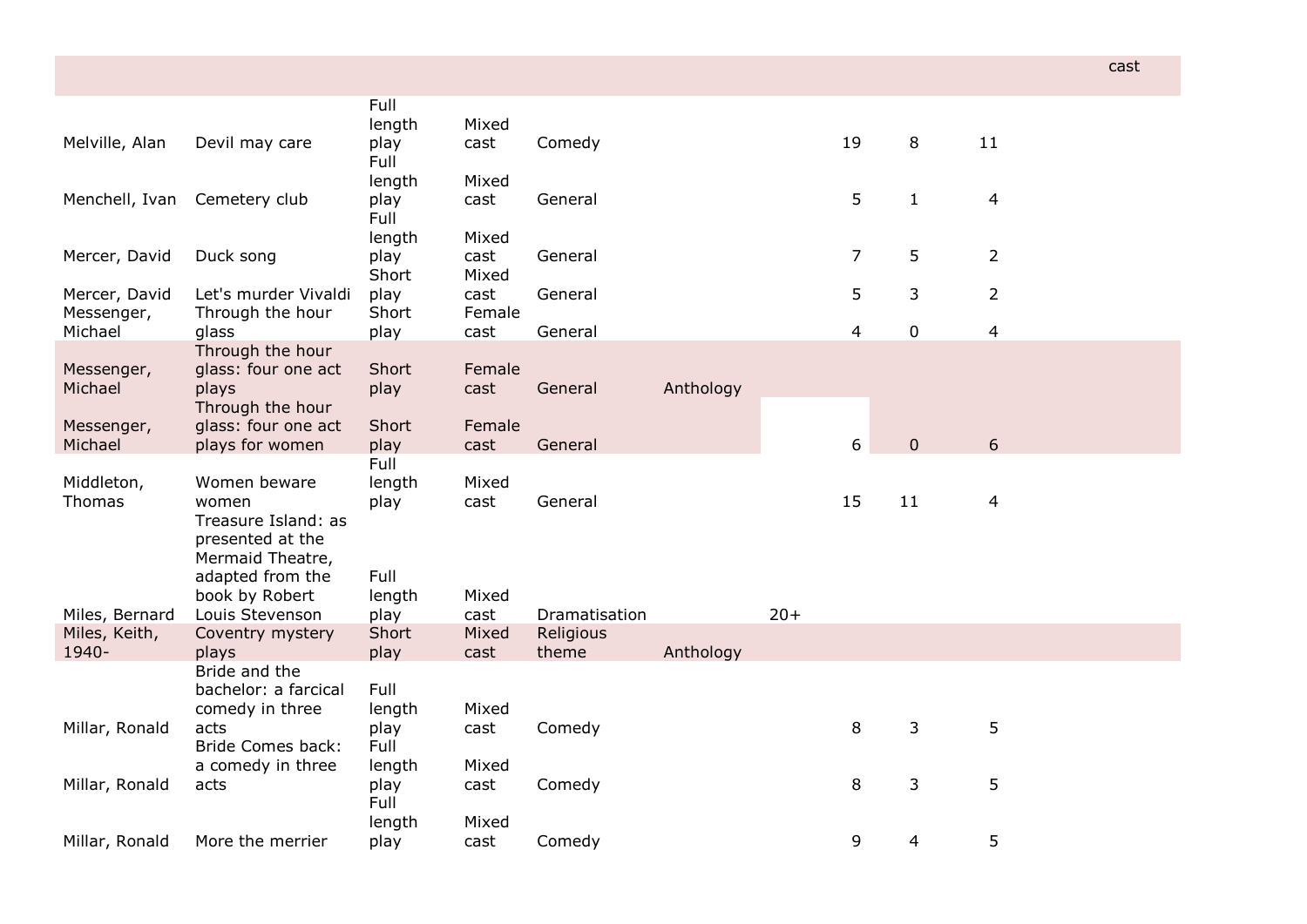|                 |                                         | Full           |               |            |           |       |    |                  |                         |
|-----------------|-----------------------------------------|----------------|---------------|------------|-----------|-------|----|------------------|-------------------------|
|                 | They don't grow on                      | length         | Mixed         |            |           |       |    |                  |                         |
| Millar, Ronald  | trees: a comedy                         | play<br>Full   | cast          | Comedy     |           |       | 20 | 10               | 10                      |
|                 | Waiting for Gillian:                    | length         | Mixed         |            |           |       |    |                  |                         |
| Millar, Ronald  | a play in three acts                    | play           | cast          | General    |           |       | 9  | 5                | 4                       |
|                 |                                         | Full           |               |            |           |       |    |                  |                         |
| Millar, Ronald, | Coat of varnish: a                      | length         | Mixed         |            |           |       |    |                  |                         |
| 1919-           | play of murder                          | play<br>Full   | cast          | Thriller   |           |       | 14 | 9                | 5                       |
|                 |                                         | length         | Mixed         |            |           |       |    |                  |                         |
| Miller, Arthur  | After the fall                          | play           | cast          | General    |           | $20+$ |    |                  |                         |
|                 |                                         | Full           |               |            |           |       |    |                  |                         |
|                 | All my sons: a play                     | length         | Mixed         |            |           |       |    |                  |                         |
| Miller, Arthur  | in three acts                           | play<br>Full   | cast          | General    |           |       | 10 | $\boldsymbol{6}$ | 4                       |
|                 |                                         | length         | Mixed         |            |           |       |    |                  |                         |
| Miller, Arthur  | Archbishop's ceiling                    | play           | cast          | General    |           |       | 5  | 3                | $\overline{2}$          |
|                 |                                         | Full           |               |            |           |       |    |                  |                         |
|                 | Crucible                                | length         | Mixed         |            |           | $20+$ |    |                  |                         |
| Miller, Arthur  |                                         | play<br>Full   | cast          | Historical |           |       |    |                  |                         |
|                 | Death of a                              | length         | Mixed         |            |           |       |    |                  |                         |
| Miller, Arthur  | salesman                                | play           | cast          | General    |           |       | 14 | 9                | 5                       |
|                 |                                         | Full           |               |            |           |       |    |                  |                         |
|                 |                                         | length         | Mixed         |            |           |       |    |                  |                         |
| Miller, Arthur  | Last Yankee                             | play           | cast          | General    |           |       | 5  | $\overline{2}$   | 3                       |
|                 | View from the                           | Full<br>length | Mixed         |            |           |       |    |                  |                         |
| Miller, Arthur  | bridge                                  | play           | cast          | General    |           |       | 13 | 10               | 3                       |
|                 | Best one-act plays                      | Short          | Mixed         |            |           |       |    |                  |                         |
| Miller, Hugh    | of 1963-64                              | play           | cast          | General    | Anthology |       |    |                  |                         |
| Miller, Hugh    | Best one-act plays                      | Short          | Mixed         |            |           |       |    |                  |                         |
| (editor)        | of 1956-57                              | play           | cast          | General    | Anthology |       |    |                  |                         |
|                 |                                         | Full           |               |            |           |       |    |                  |                         |
| Mills, Hugh     | Angels in love: a<br>comedy in two acts | length<br>play | Mixed<br>cast | Comedy     |           |       | 9  | 5                | $\overline{\mathbf{4}}$ |
|                 |                                         | Full           |               |            |           |       |    |                  |                         |
|                 | House by the lake:                      | length         | Mixed         |            |           |       |    |                  |                         |
| Mills, Hugh     | a play in three acts                    | play           | cast          | Thriller   |           |       | 9  | 4                | 5                       |
|                 | Goose in the                            | Short          | Female        |            |           |       |    |                  |                         |
| Mills, Osbert   | kitchen: a comedy                       | play           | cast          | Comedy     |           |       | 5  | $\mathbf 0$      | 5                       |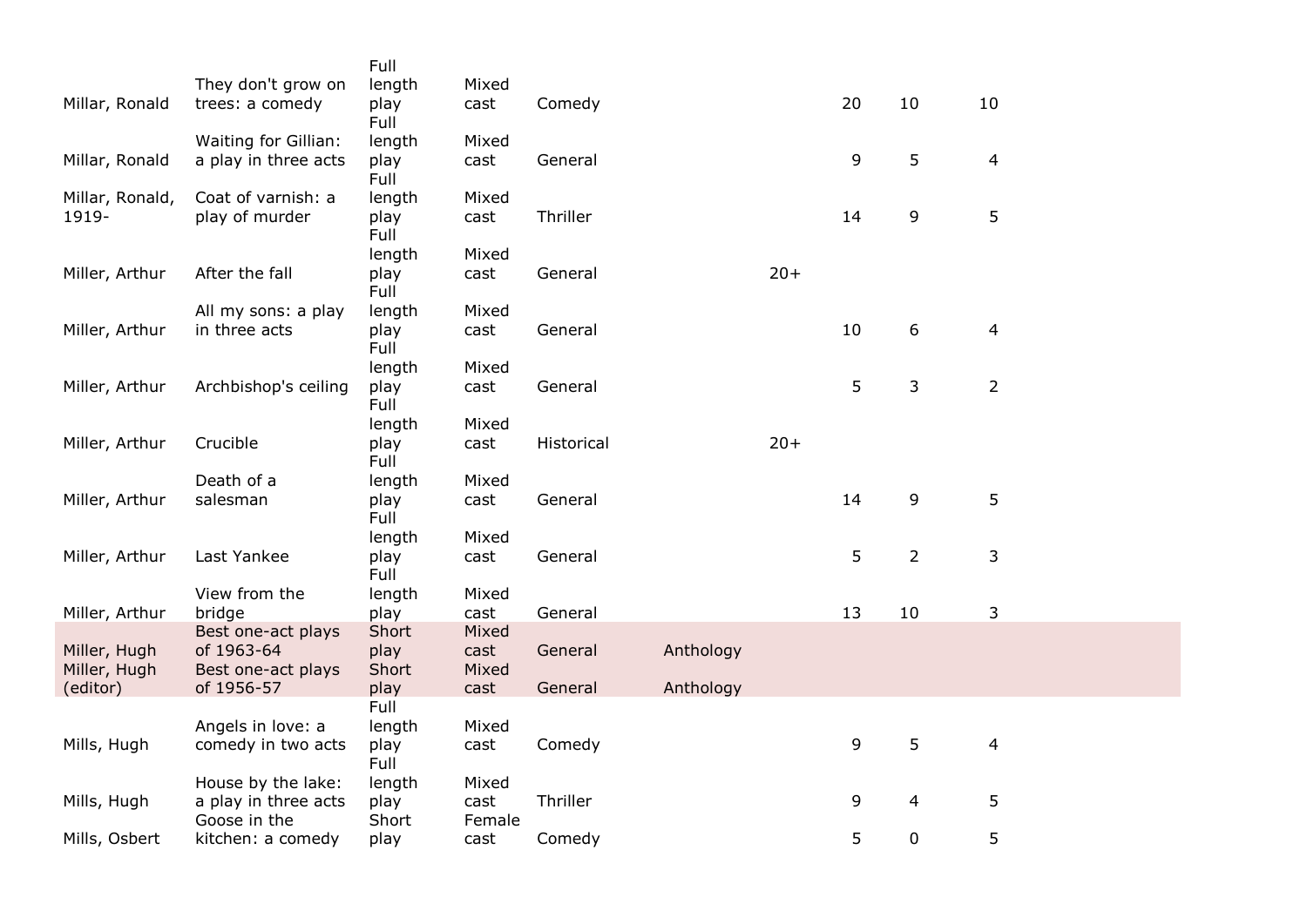|                       |                                                                                                                                                                                          | Full<br>length                           | Mixed                  |               |           |                |             |                | Extras<br>(usually<br>non- | Suitable<br>for<br>young |
|-----------------------|------------------------------------------------------------------------------------------------------------------------------------------------------------------------------------------|------------------------------------------|------------------------|---------------|-----------|----------------|-------------|----------------|----------------------------|--------------------------|
| Milne, A. A.          | Toad of Toad Hall                                                                                                                                                                        | play<br>Full                             | cast                   | Dramatisation |           | 22             | 15          | 7              | speaking)                  | cast                     |
| Minghella,<br>Anthony | Whale music                                                                                                                                                                              | length<br>play<br>Full                   | Female<br>cast         | General       |           | $\overline{7}$ | $\mathbf 0$ | $\overline{7}$ |                            |                          |
| Mode, Dorian          | Feedem fighters: a<br>comedy<br>Hypochondriac,<br>translated by                                                                                                                          | length<br>play                           | Mixed<br>cast          | Comedy        |           | 5              | 3           | $\overline{2}$ |                            |                          |
| Molière               | Martin Sorrell from<br>Le malade<br>imaginaire                                                                                                                                           | Full<br>length<br>play                   | Mixed<br>cast          | General       |           | 12             | 8           | $\overline{4}$ |                            |                          |
|                       | Misanthrope and<br>other plays: The<br>sicilian or Love the<br>painter; Tartuffe or<br>The imposter; A<br>doctor in spite of<br>himself; The<br>imaginary invalid,<br>translated by John | Full<br>length                           | Mixed                  |               |           |                |             |                |                            |                          |
| Molière               | Wood                                                                                                                                                                                     | play                                     | cast                   | Comedy        | Anthology |                |             |                |                            |                          |
| Molière               | Misanthrope:<br>English version by<br>Tony Harrison<br>Misanthrope: in<br>English verse by                                                                                               | Full<br>length<br>play<br>Full<br>length | Mixed<br>cast<br>Mixed | Comedy        |           | 11             | $\,8\,$     | 3              |                            |                          |
| Molière               | Richard Wilbur                                                                                                                                                                           | play                                     | cast                   | Comedy        |           | 11             | 8           | $\mathsf{3}$   |                            |                          |
| Molière               | Miser and other<br>plays: The would-<br>be gentleman; That<br>scoundrel Scapin;<br>Love's the best<br>doctor; Don Juan,<br>translated by John<br>Wood                                    | Full<br>length<br>play                   | Mixed<br>cast          | Comedy        | Anthology |                |             |                |                            |                          |
|                       | School for wives:<br>Moliere's L'ecole<br>des femmes,                                                                                                                                    | Full<br>length                           | Mixed                  |               |           |                |             |                |                            |                          |
| Molière               | adapted by Miles                                                                                                                                                                         | play                                     | cast                   | General       |           | 8              | 6           | $\overline{2}$ |                            |                          |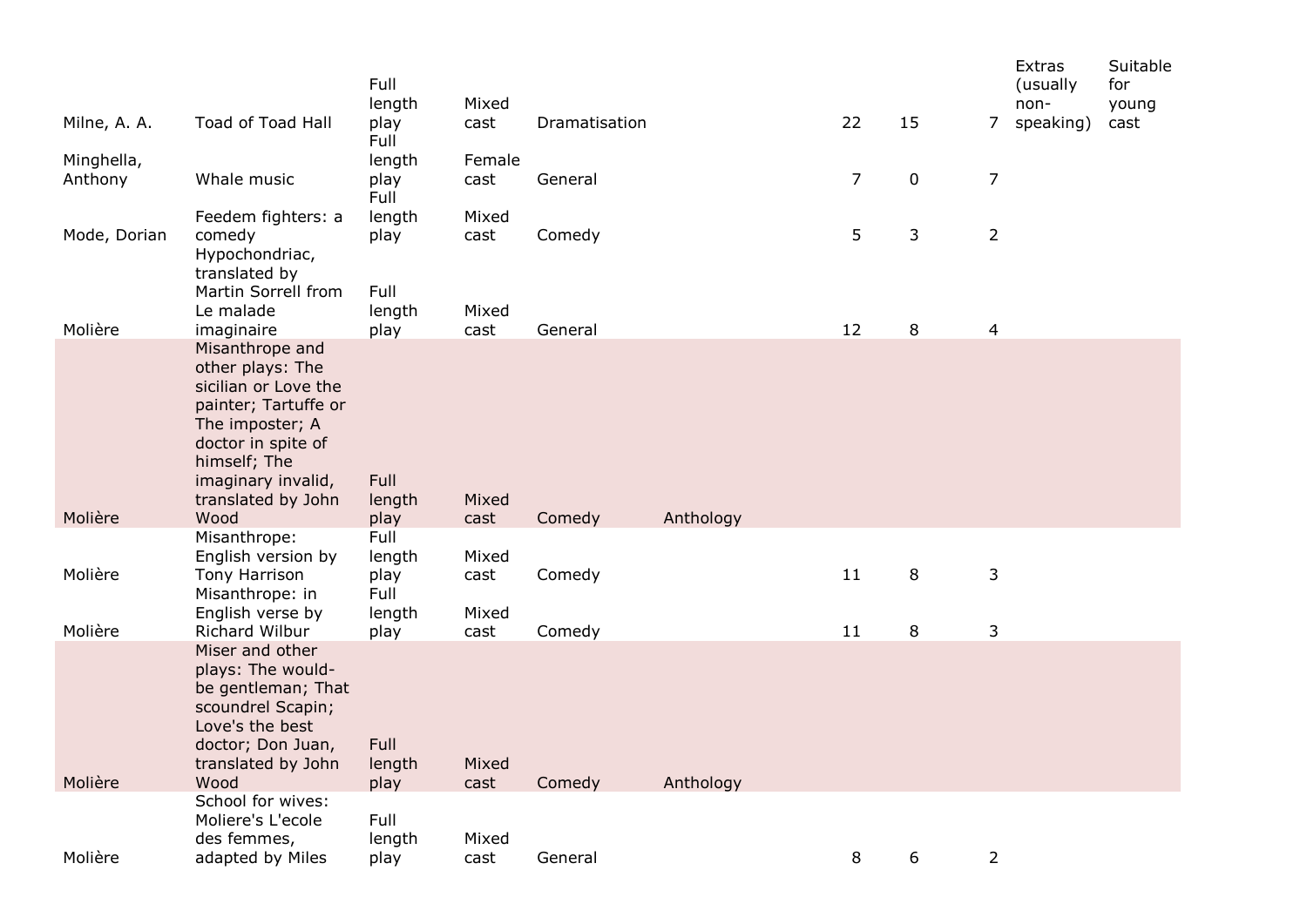## Malleson

|               | Sganarelle                              |              |        |               |           |                         |                |                          |
|---------------|-----------------------------------------|--------------|--------|---------------|-----------|-------------------------|----------------|--------------------------|
|               | translated by Miles                     | Short        | Mixed  |               |           |                         |                |                          |
| Molière       | Malleson                                | play         | cast   | Comedy        |           | 6                       | 3              | 3                        |
|               |                                         | Full         |        |               |           |                         |                |                          |
|               |                                         | length       | Mixed  |               |           |                         |                |                          |
| Molière       | Sisterhood                              | play         | cast   | Comedy        |           | 10                      | 5              | 5                        |
|               |                                         | Full         |        |               |           |                         |                |                          |
|               | After my fashion: a                     | length       | Mixed  |               |           |                         |                |                          |
| Morgan, Diana | play in three acts                      | play         | cast   | General       |           | 10                      | $\overline{2}$ | 8                        |
|               | Little evenings: a                      | Short        | Female |               |           | $\overline{\mathbf{4}}$ | $\pmb{0}$      | $\overline{\mathcal{A}}$ |
| Morgan, Diana | comedy<br>My cousin Rachel,             | play<br>Full | cast   | Comedy        |           |                         |                |                          |
|               | from the novel by                       | length       | Mixed  |               |           |                         |                |                          |
| Morgan, Diana | Daphne du Maurier                       | play         | cast   | Dramatisation |           | $\overline{7}$          | 5              | $\overline{2}$           |
|               |                                         | Full         |        |               |           |                         |                |                          |
|               | Your obedient                           | length       | Mixed  |               |           |                         |                |                          |
| Morgan, Diana | servant: a comedy                       | play         | cast   | Comedy        |           | 6                       | $\overline{2}$ | $\overline{\mathbf{4}}$  |
|               | New English                             |              |        |               |           |                         |                |                          |
|               | dramatists 14: The                      |              |        |               |           |                         |                |                          |
|               | restoration of                          |              |        |               |           |                         |                |                          |
|               | Arnold Middleton,                       |              |        |               |           |                         |                |                          |
|               | by David Storey;                        |              |        |               |           |                         |                |                          |
|               | The mighty                              |              |        |               |           |                         |                |                          |
|               | reservoy, by Peter<br>Terson; The king, |              |        |               |           |                         |                |                          |
|               | by Stewart Conn;                        |              |        |               |           |                         |                |                          |
|               | Walking through                         |              |        |               |           |                         |                |                          |
|               | seaweed, and The                        |              |        |               |           |                         |                |                          |
|               | estate hunters, by                      |              |        |               |           |                         |                |                          |
|               | Ian Hamilton                            |              |        |               |           |                         |                |                          |
|               | Finlay; You're                          |              |        |               |           |                         |                |                          |
|               | human like the rest                     |              |        |               |           |                         |                |                          |
|               | of them, by B. S.                       |              |        |               |           |                         |                |                          |
|               | Johnson; The                            |              |        |               |           |                         |                |                          |
|               | doomsday show, by                       | Full         |        |               |           |                         |                |                          |
|               | George Macbeth                          | length       | Mixed  |               |           |                         |                |                          |
| Morgan, Edwin | and J. S. Bingham                       | play         | cast   | General       | Anthology |                         |                |                          |
| Morgan,       |                                         | Short        | Female |               |           | 5                       |                | 5                        |
| Elaine        | Waiting-room                            | play         | cast   | General       |           |                         | $\mathbf 0$    |                          |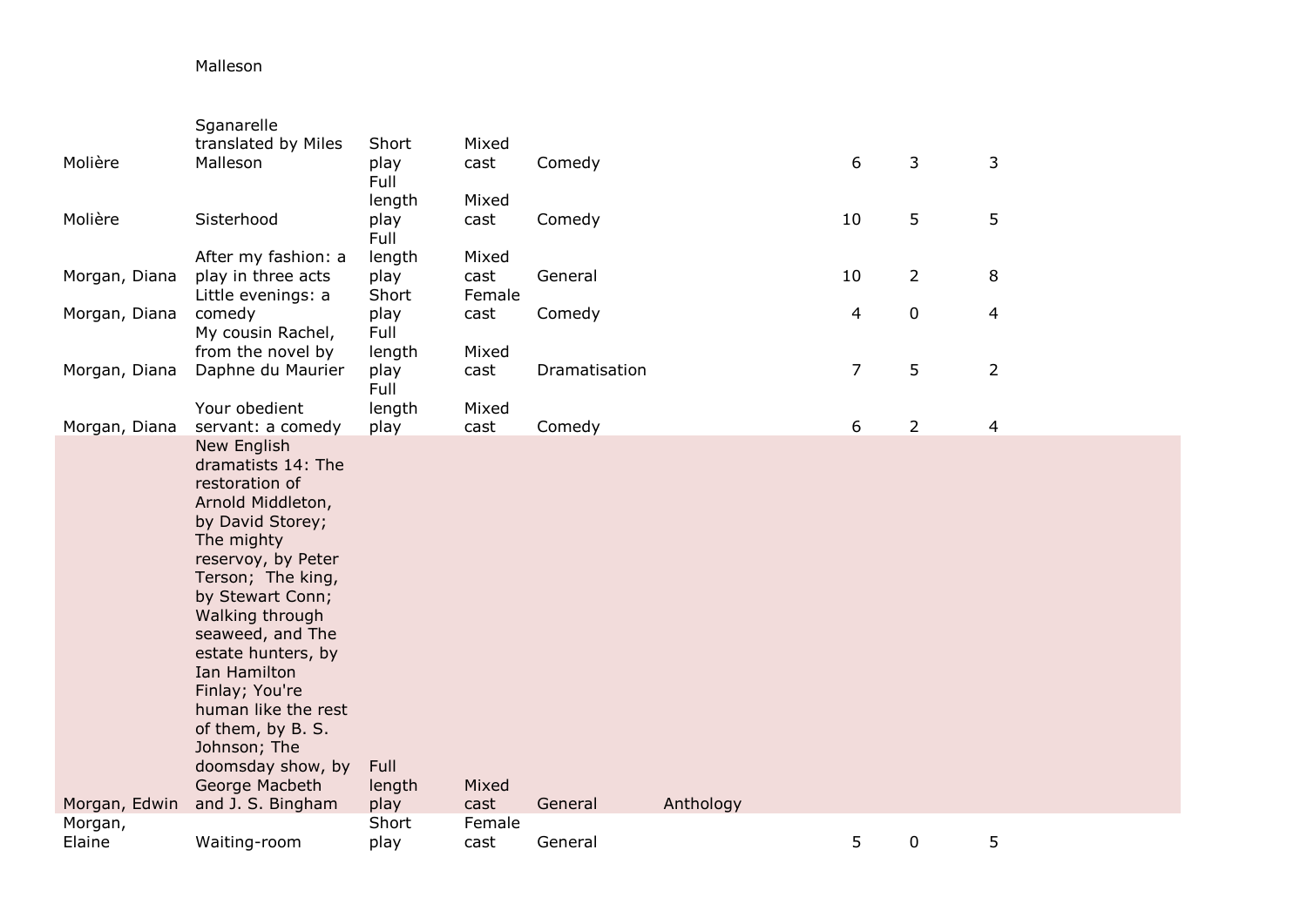|               |                                | Short        | Mixed  |               |       |                |                |                |          |
|---------------|--------------------------------|--------------|--------|---------------|-------|----------------|----------------|----------------|----------|
| Morgan, John  | Kids                           | play         | cast   | General       |       | 5              | $\overline{2}$ | 3              |          |
|               |                                | Short        | Mixed  |               |       |                |                |                |          |
| Morgan, John  | Kids                           | play         | cast   | General       |       | 5              | 3              | $\overline{2}$ |          |
|               |                                | Short        | Any    |               |       |                |                |                |          |
| Morgan, John  | Kids                           | play<br>Full | cast   | General       |       | 5              |                |                |          |
|               | Dick Whittington: a            | length       | Any    |               |       |                |                |                |          |
| Morgan, Verne | pantomime                      | play         | cast   | Pantomime     |       | 18             |                |                |          |
|               | Jack and the                   | Full         |        |               |       |                |                |                |          |
|               | beanstalk: a                   | length       | Any    |               |       |                |                |                |          |
| Morgan, Verne | pantomime                      | play<br>Full | cast   | Pantomime     |       | 11             |                |                |          |
|               | Aladdin: a                     | length       | Any    |               |       |                |                |                |          |
| Morley, John  | pantomime                      | play         | cast   | Pantomime     |       | 19             |                |                |          |
|               |                                | Full         |        |               |       |                |                |                |          |
|               | Dick Whittington: a            | length       | Mixed  |               |       |                |                |                |          |
| Morley, John  | pantomime                      | play         | cast   | Pantomime     |       | 14             | 11             | 3              |          |
|               | Goldilocks and the             | Full         |        |               |       |                |                |                |          |
|               | three bears: a                 | length       | Any    |               |       |                |                |                |          |
| Morley, John  | pantomime                      | play         | cast   | Pantomime     |       | 10             |                |                |          |
|               | Jack and the                   | Full         |        |               |       |                |                |                |          |
|               | beanstalk: a                   | length       | Any    |               |       |                |                |                |          |
| Morley, John  | pantomime                      | play<br>Full | cast   | Pantomime     |       | 14             |                |                |          |
|               | Pinocchio: a family            | length       | Any    |               |       |                |                |                |          |
| Morley, John  | entertainment                  | play<br>Full | cast   | Pantomime     |       | 14             |                |                |          |
|               | Robinson Crusoe: a             | length       | Mixed  |               |       |                |                |                |          |
| Morley, John  | pantomime                      | play<br>Full | cast   | Pantomime     | $20+$ |                |                |                |          |
|               | Sinbad the sailor: a           | length       | Mixed  |               |       |                |                |                |          |
| Morley, John  | pantomime                      | play         | cast   | Pantomime     | $20+$ |                |                |                |          |
|               |                                |              |        |               |       |                |                |                | Suitable |
|               | Wind in the                    | Full         |        |               |       |                |                |                | for      |
|               | willows: a family              | length       | Mixed  |               |       |                |                |                | young    |
| Morley, John  | entertainment                  | play         | cast   | Dramatisation | $20+$ |                |                |                | cast     |
|               |                                | Full         |        |               |       |                |                |                |          |
|               |                                | length       | Mixed  |               |       |                |                |                |          |
|               | Morley, Robert Ghost on tiptoe | play         | cast   | Comedy        |       | 8              | 4              | $\overline{4}$ |          |
|               | Two aunts and a                |              |        |               |       |                |                |                |          |
|               | grandmother: a                 | Short        | Female |               |       |                |                |                |          |
| Morris, T. B. | thriller                       | play         | cast   | Thriller      |       | $\overline{7}$ | 0              | $\overline{7}$ |          |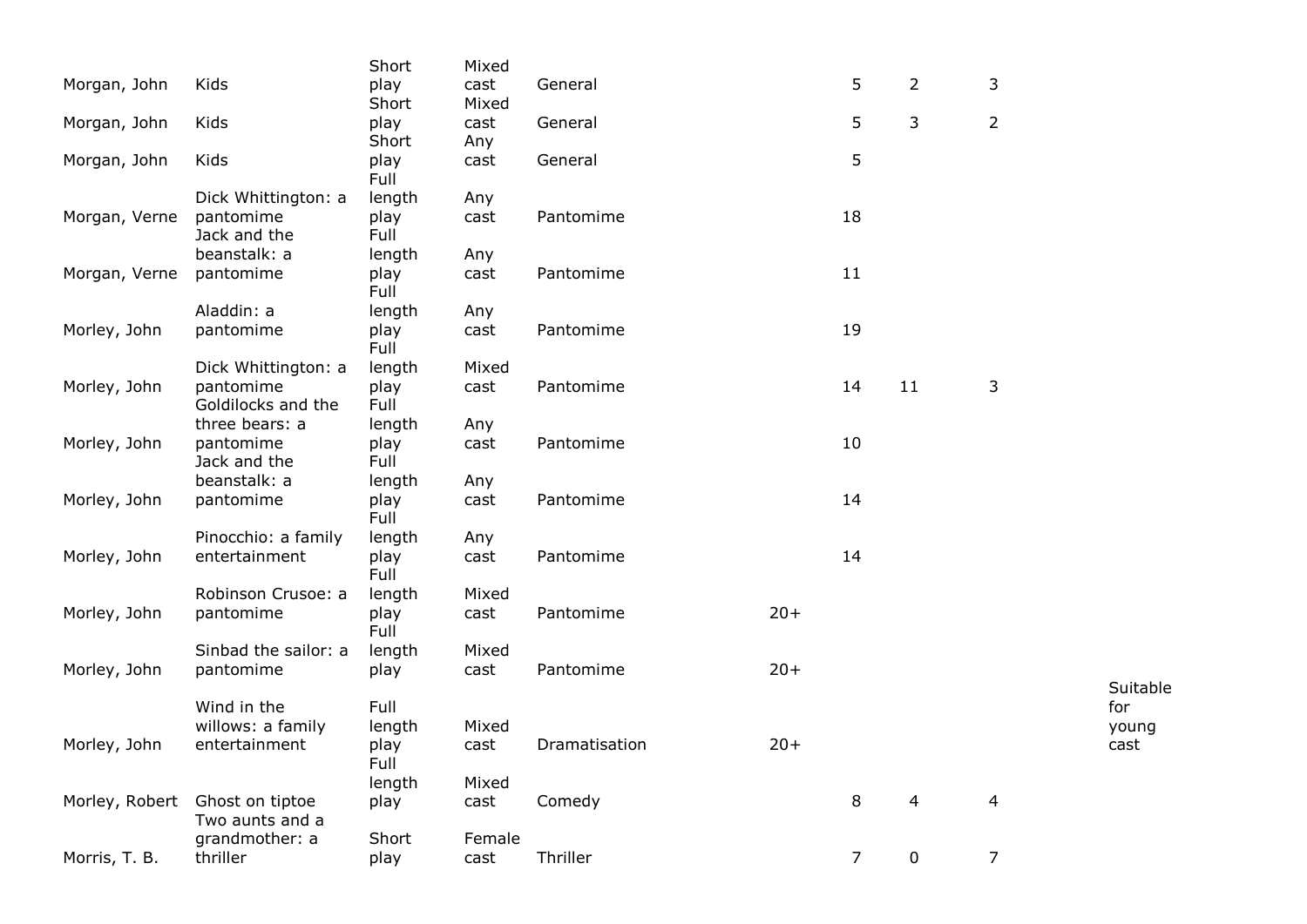|                   | Christmas carol:                           | Full           |                |               |           |       |                |                |                  |
|-------------------|--------------------------------------------|----------------|----------------|---------------|-----------|-------|----------------|----------------|------------------|
| Mortimer,<br>John | from the story by<br>Charles Dickens       | length<br>play | Mixed<br>cast  | Dramatisation |           | $20+$ |                |                |                  |
|                   | Christmas carol:                           | Full           |                |               |           |       |                |                |                  |
| Mortimer,         | play from the story                        | length         | Mixed          |               |           |       |                |                |                  |
| John              | by Charles Dickens                         | play           | cast           | Christmas     |           | $20+$ |                |                |                  |
| Mortimer,         | Come as you are:                           | Short          | Mixed          |               |           |       |                |                |                  |
| John              | four plays                                 | play           | cast           | General       | Anthology |       |                |                |                  |
| Mortimer,         |                                            | Short          | Male           |               |           |       |                |                |                  |
| John              | Dock brief                                 | play           | cast           | General       |           |       | $\overline{2}$ | $\overline{2}$ | $\pmb{0}$        |
| Mortimer,         |                                            | Short          | Mixed          |               |           |       |                |                |                  |
| John              | Edwin: a play                              | play           | cast           | Comedy        |           |       | 3              | $\overline{2}$ | $\mathbf{1}$     |
| Mortimer,         |                                            | Short          | Mixed          |               |           |       |                |                |                  |
| John              | I spy                                      | play<br>Full   | cast           | Comedy        |           |       | 5              | 3              | $\overline{2}$   |
| Mortimer,         |                                            | length         | Mixed          |               |           |       |                |                |                  |
| John              | Judge                                      | play           | cast           | General       |           |       | 15             | 9              | $\boldsymbol{6}$ |
| Mortimer,         |                                            | Short          | Mixed          |               |           |       |                |                |                  |
| John              | Knightsbridge                              | play           | cast           | General       |           |       | 4              | $\overline{2}$ | $\overline{2}$   |
| Mortimer,         |                                            | Short          | Mixed          |               |           |       |                |                |                  |
| John              | Lunch hour                                 | play           | cast           | Comedy        |           |       | 3              | $\mathbf{1}$   | $\overline{2}$   |
|                   |                                            | Full           |                |               |           |       |                |                |                  |
| Mortimer,         | Two stars for                              | length         | Mixed          |               |           |       |                |                |                  |
| John              | comfort                                    | play           | cast           | General       |           |       | 13             | 8              | 5                |
| Mortimer,         | What shall we tell                         | Short          | Mixed          |               |           |       |                |                |                  |
| John              | Caroline?                                  | play           | cast           | General       |           |       | 4              | $\overline{2}$ | $\overline{2}$   |
|                   |                                            | Full           |                |               |           |       |                |                |                  |
| Mortimer,         | Wrong side of the                          | length         | Mixed          |               |           |       |                |                |                  |
| John              | park                                       | play           | cast           | General       |           |       | 6              | 3              | $\mathsf{3}$     |
|                   |                                            | Full           |                |               |           |       |                |                |                  |
| Mortimer,         |                                            | length         | Mixed          |               |           |       |                |                |                  |
| Johnnie           | Situation comedy                           | play           | cast           | Comedy        |           |       | 6              | 3              | 3                |
|                   |                                            | <b>Full</b>    |                |               |           |       |                |                |                  |
| Mortimer,         | When the cat's                             | length         | Mixed          |               |           |       |                |                |                  |
| Johnnie           | away: a comedy                             | play           | cast           | Comedy        |           |       | 6              | $\overline{2}$ | $\overline{4}$   |
|                   |                                            | Short          | Mixed          |               |           |       |                |                |                  |
| Moruzzi, Ros      | Just the two of us                         | play           | cast           | General       |           |       | $\overline{7}$ | $\mathbf{1}$   | 6                |
|                   |                                            | Short          | Female         |               |           |       | 5              | 0              |                  |
| Moulding, Bea     | All in a good cause<br>Christmas dinner: a | play<br>Short  | cast<br>Female | Comedy        |           |       |                |                | 5                |
| Moulding, Bea     | play                                       | play           | cast           | Christmas     |           |       | 4              | 0              | $\overline{4}$   |
|                   |                                            |                |                |               |           |       |                |                |                  |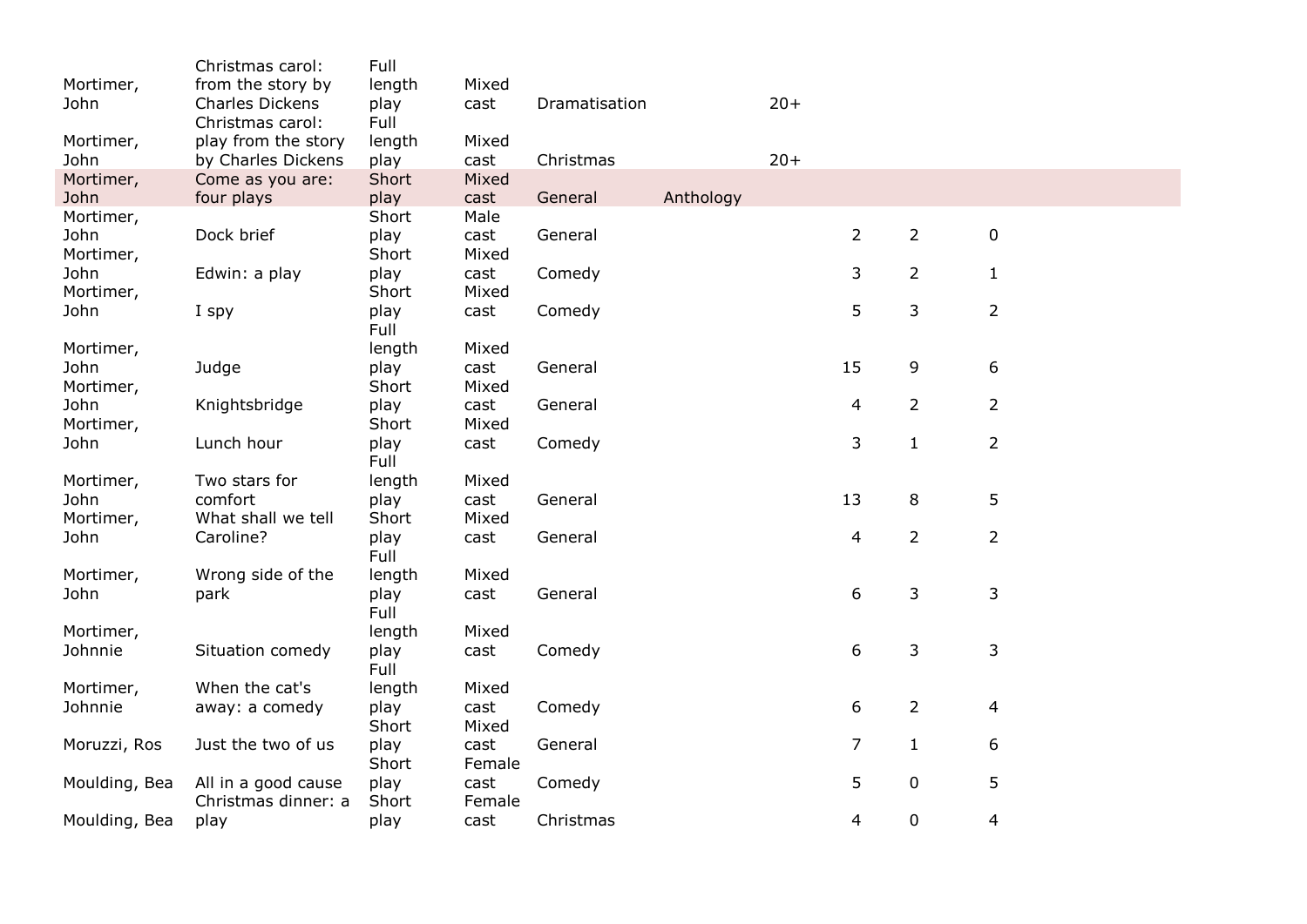|                              | Matter of choice: a<br>script-held comedy           | Short                  | Female         |                 |           |       |                |                |                |                 |
|------------------------------|-----------------------------------------------------|------------------------|----------------|-----------------|-----------|-------|----------------|----------------|----------------|-----------------|
| Moulding, Bea<br>Murch,      | for six characters                                  | play<br>Short          | cast<br>Female | Comedy          |           |       | 6              | 0              | 6              |                 |
| Edward<br>Murch,             | Dipper<br>No name in the                            | play<br>Short          | cast<br>Female | Comedy          |           |       | $\overline{4}$ | 0              | $\overline{4}$ |                 |
| Edward                       | street                                              | play                   | cast           | Religious theme |           |       | 8              | 0              | 8              |                 |
| Musgrove,<br>Rachel          | Carry me Kate: a<br>comedy                          | Short<br>play          | Mixed<br>cast  | Comedy          |           |       | 5              | $\overline{2}$ | 3              |                 |
| Musgrove,<br>Rachel<br>Nash, | Carry me Kate: a<br>comedy<br>Rainmaker: a          | Short<br>play<br>Full  | Mixed<br>cast  | Comedy          |           |       | $\,8\,$        | $\overline{2}$ | 6              |                 |
| Nathaniel<br>Richard         | comedy in three<br>acts                             | length<br>play         | Mixed<br>cast  | Comedy          |           |       | $\overline{7}$ | 6              | $\mathbf{1}$   |                 |
|                              | New connections:                                    |                        |                |                 |           |       |                |                |                | Suitable<br>for |
| National<br>Theatre          | new plays for<br>young people                       | Short<br>play          | Mixed<br>cast  | General         | Anthology |       |                |                |                | young<br>cast   |
|                              |                                                     | Full                   |                |                 |           |       |                |                |                |                 |
| Naughton, Bill               | Alfie: a play in<br>three acts                      | length<br>play<br>Full | Mixed<br>cast  | General         |           |       | 18             | 9              | 9              |                 |
| Naughton, Bill               | All in good time: a<br>comedy in two acts           | length<br>play         | Mixed<br>cast  | Comedy          |           |       | 11             | $\overline{7}$ | $\overline{4}$ |                 |
|                              |                                                     | Full                   |                |                 |           |       |                |                |                |                 |
| Naughton, Bill               | Spring and port<br>wine: a comedy                   | length<br>play         | Mixed<br>cast  | Comedy          |           |       | $\,8\,$        | 4              | $\overline{4}$ |                 |
|                              |                                                     | Full                   |                |                 |           |       |                |                |                | Suitable<br>for |
| Needle, Jan                  | Dracula                                             | length<br>play         | Mixed<br>cast  | Dramatisation   |           |       | 14             | 7              | $\overline{7}$ | young<br>cast   |
|                              | Robin Hood: the                                     | Full                   |                |                 |           |       |                |                |                |                 |
| Neilson, David               | truth behind the<br>green tights<br>Robin Hood: the | length<br>play<br>Full | Mixed<br>cast  | Comedy          |           |       | 9              | $\overline{7}$ | $\overline{2}$ |                 |
|                              | truth behind the                                    | length                 | Mixed          |                 |           |       |                |                |                |                 |
| Neilson, David<br>Nestroy,   | green tights                                        | play<br>Short          | cast<br>Mixed  | Pantomime       |           | $20+$ |                |                |                |                 |
| Johann                       | As you were                                         | play                   | cast           | Comedy          |           |       | 4              | $\overline{2}$ | $\overline{2}$ |                 |
|                              | War and peace:<br>adapted from the                  | Full                   |                |                 |           |       |                |                |                |                 |
| Neumann,                     | novel by Leo                                        | length                 | Mixed          |                 |           |       |                |                |                |                 |
| Alfred                       | Tolstoy                                             | play                   | cast           | Dramatisation   |           |       | 18             | 15             | 3              |                 |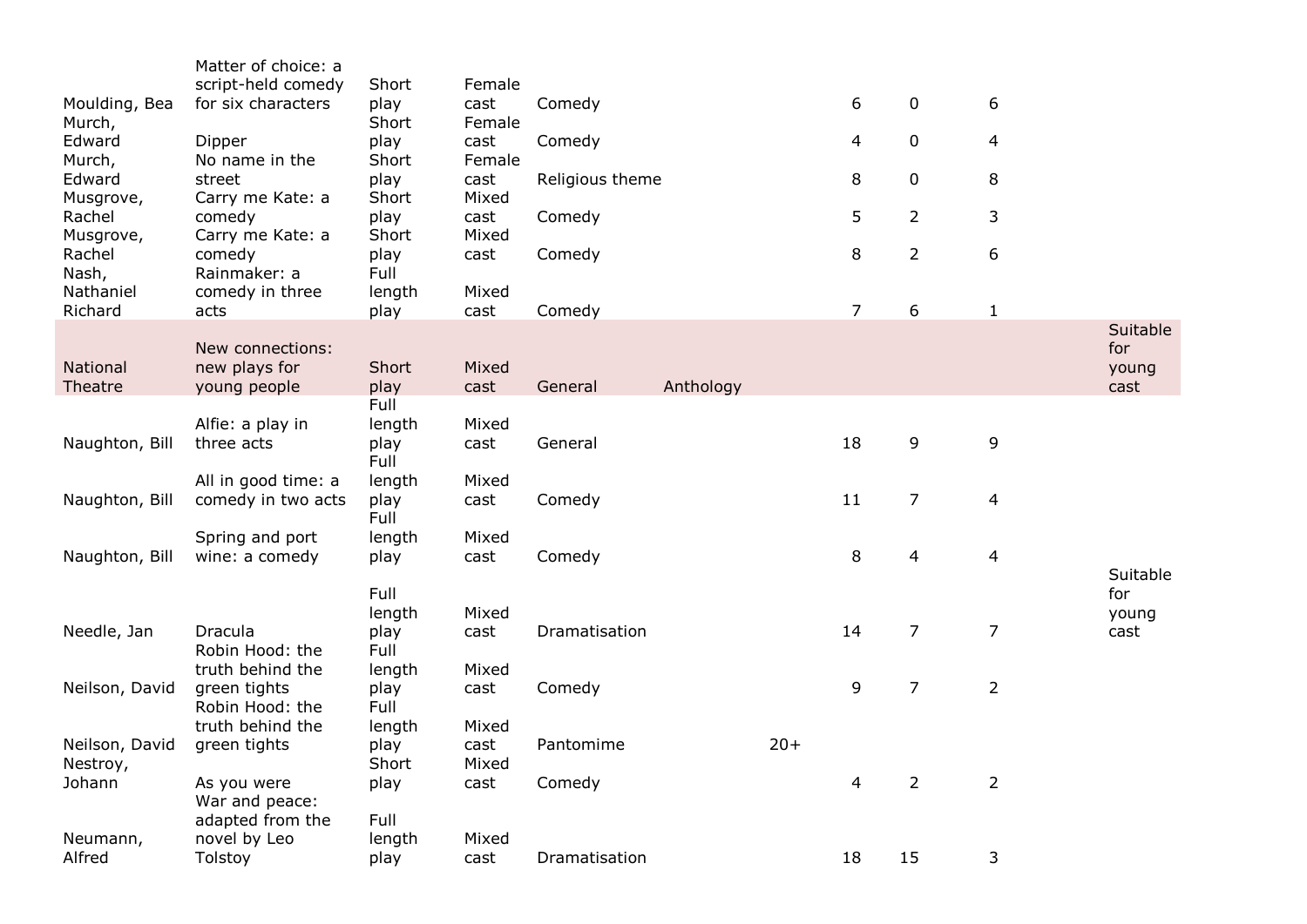| Newmeir,       | Semblance of         | Short       | Female |               |       |                |                |                |          |
|----------------|----------------------|-------------|--------|---------------|-------|----------------|----------------|----------------|----------|
| John H.        | madness              | play        | cast   | General       |       | 3              | $\mathbf 0$    | 3              |          |
| Newmeir,       | Semblance of         | Short       | Female |               |       |                |                |                |          |
| John H.        | madness              | play        | cast   | Thriller      |       | 3              | $\mathbf 0$    | 3              |          |
|                |                      | Short       | Female |               |       |                |                |                |          |
| Newton, Adela  | Cinderella revisited | play        | cast   | Pantomime     |       | 9              | $\mathbf 0$    | 9              |          |
|                | Old Mother           | Full        |        |               |       |                |                |                |          |
|                | Hubbard: a           | length      | Mixed  |               |       |                |                |                |          |
| Nicholls, Tony | pantomime            | play        | cast   | Pantomime     | $20+$ |                |                |                |          |
|                | Chez nous: a         | Full        |        |               |       |                |                |                |          |
|                | domestic comedy in   | length      | Mixed  |               |       |                |                |                |          |
| Nichols, Peter | two acts             | play        | cast   | Comedy        |       | $\overline{7}$ | 4              | 3              |          |
|                |                      | Full        |        |               |       |                |                |                |          |
|                | Day in the death of  | length      | Mixed  |               |       |                |                |                |          |
| Nichols, Peter | Joe Egg: a play      | play        | cast   | General       |       | 6              | $\overline{2}$ | 4              |          |
|                | Forget-me-not        |             |        |               |       |                |                |                |          |
|                | Lane: humorous,      | Full        |        |               |       |                |                |                |          |
|                | serious and          | length      | Mixed  |               |       |                |                |                |          |
| Nichols, Peter | dramatic selections  | play        | cast   | General       |       | 9              | 5              | 4              |          |
|                |                      | Full        |        |               |       |                |                |                |          |
|                | Freeway: a play in   | length      | Mixed  |               |       |                |                |                |          |
| Nichols, Peter | two acts             | play        | cast   | General       |       | 12             | 6              | 6              |          |
|                | National Health, or, | Full        |        |               |       |                |                |                |          |
|                | Nurse Norton's       | length      | Mixed  |               |       |                |                |                |          |
| Nichols, Peter | affair               | play        | cast   | General       | $20+$ |                |                |                |          |
|                |                      | Full        |        |               |       |                |                |                |          |
|                |                      | length      | Mixed  |               |       |                |                |                |          |
| Nichols, Peter | Passion play         | play        | cast   | General       |       | 6              | $\overline{2}$ | 4              |          |
|                |                      | Full        |        |               |       |                |                |                |          |
|                |                      | length      | Mixed  |               |       |                |                |                |          |
| Nichols, Peter | Piece of my mind     | play        | cast   | General       |       | 5              | 3              | $\overline{2}$ |          |
|                | Old man of the       | Full        |        |               |       |                |                |                |          |
| Nicholson,     | mountains: a play    | length      | Mixed  |               |       |                |                |                |          |
| Norman         | in three acts        | play        | cast   | General       |       | 8              | 5              | 3              |          |
|                |                      | <b>Full</b> |        |               |       |                |                |                |          |
| Nicholson,     |                      | length      | Mixed  |               |       |                |                |                |          |
| William        | <b>Shadowlands</b>   | play        | cast   | General       |       | 10             | 8              | $\overline{2}$ |          |
|                |                      |             |        |               |       |                |                |                | Suitable |
|                |                      | Full        |        |               |       |                |                |                | for      |
|                |                      | length      | Mixed  |               |       |                |                |                | young    |
| Nicol, Ron     | Snow Queen           | play        | cast   | Dramatisation | $20+$ |                |                |                | cast     |
| Norfolk,       | The lights are warm  | Full        | Mixed  |               |       |                |                |                |          |
| William, 1927- | and coloured         | length      | cast   | General       |       | 8              | $2^{\circ}$    | 6              |          |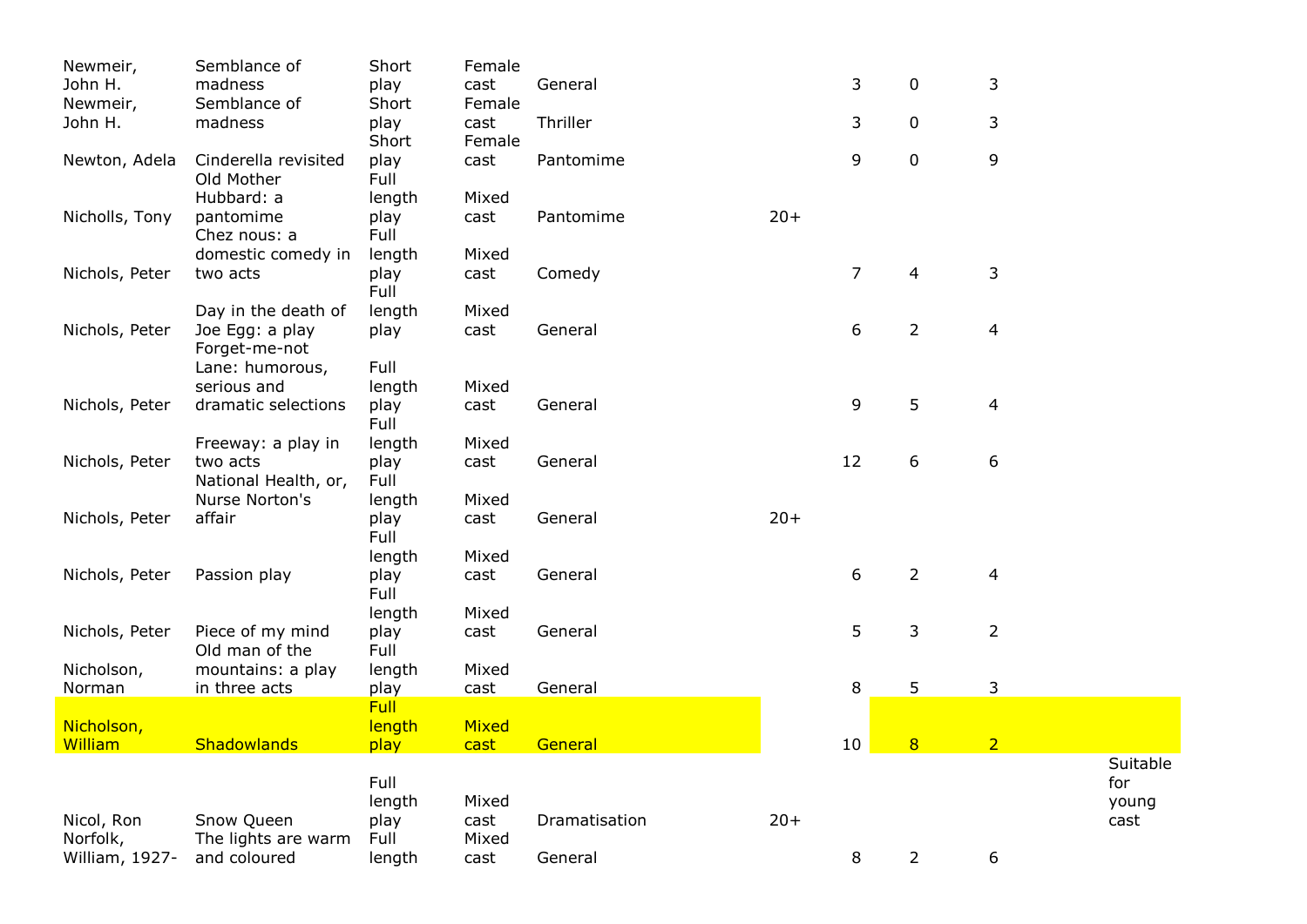|                 |                                           | play<br>Full |       |                 |           |    |                |                |
|-----------------|-------------------------------------------|--------------|-------|-----------------|-----------|----|----------------|----------------|
|                 | Virtue triumphant,<br>or Her honour in    | length       | Mixed |                 |           |    |                |                |
| Norris, Pat     | peril                                     | play<br>Full | cast  | Melodrama       |           | 14 | 8              | 6              |
|                 |                                           | length       | Mixed |                 |           |    |                |                |
| Obey, Andre     | Frost at midnight<br>Noah: a play in five | play<br>Full | cast  | General         |           | 9  | 8              | $\mathbf{1}$   |
|                 | scenes, English text                      | length       | Mixed |                 |           |    |                |                |
| Obey, Andre     | by A. Wilmurt                             | play<br>Full | cast  | Religious theme |           | 8  | $\overline{4}$ | 4              |
|                 |                                           | length       | Mixed |                 |           |    |                |                |
| O'Brien, Edna   | Virginia                                  | play<br>Full | cast  | Historical      |           | 3  | $\mathbf{1}$   | $\overline{2}$ |
|                 | Juno and the                              | length       | Mixed |                 |           |    |                |                |
| O'Casey, Sean   | paycock: a tragedy                        | play<br>Full | cast  | Tragedy         |           | 19 | 13             | 6              |
|                 | Plough and the                            | length       | Mixed |                 |           |    |                |                |
| O'Casey, Sean   | stars: a tragedy                          | play         | cast  | Tragedy         |           | 16 | 10             | 6              |
|                 | Golden boy and<br>other plays: Awake      | Full         |       |                 |           |    |                |                |
|                 | and sing; The big<br>knife                | length       | Mixed |                 | Anthology |    |                |                |
| Odets, Clifford |                                           | play<br>Full | cast  | General         |           |    |                |                |
|                 |                                           | length       | Mixed |                 |           |    |                |                |
| Odets, Clifford | Winter journey                            | play         | cast  | General         |           | 8  | 6              | $\overline{2}$ |
|                 |                                           | Full         |       |                 |           |    |                |                |
|                 | Wild oats, or The                         | length       | Mixed |                 |           |    |                |                |
| O'Keeffe, John  | strolling gentlemen                       | play<br>Full | cast  | Comedy          |           | 17 | 14             | 3              |
|                 |                                           | length       | Mixed |                 |           |    |                |                |
| O'Malley, Mary  | Once a Catholic<br>Long day's journey     | play<br>Full | cast  | General         |           | 14 | 4              | 10             |
| O'Neill,        | into night: a                             | length       | Mixed |                 |           |    |                |                |
| Eugene          | tragedy                                   | play<br>Full | cast  | Tragedy         |           | 5  | 3              | $\overline{2}$ |
| O'Neill,        | Mourning becomes                          | length       | Mixed |                 |           |    |                |                |
| Eugene          | Electra: a trilogy                        | play<br>Full | cast  | Tragedy         |           | 10 | 5              | 5              |
|                 |                                           | length       | Mixed |                 |           |    |                |                |
| O'Reilly, Kaite | Henhouse                                  | play         | cast  | General         |           | 5  | 3              | $\overline{2}$ |
|                 | Crimes of passion:                        | Short        | Mixed |                 |           |    |                |                |
| Orton, Joe      | two plays                                 | play         | cast  | General         | Anthology |    |                |                |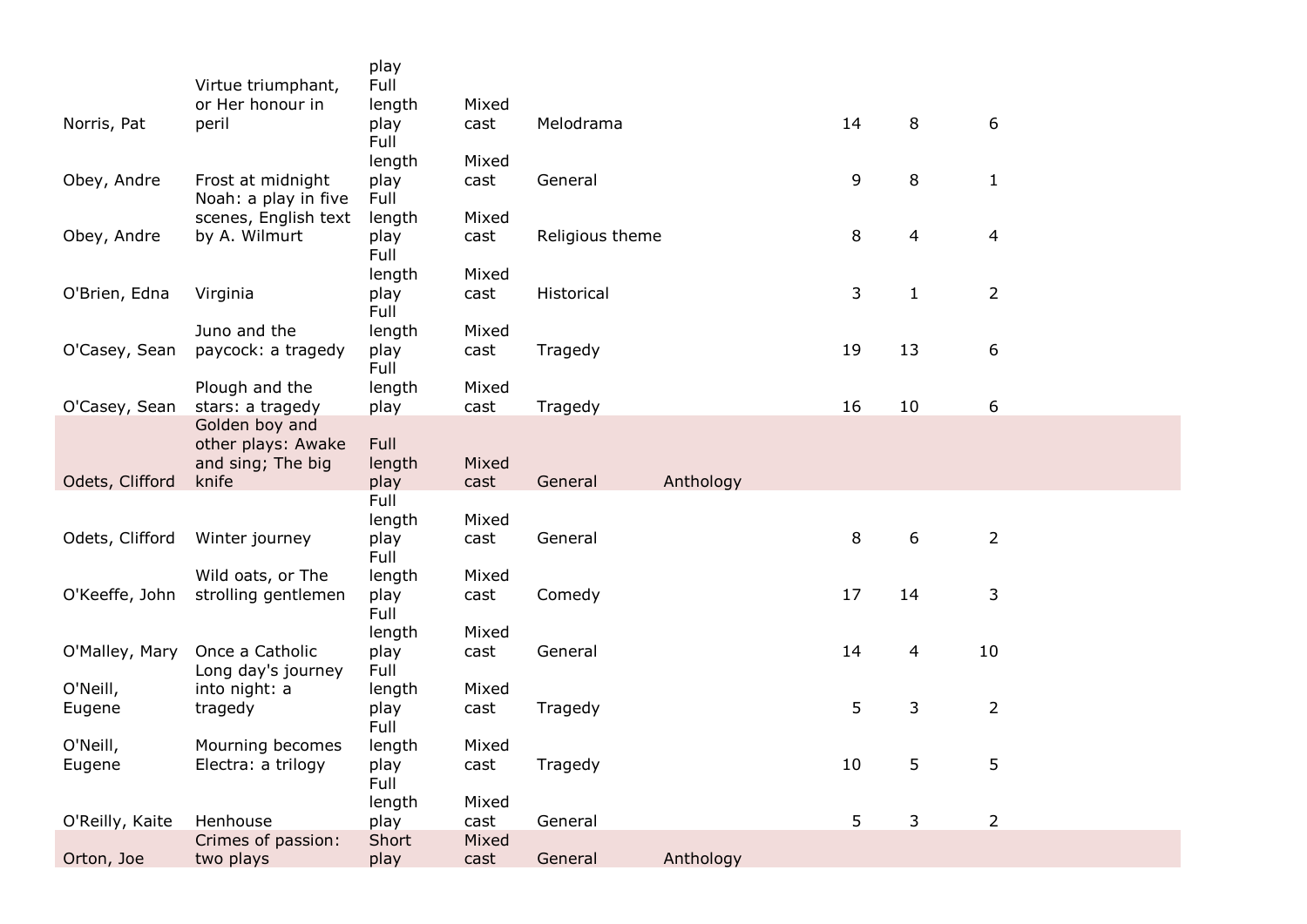|                |                                | Full         |        |               |       |                |                |                |
|----------------|--------------------------------|--------------|--------|---------------|-------|----------------|----------------|----------------|
|                |                                | length       | Mixed  |               |       |                |                |                |
| Orton, Joe     | Loot                           | play<br>Full | cast   | Comedy        |       | 6              | 5              | $\mathbf{1}$   |
|                | What the butler                | length       | Mixed  |               |       |                |                |                |
| Orton, Joe     | saw                            | play<br>Full | cast   | Comedy        |       | 6              | 4              | $\overline{2}$ |
|                |                                | length       | Mixed  |               |       |                |                |                |
| Osborne, John  | Entertainer                    | play<br>Full | cast   | General       |       | $\overline{7}$ | 5              | $\overline{2}$ |
|                | Inadmissible                   | length       | Mixed  |               |       |                |                |                |
| Osborne, John  | evidence                       | play<br>Full | cast   | General       |       | 8              | 3              | 5              |
|                |                                | length       | Mixed  |               |       |                |                |                |
| Osborne, John  | Look back in anger             | play<br>Full | cast   | General       |       | 5              | $\mathsf{3}$   | $\overline{2}$ |
|                | Right prospectus: a            | length       | Mixed  |               |       |                |                |                |
| Osborne, John  | play for television            | play<br>Full | cast   | General       | $20+$ |                |                |                |
|                |                                | length       | Mixed  |               |       |                |                |                |
| Osborne, John  | West of Suez                   | play<br>Full | cast   | General       |       | 17             | 11             | 6              |
|                |                                | length       | Mixed  |               |       |                |                |                |
| Palin, Michael | Weekend<br>Collector: from the | play<br>Full | cast   | General       |       | 9              | $\overline{4}$ | 5              |
|                | novel by John                  | length       | Mixed  |               |       |                |                |                |
| Parker, David  | Fowles<br>Monkey's paw: a      | play         | cast   | Dramatisation |       | $\overline{2}$ | $\mathbf{1}$   | $\mathbf{1}$   |
| Parker, Louis  | story in three                 | Short        | Mixed  |               |       |                |                |                |
| N.             | scenes                         | play<br>Full | cast   | Dramatisation |       | 5              | $\overline{4}$ | $\mathbf{1}$   |
|                |                                | length       | Mixed  |               |       |                |                |                |
| Patrick, John  | Curious savage                 | play<br>Full | cast   | General       |       | 11             | 5              | 6              |
|                | Teahouse of the                | length       | Mixed  |               |       |                |                |                |
| Patrick, John  | August moon                    | play<br>Full | cast   | General       | $20+$ |                |                |                |
| Patrick,       |                                | length       | Mixed  |               |       |                |                |                |
| Robert         | Kennedy's children             | play<br>Full | cast   | General       |       | 6              | 3              | 3              |
| Pattinson,     |                                | length       | Mixed  |               |       |                |                |                |
| James          | Other fellow's oats            | play         | cast   | Comedy        |       | 8              | 4              | 4              |
| Peach, L. du   | Fire burn and                  | Short        | Female | Melodrama     |       | $\overline{7}$ | $\overline{0}$ | $\overline{7}$ |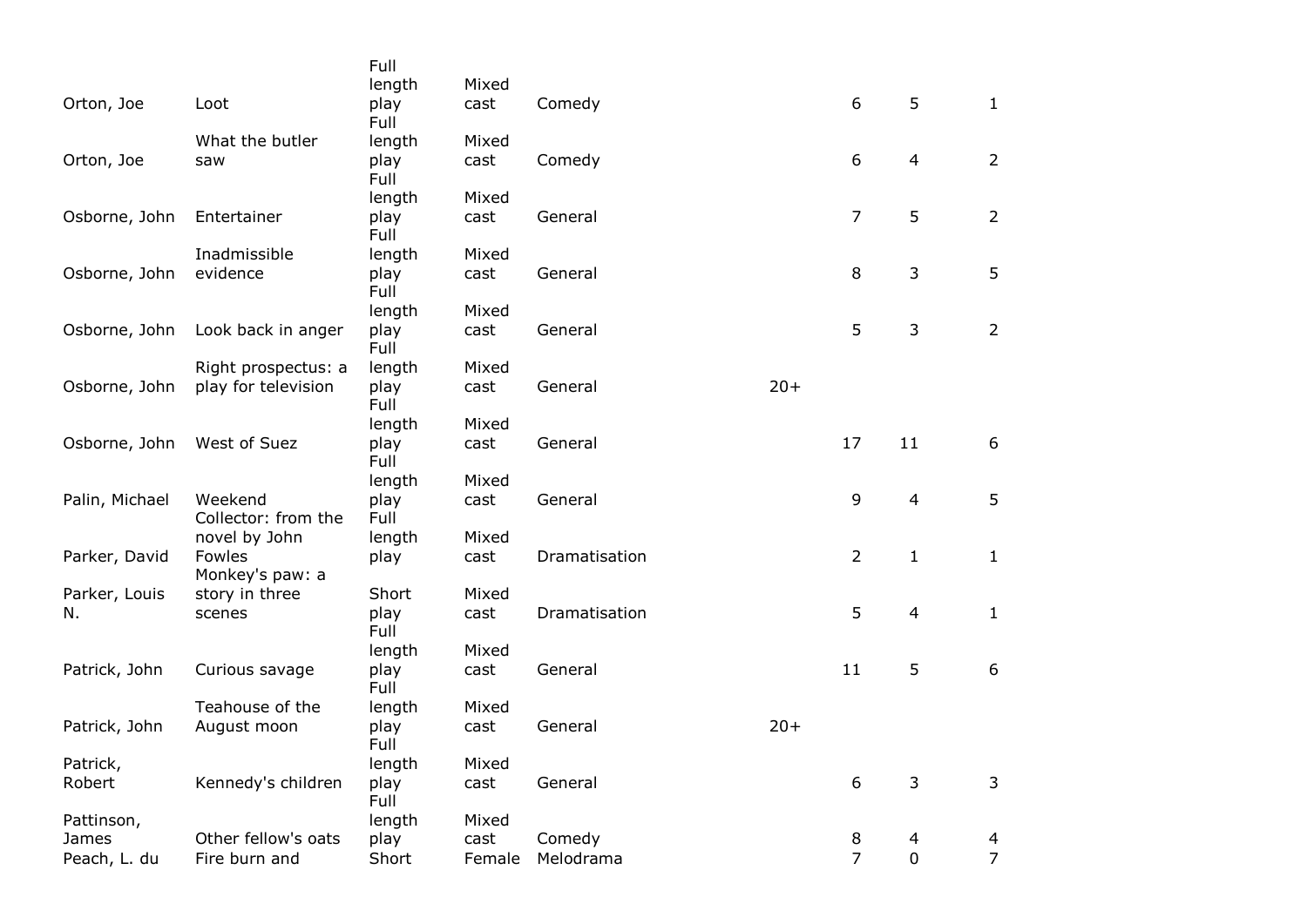| Garde                | cauldron bubble      | play         | cast   |               |       |                |                |                |          |
|----------------------|----------------------|--------------|--------|---------------|-------|----------------|----------------|----------------|----------|
| Peach, L. du         | Spinsters of         | Short        | Female |               |       |                |                |                |          |
| Garde                | Lavender Lane        | play         | cast   | General       |       | 5              | $\mathbf 0$    | 5              |          |
| Peach,               |                      |              |        |               |       |                |                |                |          |
| Lawrence du          |                      | Short        | Female |               |       |                |                |                |          |
| Garde                | All in favour        | play         | cast   | Comedy        |       | 8              | $\mathbf 0$    | 8              |          |
| Peach,               |                      |              |        |               |       |                |                |                |          |
| Lawrence du          | Christmas and Mrs    | Short        | Female |               |       |                |                |                |          |
| Garde                | Hooper               | play         | cast   | Christmas     |       | 8              | 0              | 8              |          |
| Peach,               |                      |              |        |               |       |                |                |                |          |
| Lawrence du          |                      | Short        | Female |               |       |                |                |                |          |
| garde                | Jam for Mrs Hooper   | play         | cast   | Comedy        |       | 8              | $\mathbf 0$    | 8              |          |
| Peach,               |                      |              |        |               |       |                |                |                |          |
| Lawrence du          | Mrs Hooper in the    | <b>Short</b> | Female |               |       |                |                |                |          |
| garde                | round                | play         | cast   | Comedy        |       | $\overline{7}$ | $\overline{0}$ | $\overline{7}$ |          |
| Peach,               |                      | Short        |        |               |       |                |                |                |          |
| Lawrence du          |                      |              | Female |               |       |                |                |                |          |
| garde                | Queen's ring         | play         | cast   | Historical    |       | 6              | $\mathbf 0$    | 6              |          |
| Peach,               |                      |              |        |               |       |                |                |                |          |
| Lawrence du<br>Garde |                      | Short        | Female |               |       | 8              | $\mathbf 0$    | 8              |          |
| Peach,               | Six wives in favour  | play         | cast   | General       |       |                |                |                |          |
| Lawrence du          |                      | Short        | Female |               |       |                |                |                |          |
| Garde                | Six wives of calais  | play         | cast   | Historical    |       | $\overline{7}$ | $\mathbf 0$    | $\overline{7}$ |          |
| Peach,               | White sheep of the   | Full         |        |               |       |                |                |                |          |
| Lawrence du          | family: a felonious  | length       | Mixed  |               |       |                |                |                |          |
| Garde                | comedy               | play         | cast   | Comedy        |       | 9              | 5              | 4              |          |
|                      | Alice's adventures   |              |        |               |       |                |                |                | Suitable |
|                      | in wonderland:       |              |        |               |       |                |                |                | for      |
|                      | from the story by    | Short        | Mixed  |               |       |                |                |                | young    |
| Pearn, V. A.         | Lewis Carroll        | play         | cast   | Dramatisation | $20+$ |                |                |                | cast     |
|                      |                      | Full         |        |               |       |                |                |                |          |
|                      | Jack the ripper: a   | length       | Mixed  |               |       |                |                |                |          |
| Pember, Ron          | musical play         | play         | cast   | General       |       | 17             | 9              | 8              |          |
|                      |                      | Full         |        |               |       |                |                |                |          |
|                      |                      | length       | Mixed  |               |       |                |                |                |          |
| Percy, Edward        | Ladies in retirement | play         | cast   | Thriller      |       | 7              | $\mathbf{1}$   | 6              |          |
|                      |                      | Full         |        |               |       |                |                |                |          |
|                      |                      | length       | Mixed  |               |       |                |                |                |          |
| Percy, Edward        | Shop at Sly Corner   | play         | cast   | Thriller      |       | 10             | 6              | 4              |          |
|                      |                      | Full         |        |               |       |                |                |                |          |
|                      | Suspect: a play in   | length       | Mixed  |               |       |                |                |                |          |
| Percy, Edward        | three acts           | play         | cast   | Thriller      |       | 8              | 4              | 4              |          |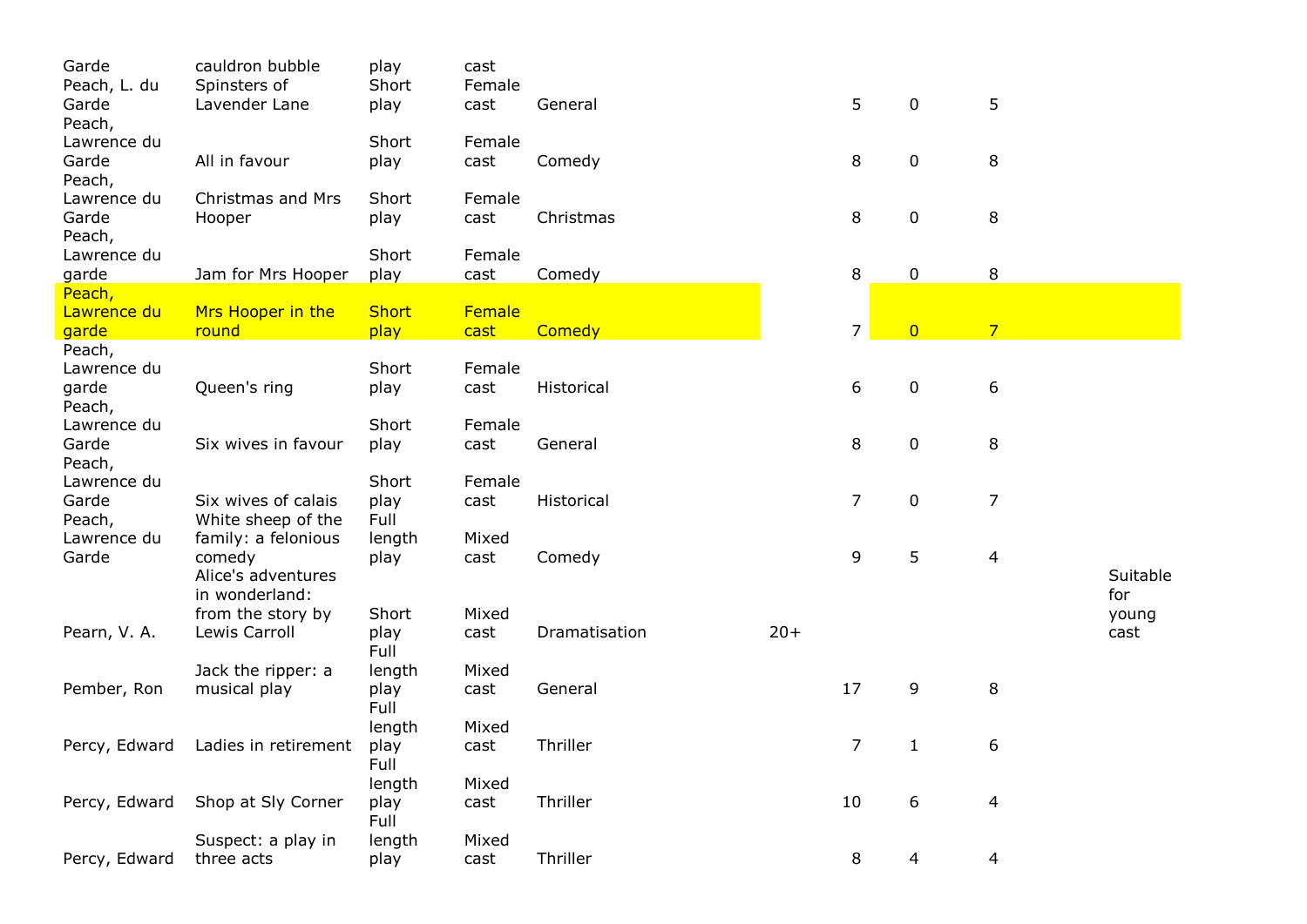|              |                       | Short        | Mixed  |          |       |                |                |                |
|--------------|-----------------------|--------------|--------|----------|-------|----------------|----------------|----------------|
| Perry, David | Little Doris          | play         | cast   | General  |       | 5              | 3              | $\overline{2}$ |
|              | Dad's Army: The       |              |        |          |       |                |                |                |
|              | deadly attachment     |              |        |          |       |                |                |                |
|              | - Mum's army - The    |              |        |          |       |                |                |                |
|              | Godiva affair - The   | Short        | Mixed  |          |       |                |                |                |
| Perry, Jimmy | floral dance          | play         | cast   | Comedy   | $20+$ |                |                |                |
|              | Dad's army: The       |              |        |          |       |                |                |                |
|              | deadly attachment;    |              |        |          |       |                |                |                |
|              | Mum's army; The       | Full         |        |          |       |                |                |                |
|              | Godiva affair; The    | length       | Mixed  |          |       |                |                |                |
| Perry, Jimmy | floral dance          | play         | cast   | Comedy   | $20+$ |                |                |                |
|              |                       | Full         |        |          |       |                |                |                |
| Pertwee,     | Bit between the       | length       | Mixed  |          |       |                |                |                |
| Michael      | teeth                 | play         | cast   | Comedy   |       | 5              | 3              | $\overline{2}$ |
|              | Deadly poison: an     |              |        |          |       |                |                |                |
| Pertwee,     | incident in the life  | Short        | Mixed  |          |       |                |                |                |
| Michael      | of the Grove family   | play         | cast   | General  |       | 8              | 4              | 4              |
|              |                       | Full         |        |          |       |                |                |                |
| Pertwee,     | Do not disturb: a     | length       | Mixed  |          |       |                |                |                |
| Michael      | comedy                | play         | cast   | Comedy   |       | 5              | $\mathbf{1}$   | 4              |
|              | Don't just lie there, | Full         |        |          |       |                |                |                |
| Pertwee,     | say something!: a     | length       | Mixed  |          |       | 9              | 5              |                |
| Michael      | farce                 | play<br>Full | cast   | Comedy   |       |                |                | 4              |
| Pertwee,     |                       | length       | Mixed  |          |       |                |                |                |
| Michael      | Holiday snap          | play         | cast   | Comedy   |       | 8              | 4              | 4              |
| Pertwee,     | One woman's           | Short        | Female |          |       |                |                |                |
| Michael      | poison                | play         | cast   | General  |       | 9              | $\mathbf 0$    | 9              |
|              | Pound of flesh: an    |              |        |          |       |                |                |                |
| Pertwee,     | incident in the life  | Short        | Female |          |       |                |                |                |
| Michael      | of the Grove family   | play         | cast   | General  |       | 5              | $\mathbf 0$    | 5              |
|              |                       | Full         |        |          |       |                |                |                |
| Pertwee,     |                       | length       | Mixed  |          |       |                |                |                |
| Michael      | Sextet                | play         | cast   | Comedy   |       | $\overline{7}$ | 4              | 3              |
| Pertwee,     |                       | Short        | Female |          |       |                |                |                |
| Michael      | Waiting room          | play         | cast   | General  |       | 9              | $\mathbf 0$    | 9              |
| Pertwee,     | Fly away birdie:a     | <b>Short</b> | Mixed  |          |       |                |                |                |
| Roland       | comedy                | play         | cast   | Comedy   |       | 4              | $\overline{2}$ | $\overline{2}$ |
|              | Pink string and       | Full         |        |          |       |                |                |                |
| Pertwee,     | sealing wax: a play   | length       | Mixed  |          |       |                |                |                |
| Roland       | in three acts         | play         | cast   | Thriller |       | 9              | 4              | 5              |
| Pertwee,     | What heaven'll        | Short        | Female | Comedy   |       | 6              | $\mathbf 0$    | 6              |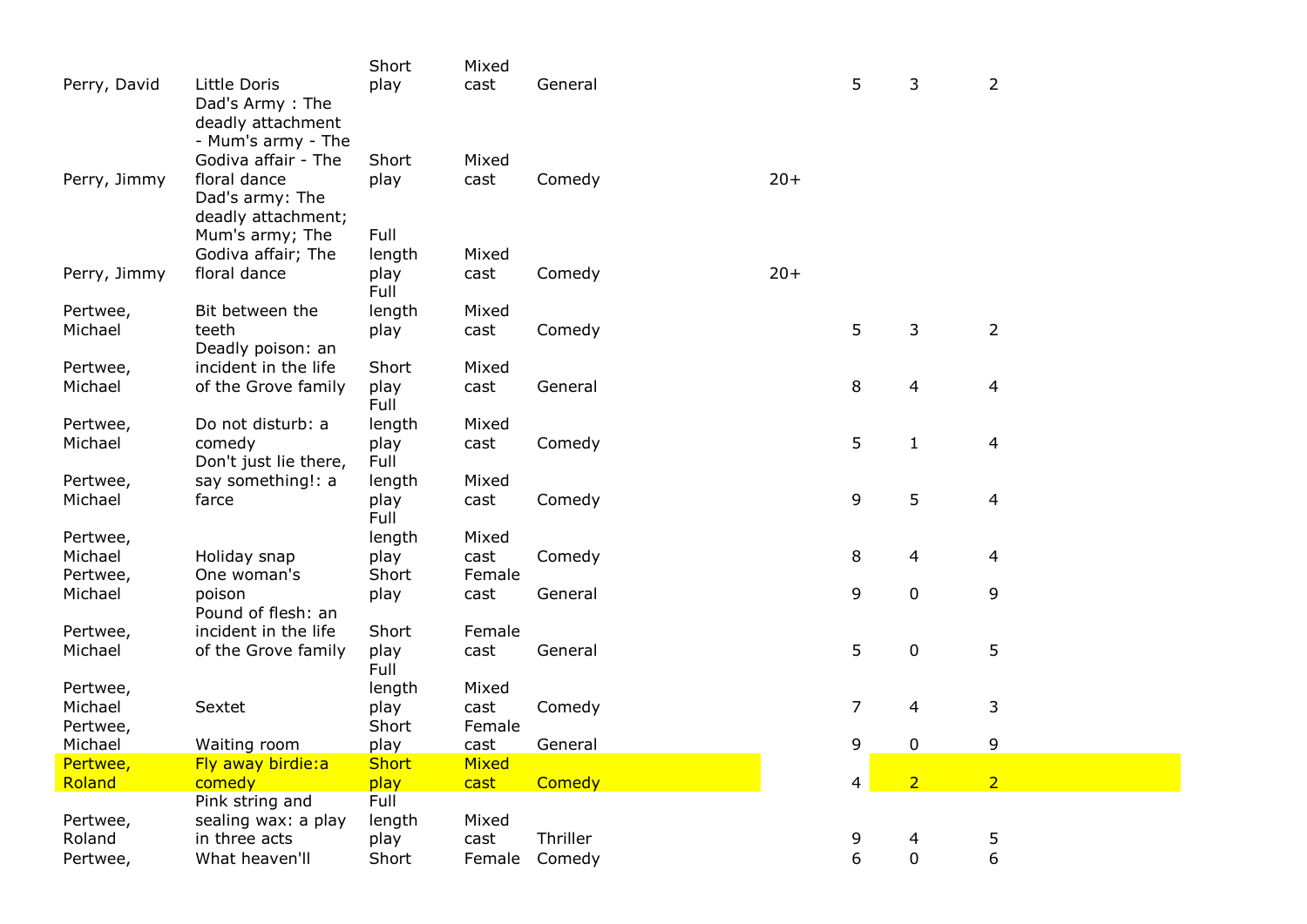| Roland         | send you<br>Temptation sordid,<br>or, Virtue | play         | cast   |            |       |                |                |                |
|----------------|----------------------------------------------|--------------|--------|------------|-------|----------------|----------------|----------------|
| Phelps,        | rewarded: a                                  | Short        | Mixed  |            |       |                |                |                |
| Winifred       | melodrama<br>Blue Comet: a                   | play<br>Full | cast   | Melodrama  |       | 5              | $\overline{2}$ | 3              |
| Phillpotts,    | comedy in three                              | length       | Mixed  |            |       |                |                |                |
| Eden           | acts<br>Devonshire cream:                    | play<br>Full | cast   | Comedy     |       | $\overline{9}$ | 5              | 4              |
| Phillpotts,    | a comedy in three                            | length       | Mixed  |            |       |                |                |                |
| Eden           | acts                                         | play<br>Full | cast   | Comedy     |       | 8              | 5              | 3              |
| Phillpotts,    |                                              | length       | Mixed  |            |       |                |                |                |
| Eden           | Farmer's wife                                | play<br>Full | cast   | Comedy     | $20+$ |                |                |                |
| Phillpotts,    |                                              | length       | Mixed  |            |       |                |                |                |
| Eden           | Orange orchard                               | play<br>Full | cast   | General    |       | 11             | $\overline{7}$ | 4              |
| Phillpotts,    | Secret woman: a                              | length       | Mixed  |            |       |                |                |                |
| Eden           | play in four acts                            | play<br>Full | cast   | General    |       | 18             | 12             | 6              |
| Phillpotts,    | Yellow Sands: a                              | length       | Mixed  |            |       |                |                |                |
| Eden           | comedy                                       | play<br>Full | cast   | Comedy     |       | 11             | 5              | 6              |
| Pielmeier,     |                                              | length       | Female |            |       |                |                |                |
| John           | Agnes of God                                 | play         | cast   | Historical |       | 3              | $\mathbf 0$    | 3              |
|                | When the cat's                               | Short        | Female |            |       |                |                |                |
| Pierce, Gwen   | away: a comedy<br>Vital statistics: a        | play         | cast   | Comedy     |       | $\overline{3}$ | $\mathbf 0$    | 3              |
|                | comedy for eight                             | Short        | Female |            |       |                |                |                |
| Pierson, June  | women                                        | play<br>Full | cast   | Comedy     |       | 8              | $\mathbf 0$    | 8              |
| Pinero, Arthur | Dandy Dick: a farce                          | length       | Mixed  |            |       |                |                |                |
| Wing           | in three acts                                | play<br>Full | cast   | Comedy     |       | 9              | 5              | $\overline{4}$ |
| Pinero, Arthur | Magistrate: an                               | length       | Mixed  |            |       |                |                |                |
| Wing           | original farce                               | play         | cast   | Comedy     |       | 16             | 11             | 5              |
| Pinero, Arthur | Playgoers: a                                 | Short        | Mixed  |            |       |                |                |                |
| Wing           | domestic episode                             | play<br>Full | cast   | Comedy     |       | 8              | $\overline{2}$ | 6              |
| Pinero, Arthur | Second Mrs.                                  | length       | Mixed  |            |       |                |                |                |
| Wing           | Tanqueray                                    | play         | cast   | General    |       | 11             | $\overline{7}$ | 4              |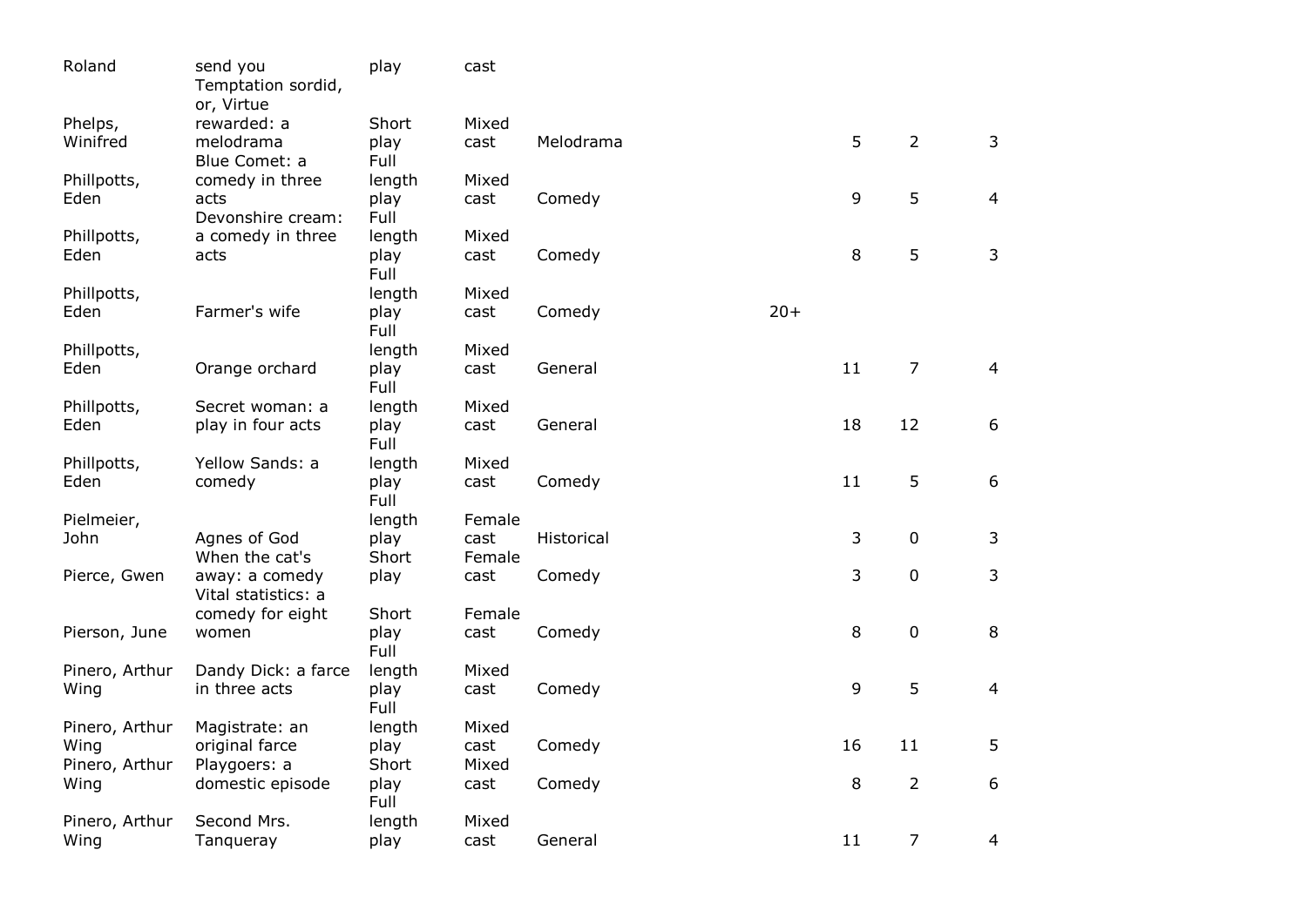|                | Trelawny of the                    | Full          |               |                         |           |       |             |                |                  |  |
|----------------|------------------------------------|---------------|---------------|-------------------------|-----------|-------|-------------|----------------|------------------|--|
| Pinero, Arthur | "Wells": a                         | length        | Mixed         |                         |           |       |             |                |                  |  |
| Wing           | comedietta                         | play          | cast          | Comedy                  |           |       | 23          | 14             | 9                |  |
|                | Trelawny of the                    | Full          |               |                         |           |       |             |                |                  |  |
| Pinero, Arthur | "Wells": a                         | length        | Mixed         |                         |           |       |             |                |                  |  |
| Wing           | Comedietta                         | play          | cast          | Comedy                  |           | $20+$ |             |                |                  |  |
|                |                                    | Full          |               |                         |           |       |             |                |                  |  |
|                |                                    | length        | Mixed         |                         |           |       |             |                |                  |  |
| Pinter, Harold | Betrayal                           | play          | cast          | General                 |           |       | 4           | 3              | $\mathbf{1}$     |  |
|                |                                    | Full          |               |                         |           |       |             |                |                  |  |
|                |                                    | length        | Mixed         |                         |           |       |             |                |                  |  |
| Pinter, Harold | Birthday party                     | play<br>Full  | cast          | General                 |           |       | 6           | 4              | $\overline{2}$   |  |
|                |                                    |               |               |                         |           |       |             |                |                  |  |
| Pinter, Harold | Caretaker: a play in<br>three acts | length        | Male          | General                 |           |       | 3           | 3              | $\mathbf 0$      |  |
|                |                                    | play<br>Short | cast<br>Mixed |                         |           |       |             |                |                  |  |
|                | Celebration, and,<br>The room      | play          | cast          | General                 |           |       | 6           | $\overline{4}$ | $\overline{2}$   |  |
| Pinter, Harold | Celebration, and,                  | Short         | Mixed         |                         |           |       |             |                |                  |  |
| Pinter, Harold | The room                           |               | cast          | General                 |           |       | $11\,$      | 5              | $\boldsymbol{6}$ |  |
|                | Collection and The                 | play<br>Short | Mixed         |                         |           |       |             |                |                  |  |
| Pinter, Harold | lover                              | play          | cast          | General                 | Anthology |       |             |                |                  |  |
|                |                                    | Short         | Male          |                         |           |       |             |                |                  |  |
| Pinter, Harold | Dumb waiter                        | play          | cast          | General                 |           |       | $2^{\circ}$ | $\overline{2}$ | $\mathbf 0$      |  |
|                | Family voices: a                   |               |               |                         |           |       |             |                |                  |  |
|                | play, from Other                   | Short         | Mixed         |                         |           |       |             |                |                  |  |
| Pinter, Harold | places                             | play          | cast          | Radio play              |           |       | 3           | $\overline{2}$ | $\mathbf{1}$     |  |
|                |                                    | Short         | Mixed         |                         |           |       |             |                |                  |  |
| Pinter, Harold | Five screenplays                   | play          | cast          | Dramatisation Anthology |           |       | 0           |                |                  |  |
|                |                                    | Full          |               |                         |           |       |             |                |                  |  |
|                |                                    | length        | Mixed         |                         |           |       |             |                |                  |  |
| Pinter, Harold | Homecoming                         | play          | cast          | General                 |           |       | 6           | 5              | $\mathbf 1$      |  |
|                | Landscape; Silence;                | Short         | Mixed         |                         |           |       |             |                |                  |  |
| Pinter, Harold | Night                              | play          | cast          | General                 | Anthology |       |             |                |                  |  |
|                |                                    | Short         | Mixed         |                         |           |       |             |                |                  |  |
| Pinter, Harold | Night out                          | play          | cast          | General                 |           |       | 15          | 10             | 5                |  |
|                |                                    | Short         | Mixed         |                         |           |       |             |                |                  |  |
| Pinter, Harold | Night out                          | play          | cast          | Radio play              |           |       | 15          | 10             | 5                |  |
|                |                                    | Full          |               |                         |           |       |             |                |                  |  |
|                | No man's land: a                   | length        | Male          |                         |           |       |             |                |                  |  |
| Pinter, Harold | play                               | play          | cast          | General                 |           |       | 4           | 4              | 0                |  |
|                |                                    | Short         | Mixed         |                         |           |       |             |                |                  |  |
| Pinter, Harold | One for the road                   | play          | cast          | General                 |           |       | 4           | 3              | $\mathbf{1}$     |  |
| Pinter, Harold | Slight ache, and                   | Short         | Mixed         | General                 | Anthology |       |             |                |                  |  |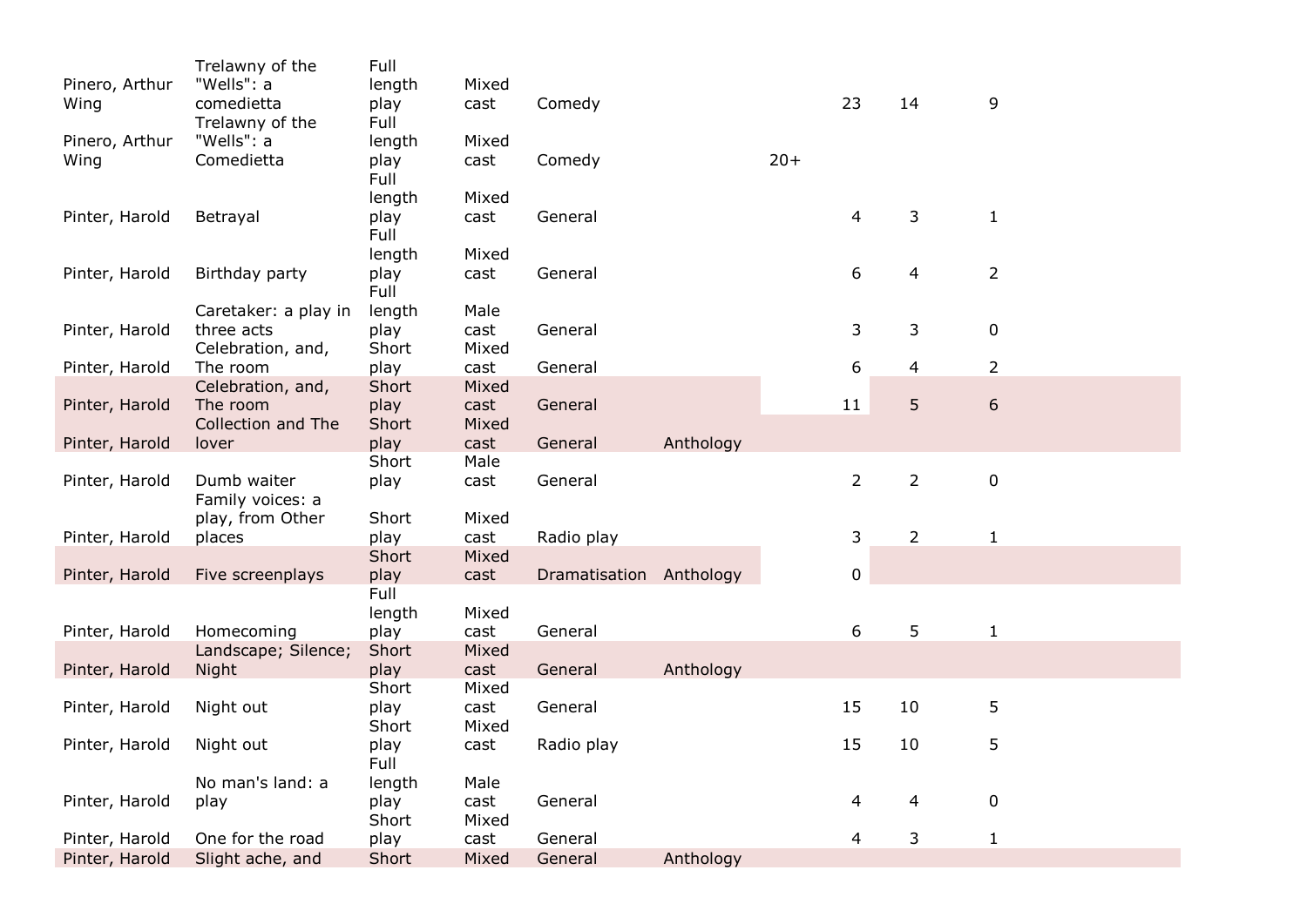|                           | other plays<br>Tea party and other                                                                                                                                                                                        | play          | cast           |         |           |    |                |                |
|---------------------------|---------------------------------------------------------------------------------------------------------------------------------------------------------------------------------------------------------------------------|---------------|----------------|---------|-----------|----|----------------|----------------|
|                           | plays: The                                                                                                                                                                                                                |               |                |         |           |    |                |                |
| Pinter, Harold            | basement; Night<br>school                                                                                                                                                                                                 | Short<br>play | Mixed<br>cast  | General | Anthology |    |                |                |
|                           |                                                                                                                                                                                                                           | Full          |                |         |           |    |                |                |
| Pirandello,               | Six characters in                                                                                                                                                                                                         | length        | Mixed          |         |           |    |                |                |
| Luigi                     | search of an author                                                                                                                                                                                                       | play<br>Full  | cast           | General |           | 7  | 3              | 4              |
|                           | And a little love                                                                                                                                                                                                         | length        | Mixed          |         |           |    |                |                |
| Plater, Alan              | besides                                                                                                                                                                                                                   | play<br>Full  | cast           | General |           | 8  | 4              | 4              |
|                           | Close the coalhouse                                                                                                                                                                                                       | length        | Mixed          |         |           |    |                |                |
| Plater, Alan              | door                                                                                                                                                                                                                      | play          | cast           | General |           | 11 | 8              | 3              |
| Plautus, Titus<br>Maccius | The ghost; The<br>rope; A three-<br>dollar day;<br>Amphitryo / Plautus<br>/ translated by E.F.<br>Watling<br>The pot of gold;<br>The prisoners; The<br>brothers<br>Menaechmus; The<br>swaggering soldier<br>; Pseudolus / | Short<br>play | Mixed<br>cast  | General | Anthology |    |                |                |
| Plautus, Titus<br>Maccius | Plautus / translated<br>by E.F. Watling.                                                                                                                                                                                  | Short<br>play | Mixed<br>cast  | General | Anthology |    |                |                |
|                           | There's a fortune in                                                                                                                                                                                                      | Short         | Female         |         |           |    |                |                |
| Plomley, Roy<br>Plowman,  | it!: a farce                                                                                                                                                                                                              | play<br>Short | cast<br>Female | Comedy  |           | 5  | 0              | 5              |
| Gillian<br>Plowman,       | Allotment                                                                                                                                                                                                                 | play<br>Short | cast<br>Mixed  | General |           | 5  | 0              | 5              |
| Gillian<br>Plowman,       | Beata Beatrix                                                                                                                                                                                                             | play<br>Short | cast<br>Female | General |           | 7  | 3              | 4              |
| Gillian<br>Plowman,       | Cecily                                                                                                                                                                                                                    | play<br>Short | cast<br>Mixed  | General |           | 3  | 0              | 3              |
| Gillian<br>Plowman,       | Close to Croydon                                                                                                                                                                                                          | play<br>Short | cast<br>Male   | General |           | 2  | 1              | 1              |
| Gillian                   | Kind of Vesuvius                                                                                                                                                                                                          | play<br>Full  | cast           | General |           | 3  | 3              | $\pmb{0}$      |
| Plowman,                  |                                                                                                                                                                                                                           | length        | Mixed          |         |           |    |                |                |
| Gillian                   | Me and my friend                                                                                                                                                                                                          | play          | cast           | General |           | 4  | $\overline{2}$ | $\overline{2}$ |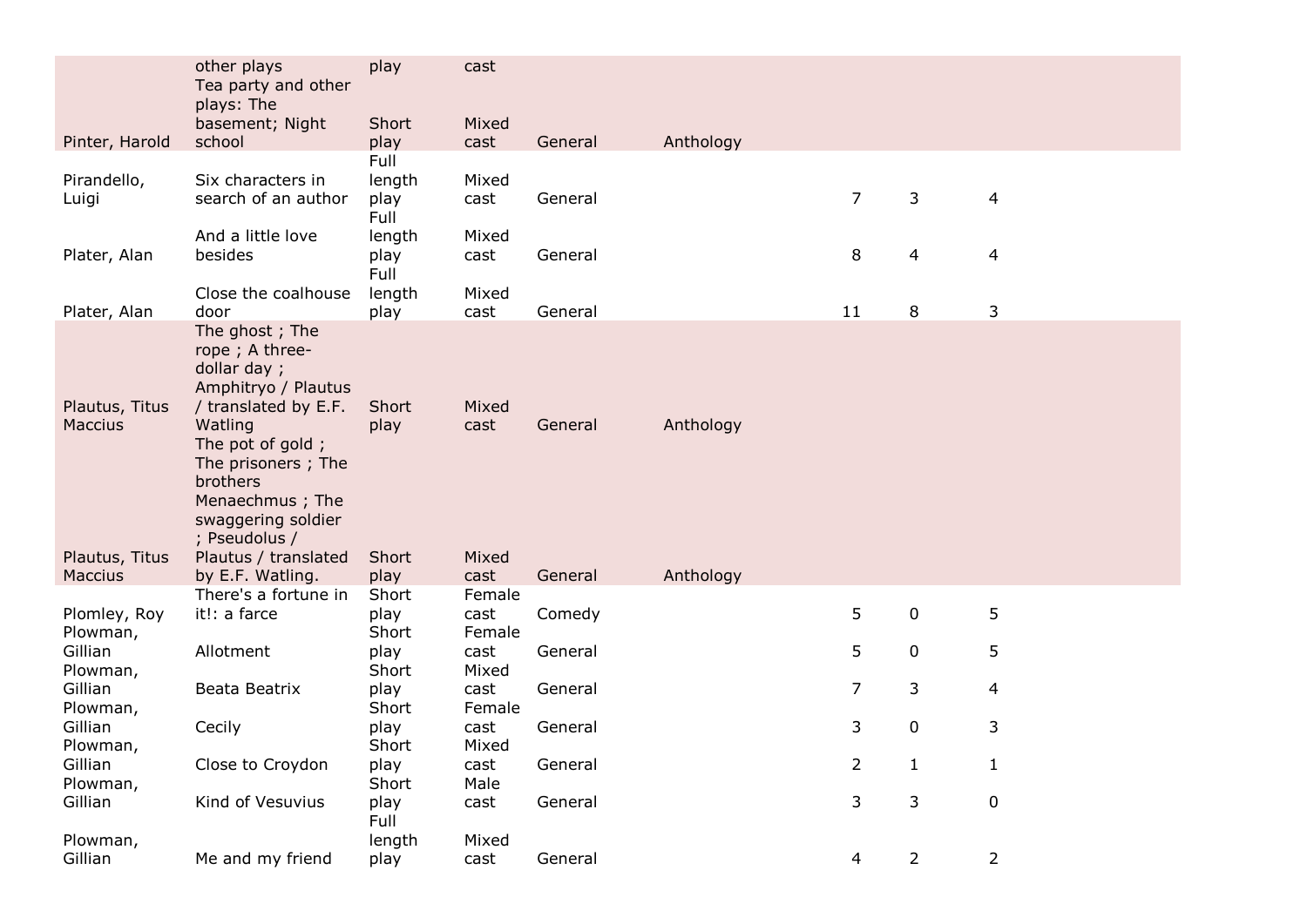| Plowman,       |                               | Short        | Mixed  |           |       |                |                |                |
|----------------|-------------------------------|--------------|--------|-----------|-------|----------------|----------------|----------------|
| Gillian        | Touching tomorrow             | play         | cast   | General   |       | 5              | 2              | 3              |
| Plowman,       |                               | Short        | Mixed  |           |       |                |                |                |
| Gillian        | Two fat men                   | play         | cast   | Comedy    |       | 8              | 3              | 5              |
| Plowman,       |                               | Short        | Female |           |       |                |                |                |
| Gillian        | Window cleaner                | play<br>Full | cast   | General   |       | $\overline{2}$ | $\mathbf{1}$   | $\mathbf{1}$   |
| Poliakoff,     |                               | length       | Mixed  |           |       |                |                |                |
| Stephen        | Blinded by the sun            | play<br>Full | cast   | General   |       | $\,8\,$        | $\overline{4}$ | $\overline{4}$ |
| Poliakoff,     | Breaking the                  | length       | Mixed  |           |       |                |                |                |
| Stephen        | silence                       | play<br>Full | cast   | General   |       | $\overline{7}$ | 5              | $\overline{2}$ |
| Poliakoff,     |                               | length       | Mixed  |           |       |                |                |                |
| Stephen        | Coming in to land             | play<br>Full | cast   | General   |       | $\overline{7}$ | $\overline{4}$ | 3              |
|                | Babes in the wood:            | length       | Any    |           |       |                |                |                |
| Polley, S. A.  | a basic pantomime             | play<br>Full | cast   | Pantomime |       | 17             |                |                |
|                |                               | length       | Mixed  |           |       |                |                |                |
| Poole, Alan    | Bottom's dream<br>Busybody: a | play<br>Full | cast   | General   | $20+$ |                |                |                |
| Popplewell,    | comedy in three               | length       | Mixed  |           |       |                |                |                |
| <b>Jack</b>    | acts                          | play         | cast   | Comedy    |       | 8              | $\overline{4}$ | $\overline{4}$ |
| Popplewell,    | Careful rapture: a            | Short        | Mixed  |           |       |                |                |                |
| <b>Jack</b>    | comedy                        | play<br>Full | cast   | Comedy    |       | 6              | $\mathbf{1}$   | 5              |
| Popplewell,    |                               | length       | Mixed  |           |       |                |                |                |
| <b>Jack</b>    | Darling, I'm home!            | play<br>Full | cast   | General   |       | 8              | 4              | $\overline{4}$ |
| Popplewell,    |                               | length       | Mixed  |           |       |                |                |                |
| <b>Jack</b>    | Dead on nine                  | play         | cast   | Thriller  |       | $\overline{7}$ | $\overline{4}$ | 3              |
| Popplewell,    | Mother's day out: a           | Short        | Female |           |       |                |                |                |
| <b>Jack</b>    | comedy                        | play<br>Full | cast   | Comedy    |       | 5              | 0              | 5              |
|                | Blue remembered               | length       | Mixed  |           |       |                |                |                |
| Potter, Dennis | hills                         | play<br>Full | cast   | General   |       | 7              | 5              | $\overline{2}$ |
|                | Brimstone and                 | length       | Mixed  |           |       |                |                |                |
| Potter, Dennis | treacle                       | play         | cast   | General   |       | 4              | 2              | $\overline{2}$ |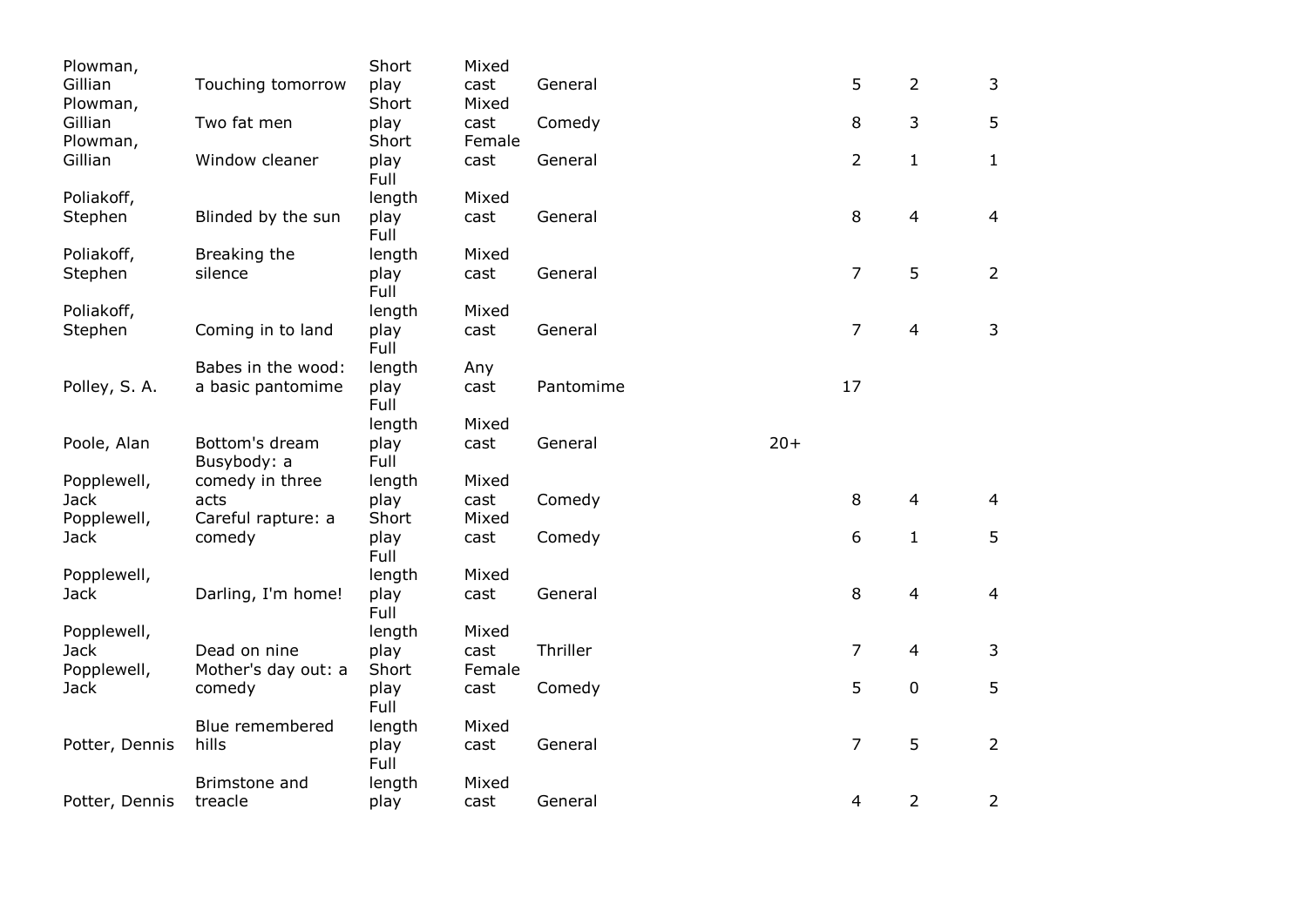|                  | Nigel Barton plays:                  |                |               |         |           |       |                |                |                |
|------------------|--------------------------------------|----------------|---------------|---------|-----------|-------|----------------|----------------|----------------|
|                  | Stand up, Nigel<br>Barton; Vote vote | Full           |               |         |           |       |                |                |                |
|                  | vote for Nigel                       | length         | Mixed         |         |           |       |                |                |                |
| Potter, Dennis   | <b>Barton</b>                        | play           | cast          | General | Anthology |       |                |                |                |
|                  |                                      | Full           |               |         |           |       |                |                |                |
|                  |                                      | length         | Mixed         |         |           |       |                |                |                |
| Prebble, Lucy    | Enron                                | play<br>Full   | cast          | General |           | $20+$ |                |                |                |
|                  |                                      | length         | Mixed         |         |           |       |                |                |                |
| Price, Stanley   | Why me: a comedy                     | play<br>Full   | cast          | Comedy  |           |       | 6              | 3              | 3              |
|                  |                                      | length         | Mixed         |         |           |       |                |                |                |
| Priestley, J. B. | Dangerous corner                     | play<br>Full   | cast          | General |           |       | $\overline{7}$ | 4              | 3              |
|                  | Desert highway: a                    | length         | Male          |         |           |       |                |                |                |
| Priestley, J. B. | play                                 | play<br>Full   | cast          | General |           |       | 6              | 6              | $\pmb{0}$      |
|                  | Eden End: a play in                  | length         | Mixed         |         |           |       |                |                |                |
| Priestley, J. B. | three acts                           | play<br>Full   | cast          | General |           |       | $\overline{7}$ | 4              | 3              |
|                  | Home is tomorrow:                    | length         | Mixed         |         |           |       |                |                |                |
| Priestley, J. B. | a play in two acts                   | play<br>Full   | cast          | General |           |       | 13             | 11             | $\overline{2}$ |
|                  |                                      | length         | Mixed         |         |           |       |                |                |                |
| Priestley, J. B. | Inspector calls                      | play<br>Full   | cast          | General |           |       | $\overline{7}$ | 4              | 3              |
|                  | Inspector calls and                  | length         | Mixed         |         |           |       |                |                |                |
| Priestley, J. B. | other plays                          | play           | cast          | General |           |       | 6              | 4              | $\overline{2}$ |
|                  |                                      | Full           |               |         |           |       |                |                |                |
| Priestley, J. B. | Inspector calls and<br>other plays   | length<br>play | Mixed<br>cast | General |           |       | 10             | $\overline{4}$ | 6              |
|                  | Inspector calls and                  |                |               |         |           |       |                |                |                |
|                  | other plays; Time                    |                |               |         |           |       |                |                |                |
|                  | and the Conways; I                   |                |               |         |           |       |                |                |                |
|                  | have been here                       | Full           |               |         |           |       |                |                |                |
|                  | before; The linden                   | length         | Mixed         |         |           |       |                |                |                |
| Priestley, J. B. | tree<br>Inspector calls:             | play           | cast          | General | Anthology |       |                |                |                |
|                  | introduction &                       | Full           |               |         |           |       |                |                |                |
|                  | notes by Tim                         | length         | Mixed         |         |           |       |                |                |                |
| Priestley, J. B. | Bezant                               | play           | cast          | General |           |       | $\overline{7}$ | 4              | 3              |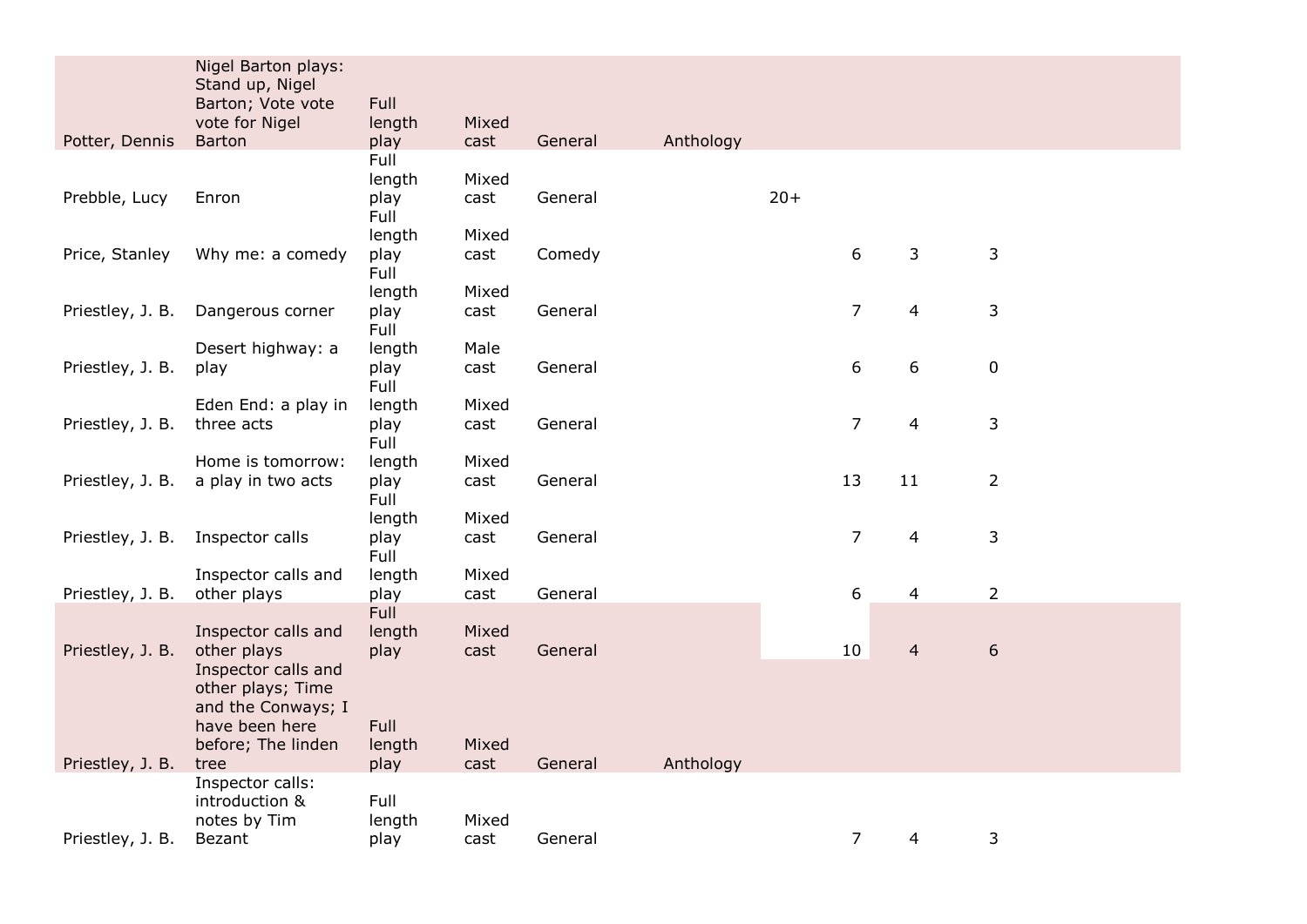|                  | Mystery at                                 |                |               |                 |           |                |                |                |  |
|------------------|--------------------------------------------|----------------|---------------|-----------------|-----------|----------------|----------------|----------------|--|
|                  | Greenfingers: a<br>comedy of               | Full<br>length | Mixed         |                 |           |                |                |                |  |
| Priestley, J. B. | detection                                  | play           | cast          | Comedy Thriller |           | 10             | $\overline{4}$ | 6              |  |
|                  | Plays 2: They came                         | Full           |               |                 |           |                |                |                |  |
|                  | to a city; Summer                          | length         | Mixed         |                 |           |                |                |                |  |
| Priestley, J. B. | day's dream                                | play           | cast          | General         |           | 8              | 5              | 3              |  |
|                  | Plays 2: They came<br>to a city; Summer    | Full<br>length | Mixed         |                 |           |                |                |                |  |
| Priestley, J. B. | day's dream                                | play           | cast          | General         |           | 10             | 6              | $\overline{4}$ |  |
|                  | Plays 2: They came                         |                |               |                 |           |                |                |                |  |
|                  | to a city; Summer                          | Full           |               |                 |           |                |                |                |  |
|                  | day's dream; Glass                         | length         | Mixed         |                 |           |                |                |                |  |
| Priestley, J. B. | cage<br>Plays 2: They came                 | play           | cast          | General         |           | 9              | $\overline{4}$ | 5              |  |
|                  | to a city; Summer                          | Full           |               |                 |           |                |                |                |  |
|                  | day's dream; Glass                         | length         | Mixed         |                 |           |                |                |                |  |
| Priestley, J. B. | cage                                       | play           | cast          | General         | Anthology |                |                |                |  |
|                  | Plays of J.B.                              |                |               |                 |           |                |                |                |  |
|                  | Priestley, vol. 1:<br>Dangerous corner;    |                |               |                 |           |                |                |                |  |
|                  | Eden End; Time                             |                |               |                 |           |                |                |                |  |
|                  | and the Conways; I                         |                |               |                 |           |                |                |                |  |
|                  | have been here                             |                |               |                 |           |                |                |                |  |
|                  | before; Johnson                            | Full           |               |                 |           |                |                |                |  |
|                  | over Jordan; Music<br>at night; The linden | length         | Mixed         |                 |           |                |                |                |  |
| Priestley, J. B. | tree                                       | play           | cast          | General         | Anthology |                |                |                |  |
|                  | Plays one:                                 |                |               |                 |           |                |                |                |  |
|                  | Laburnum Grove;                            | Full           |               |                 |           |                |                |                |  |
| Priestley, J. B. | When we are<br>married;                    | length<br>play | Mixed<br>cast | General         |           | 9              | 6              | 3              |  |
|                  | Plays one:                                 |                |               |                 |           |                |                |                |  |
|                  | Laburnum Grove;                            |                |               |                 |           |                |                |                |  |
|                  | When we are                                | Full           |               |                 |           |                |                |                |  |
|                  | married; Mr. Kettle                        | length         | Mixed         |                 |           |                |                |                |  |
| Priestley, J. B. | and Mrs. Moon<br>Plays one:                | play           | cast          | General         |           | 14             | $\overline{7}$ | $\overline{7}$ |  |
|                  | Laburnum Grove;                            |                |               |                 |           |                |                |                |  |
|                  | When we are                                | Full           |               |                 |           |                |                |                |  |
|                  | married; Mr. Kettle                        | length         | Mixed         |                 |           |                |                |                |  |
| Priestley, J. B. | and Mrs. Moon                              | play           | cast          | General         | Anthology |                |                |                |  |
| Priestley, J. B. | Rose and Crown                             | Short          | Mixed         | General         |           | $\overline{7}$ | 4              | 3              |  |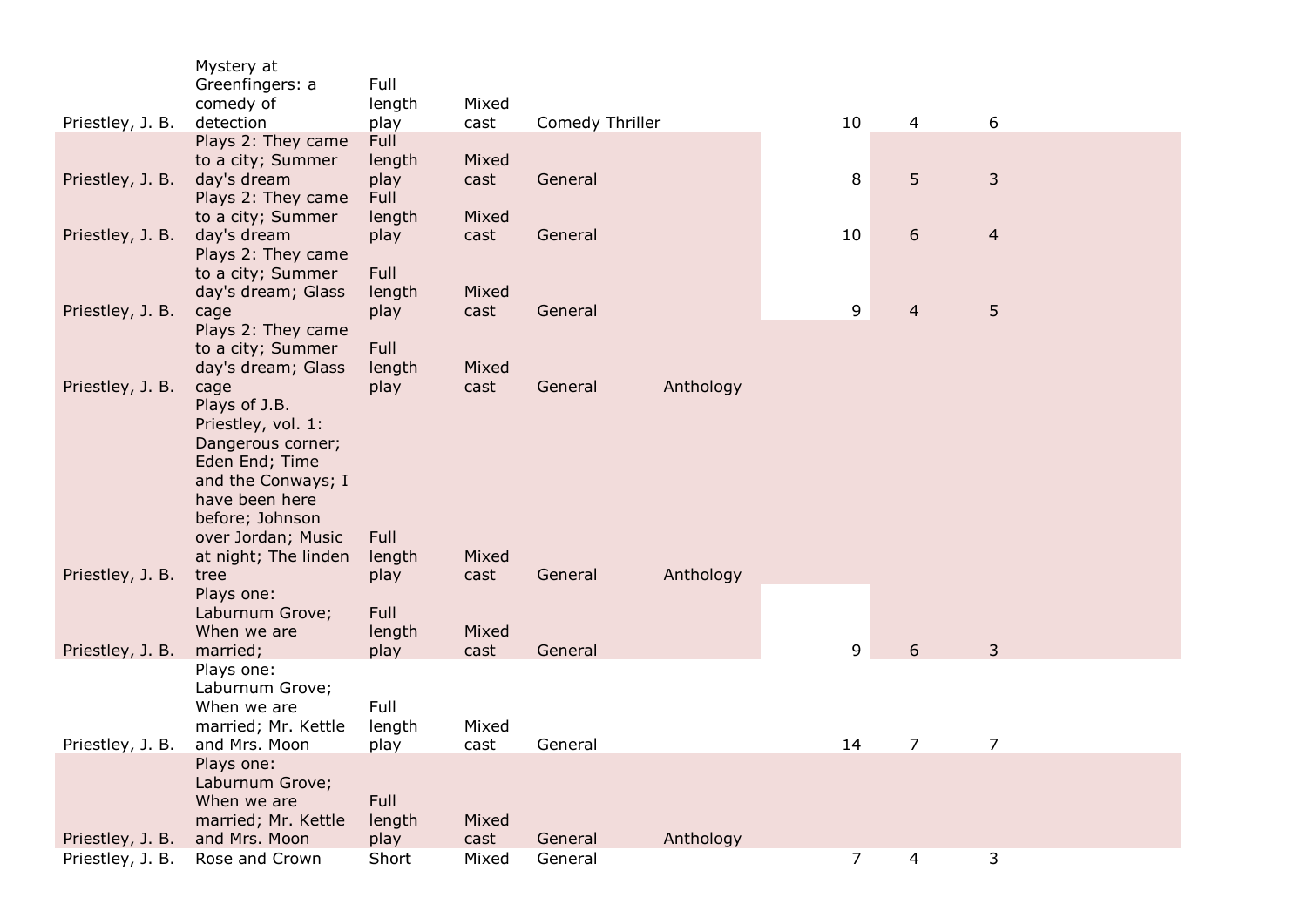|                  | They came to a                   | play<br>Full | cast   |               |           |                |                |                |          |
|------------------|----------------------------------|--------------|--------|---------------|-----------|----------------|----------------|----------------|----------|
|                  | city: a play in two              | length       | Mixed  |               |           |                |                |                |          |
| Priestley, J. B. | acts                             | play<br>Full | cast   | General       |           | 9              | 4              | 5              |          |
|                  | Time and the                     | length       | Mixed  |               |           |                |                |                |          |
| Priestley, J. B. | Conways                          | play         | cast   | General       |           | 10             | 4              | 6              |          |
|                  | When we are                      |              |        |               |           |                |                |                |          |
|                  | married: a                       | Full         |        |               |           |                |                |                |          |
|                  | Yorkshire farcical               | length       | Mixed  |               |           |                |                |                |          |
| Priestley, J. B. | comedy                           | play         | cast   | Comedy        |           | 15             | 8              | $\overline{7}$ |          |
|                  |                                  |              |        |               |           |                |                |                | Suitable |
|                  | Frankenstein: a                  | Full         |        |               |           |                |                |                | for      |
|                  | play adapted for 11              | length       | Mixed  |               |           |                |                |                | young    |
| Pullman, Philip  | to 14-year-olds                  | play         | cast   | Dramatisation |           | 11             | $\overline{7}$ | $\overline{a}$ | cast     |
|                  | Curtain up!: a                   |              |        |               |           |                |                |                |          |
|                  | comedy based on<br>the author's  | Full         |        |               |           |                |                |                |          |
|                  | 'Respecting your                 | length       | Female |               |           |                |                |                |          |
| Quilter, Peter   | piers'                           | play         | cast   | Comedy        |           | 5              | $\mathbf 0$    | 5              |          |
|                  |                                  | Full         |        |               |           |                |                |                |          |
|                  | Duets: a comedy in               | length       | Mixed  |               |           |                |                |                |          |
| Quilter, Peter   | four acts                        | play         | cast   | Comedy        |           | 8              | 4              | 4              |          |
|                  | Duets: a comedy in               | Short        | Mixed  |               |           |                |                |                |          |
| Quilter, Peter   | four acts                        | play         | cast   | Comedy        |           | $\overline{2}$ | $\mathbf{1}$   | $\mathbf{1}$   |          |
|                  | We need a man: a                 | Short        | Female |               |           |                |                |                |          |
| Raby, Derek      | comedy                           | play         | cast   | Comedy        |           | 5              | $\mathbf 0$    | 5              |          |
|                  | Andromache;                      | Full         |        |               |           |                |                |                |          |
|                  | Britannicus;                     | length       | Mixed  |               |           |                |                |                |          |
| Racine, Jean     | <b>Berenice</b>                  | play         | cast   | Tragedy       | Anthology |                |                |                |          |
|                  |                                  | <b>Full</b>  |        |               |           |                |                |                |          |
|                  | Iphigenia; Phaedra;              | length       | Mixed  |               |           |                |                |                |          |
| Racine, Jean     | Athaliah                         | play         | cast   | Tragedy       | Anthology |                |                |                |          |
|                  | Seven French one-                | Short        | Mixed  |               |           |                |                |                |          |
| Radford, Colin   | act plays: dramatic<br>shorthand | play         | cast   | French text   | Anthology | $\mathbf 0$    |                |                |          |
|                  | Camp confidence: a               | Short        | Female |               |           |                |                |                |          |
| Raffle, Diana    | comedy                           | play         | cast   | Comedy        |           | $\overline{7}$ | $\mathbf 0$    | $\overline{7}$ |          |
|                  |                                  | Short        | Mixed  |               |           |                |                |                |          |
| Raffle, Diana    | Stop and run                     | play         | cast   | General       |           | 5              | $\overline{2}$ | 3              |          |
|                  |                                  | Short        | Female |               |           |                |                |                |          |
| Raif, Ayshe      | Cafe society                     | play         | cast   | General       |           | 3              | $\mathbf 0$    | 3              |          |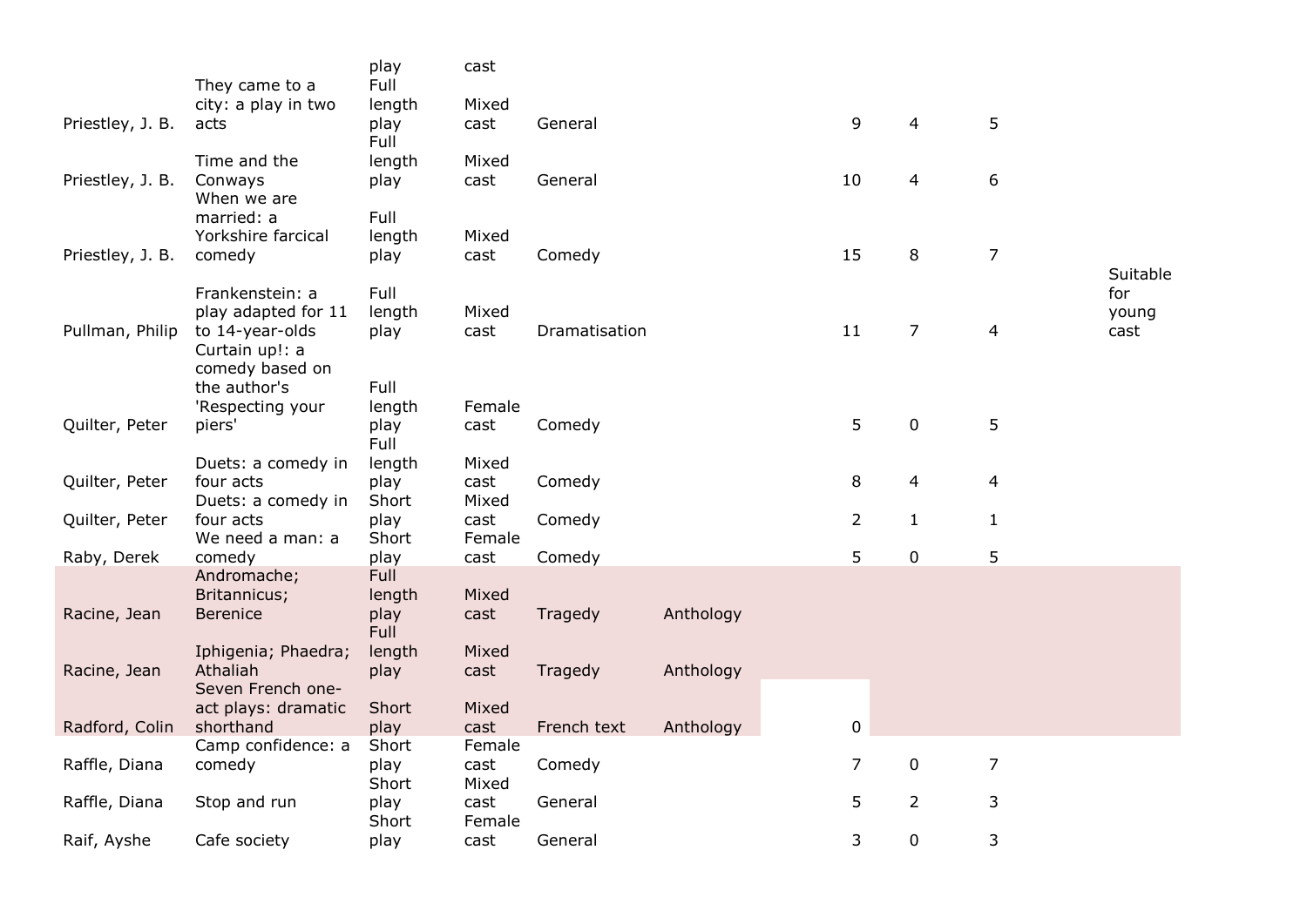|           | Passage to India:  | Full         |       |               |           |       |                |                |                |
|-----------|--------------------|--------------|-------|---------------|-----------|-------|----------------|----------------|----------------|
| Rama Rau, | from the novel by  | length       | Mixed |               |           |       |                |                |                |
| Santha    | E. M. Forster      | play         | cast  | Dramatisation |           | $20+$ |                |                |                |
| Rattigan, |                    | Short        | Mixed |               |           |       |                |                |                |
| Terence   | Before dawn        | play         | cast  | Comedy        |           |       | $\overline{4}$ | 3              | $\mathbf{1}$   |
|           |                    | Full         |       |               |           |       |                |                |                |
| Rattigan, | Bequest to the     | length       | Mixed |               |           |       |                |                |                |
| Terence   | nation             | play         | cast  | General       |           |       | 16             | 9              | $\overline{7}$ |
| Rattigan, |                    | Short        | Mixed |               |           |       |                |                |                |
| Terence   | Browning version   | play<br>Full | cast  | General       |           |       | $\overline{7}$ | 5              | $\overline{2}$ |
| Rattigan, |                    | length       | Mixed |               |           |       |                |                |                |
| Terence   | Cause célèbre      | play<br>Full | cast  | Historical    |           | $20+$ |                |                |                |
| Rattigan, |                    | length       | Mixed |               |           |       |                |                |                |
| Terence   | Deep blue sea      | play         | cast  | General       |           |       | $\overline{7}$ | 5              | $\overline{2}$ |
|           | Famous plays of    |              |       |               |           |       |                |                |                |
|           | today, 1951-2:     |              |       |               |           |       |                |                |                |
|           | Deep blue sea, by  |              |       |               |           |       |                |                |                |
|           | Tereence Rattigan; |              |       |               |           |       |                |                |                |
|           | Waters of the      |              |       |               |           |       |                |                |                |
|           | moon, by N.C.      |              |       |               |           |       |                |                |                |
|           | Hunter; Dial M for |              |       |               |           |       |                |                |                |
|           | murder, by         |              |       |               |           |       |                |                |                |
|           | Frederick Knott;   |              |       |               |           |       |                |                |                |
|           | Dragon's mouth, by | Full         |       |               |           |       |                |                |                |
| Rattigan, | J.B. Priestley &   | length       | Mixed |               |           |       |                |                |                |
| Terence   | Jacquetta Hawkes.  | play         | cast  | General       | Anthology |       |                |                |                |
|           |                    | Full         |       |               |           |       |                |                |                |
| Rattigan, |                    | length       | Mixed |               |           |       | 10             | 6              |                |
| Terence   | Flare path         | play<br>Full | cast  | General       |           |       |                |                | $\overline{4}$ |
| Rattigan, | French without     | length       | Mixed |               |           |       |                |                |                |
| Terence   | tears: a comedy    | play         | cast  | Comedy        |           |       | 10             | $\overline{7}$ | 3              |
| Rattigan, | Harlequinade: a    | Short        | Mixed |               |           |       |                |                |                |
| Terence   | farce              | play         | cast  | Comedy        |           |       | 15             | 10             | 5              |
|           |                    | Full         |       |               |           |       |                |                |                |
| Rattigan, |                    | length       | Mixed |               |           |       |                |                |                |
| Terence   | In praise of love  | play         | cast  | General       |           |       | $\overline{4}$ | 3              | $\mathbf 1$    |
|           |                    | Full         |       |               |           |       |                |                |                |
| Rattigan, |                    | length       | Mixed |               |           |       |                |                |                |
| Terence   | Love in idleness   | play         | cast  | General       |           |       | 9              | 4              | 5              |
| Rattigan, | Ross               | Full         | Male  | Historical    |           |       | 22             | 22             | $\pmb{0}$      |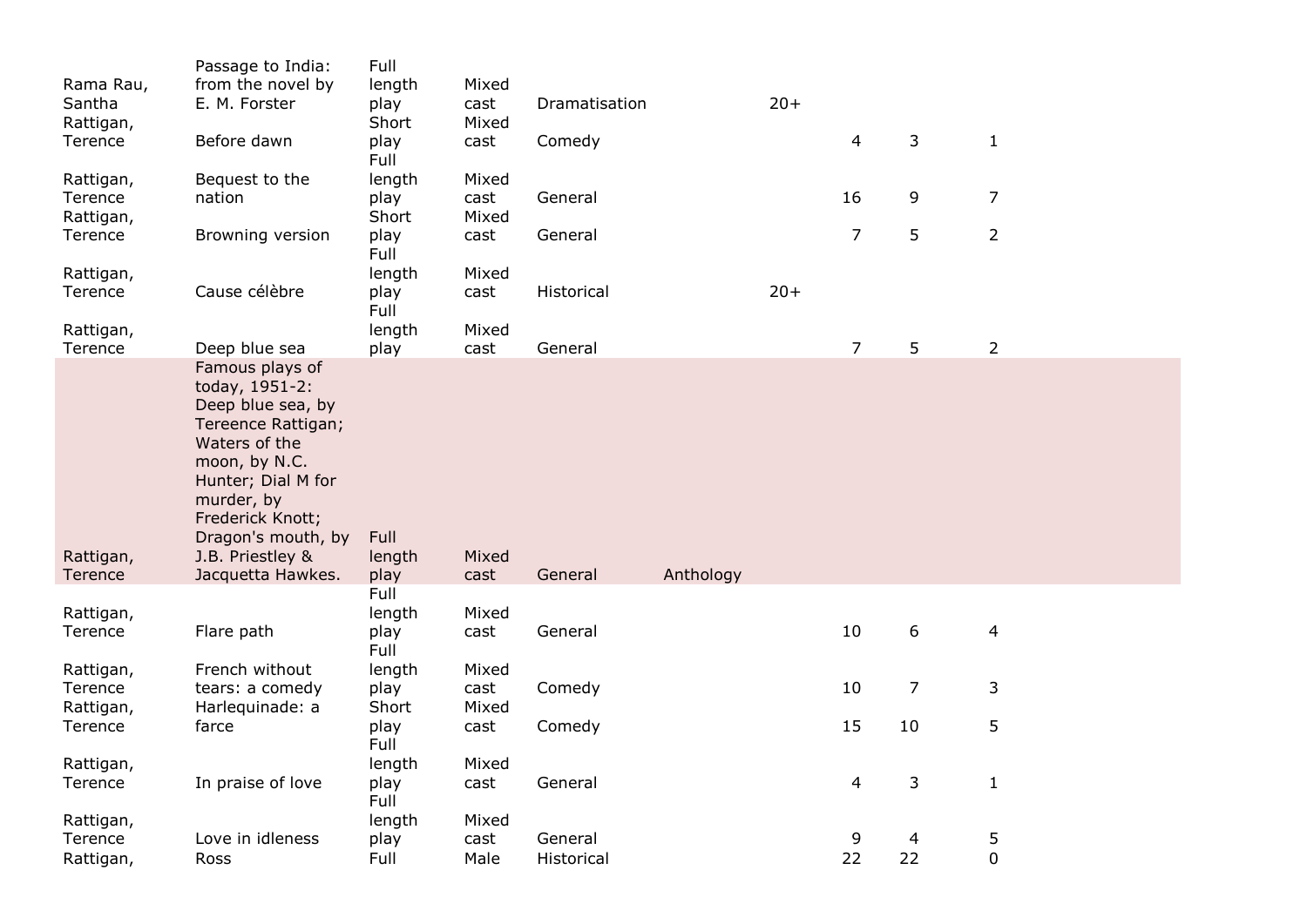| Terence       |                                     | length<br>play | cast           |                 |       |                |                |                |              |
|---------------|-------------------------------------|----------------|----------------|-----------------|-------|----------------|----------------|----------------|--------------|
|               | Separate tables:                    | Full           |                |                 |       |                |                |                |              |
| Rattigan,     | two plays Table                     | length         | Mixed          |                 |       |                |                |                |              |
| Terence       | no1; Table no.2                     | play<br>Full   | cast           | General         |       | 11             | 3              | 8              |              |
| Rattigan,     | Sleeping prince: an                 | length         | Mixed          |                 |       |                |                |                |              |
| Terence       | occasional fairy tale               | play<br>Full   | cast           | General         |       | 13             | $\overline{7}$ | 6              |              |
| Rattigan,     | Variation on a                      | length         | Mixed          |                 |       |                |                |                |              |
| Terence       | theme                               | play<br>Full   | cast           | General         |       | 8              | 4              | $\overline{4}$ |              |
| Rattigan,     |                                     | length         | Mixed          |                 |       |                |                |                |              |
| Terence       | Winslow boy                         | play           | cast           | General         |       | 11             | 7              | $\overline{4}$ |              |
|               |                                     |                |                |                 |       |                |                |                | Suitable     |
| Ravenhill,    |                                     | Short          | Mixed          |                 |       |                |                |                | for<br>young |
| Mark          | Totally over you                    | play           | cast           | Comedy          |       | 14             | $\overline{7}$ | $\overline{7}$ | cast         |
|               |                                     | Short          | Female         |                 |       |                |                |                |              |
| Raynor, Molly | Christmas tree                      | play           | cast           | Christmas       |       | $\overline{7}$ | 0              | $\overline{7}$ |              |
|               | Claw: a comedy-                     | Short          | Female         |                 |       |                |                |                |              |
| Raynor, Molly | thriller<br>Something in the        | play           | cast           | Comedy Thriller |       | 5              | $\mathbf 0$    | 5              |              |
|               | attic: a comedy-                    | Short          | Female         |                 |       |                |                |                |              |
| Raynor, Molly | thriller                            | play<br>Full   | cast           | Comedy Thriller |       | 5              | $\mathbf 0$    | 5              |              |
|               |                                     | length         | Male           |                 |       |                |                |                |              |
| Reade, Simon  | Private Peaceful                    | play<br>Full   | cast           | Dramatisation   |       | $\mathbf{1}$   | $\mathbf 0$    | $\mathbf{1}$   |              |
|               | Private Peaceful                    | length         | Mixed          |                 |       |                |                |                |              |
| Reade, Simon  | (flexible cast)<br>Cherry brandy: a | play<br>Short  | cast<br>Female | Dramatisation   | $20+$ |                |                |                |              |
| Ready, Stuart | thriller                            | play           | cast           | Thriller        |       | $\overline{7}$ | $\mathbf 0$    | $\overline{7}$ |              |
|               |                                     | Short          | Female         |                 |       |                |                |                |              |
| Ready, Stuart | Dogsbody                            | play           | cast           | General         |       | 6              | 0              | 6              |              |
|               | Ladies at sea: a                    | Full           |                |                 |       |                |                |                |              |
|               | comedy in three                     | length         | Female         |                 |       |                |                |                |              |
| Ready, Stuart | acts<br>Mr. Hunter: a               | play<br>Short  | cast<br>Female | Comedy          |       | 10             | 0              | 10             |              |
| Ready, Stuart | thriller for women                  | play           | cast           | Thriller        |       | 6              | $\mathbf 0$    | 6              |              |
|               |                                     | Full           |                |                 |       |                |                |                |              |
| Ready, Stuart | Murder deferred                     | length<br>play | Female<br>cast | Comedy Thriller |       | 7              | $\mathbf 0$    | $\overline{7}$ |              |
|               |                                     |                |                |                 |       |                |                |                |              |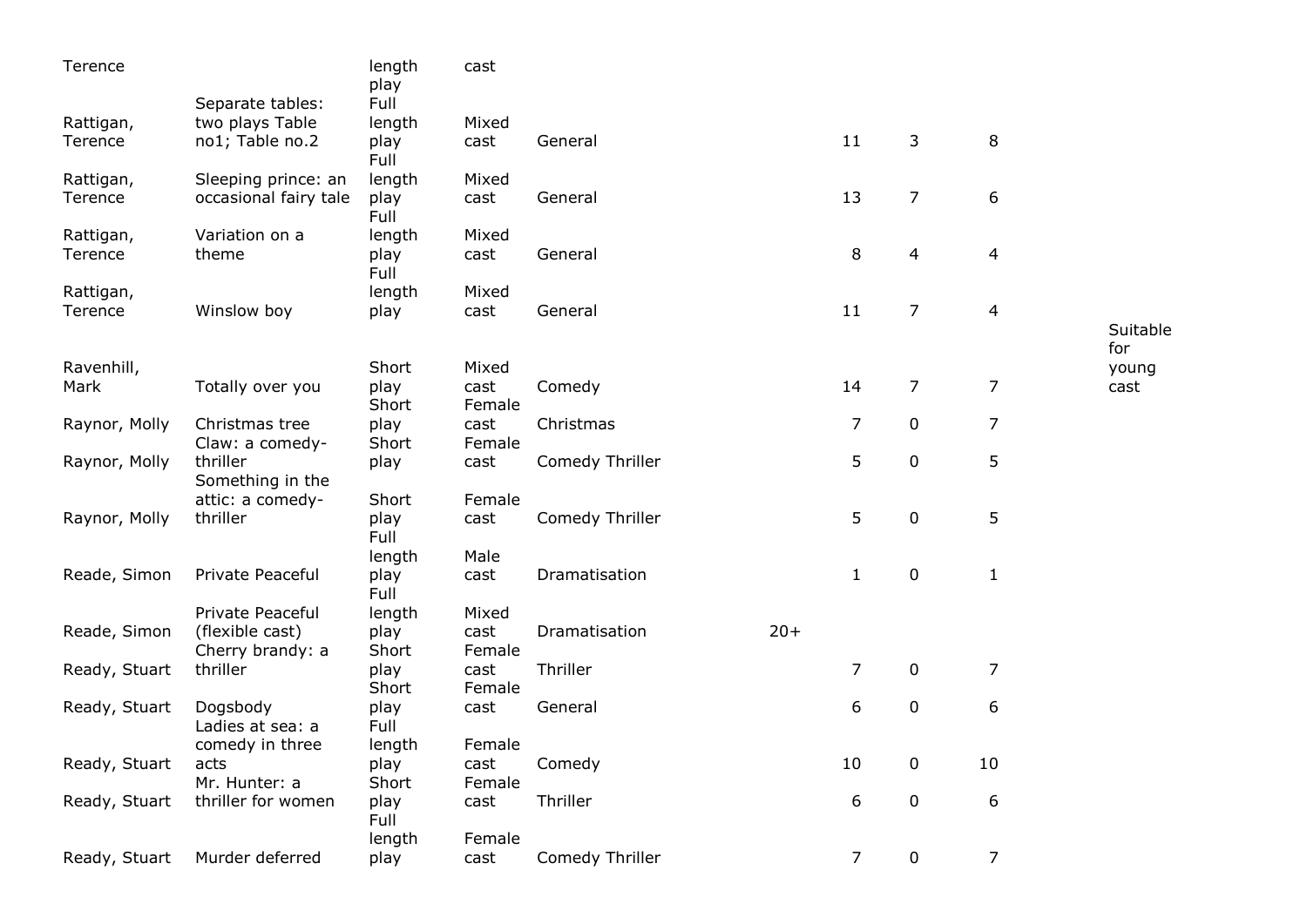|                               |                                   | Short         | Female         |                 |                |                |                |
|-------------------------------|-----------------------------------|---------------|----------------|-----------------|----------------|----------------|----------------|
| Ready, Stuart                 | No time for tears                 | play          | cast           | General         | 6              | $\mathbf 0$    | 6              |
|                               | Peril at the post                 | Short         | Female         |                 |                |                |                |
| Ready, Stuart                 | office                            | play<br>Full  | cast           | Comedy          | $\overline{7}$ | $\mathbf 0$    | $\overline{7}$ |
|                               | Viva! Women's lib!:               | length        | Female         |                 |                |                |                |
| Ready, Stuart                 | a comedy                          | play<br>Full  | cast           | Comedy          | 10             | $\mathbf 0$    | 10             |
|                               | Babes in the wood:                | length        | Any            |                 |                |                |                |
| Reakes, Paul                  | a pantomime                       | play          | cast           | Pantomime       | 14             |                |                |
|                               | Bang you're dead!:                | Short         | Mixed          |                 |                |                |                |
| Reakes, Paul                  | a comedy thriller                 | play<br>Full  | cast           | Comedy Thriller | 4              | $\overline{2}$ | $\overline{2}$ |
|                               | Bluebeard: a                      | length        | Any            |                 |                |                |                |
| Reakes, Paul                  | pantomime                         | play<br>Full  | cast           | Pantomime       | 12             |                |                |
|                               | Goody two shoes: a                | length        | Mixed          |                 |                |                |                |
| Reakes, Paul                  | pantomime<br>King Humpty          | play<br>Full  | cast           | Pantomime       | 10             | 6              | $\overline{4}$ |
|                               | Dumpty: a                         | length        | Any            |                 |                |                |                |
| Reakes, Paul                  | pantomime                         | play<br>Full  | cast           | Pantomime       | 12             |                |                |
|                               | Little Red Riding                 | length        | Any            |                 |                |                |                |
| Reakes, Paul                  | Hood: a pantomime<br>Little Tommy | play<br>Full  | cast           | Pantomime       | 11             |                |                |
|                               | Tucker: a                         | length        | Mixed          |                 |                |                |                |
| Reakes, Paul                  | pantomime<br>Robinson Crusoe      | play<br>Full  | cast           | Pantomime       | 12             | 7              | 5              |
|                               | and the pirates: a                | length        | Mixed          |                 |                |                |                |
| Reakes, Paul                  | pantomime                         | play<br>Full  | cast           | Pantomime       | 13             | 9              | $\overline{4}$ |
|                               | Santa in space: a                 | length        | Any            |                 |                |                |                |
| Reakes, Paul                  | pantomime                         | play<br>Full  | cast           | Pantomime       | 14             |                |                |
|                               | Tom Thumb: a                      | length        | Any            |                 |                |                |                |
| Reakes, Paul<br>Reason, John, | pantomime                         | play<br>Short | cast<br>Female | Pantomime       | 15             |                |                |
| 1940-                         | Comedienne                        | play          | cast           | General         | 6              | $\pmb{0}$      | 6              |
| Reason, John,                 | Triplets: a bizarre               | Short         | Female         |                 |                |                |                |
| 1940-                         | comedy                            | play          | cast           | Comedy          | $\overline{4}$ | $\mathbf 0$    | $\overline{4}$ |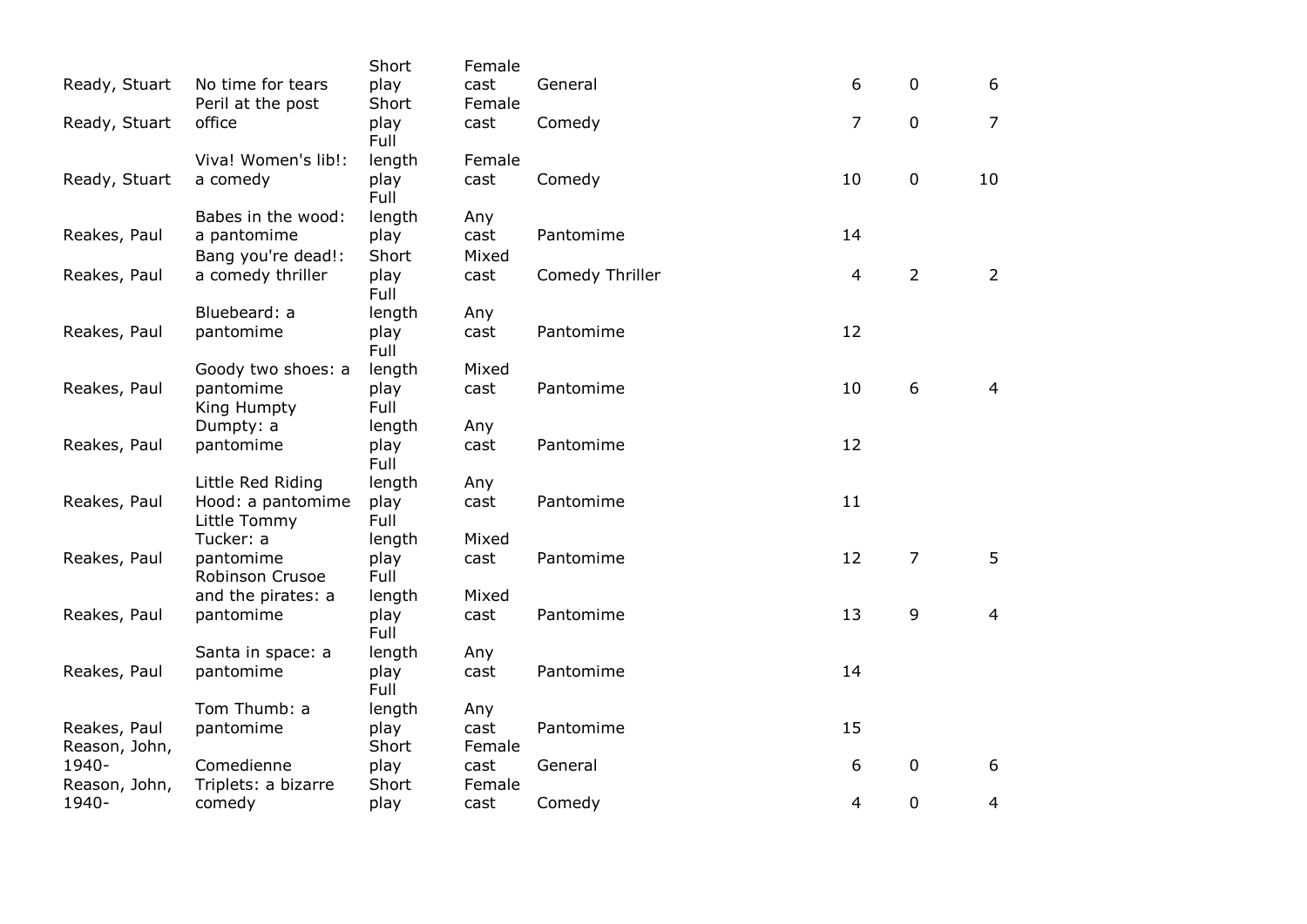|                              | Aspern papers: a<br>comedy of letters<br>adapted from the | Full          |                |               |           |       |                  |                |                         |
|------------------------------|-----------------------------------------------------------|---------------|----------------|---------------|-----------|-------|------------------|----------------|-------------------------|
| Redgrave,                    | story by Henry                                            | length        | Mixed          |               |           |       |                  |                |                         |
| Michael                      | James                                                     | play          | cast           | Dramatisation |           |       | 6                | $\overline{2}$ | $\overline{4}$          |
| Redmond,                     | Contemporary one-                                         | Short         | Mixed          |               |           |       |                  |                |                         |
| James                        | act plays                                                 | play          | cast           | General       | Anthology |       |                  |                |                         |
|                              | Grey monk walks: a                                        | Short         | Female         |               |           |       |                  |                |                         |
| Reed, Graham                 | thriller                                                  | play<br>Short | cast           | Thriller      |           |       | $\overline{7}$   | 0              | $\overline{7}$          |
| Rees, Phoebe                 | Mix-up-atosis: a<br>comedy                                | play          | Female<br>cast | Comedy        |           |       | $\boldsymbol{6}$ | $\pmb{0}$      | 6                       |
|                              |                                                           | Full          |                |               |           |       |                  |                |                         |
| Reid,                        | Clerical errors: a                                        | length        | Mixed          |               |           |       |                  |                |                         |
| Georgina                     | comedy                                                    | play          | cast           | Comedy        |           |       | 8                | 3              | 5                       |
|                              |                                                           | Full          |                |               |           |       |                  |                |                         |
| Reid,                        | Death and the                                             | length        | Mixed          |               |           |       |                  |                |                         |
| Georgina                     | maiden                                                    | play          | cast           | General       |           |       | $\overline{7}$   | $\overline{2}$ | 5                       |
|                              |                                                           | Full          |                |               |           |       |                  |                |                         |
| Reid,                        | Flowers of sulphur:                                       | length        | Mixed          |               |           |       |                  |                |                         |
| Georgina                     | a comedy                                                  | play          | cast           | Comedy        |           |       | 6                | $\overline{2}$ | $\overline{\mathbf{4}}$ |
|                              |                                                           | Full          |                |               |           |       |                  |                |                         |
| Reid,                        | Joy ride: a comedy                                        | length        | Mixed          |               |           |       |                  |                |                         |
| Georgina                     | in three acts                                             | play<br>Full  | cast           | Historical    |           |       | 8                | 3              | 5                       |
| Reid,                        | Ladies of spirit: a                                       | length        | Female         |               |           |       |                  |                |                         |
| Georgina                     | comedy                                                    | play          | cast           | Comedy        |           |       | 9                | $\pmb{0}$      | 9                       |
|                              |                                                           | Full          |                |               |           |       |                  |                |                         |
| Reid,                        |                                                           | length        | Mixed          |               |           |       |                  |                |                         |
| Georgina                     | Wolfsbane                                                 | play          | cast           | General       |           |       | 6                | $\overline{2}$ | 4                       |
|                              |                                                           | Full          |                |               |           |       |                  |                |                         |
| Reitmann,                    | Hot and cold in all                                       | length        | Mixed          |               |           |       |                  |                |                         |
| Max                          | rooms                                                     | play          | cast           | Comedy        |           |       | 10               | 5              | 5                       |
|                              | <b>Knowing Constance</b>                                  | Short         | Female         |               |           |       |                  |                |                         |
| Rensten, Mary                | Spry                                                      | play          | cast           | Comedy        |           |       | $\boldsymbol{6}$ | $\pmb{0}$      | 6                       |
|                              |                                                           | Full          |                |               |           |       |                  |                |                         |
|                              |                                                           | length        | Male           |               |           |       |                  |                |                         |
| Reza, Yasmina<br>Richardson, | Art                                                       | play<br>Short | cast<br>Mixed  | General       |           |       | 3                | 3              | $\mathbf 0$             |
| Alan                         | Perfect partners                                          | play          | cast           | Comedy        |           |       | 4                | $\overline{2}$ | $\overline{2}$          |
|                              |                                                           | Full          |                |               |           |       |                  |                |                         |
| Richardson,                  |                                                           | length        | Mixed          |               |           |       |                  |                |                         |
| Howard                       | Dark of the moon                                          | play          | cast           | General       |           | $20+$ |                  |                |                         |
| Ridley, Arnold               | Easy money: a                                             | Full          | Mixed          | Comedy        |           |       | 9                | 4              | 5                       |
|                              |                                                           |               |                |               |           |       |                  |                |                         |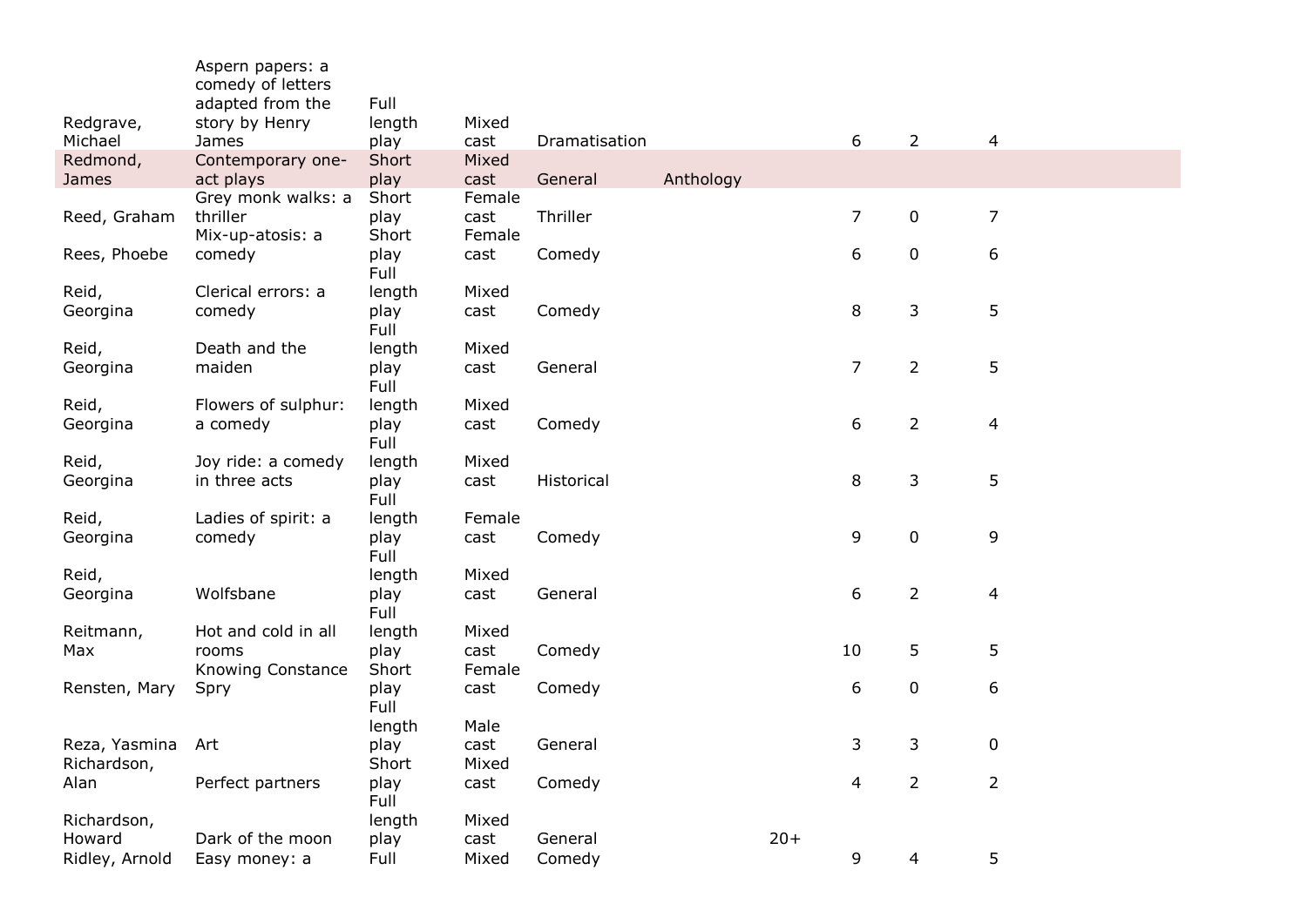|                | comedy                               | length<br>play<br>Full | cast        |               |       |    |                |                |               |                 |
|----------------|--------------------------------------|------------------------|-------------|---------------|-------|----|----------------|----------------|---------------|-----------------|
|                | Ghost train: a                       | length                 | Mixed       |               |       |    |                |                |               |                 |
| Ridley, Arnold | drama in three acts                  | play                   | cast        | General       |       | 12 | 8              | $\overline{4}$ |               |                 |
|                |                                      | Full                   |             |               |       |    |                |                |               |                 |
| Robberts,      | All balls and ashes:                 | length                 | Mixed       |               |       |    |                |                |               |                 |
| Mark           | a comedy                             | play                   | cast        | Comedy        |       | 11 | 6              | 5              |               |                 |
|                |                                      |                        |             |               |       |    |                |                |               | Suitable        |
|                |                                      | Full                   |             |               |       |    |                |                |               | for             |
|                | Hundred and one                      | length                 | Mixed       |               |       |    |                |                |               | young           |
| Robbins, Glyn  | Dalmatians                           | play                   | cast        | Dramatisation | $20+$ |    |                |                |               | cast            |
|                |                                      |                        |             |               |       |    |                |                | <b>Extras</b> | Suitable        |
|                |                                      | Full                   |             |               |       |    |                |                | (usually      | for             |
|                | Lion, the witch and                  | length                 | Mixed       |               |       |    |                |                | non-          | young           |
| Robbins, Glyn  | the wardrobe                         | play                   | cast        | Dramatisation |       | 17 | 11             | 6              | speaking)     | cast            |
|                |                                      | Full                   |             |               |       |    |                |                |               | Suitable<br>for |
|                |                                      | length                 |             |               |       |    |                |                |               |                 |
| Robbins, Glyn  | Magician's nephew                    | play                   | Any<br>cast | Dramatisation |       | 21 |                |                |               | young<br>cast   |
|                |                                      |                        |             |               |       |    |                |                |               | Suitable        |
|                |                                      | Full                   |             |               |       |    |                |                |               | for             |
|                | Voyage of the                        | length                 | Mixed       |               |       |    |                |                |               | young           |
| Robbins, Glyn  | Dawn Treader                         | play                   | cast        | Dramatisation | $20+$ |    |                |                |               | cast            |
|                |                                      |                        |             |               |       |    |                |                |               | Suitable        |
|                |                                      | Full                   |             |               |       |    |                |                |               | for             |
|                |                                      | length                 | Mixed       |               |       |    |                |                |               | young           |
| Robbins, Glyn  | Winnie-the-Pooh                      | play                   | cast        | Dramatisation |       | 11 | $\overline{7}$ | 4              |               | cast            |
|                |                                      | Full                   |             |               |       |    |                |                |               |                 |
| Robbins,       | Aladdin: a                           | length                 | Any         |               |       |    |                |                |               |                 |
| Norman         | pantomime                            | play<br>Full           | cast        | Pantomime     |       | 11 |                |                |               |                 |
| Robbins,       | Ali Baba and the<br>forty thieves: a |                        | Mixed       |               |       |    |                |                |               |                 |
| Norman         | pantomime                            | length<br>play         | cast        | Pantomime     |       | 13 | 8              | 5              |               |                 |
|                |                                      | Full                   |             |               |       |    |                |                |               |                 |
| Robbins,       | And evermore shall                   | length                 | Mixed       |               |       |    |                |                |               |                 |
| Norman         | be so                                | play                   | cast        | Comedy        |       | 10 | 5              | 5              |               |                 |
|                | At the sign of the                   | Full                   |             |               |       |    |                |                |               |                 |
| Robbins,       | crippled Harlequin:                  | length                 | Mixed       |               |       |    |                |                |               |                 |
| Norman         | a thriller                           | play                   | cast        | Thriller      |       | 8  | 3              | 5              |               |                 |
|                |                                      | Full                   |             |               |       |    |                |                |               |                 |
| Robbins,       | Cinderella: a                        | length                 | Any         |               |       |    |                |                |               |                 |
| Norman         | pantomime                            | play                   | cast        | Pantomime     |       | 12 |                |                |               |                 |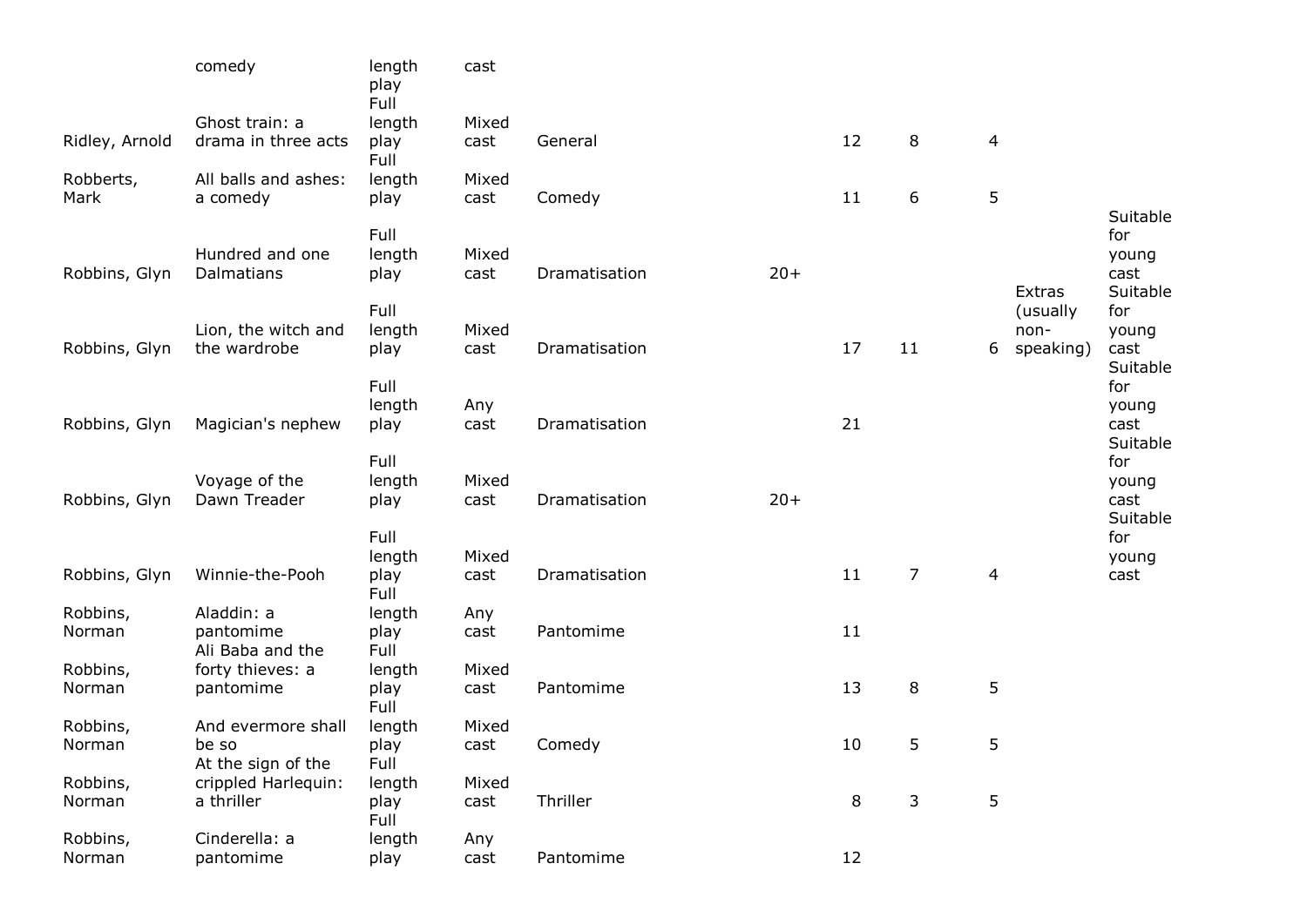|                    |                                            | Full                   | Mixed  |                 |       |    |             |
|--------------------|--------------------------------------------|------------------------|--------|-----------------|-------|----|-------------|
| Robbins,<br>Norman | Dick Whittington: a<br>pantomime           | length<br>play<br>Full | cast   | Pantomime       | $20+$ |    |             |
| Robbins,           | Dragon of Wantley:                         | length                 | Any    |                 |       |    |             |
| Norman             | a pantomime                                | play<br>Full           | cast   | Pantomime       |       | 13 |             |
| Robbins,           | Grand old Duke of                          | length                 | Any    |                 |       |    |             |
| Norman             | York: a pantomime                          | play<br>Full           | cast   | Pantomime       |       | 13 |             |
| Robbins,           | Hansel and Gretel:                         | length                 | Any    |                 |       |    |             |
| Norman             | a pantomime                                | play<br>Full           | cast   | Pantomime       |       | 13 |             |
| Robbins,           | Hickory dickory                            | length                 | Mixed  |                 |       |    |             |
| Norman             | dock: a pantomime                          | play<br>Full           | cast   | Pantomime       | $20+$ |    |             |
| Robbins,           | Humpty Dumpty: a                           | length                 | Any    |                 |       |    |             |
| Norman             | pantomime                                  | play<br>Full           | cast   | Pantomime       |       | 15 |             |
| Robbins,           | Jack and Jill: a                           | length                 | Any    |                 |       |    |             |
| Norman             | pantomime<br>Jack and the                  | play<br>Full           | cast   | Pantomime       |       | 14 |             |
| Robbins,           | beanstalk: a                               | length                 | Any    |                 |       |    |             |
| Norman             | pantomime                                  | play<br>Full           | cast   | Pantomime       |       | 9  |             |
| Robbins,           |                                            | length                 | Mixed  |                 |       |    |             |
| Norman             | Late Mrs Early                             | play<br>Full           | cast   | Comedy          |       | 8  | 3           |
| Robbins,           | Nightmare: a                               | length                 | Mixed  |                 |       |    |             |
| Norman             | suspense play<br>Old woman who             | play<br>Full           | cast   | Thriller        |       | 7  | 3           |
| Robbins,           | lived in a shoe: a                         | length                 | Any    |                 |       |    |             |
| Norman             | pantomime                                  | play                   | cast   | Pantomime       |       | 13 |             |
| Robbins,           |                                            | Short                  | Female |                 |       |    |             |
| Norman             | Pocketful of posies<br>Prepare to meet thy | play<br>Full           | cast   | Thriller        |       | 6  | $\mathbf 0$ |
| Robbins,           | tomb: a comedy-                            | length                 | Mixed  |                 |       |    |             |
| Norman             | thriller                                   | play<br>Full           | cast   | Comedy Thriller |       | 10 | 4           |
| Robbins,           | Prescription for                           | length                 | Mixed  |                 |       |    |             |
| Norman             | murder: a thriller                         | play                   | cast   | Thriller        |       | 7  | 3           |
| Robbins,           | Puss in boots: a                           | Full                   | Any    |                 |       |    |             |
| Norman             | pantomime                                  | length                 | cast   | Pantomime       |       | 13 |             |

5

4

6

6

4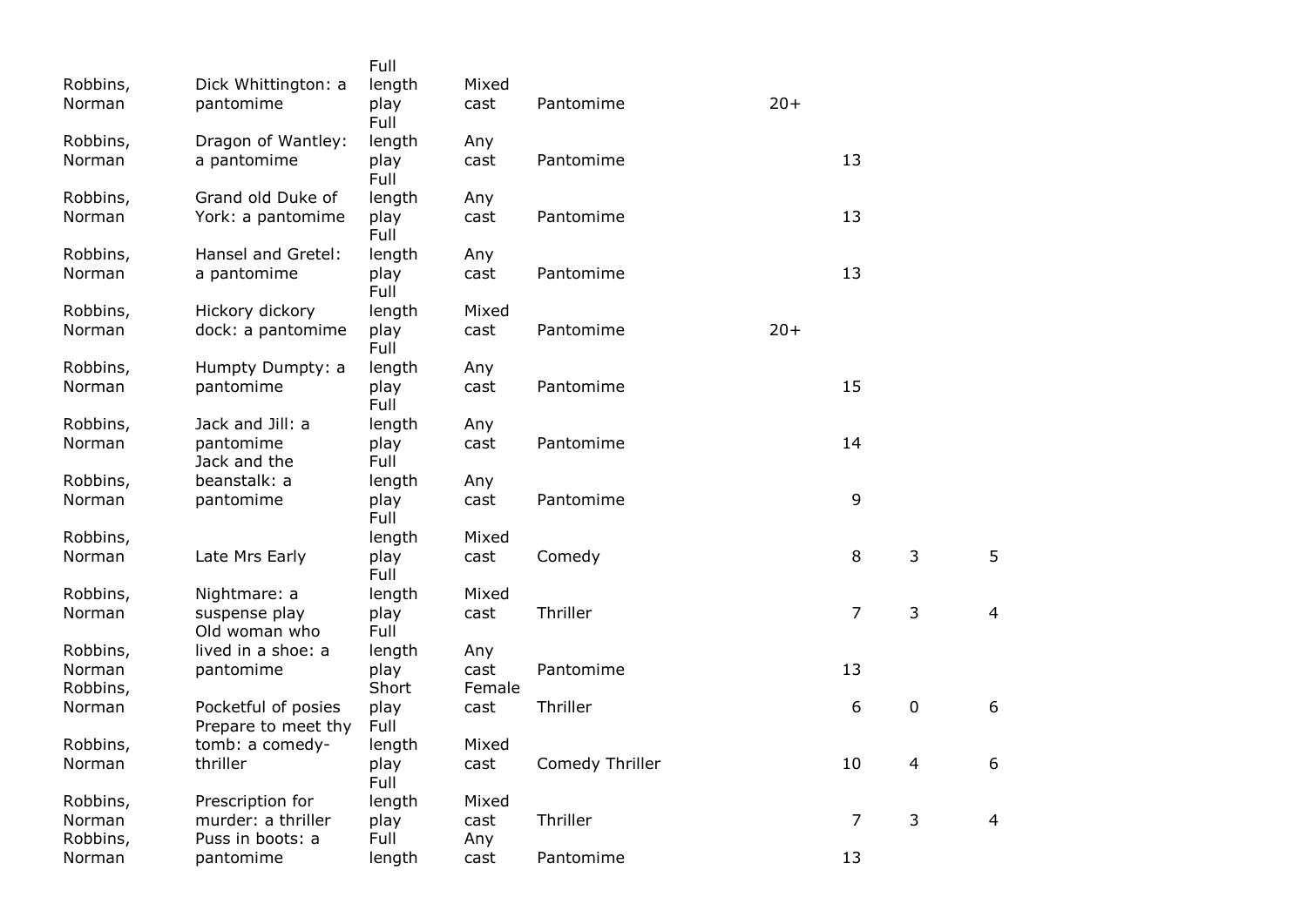|                   |                                 | play<br>Full   |               |                 |                |                |   |
|-------------------|---------------------------------|----------------|---------------|-----------------|----------------|----------------|---|
| Robbins,          | Red Riding Hood: a              | length         | Any           |                 |                |                |   |
| Norman            | pantomime                       | play<br>Full   | cast          | Pantomime       | 11             |                |   |
| Robbins,          | Rumpelstiltzkin: a              | length         | Mixed         |                 |                |                |   |
| Norman            | pantomime<br>Sing a song of     | play<br>Full   | cast          | Pantomime       | 13             | 10             | 3 |
| Robbins,          | sixpence: a                     | length         | Any           |                 |                |                |   |
| Norman            | pantomime                       | play<br>Full   | cast          | Pantomime       | 17             |                |   |
| Robbins,          | Slaughterhouse: a               | length         | Mixed         |                 |                |                |   |
| Norman            | play                            | play<br>Full   | cast          | Thriller        | 10             | 4              | 6 |
| Robbins,          | Sleeping beauty: a              | length         | Mixed         |                 |                |                |   |
| Norman            | pantomime                       | play<br>Full   | cast          | Pantomime       | 11             | 6              | 5 |
| Robbins,          | Snow White: a                   | length         | Any           |                 |                |                |   |
| Norman            | pantomime<br>Tiptoe through the | play<br>Full   | cast          | Pantomime       | 15             |                |   |
| Robbins,          | tombstones: a                   | length         | Mixed         |                 |                |                |   |
| Norman            | comedy thriller                 | play<br>Full   | cast          | Comedy Thriller | 10             | $\overline{4}$ | 6 |
| Robbins,          | Tom, the piper's                | length         | Any           |                 |                |                |   |
| Norman            | son: a pantomime                | play<br>Full   | cast          | Pantomime       | 17             |                |   |
| Robbins,          | Tomb with a view:               | length         | Mixed         |                 |                |                |   |
| Norman            | a comedy thriller               | play<br>Full   | cast          | Comedy Thriller | 10             | $\overline{2}$ | 8 |
| Robbins,          | Wedding of the                  | length         | Mixed         |                 |                |                |   |
| Norman            | year: a comedy                  | play<br>Full   | cast          | Comedy          | 10             | $\overline{4}$ | 6 |
| Robbins,          | Where there's a                 | length         | Mixed         |                 |                |                |   |
| Norman            | will                            | play<br>Full   | cast          | Comedy          | 9              | 3              | 6 |
| Robbins,          | White cat: a                    | length         | Any           |                 |                |                |   |
| Norman            | pantomime<br>Wonderful story of | play<br>Full   | cast          | Pantomime       | 15             |                |   |
| Robbins,          | Mother Goose: a                 | length         | Any           |                 |                |                |   |
| Norman            | pantomime                       | play<br>Full   | cast          | Pantomime       | 11             |                |   |
| Robinson,<br>Noel | Glasstown                       | length<br>play | Mixed<br>cast | Historical      | $\overline{7}$ | 3              | 4 |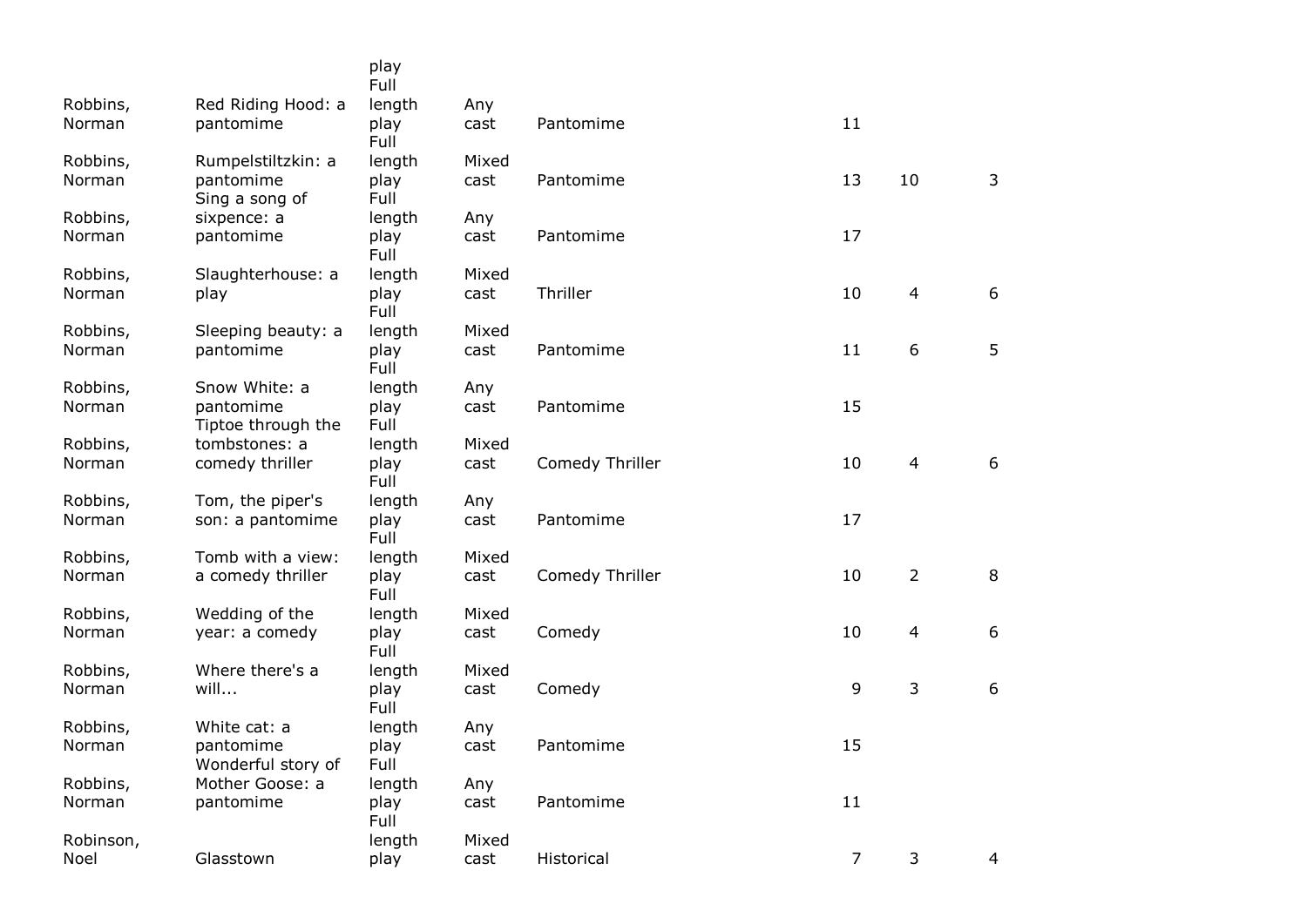| Rook, Robin           | Play ten: ten short<br>plays                                                                                                                                                                                                                            | Short<br>play          | Mixed<br>cast | General       | Anthology |       |    |                |                  |
|-----------------------|---------------------------------------------------------------------------------------------------------------------------------------------------------------------------------------------------------------------------------------------------------|------------------------|---------------|---------------|-----------|-------|----|----------------|------------------|
|                       | 84 Charing Cross<br>Road: adapted from                                                                                                                                                                                                                  | Full                   |               |               |           |       |    |                |                  |
| Roose-Evans,<br>James | the book by Helen<br>Hanff                                                                                                                                                                                                                              | length<br>play<br>Full | Mixed<br>cast | Dramatisation |           |       | 8  | 3              | 5                |
| Roose-Evans,<br>James | Cider with Rosie, by<br>Laurie Lee: a stage<br>adaptation                                                                                                                                                                                               | length<br>play         | Mixed<br>cast | Dramatisation |           | $20+$ |    |                |                  |
| Rose,                 |                                                                                                                                                                                                                                                         | Full<br>length         | Male          |               |           |       |    |                |                  |
| Reginald              | Twelve angry men                                                                                                                                                                                                                                        | play<br>Full           | cast          | General       |           |       | 14 | 14             | $\boldsymbol{0}$ |
| Rosenthal,<br>Amy     | Sitting pretty                                                                                                                                                                                                                                          | length<br>play<br>Full | Mixed<br>cast | General       |           |       | 10 | $\overline{4}$ | 6                |
| Rosenthal,<br>Andrew  | Gathering of the<br>clan                                                                                                                                                                                                                                | length<br>play<br>Full | Mixed<br>cast | General       |           |       | 8  | $\overline{2}$ | 6                |
| Rosenthal,            |                                                                                                                                                                                                                                                         | length                 | Mixed         |               |           |       |    |                |                  |
| Andrew                | Sense of guilt<br>Sweeney Todd: a<br>Victorian                                                                                                                                                                                                          | play                   | cast          | General       |           |       | 8  | 3              | 5                |
|                       | melodrama, based<br>on the original by                                                                                                                                                                                                                  | Full<br>length         | Mixed         |               |           |       |    |                |                  |
| Rosser, Austin        | George Dibdin Pitt<br>Figure of fun,                                                                                                                                                                                                                    | play<br>Full           | cast          | Melodrama     |           |       | 12 | 9              | $\mathsf{3}$     |
| Roussin,<br>Andre     | adapted by Arthur<br>Macrae                                                                                                                                                                                                                             | length<br>play         | Mixed<br>cast | Comedy        |           |       | 10 | 5              | 5                |
|                       | Nineteenth century<br>plays: Jerrold,<br>Douglas. Black-ey'd<br>Susan; Bulwer-<br>Lytton, Edward.<br>Money; Masks and<br>faces by Tom<br><b>Taylor and Charles</b><br>Reade; Boucicault,<br>Dion. The colleen<br>bawn; Hazlewood,<br>C.H. Lady Audley's | Full                   |               |               |           |       |    |                |                  |
| Rowell,<br>George     | secret; Taylor,<br>Tom. The ticket-of-                                                                                                                                                                                                                  | length<br>play         | Mixed<br>cast | General       | Anthology |       |    |                |                  |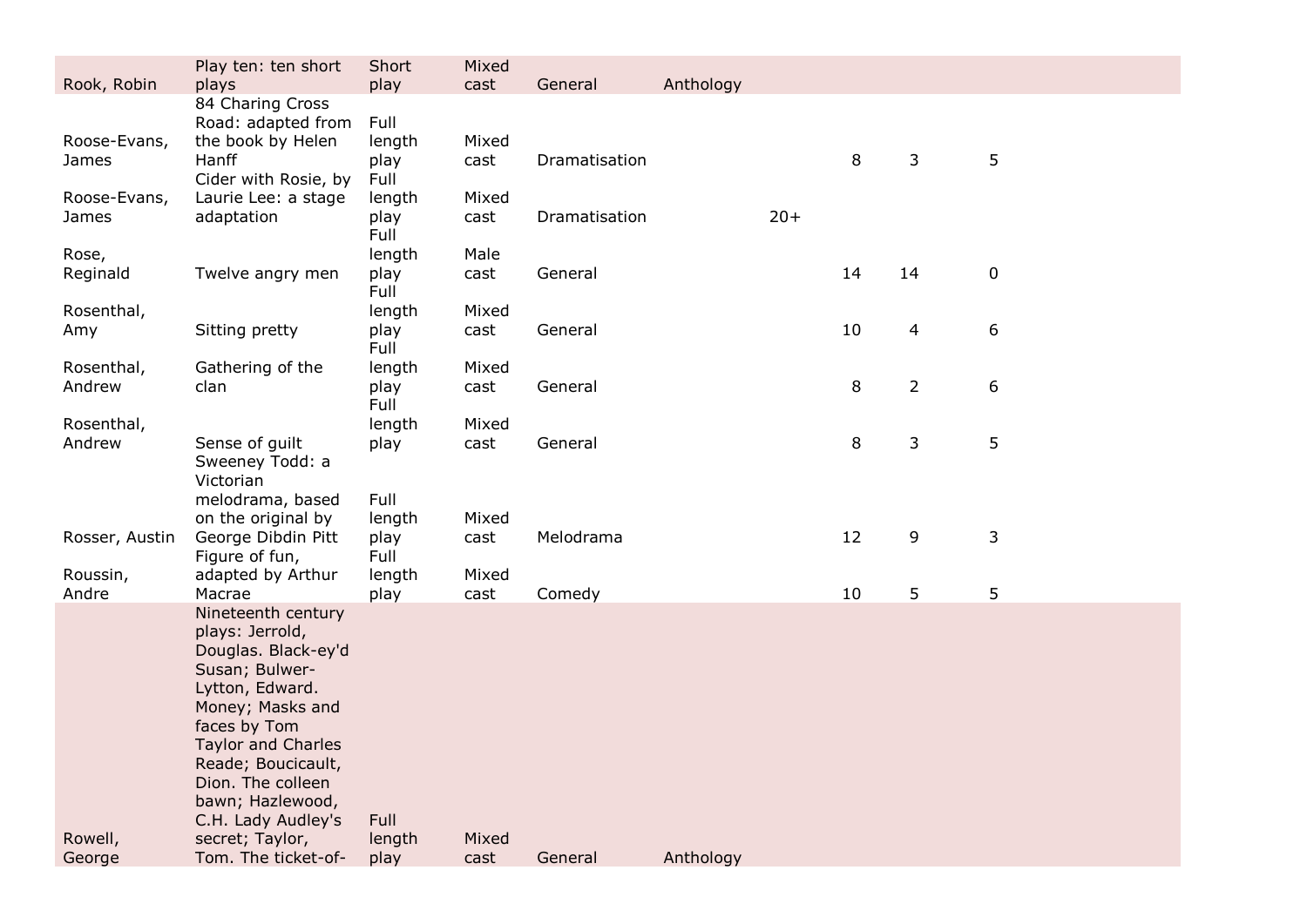|                               | leave man;<br>Robertson, T.W.<br>Caste; Albery,<br>James. Two roses;<br>Lewis, Leopold. The<br>bells; Grundy,<br>Sydney. A pair of<br>spectacles                                                                                                                                                                                                           |                        |                |           |           |                |              |              |                          |
|-------------------------------|------------------------------------------------------------------------------------------------------------------------------------------------------------------------------------------------------------------------------------------------------------------------------------------------------------------------------------------------------------|------------------------|----------------|-----------|-----------|----------------|--------------|--------------|--------------------------|
| Rowell,<br>George<br>(editor) | Late Victorian<br>plays, 1890-1914:<br>Pinero, Arthur W.<br>The second Mrs<br>Tanqueray; Jones,<br>Henry Arthur. The<br>liars; Davies,<br>Hubert Henry. The<br>mollusc; Hankin, St<br>John. The Cassilis<br>engagement;<br>Granville-Barker,<br>Harley. The Voysey<br>inheritance;<br>Galsworthy, John.<br>Justice; Houghton,<br>Stanley. Hindle<br>wakes. | Full<br>length<br>play | Mixed<br>cast  | General   | Anthology |                |              |              |                          |
|                               | Owl and the<br>pussycat went to<br>see: a musical                                                                                                                                                                                                                                                                                                          | Full<br>length         | Any            |           |           |                |              |              | Suitable<br>for<br>young |
| Ruskin, Sheila                | play                                                                                                                                                                                                                                                                                                                                                       | play<br>Short          | cast<br>Female | Pantomime |           | 16             |              |              | cast                     |
| Russell, Roy                  | Women on view                                                                                                                                                                                                                                                                                                                                              | play<br>Full           | cast           | General   |           | 9              | $\mathbf 0$  | 9            |                          |
| Russell, Willy                | Breezeblock park: a<br>play in two acts                                                                                                                                                                                                                                                                                                                    | length<br>play<br>Full | Mixed<br>cast  | Christmas |           | 9              | 5            | 4            |                          |
| Russell, Willy                | Educating Rita: a<br>comedy                                                                                                                                                                                                                                                                                                                                | length<br>play         | Mixed<br>cast  | Comedy    |           | $\overline{2}$ | $\mathbf{1}$ | $\mathbf{1}$ |                          |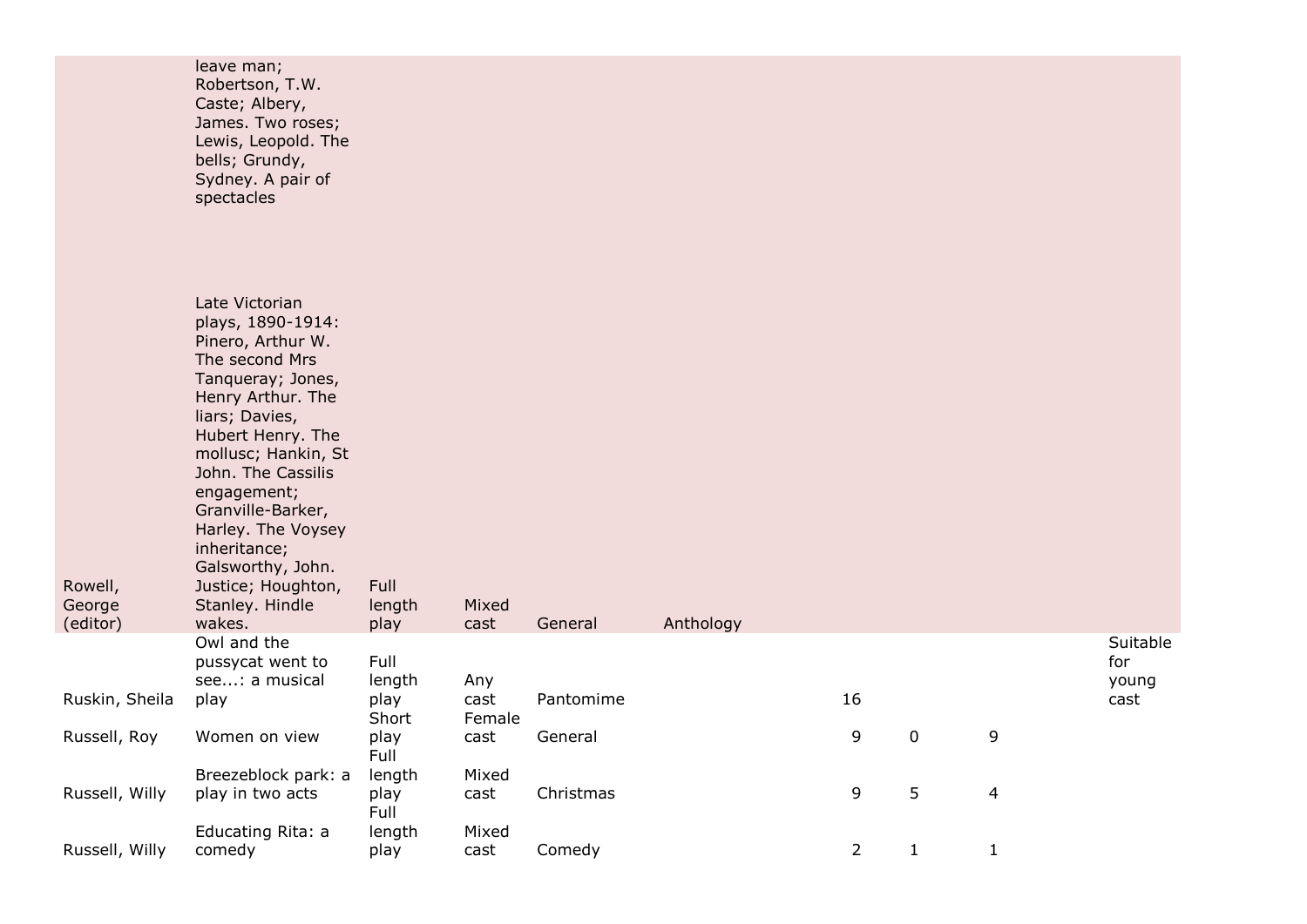| Russell, Willy | I read the news<br>today              | Short<br>play  | Mixed<br>cast | General    |           |       | $\overline{7}$ | 5              | $\overline{2}$   |                    |                 |
|----------------|---------------------------------------|----------------|---------------|------------|-----------|-------|----------------|----------------|------------------|--------------------|-----------------|
|                | I read the news                       | Short          | Male          |            |           |       |                |                |                  |                    |                 |
| Russell, Willy | today                                 | play<br>Full   | cast          | General    |           |       | $\overline{7}$ | $\overline{7}$ | $\boldsymbol{0}$ |                    |                 |
|                |                                       | length         | Mixed         |            |           |       |                |                |                  |                    |                 |
| Russell, Willy | One for the road                      | play           | cast          | Comedy     |           |       | $\overline{4}$ | $\overline{2}$ | $\overline{2}$   |                    |                 |
|                |                                       | Full           |               |            |           |       |                |                |                  | Extras<br>(usually | Suitable<br>for |
|                |                                       | length         | Mixed         |            |           |       |                |                |                  | non-               | young           |
| Russell, Willy | Our day out                           | play           | cast          | General    |           |       | 5              | 3              | 2                | speaking)          | cast            |
|                |                                       | Full           |               |            |           |       |                |                |                  |                    |                 |
|                |                                       | length         | Mixed         |            |           |       |                |                |                  |                    |                 |
| Russell, Willy | Stags and hens                        | play           | cast          | Comedy     |           |       | 12             | 7              | 5                |                    |                 |
|                |                                       | Full           |               |            |           |       |                |                |                  |                    |                 |
|                |                                       | length         | Mixed         |            |           |       |                |                |                  |                    |                 |
| Ryton, Royce   | Crown matrimonial                     | play           | cast          | Historical |           |       | 10             | 4              | 6                |                    |                 |
|                | Unvarnished truth:<br>a comedy in two | Full<br>length | Mixed         |            |           |       |                |                |                  |                    |                 |
| Ryton, Royce   | acts                                  | play           | cast          | Comedy     |           |       | 8              | 4              | 4                |                    |                 |
|                |                                       | <b>Full</b>    |               |            |           |       |                |                |                  |                    |                 |
| Salgado,       | Three Jacobean                        | length         | Mixed         |            |           |       |                |                |                  |                    |                 |
| Gamini         | tragedies                             | play           | cast          | Tragedy    | Anthology |       |                |                |                  |                    |                 |
|                | Aladdin and the                       | Full           |               |            |           |       |                |                |                  |                    |                 |
|                | wonderful lamp: a                     | length         | Any           |            |           |       |                |                |                  |                    |                 |
| Samuel, K. O.  | pantomime                             | play           | cast          | Pantomime  |           |       | 10             |                |                  |                    |                 |
|                | Cinderella: a                         | Short          | Any           |            |           |       | 15             |                |                  |                    |                 |
| Samuel, K. O.  | pantomime<br>Robin Hood and the       | play<br>Full   | cast          | Pantomime  |           |       |                |                |                  |                    |                 |
|                | babes in the wood:                    | length         | Mixed         |            |           |       |                |                |                  |                    |                 |
| Samuel, K. O.  | a pantomime                           | play           | cast          | Pantomime  |           | $20+$ |                |                |                  |                    |                 |
|                | Beside the seaside:                   | Full           |               |            |           |       |                |                |                  |                    |                 |
|                | a comedy in three                     | length         | Mixed         |            |           |       |                |                |                  |                    |                 |
| Sands, Leslie  | acts                                  | play           | cast          | Comedy     |           |       | 9              | 3              | $\boldsymbol{6}$ |                    |                 |
|                |                                       | Full           |               |            |           |       |                |                |                  |                    |                 |
|                |                                       | length         | Mixed         |            |           |       |                |                |                  |                    |                 |
| Sands, Leslie  | Cat's cradle<br>Good old              | play           | cast          | General    |           |       | 8              | 4              | 4                |                    |                 |
|                | summertime: a                         | Full           |               |            |           |       |                |                |                  |                    |                 |
|                | final fling at the                    | length         | Mixed         |            |           |       |                |                |                  |                    |                 |
| Sands, Leslie  | seaside                               | play           | cast          | Comedy     |           |       | 9              | $\overline{4}$ | 5                |                    |                 |
|                | Intent to murder: a                   | Full           | Mixed         |            |           |       |                |                |                  |                    |                 |
|                |                                       |                |               | Thriller   |           |       |                |                |                  |                    |                 |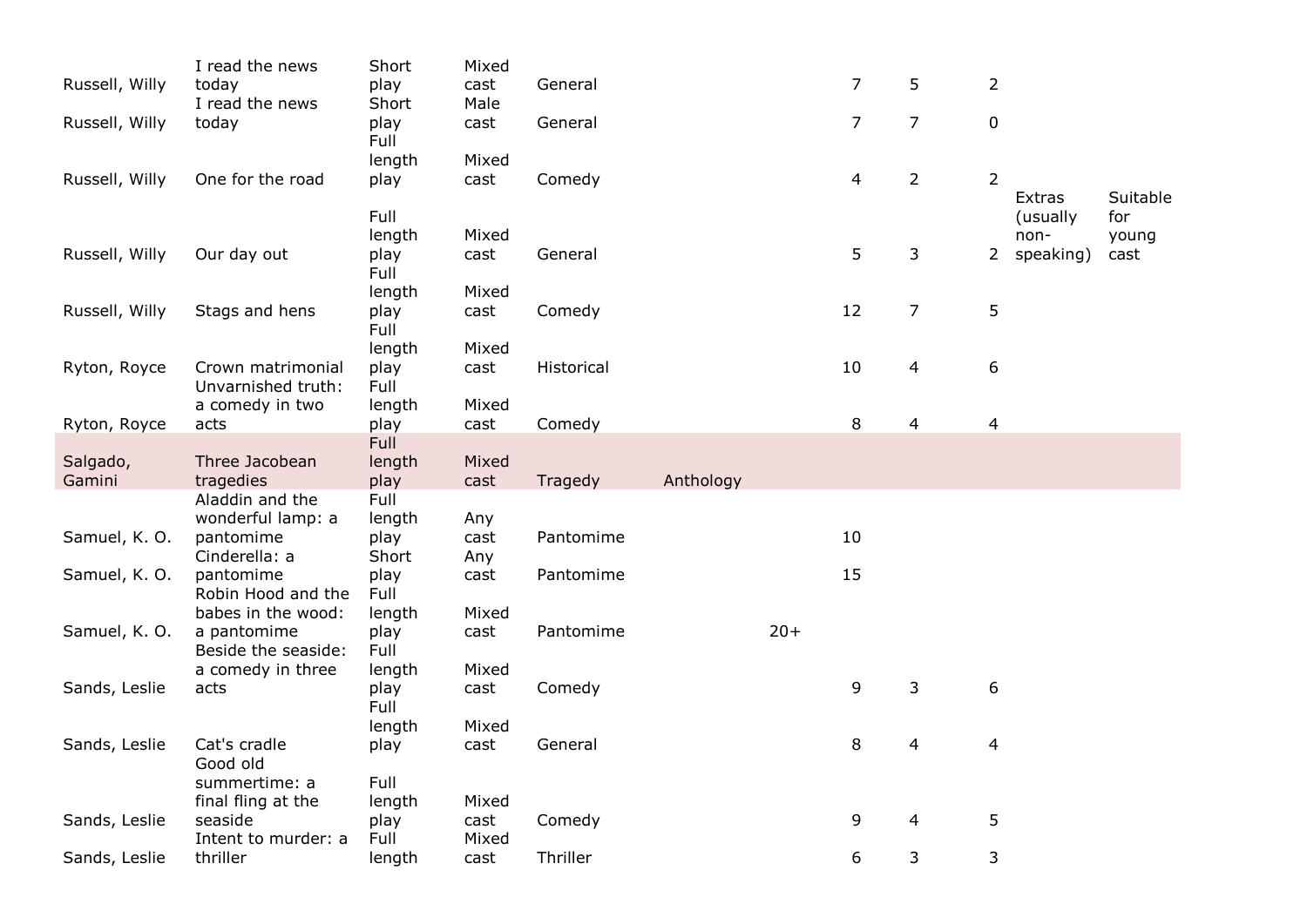|                           |                                                                              | play<br>Full<br>length         | Mixed         |               |           |                |                |                |
|---------------------------|------------------------------------------------------------------------------|--------------------------------|---------------|---------------|-----------|----------------|----------------|----------------|
| Sands, Leslie             | Something to hide<br>Thérèse Raquin:                                         | play<br>Full                   | cast          | Thriller      |           | $\overline{7}$ | 3              | 4              |
| Sands, Leslie             | based on the novel<br>by Emile Zola                                          | length<br>play                 | Mixed<br>cast | Dramatisation |           | 6              | 4              | 2              |
| Sartre, Jean-<br>Paul     | Altona; Men<br>without shadows;<br>The flies                                 | <b>Full</b><br>length<br>play  | Mixed<br>cast | General       | Anthology |                |                |                |
| Sartre, Jean-<br>Paul     | Crime passionel<br>(Les mains sales),<br>translated by Kitty<br><b>Black</b> | Full<br>length<br>play         | Mixed<br>cast | General       |           | 12             | 10             | $\overline{2}$ |
| Sartre, Jean-             | Huis clos and other<br>plays: The<br>respectable<br>prostitute, Lucifer      | Full<br>length                 | Mixed         |               |           |                |                |                |
| Paul                      | and the Lord<br>Huis clos and other                                          | play                           | cast          | General       |           | 4              | $\overline{2}$ | $\overline{2}$ |
|                           | plays: The<br>respectable                                                    |                                |               |               |           |                |                |                |
| Sartre, Jean-<br>Paul     | prostitute; Lucifer<br>and the Lord                                          | Short<br>play                  | Mixed<br>cast | General       |           | 6              | 5              | $\mathbf{1}$   |
| Sartre, Jean-<br>Paul     | Three plays: Kean;<br>Nekrassov; The<br>Trojan women                         | <b>Full</b><br>length<br>play  | Mixed<br>cast | General       | Anthology |                |                |                |
| Saunders,<br>Geoff        | Other people                                                                 | Short<br>play<br>Full          | Mixed<br>cast | General       |           | $\overline{4}$ | $\overline{2}$ | $\overline{2}$ |
| Saunders,<br>James        | <b>Bodies</b>                                                                | length<br>play<br><b>Full</b>  | Mixed<br>cast | General       |           | 4              | $\overline{2}$ | $\overline{2}$ |
| Saunders,<br>James        | Fall                                                                         | length<br>play                 | Mixed<br>cast | General       |           | 5              | $\mathbf{1}$   | 4              |
| Saunders,<br><b>James</b> | Games; After<br>Liverpool                                                    | Short<br>play                  | Mixed<br>cast | General       |           | $\overline{2}$ | 1              |                |
| Saunders,<br>James        | Italian girl                                                                 | Full<br>length<br>play<br>Full | Mixed<br>cast | General       |           | 7              | 3              | 4              |
| Saunders,<br>James        | Next time I'll sing<br>to you                                                | length<br>play                 | Mixed<br>cast | General       |           | 5              | 4              | 1              |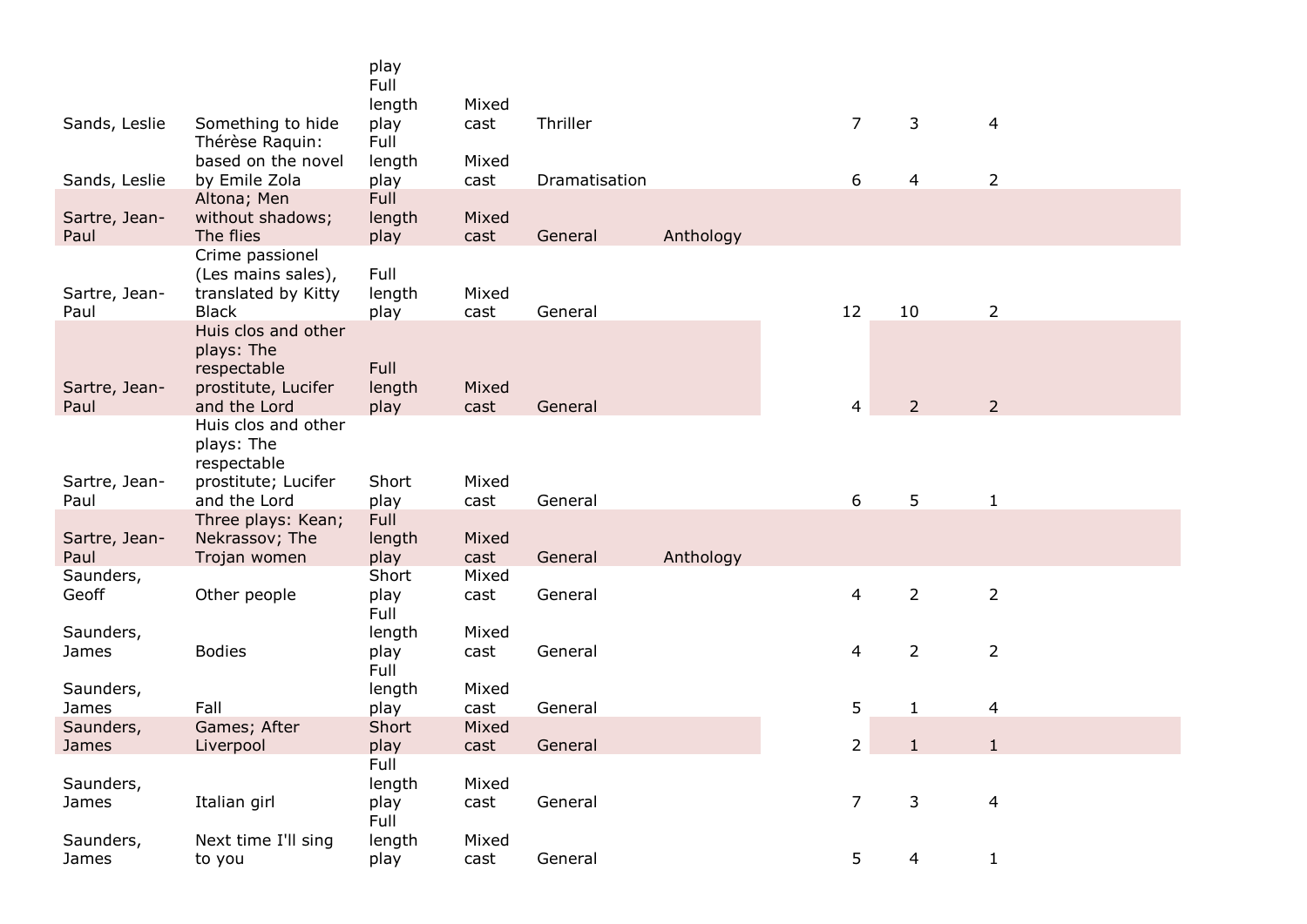|                |                     | Full   |       |                 |           |       |                |                |    |
|----------------|---------------------|--------|-------|-----------------|-----------|-------|----------------|----------------|----|
| Savory,        | George and          | length | Mixed |                 |           |       |                |                |    |
| Gerald         | Margaret            | play   | cast  | Comedy          |           |       | 8              | 4              | 4  |
|                | Month of Sundays:   | Full   |       |                 |           |       |                |                |    |
| Savory,        | a comedy in three   | length | Mixed |                 |           |       |                |                |    |
| Gerald         | acts                | play   | cast  | Comedy          |           |       | $\overline{7}$ | $\mathsf{3}$   | 4  |
|                | Man born to be      | Full   |       |                 |           |       |                |                |    |
| Sayers,        | King: a play-cycle  | length | Mixed |                 |           |       |                |                |    |
| Dorothy L.     | on the life of      | play   | cast  | Religious theme |           |       | 20             | 10             | 10 |
|                | Man born to be      |        |       |                 |           |       |                |                |    |
|                | King: a play-cycle  |        |       |                 |           |       |                |                |    |
|                | on the life of our  | Full   |       |                 |           |       |                |                |    |
| Sayers,        | Lord and saviour    | length | Mixed | Religious       |           |       |                |                |    |
| Dorothy L.     | Jesus Christ        | play   | cast  | theme           | Anthology |       |                |                |    |
|                | The man born to be  |        |       |                 |           |       |                |                |    |
|                | king: a play-cycle  |        |       |                 |           |       |                |                |    |
|                | on the life of our  |        |       |                 |           |       |                |                |    |
| Sayers,        | Lord and Saviour    | Short  | Mixed |                 |           |       |                |                |    |
| Dorothy L.     | Jesus Christ        | play   | cast  | Religious theme |           | $20+$ |                |                |    |
|                |                     | Full   |       |                 |           |       |                |                |    |
| Schiller,      |                     | length | Mixed |                 |           |       |                |                |    |
| Friedrich      | Wilhelm Tell        | play   | cast  | General         |           | $20+$ |                |                |    |
|                | La ronde: ten       |        |       |                 |           |       |                |                |    |
|                | dialogues, English  | Full   |       |                 |           |       |                |                |    |
| Schnitzler,    | version by Eric     | length | Mixed |                 |           |       |                |                |    |
| Arthur         | Bentley             | play   | cast  | General         |           |       | 10             | 5              | 5  |
|                | Dial ten amazing    | Short  | Mixed |                 |           |       |                |                |    |
| Sell, Colin    | little boy friends, | play   | cast  | General         |           |       | 10             | 5              | 5  |
|                | The play of Harper  | Full   |       |                 |           |       |                |                |    |
| Sergel,        | Lee's To kill a     | length | Mixed |                 |           |       |                |                |    |
| Christopher    | mockingbird         | play   | cast  | Dramatisation   |           |       | 20             | 12             | 8  |
|                |                     | Full   |       |                 |           |       |                |                |    |
| Shaffer,       |                     | length | Male  |                 |           |       |                |                |    |
| Anthony        | Sleuth              | play   | cast  | Comedy Thriller |           |       | 5              | 5              | 0  |
|                |                     | Full   |       |                 |           |       |                |                |    |
| Shaffer,       | Whodunnit: a        | length | Mixed |                 |           |       |                |                |    |
| Anthony        | comedy thriller     | play   | cast  | Thriller        |           |       | 10             | $\overline{7}$ | 3  |
|                | Black comedy: a     | Short  | Mixed |                 |           |       |                |                |    |
| Shaffer, Peter | comedy              | play   | cast  | Comedy          |           |       | $\,8\,$        | 5              | 3  |
|                |                     | Full   |       |                 |           |       |                |                |    |
|                |                     | length | Mixed |                 |           |       |                |                |    |
| Shaffer, Peter | Equus               | play   | cast  | General         |           |       | 10             | 6              | 4  |
| Shaffer, Peter | Gift of the gorgon  | Full   | Mixed | General         |           |       | 9              | $\overline{4}$ | 5  |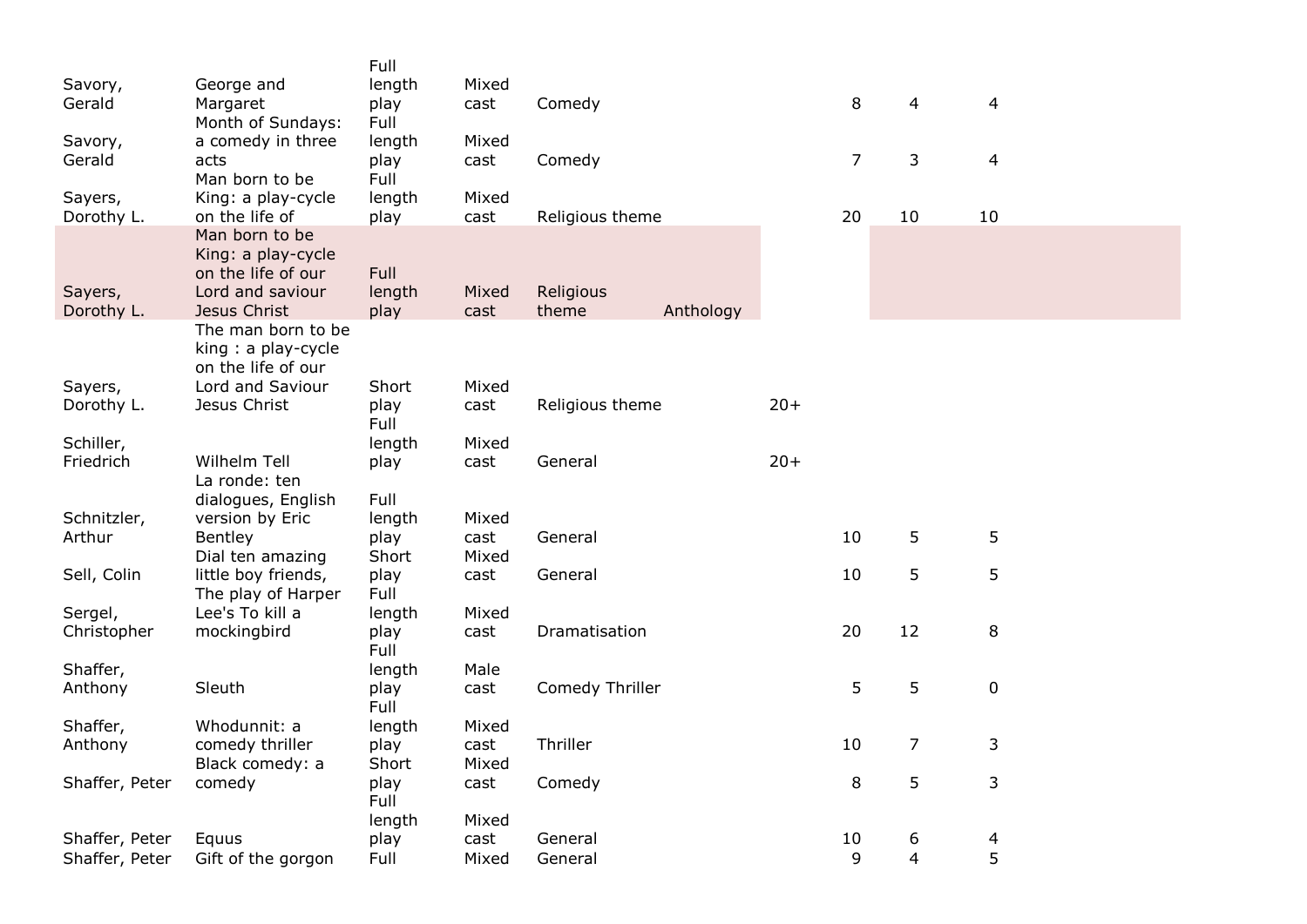|                |                                 | length<br>play<br>Full | cast          |            |        |    |                |                |
|----------------|---------------------------------|------------------------|---------------|------------|--------|----|----------------|----------------|
|                | Lettice and lovage:             | length                 | Mixed         |            |        |    |                |                |
| Shaffer, Peter | a comedy                        | play<br>Short          | cast<br>Mixed | Comedy     |        | 5  | $\overline{2}$ | $\mathsf 3$    |
| Shaffer, Peter | Private ear                     | play<br>Short          | cast<br>Mixed | General    |        | 3  | $\overline{2}$ | $\mathbf{1}$   |
| Shaffer, Peter | Public eye<br>Royal hunt of the | play<br>Full           | cast          | General    |        | 3  | $\overline{2}$ | $\mathbf{1}$   |
|                | sun: a play<br>concerning the   | length                 | Mixed         |            |        |    |                |                |
| Shaffer, Peter | conquest of Peru                | play<br>Short          | cast<br>Mixed | Historical |        | 23 | 21             | $\overline{2}$ |
| Shaffer, Peter | White liars                     | play<br>Full           | cast          | General    |        | 3  | $\overline{2}$ | $\mathbf{1}$   |
| Shakespeare,   | All's well that ends            | length                 | Mixed         |            |        |    |                |                |
| William        | well                            | play<br>Full           | cast          | General    |        | 17 | 12             | 5              |
| Shakespeare,   | Antony and                      | length                 | Mixed         |            |        |    |                |                |
| William        | Cleopatra                       | play<br>Full           | cast          | Tragedy    | $20+$  |    |                |                |
| Shakespeare,   |                                 | length                 | Mixed         |            |        |    |                |                |
| William        | As you like it                  | play<br>Full           | cast          | Comedy     |        | 17 | 13             | $\overline{4}$ |
| Shakespeare,   |                                 | length                 | Mixed         |            |        |    |                |                |
| William        | Comedy of errors                | play<br>Full           | cast          | Comedy     |        | 16 | 11             | 5              |
| Shakespeare,   |                                 | length                 | Mixed         |            |        |    |                |                |
| William        | Coriolanus                      | play<br>Full           | cast          | Tragedy    | $20+$  |    |                |                |
| Shakespeare,   |                                 | length                 | Mixed         |            |        |    |                |                |
| William        | Cymbeline                       | play<br>Full           | cast          | Tragedy    | $20+$  |    |                |                |
| Shakespeare,   |                                 | length                 | Mixed         |            |        |    |                |                |
| William        | Hamlet                          | play<br>Full           | cast          | Tragedy    | $20+$  |    |                |                |
| Shakespeare,   |                                 | length                 | Mixed         |            |        |    |                |                |
| William        | Henry V                         | play<br>Full           | cast          | Historical | $20+$  |    |                |                |
| Shakespeare,   |                                 | length                 | Mixed         |            |        |    |                |                |
| William        | Julius Caesar                   | play                   | cast          | General    | $20+$  |    |                |                |
| Shakespeare,   | King John                       | Full                   | Mixed         | Historical | $20 +$ |    |                |                |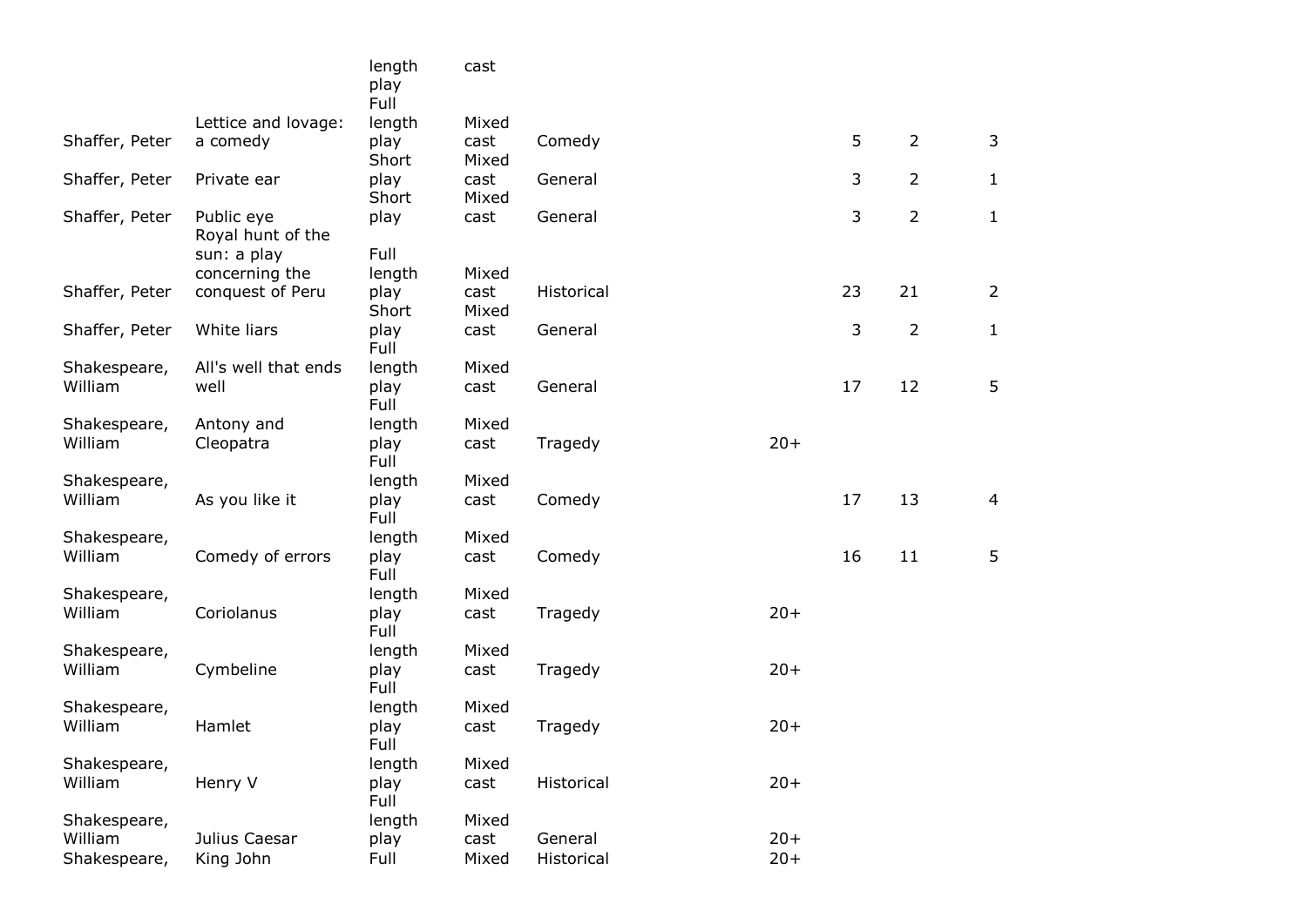| William                 |                                   | length<br>play<br>Full | cast          |            |       |    |    |   |
|-------------------------|-----------------------------------|------------------------|---------------|------------|-------|----|----|---|
| Shakespeare,            |                                   | length                 | Mixed         |            |       |    |    |   |
| William                 | King Lear                         | play<br>Full           | cast          | General    |       | 20 | 17 | 3 |
| Shakespeare,            |                                   | length                 | Mixed         |            |       |    |    |   |
| William                 | King Richard III                  | play<br>Full           | cast          | General    | $20+$ |    |    |   |
| Shakespeare,            |                                   | length                 | Mixed         |            |       |    |    |   |
| William                 | Love's labour's lost              | play<br>Full           | cast          | Comedy     |       | 18 | 13 | 5 |
| Shakespeare,            | Macbeth, edited by                | length                 | Mixed         |            |       |    |    |   |
| William                 | John Dover Wilson                 | play<br>Full           | cast          | Tragedy    | $20+$ |    |    |   |
| Shakespeare,            | Measure for                       | length                 | Mixed         |            |       |    |    |   |
| William                 | measure                           | play<br>Full           | cast          | General    | $20+$ |    |    |   |
| Shakespeare,            |                                   | length                 | Mixed         |            |       |    |    |   |
| William                 | Merchant of Venice                | play<br>Full           | cast          | General    |       | 20 | 17 | 3 |
| Shakespeare,            | Merry wives of                    | length                 | Mixed         |            |       |    |    |   |
| William                 | Windsor                           | play<br>Full           | cast          | Comedy     |       | 22 | 18 | 4 |
| Shakespeare,            | Merry wives of                    | length                 | Mixed         |            |       |    |    |   |
| William                 | Windsor                           | play<br>Full           | cast          | Comedy     | $20+$ |    |    |   |
| Shakespeare,            | Midsummer night's                 | length                 | Mixed         |            |       |    |    |   |
| William                 | dream                             | play<br>Full           | cast          | Comedy     | $20+$ |    |    |   |
| Shakespeare,            | Much ado about                    | length                 | Mixed         |            |       |    |    |   |
| William                 | nothing                           | play<br>Full           | cast          | General    | $20+$ |    |    |   |
| Shakespeare,            |                                   | length                 | Mixed         |            |       |    |    |   |
| William                 | Othello                           | play<br>Full           | cast          | Tragedy    |       | 13 | 10 | 3 |
| Shakespeare,            |                                   | length                 | Mixed         |            |       |    |    |   |
| William                 | Richard II                        | play<br>Full           | cast          | Historical | $20+$ |    |    |   |
| Shakespeare,            |                                   | length                 | Mixed         |            |       |    |    |   |
| William<br>Shakespeare, | Romeo and Juliet<br>Taming of the | play<br>Full           | cast<br>Mixed | Tragedy    | $20+$ |    |    |   |
| William                 | shrew                             | length                 | cast          | General    |       | 19 | 15 | 4 |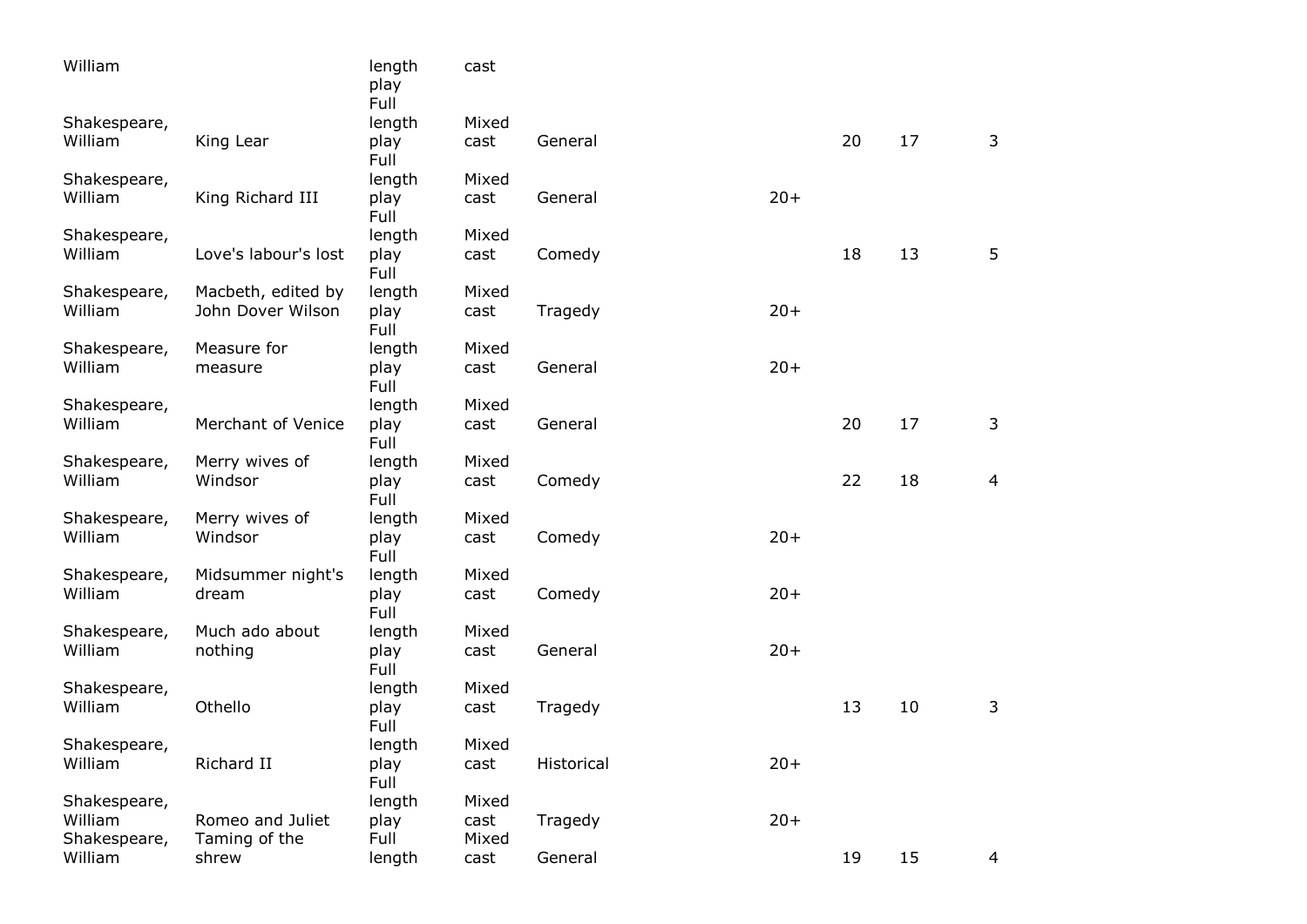|                  |                         | play<br>Full |               |                 |       |                |                |                |
|------------------|-------------------------|--------------|---------------|-----------------|-------|----------------|----------------|----------------|
| Shakespeare,     |                         | length       | Mixed         |                 |       |                |                |                |
| William          | Tempest                 | play<br>Full | cast          | General         |       | 16             | 12             | $\overline{4}$ |
| Shakespeare,     |                         | length       | Mixed         |                 |       |                |                |                |
| William          | Timon of Athens         | play<br>Full | cast          | Tragedy         | $20+$ |                |                |                |
| Shakespeare,     | Troilus and             | length       | Mixed         |                 |       |                |                |                |
| William          | Cressida                | play<br>Full | cast          | General         | $20+$ |                |                |                |
| Shakespeare,     |                         | length       | Mixed         |                 |       |                |                |                |
| William          | Twelfth Night           | play<br>Full | cast          | Comedy          |       | 14             | 11             | 3              |
| Shakespeare,     |                         | length       | Mixed         |                 |       |                |                |                |
| William          | Winter's tale           | play<br>Full | cast          | Comedy          |       | 19             | 13             | 6              |
|                  |                         | length       | Mixed         |                 |       |                |                |                |
| Sharkey, Jack    | Creature creeps!        | play<br>Full | cast          | Comedy          |       | 12             | $\overline{4}$ | 8              |
|                  | Murder room: a          | length       | Mixed         |                 |       |                |                |                |
| Sharkey, Jack    | mystery farce           | play<br>Full | cast          | Comedy Thriller |       | $\overline{7}$ | $\overline{4}$ | 3              |
| Shaw,            | Androcles and the       | length       | Mixed         |                 |       |                |                |                |
| Bernard          | lion                    | play         | cast          | General         |       | 17             | 15             | $\overline{2}$ |
|                  | Apple cart: a           | Full         |               |                 |       |                |                |                |
| Shaw,            | political               | length       | Mixed         |                 |       |                |                |                |
| Bernard          | extravaganza<br>Back to | play         | cast          | General         |       | 15             | 10             | 5              |
|                  | Methuselah: a           | Full         |               |                 |       |                |                |                |
| Shaw,            | metabiological          | length       | Mixed         |                 |       |                |                |                |
| Bernard          | Pentateuch              | play<br>Full | cast          | General         |       | 12             | 7              | 5              |
| Shaw,            | Doctor's dilemma:       | length       | Mixed         |                 |       |                |                |                |
| Bernard          | a tragedy               | play<br>Full | cast          | Tragedy         |       | 15             | 11             | $\overline{4}$ |
| Shaw,            |                         | length       | Mixed         |                 |       |                |                |                |
| Bernard          | Heartbreak house        | play<br>Full | cast          | General         | $20+$ |                |                |                |
| Shaw,            | John Bull's other       | length       | Mixed         |                 |       |                |                |                |
| Bernard<br>Shaw, | island                  | play<br>Full | cast<br>Mixed | General         |       | 12             | 10             | 2              |
| Bernard          | Major Barbara           | length       | cast          | General         |       | 15             | 9              | 6              |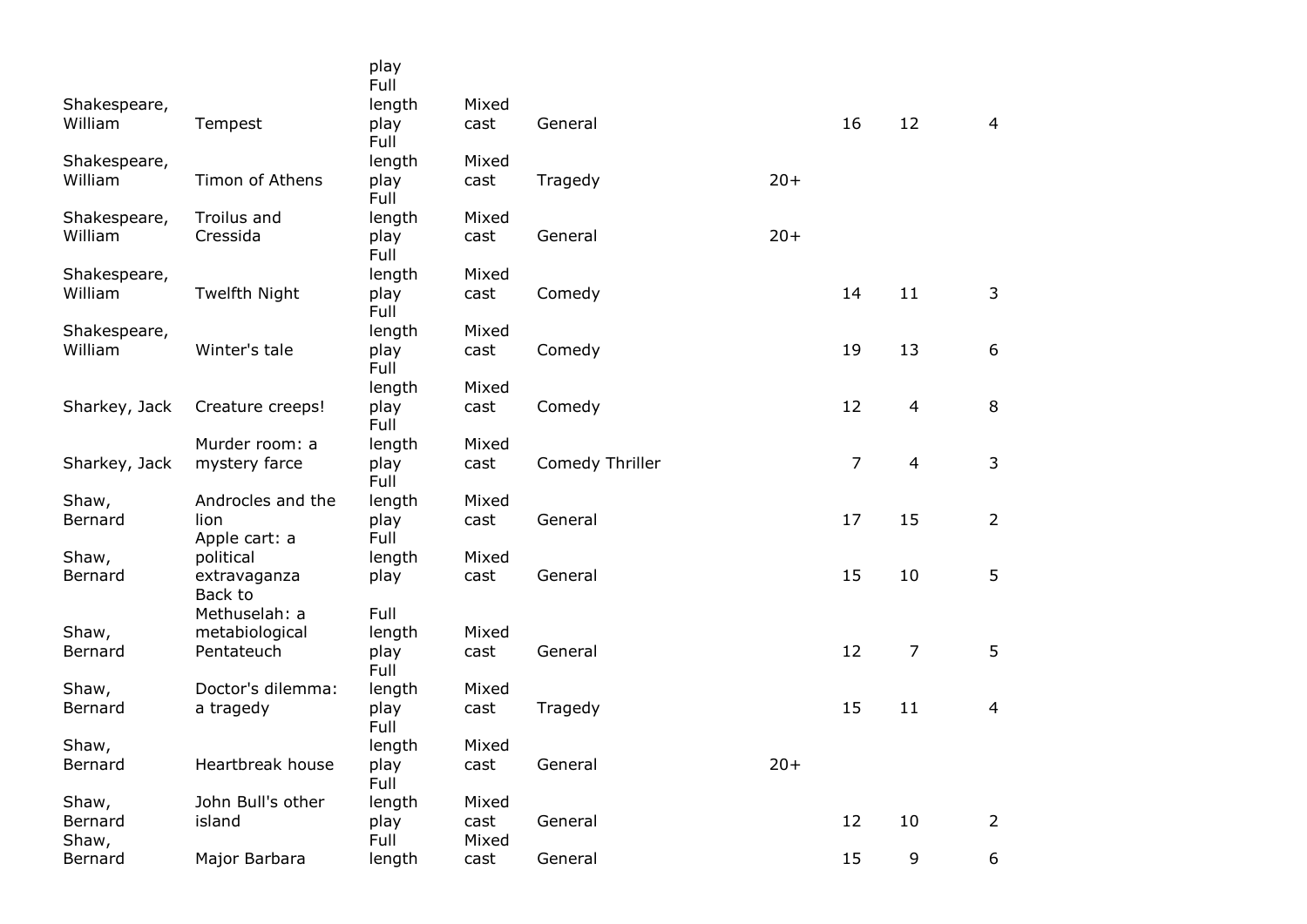| Shaw,<br>Bernard | Man and superman:<br>a comedy and a<br>philosophy                                                                                            | play<br>Full<br>length<br>play | Mixed<br>cast | Comedy     |           | $20+$ |    |    |                |
|------------------|----------------------------------------------------------------------------------------------------------------------------------------------|--------------------------------|---------------|------------|-----------|-------|----|----|----------------|
| Shaw,            | Plays pleasant:<br>Arms and the man;<br>Candida; The man                                                                                     | Full<br>length                 | Mixed         |            |           |       |    |    |                |
| Bernard          | of destiny                                                                                                                                   | play                           | cast          | General    | Anthology |       |    |    |                |
| Shaw,<br>Bernard | Pygmalion, edited<br>by Jacqueline<br>Fisher<br>Pygmalion: a                                                                                 | Full<br>length<br>play<br>Full | Mixed<br>cast | General    |           | $20+$ |    |    |                |
| Shaw,<br>Bernard | romance in five<br>acts                                                                                                                      | length<br>play<br>Full         | Mixed<br>cast | General    |           |       | 12 | 6  | 6              |
| Shaw,<br>Bernard | Saint Joan: a<br>chronicle play                                                                                                              | length<br>play                 | Mixed<br>cast | Historical |           |       | 24 | 22 | $\overline{2}$ |
|                  | Selected one act                                                                                                                             |                                |               |            |           |       |    |    |                |
| Shaw,            | plays, volume 1:                                                                                                                             | Short                          | Mixed         |            |           |       |    |    |                |
| Bernard          | The shewing-up<br>Selected one act                                                                                                           | play                           | cast          | General    | Anthology |       |    |    |                |
| Shaw,            | plays, volume 2:                                                                                                                             | Short                          | Mixed         |            |           |       |    |    |                |
| <b>Bernard</b>   | The dark lady<br>Three plays for<br>Puritans: The<br>devil's disciple;<br>Caesar and<br>Cleopatra; Captain                                   | play<br>Full                   | cast          | General    | Anthology |       |    |    |                |
| Shaw,            | Brassbound's                                                                                                                                 | length                         | Mixed         |            |           |       |    |    |                |
| Bernard          | conversion<br>Too true to be<br>good; Village                                                                                                | play<br>Full                   | cast          | General    | Anthology |       |    |    |                |
| Shaw,            | wooing; On the                                                                                                                               | length                         | Mixed         |            |           |       |    |    |                |
| Bernard          | rock<br><b>Translations and</b><br>tomfooleries (Jitta's<br>atonement, and<br>Trifles and<br>Tomfooleries):<br>Admirable<br>Bashville; Press | play<br>Full                   | cast          | General    | Anthology |       |    |    |                |
| Shaw,            | cuttings; Glimpse                                                                                                                            | length                         | Mixed         |            |           |       |    |    |                |
| Bernard          | of reality; Pasion,                                                                                                                          | play                           | cast          | General    | Anthology |       |    |    |                |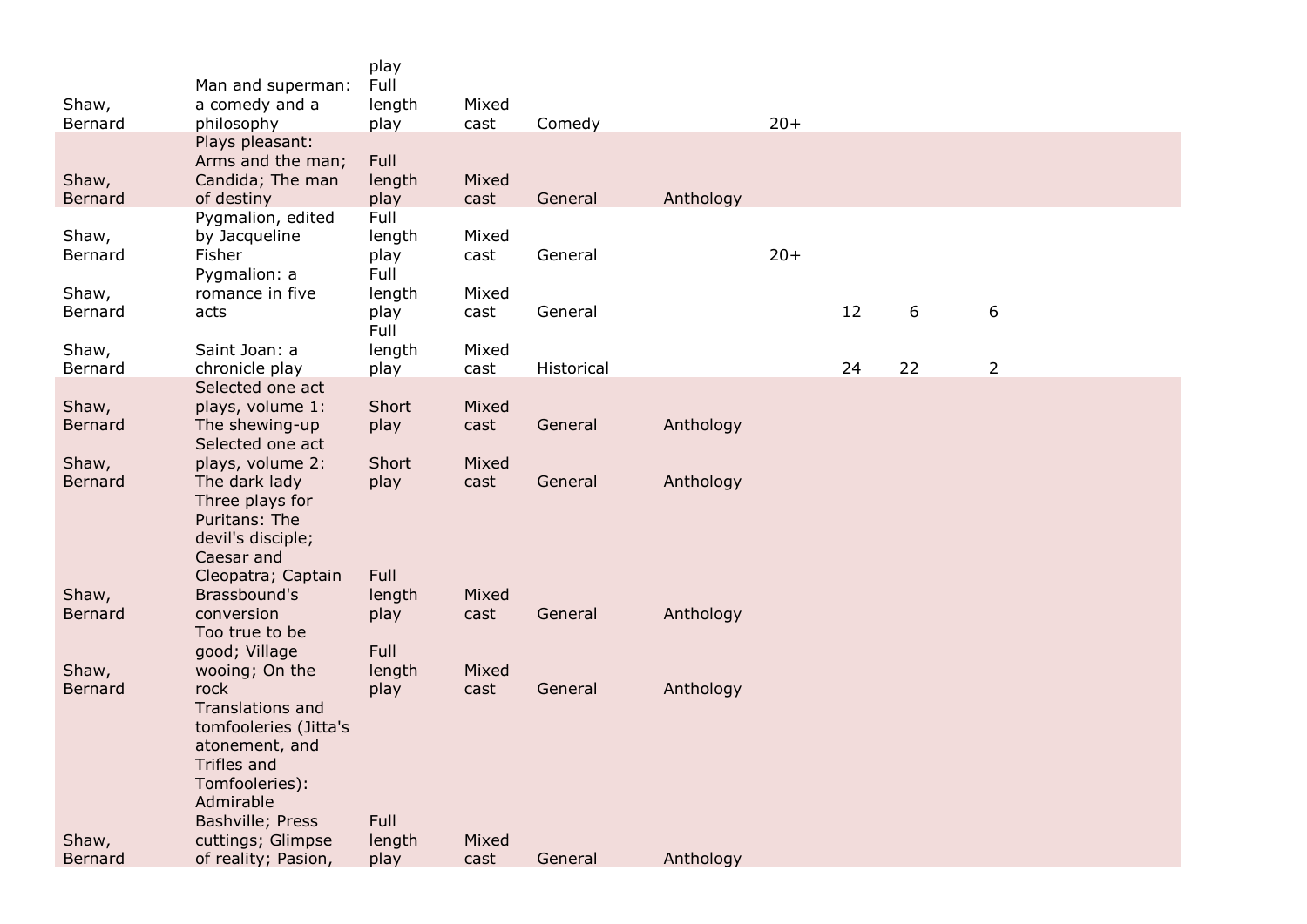## poison and petrifaction; Fascinating foundling; Music cure

| Sheridan,       |                           |        |        |            |    |             |                |
|-----------------|---------------------------|--------|--------|------------|----|-------------|----------------|
| Richard         | Critic: or, a tragedy     | Short  | Mixed  |            |    |             |                |
| <b>Brinsley</b> | rehearsed                 | play   | cast   | Comedy     | 21 | 16          | 5              |
| Sheridan,       |                           | Full   |        |            |    |             |                |
| Richard         | Rivals (with The          | length | Mixed  |            |    |             |                |
| <b>Brinsley</b> | school for scandal)       | play   | cast   | Comedy     | 12 | 8           | $\overline{4}$ |
| Sheridan,       |                           | Full   |        |            |    |             |                |
| Richard         | Rivals: edited by         | length | Mixed  |            |    |             |                |
| <b>Brinsley</b> | Elizabeth Duthie          | play   | cast   | Comedy     | 12 | $\,8\,$     | 4              |
| Sheridan,       |                           | Full   |        |            |    |             |                |
| Richard         |                           | length | Mixed  |            |    |             |                |
| <b>Brinsley</b> | School for scandal        | play   | cast   | Comedy     | 16 | 12          | 4              |
| Sheridan,       |                           | Full   |        |            |    |             |                |
| Richard         | School for scandal        | length | Mixed  |            |    |             |                |
| <b>Brinsley</b> | (with Rivals)             | play   | cast   | Comedy     | 16 | 12          | 4              |
|                 |                           | Full   |        |            |    |             |                |
| Sherman,        |                           | length | Mixed  |            |    |             |                |
| Martin          | When she danced           | play   | cast   | Historical | 8  | 3           | 5              |
|                 |                           | Full   |        |            |    |             |                |
|                 | Journey's end: a          | length | Male   |            |    |             |                |
| Sherriff, R. C. | play in three acts        | play   | cast   | General    | 11 | 11          | 0              |
|                 | Bread of heaven: a        | Short  | Female |            |    |             |                |
| Shirley, Rae    | comedy                    | play   | cast   | Comedy     | 6  | $\mathbf 0$ | 6              |
|                 |                           | Short  | Female |            | 7  |             |                |
| Shirley, Rae    | Bus stop: a comedy        | play   | cast   | Comedy     |    | 0           | 7              |
|                 | Flesh game: a             | Short  | Female |            | 7  | $\mathbf 0$ | $\overline{7}$ |
| Shirley, Rae    | comedy<br>Round and round | play   | cast   | Comedy     |    |             |                |
|                 | the gooseberry            | Short  | Female |            |    |             |                |
| Shirley, Rae    | bush                      | play   | cast   | Comedy     | 5  | $\mathbf 0$ | 5              |
|                 |                           | Full   |        |            |    |             |                |
|                 |                           | length | Mixed  |            |    |             |                |
| Shirley, Rae    | Scarlet ribbon            | play   | cast   | General    | 8  | 2           | 6              |
|                 | Sherry in the trifle:     | Short  | Female |            |    |             |                |
| Shirley, Rae    | a comedy                  | play   | cast   | Comedy     | 6  | 0           | 6              |
|                 |                           |        |        |            |    |             |                |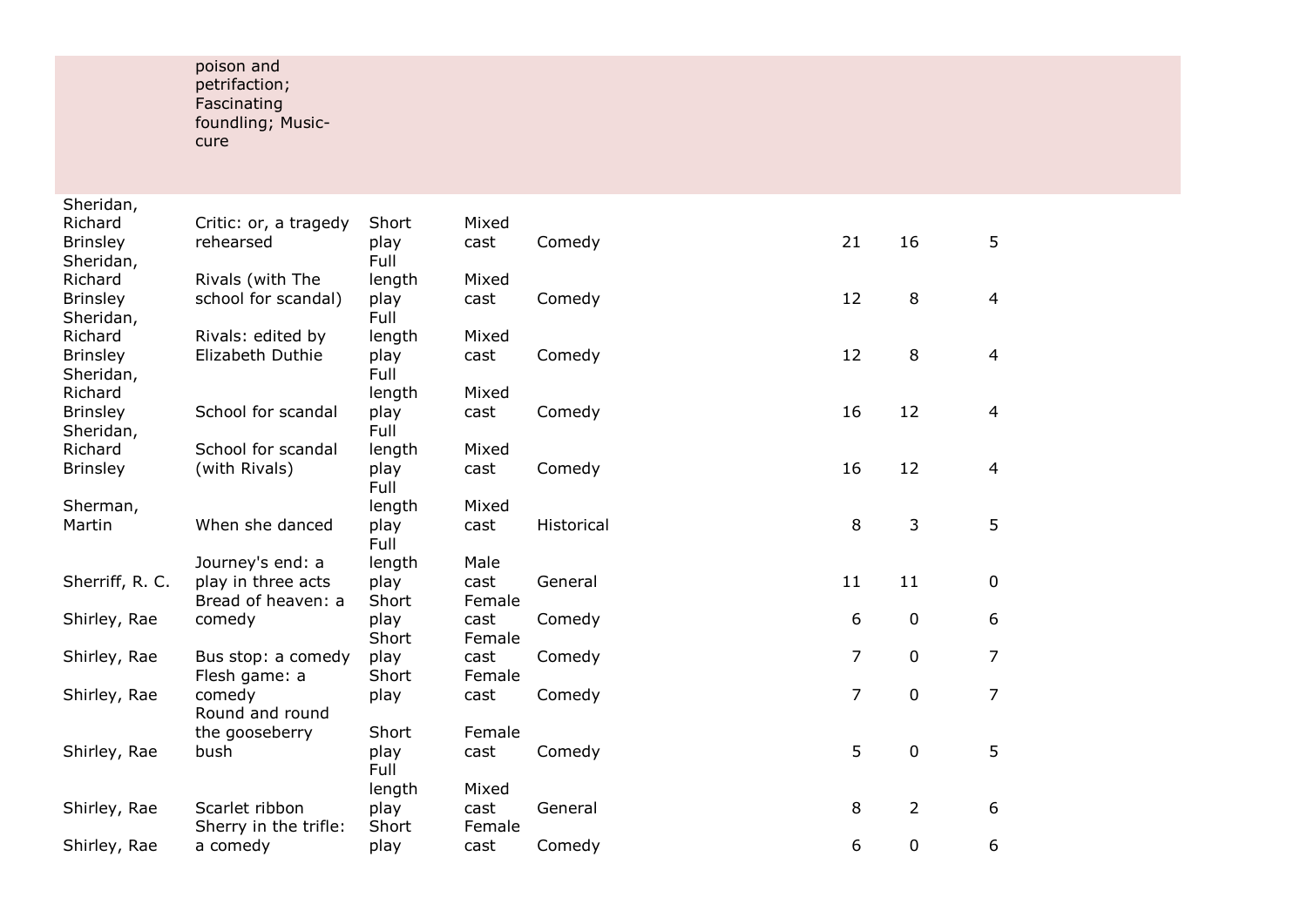| Shirley, Rae | Think the beautiful<br>thoughts                        | Short<br>play | Female<br>cast | General | 5              | $\mathbf 0$    | 5              |
|--------------|--------------------------------------------------------|---------------|----------------|---------|----------------|----------------|----------------|
|              |                                                        | Full          |                |         |                |                |                |
|              |                                                        | length        | Mixed          |         |                |                |                |
| Shulman, Max | Tender trap                                            | play<br>Full  | cast           | Comedy  | 8              | 5              | 3              |
|              | Barefoot in the                                        | length        | Mixed          |         |                |                |                |
| Simon, Neil  | park: a comedy                                         | play<br>Full  | cast           | Comedy  | 6              | $\overline{4}$ | $\overline{2}$ |
|              | Brighton beach                                         | length        | Mixed          |         |                |                |                |
| Simon, Neil  | memoirs                                                | play<br>Full  | cast           | General | $\overline{7}$ | $\overline{2}$ | 5              |
|              | California suite: a                                    | length        | Mixed          |         |                |                |                |
| Simon, Neil  | comedy in two acts                                     | play<br>Full  | cast           | Comedy  | 11             | 5              | 6              |
|              | Chapter two: a                                         | length        | Mixed          |         |                |                |                |
| Simon, Neil  | comedy in two acts<br>Come blow your                   | play<br>Full  | cast           | Comedy  | $\overline{4}$ | $\overline{2}$ | $\overline{2}$ |
|              | horn: a comedy in                                      | length        | Mixed          |         |                |                |                |
| Simon, Neil  | three acts<br>Good doctor: a new<br>comedy with music, | play<br>Full  | cast           | Comedy  | $\overline{7}$ | $\mathsf{3}$   | $\overline{4}$ |
|              | based on stories by                                    | length        | Mixed          |         |                |                |                |
| Simon, Neil  | Anton Chekhov                                          | play          | cast           | Comedy  | 5              | $\overline{3}$ | $\overline{2}$ |
|              | Last of the red hot                                    | Full          |                |         |                |                |                |
|              | lovers: a comedy in                                    | length        | Mixed          |         |                |                |                |
| Simon, Neil  | three acts<br>Odd couple: a                            | play<br>Full  | cast           | Comedy  | 4              | $\mathbf{1}$   | 3              |
|              | comedy in three                                        | length        | Mixed          |         |                |                |                |
| Simon, Neil  | acts<br>Plaza suite: a                                 | play<br>Full  | cast           | Comedy  | 8              | 6              | $\overline{2}$ |
|              | comedy in three                                        | length        | Mixed          |         |                |                |                |
| Simon, Neil  | acts                                                   | play<br>Full  | cast           | Comedy  | 12             | $\overline{7}$ | 5              |
|              | Prisoner of Second                                     | length        | Mixed          |         |                |                |                |
| Simon, Neil  | Avenue: a comedy                                       | play<br>Full  | cast           | Comedy  | 6              | $\overline{2}$ | 4              |
|              | Rumours: the                                           | length        | Mixed          |         |                |                |                |
| Simon, Neil  | British edition                                        | play<br>Full  | cast           | Comedy  | 10             | 5              | 5              |
|              | Sunshine boys: a                                       | length        | Mixed          |         |                |                |                |
| Simon, Neil  | comedy in two acts                                     | play          | cast           | Comedy  | $\overline{7}$ | 6              | $\mathbf{1}$   |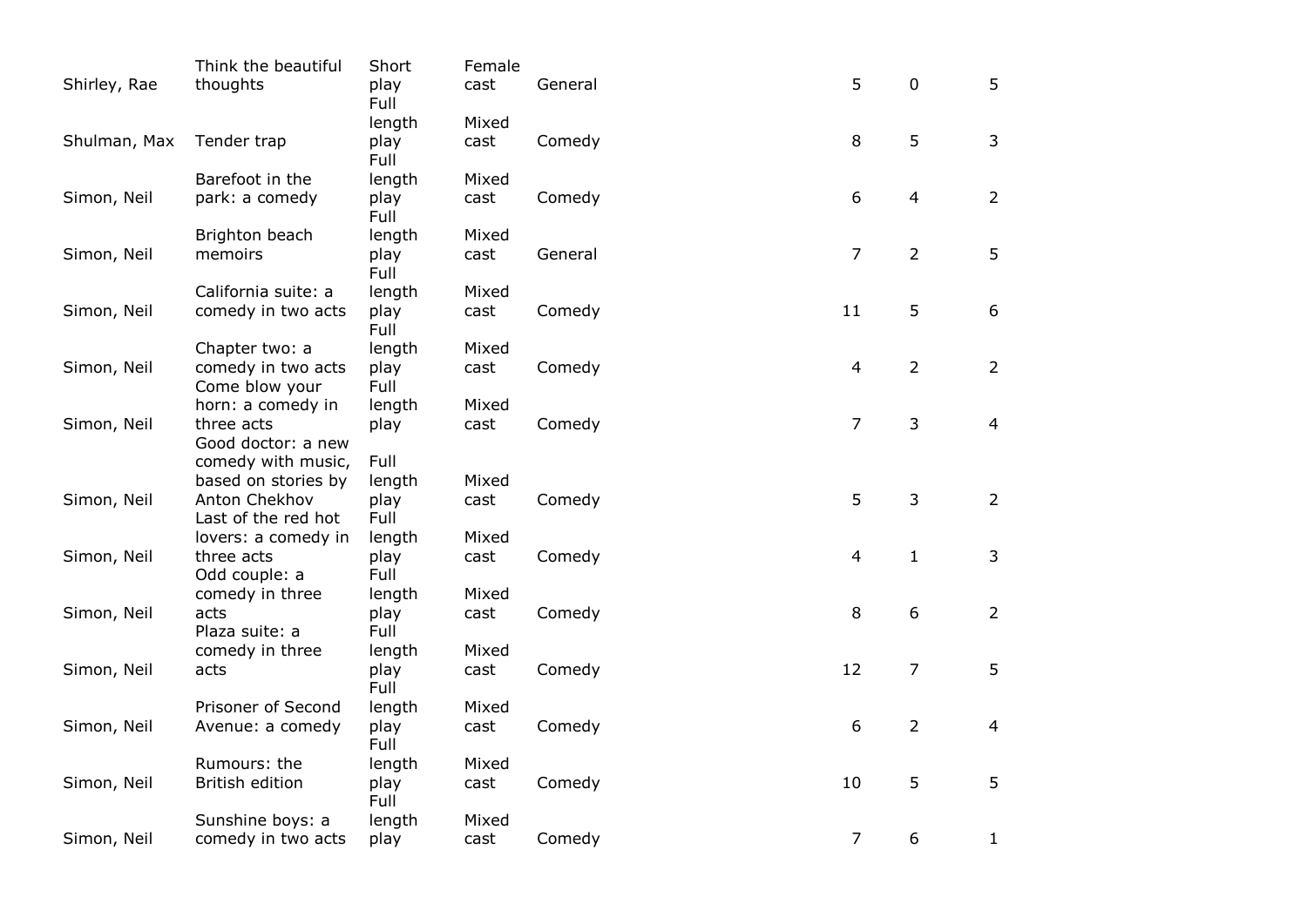| Simpson,<br>Dave                 | Railway children:<br>adapted from the<br>story by E. N Nesbit | Full<br>length<br>play<br>Full | Mixed<br>cast           | Dramatisation | 16             | 9              | $\overline{7}$   | Extras<br>(usually)<br>non-<br>speaking) | Suitable<br>for<br>young<br>cast |
|----------------------------------|---------------------------------------------------------------|--------------------------------|-------------------------|---------------|----------------|----------------|------------------|------------------------------------------|----------------------------------|
| Simpson, N.<br>F.<br>Simpson, N. | Cresta run                                                    | length<br>play<br>Short        | Mixed<br>cast<br>Mixed  | Comedy        | 6              | 4              | $\overline{2}$   |                                          |                                  |
| F.                               | Hole                                                          | play                           | cast                    | General       | 7              | 5              | $\overline{2}$   |                                          |                                  |
| Simpson, N.<br>F.                | <b>Resounding tinkle</b>                                      | <b>Short</b><br>play           | Mixed<br>cast           | Comedy        | 3              | $\mathbf{1}$   | $\overline{2}$   |                                          |                                  |
| Simpson, N.<br>F.                | Resounding tinkle:<br>a play (full length<br>version)         | Full<br>length<br>play<br>Full | Mixed<br>cast           | Comedy        | 11             | $\overline{7}$ | $\overline{4}$   |                                          |                                  |
| Simpson, N.<br>F.<br>Sinclair,   | Was he anyone?                                                | length<br>play<br>Short        | Mixed<br>cast<br>Female | Comedy        | 7              | 3              | 4                |                                          |                                  |
| Naomi<br>Sinclair,               | Acting peculiar                                               | play<br>Short                  | cast<br>Female          | Comedy        | 4              | $\pmb{0}$      | 4                |                                          |                                  |
| Naomi<br>Sinclair,               | Matty!<br>Star dusters: a                                     | play<br>Short                  | cast<br>Female          | Comedy        | 5              | 0              | 5                |                                          |                                  |
| Naomi                            | farcical comedy                                               | play<br>Full                   | cast                    | Comedy        | 6              | $\pmb{0}$      | $\boldsymbol{6}$ |                                          |                                  |
| Slade,<br>Bernard                | Fatal attraction: a<br>thriller in 2 acts<br>Romantic comedy: | length<br>play<br>Full         | Mixed<br>cast           | Thriller      | 6              | 3              | 3                |                                          |                                  |
| Slade,<br>Bernard                | a comedy in three<br>acts                                     | length<br>play<br>Full         | Mixed<br>cast           | Comedy        | 6              | $\overline{2}$ | $\overline{4}$   |                                          |                                  |
| Slade,<br>Bernard                | Special occasions:<br>a play in 2 acts                        | length<br>play<br>Full         | Mixed<br>cast           | General       | $\overline{2}$ | $\mathbf{1}$   | $\mathbf{1}$     |                                          |                                  |
| Slade,<br>Bernard                | Tribute: a play in<br>two acts<br>Dear octopus: a             | length<br>play<br>Full         | Mixed<br>cast<br>Mixed  | General       | $\overline{7}$ | $\overline{2}$ | 5                |                                          |                                  |
| Smith, Dodie<br>Smith,           | comedy in three<br>acts                                       | length<br>play<br>Short        | cast<br>Mixed           | Comedy        | 14             | 4              | 10               |                                          |                                  |
| Stephen<br>Snelgrove,            | Background artiste<br>Hidden meanings: a                      | play<br>Short                  | cast<br>Mixed           | Comedy        | 5              | $\overline{2}$ | 3                |                                          |                                  |
| Michael                          | comedy                                                        | play                           | cast                    | Comedy        | 9              | 4              | 5                |                                          |                                  |
| Snelgrove,                       | Urban cycles                                                  | Short                          | Mixed                   | General       | 11             | 6              | 5                |                                          |                                  |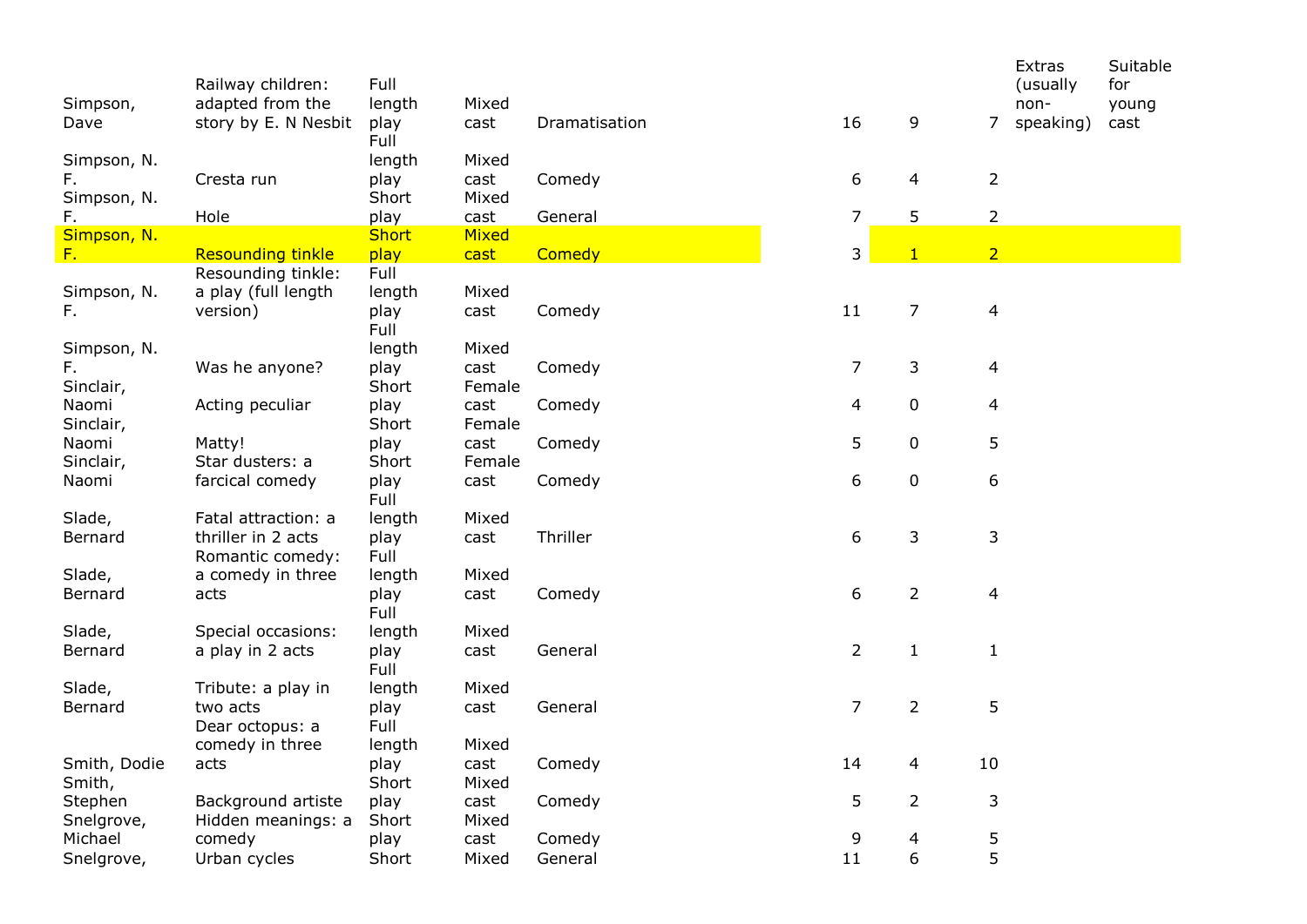| Michael                            |                                                                                                | play                                     | cast                   |               |           |       |                |                |                |
|------------------------------------|------------------------------------------------------------------------------------------------|------------------------------------------|------------------------|---------------|-----------|-------|----------------|----------------|----------------|
| Sophocles                          | Theban plays: King<br>Oedipus; Oedipus<br>at Colonus;<br>Three tragedies:<br>Antigone, Oedipus | Full<br>length<br>play<br>Full<br>length | Mixed<br>cast<br>Mixed | Tragedy       | Anthology |       |                |                |                |
| Sophocles                          | the king and                                                                                   | play                                     | cast                   | Tragedy       | Anthology |       |                |                |                |
| Southworth,<br>John                | David Copperfield:<br>based on the novel<br>by Charles Dickens<br>Canterbury tales<br>panto: a | Full<br>length<br>play<br>Full<br>length | Mixed<br>cast<br>Any   | Dramatisation |           | $20+$ |                |                |                |
| Sperinck, Jim                      | pantomime                                                                                      | play<br>Full                             | cast                   | Pantomime     |           |       | 19             |                |                |
| Spewack,<br>Samuel                 | My three angels                                                                                | length<br>play<br>Full                   | Mixed<br>cast          | Comedy        |           |       | 10             | $\overline{7}$ | 3              |
| Steele, Austin                     | Friends and<br>neighbours                                                                      | length<br>play<br>Full                   | Mixed<br>cast          | Comedy        |           |       | 8              | 4              | $\overline{4}$ |
| Stephenson,<br>Shelagh             | Ancient lights                                                                                 | length<br>play<br>Full                   | Mixed<br>cast          | General       |           |       | 6              | $\overline{2}$ | $\overline{4}$ |
| Stephenson,<br>Shelagh             | Enlightenment                                                                                  | length<br>play<br>Full                   | Mixed<br>cast          | General       |           |       | 6              | 3              | 3              |
| Stephenson,<br>Shelagh             | Experiment with an<br>air pump<br>Memory of water,                                             | length<br>play<br>Full                   | Mixed<br>cast          | General       |           |       | $\overline{7}$ | 3              | 4              |
| Stephenson,<br>Shelagh             | and, Five kinds of<br>silence                                                                  | length<br>play                           | Mixed<br>cast          | Comedy        |           |       | 6              | $\overline{2}$ | 4              |
| Stephenson,<br>Shelagh             | Memory of water,<br>and, Five kinds of<br>silence                                              | Short<br>play                            | Mixed<br>cast          | Radio play    |           |       | 6              | $\overline{2}$ | $\overline{4}$ |
| Stewart, Hal<br>D.                 | Henry hereafter                                                                                | Short<br>play<br>Full                    | Mixed<br>cast          | General       |           |       | 8              | $\overline{2}$ | 6              |
| Stockwell,<br>Richard<br>Stoppard, | Killing time                                                                                   | length<br>play<br>Short                  | Mixed<br>cast<br>Mixed | Thriller      |           |       | 2              | $\mathbf{1}$   | $\mathbf{1}$   |
| Tom<br>Stoppard,                   | After Magritte                                                                                 | play<br>Short                            | cast<br>Mixed          | Comedy        |           |       | 5              | 3              | $\overline{2}$ |
| Tom                                | Albert's bridge                                                                                | play                                     | cast                   | General       |           |       | 12             | 10             | $\overline{2}$ |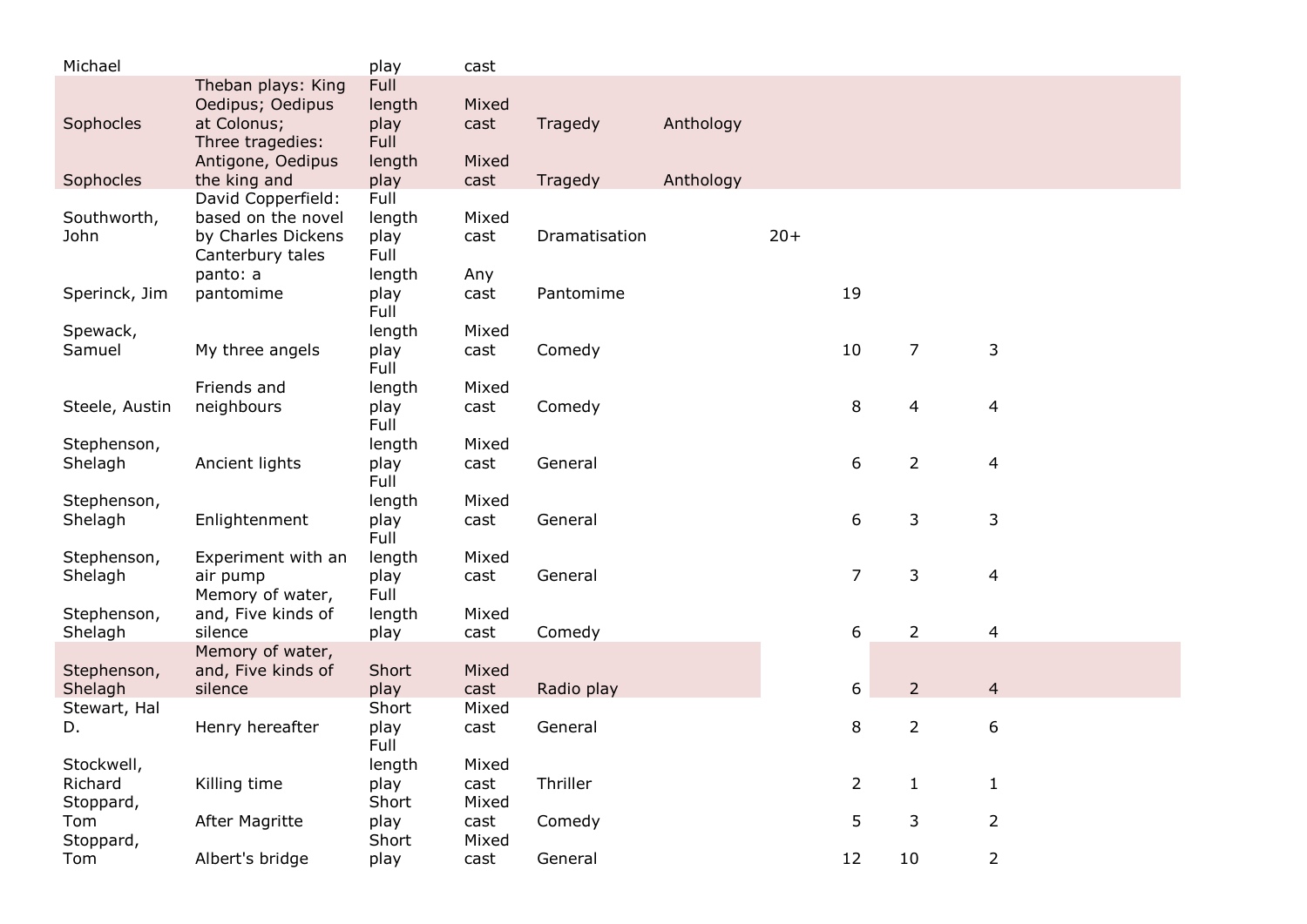| 13<br>9<br>$\overline{4}$<br>Tom<br>Arcadia<br>play<br>cast<br>General<br>Stoppard,<br>Short<br>Mixed<br>3<br>$\overline{2}$<br>$\mathbf 1$<br>Boundary<br>play<br>cast<br>Comedy<br><b>Full</b><br>Dirty linen and<br>New-found-land:<br>length<br>Mixed<br>$\overline{2}$<br>8<br>10<br>two plays<br>play<br>Comedy<br>cast<br>Full<br>Stoppard,<br>length<br>Mixed<br>8<br>4<br>$\overline{4}$<br>Tom<br>Enter a free man<br>play<br>General<br>cast<br>Every good boy<br>deserves favour,<br>Full<br>and, Professional<br>length<br>Mixed<br>Stoppard,<br>foul<br>play<br>Anthology<br>cast<br>General<br>Full<br>length<br>Mixed<br>9<br>In the native state<br>13<br>$\overline{4}$<br>play<br>General<br>cast<br>Full<br>length<br>Mixed<br>6<br>$\overline{2}$<br>$\overline{4}$<br>play<br>Comedy<br><b>Jumpers</b><br>cast<br>Full<br>Stoppard,<br>length<br>Mixed<br>Night and day: a<br>8<br>$\overline{7}$<br>$\mathbf{1}$<br>Tom<br>General<br>play in two acts<br>play<br>cast<br>On the razzle:<br>adapted from Einen<br>Full<br>Jux will er sich<br>machen, by Johann<br>length<br>Mixed<br>$20+$<br>Nestroy<br>play<br>cast<br>General<br>Mixed<br>Real Inspector<br>Short<br>5<br>8<br>$\mathbf{3}$<br>Hound<br>play<br>cast<br>Comedy<br>Full<br>length<br>Mixed<br>$\overline{7}$<br>$\mathbf{3}$<br>Real thing<br>play<br>4<br>cast<br>General<br>Short<br>Stoppard,<br>Mixed<br>5<br>11<br>6<br>Tom<br>Rock 'n' roll<br>play<br>cast<br>General<br>Full<br>Rosencrantz and<br>Guildenstern are<br>Mixed<br>Stoppard,<br>length<br>$\overline{2}$<br>16<br>14<br>Tom<br>dead<br>play<br>cast<br>General<br>Short<br>Stoppard,<br>Mixed<br>$\overline{2}$<br>6<br>Separate peace<br>play<br>cast<br>General<br>4<br>The fifteen minute<br>Short<br>Mixed<br>6<br>$\overline{2}$<br>hamlet<br>4<br>play<br>cast<br>General |           | Full   |       |  |  |  |
|------------------------------------------------------------------------------------------------------------------------------------------------------------------------------------------------------------------------------------------------------------------------------------------------------------------------------------------------------------------------------------------------------------------------------------------------------------------------------------------------------------------------------------------------------------------------------------------------------------------------------------------------------------------------------------------------------------------------------------------------------------------------------------------------------------------------------------------------------------------------------------------------------------------------------------------------------------------------------------------------------------------------------------------------------------------------------------------------------------------------------------------------------------------------------------------------------------------------------------------------------------------------------------------------------------------------------------------------------------------------------------------------------------------------------------------------------------------------------------------------------------------------------------------------------------------------------------------------------------------------------------------------------------------------------------------------------------------------------------------------------------------------------------------------------------------------------------------------|-----------|--------|-------|--|--|--|
|                                                                                                                                                                                                                                                                                                                                                                                                                                                                                                                                                                                                                                                                                                                                                                                                                                                                                                                                                                                                                                                                                                                                                                                                                                                                                                                                                                                                                                                                                                                                                                                                                                                                                                                                                                                                                                                | Stoppard, | length | Mixed |  |  |  |
|                                                                                                                                                                                                                                                                                                                                                                                                                                                                                                                                                                                                                                                                                                                                                                                                                                                                                                                                                                                                                                                                                                                                                                                                                                                                                                                                                                                                                                                                                                                                                                                                                                                                                                                                                                                                                                                |           |        |       |  |  |  |
|                                                                                                                                                                                                                                                                                                                                                                                                                                                                                                                                                                                                                                                                                                                                                                                                                                                                                                                                                                                                                                                                                                                                                                                                                                                                                                                                                                                                                                                                                                                                                                                                                                                                                                                                                                                                                                                | Tom       |        |       |  |  |  |
|                                                                                                                                                                                                                                                                                                                                                                                                                                                                                                                                                                                                                                                                                                                                                                                                                                                                                                                                                                                                                                                                                                                                                                                                                                                                                                                                                                                                                                                                                                                                                                                                                                                                                                                                                                                                                                                |           |        |       |  |  |  |
|                                                                                                                                                                                                                                                                                                                                                                                                                                                                                                                                                                                                                                                                                                                                                                                                                                                                                                                                                                                                                                                                                                                                                                                                                                                                                                                                                                                                                                                                                                                                                                                                                                                                                                                                                                                                                                                | Stoppard, |        |       |  |  |  |
|                                                                                                                                                                                                                                                                                                                                                                                                                                                                                                                                                                                                                                                                                                                                                                                                                                                                                                                                                                                                                                                                                                                                                                                                                                                                                                                                                                                                                                                                                                                                                                                                                                                                                                                                                                                                                                                | Tom       |        |       |  |  |  |
|                                                                                                                                                                                                                                                                                                                                                                                                                                                                                                                                                                                                                                                                                                                                                                                                                                                                                                                                                                                                                                                                                                                                                                                                                                                                                                                                                                                                                                                                                                                                                                                                                                                                                                                                                                                                                                                |           |        |       |  |  |  |
|                                                                                                                                                                                                                                                                                                                                                                                                                                                                                                                                                                                                                                                                                                                                                                                                                                                                                                                                                                                                                                                                                                                                                                                                                                                                                                                                                                                                                                                                                                                                                                                                                                                                                                                                                                                                                                                |           |        |       |  |  |  |
|                                                                                                                                                                                                                                                                                                                                                                                                                                                                                                                                                                                                                                                                                                                                                                                                                                                                                                                                                                                                                                                                                                                                                                                                                                                                                                                                                                                                                                                                                                                                                                                                                                                                                                                                                                                                                                                |           |        |       |  |  |  |
|                                                                                                                                                                                                                                                                                                                                                                                                                                                                                                                                                                                                                                                                                                                                                                                                                                                                                                                                                                                                                                                                                                                                                                                                                                                                                                                                                                                                                                                                                                                                                                                                                                                                                                                                                                                                                                                |           |        |       |  |  |  |
|                                                                                                                                                                                                                                                                                                                                                                                                                                                                                                                                                                                                                                                                                                                                                                                                                                                                                                                                                                                                                                                                                                                                                                                                                                                                                                                                                                                                                                                                                                                                                                                                                                                                                                                                                                                                                                                |           |        |       |  |  |  |
|                                                                                                                                                                                                                                                                                                                                                                                                                                                                                                                                                                                                                                                                                                                                                                                                                                                                                                                                                                                                                                                                                                                                                                                                                                                                                                                                                                                                                                                                                                                                                                                                                                                                                                                                                                                                                                                | Tom       |        |       |  |  |  |
|                                                                                                                                                                                                                                                                                                                                                                                                                                                                                                                                                                                                                                                                                                                                                                                                                                                                                                                                                                                                                                                                                                                                                                                                                                                                                                                                                                                                                                                                                                                                                                                                                                                                                                                                                                                                                                                |           |        |       |  |  |  |
|                                                                                                                                                                                                                                                                                                                                                                                                                                                                                                                                                                                                                                                                                                                                                                                                                                                                                                                                                                                                                                                                                                                                                                                                                                                                                                                                                                                                                                                                                                                                                                                                                                                                                                                                                                                                                                                | Stoppard, |        |       |  |  |  |
|                                                                                                                                                                                                                                                                                                                                                                                                                                                                                                                                                                                                                                                                                                                                                                                                                                                                                                                                                                                                                                                                                                                                                                                                                                                                                                                                                                                                                                                                                                                                                                                                                                                                                                                                                                                                                                                | Tom       |        |       |  |  |  |
|                                                                                                                                                                                                                                                                                                                                                                                                                                                                                                                                                                                                                                                                                                                                                                                                                                                                                                                                                                                                                                                                                                                                                                                                                                                                                                                                                                                                                                                                                                                                                                                                                                                                                                                                                                                                                                                |           |        |       |  |  |  |
|                                                                                                                                                                                                                                                                                                                                                                                                                                                                                                                                                                                                                                                                                                                                                                                                                                                                                                                                                                                                                                                                                                                                                                                                                                                                                                                                                                                                                                                                                                                                                                                                                                                                                                                                                                                                                                                | Stoppard, |        |       |  |  |  |
|                                                                                                                                                                                                                                                                                                                                                                                                                                                                                                                                                                                                                                                                                                                                                                                                                                                                                                                                                                                                                                                                                                                                                                                                                                                                                                                                                                                                                                                                                                                                                                                                                                                                                                                                                                                                                                                | Tom       |        |       |  |  |  |
|                                                                                                                                                                                                                                                                                                                                                                                                                                                                                                                                                                                                                                                                                                                                                                                                                                                                                                                                                                                                                                                                                                                                                                                                                                                                                                                                                                                                                                                                                                                                                                                                                                                                                                                                                                                                                                                |           |        |       |  |  |  |
|                                                                                                                                                                                                                                                                                                                                                                                                                                                                                                                                                                                                                                                                                                                                                                                                                                                                                                                                                                                                                                                                                                                                                                                                                                                                                                                                                                                                                                                                                                                                                                                                                                                                                                                                                                                                                                                |           |        |       |  |  |  |
|                                                                                                                                                                                                                                                                                                                                                                                                                                                                                                                                                                                                                                                                                                                                                                                                                                                                                                                                                                                                                                                                                                                                                                                                                                                                                                                                                                                                                                                                                                                                                                                                                                                                                                                                                                                                                                                |           |        |       |  |  |  |
|                                                                                                                                                                                                                                                                                                                                                                                                                                                                                                                                                                                                                                                                                                                                                                                                                                                                                                                                                                                                                                                                                                                                                                                                                                                                                                                                                                                                                                                                                                                                                                                                                                                                                                                                                                                                                                                |           |        |       |  |  |  |
|                                                                                                                                                                                                                                                                                                                                                                                                                                                                                                                                                                                                                                                                                                                                                                                                                                                                                                                                                                                                                                                                                                                                                                                                                                                                                                                                                                                                                                                                                                                                                                                                                                                                                                                                                                                                                                                |           |        |       |  |  |  |
|                                                                                                                                                                                                                                                                                                                                                                                                                                                                                                                                                                                                                                                                                                                                                                                                                                                                                                                                                                                                                                                                                                                                                                                                                                                                                                                                                                                                                                                                                                                                                                                                                                                                                                                                                                                                                                                | Stoppard, |        |       |  |  |  |
|                                                                                                                                                                                                                                                                                                                                                                                                                                                                                                                                                                                                                                                                                                                                                                                                                                                                                                                                                                                                                                                                                                                                                                                                                                                                                                                                                                                                                                                                                                                                                                                                                                                                                                                                                                                                                                                | Tom       |        |       |  |  |  |
|                                                                                                                                                                                                                                                                                                                                                                                                                                                                                                                                                                                                                                                                                                                                                                                                                                                                                                                                                                                                                                                                                                                                                                                                                                                                                                                                                                                                                                                                                                                                                                                                                                                                                                                                                                                                                                                | Stoppard, |        |       |  |  |  |
|                                                                                                                                                                                                                                                                                                                                                                                                                                                                                                                                                                                                                                                                                                                                                                                                                                                                                                                                                                                                                                                                                                                                                                                                                                                                                                                                                                                                                                                                                                                                                                                                                                                                                                                                                                                                                                                | Tom       |        |       |  |  |  |
|                                                                                                                                                                                                                                                                                                                                                                                                                                                                                                                                                                                                                                                                                                                                                                                                                                                                                                                                                                                                                                                                                                                                                                                                                                                                                                                                                                                                                                                                                                                                                                                                                                                                                                                                                                                                                                                |           |        |       |  |  |  |
|                                                                                                                                                                                                                                                                                                                                                                                                                                                                                                                                                                                                                                                                                                                                                                                                                                                                                                                                                                                                                                                                                                                                                                                                                                                                                                                                                                                                                                                                                                                                                                                                                                                                                                                                                                                                                                                | Stoppard, |        |       |  |  |  |
|                                                                                                                                                                                                                                                                                                                                                                                                                                                                                                                                                                                                                                                                                                                                                                                                                                                                                                                                                                                                                                                                                                                                                                                                                                                                                                                                                                                                                                                                                                                                                                                                                                                                                                                                                                                                                                                | Tom       |        |       |  |  |  |
|                                                                                                                                                                                                                                                                                                                                                                                                                                                                                                                                                                                                                                                                                                                                                                                                                                                                                                                                                                                                                                                                                                                                                                                                                                                                                                                                                                                                                                                                                                                                                                                                                                                                                                                                                                                                                                                |           |        |       |  |  |  |
|                                                                                                                                                                                                                                                                                                                                                                                                                                                                                                                                                                                                                                                                                                                                                                                                                                                                                                                                                                                                                                                                                                                                                                                                                                                                                                                                                                                                                                                                                                                                                                                                                                                                                                                                                                                                                                                |           |        |       |  |  |  |
|                                                                                                                                                                                                                                                                                                                                                                                                                                                                                                                                                                                                                                                                                                                                                                                                                                                                                                                                                                                                                                                                                                                                                                                                                                                                                                                                                                                                                                                                                                                                                                                                                                                                                                                                                                                                                                                |           |        |       |  |  |  |
|                                                                                                                                                                                                                                                                                                                                                                                                                                                                                                                                                                                                                                                                                                                                                                                                                                                                                                                                                                                                                                                                                                                                                                                                                                                                                                                                                                                                                                                                                                                                                                                                                                                                                                                                                                                                                                                |           |        |       |  |  |  |
|                                                                                                                                                                                                                                                                                                                                                                                                                                                                                                                                                                                                                                                                                                                                                                                                                                                                                                                                                                                                                                                                                                                                                                                                                                                                                                                                                                                                                                                                                                                                                                                                                                                                                                                                                                                                                                                |           |        |       |  |  |  |
|                                                                                                                                                                                                                                                                                                                                                                                                                                                                                                                                                                                                                                                                                                                                                                                                                                                                                                                                                                                                                                                                                                                                                                                                                                                                                                                                                                                                                                                                                                                                                                                                                                                                                                                                                                                                                                                | Tom       |        |       |  |  |  |
|                                                                                                                                                                                                                                                                                                                                                                                                                                                                                                                                                                                                                                                                                                                                                                                                                                                                                                                                                                                                                                                                                                                                                                                                                                                                                                                                                                                                                                                                                                                                                                                                                                                                                                                                                                                                                                                | Stoppard, |        |       |  |  |  |
|                                                                                                                                                                                                                                                                                                                                                                                                                                                                                                                                                                                                                                                                                                                                                                                                                                                                                                                                                                                                                                                                                                                                                                                                                                                                                                                                                                                                                                                                                                                                                                                                                                                                                                                                                                                                                                                | Tom       |        |       |  |  |  |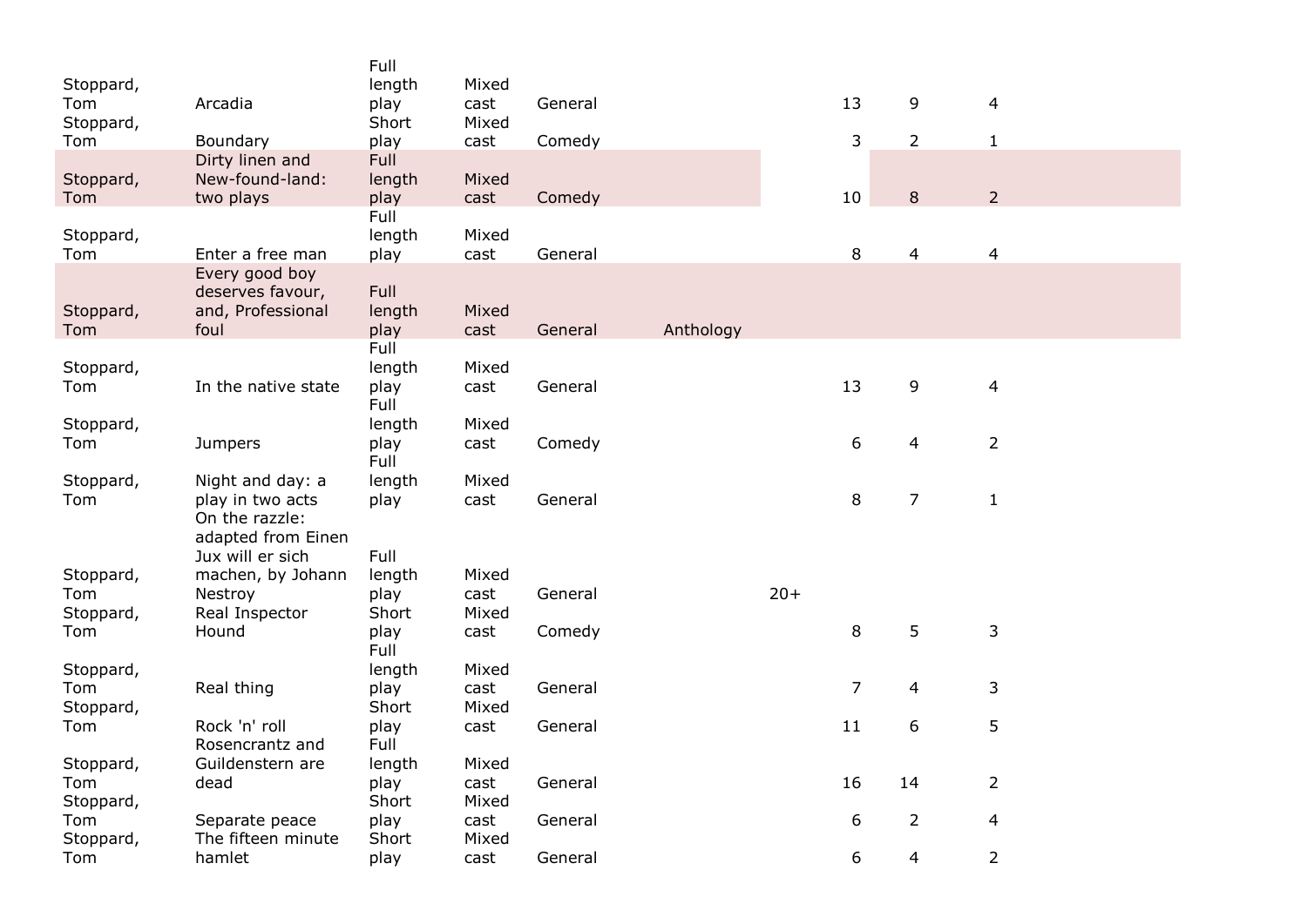|                 |                                  | Full           |                |               |           |       |                |                |                |
|-----------------|----------------------------------|----------------|----------------|---------------|-----------|-------|----------------|----------------|----------------|
| Stoppard,       | Travesties: a play               | length         | Mixed          |               |           |       |                |                |                |
| Tom             | in two acts                      | play           | cast           | General       |           |       | 8              | 5              | 3              |
|                 |                                  | Full           |                |               |           |       |                |                |                |
|                 | Farm: a play in                  | length         | Mixed          |               |           |       |                |                |                |
| Storey, David   | three acts                       | play           | cast           | General       |           |       | $\overline{7}$ | 3              | 4              |
|                 |                                  | Full           |                |               |           |       |                |                |                |
|                 | Home: a play in                  | length         | Mixed          |               |           |       |                |                |                |
| Storey, David   | two acts                         | play           | cast           | General       |           |       | 5              | 3              | $\overline{2}$ |
|                 |                                  | Full           |                |               |           |       |                |                |                |
|                 | Look, no hands!: a               | length         | Mixed          |               |           |       |                |                |                |
| Storm, Lesley   | comedy                           | play           | cast           | Comedy        |           |       | $\overline{7}$ | 3              | 4              |
|                 |                                  | Full<br>length | Mixed          |               |           |       |                |                |                |
| Storm, Lesley   | Roar like a dove                 | play           | cast           | Comedy        |           |       | 11             | 6              | 5              |
|                 | Jolly sinister jape: a           | Short          | Mixed          |               |           |       |                |                |                |
| Strange, Elliot | comedy                           | play           | cast           | Comedy        |           |       | 8              | 4              | $\overline{4}$ |
|                 |                                  | Full           |                |               |           |       |                |                |                |
| Strindberg,     |                                  | length         | Mixed          |               |           |       |                |                |                |
| August          | Easter                           | play           | cast           | General       |           |       | 6              | 3              | 3              |
| Strindberg,     |                                  | Short          | Mixed          |               |           |       |                |                |                |
| August          | Playing with fire                | play           | cast           | General       |           |       | 6              | 3              | 3              |
| Strindberg,     | Six plays of                     | Short          | Mixed          |               |           |       |                |                |                |
| August          | Strindberg                       | play           | cast           | General       | Anthology |       |                |                |                |
|                 | Convenient                       | Full           |                |               |           |       |                |                |                |
| Summers,        | murder: a drama in               | length         | Mixed          |               |           |       |                |                |                |
| David           | 3 acts                           | play<br>Full   | cast           | Thriller      |           |       | 8              | $\overline{2}$ | 6              |
| Summers,        | Convenient<br>murder: a drama in | length         | Mixed          |               |           |       |                |                |                |
| David           | 3 acts                           | play           | cast           | Thriller      |           |       | 8              | 3              | 5              |
|                 | Mystery at                       |                |                |               |           |       |                |                |                |
|                 | Blackwater: based                |                |                |               |           |       |                |                |                |
|                 | on The Woman in                  | Full           |                |               |           |       |                |                |                |
| Sutherland,     | White, by Wilkie                 | length         | Mixed          |               |           |       |                |                |                |
| Dan             | Collins                          | play           | cast           | Dramatisation |           |       | 11             | 4              | 7              |
| Sutherland,     | Six miniatures:                  | Short          | Female         |               |           |       |                |                |                |
| Dan             | each for five ladies             | play           | cast           | General       |           |       | 5              | 0              | 5              |
|                 | Christmas carol:                 | Full           |                |               |           |       |                |                |                |
|                 | adapted as a play                | length         | Mixed          |               |           |       |                |                |                |
| Sutton, Shaun   | in three acts                    | play           | cast           | Christmas     |           | $20+$ |                |                |                |
| Sykes, Pamela   | November echo                    | Short<br>play  | Female<br>cast | General       |           |       | 6              | 0              | 6              |
| Sylvaine,       | As long as they're               | Full           | Mixed          | Comedy        |           |       | 12             | 6              | 6              |
|                 |                                  |                |                |               |           |       |                |                |                |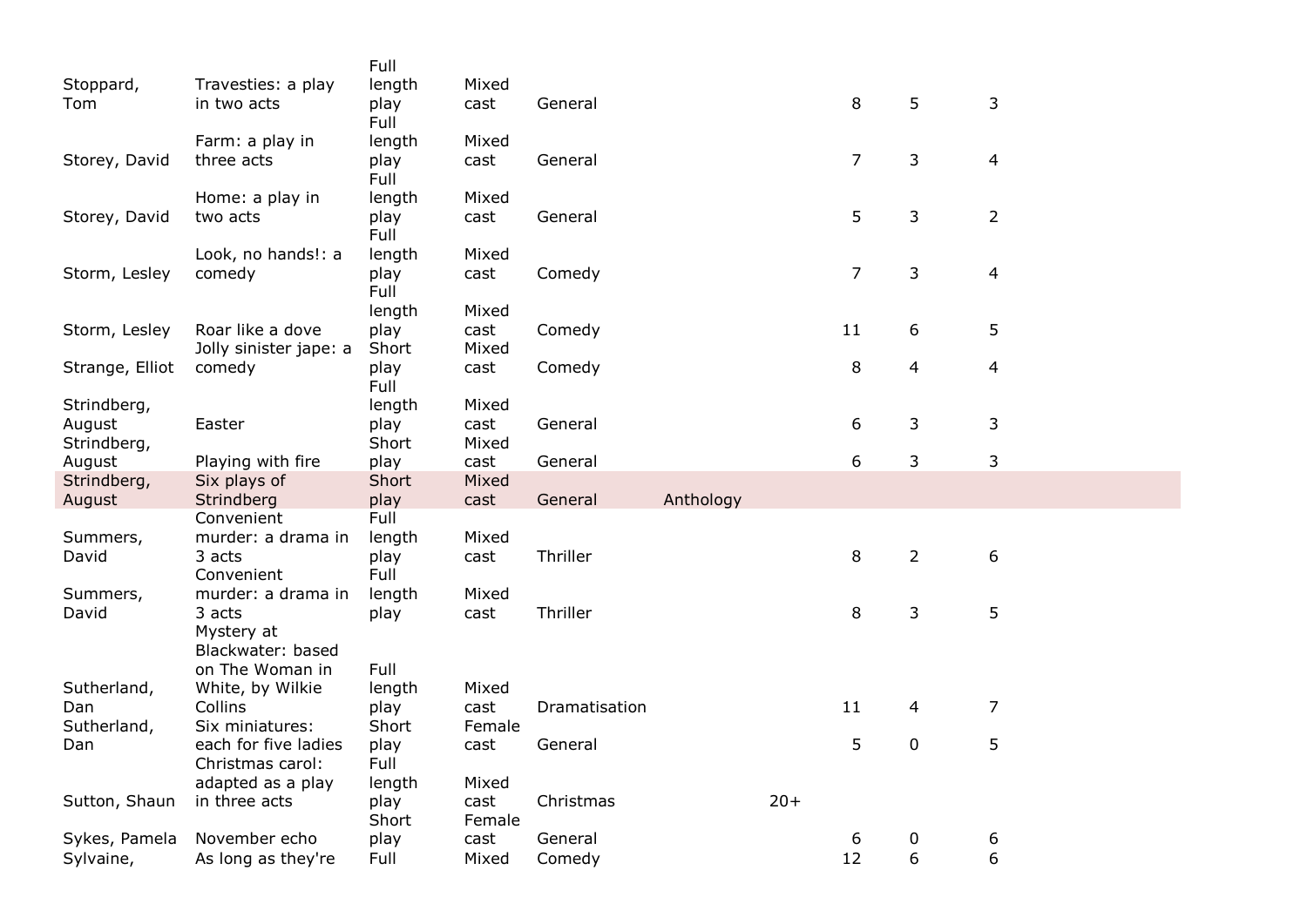| Vernon        | happy: a farce                                                            | length<br>play<br>Full | cast          |               |       |                |                |                |                      |
|---------------|---------------------------------------------------------------------------|------------------------|---------------|---------------|-------|----------------|----------------|----------------|----------------------|
|               | Playboy of the                                                            | length                 | Mixed         |               |       |                |                |                |                      |
| Synge, J. M.  | western world                                                             | play<br>Full           | cast          | Comedy        |       | 12             | $\overline{7}$ | 5              |                      |
| Taggart, Tom  | Deadwood Dick, or<br>The game of gold                                     | length<br>play         | Mixed<br>cast | Melodrama     |       | 14             | $\overline{7}$ | $\overline{7}$ |                      |
| Tappenden,    | Camberwell crisis:                                                        | Short                  | Female        |               |       |                |                |                |                      |
| Jean          | one act comedy                                                            | play                   | cast          | Comedy        |       | $\overline{7}$ | $\pmb{0}$      | $\overline{7}$ | Suitable             |
| Tasca, Jules  | Telling Wilde tales:<br>an adaptation of<br>Oscar Wild                    | Short<br>play          | Mixed<br>cast | Dramatisation |       | $\overline{7}$ | 4              | $\mathsf 3$    | for<br>young<br>cast |
|               | Hiss the villain, or<br>Foiled and<br>counterfoiled:<br>melodrama adapted |                        |               |               |       |                |                |                |                      |
|               | from The poor of                                                          | Short                  | Mixed         |               |       |                |                |                |                      |
| Taylor, A. R. | New York.                                                                 | play<br>Full           | cast          | Melodrama     |       | $\overline{7}$ | 5              | $\overline{2}$ |                      |
|               | And a nightingale                                                         | length                 | Mixed         |               |       |                |                |                |                      |
| Taylor, C. P. | sang                                                                      | play<br>Full           | cast          | General       |       | $\overline{7}$ | 4              | $\mathsf{3}$   |                      |
|               |                                                                           | length                 | Mixed         |               |       |                |                |                |                      |
| Taylor, Don   | Roses of Eyam                                                             | play<br>Full           | cast          | Historical    | $20+$ |                |                |                |                      |
| Taylor,       | No dinner for                                                             | length                 | Mixed         |               |       |                |                |                |                      |
| Edward        | sinners: a comedy                                                         | play<br>Full           | cast          | Comedy        |       | 6              | $\overline{2}$ | 4              |                      |
| Taylor,       | Pardon me, Prime                                                          | length                 | Mixed         |               |       |                |                |                |                      |
| Edward        | Minister                                                                  | play<br>Full           | cast          | Comedy        |       | 9              | 4              | 5              |                      |
| Taylor,       | Sabrina fair: a                                                           | length                 | Mixed         |               |       |                |                |                |                      |
| Samuel        | romantic comedy                                                           | play<br>Short          | cast<br>Mixed | Comedy        |       | 14             | $\overline{7}$ | $\overline{7}$ |                      |
| Terson, Peter | Rattling the railings                                                     | play                   | cast          | General       |       | 5              | 3              | $\overline{2}$ |                      |
|               |                                                                           |                        |               |               |       |                |                |                | Suitable<br>for      |
|               | Stone soup: a                                                             | Short                  | Any           |               |       |                |                |                | young                |
| Thain, Paul   | modern fable                                                              | play                   | cast          | General       |       | 16             |                |                | cast                 |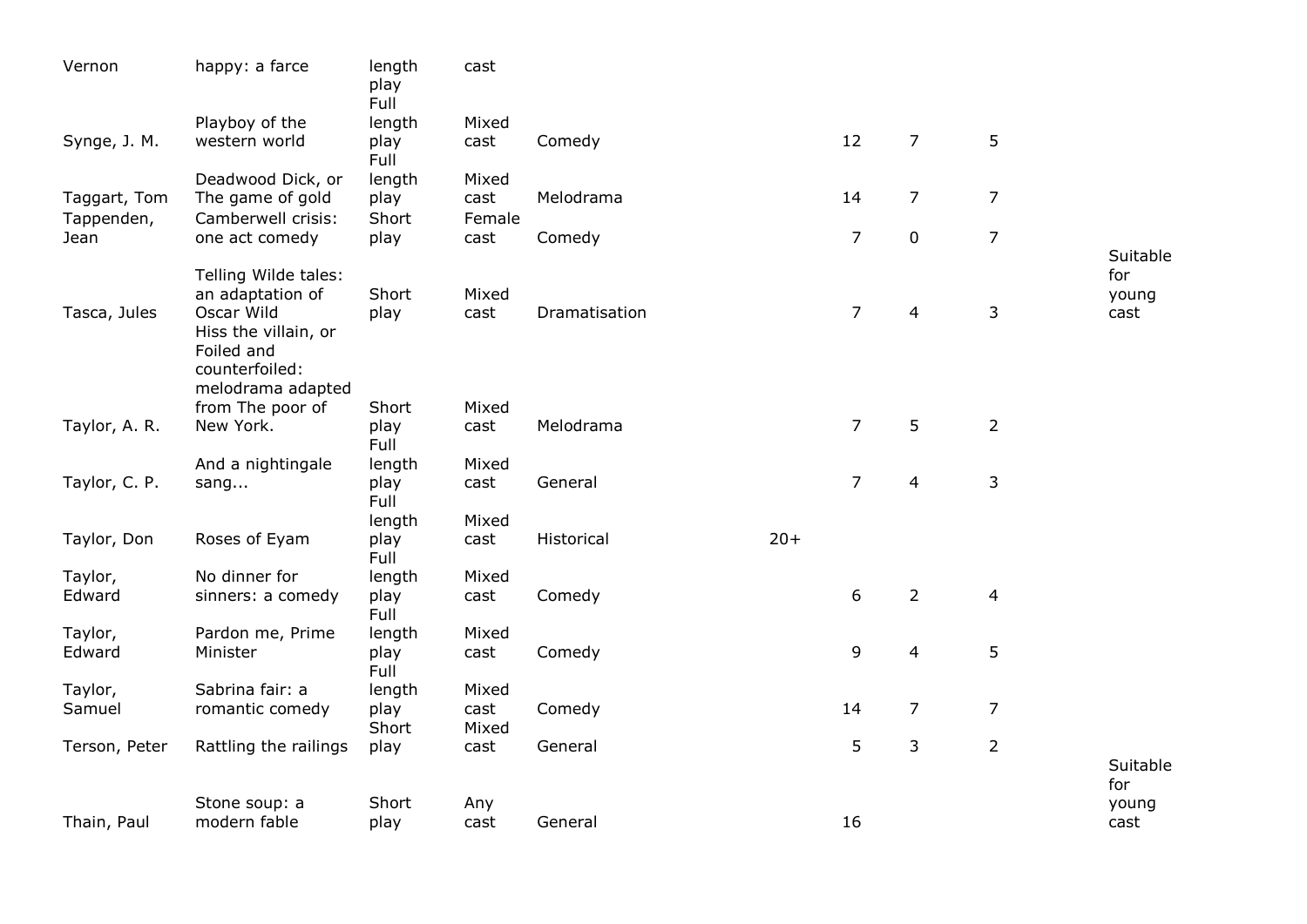|                     | Oh what a lovely                | Full           |               |               |           |       |    |                |                |          |
|---------------------|---------------------------------|----------------|---------------|---------------|-----------|-------|----|----------------|----------------|----------|
| Theatre<br>Workshop | war: play in two<br>acts        | length<br>play | Mixed<br>cast | General       |           | $20+$ |    |                |                |          |
|                     | Book of the month:              | Full           |               |               |           |       |    |                |                |          |
|                     | a comedy in two                 | length         | Mixed         |               |           |       |    |                |                |          |
| Thomas, Basil       | acts                            | play           | cast          | Comedy        |           |       | 8  | 4              | 4              |          |
|                     |                                 | Full           |               |               |           |       |    |                |                |          |
| Thomas,             | Charley's aunt: a               | length         | Mixed         |               |           |       |    |                |                |          |
| <b>Brandon</b>      | comedy                          | play<br>Full   | cast          | Comedy        |           |       | 10 | 6              | $\overline{4}$ |          |
| Thomas,             | Under Milk Wood: a              | length         | Mixed         |               |           |       |    |                |                |          |
| Dylan               | play for voices                 | play           | cast          | Radio play    |           | $20+$ |    |                |                |          |
|                     |                                 | Full           |               |               |           |       |    |                |                |          |
| Thompson,           | On Golden Pond: a               | length         | Mixed         |               |           |       |    |                |                |          |
| Ernest              | play                            | play           | cast          | General       |           |       | 6  | 4              | $\overline{2}$ |          |
|                     | Bottles with                    | Short          | Mixed         |               |           |       |    |                |                |          |
| Tibbetts, Mike      | baskets on                      | play<br>Full   | cast          | General       |           |       | 4  | $\overline{2}$ | 2              |          |
| Tinniswood,         | You should see us               | length         | Mixed         |               |           |       |    |                |                |          |
| Peter               | now                             | play           | cast          | General       |           |       | 6  | $\overline{2}$ | 4              |          |
|                     | Bazaar and                      |                |               |               |           |       |    |                |                |          |
|                     | rummage, Groping                | Full           |               |               |           |       |    |                |                |          |
| Townsend,           | for words,                      | length         | Mixed         |               |           |       |    |                |                |          |
| Sue                 | Womberang                       | play           | cast          | General       | Anthology |       |    |                |                |          |
|                     |                                 | Full           |               |               |           |       |    |                |                |          |
| Townsend,<br>Sue    | Queen and I                     | length<br>play | Mixed<br>cast | Comedy        |           | $20+$ |    |                |                |          |
|                     |                                 |                |               |               |           |       |    |                |                | Suitable |
|                     | Secret diary of                 | Full           |               |               |           |       |    |                |                | for      |
| Townsend,           | Adrian Mole aged                | length         | Mixed         |               |           |       |    |                |                | young    |
| Sue                 | 133/4                           | play           | cast          | Dramatisation |           |       | 9  | 5              | 4              | cast     |
|                     |                                 | Full           |               |               |           |       |    |                |                |          |
|                     | After you with the<br>milk      | length         | Mixed         |               |           |       |    |                |                |          |
| Travers, Ben        | Bed before                      | play<br>Full   | cast          | Comedy        |           |       | 5  | 3              | $\overline{2}$ |          |
|                     | yesterday: a                    | length         | Mixed         |               |           |       |    |                |                |          |
| Travers, Ben        | comedy                          | play           | cast          | Comedy        |           |       | 8  | 4              | 4              |          |
|                     |                                 | Full           |               |               |           |       |    |                |                |          |
|                     | Rookery Nook: a                 | length         | Mixed         |               |           |       |    |                |                |          |
| Travers, Ben        | farce in three acts             | play           | cast          | Comedy        |           |       | 11 | 5              | 6              |          |
|                     |                                 | Full           |               |               |           |       |    |                |                |          |
| Travers, Ben        | Thark: a farce in<br>three acts | length<br>play | Mixed<br>cast | Comedy        |           |       | 11 | 6              | 5              |          |
|                     |                                 |                |               |               |           |       |    |                |                |          |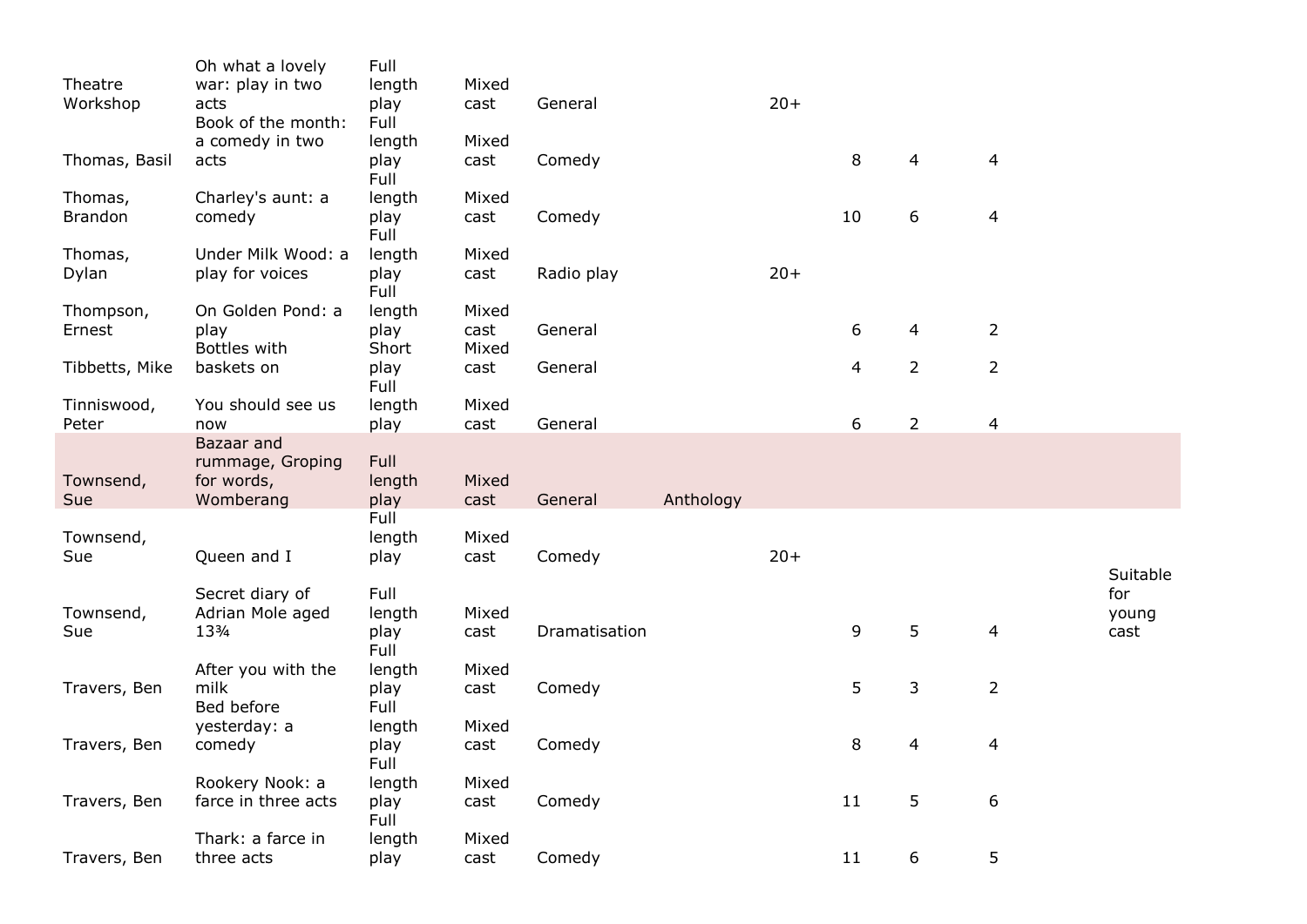| Trewin, J. C.                              | Plays of the year,<br>vol.31, 1965-66:<br>The killing of Sister<br>George, by Frank<br>Marcus; The<br>anniversary, by Bill<br>MacIlwraith; Let's<br>get a divorce!, by<br>Emile de Najoc;<br><b>Sixty thousand</b><br>nights, by George<br>Rowell                                                                                                                     | <b>Full</b><br>length<br>play    | <b>Mixed</b><br>cast   | General | Anthology |   |                |                |  |
|--------------------------------------------|-----------------------------------------------------------------------------------------------------------------------------------------------------------------------------------------------------------------------------------------------------------------------------------------------------------------------------------------------------------------------|----------------------------------|------------------------|---------|-----------|---|----------------|----------------|--|
|                                            | Plays of the year,                                                                                                                                                                                                                                                                                                                                                    | Full                             |                        |         |           |   |                |                |  |
|                                            | vol.31, 1965-66:                                                                                                                                                                                                                                                                                                                                                      | length                           | Female                 |         |           |   |                |                |  |
| Trewin, J. C.                              | The killing                                                                                                                                                                                                                                                                                                                                                           | play                             | cast                   | Comedy  |           | 4 | $\mathbf 0$    | $\overline{4}$ |  |
| Trewin, J. C.                              | Plays of the year,<br>vol.44: Sherlock<br>Holmes, by William<br>Gillette; Changing<br>room, by David<br>Storey; Da, by<br>Hugh Leonard<br>Plays of the year,<br>vol.19, 1958-59:<br>Grass is greener,<br>by Hugh &<br>Maragret Williams;<br>Imaginary invalid,<br>by Moliere adapted<br>Miles Malleson;<br>Splendid outcasts,<br>by Rosemary Anne<br>Sisson; Let them | Full<br>length<br>play<br>Full   | Mixed<br>cast          | General | Anthology |   |                |                |  |
| Trewin, J. C.,<br>editor<br>Trewin, J. C., | eat cake, by<br><b>Frederick Lonsdale</b><br>Plays of the year,<br>vol.39 1969-70:<br>Uncle Vanya; Three<br>months gone;<br>Abelard and                                                                                                                                                                                                                               | length<br>play<br>Full<br>length | Mixed<br>cast<br>Mixed | General | Anthology |   |                |                |  |
| editor                                     | Heloise; Enemy                                                                                                                                                                                                                                                                                                                                                        | play                             | cast                   | General | Anthology |   |                |                |  |
| Tristram,<br>David                         | Bolt from the blue:<br>a comedy                                                                                                                                                                                                                                                                                                                                       | Full<br>length                   | Mixed<br>cast          | Comedy  |           | 3 | $\overline{2}$ | 1              |  |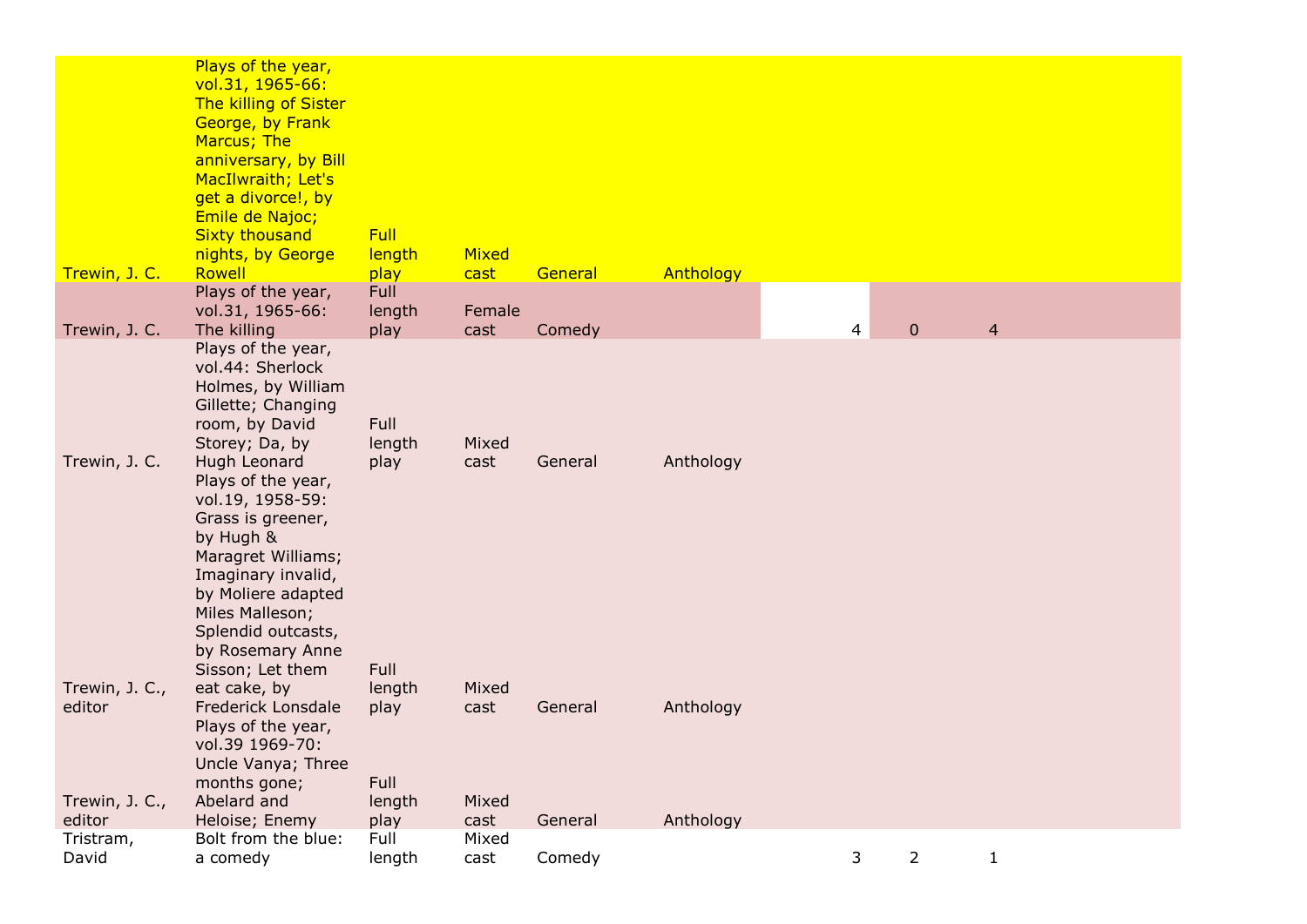|                     |                                           | play<br>Full  |               |           |           |       |                |                |                |
|---------------------|-------------------------------------------|---------------|---------------|-----------|-----------|-------|----------------|----------------|----------------|
| Tristram,           | Bolt from the blue:                       | length        | Mixed         |           |           |       |                |                |                |
| David               | a comedy                                  | play          | cast          | Comedy    |           | $20+$ |                |                |                |
|                     | Extraordinary                             |               |               |           |           |       |                |                |                |
| Tristram,           | revelations of Orca                       | Short         | Mixed         |           |           |       |                |                |                |
| David               | the goldfish                              | play          | cast          | Comedy    |           |       | $\overline{2}$ | $\mathbf{1}$   | $\mathbf{1}$   |
|                     | Fat lady sings in                         |               |               |           |           |       |                |                |                |
| Tristram,           | Little Grimley: a                         | Short         | Mixed         |           |           |       |                |                |                |
| David               | comedy                                    | play<br>Full  | cast          | Comedy    |           |       | 4              | $\overline{2}$ | $\overline{2}$ |
| Tristram,           | <b>Inspector Drake</b><br>and the perfekt | length        | Mixed         |           |           |       |                |                |                |
| David               | crime: a comedy                           | play          | cast          | Comedy    |           |       | 5              | 3              | $\overline{2}$ |
|                     | Last panto in Little                      |               |               |           |           |       |                |                |                |
| Tristram,           | Grimley; Brenton                          | Short         | Mixed         |           |           |       |                |                |                |
| David               | versus Brenton                            | play          | cast          | Comedy    | Anthology |       |                |                |                |
|                     | Last tango in Little                      |               |               |           |           |       |                |                |                |
| Tristram,           | Grimley/ Joining                          | Short         | Mixed         |           |           |       |                |                |                |
| David               | the club:<br>Woman alive: a               | play<br>Short | cast<br>Mixed | Comedy    | Anthology |       |                |                |                |
| Tully, John         | comedy                                    | play          | cast          | Comedy    |           |       | 6              | 3              | $\mathsf{3}$   |
|                     | A month in the                            | Full          |               |           |           |       |                |                |                |
| Turgenev, I.        | country, a version                        | length        | Mixed         |           |           |       |                |                |                |
| S.                  | by Brian Friel                            | play          | cast          | General   |           |       | 12             | $\overline{7}$ | 5              |
|                     |                                           | Full          |               |           |           |       |                |                |                |
|                     | Semi-detached: a                          | length        | Mixed         |           |           |       |                |                |                |
| Turner, David       | play in three acts                        | play          | cast          | General   |           |       | 9              | 5              | $\overline{4}$ |
|                     | Albert Laddin: a<br>storm in a china      | Short         |               |           |           |       |                |                |                |
| Tydeman,<br>Richard | tea-cup                                   | play          | Any<br>cast   | Pantomime |           |       | 10             |                |                |
| Tydeman,            | Forty winks beauty:                       | Short         | Any           |           |           |       |                |                |                |
| Richard             | a minidrama                               | play          | cast          | Pantomime |           |       | 12             |                |                |
|                     | Little Red                                |               |               |           |           |       |                |                |                |
|                     | Whittington: a                            |               |               |           |           |       |                |                |                |
| Tydeman,            | crazy mixed-up                            | Short         | Any           |           |           |       |                |                |                |
| Richard             | pantomime                                 | play          | cast          | Pantomime |           |       | 10             |                |                |
|                     | Puss in slippers: a                       | Short         |               |           |           |       |                |                |                |
| Tydeman,<br>Richard | panto-minidrama<br>with no boot           | play          | Mixed<br>cast | Pantomime |           |       | 12             | 5              | $\overline{7}$ |
|                     | Red hot Cinders: a                        |               |               |           |           |       |                |                |                |
|                     | potted version of                         |               |               |           |           |       |                |                |                |
| Tydeman,            | the Cinderella                            | Short         | Any           |           |           |       |                |                |                |
| Richard             | pantomime                                 | play          | cast          | Pantomime |           |       | 8              |                |                |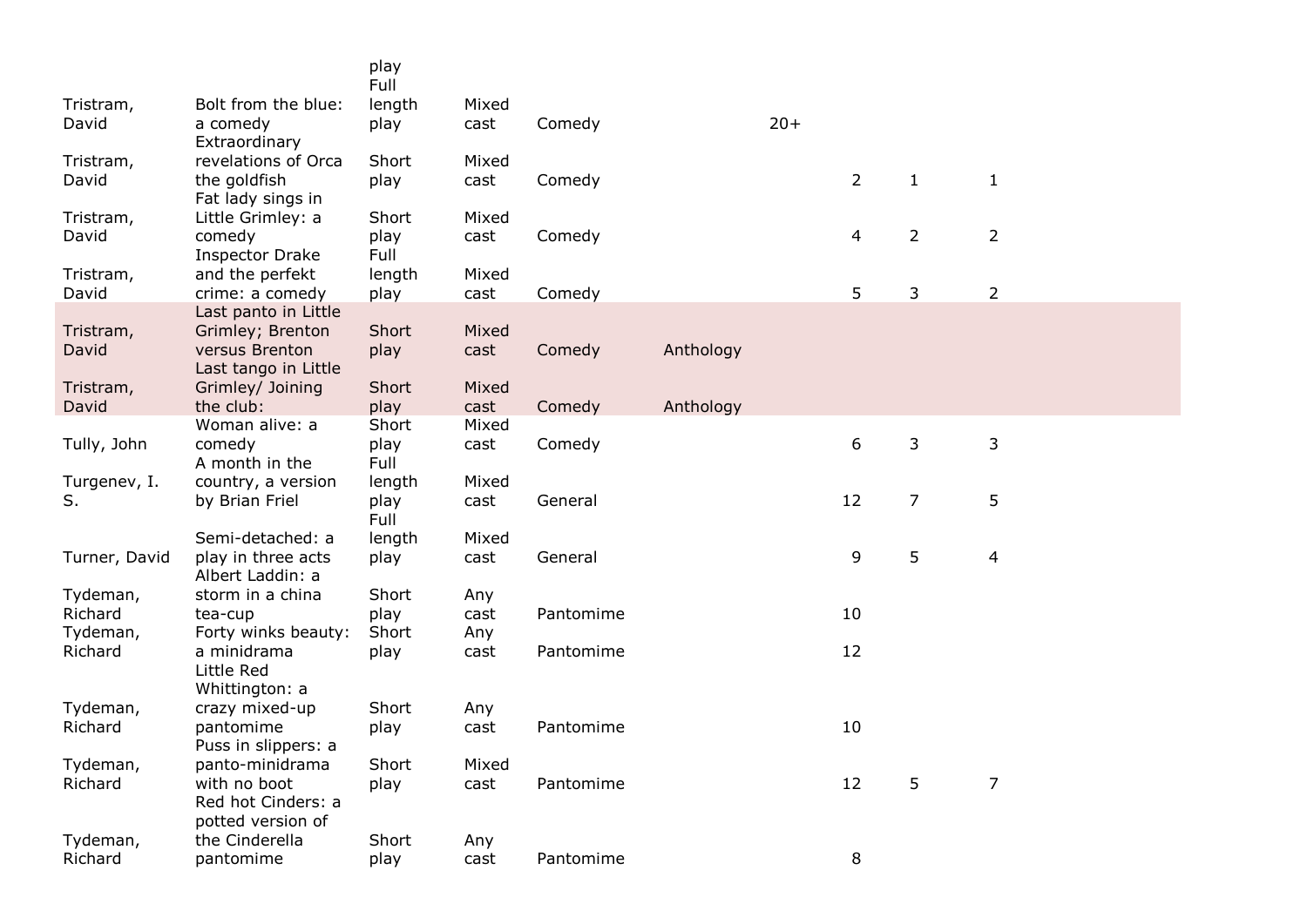| Tydeman,<br>Richard  | Sea side trippers: a<br>minidrama    | Short<br>play | Any<br>cast   | Comedy    |       | 15             |              |                |
|----------------------|--------------------------------------|---------------|---------------|-----------|-------|----------------|--------------|----------------|
|                      | Spring song                          |               |               |           |       |                |              |                |
| Tydeman,             | singers: a                           | Short         | Any           |           |       |                |              |                |
| Richard              | minidrama<br>Unhand me,              | play          | cast          | General   |       | $\overline{4}$ |              |                |
|                      | squire!: or, Much                    |               |               |           |       |                |              |                |
| Tydeman,             | ado about sweet                      | Short         | Mixed         |           |       |                |              |                |
| Richard              | Fanny Adams                          | play          | cast          | Melodrama |       | 12             | 4            | 8              |
|                      | Love of four                         | Full          |               |           |       |                |              |                |
|                      | Colonels: a play in                  | length        | Mixed         |           |       |                |              |                |
| Ustinov, Peter       | three acts                           | play<br>Full  | cast          | Comedy    |       | 12             | 6            | 6              |
|                      | Romanoff and                         | length        | Mixed         |           |       |                |              |                |
| Ustinov, Peter       | Juliet: a comedy                     | play          | cast          | Comedy    |       | 13             | 10           | 3              |
| Valentine,           | Alternative                          | Short         | Mixed         |           |       |                |              |                |
| Pam                  | accommodation                        | play<br>Full  | cast          | General   |       | 4              | $\mathbf{1}$ | 3              |
| Valentine,           |                                      | length        | Mixed         |           |       |                |              |                |
| Pam                  | Day of reckoning                     | play          | cast          | General   |       | 8              | $\mathbf{1}$ | $\overline{7}$ |
| Valentine,           |                                      | Short         | Mixed         |           |       |                |              |                |
| Pam                  | Dog's life                           | play          | cast          | General   |       | 6              | 3            | 3              |
| Valentine,           |                                      | Short         | Mixed         |           |       |                |              |                |
| Pam                  | Dog's life: a play                   | play<br>Full  | cast          | General   |       | 6              | 4            | $\overline{2}$ |
|                      |                                      | length        | Female        |           |       |                |              |                |
| Valery, Anne         | Passing-out parade<br>Bell, book and | play<br>Full  | cast          | General   |       | 24             | 12           | 12             |
| Van Druten,          | candle: a comedy                     | length        | Mixed         |           |       |                |              |                |
| John                 | in three acts                        | play<br>Full  | cast          | Comedy    |       | 5              | 3            | $\overline{2}$ |
| Van Druten,          | I remember Mama:                     | length        | Mixed         |           |       |                |              |                |
| John                 | a play in two acts                   | play          | cast          | General   | $20+$ |                |              |                |
| Van kampen,          | Her majesty's                        | Short         | Female        |           |       |                |              |                |
| Barbara              | pleasure                             | play          | cast          | Comedy    |       | 5              | $\pmb{0}$    | 5              |
| Van Kampen,          | Not to worry: a                      | Short         | Female        |           |       |                |              |                |
| <b>Barbara</b>       | comedy                               | play          | cast          | Comedy    |       | 7              | 0            | 7              |
| Van Kampen,          | Teatime tactics: a                   | Short         | Female        |           |       |                |              |                |
| Barbara              | lively comedy                        | play          | cast          | Comedy    |       | 6              | 0            | 6              |
| Van kampen,          |                                      | Short         | Female        |           |       |                |              |                |
| Barbara<br>Vanbrugh, | What a sell<br>Relapse: or Virtue    | play<br>Full  | cast<br>Mixed | Comedy    |       | 9              | $\mathbf 0$  | 9              |
| John                 | in danger                            | length        | cast          | Comedy    |       | 14             | 10           | 4              |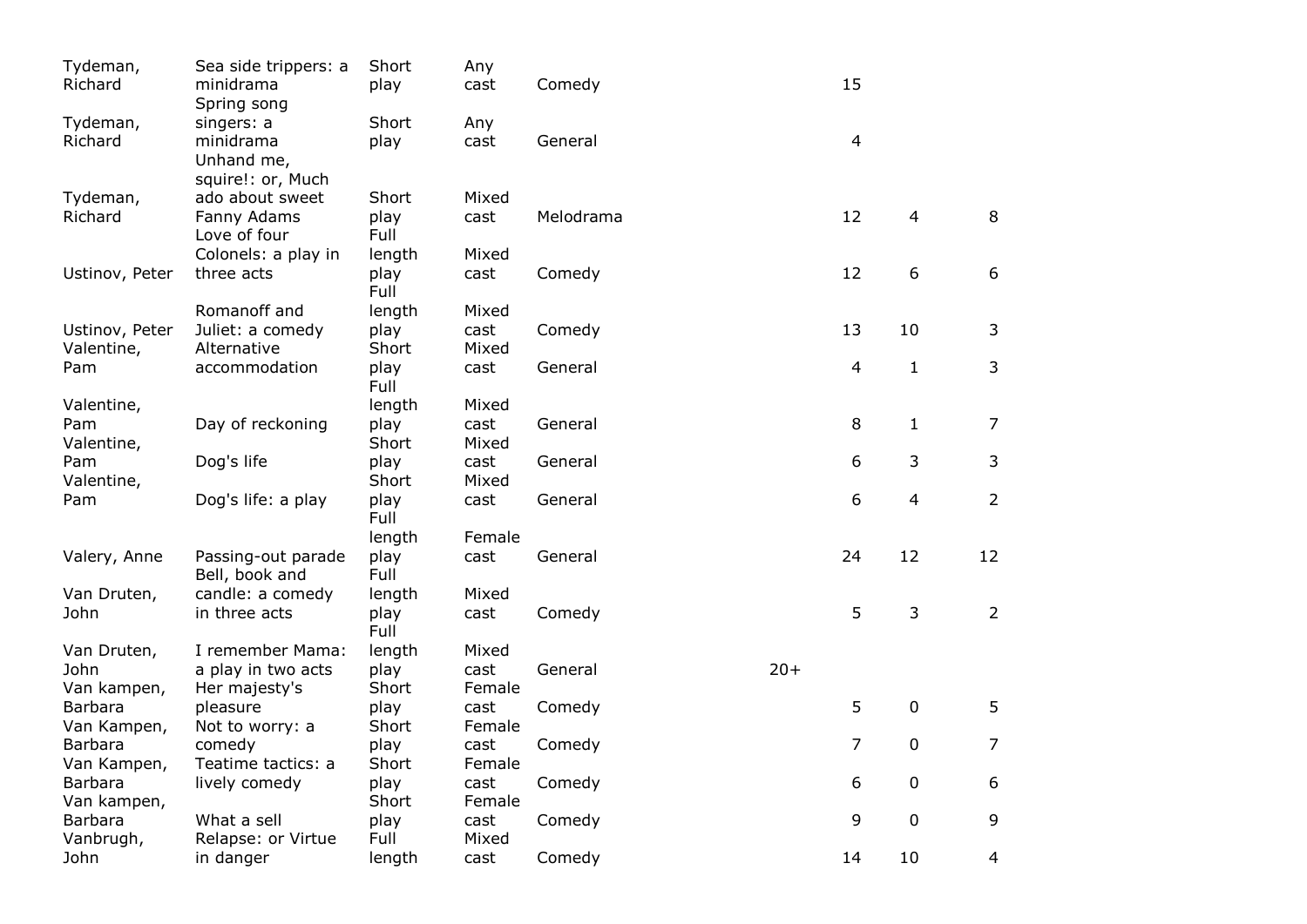|                           |                                                          | play           |                |               |       |                          |                |                |              |
|---------------------------|----------------------------------------------------------|----------------|----------------|---------------|-------|--------------------------|----------------|----------------|--------------|
| Vance,                    | Wuthering heights:<br>adapted from the<br>novel by Emily | Full<br>length | Mixed          |               |       |                          |                |                |              |
| Charles                   | Brontë                                                   | play<br>Full   | cast           | Dramatisation |       | 10                       | 6              | $\overline{4}$ |              |
|                           | Outward bound: a                                         | length         | Mixed          |               |       |                          |                |                |              |
| Vane, Sutton              | play in three acts                                       | play<br>Short  | cast<br>Female | General       |       | 9                        | 6              | 3              |              |
| Verity, Elma              | Cove Cottage                                             | play           | cast           | Comedy        |       | 4                        | $\pmb{0}$      | $\overline{4}$ |              |
|                           |                                                          |                |                |               |       |                          |                |                | Suitable     |
| Vickers,                  |                                                          | Short          | Mixed          |               |       |                          |                |                | for<br>young |
| Sheree                    | Snow White                                               | play           | cast           | Pantomime     | $20+$ |                          |                |                | cast         |
|                           | After I'm gone: a                                        | Short          | Mixed          |               |       |                          |                |                |              |
| Vickery, Frank            | comedy                                                   | play<br>Full   | cast           | Comedy        |       | $\overline{4}$           | $\mathbf{1}$   | 3              |              |
|                           |                                                          | length         | Mixed          |               |       |                          |                |                |              |
| Vickery, Frank            | All's fair                                               | play           | cast           | General       |       | 6                        | $\overline{2}$ | $\overline{4}$ |              |
|                           |                                                          | Short          | Mixed          |               |       |                          |                |                |              |
| Vickery, Frank            | Bedside manner                                           | play<br>Full   | cast           | General       |       | 6                        | $\mathbf{1}$   | 5              |              |
|                           |                                                          | length         | Mixed          |               |       |                          |                |                |              |
| Vickery, Frank            | Easy terms                                               | play<br>Full   | cast           | Comedy        |       | 4                        | $\overline{2}$ | $\overline{2}$ |              |
|                           |                                                          | length         | Mixed          |               |       |                          |                |                |              |
| Vickery, Frank            | Erogenous zones                                          | play<br>Full   | cast           | General       |       | 5                        | 3              | $\overline{2}$ |              |
|                           | Family planning: a                                       | length         | Mixed          |               |       |                          |                |                |              |
| Vickery, Frank            | comedy                                                   | play           | cast           | Comedy        |       | $\overline{7}$           | 3              | $\overline{4}$ |              |
|                           | Night out: a                                             | Short          | Mixed          |               |       |                          |                |                |              |
| Vickery, Frank            | comedy<br>One o'clock from                               | play<br>Full   | cast           | Comedy        |       | 4                        | $\overline{2}$ | $\overline{2}$ |              |
|                           | the house: a                                             | length         | Mixed          |               |       |                          |                |                |              |
| Vickery, Frank            | comedy                                                   | play           | cast           | Comedy        |       | 14                       | 6              | 8              |              |
|                           | Split ends: a                                            | Short          | Mixed          |               |       |                          |                |                |              |
| Vickery, Frank            | comedy                                                   | play<br>Full   | cast           | Comedy        |       | $\overline{\mathcal{L}}$ | $\overline{2}$ | $\overline{2}$ |              |
|                           |                                                          | length         | Mixed          |               |       |                          |                |                |              |
| Vickery, Frank<br>Vooght, | Trivial pursuits                                         | play<br>Short  | cast<br>Mixed  | Comedy        |       | 10                       | 4              | 6              |              |
| Cherry                    | <b>Barbecue</b>                                          | play           | cast           | General       |       | $\overline{7}$           | 3              | $\overline{4}$ |              |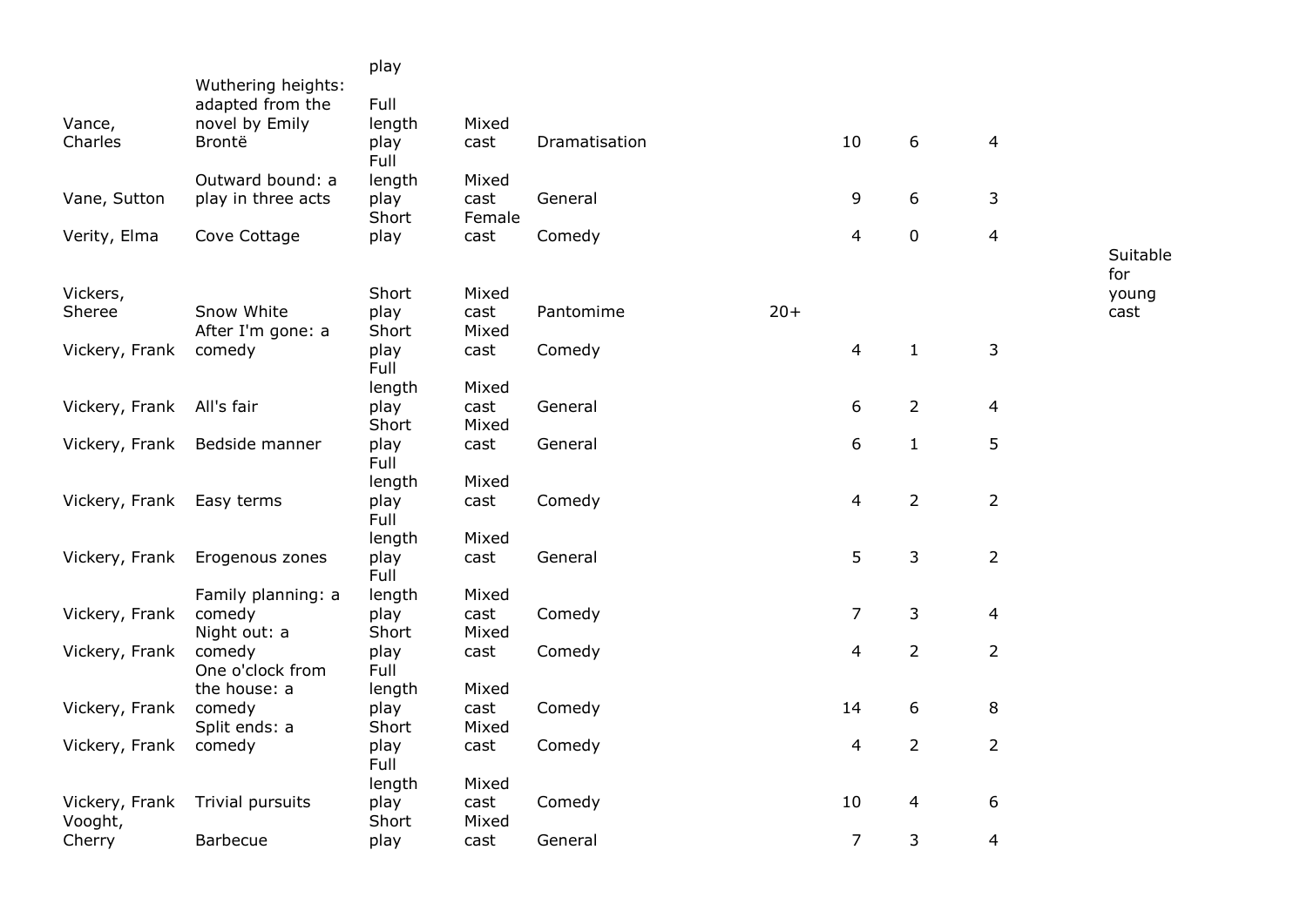| Vooght,       |                                                          | Short          | Female |               |           |       |                |                |                |
|---------------|----------------------------------------------------------|----------------|--------|---------------|-----------|-------|----------------|----------------|----------------|
| Cherry        | Be an angel                                              | play           | cast   | General       |           |       | 10             | 0              | 10             |
| Vooght,       |                                                          | Short          | Female |               |           |       |                |                |                |
| Cherry        | Bright interval                                          | play           | cast   | General       |           |       | 6              | $\mathbf 0$    | 6              |
| Vooght,       | Bright society: a                                        | Short          | Female |               |           |       |                |                |                |
| Cherry        | comedy in one act<br>Come live with me:                  | play           | cast   | Comedy        |           |       | 11             | 0              | 11             |
| Vooght,       | a one-act dialect                                        | Short          | Female |               |           |       |                |                |                |
| Cherry        | comedy                                                   | play           | cast   | Comedy        |           |       | 8              | 0              | 8              |
| Vooght,       |                                                          | Short          | Female |               |           |       |                |                |                |
| Cherry        | Dark remedy                                              | play           | cast   | General       |           |       | 5              | $\mathbf 0$    | 5              |
| Vooght,       | Let's be friends: a                                      | Short          | Female |               |           |       |                |                |                |
| Cherry        | comedy in one act                                        | play           | cast   | Comedy        |           |       | 8              | $\mathbf 0$    | 8              |
| Vooght,       | Nineteen, The                                            | Short          | Female |               |           |       |                |                |                |
| Cherry        | Beacon                                                   | play           | cast   | Historical    |           |       | 6              | $\mathbf 0$    | 6              |
| Vooght,       |                                                          | Short          | Female |               |           |       |                |                |                |
| Cherry        | Outrageous fortune                                       | play           | cast   | General       |           |       | 8              | $\mathbf 0$    | 8              |
| Vooght,       |                                                          | Short          | Female |               |           |       |                |                |                |
| Cherry        | People like us                                           | play           | cast   | General       |           |       | 4              | $\mathbf 0$    | $\overline{4}$ |
| Vooght,       |                                                          | Short          | Female |               |           |       |                |                |                |
| Cherry        | Repent at leisure                                        | play           | cast   | General       |           |       | $\overline{7}$ | $\mathbf 0$    | 7              |
| Vooght,       | Seat in the park:                                        | Short          | Mixed  |               |           |       |                |                |                |
| Cherry        | five one act plays                                       | play           | cast   | General       | Anthology |       |                |                |                |
| Vooght,       | Seat in the park:                                        | Short          | Female |               |           |       |                |                |                |
| Cherry        | five one act plays                                       | play           | cast   | General       | Anthology |       |                |                |                |
|               | Love from a<br>stranger: based on<br>the story by Agatha | Full<br>length | Mixed  |               |           |       |                |                |                |
| Vosper, Frank | Christie                                                 | play           | cast   | Dramatisation |           |       | 8              | 4              | $\overline{4}$ |
|               | Ring out, wild                                           |                |        |               |           |       |                |                |                |
| Vought,       | bells: play for                                          | Short          | Female |               |           |       |                |                |                |
| Cherry        | women                                                    | play           | cast   | General       |           |       | 5              | $\mathbf 0$    | 5              |
|               | Alice: an adaptation                                     | Full           |        |               |           |       |                |                |                |
|               | of Lewis Carroll's                                       | length         | Mixed  |               |           |       |                |                |                |
| Wade, Laura   | Alice in Wonderland                                      | play           | cast   | General       |           |       | 10             | $\overline{7}$ | 3              |
|               | Alice: an adaptation                                     | Full           |        |               |           |       |                |                |                |
|               | of Lewis Carroll's                                       | length         | Mixed  |               |           |       |                |                |                |
| Wade, Laura   | Alice in Wonderland                                      | play           | cast   | General       |           | $20+$ |                |                |                |
|               |                                                          | Short          | Mixed  |               |           |       |                |                |                |
| Walsh, Enda   | Chatroom                                                 | play           | cast   | General       |           |       | 6              | 3              | 3              |
| Warburton, N. | Don't blame it on                                        | Short          | Mixed  |               |           |       |                |                |                |
| J.            | the boots                                                | play           | cast   | Comedy        |           |       | 4              | $\mathbf{1}$   | 3              |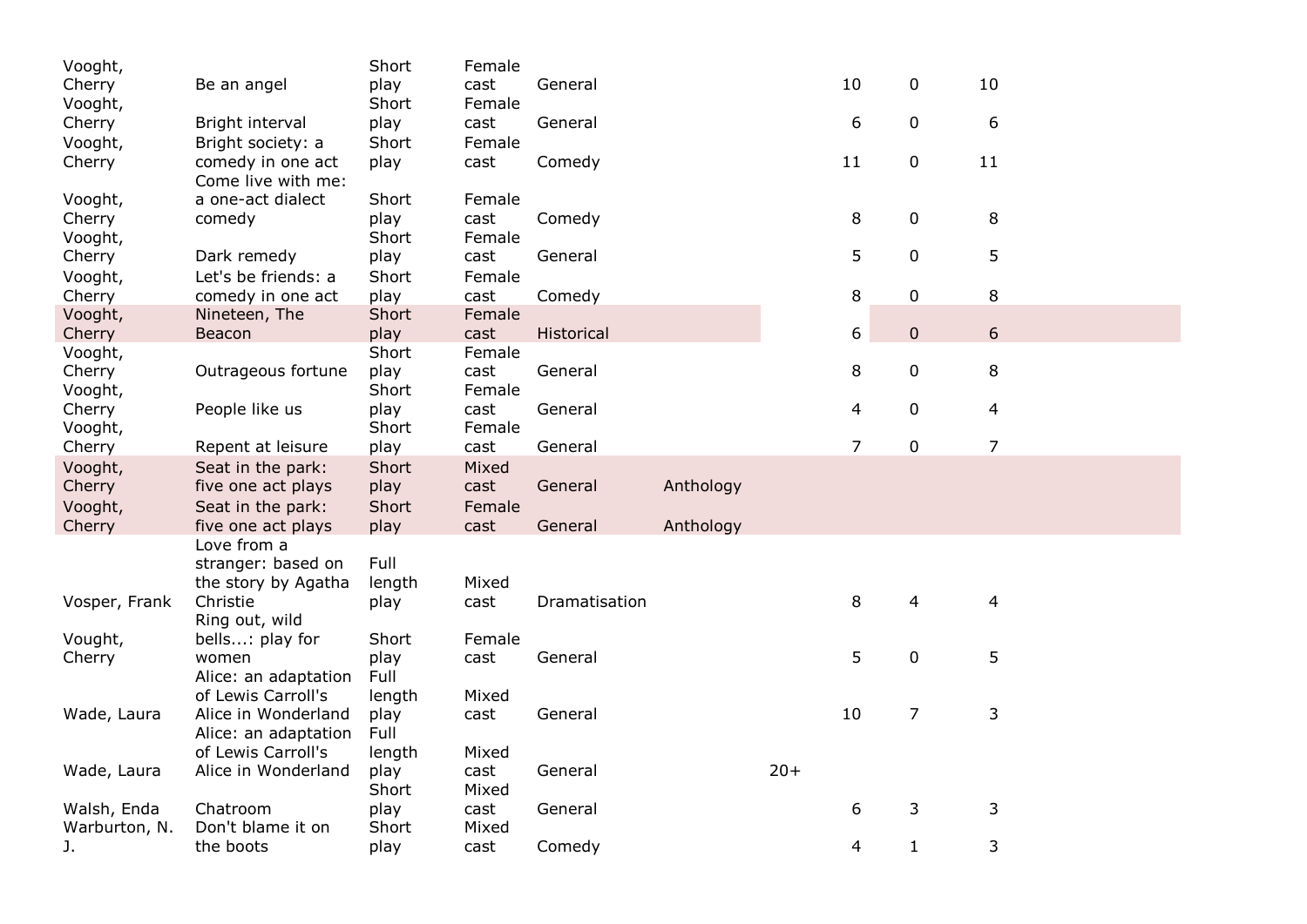| Warburton, N. | Easy stages: a       | Short        | Mixed |               |       |                |                |                          |                 |
|---------------|----------------------|--------------|-------|---------------|-------|----------------|----------------|--------------------------|-----------------|
| J.            | comedy               | play         | cast  | Comedy        |       | 7              | 3              | 4                        |                 |
|               |                      |              |       |               |       |                |                |                          | Suitable<br>for |
| Warburton, N. | Ghost writer: a play | Short        | Mixed |               |       |                |                |                          | young           |
| J.            | for young people     | play         | cast  | General       | $20+$ |                |                |                          | cast            |
| Warburton, N. |                      | Short        | Mixed |               |       |                |                |                          |                 |
| J.            | Not bobby            | play         | cast  | General       |       | 5              | $\mathbf{1}$   | $\overline{a}$           |                 |
| Warburton, N. | Sour grapes and      | Short        | Mixed |               |       |                |                |                          |                 |
| J.            | ashes                | play         | cast  | General       |       | 5              | $\overline{2}$ | 3                        |                 |
| Warburton,    |                      | Short        | Mixed |               |       |                |                |                          |                 |
| <b>Nick</b>   | Distracted globe     | play         | cast  | Comedy        |       | 6              | $\overline{2}$ | $\overline{4}$           |                 |
| Warburton,    |                      | Short        | Mixed |               |       |                |                |                          |                 |
| <b>Nick</b>   | For starters         | play         | cast  | Comedy        |       | $\overline{2}$ | $\mathbf{1}$   | $\mathbf{1}$             |                 |
| Warburton,    |                      | Short        | Mixed |               |       |                |                |                          |                 |
| <b>Nick</b>   | Last bread pudding   | play         | cast  | Comedy        |       | 7              | $\overline{2}$ | 5                        |                 |
| Warburton,    |                      | Short        | Mixed |               |       |                |                |                          |                 |
| <b>Nick</b>   | Last bread pudding   | play         | cast  | Comedy        |       | $\overline{7}$ | 3              | 4                        |                 |
| Warburton,    | Melons at the        | Short        | Mixed |               |       |                |                |                          |                 |
| <b>Nick</b>   | parsonage            | play         | cast  | Comedy        |       | 9              | 5              | $\overline{\mathcal{L}}$ |                 |
| Warburton,    | Melons at the        | Short        | Mixed |               |       |                |                |                          |                 |
| <b>Nick</b>   | parsonage: a play    | play         | cast  | Comedy        |       | 8              | $\overline{4}$ | 4                        |                 |
| Warburton,    | Melons at the        | Short        | Mixed |               |       |                |                |                          |                 |
| <b>Nick</b>   | parsonage: a play    | play         | cast  | Comedy        |       | 9              | $\overline{4}$ | 5                        |                 |
| Warburton,    |                      | Short        | Mixed |               |       |                |                |                          |                 |
| <b>Nick</b>   | Office song          | play         | cast  | General       |       | 3              | $\mathbf{1}$   | $\overline{2}$           |                 |
| Warburton,    |                      | Short        | Mixed |               |       |                |                |                          |                 |
| <b>Nick</b>   | Purvis: a comedy     | play         | cast  | Comedy        |       | $\overline{2}$ | $\mathbf 1$    | $\mathbf{1}$             |                 |
|               |                      |              |       |               |       |                |                |                          | Suitable        |
|               | Round the world      |              |       |               |       |                |                |                          | for             |
| Warburton,    | with Class Six: a    | Short        | Any   |               |       |                |                |                          | young           |
| <b>Nick</b>   | play for children    | play         | cast  | General       |       | $\overline{7}$ |                |                          | cast            |
|               | Strangers on a       |              |       |               |       |                |                |                          |                 |
|               | train: based on the  | Full         |       |               |       |                |                |                          |                 |
|               | novel by Patricia    | length       | Mixed |               |       |                |                |                          |                 |
| Warner, Craig | Highsmith            | play         | cast  | Dramatisation |       | $\overline{7}$ | 5              | $\overline{2}$           |                 |
|               |                      | Full         |       |               |       |                |                |                          |                 |
| Waterhouse,   |                      | length       | Mixed |               |       | 6              |                |                          |                 |
| John          | Just the ticket!     | play<br>Full | cast  | Comedy        |       |                | $\mathsf 3$    | 3                        |                 |
| Waterhouse,   | All things bright    | length       | Mixed |               |       |                |                |                          |                 |
| Keith         | and beautiful        | play         | cast  | Comedy        |       | 9              | 6              | 3                        |                 |
| Waterhouse,   | Billy Liar: a comedy | Full         | Mixed | Comedy        |       | 8              | 3              | 5                        |                 |
|               |                      |              |       |               |       |                |                |                          |                 |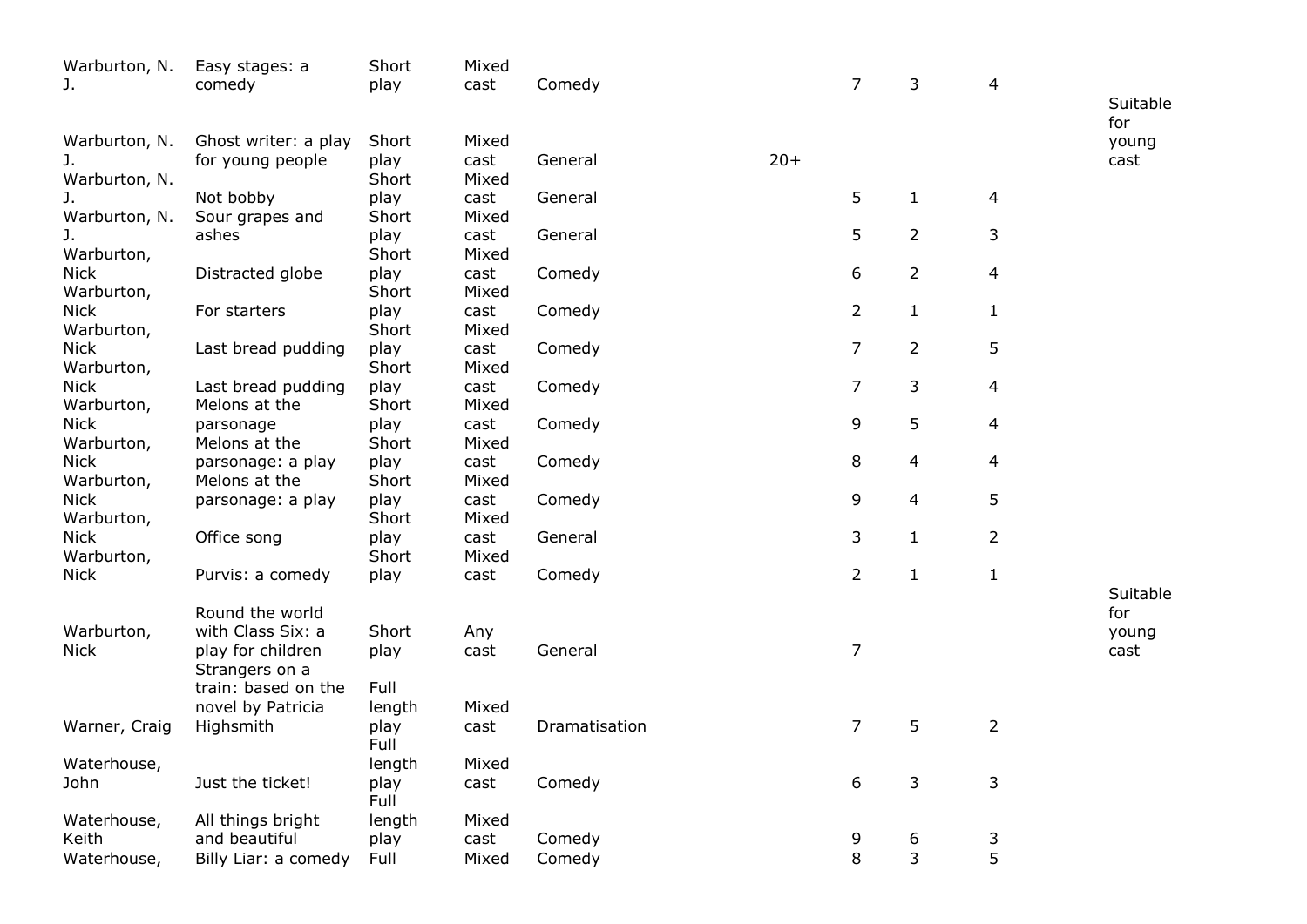| Keith         |                                          | length<br>play | cast          |                 |       |                  |                |                |  |
|---------------|------------------------------------------|----------------|---------------|-----------------|-------|------------------|----------------|----------------|--|
| Waterhouse,   | Celebration: a<br>double bill (cast for  | Full<br>length | Mixed         |                 |       |                  |                |                |  |
| Keith         | both plays?)<br>Celebration: a           | play           | cast          | General         |       | 16               | 8              | 8              |  |
|               | double bill. The                         |                |               |                 |       |                  |                |                |  |
| Waterhouse,   | wedding and The                          | Short          | Mixed         |                 |       | 12               |                |                |  |
| Keith         | funeral                                  | play<br>Full   | cast          | General         |       |                  | 6              | 6              |  |
| Waterhouse,   |                                          | length         | Mixed         |                 |       |                  |                |                |  |
| Keith         | Children's day<br>Our song: a play       | play<br>Full   | cast          | Comedy          |       | $\overline{7}$   | 3              | 4              |  |
| Waterhouse,   | adapted from his                         | length         | Mixed         |                 |       |                  |                |                |  |
| Keith         | own novel                                | play<br>Full   | cast          | General         |       | $\overline{7}$   | $\overline{4}$ | 3              |  |
| Waterhouse,   |                                          | length         | Mixed         |                 |       |                  |                |                |  |
| Keith         | Say who you are                          | play<br>Full   | cast          | Comedy          |       | 4                | $\overline{2}$ | $\overline{2}$ |  |
| Waterhouse,   |                                          | length         | Mixed         |                 |       |                  |                |                |  |
| Keith         | Whoops-a-daisy                           | play<br>Full   | cast          | Comedy          |       | $\boldsymbol{6}$ | 3              | 3              |  |
| Waterhouse,   | Who's who?: a                            | length         | Mixed         |                 |       |                  |                |                |  |
| Keith         | comedy                                   | play<br>Full   | cast          | Comedy          |       | 5                | $\overline{2}$ | 3              |  |
| Watkinson,    |                                          | length         | Mixed         |                 |       |                  |                |                |  |
| Douglas       | Dragon's tail                            | play<br>Full   | cast          | General         |       | 4                | $\overline{2}$ | $\overline{2}$ |  |
| Watkyn,       | Geese are getting                        | length         | Mixed         |                 |       |                  |                |                |  |
| Arthur        | fat                                      | play<br>Full   | cast          | Comedy          |       | 11               | 6              | 5              |  |
| Way, Charles  | In the bleak                             | length         | Mixed         | Religious theme |       | 4                | $\overline{2}$ |                |  |
|               | midwinter: a play<br>Duchess of Malfi: a | play           | cast          |                 |       |                  |                | $\overline{2}$ |  |
|               | play, edited by                          | Full           |               |                 |       |                  |                |                |  |
| Webster, John | Elizabeth M.<br><b>Brennan</b>           | length<br>play | Mixed<br>cast | Tragedy         |       | 17               | 14             | 3              |  |
|               |                                          | Full           |               |                 |       |                  |                |                |  |
| Wedekind,     |                                          | length         | Mixed         |                 |       |                  |                |                |  |
| Frank         | Spring awakening                         | play<br>Short  | cast<br>Mixed | General         | $20+$ |                  |                |                |  |
| Weldon, Fay   | Flood warning                            | play           | cast          | General         |       | 5                | $\overline{2}$ | 3              |  |
| Weldon, Fay   | I love my love                           | Full           | Mixed         | General         |       | 5                | $\overline{2}$ | 3              |  |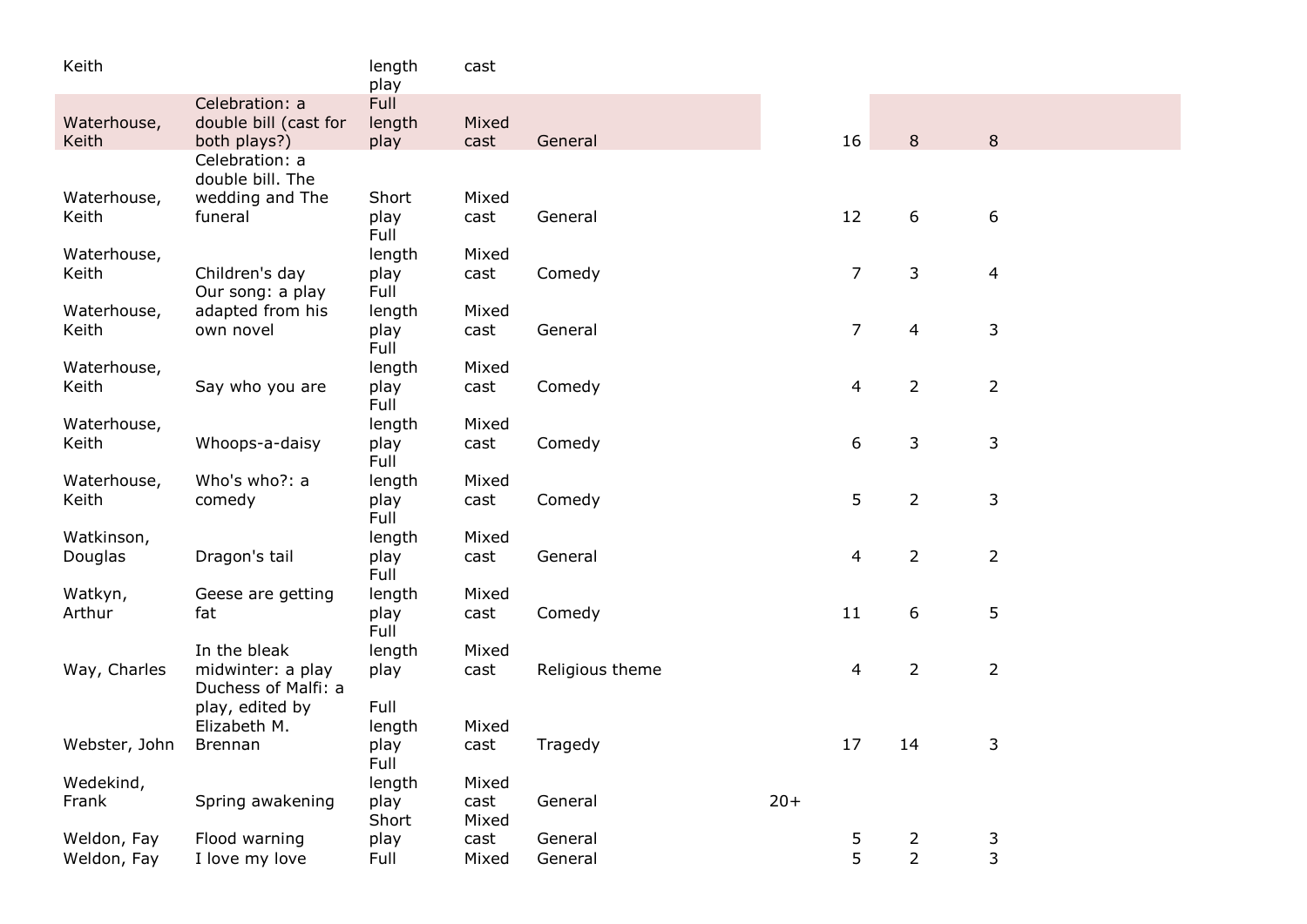|                   |                                                                                                                                                                            | length<br>play         | cast          |               |           |       |                |                |                         |  |
|-------------------|----------------------------------------------------------------------------------------------------------------------------------------------------------------------------|------------------------|---------------|---------------|-----------|-------|----------------|----------------|-------------------------|--|
|                   |                                                                                                                                                                            | Short                  | Mixed         |               |           |       |                |                |                         |  |
| Weldon, Fay       | Reading group                                                                                                                                                              | play                   | cast          | General       |           |       | $\overline{7}$ | $\overline{2}$ | 5                       |  |
|                   |                                                                                                                                                                            | Short                  | Mixed         |               |           |       |                |                |                         |  |
| Weldon, Fay       | Words of advice<br>Canterbury tales: a<br>contemporary                                                                                                                     | play                   | cast          | General       |           |       | 6              | $\overline{2}$ | $\overline{\mathbf{4}}$ |  |
|                   | theatrical                                                                                                                                                                 | Full                   |               |               |           |       |                |                |                         |  |
| Wengrow,          | adaptation of                                                                                                                                                              | length                 | Mixed         |               |           |       |                |                |                         |  |
| Arnold            | Chaucer's work<br>Our country's good:                                                                                                                                      | play                   | cast          | Dramatisation |           |       | $\overline{7}$ | 4              | 3                       |  |
|                   | based on The                                                                                                                                                               | Full                   |               |               |           |       |                |                |                         |  |
| Wertenbaker,      | playmaker by                                                                                                                                                               | length                 | Mixed         |               |           |       |                |                |                         |  |
| Timberlake        | Thomas Keneally                                                                                                                                                            | play<br>Full           | cast          | Dramatisation |           |       | 22             | 17             | 5                       |  |
| Wertenbaker,      | Three birds                                                                                                                                                                | length                 | Mixed         |               |           |       |                |                |                         |  |
| Timberlake        | alighting on a field                                                                                                                                                       | play<br>Full           | cast          | General       |           |       | 9              | 4              | 5                       |  |
| Wertenbaker,      | Three birds                                                                                                                                                                | length                 | Mixed         |               |           |       |                |                |                         |  |
| Timberlake        | alighting on a field                                                                                                                                                       | play                   | cast          | General       |           | $20+$ |                |                |                         |  |
| Wesker,<br>Arnold | Three plays: Five<br>finger exercise, by<br>Peter Shaffer, The<br>kitchen (full length<br>version), by Arnold<br>Wesker and Hamlet<br>of Stepney Green,<br>by Bernard Kops | Full<br>length<br>play | Mixed<br>cast | General       | Anthology |       |                |                |                         |  |
| West, Don         | Vacant possession                                                                                                                                                          | Short<br>play          | Mixed<br>cast | General       |           |       | $\overline{4}$ | $\overline{2}$ | $\overline{2}$          |  |
|                   | Humpty Dumpty: a<br>basic pantomime in                                                                                                                                     | Full<br>length         | Any           |               |           |       |                |                |                         |  |
| West, Trudy       | three acts                                                                                                                                                                 | play<br>Full           | cast          | Pantomime     |           |       | 19             |                |                         |  |
|                   |                                                                                                                                                                            | length                 | Mixed         |               |           |       |                |                |                         |  |
| Whelan, Peter     | Accrington pals                                                                                                                                                            | play<br>Full           | cast          | General       |           |       | 10             | 5              | 5                       |  |
|                   |                                                                                                                                                                            | length                 | Mixed         |               |           |       |                |                |                         |  |
| Whelan, Peter     | Herbal bed<br>Snow White and                                                                                                                                               | play<br>Full           | cast          | Historical    |           |       | 8              | 5              | 3                       |  |
| White, Jesse      | the seven dwarfs: a                                                                                                                                                        | length                 | Mixed         |               |           |       |                |                |                         |  |
| <b>Braham</b>     | fairy tale play                                                                                                                                                            | play                   | cast          | Pantomime     |           | $20+$ |                |                |                         |  |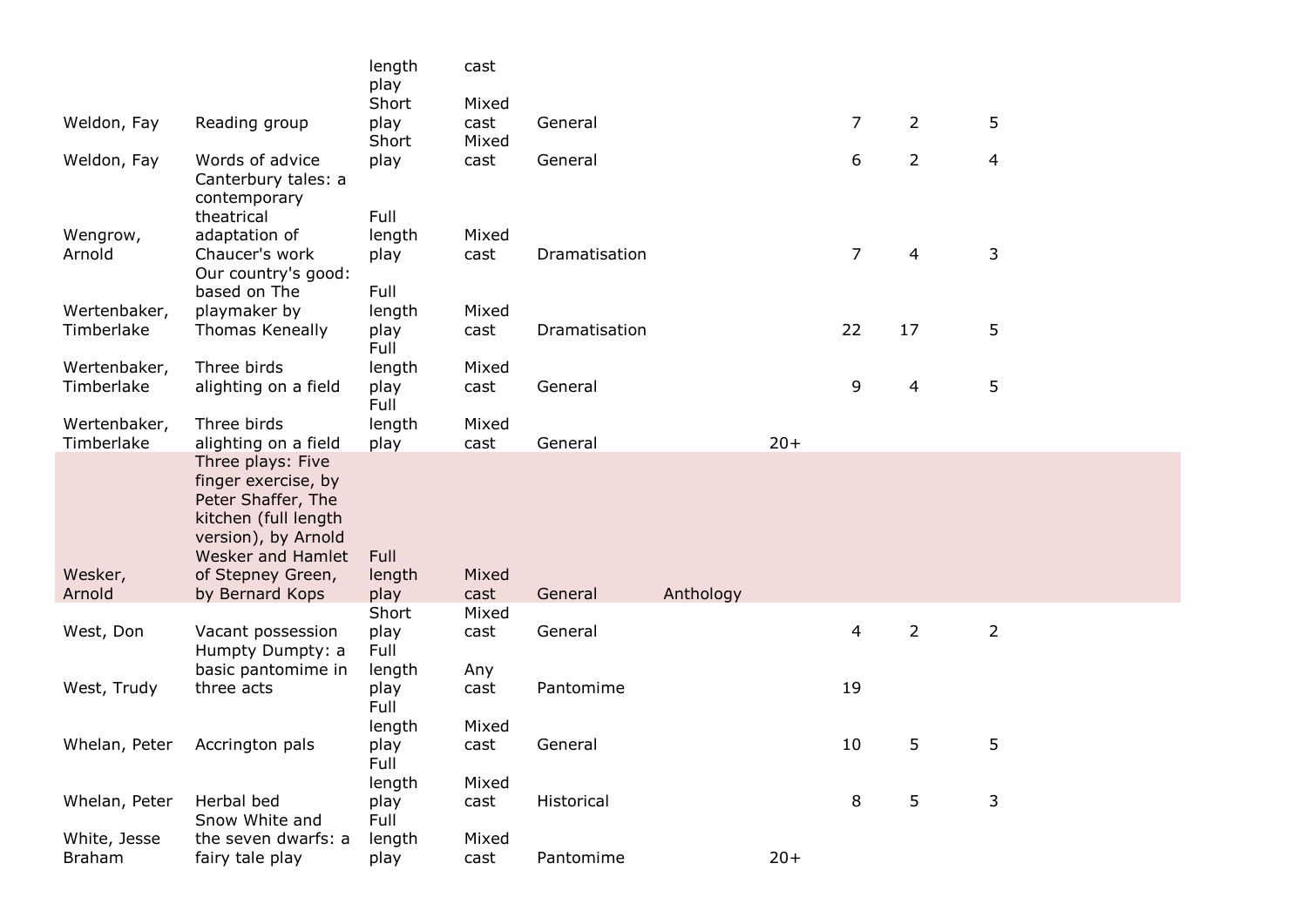| Best of friends:<br>adapted from the<br>letters and writings<br>of Dame Laurentia |                                                                                                                                                                                                                                                                                                                                                                             |                                                                                                   |                                                         |                                                              |                                      |                                     |                                                 |
|-----------------------------------------------------------------------------------|-----------------------------------------------------------------------------------------------------------------------------------------------------------------------------------------------------------------------------------------------------------------------------------------------------------------------------------------------------------------------------|---------------------------------------------------------------------------------------------------|---------------------------------------------------------|--------------------------------------------------------------|--------------------------------------|-------------------------------------|-------------------------------------------------|
|                                                                                   |                                                                                                                                                                                                                                                                                                                                                                             |                                                                                                   |                                                         |                                                              |                                      |                                     |                                                 |
|                                                                                   |                                                                                                                                                                                                                                                                                                                                                                             | Mixed                                                                                             |                                                         |                                                              |                                      |                                     |                                                 |
| <b>Bernard Shaw</b>                                                               | play                                                                                                                                                                                                                                                                                                                                                                        | cast                                                                                              | Historical                                              | 3                                                            | $\overline{2}$                       | $\mathbf{1}$                        |                                                 |
|                                                                                   |                                                                                                                                                                                                                                                                                                                                                                             |                                                                                                   |                                                         |                                                              |                                      |                                     |                                                 |
| book Alan Turing,                                                                 | Full                                                                                                                                                                                                                                                                                                                                                                        |                                                                                                   |                                                         |                                                              |                                      |                                     |                                                 |
| the enigma, by                                                                    | length                                                                                                                                                                                                                                                                                                                                                                      |                                                                                                   |                                                         |                                                              |                                      |                                     |                                                 |
|                                                                                   |                                                                                                                                                                                                                                                                                                                                                                             |                                                                                                   |                                                         |                                                              |                                      |                                     |                                                 |
|                                                                                   | length                                                                                                                                                                                                                                                                                                                                                                      | Mixed                                                                                             |                                                         |                                                              |                                      |                                     |                                                 |
|                                                                                   |                                                                                                                                                                                                                                                                                                                                                                             |                                                                                                   |                                                         |                                                              |                                      |                                     |                                                 |
|                                                                                   | length                                                                                                                                                                                                                                                                                                                                                                      | Mixed                                                                                             |                                                         |                                                              |                                      |                                     |                                                 |
|                                                                                   | play                                                                                                                                                                                                                                                                                                                                                                        | cast                                                                                              |                                                         |                                                              |                                      |                                     |                                                 |
|                                                                                   | Full                                                                                                                                                                                                                                                                                                                                                                        |                                                                                                   |                                                         |                                                              |                                      |                                     |                                                 |
| story by Henry                                                                    | length                                                                                                                                                                                                                                                                                                                                                                      | Mixed                                                                                             |                                                         |                                                              |                                      |                                     |                                                 |
|                                                                                   |                                                                                                                                                                                                                                                                                                                                                                             |                                                                                                   |                                                         |                                                              |                                      |                                     |                                                 |
|                                                                                   | length                                                                                                                                                                                                                                                                                                                                                                      | Mixed                                                                                             |                                                         |                                                              |                                      |                                     |                                                 |
|                                                                                   |                                                                                                                                                                                                                                                                                                                                                                             |                                                                                                   |                                                         |                                                              |                                      |                                     |                                                 |
| being earnest and                                                                 | length                                                                                                                                                                                                                                                                                                                                                                      | Mixed                                                                                             |                                                         |                                                              |                                      |                                     |                                                 |
| other plays                                                                       | play                                                                                                                                                                                                                                                                                                                                                                        | cast                                                                                              | Comedy                                                  | 15                                                           | $\overline{7}$                       | 8                                   |                                                 |
|                                                                                   |                                                                                                                                                                                                                                                                                                                                                                             |                                                                                                   |                                                         |                                                              |                                      |                                     |                                                 |
| other plays                                                                       | play                                                                                                                                                                                                                                                                                                                                                                        | cast                                                                                              | Tragedy                                                 | 3                                                            | $\overline{2}$                       | $\mathbf{1}$                        |                                                 |
|                                                                                   |                                                                                                                                                                                                                                                                                                                                                                             |                                                                                                   |                                                         |                                                              |                                      |                                     |                                                 |
| other plays: Lady                                                                 |                                                                                                                                                                                                                                                                                                                                                                             |                                                                                                   |                                                         |                                                              |                                      |                                     |                                                 |
|                                                                                   |                                                                                                                                                                                                                                                                                                                                                                             |                                                                                                   |                                                         |                                                              |                                      |                                     |                                                 |
| of No Importance,                                                                 |                                                                                                                                                                                                                                                                                                                                                                             |                                                                                                   |                                                         |                                                              |                                      |                                     |                                                 |
| An Ideal Husband,                                                                 | Full                                                                                                                                                                                                                                                                                                                                                                        |                                                                                                   |                                                         |                                                              |                                      |                                     |                                                 |
| Tragedy                                                                           | play                                                                                                                                                                                                                                                                                                                                                                        | cast                                                                                              | Comedy                                                  | 15                                                           | 8                                    | $\overline{7}$                      |                                                 |
|                                                                                   | McLachlan, Sir<br>Sydney Cockerell<br>and George<br>Breaking the code:<br>a play based on the<br>Andrew Hodges<br>Pack of lies<br>Penny for a song<br>Turn of the screw:<br>adapted from the<br>James<br>Ideal husband<br>Importance of<br>Importance of<br>being earnest and<br>Importance of<br>being earnest and<br>Windermere's Fan,<br>Salomé, A Woman<br>A Florentine | Full<br>length<br>play<br>Full<br>play<br>Full<br>play<br>Full<br>play<br>Full<br>Short<br>length | Mixed<br>cast<br>cast<br>cast<br>cast<br>Mixed<br>Mixed | General<br>Historical<br>General<br>Dramatisation<br>General | 9<br>8<br>14<br>$\overline{7}$<br>15 | $\overline{7}$<br>3<br>11<br>3<br>9 | $\overline{2}$<br>5<br>3<br>$\overline{4}$<br>6 |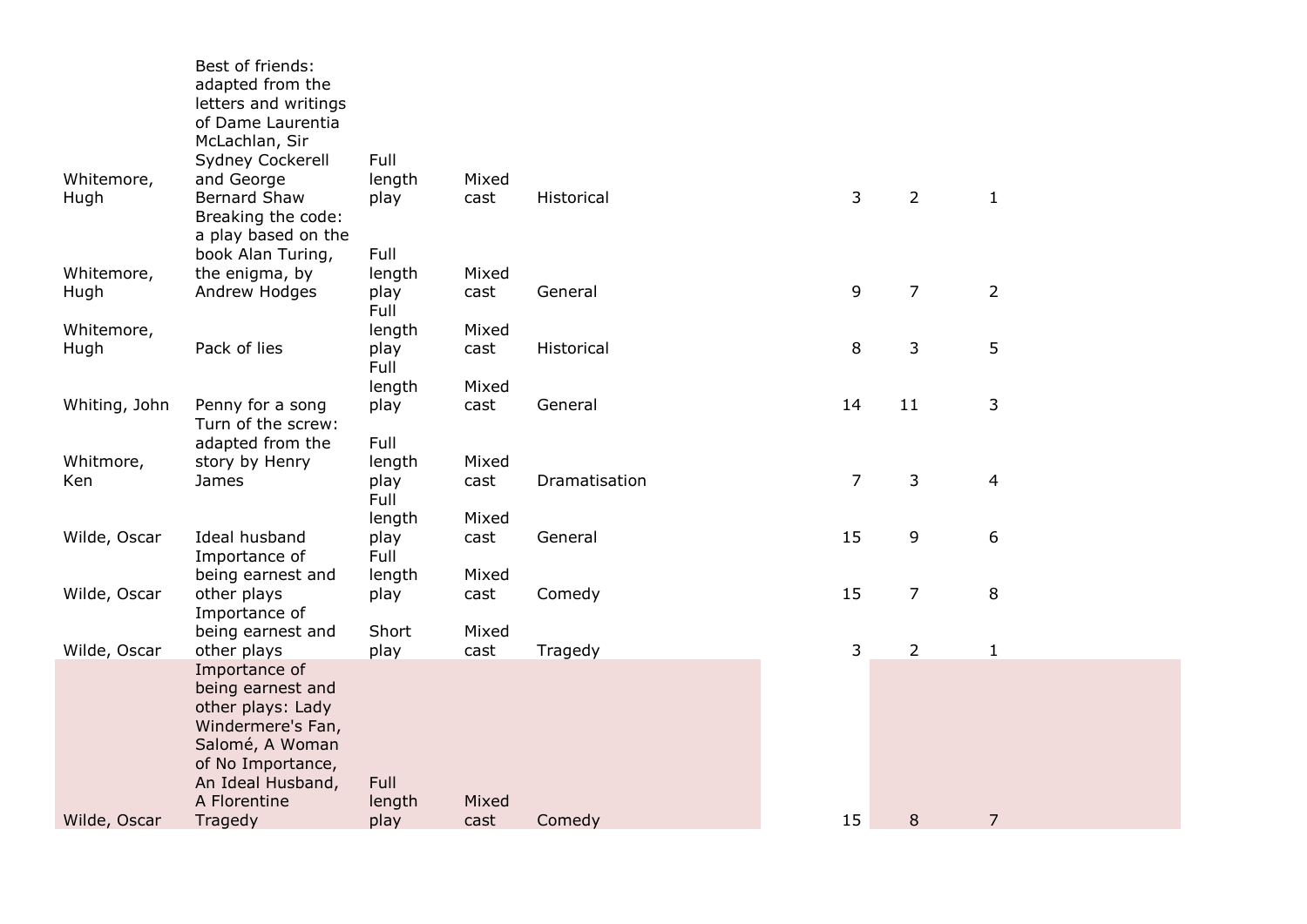| Wilde, Oscar            | Importance of<br>being earnest and<br>other plays: Lady<br>Windermere's Fan,<br>Salomé, A Woman<br>of No Importance,<br>An Ideal Husband,<br>A Florentine<br>Tragedy | Full<br>length<br>play         | Mixed<br>cast          | Comedy    |           | 15 | $\overline{9}$ | 6                       |  |
|-------------------------|----------------------------------------------------------------------------------------------------------------------------------------------------------------------|--------------------------------|------------------------|-----------|-----------|----|----------------|-------------------------|--|
| Wilde, Oscar            | Importance of<br>being earnest and<br>other plays: Lady<br>Windermere's Fan,<br>Salomé, A Woman<br>of No Importance,<br>An Ideal Husband,<br>A Florentine            | Full<br>length                 | Mixed                  |           | Anthology |    |                |                         |  |
|                         | Tragedy<br>Importance of                                                                                                                                             | play                           | cast                   | Comedy    |           |    |                |                         |  |
| Wilde, Oscar            | being earnest: a<br>trivial play for<br>serious people<br>Importance of<br>being earnest: a<br>trivial comedy for                                                    | Full<br>length<br>play         | Mixed<br>cast          | Comedy    |           | 9  | 5              | $\overline{4}$          |  |
| Wilde, Oscar            | serious people /<br>edited by Russell<br>Jackson                                                                                                                     | Full<br>length<br>play<br>Full | Mixed<br>cast          | Comedy    |           | 9  | 5              | $\overline{\mathbf{4}}$ |  |
| Wilde, Oscar<br>Wilder, | Lady Windermere's<br>fan<br>Long Christmas                                                                                                                           | length<br>play<br>Short        | Mixed<br>cast<br>Mixed | Comedy    |           | 15 | $\overline{7}$ | 8                       |  |
| Thornton                | dinner                                                                                                                                                               | play                           | cast                   | Christmas |           | 12 | 5              | $\overline{7}$          |  |
| Wilder,<br>Thornton     | Our town and other<br>plays: The skin of<br>our teeth; the<br>Matchmaker                                                                                             | Full<br>length<br>play         | Mixed<br>cast          | General   |           | 16 | $\overline{9}$ | $\overline{7}$          |  |
| Wilder,                 | Our town and other<br>plays: The skin of<br>our teeth; The                                                                                                           | Full<br>length                 | Mixed                  |           |           |    |                |                         |  |
| Thornton                | matchmaker                                                                                                                                                           | play                           | cast                   | General   | Anthology |    |                |                         |  |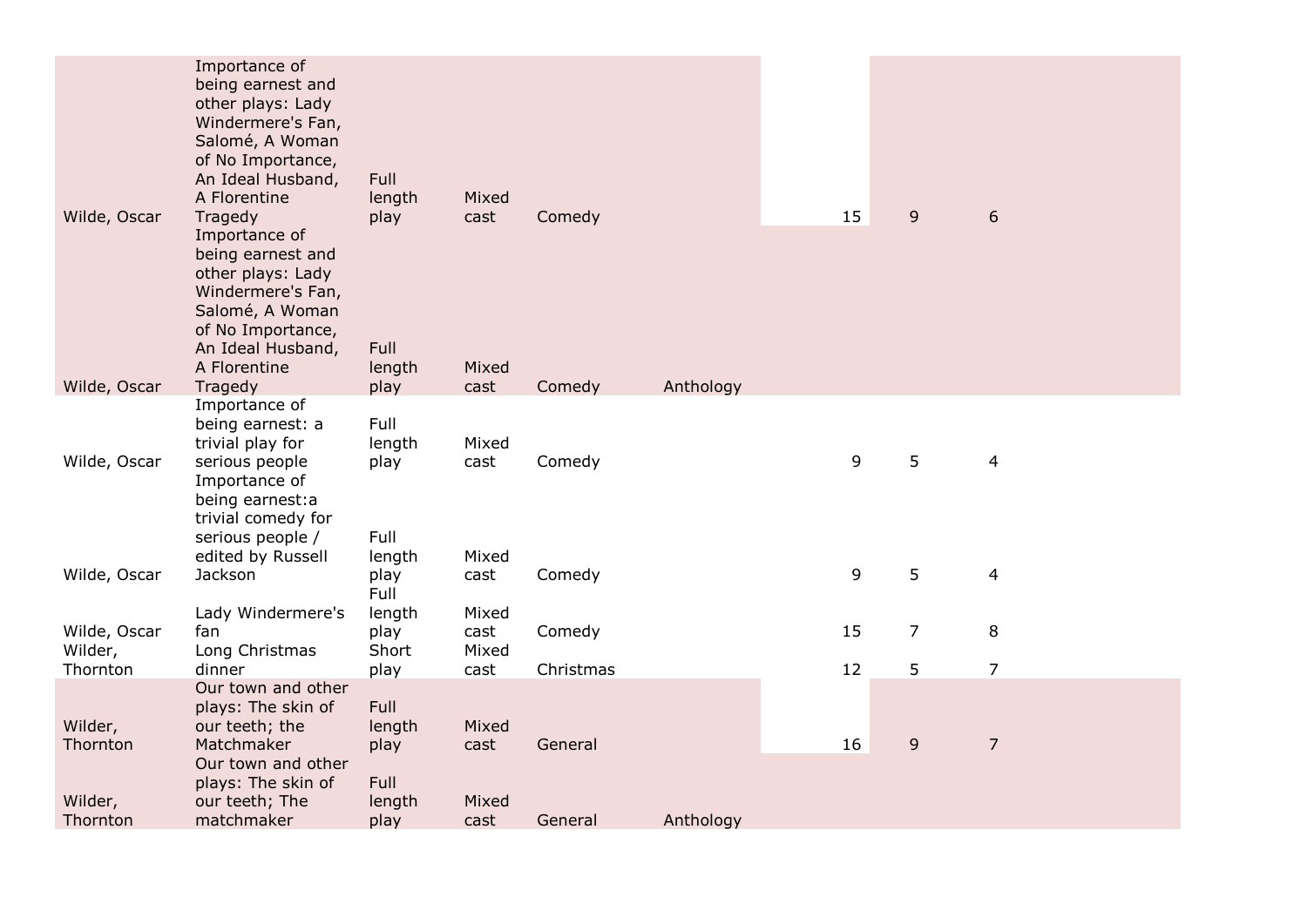|               | Our town and other<br>plays: The skin of | Full           |       |               |       |                |                |                         |           |                 |
|---------------|------------------------------------------|----------------|-------|---------------|-------|----------------|----------------|-------------------------|-----------|-----------------|
| Wilder,       | our teeth; The                           | length         | Mixed |               |       |                |                |                         |           |                 |
| Thornton      | matchmaker                               | play           | cast  | General       | $20+$ |                |                |                         |           |                 |
|               |                                          | Full           |       |               |       |                |                |                         |           |                 |
| Williams,     | Beth: a play in four                     | length         | Mixed |               |       |                |                |                         |           |                 |
| Emlyn         | scenes                                   | play           | cast  | General       |       | 8              | 4              | $\overline{\mathbf{4}}$ |           |                 |
|               |                                          | Full           |       |               |       |                |                |                         |           |                 |
| Williams,     |                                          | length         | Mixed |               |       |                |                |                         |           |                 |
| Emlyn         | Corn is green                            | play<br>Full   | cast  | General       |       | 15             | 10             | 5                       |           |                 |
| Williams,     |                                          | length         | Mixed |               |       |                |                |                         |           |                 |
| Emlyn         | Cuckoo                                   | play           | cast  | General       |       | $\overline{7}$ | 3              | 4                       |           |                 |
|               | Late Christopher                         |                |       |               |       |                |                |                         |           |                 |
|               | Bean: an English                         |                |       |               |       |                |                |                         |           |                 |
|               | adaptation of Rene<br>Fauchois' comedy   | Full           |       |               |       |                |                |                         |           |                 |
| Williams,     | Prenez Garde a la                        | length         | Mixed |               |       |                |                |                         |           |                 |
| Emlyn         | peinture!                                | play           | cast  | Comedy        |       | 9              | 5              | 4                       |           |                 |
|               |                                          | Full           |       |               |       |                |                |                         |           |                 |
| Williams,     | Light of heart: play                     | length         | Mixed |               |       |                |                |                         |           |                 |
| Emlyn         | in 3 acts                                | play           | cast  | Comedy        |       | 8              | 4              | $\overline{\mathbf{4}}$ |           |                 |
|               | Murder has been                          | Full           |       |               |       |                |                |                         |           |                 |
| Williams,     | arranged: a ghost                        | length         | Mixed |               |       |                |                |                         |           |                 |
| Emlyn         | story in three acts                      | play           | cast  | Thriller      |       | 9              | 4              | 5                       |           |                 |
| Williams,     | Night must fall: a                       | Full<br>length | Mixed |               |       |                |                |                         |           |                 |
| Emlyn         | play in three acts                       | play           | cast  | General       |       | 9              | 4              | 5                       |           |                 |
|               |                                          | Full           |       |               |       |                |                |                         |           |                 |
| Williams,     |                                          | length         | Mixed |               |       |                |                |                         |           |                 |
| Emlyn         | Wind of heaven                           | play           | cast  | General       |       | 8              | 4              | 4                       |           |                 |
|               |                                          |                |       |               |       |                |                |                         | Extras    | Suitable        |
|               |                                          | Full           |       |               |       |                |                |                         | (usually  | for             |
|               | Far from the                             | length         | Mixed |               |       |                |                |                         | non-      | young           |
| Williams, Guy | madding crowd                            | play           | cast  | Dramatisation |       | 13             | 8              | 5                       | speaking) | cast            |
|               |                                          | Full           |       |               |       |                |                |                         |           | Suitable<br>for |
|               |                                          | length         | Mixed |               |       |                |                |                         |           | young           |
| Williams, Guy | Oliver Twist                             | play           | cast  | Dramatisation | $20+$ |                |                |                         |           | cast            |
|               |                                          | Full           |       |               |       |                |                |                         |           |                 |
| Williams,     | Double yolk: two                         | length         | Mixed |               |       |                |                |                         |           |                 |
| Hugh          | short plays                              | play           | cast  | General       |       | 8              | 4              | $\overline{4}$          |           |                 |
| Williams,     | Double yolk: two                         | Short          | Mixed | General       |       | $\overline{4}$ | $\overline{2}$ | $\overline{2}$          |           |                 |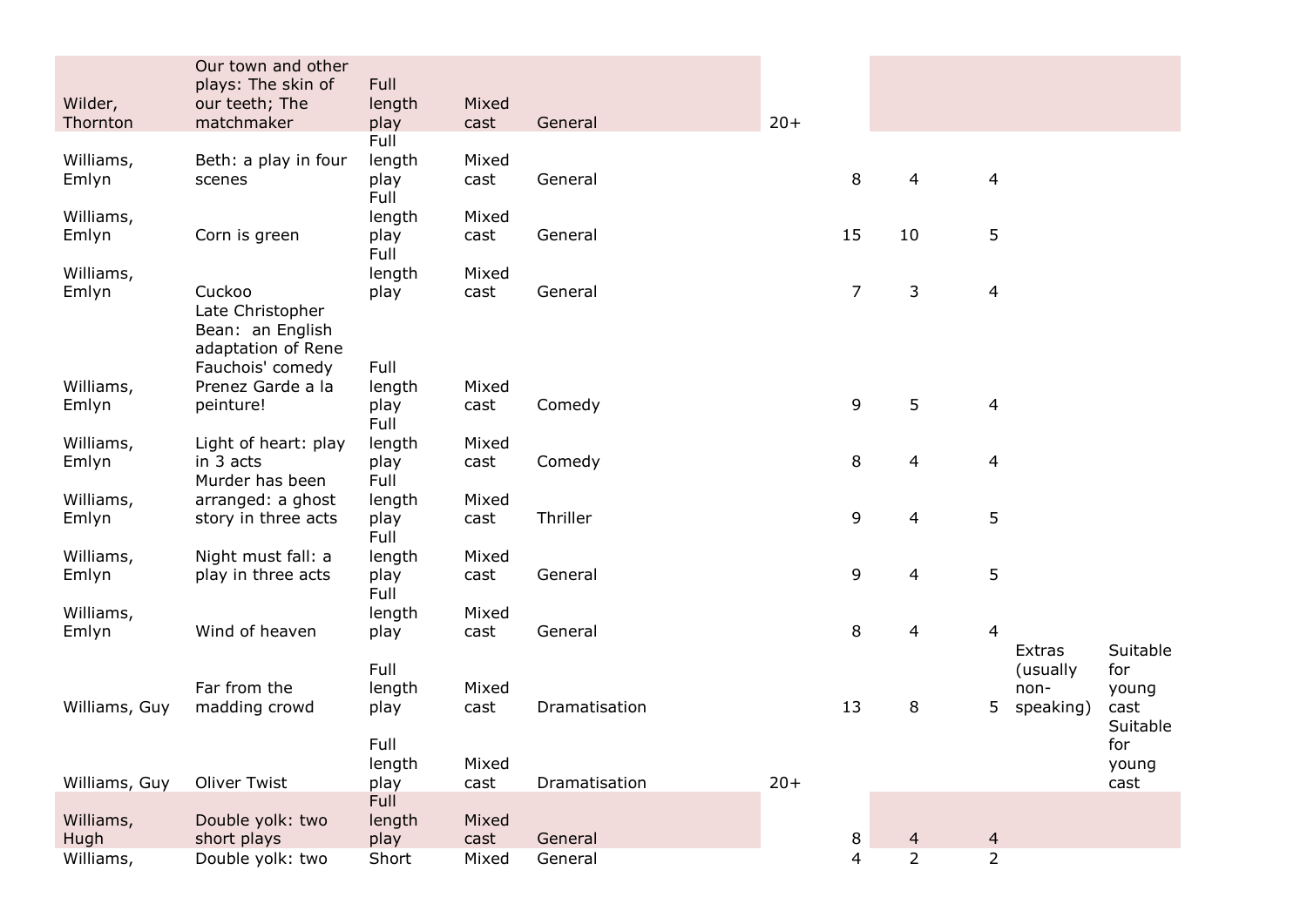| Hugh                   | short plays                                | play<br>Full  | cast         |          |           |                |                |                |
|------------------------|--------------------------------------------|---------------|--------------|----------|-----------|----------------|----------------|----------------|
| Williams,              |                                            | length        | Mixed        |          |           |                |                |                |
| Hugh                   | Flip side: a comedy                        | play<br>Full  | cast         | Comedy   |           | 4              | $\overline{2}$ | $\overline{2}$ |
| Williams,              | His, hers and                              | length        | Mixed        |          |           |                |                |                |
| Hugh                   | theirs: a comedy                           | play          | cast         | Comedy   |           | 6              | $\overline{2}$ | $\overline{4}$ |
|                        |                                            | <b>Full</b>   |              |          |           |                |                |                |
| Williams,              | <b>Irregular verb to</b>                   | length        | Mixed        |          |           | 9              | $\overline{4}$ | $\overline{5}$ |
| <b>Hugh</b>            | love: a comedy<br>Let's all go down        | play<br>Full  | cast         | General  |           |                |                |                |
| Williams,              | the Strand: a                              | length        | Mixed        |          |           |                |                |                |
| Hugh                   | comedy                                     | play          | cast         | Comedy   |           | 8              | $\overline{2}$ | 6              |
|                        |                                            | Full          |              |          |           |                |                |                |
| Williams,              | Plaintiff in a pretty                      | length        | Mixed        |          |           |                |                |                |
| Hugh                   | hat                                        | play          | cast         | Comedy   |           | 5              | 3              | $\overline{2}$ |
|                        |                                            | Full          |              |          |           |                |                |                |
| Williams,              | Double death: a                            | length        | Mixed        |          |           |                |                |                |
| Simon                  | thriller                                   | play          | cast         | Thriller |           | 4              | $\overline{2}$ | $\overline{2}$ |
|                        |                                            | Full          |              |          |           |                |                |                |
| Williams,              |                                            | length        | Mixed        |          |           |                |                |                |
| Simon                  | Laying the ghost                           | play<br>Full  | cast         | Comedy   |           | 7              | $\overline{2}$ | 5              |
| Williams,              | Nobody's perfect: a                        | length        | Mixed        |          |           |                |                |                |
| Simon                  | comedy                                     | play          | cast         | Comedy   |           | 5              | 3              | $\overline{2}$ |
|                        | 27 wagons full of                          |               |              |          |           |                |                |                |
| Williams,              | cotton: and other                          | Short         | Mixed        |          |           |                |                |                |
| Tennessee              | one-act plays                              | play          | cast         | General  | Anthology |                |                |                |
| Williams,              | American blues:                            | Short         | Mixed        |          |           |                |                |                |
| Tennessee              | five short plays                           | play          | cast         | General  | Anthology |                |                |                |
|                        |                                            | Full          |              |          |           |                |                |                |
| Williams,              | Cat on a hot tin                           | length        | Mixed        |          |           |                |                |                |
| Tennessee              | roof                                       | play          | cast         | General  |           | 11             | 6              | 5              |
| Williams,              | Garden district: two                       | Short         | Mixed        |          |           |                |                |                |
| Tennessee              | plays                                      | play          | cast         | General  | Anthology |                |                |                |
|                        |                                            | Full          |              |          |           |                |                |                |
| Williams,              |                                            | length        | Mixed        |          |           |                |                |                |
| Tennessee              | Glass menagerie                            | play          | cast         | General  |           | 4              | $\overline{2}$ | $\overline{2}$ |
| Williams,<br>Tennessee | Mister Paradise and                        | Short         | Mixed        | General  |           | $\overline{2}$ | $\mathbf{1}$   |                |
|                        | other one-act plays                        | play          | cast         |          |           |                |                | $\mathbf{1}$   |
| Williams,<br>Tennessee | Mister Paradise and<br>other one-act plays | Short<br>play | Male<br>cast | General  |           | 3              | 3              | 0              |
|                        |                                            |               |              |          |           |                |                |                |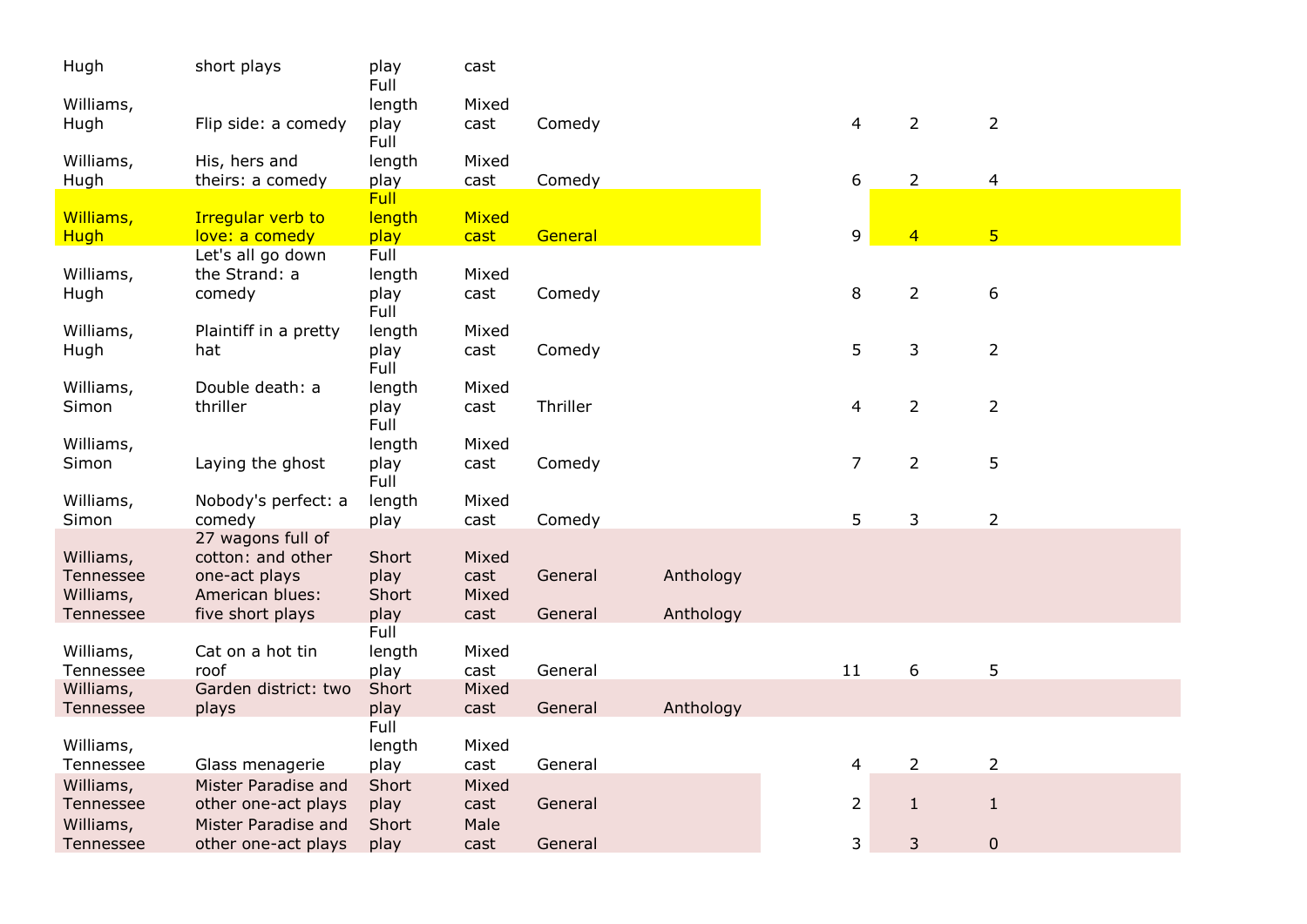|             | Rose tattoo;<br>Camino Real; | Full           |                |               |           |       |                |                |                |                  |
|-------------|------------------------------|----------------|----------------|---------------|-----------|-------|----------------|----------------|----------------|------------------|
| Williams,   | Orpheus                      | length         | Mixed          |               |           |       |                |                |                |                  |
| Tennessee   | descending                   | play           | cast           | General       | Anthology |       |                |                |                |                  |
|             |                              | Full           |                |               |           |       |                |                |                |                  |
| Williams,   | Streetcar named              | length         | Mixed          |               |           |       |                |                |                |                  |
| Tennessee   | Desire                       | play           | cast           | General       |           |       | 13             | $\overline{7}$ | 6              |                  |
|             |                              | Full           |                |               |           |       |                |                |                |                  |
| Williams,   | Vieux Carré                  | length         | Mixed          |               |           |       | 10             |                | 5              |                  |
| Tennessee   | George comes                 | play<br>Short  | cast<br>Female | General       |           |       |                | 5              |                |                  |
| Willis, Ted | home                         | play           | cast           | General       |           |       | 8              | 0              | 8              |                  |
|             | Woman in a                   | Full           |                |               |           |       |                |                |                |                  |
|             | dressing gown: a             | length         | Mixed          |               |           |       |                |                |                |                  |
| Willis, Ted | play in two acts             | play           | cast           | General       |           |       | 6              | $\overline{2}$ | 4              |                  |
|             |                              | Full           |                |               |           |       |                |                |                |                  |
|             | Aladdin: a family            | length         | Any            |               |           |       |                |                |                |                  |
| Wood, David | musical                      | play           | cast           | Pantomime     |           |       | 14             |                |                |                  |
|             |                              |                |                |               |           |       |                |                |                | Suitable         |
|             |                              | Full           |                |               |           |       |                |                |                | for              |
| Wood, David | Babe, the sheep-             | length<br>play | Mixed<br>cast  | Dramatisation |           | $20+$ |                |                |                | young<br>cast    |
|             | pig                          |                |                |               |           |       |                |                |                | Suitable         |
|             |                              | Full           |                |               |           |       |                |                |                | for              |
|             | <b>BFG (Big Friendly</b>     | length         | Mixed          |               |           |       |                |                |                | young            |
| Wood, David | Giant)                       | play           | cast           | Dramatisation |           |       | 8              | $\overline{4}$ | $\overline{a}$ | cast             |
|             |                              | Full           |                |               |           |       |                |                |                |                  |
|             | Cinderella: a family         | length         | Any            |               |           |       |                |                |                |                  |
| Wood, David | musical                      | play           | cast           | Pantomime     |           |       | 15             |                |                |                  |
|             |                              |                |                |               |           |       |                |                |                | Suitable         |
|             | Danny the                    | Full           |                |               |           |       |                |                |                | for              |
|             | champion of the              | length         | Mixed          |               |           |       |                |                |                | young            |
| Wood, David | world                        | play           | cast           | Dramatisation |           |       | $\overline{7}$ | 5              | $\overline{2}$ | cast<br>Suitable |
|             | Danny the                    | Full           |                |               |           |       |                |                |                | for              |
|             | champion of the              | length         | Mixed          |               |           |       |                |                |                | young            |
| Wood, David | world                        | play           | cast           | Dramatisation |           |       | 8              | 6              | $\overline{2}$ | cast             |
|             | Dick Whittington             | Full           |                |               |           |       |                |                |                |                  |
|             | and Wondercat: a             | length         | Mixed          |               |           |       |                |                |                |                  |
| Wood, David | family musical               | play           | cast           | Pantomime     |           |       | 14             | 8              | 6              |                  |
|             |                              | Full           |                |               |           |       |                |                |                | Suitable         |
|             | James and the                | length         | Any            |               |           |       |                |                |                | for              |
| Wood, David | Giant Peach                  | play           | cast           | Dramatisation |           |       | 6              |                |                | young            |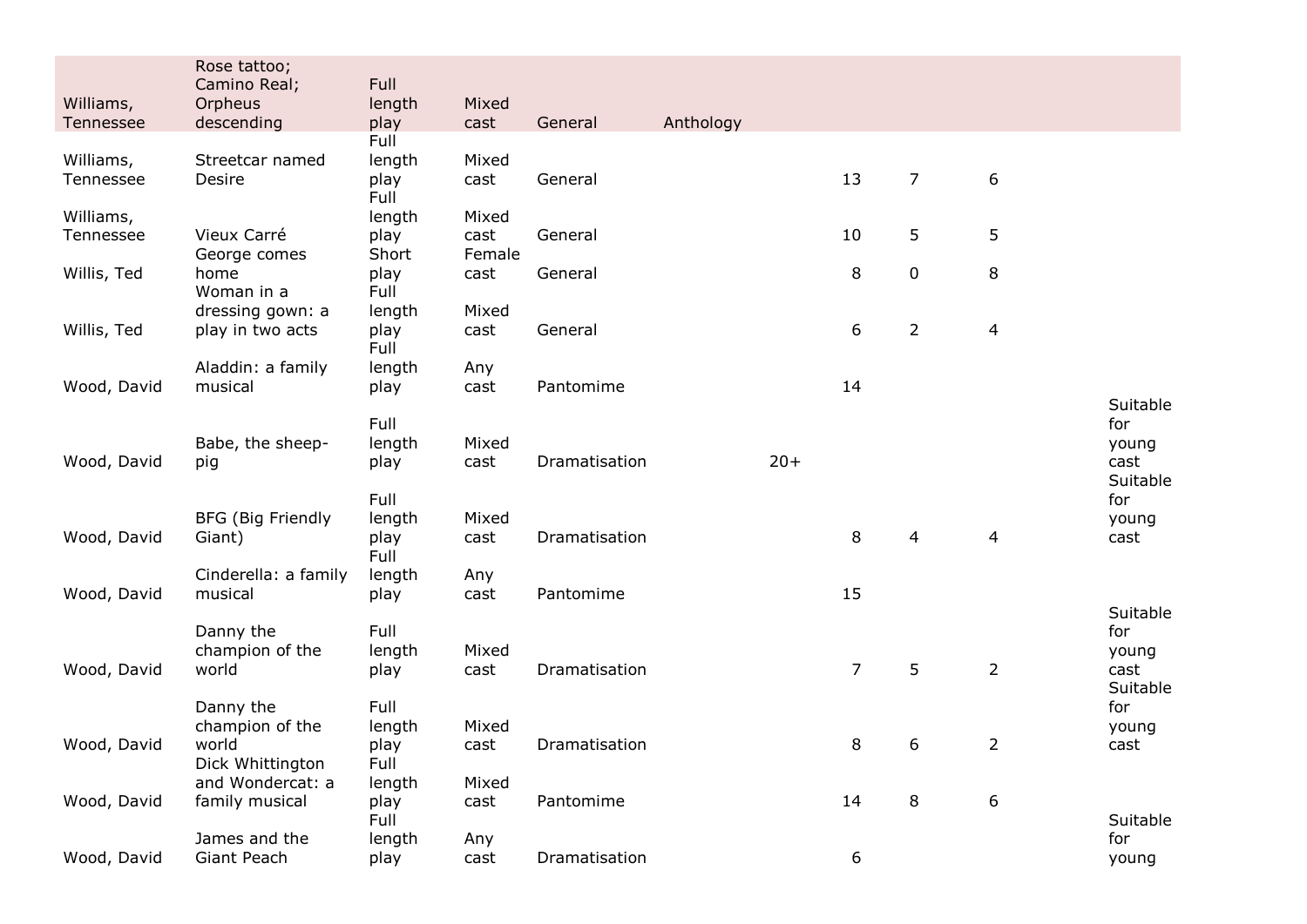| Wood, David                | Twits: a play                               | Short<br>play          | Any<br>cast            | Dramatisation |       | 8              |                 |                | Suitable<br>for<br>young<br>cast<br>Suitable |
|----------------------------|---------------------------------------------|------------------------|------------------------|---------------|-------|----------------|-----------------|----------------|----------------------------------------------|
|                            |                                             | Full<br>length         | Mixed                  |               |       |                |                 |                | for<br>young                                 |
| Wood, David<br>Wood,       | Witches<br>Courting disaster: a             | play<br>Short          | cast<br>Mixed          | Dramatisation |       | 10             | 4               | 6              | cast                                         |
| Margaret<br>Wood,          | comedy                                      | play<br>Short          | cast<br>Mixed          | Comedy        |       | $\overline{7}$ | 3               | 4              |                                              |
| Margaret                   | Guilty generatione                          | play                   | cast                   | General       |       | 8              | 3               | 5              |                                              |
| Wood,                      | <b>Instruments of</b>                       | <b>Short</b>           | Mixed                  |               |       |                |                 |                |                                              |
| Margaret                   | darkness                                    | play                   | cast                   | General       |       | 8              | $5\overline{)}$ | $\overline{3}$ |                                              |
| Wood,<br>Margaret<br>Wood, | King and the<br>quaker                      | Short<br>play<br>Short | Mixed<br>cast<br>Mixed | Historical    |       | 5              | $\mathbf{1}$    | $\overline{4}$ |                                              |
| Margaret<br>Wood,          | Last scene of all<br>Person of no           | play<br>Short          | cast<br>Female         | Comedy        |       | $\overline{7}$ | $\overline{2}$  | 5              |                                              |
| Margaret<br>Wood,          | consequence<br>Top table: a                 | play<br>Short          | cast<br>Any            | Historical    |       | 8              | $\mathbf 0$     | 8              |                                              |
| Margaret                   | satirical comedy                            | play                   | cast                   | Comedy        |       | 9              |                 |                |                                              |
|                            | Good fun, and,                              | <b>Full</b><br>length  | Mixed                  |               |       |                |                 |                |                                              |
| Wood, Victoria             | Talent<br>Good fun, and,                    | play<br>Short          | cast<br>Mixed          | Comedy        |       | 9              | $\overline{4}$  | 5              |                                              |
| Wood, Victoria             | Talent                                      | play                   | cast                   | Comedy        |       | 6              | 4               | $\overline{2}$ |                                              |
| Woods, Phil                | Canterbury tales:<br>Chaucer made<br>modern | Full<br>length<br>play | Any<br>cast            | Dramatisation |       | 14             |                 |                | Suitable<br>for<br>young<br>cast             |
| Wright,                    | His dark materials:<br>based on the novels  | Full<br>length         | Mixed                  |               |       |                |                 |                |                                              |
| Nicholas                   | by Philip Pullman                           | play<br>Full           | cast                   | Dramatisation | $20+$ |                |                 |                |                                              |
| Wright,<br><b>Nicholas</b> | Mrs Klein                                   | length<br>play<br>Full | Female<br>cast         | Historical    |       | 3              | $\pmb{0}$       | 3              |                                              |
| Wyatt,                     |                                             | length                 | Mixed                  |               |       |                |                 |                |                                              |
| Woodrow                    | High profiles                               | play                   | cast                   | Comedy        |       | 8              | 4               | 4              |                                              |